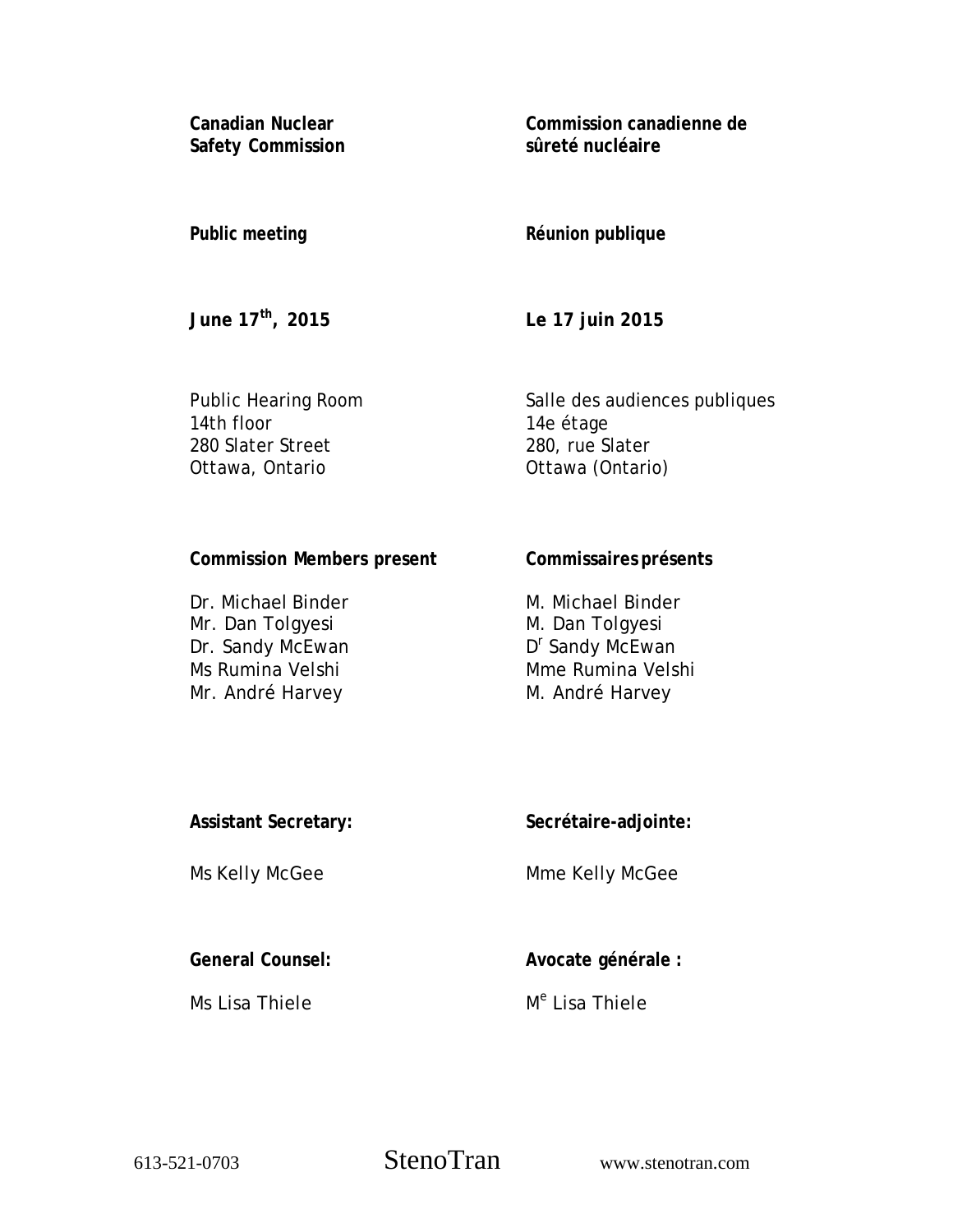# **TABLE OF CONTENTS**

|                                                                                                                                                                                          | <b>PAGE</b> |
|------------------------------------------------------------------------------------------------------------------------------------------------------------------------------------------|-------------|
| CMD 15-M17/15-M17A<br>Opening Remarks                                                                                                                                                    | $\mathbf 1$ |
| CMD 15-M18.A<br>Adoption of Agenda                                                                                                                                                       | 3           |
| CMD 15-M19<br>Approval of Minutes of Commission Meeting held<br>March 25 and 26, 2015                                                                                                    | 4           |
| CMD 15-M20<br>Status Report on Power Reactors                                                                                                                                            | 5           |
| CMD 15-M21<br>Oral presentation by CNSC staff                                                                                                                                            | 36          |
| CMD 15-M26/15-M26.A<br>Ontario Ministry of the Environment and Climate Change:<br>Unplanned release of non-radioactive construction<br>wastewater at the decommissioned Deloro Mine Site | 52          |
| Verbal update on<br>Montreal Neurological Institute (MNI)                                                                                                                                | 97          |
| Mise à jour<br>Centre hospitalier universitaire du Québec                                                                                                                                | 118         |
| CMD 15-M22/15-M22.A<br>Consolidated Interim Status Report for Ontario Power<br>Generation's Darlington, Pickering and Western Waste<br>Management Facilities                             | 143         |
| CMD 15-M22.1/15-M22.1A<br>Oral presentation by Ontario Power Generation                                                                                                                  | 174         |
| $CMD 15-22.2$<br>Written submission from Power Workers Union                                                                                                                             | 185         |
| $CMD 15-22.3$<br>Written submission from<br>Canadian Nuclear Workers' Council                                                                                                            | 185         |
| CMD 15-M23/15-M23.1/15-M23.1A<br>Oral presentation by CNSC staff                                                                                                                         | 235         |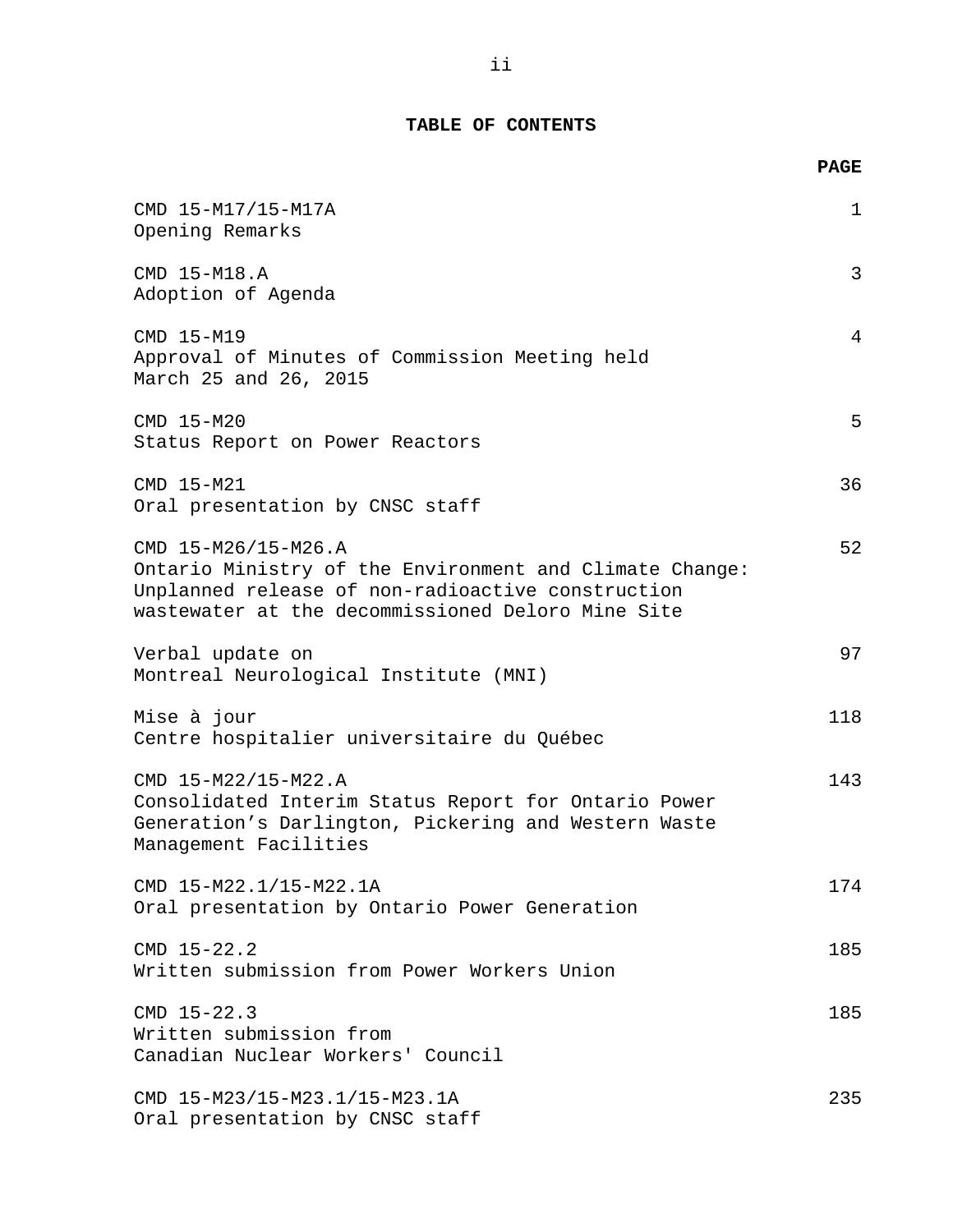--- Upon commencing on Wednesday, June 17, 2015 at 2:05 p.m. / L'audience débute le mercredi 17 juin 2015 à 14 h 05

#### **CMD 15-M17/15-M17A**

**Opening Remarks**

**MME McGEE :** Bonjour, Mesdames et Messieurs. Bienvenue à la réunion publique de la Commission canadienne de sûreté nucléaire.

Mon nom est Kelly McGee. Je suis la secrétaire-adjointe de la Commission et j'aimerais aborder certains aspects touchant le déroulement de la réunion.

We have simultaneous translation. Please keep the pace of your speech relatively slow so that the translators have a chance to keep up.

Des appareils de traduction sont disponibles à la réception. La version française est au poste 2; the English version is on channel 1.

Please identify yourself before speaking so that the transcripts are as complete and clear as possible.

La transcription sera disponible sur le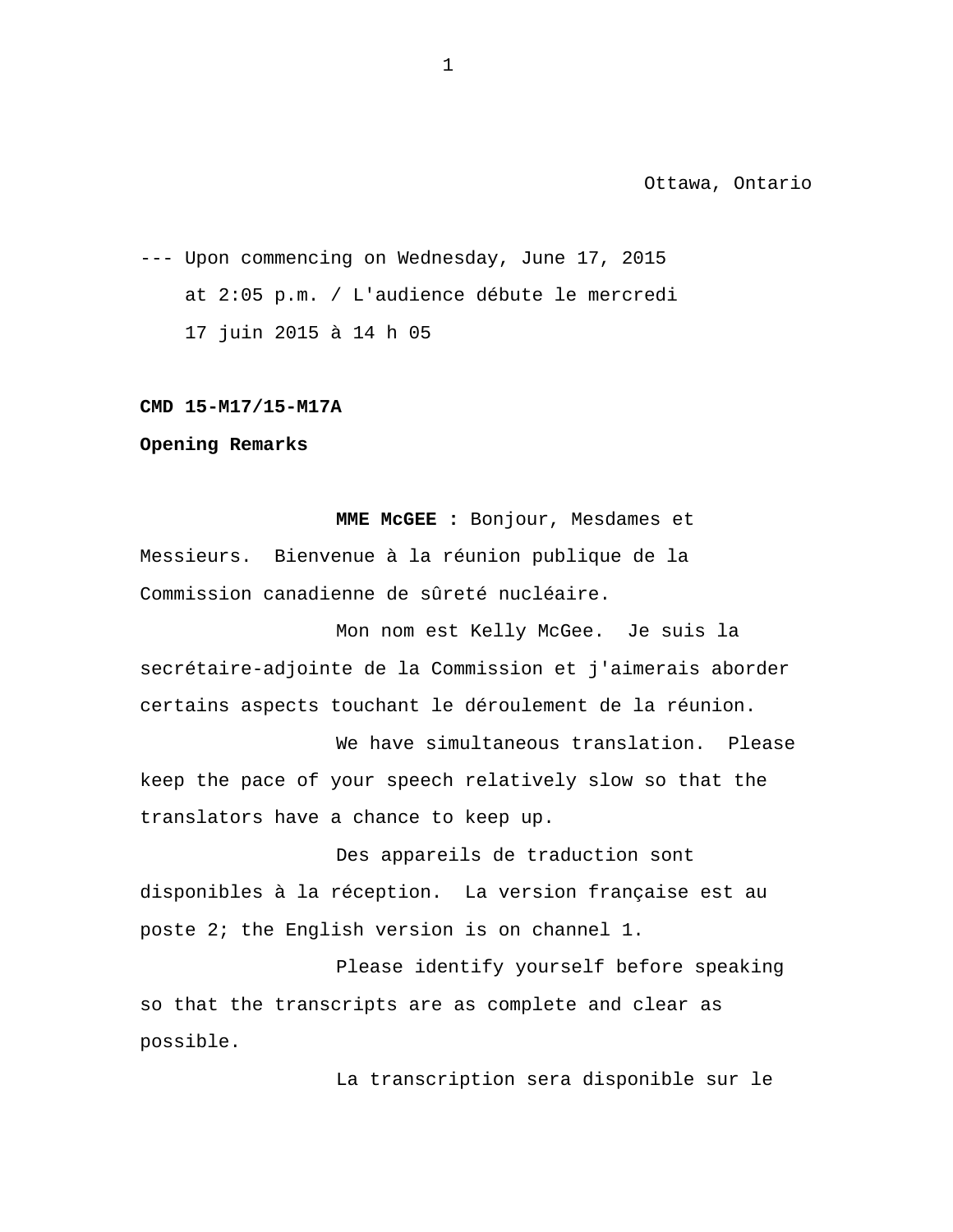site Web de la Commission la semaine prochaine.

I would also like to note that this proceeding is being video webcast live and that archives of these proceedings will be available on the CNSC website for a three-month period after the close of the proceedings.

Please silence your cell phones and other electronic devices.

Monsieur Binder, président et premier dirigeant de la CCSN, va présider la réunion publique d'aujourd'hui.

President Binder...?

**THE PRESIDENT:** Thank you, Kelly.

Good afternoon and welcome to the meeting of the Canadian Nuclear Safety Commission.

Mon nom est Michael Binder. Je suis le président de la Commission canadienne de sûreté nucléaire.

Je vous souhaite la bienvenue and welcome to all you joining us via webcast.

I am told that we have some technology challenge today, but the webcast should work and you will have to bear with us as we try to do some teleconferencing or videoconferencing.

So I would like to start by introducing the Members of the Commission that are with us here today. On my right, Monsieur Dan Tolgyesi; to my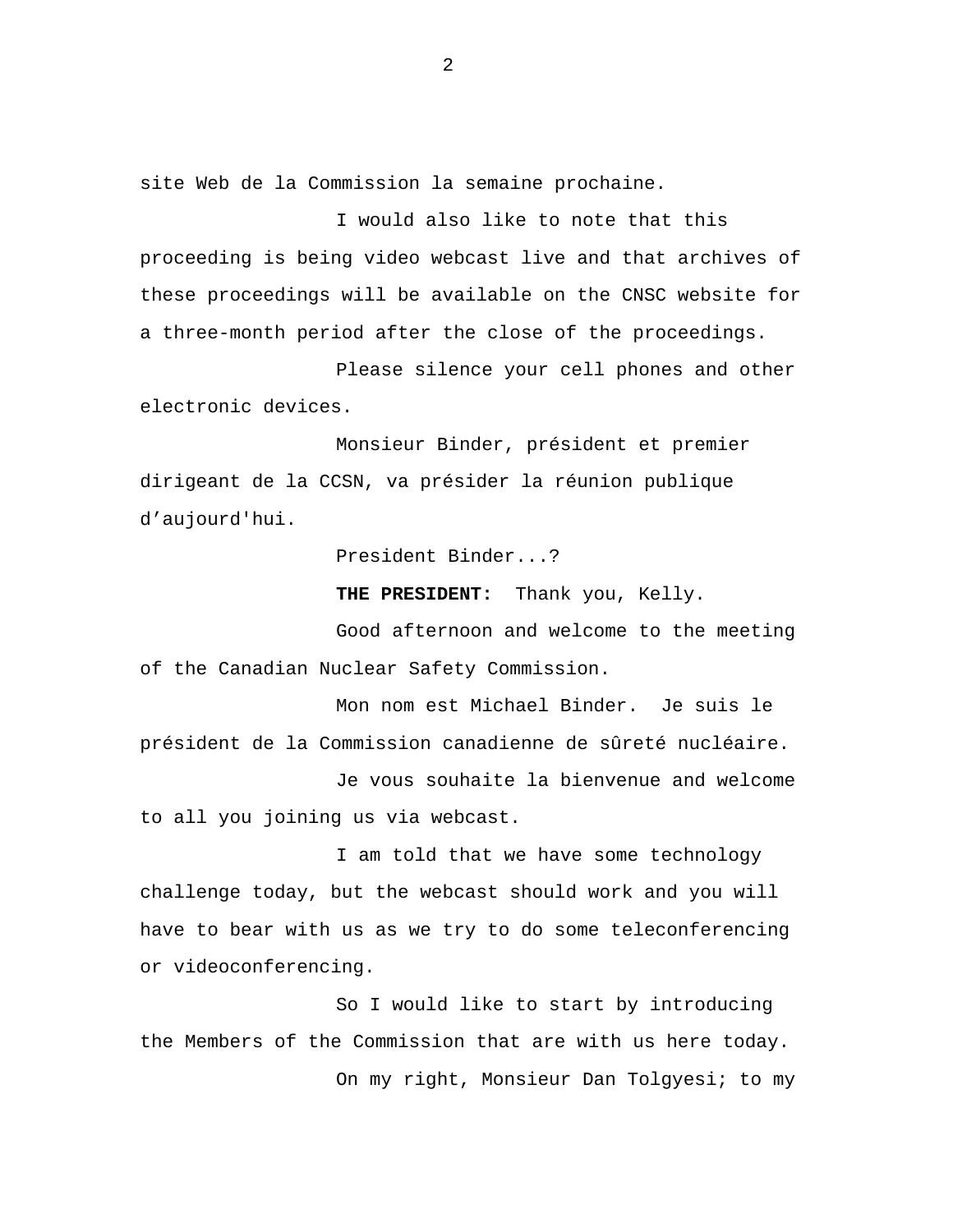left are Dr. Sandy McEwan, Ms Rumina Velshi and Mr. André Harvey.

We have heard from our Assistant Commission Secretary, Ms Kelly McGee. We also have with us here today Ms Lisa Thiele, Senior General Counsel for the Commission.

**MS McGEE:** The *Nuclear Safety and Control Act* authorizes the Commission to hold meetings for the conduct of its business.

Please refer to the updated agenda published on June 11, 2015 for the complete list of items to be presented today.

In addition to the written documents reviewed by the Commission for this meeting, CNSC Staff will have an opportunity to make presentations and Commission Members will have an opportunity to ask questions on the items before us.

**CMD 15-M18.A**

#### **Adoption of Agenda**

**THE PRESIDENT:** Okay. With this information, I would now like to call for the adoption of the agenda by the Commission Members, as outlined in CMD 15-M18.A.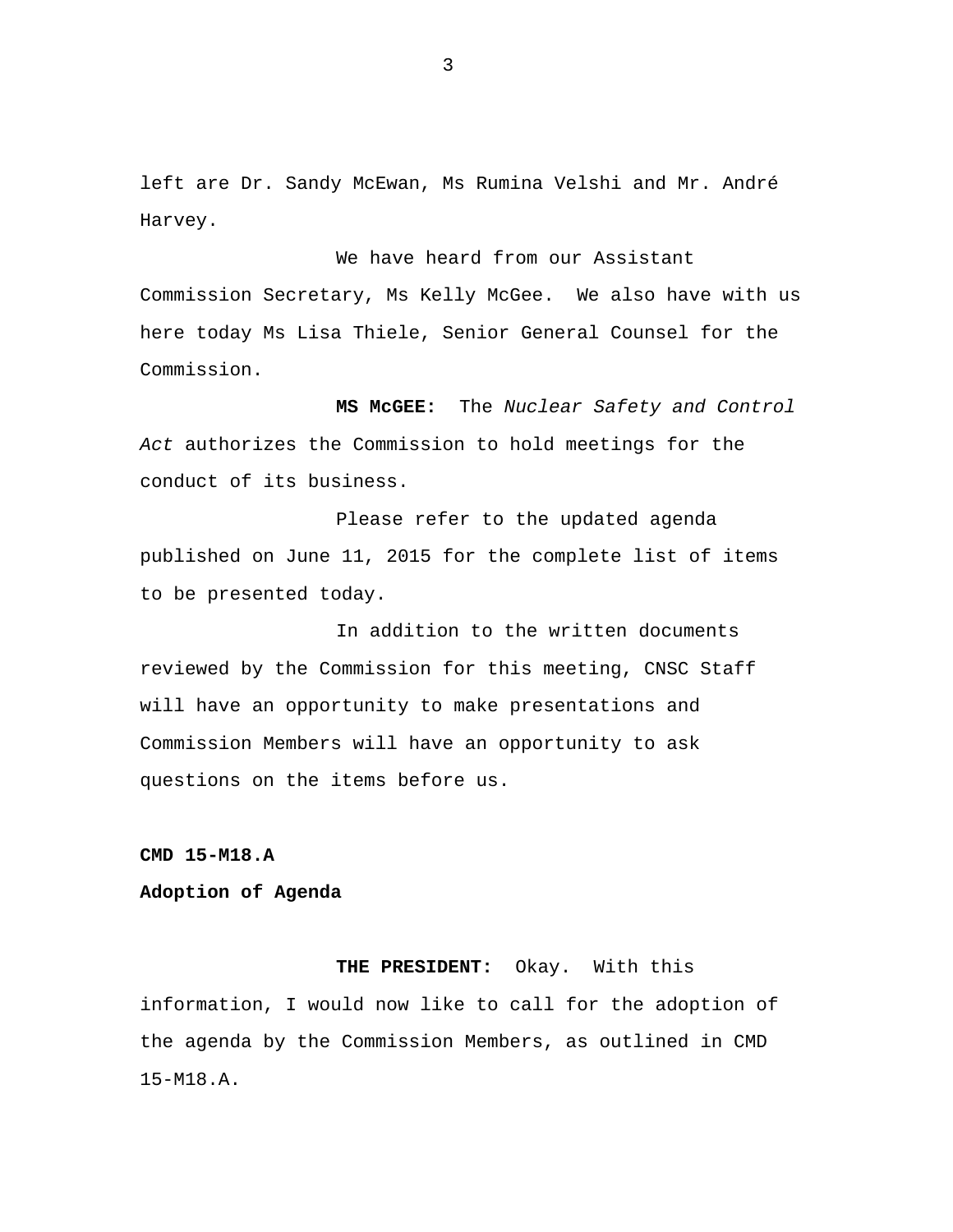Do we have concurrence?

So for the record, the Agenda is adopted.

--- Pause

**THE PRESIDENT:** I'm still looking for where it is.

**CMD 15-M19**

**Approval of Minutes of Commission Meeting held March 25 and 26, 2015**

**THE PRESIDENT:** Next I would like to call for the approval of the Minutes of the Commission meeting held on March 25 and 26, 2015. The minutes are outlined in Commission Member Document CMD 15-M19.

> Any comments, additions or deletions? Ms Velshi...?

**MEMBER VELSHI:** Thank you, Mr. President.

I do have a question. It's on Item No. 46 around periodic safety reviews. In there the Commission asked if the global assessment reports would be available to the public and the Minutes do not reflect staff's response to that question and perhaps staff didn't respond during the meeting. I cannot recall, but maybe we can get clarification from staff whether those reports will be available publicly.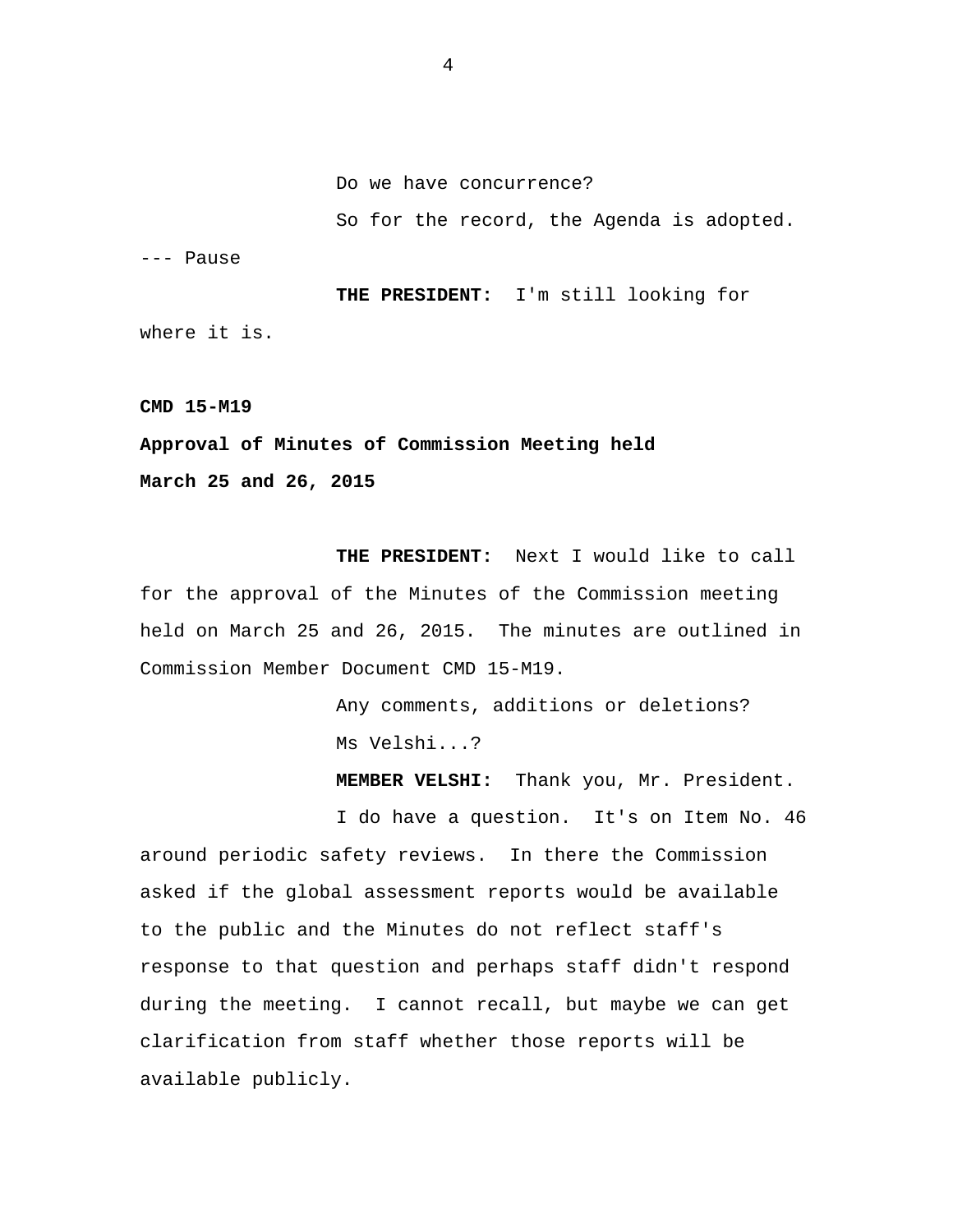**MR. HOWDEN:** Barclay Howden speaking.

The response to that is, yes, both the Global Assessment Report and the Integrated Implementation Plan will be both publicly available. As an example, for the Darlington refurbishment, the Integrated Safety Review, which is considered the first periodic safety review, both those documents are posted on the licensee's website.

In addition the IIP, the Integrated Implementation Plan is also appended to the CMD that comes to the Commission because this is the key document that the Commission needs to consider and accept for a periodic safety review to occur.

**MEMBER VELSHI:** Thank you.

Maybe, Mr. President, we can get the Minutes amended to clarify the availability of these reports to the public then.

**THE PRESIDENT:** Okay. Will do. Thank you.

**CMD 15-M20**

**Status Report on Power Reactors**

**THE PRESIDENT:** So the first item on the Agenda for today is the Status Report on Power Reactors, which is under CMD 15-M20.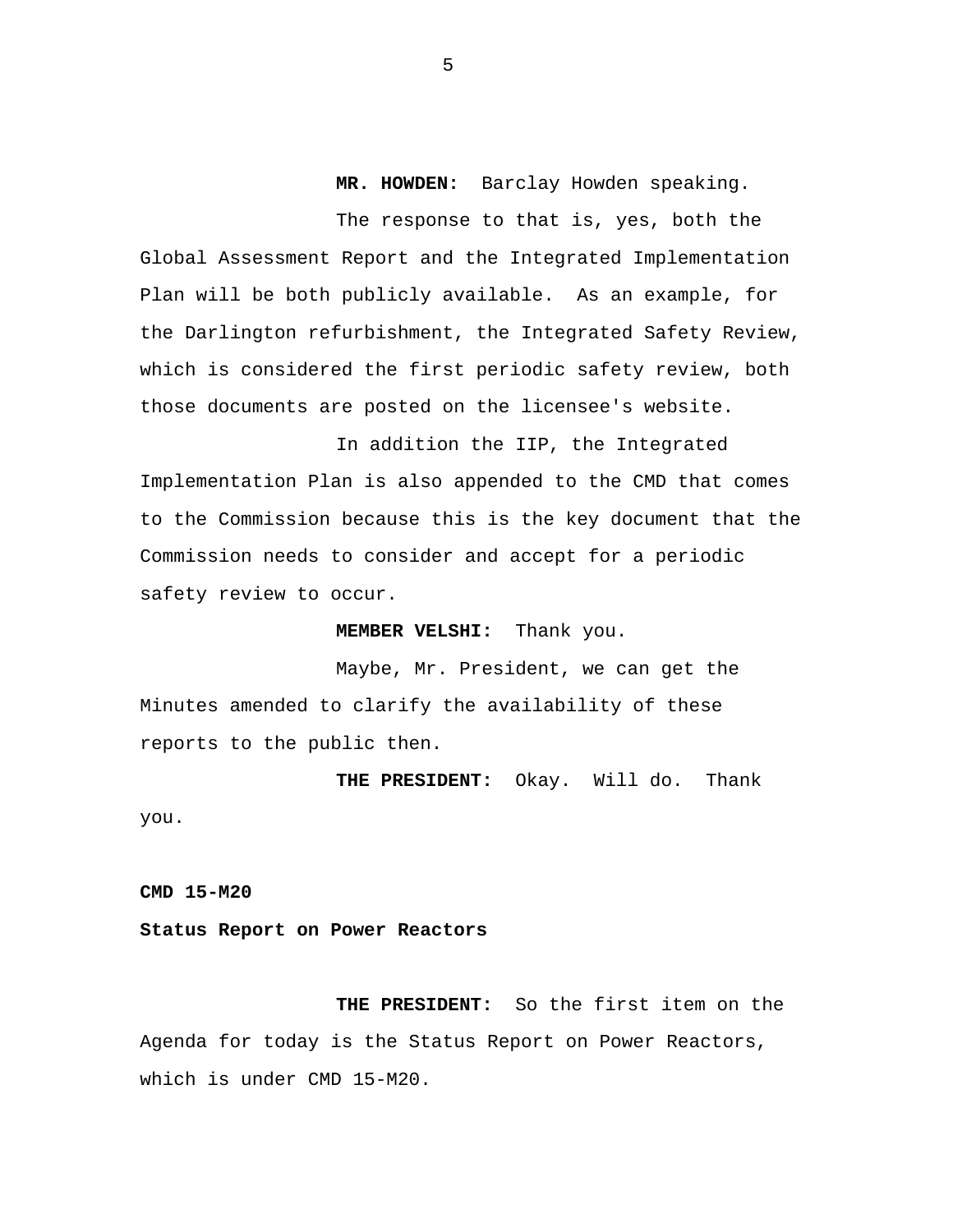I understand we have several people are joining us via teleconference so let me test.

The first person is from NB Power, Mr. Nouwens. Can you hear us?

Mr. Nouwens? Anybody from NB Power? I guess not.

From OPG we have -- I understand that Mr. McCalla is going to connect to us online. Can you hear us? **MR. McCALLA:** Yes, I can. **THE PRESDIENT:** Sorry, go ahead. **MR. McCALLA:** Yes, I can, Commissioner

Binder.

**THE PRESIDENT:** Okay, good. Thank you.

Mr. Howden, the floor is yours.

**MR. HOWDEN:** Thank you.

Good afternoon, Mr. President and Members of the Commission. My name is Barclay Howden.

With me today are the Power Reactor Program Division Directors, plus technical support staff who are available to respond to questions on the status report on power reactors as presented in CMD 15-M20.

The document was finalized on June 15, 2015 and I only have one additional piece of information to report. For the impingement of fish at the Pickering Station; OPG, in accordance with the *Fisheries Act*, has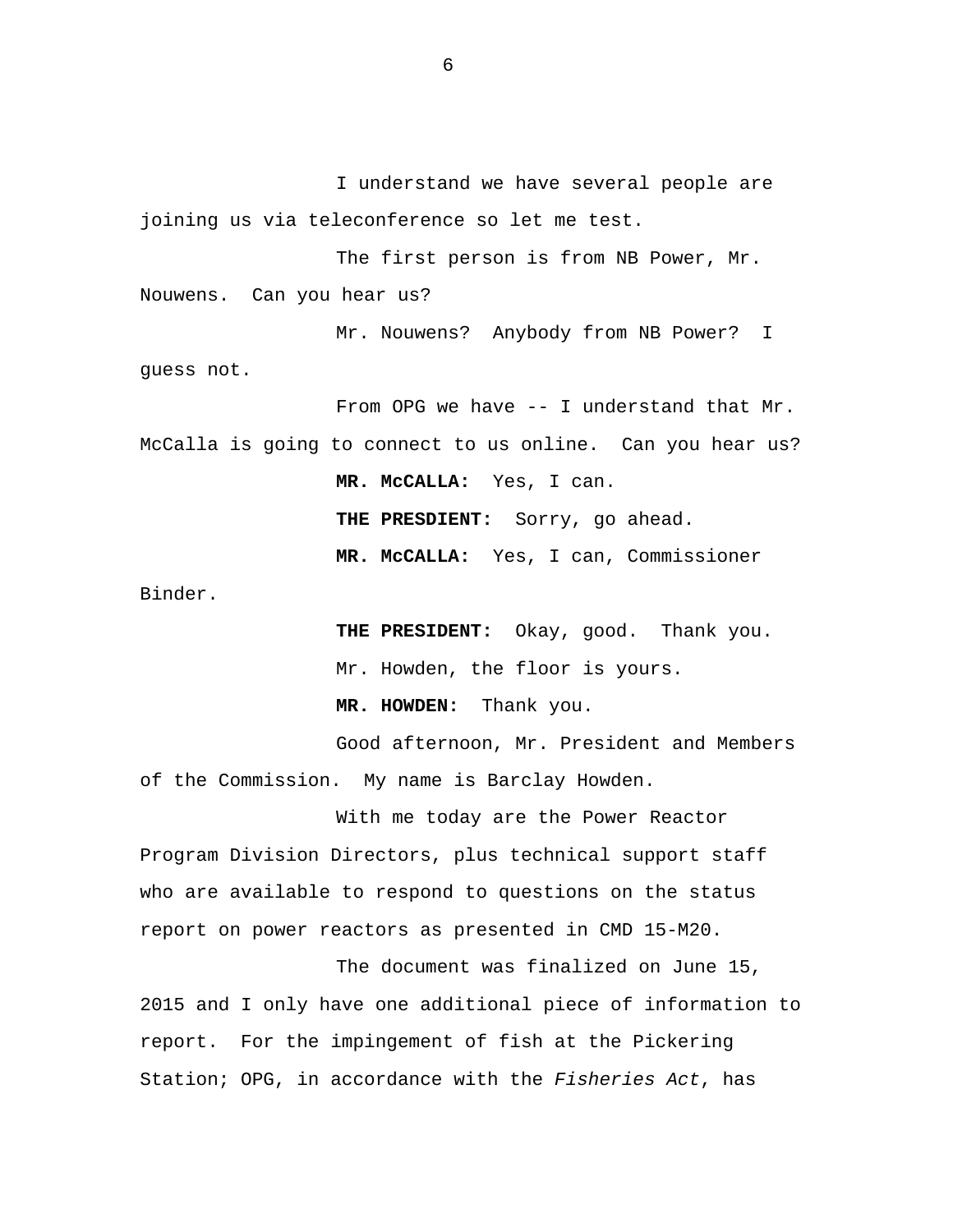notified Fisheries and Oceans Canada of the incident and quantity of fish loss.

This concludes the status report on power reactors. Staff are now available to answer any questions the Commission Members may have.

**THE PRESIDENT:** Thank you. I should have also mentioned that from Bruce Power we have Mr. Burton who is here with us.

--- Technical difficulties / Problèmes techniques

**THE PRESIDENT:** Did we get some feedback? **MS McGEE:** This is Darlington that's listening.

**THE PRESIDENT:** Okay. The people who are listening to us, maybe you should not be on a teleconference and watching the webcast at the same time because there is some synchronization issues.

Okay, let's -- Commissionaires, any questions? Let me start with Ms Velshi.

**MEMBER VELSHI:** Thank you, Mr. President. My first question is on the situation at Point Lepreau. I'm not sure if you have someone from New Brunswick Power here to answer it, but maybe staff can.

So I'm not quite sure what this unavailability of the re-heaters really mean. I understand that it's not necessarily a nuclear safety issue, but it is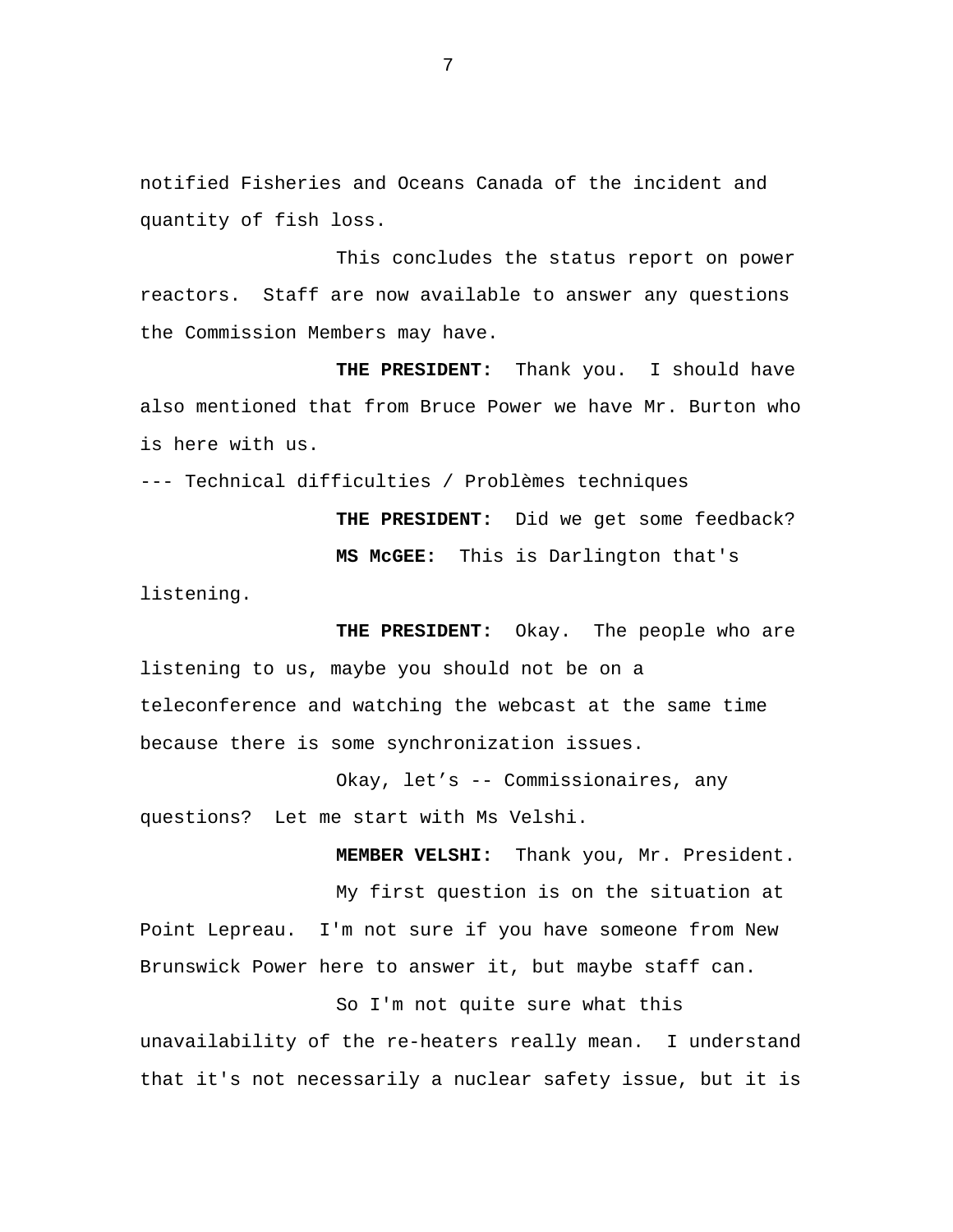an abnormal operating condition. So maybe you can just tell us what not having the re-heater means and when is it likely to be back in service?

**MR. HOWDEN:** Barclay Howden speaking

If NB Power is not on the line, I will ask Ben Poulet to reply.

**MR. POULET:** Thank you, Mr. Howden. For the record, Ben Poulet.

The re-heaters are located between the exhaust of the high pressure turbine on the conventional side of the station, between the exhaust of that HP turbine and the inlet of the low pressure turbines. There are three low pressure turbines. The heating is essentially done by using live steam from the main steam system and it goes through a heat exchanger, which constitutes five tube bundles. The idea is to take the exhaust of the high pressure turbine and super heat it so that it gets rid of all the moisture and improves the steam quality above saturation temperatures, super heated steam. The idea behind the re-heaters is to allow flow to the upper turbines while minimizing moisture as the steam progresses through the low pressure turbines

The re-heaters are located on either side of the LP turbine, or above the turbine generator set and the temperature limits on the inlet of the low pressure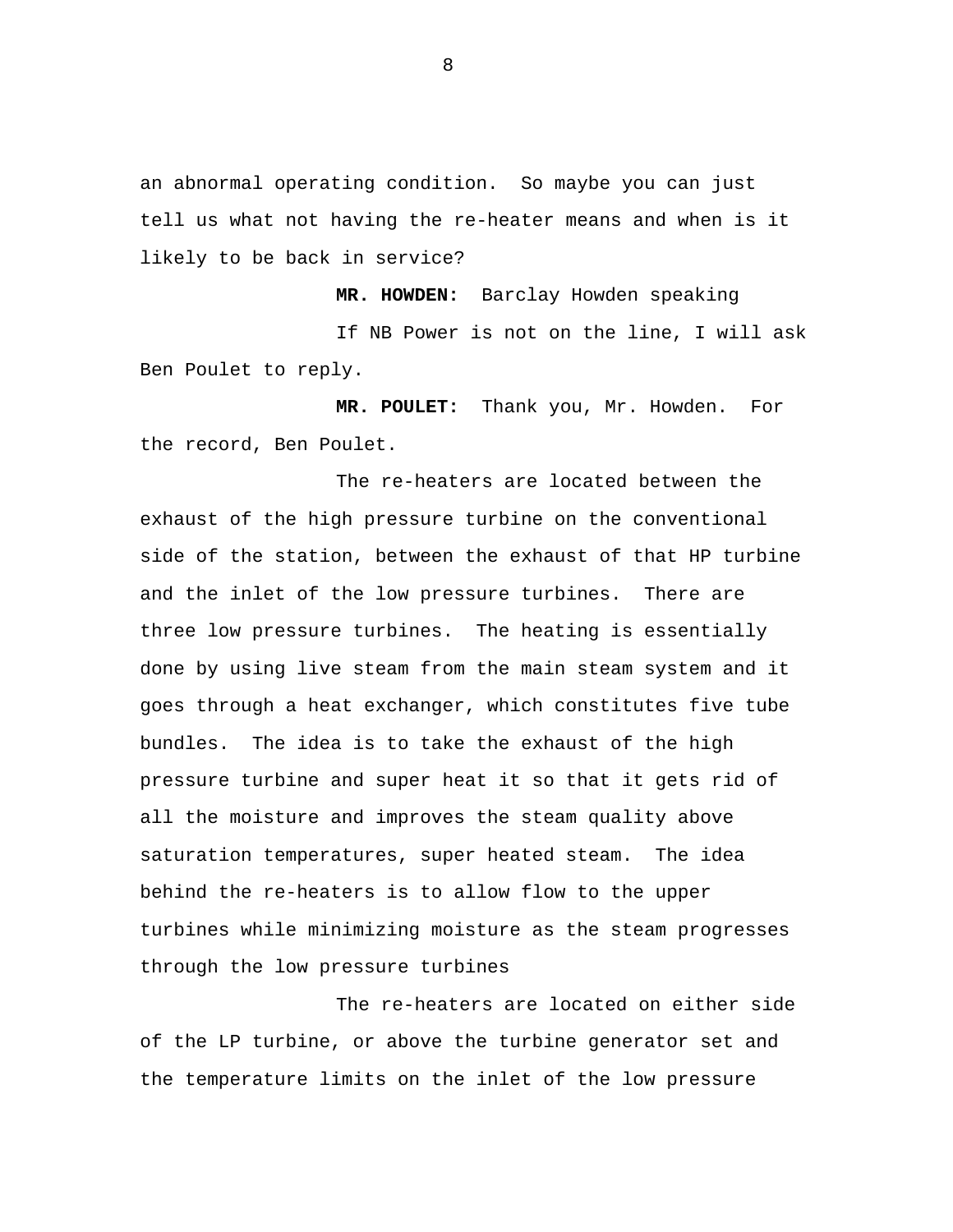turbines are monitored to make sure that they are balanced to minimize metal distortion of the casings that would - and to maintain the tolerances between the rotating part and the fixed part of the casing, so that these are monitored at all times.

As stated in the report, they reached - they have some indication of a differential temperature between the casing on either side of low pressure turbine No. 2. And so they began investigating. The indication of difference is usually indicative of a re-heater tube bundle failure, heat exchanger bundle failure, so the live steam, instead of exiting the outlet of the re-heater base, it goes into the inlet of the LP, so it affects that. So that is usually indicative of that type of a failure. They confirmed it.

They reached the shutdown limit, so they shutdown the plant. They did some testing on the re-heaters and they found which re-heaters were -- which bundles were failing. So they isolated those and they returned to service.

Now, the implication is that they can only operate a certain limit of power to maintain the steam quality at the exhaust of the low-pressure turbine, so at reduced power, and it is going to be like this until they can repair it. You asked when they would be repaired.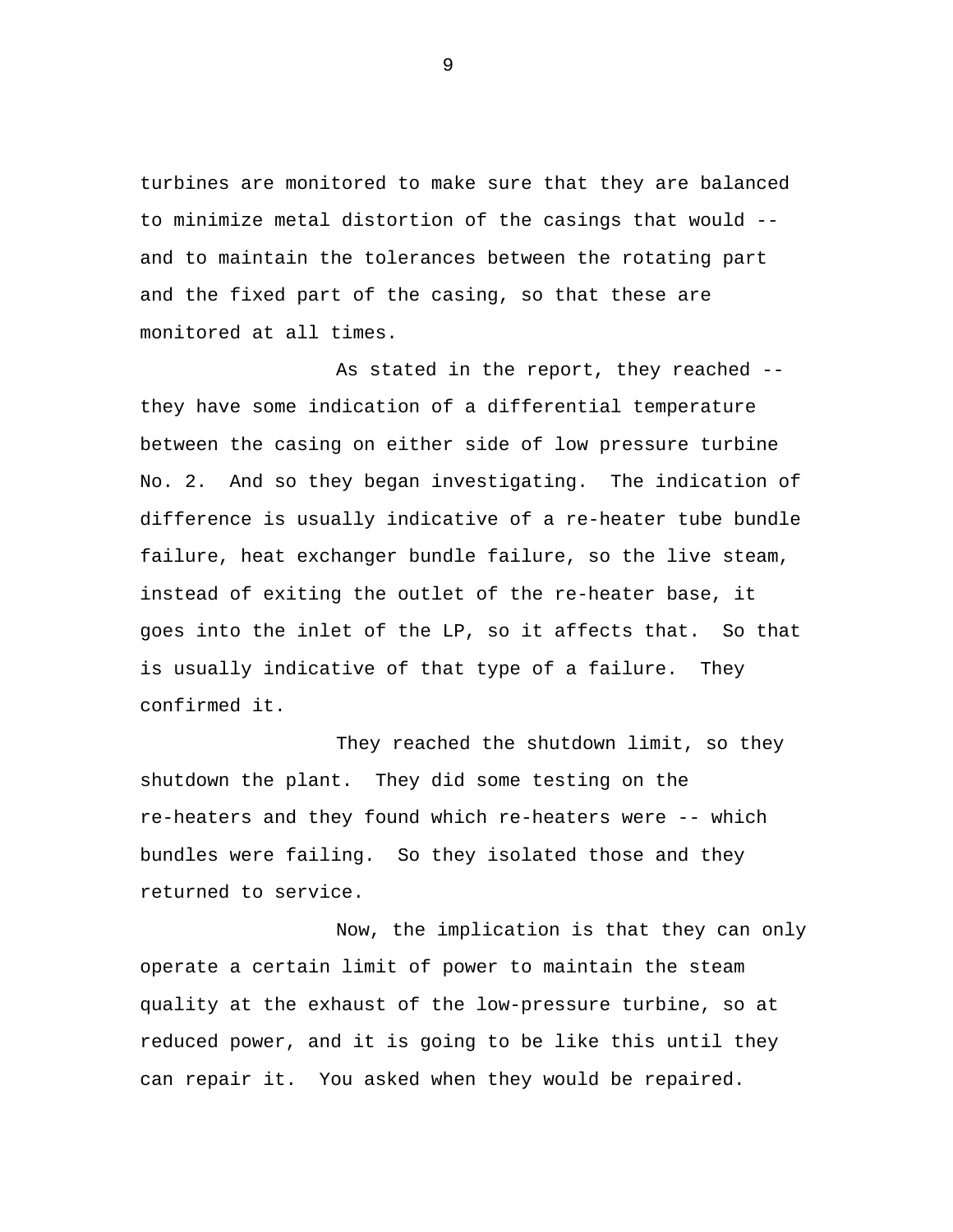Probably at the next maintenance outage. I can't provide a date.

But I don't know if NB Power is here to answer, but I would expect some time as soon as they get the parts in they may shutdown and do it over a short period and then restart, or they might wait for the next outage, which is currently planned for 2016.

**THE PRESIDENT:** You know, just listening to you and trying to follow you, I diagram would have been useful here to try to explain how this whole thing works.

Ms Velshi...?

**MEMBER VELSHI:** No, that's fine.

Yes, if it's going to be 2016 I just wondered if there are any risks in running in this condition for an extended period of time?

**MR. POULET:** No risk for -- no, it's being monitored and temperatures currently are within the -- well within the acceptable limits.

**MEMBER VELSHI:** Thank you.

**MR. POULET:** Thank you.

**MR. HOWDEN:** May I just comment?

One of the reasons we reported on this is because this plant is a major supplier of electricity in New Brunswick. So whenever there are operational issues those are reported publicly.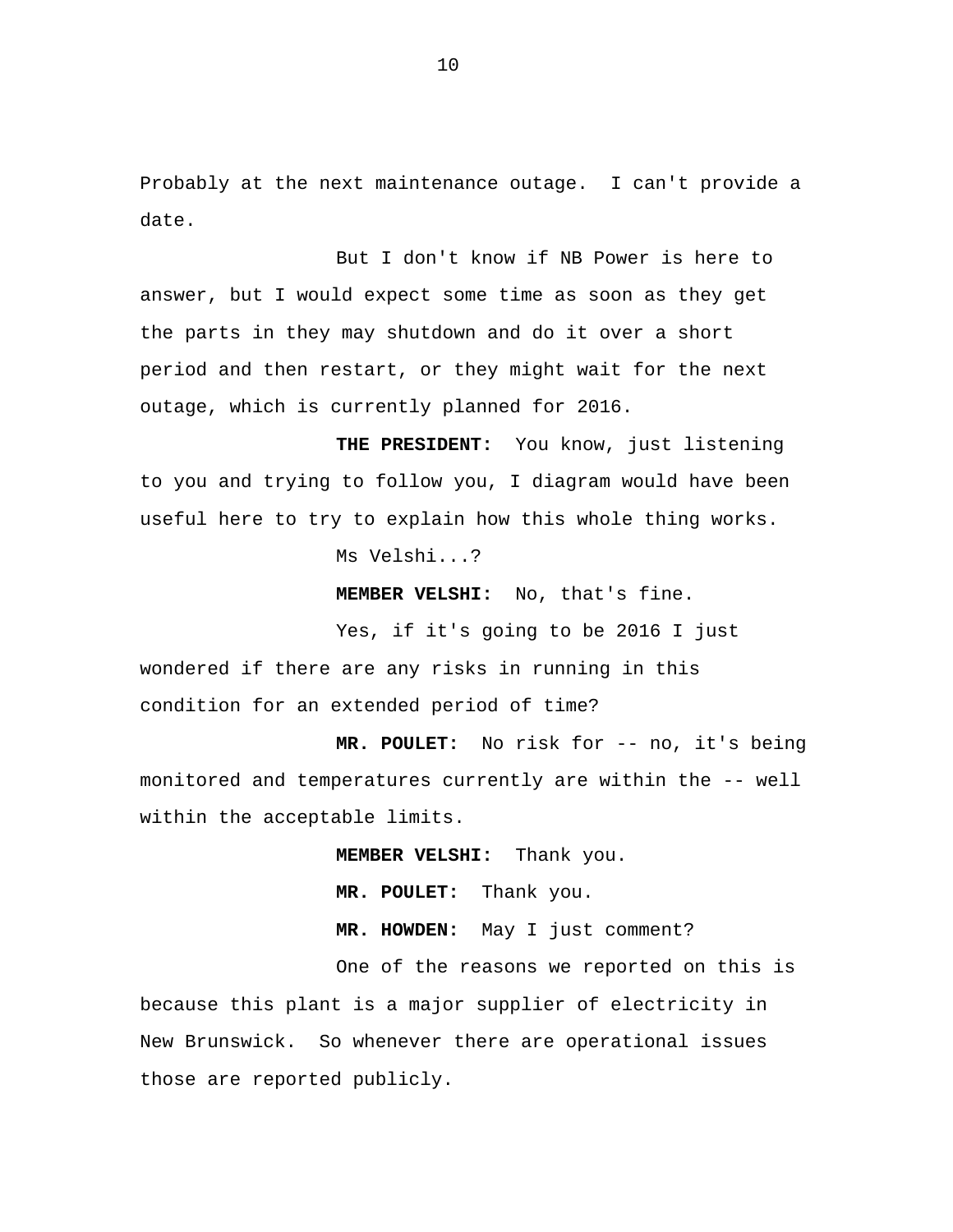And what we try to do is make sure we keep the Commission in the loop. You know, if you were to see, oh, why are they only running at 80 percent power for such a period of time?

**MEMBER VELSHI:** I have another question and it's on the suspect material issue. I know we are not going to be getting a full report until the fall of this year, but I wondered if there had been any interim findings that had necessitated any corrective actions in the short term?

**MR. HOWDEN:** So I would like the industry to respond in terms of where they are at and then I can give you a little summary of our three-pronged regulatory approach with this.

**MR. BURTON:** Maury Burton, for the record.

I am the Regulatory Affairs Manager at Bruce Power and given the fact that I am here, I have been nominated by the industry to do most of the talking for them. But Robin Manley is online on the video conference and Jason Nouwens was supposed to be joining us by teleconference, if there are questions for the other utilities.

So essentially where we are right now, we have the engineering assessments from our supplier which demonstrates safe operation. One of the things that we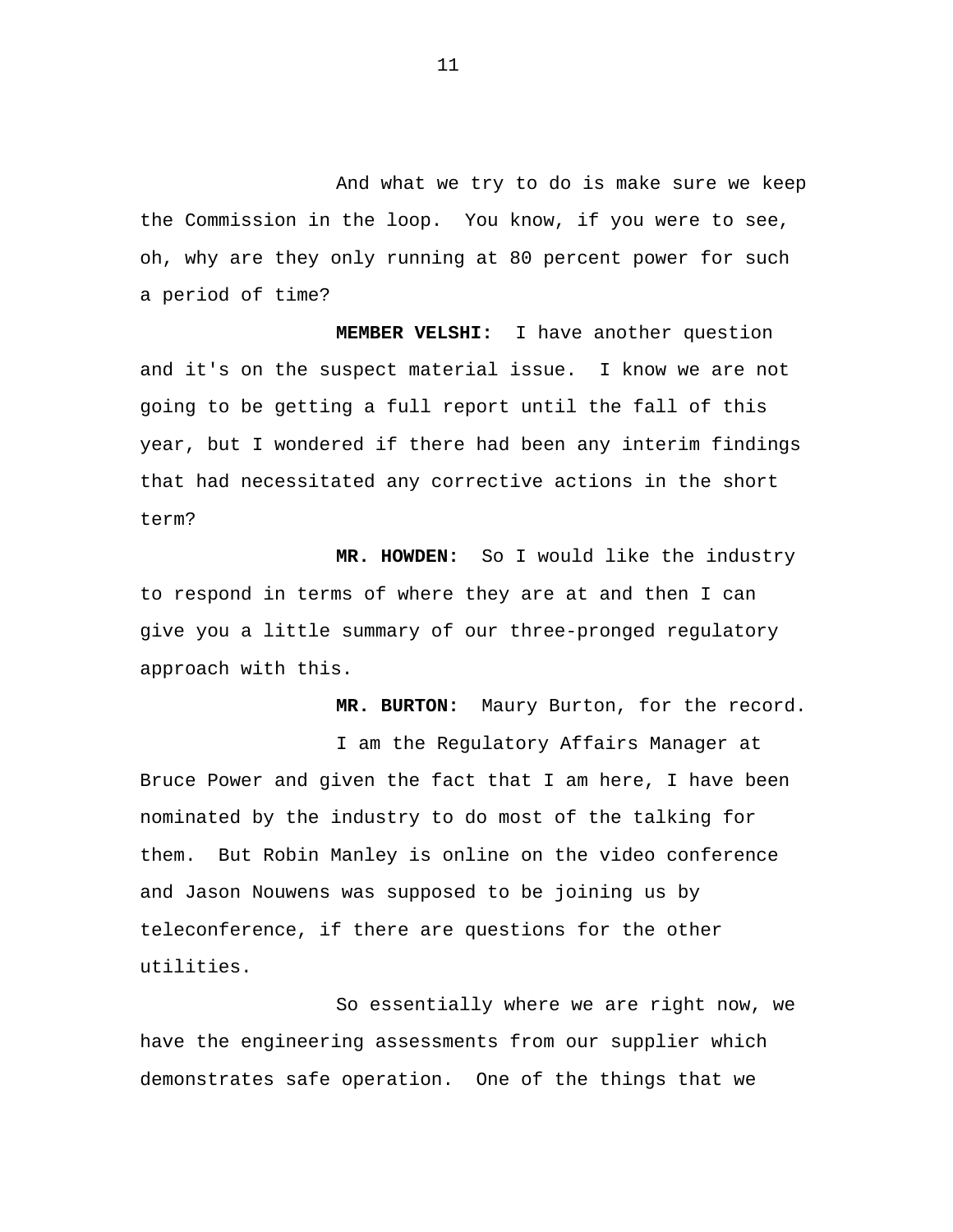have gone back to is actually the original steel mills where the material was actually procured from and taken a look at the certificates that came from those that document the material content.

So this material was actually purchased at British standards, which is essentially their equivalent of our ASME standard, which is the requirement through 285 - or N285, the CSA standard. So all the mill certificates were confirmed to be authentic. So we do have -- well, it's not ASME-qualified material. It was qualified to the British standards, so that gives us a great deal of confidence that the material is fine.

And all the valves have been tested to 1.5 times their design pressure before they are sent to the licensee. So essentially where we are right now, a lot of the licensees have completed our extent of condition. We know what valves are installed in the stations, valves that -- or parts that are not currently installed are all quarantined in our supply chain and we do have a path forward for either qualifying or reregistering valves that are currently in the systems and that really entails working with our authorized inspection agency, which in Ontario is the TSSA and, of course, CNSC staff to ensure the process.

There was actually a recent teleconference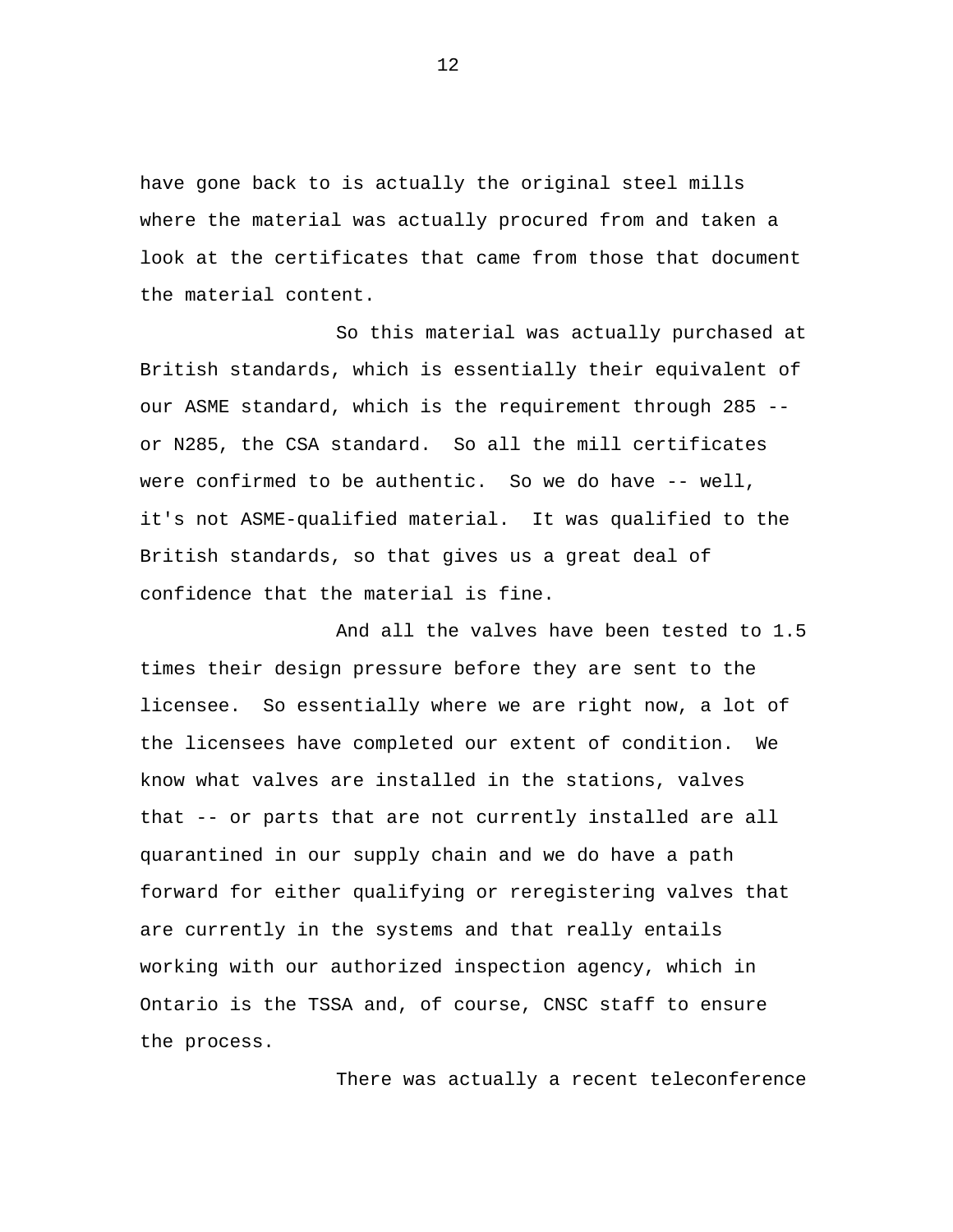as early as Monday where OPG and Bruce Power, obviously, because we have the same authorized inspection agency, were working very closely together with that and Newman Hattersley, which is the supplier on the process, to ensure that the valves are either qualified to their current registration or reregister those valves.

The other part of where we are going, looking forward, is actions prevent reoccurrence. Through COG, the three utilities are working with the Organization of Candu Industries, which is really our major supply chain suppliers.

Essentially what we are doing is we are working with them to set up an audit committee similar to what we have from the utility's standpoint. We have what we call the Candu Procurement Audit Committee that is run through the COG Organization which audits our, what we call tier 1 suppliers, so these are our direct suppliers.

What we are doing is working with these other organizations to set up a similar type audit committee so they can in turn audit their suppliers to the same standards that we audit our suppliers. That is ongoing. We expect to have that fully operational by the end of the year. So there are still some organizational issues with getting that set up and up and running.

I think that's about all I have for an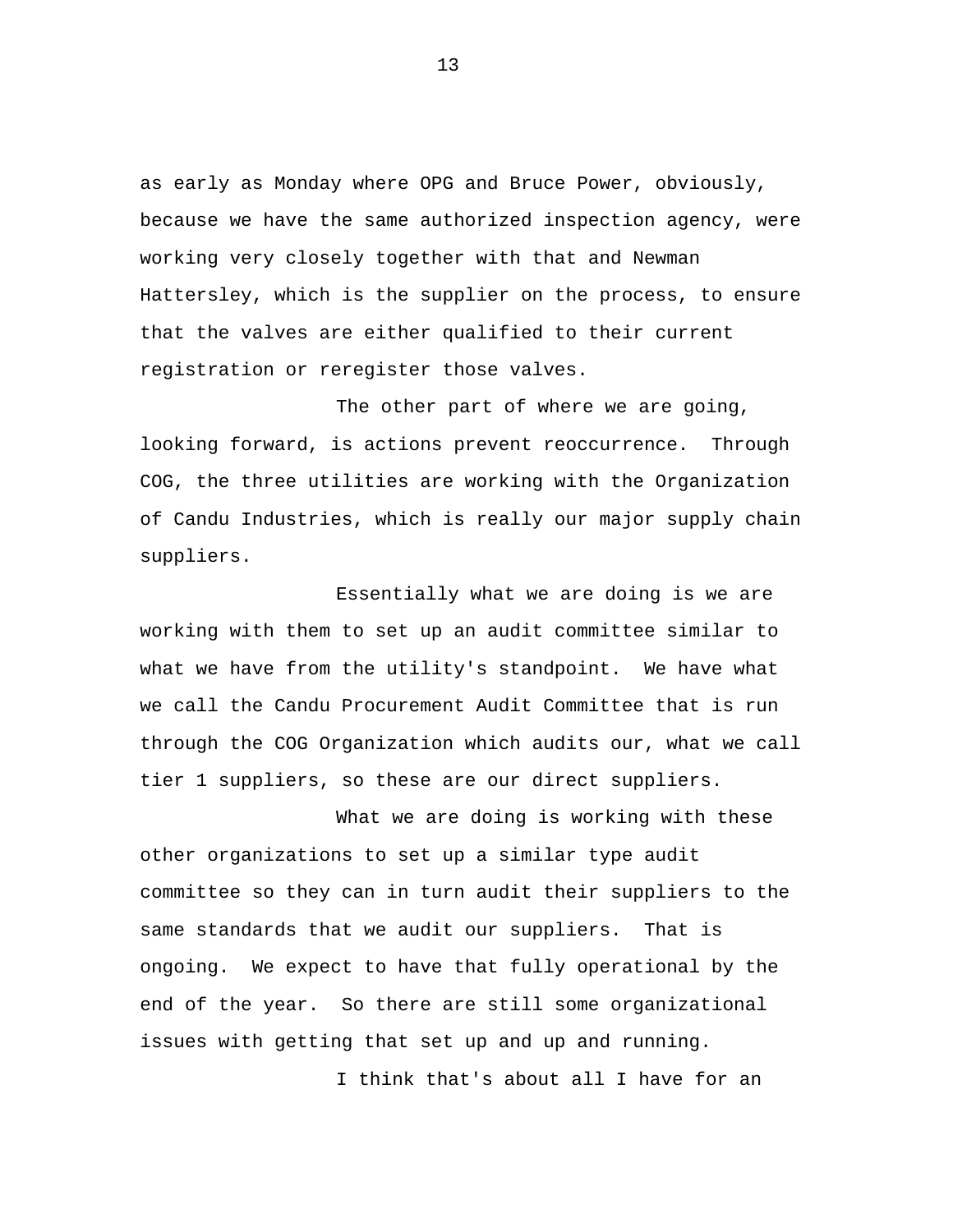update. If you have any more questions I can try to answer them.

**MEMBER VELSHI:** When we got an update the last time -- or when we were first made aware of this -- we were told that this is a global situation, so besides the COG collaboration, is there further collaboration with other reactor design organizations?

**MR. BURTON:** As far as OPEX, OPEX has been sent through the World Association of Nuclear Operators and the Institute of Nuclear Power Operators in the U.S. to get the information out.

As Mr. Saunders told you the last time this -- well, at the last Commission meeting where this was discussed, this really came out of the incident in Korea where they actually did a couple of deep dives on their supply chain, and that's where the issue actually came from.

So we are working with the Koreans.

In this particular case, it was really centred on the one supplier that was qualifying the material to the ASME standard from the British standards.

So we are working with other industries, but it's -- it's really a small subset for this particular incident. Obviously, we're looking to prevent reoccurrence through the entire supply chain, which is why we're looking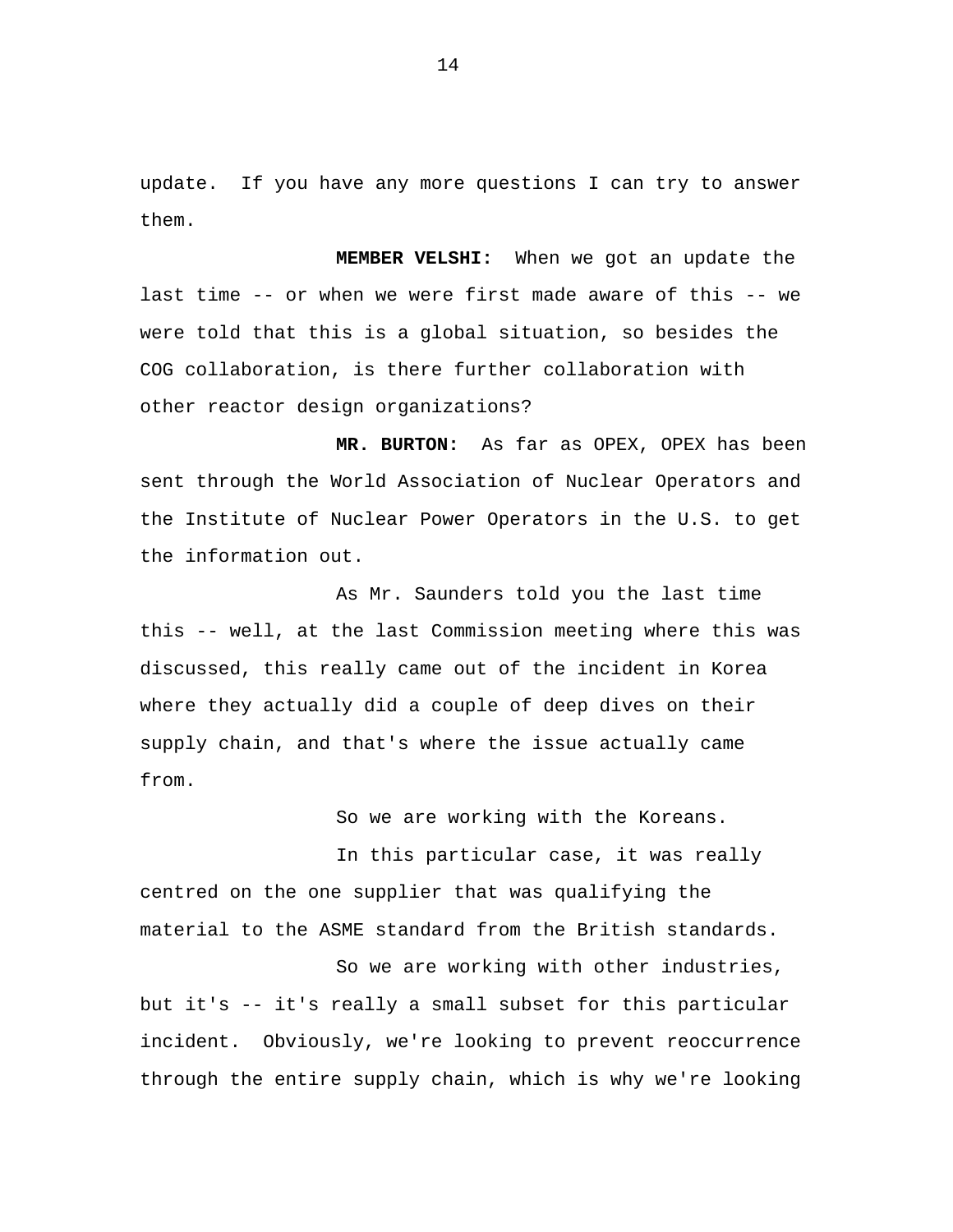at committees for our suppliers.

**MEMBER VELSHI:** And my question was, is there room for audit committees that transcends the CANDU design?

**MR. BURTON:** There are existing audit committees that we are actually members of the U.S. audit committee as well which they call NUPAC. I can't remember what -- I think it's Nuclear Utility Procurement Audit Committee, I think is what it stands for.

But these do exist worldwide, and there is some effort in the industry to look at how we can interact with other audit committees.

It's really an efficiency issue for us in putting these things together because we can share information quicker and instead of auditing suppliers 10 times for 10 different utilities, you audit them once and you can assure the quality of the audit at the same time.

**THE PRESIDENT:** We're going to go one question and go as many rounds as we need.

I understand also that NB Power now is online.

> NB Power, can you hear us? Yes; no? Okay. So Mr. Harvey. **MEMBER HARVEY:** Merci, monsieur le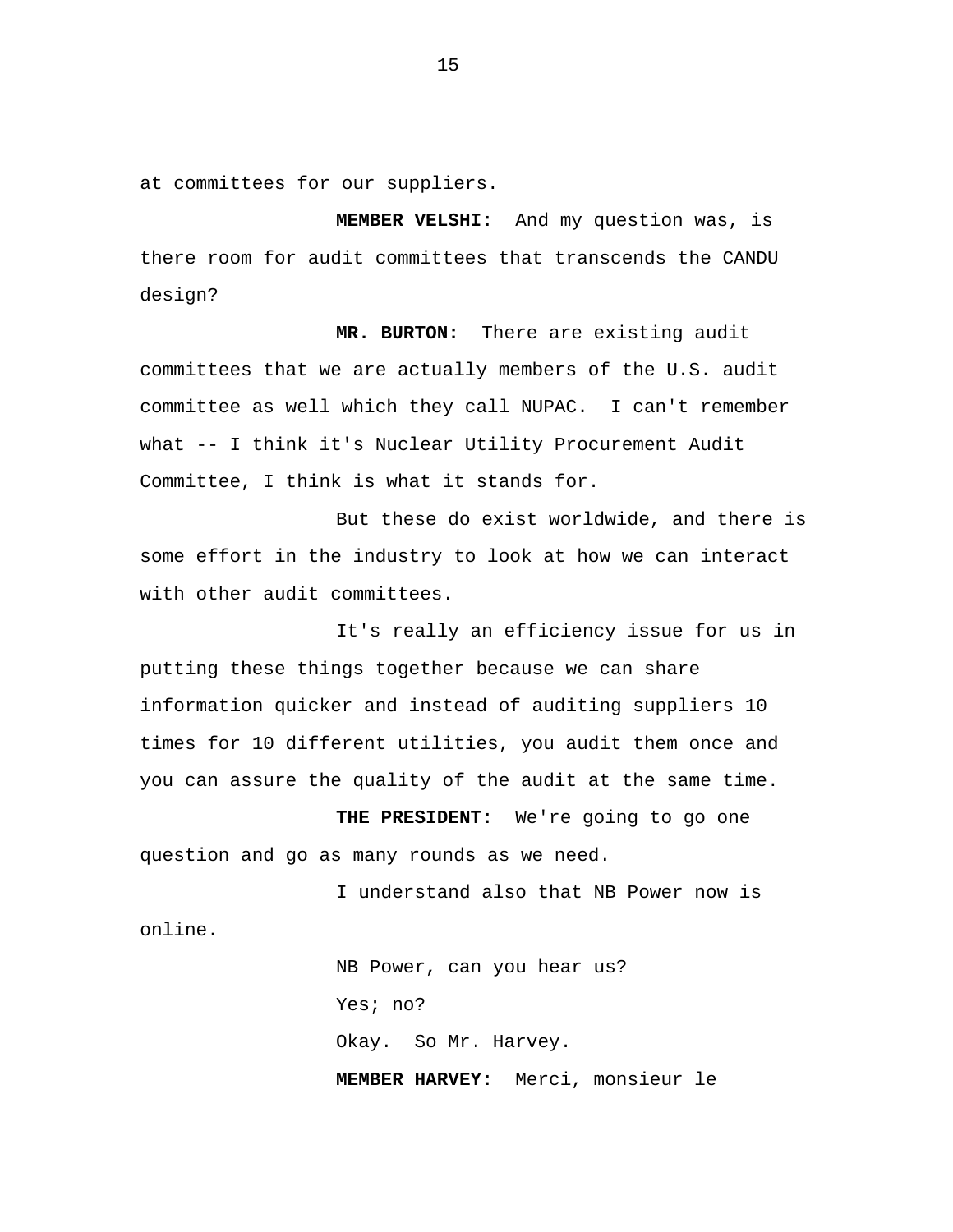president.

I just wanted to get back to Point Lepreau.

This 75 to 85 percent, is it a technical fact to operate between that because the heat -- something very -- very firm, or is it just a conservative decision?

**MR. POULET:** Ben Poulet, for the record.

The limit is based on -- it's

conservative. It's based on ensuring that the steam quality -- that the exhaust at the low pressure turbine does not exceed the limit in moisture content. It's a conservative decision in terms of protecting the low pressure turbine blades at the last stages of the low pressure turbine blades.

**MEMBER HARVEY:** But that will be monitored by the exhaust. How will that be monitored to go to 75 or 85 percent is what I --

**MR. POULET:** I don't have a -- I don't have a clear answer to you as to exactly how they monitor. I believe it's -- those numbers, the range of values between 75 and 85 percent full power is probably what the manufacturer is -- specified with the turbine when it was delivered, so that's probably the manufacturer's recommendations that they're following.

I don't think they have a means of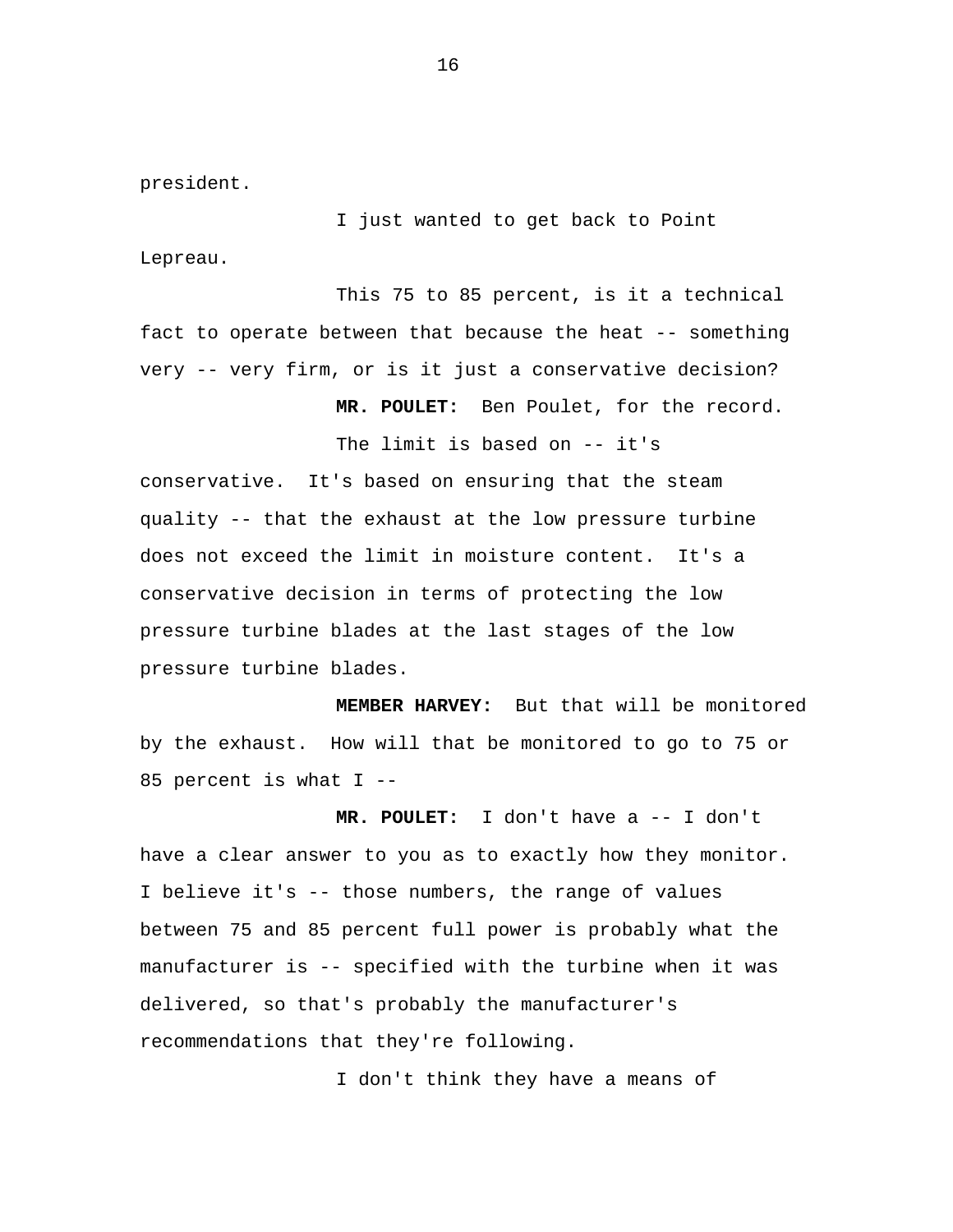monitoring steam quality at the exhaust of the LP turbine. **MEMBER HARVEY:** Okay. Next, Mr. Tolgyesi. **MEMBER TOLGYESI:** Merci, monsieur le

president.

Just I have one small question regarding these manufacture valves.

You were saying that they were tested to 1.5 time design pressure and they respond to British standards. And you said after that, these British standards are, in general, equivalent to Canadian standards.

What it means "in general", and to what extent you could say that, okay, in general is okay, but sometimes we are in trouble.

**MR. BURTON:** Maury Burton, for the record. The real difference between the British standards and the ASME standards are the test methodologies and the actual tests that they do to qualify the material.

So in the British standard, they only do an elongation test. And I'm not an engineer, so -- but in the -- there's an additional test for material strength in the ASME standard, you know, in addition to the elongation. And I can't really explain what that test is because, like I said, I'm not an engineer.

There may be other folks in the room that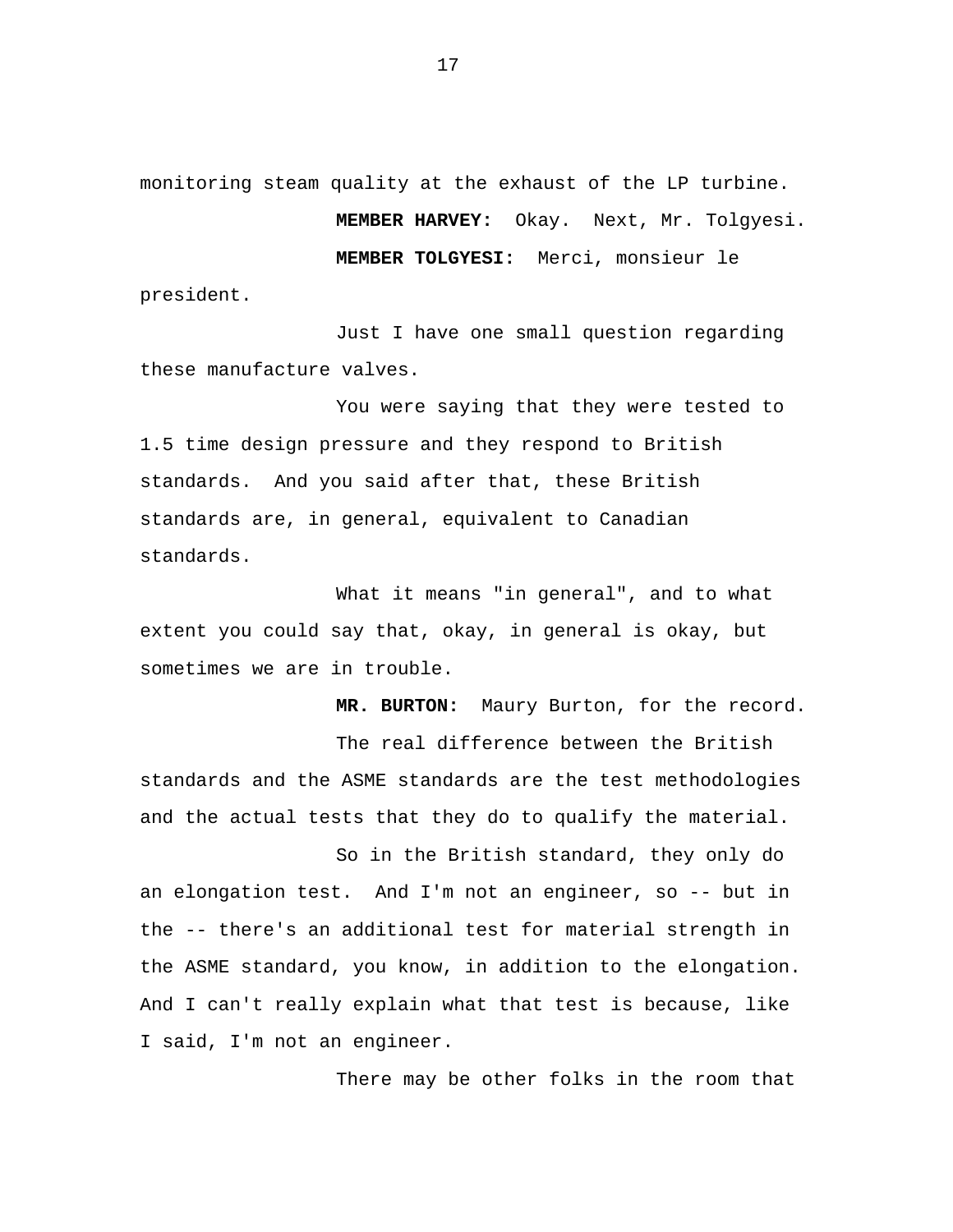could explain that difference a little better, but in general, the -- the British standards are essentially for qualifying the steel. There -- and the ASME has equivalent standards but, like I said, there's just difference in the methodology and some of the test limits for things like tensile strength.

**THE PRESIDENT:** Okay. We hear now -- let me try one more time.

NB Power, are you on line?

**MR. NOUWENS:** Yes, this is Jason. We are on line.

**THE PRESIDENT:** So welcome, and you may want to jump in on some questions that will be posed as we go along.

**MR. NOUWENS:** Yes, I will certainly do that.

We could hear the -- we could hear the conversation. We just couldn't speak back.

**THE PRESIDENT:** Okay. We'll give you a chance to reply, then, to what you heard.

Rather than getting into the engineering differences between the two standards, what I'm interested is how is it that somebody accept a standard which is not acceptable according to our rules and procedures?

**MR. BURTON:** Maury Burton, for the record.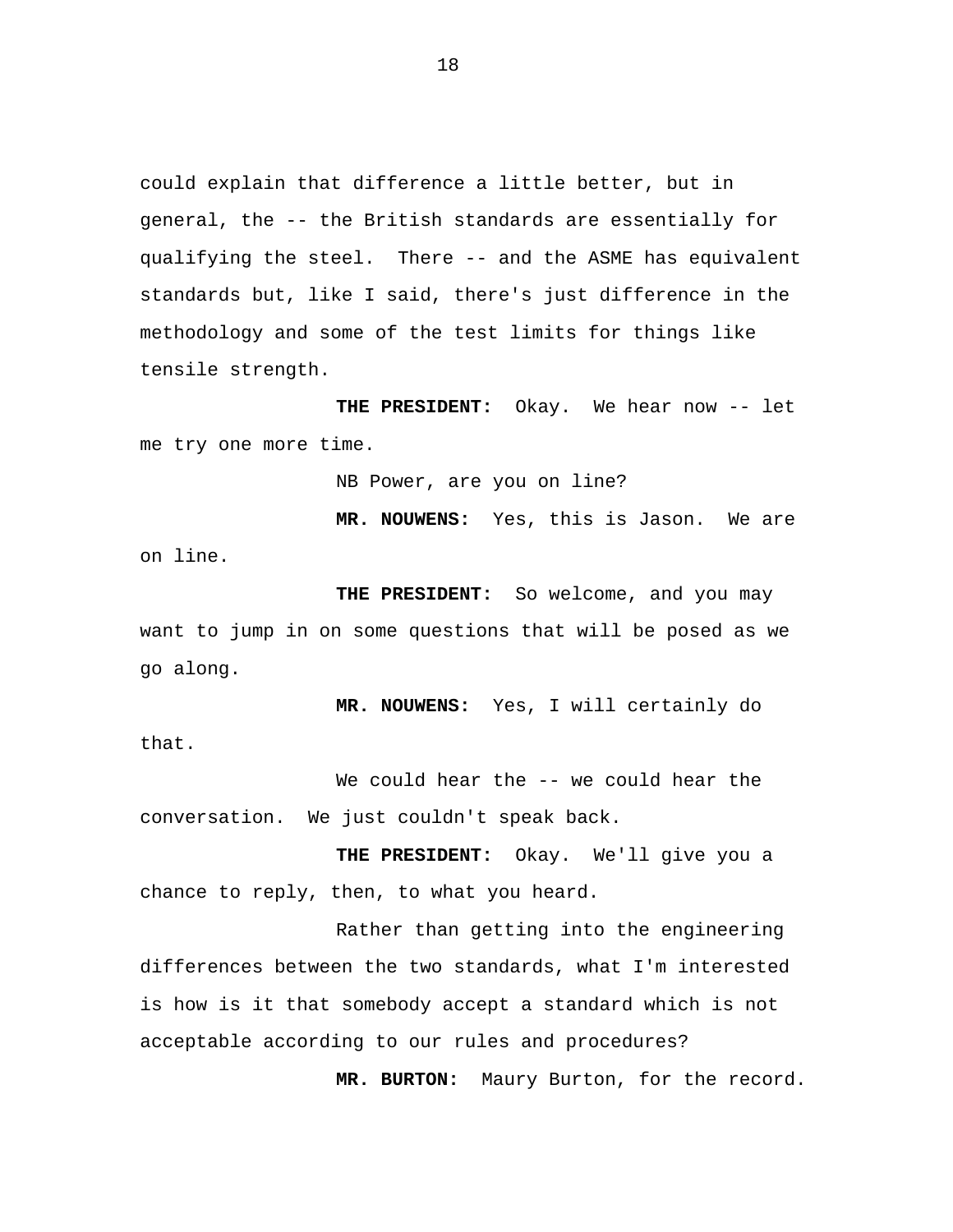It's not that we've accepted the standard. It's just that it's another confidence issue for us that the material was actually procured to a standard that - and where the issue actually happened in the supply chain was the -- the -- well, we'll call them a tier 3 supplier, which was hired to qualify the material to the ASME standard from the British standard falsified documents, so that's where the issue came from.

Like I said, the fact that the -- we have the original mill certificates which demonstrate that the material was manufactured to a British standard gives us the confidence that the material is what we think it is, and also assists us in our engineering assessment for this.

Now, what we are doing right now with our engineering assessments is essentially the work that should have been done by the tier 3 supplier which is qualifying or demonstrating that the material is -- is meeting the ASME standards that we currently run to.

**MR. HOWDEN:** Dr. Binder, I'd just like to make a comment. Barclay Howden speaking.

So in terms of from a -- from a regulatory standpoint, there's four factors we're dealing with: safe operation today, which the licensees are going through their processes and our site inspectors are tracking this. The second one is the one that we're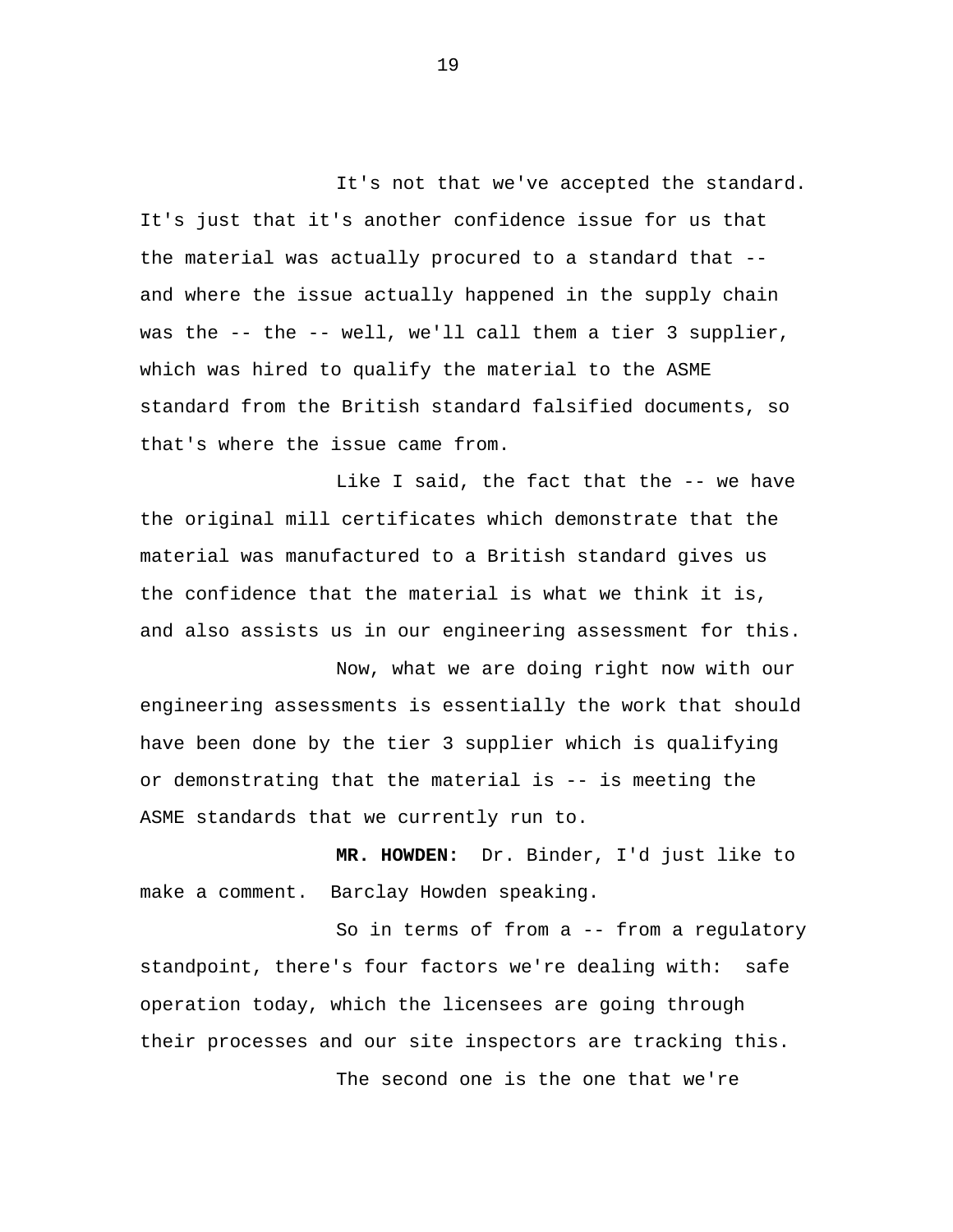talking about in terms of the valves and where they stand with respect to the CSA standard N285, and so they're going through the process, the valve manufacturer, the licensees and our authorized inspection agency, so in Ontario it's the Technical Standards and Safety Authority. In New Brunswick Power, it's New Brunswick Department of Public Safety. And in Quebec, Régie du bâtiment du Québec.

So we have been talking with the TSSA, and in terms of -- from the standpoint in terms of the nature of the issue, and they basically said this isn't a complicated technical issue because there are large safety margins that are built in.

So what they're going through is the licensees are putting together their engineering assessments on the different parts of the valves if they're pulled together, and then once they're satisfied that the variance can be brought back to code, they need to go through the process of the history dockets of each file, which takes a long period of time.

So from what we're getting from our authorized inspection agency is that -- and they're experts on this stuff that we're talking about today, is that this is not a complicated technical issue, and it can be resolved.

The third part of our regulatory oversight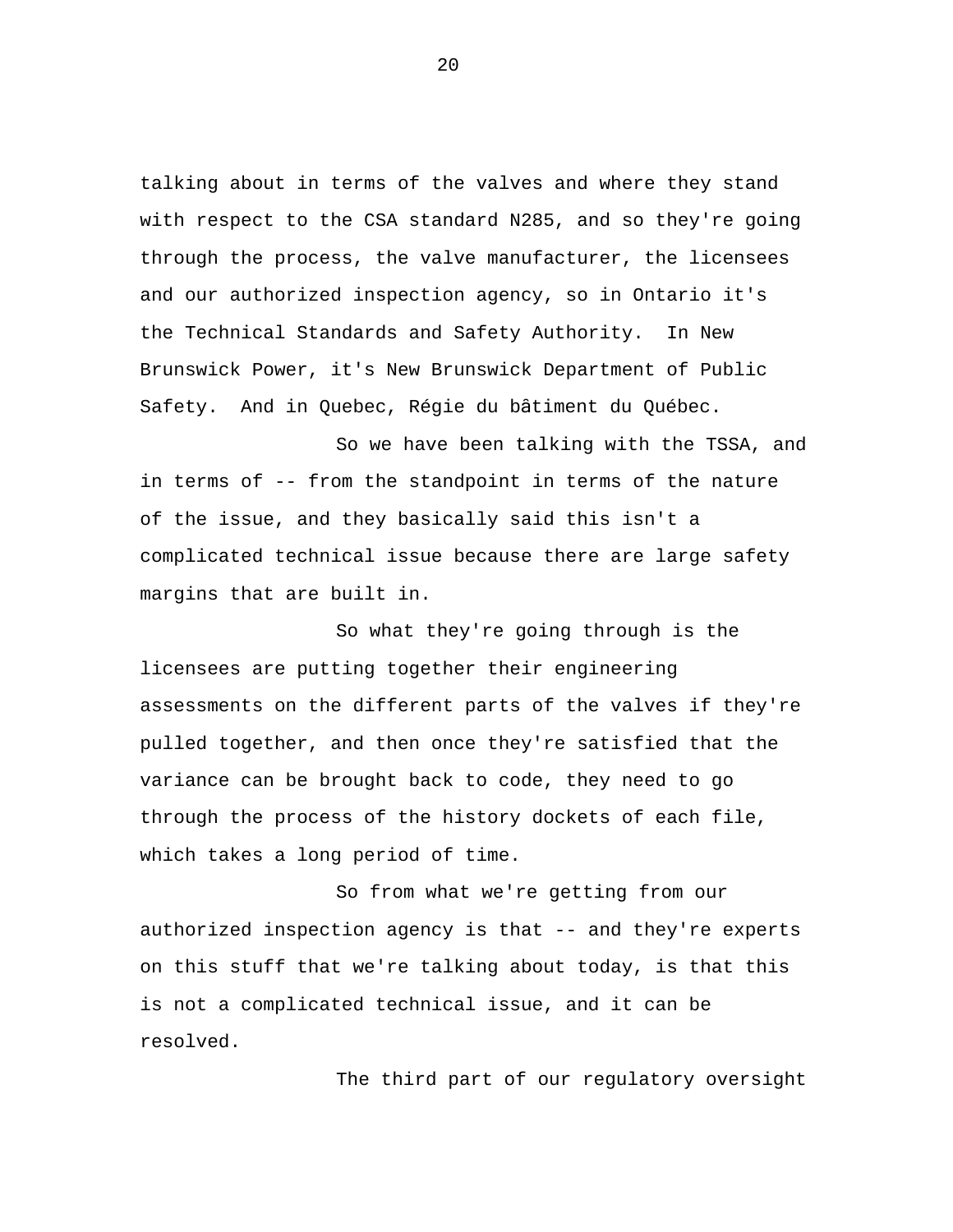is lessons learned, so as Mr. Burton said, they're looking at how to prevent recurrence and they're going through various processes that we're monitoring to make their procurement process more robust.

And the last one is information sharing, so he described INPO WANO and these other industry groups that are used for sharing information. On the regulatory side, we've been sharing the information through our networks, and one of the key ones is we have a working group on inspection practices that all the international regulators sit in on

We have presented to them the information, and some of them have come back to seek further information because they want to be able to go and probe their own licensees to confirm that they aren't having issues within their industries.

So I just wanted to give you an oversight of that we're using our authorized inspection agency who brings this expertise to the table in terms of the difference between the codes and standards, and they're quite confident that things are coming together.

**THE PRESIDENT:** I just want to understand the text here that says, if I understand correctly, that this position affected valve.

So if you have the safety and everybody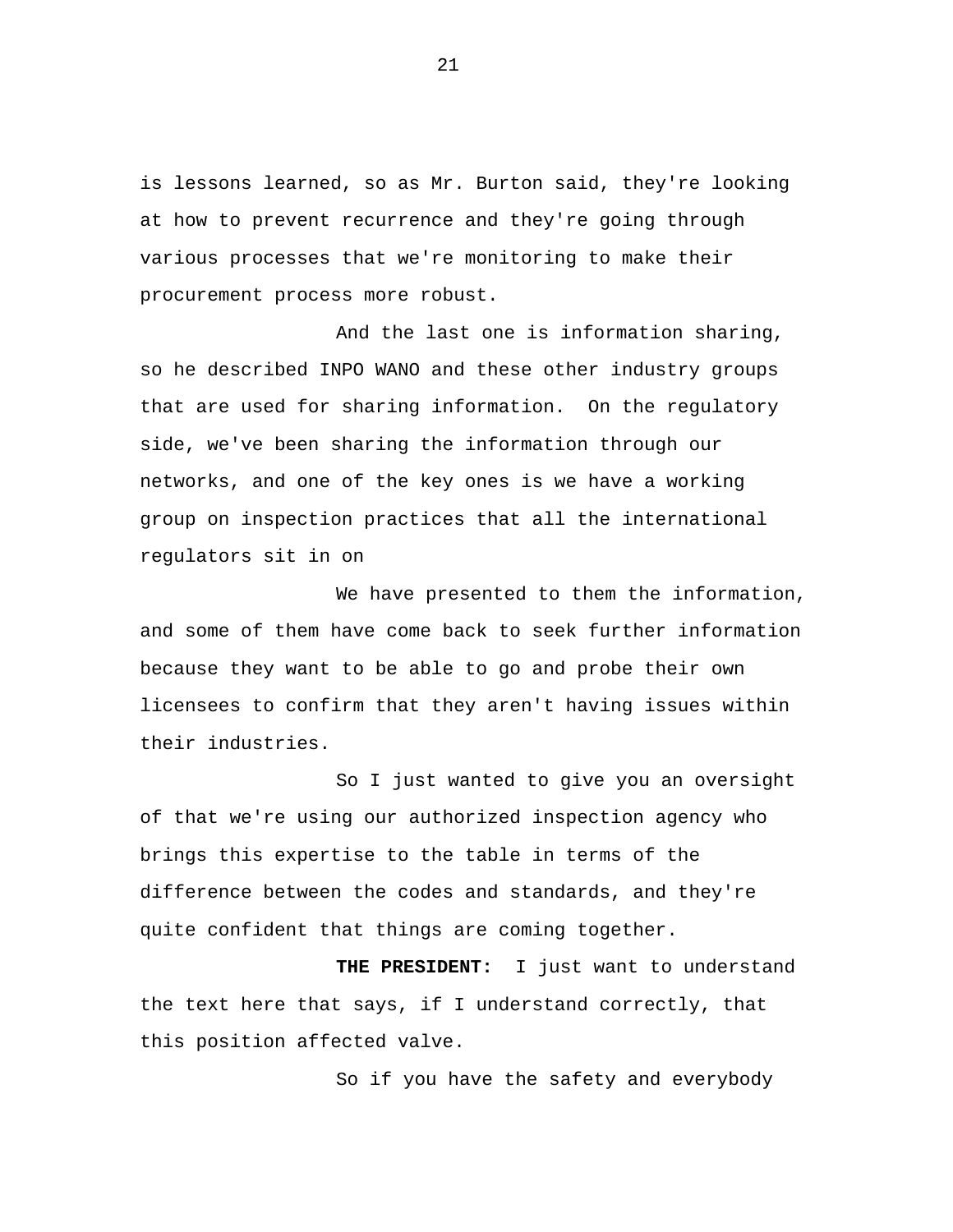says there's enough margin, are you disposing of those valves that are not according to ASME? What are you doing?

Are you changing the valves as you go along?

**MR. BURTON:** Maury Burton, for the record. The process that we're using with the authorized inspection agency is to look at the valves that are currently installed and demonstrate that they do meet the ASME requirements. And in some cases, that will just be demonstrating that their meet their registration requirements under their current Canadian registration number. In other cases, that may mean registering the valve with the authorized inspection agency to a different design standard.

The essence here is that we will be demonstrating that these valves meet the ASME requirements and the -- thus the requirements of N285, which is our licence requirement.

As for valves that are not installed, like I said, those valves are quarantined. And as far -- I can only speak for Bruce Power on this point.

We haven't made the decision on what we're going to do with those valves at this point in time, whether we're going to try to qualify them or re-register those valves or whether we're going to scrap them.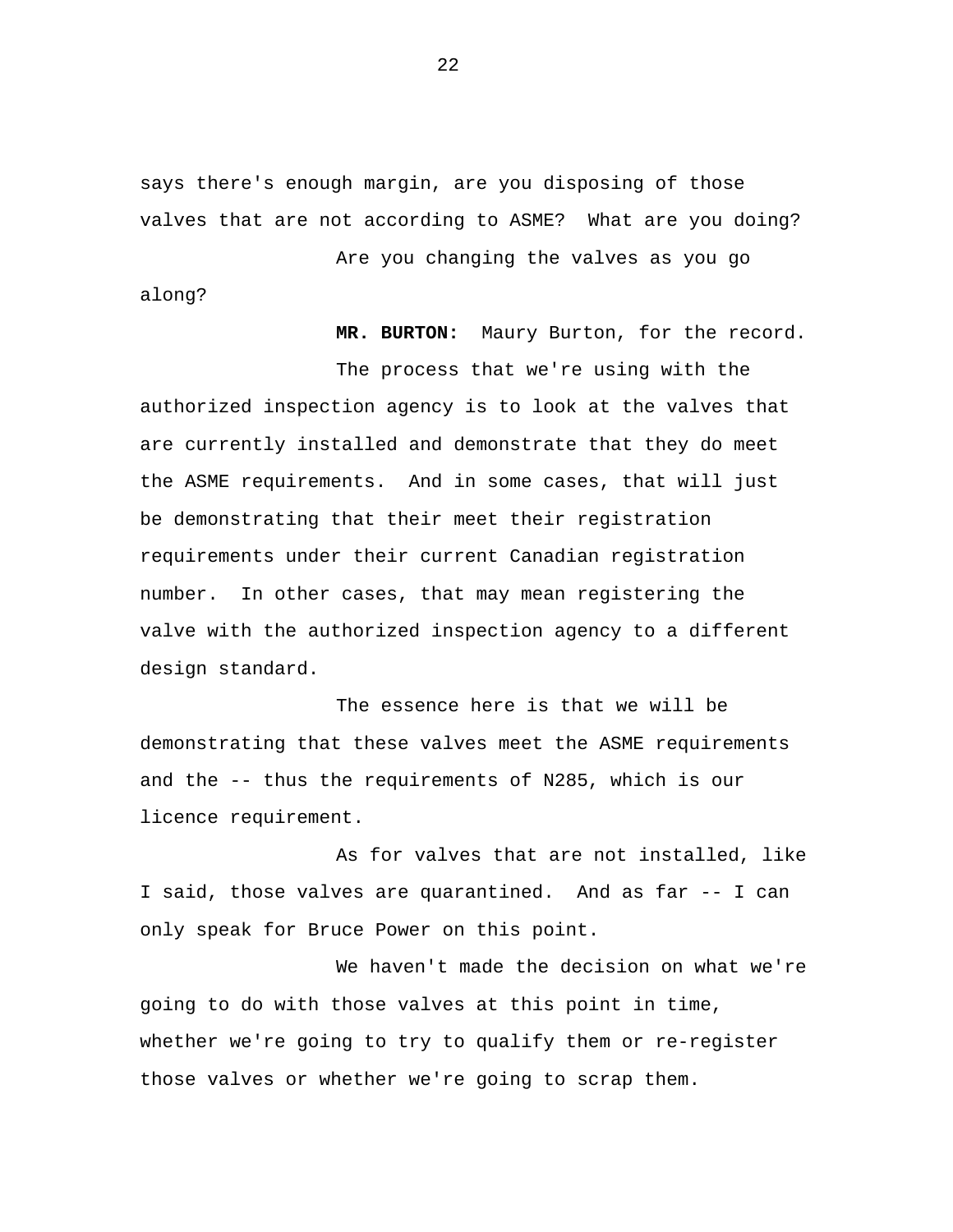And that's a decision that we'll make in the future.

**MR. NOUWENS:** Jason Nouwens, for the record.

If I could add, New Brunswick Power in the same situation. For the valves that we have quarantined right now, we're evaluating the effort to reconcile the history doc and the design specifications. And in some cases, for the smaller valves, it may be more cost effective to simply purchase new valves, but we're going through that evaluation process.

**THE PRESIDENT:** Mr. Tolgyesi.

**MEMBER TOLGYESI:** A very short one on this round.

You were talking about working with the vendor. My understanding is a steel mill producing the steel which is going to a valve manufacturer who's manufacturing the valve.

Now, is the next step going to a vendor and to the -- to your site or the manufacturer is the vendor also? Because if you add another step, you will have a little bit more complicated process.

**MR. BURTON:** Maury Burton, for the record. And in this case, it is a little bit of both of what you describe because we have two manufacturers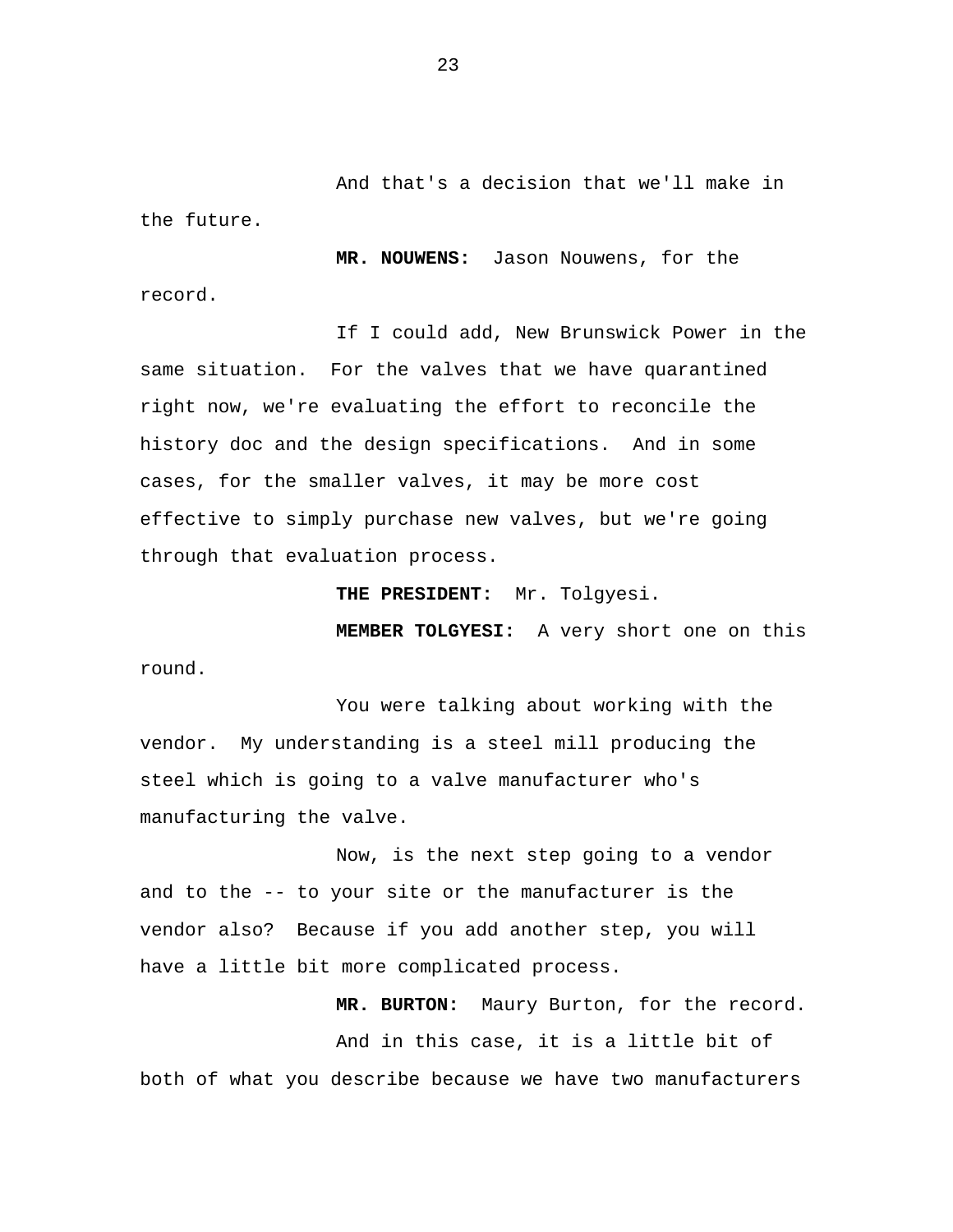here that were involved, one being Newman Hattersley, which is a direct supplier to us, so they would get their material from the mill and manufacture their Newsman Hattersley valves.

But Newman Hattersley also had a subsidiary called Thompson Valves which is where the majority of these valves are actually -- the issues lie with these ones. And in that case, the actual steel went from the mill to a third party, which is the party where the qualification from the British standard to the ASME standard was supposed to take place, then to the valve manufacturer, which are Thompson Valves, then to Newman Hattersley, who was a distributor of the Thompson Valves, then to us as the purchaser.

So it's a little more complicated there, so as Mr. Howden mentioned, we need to have a pedigree of all these valves which keep -- we call a history docket, so it's where the valve came from, what it's made of, what it's been tested to and all that material condition information is kept in our files so that we know what the pedigree of the valve is. And these ones are the highest pedigree that we have, being nuclear class valves.

**MEMBER TOLGYESI:** So independently, in which way the valve was coming directly or via some other third party, you have the same problems with all those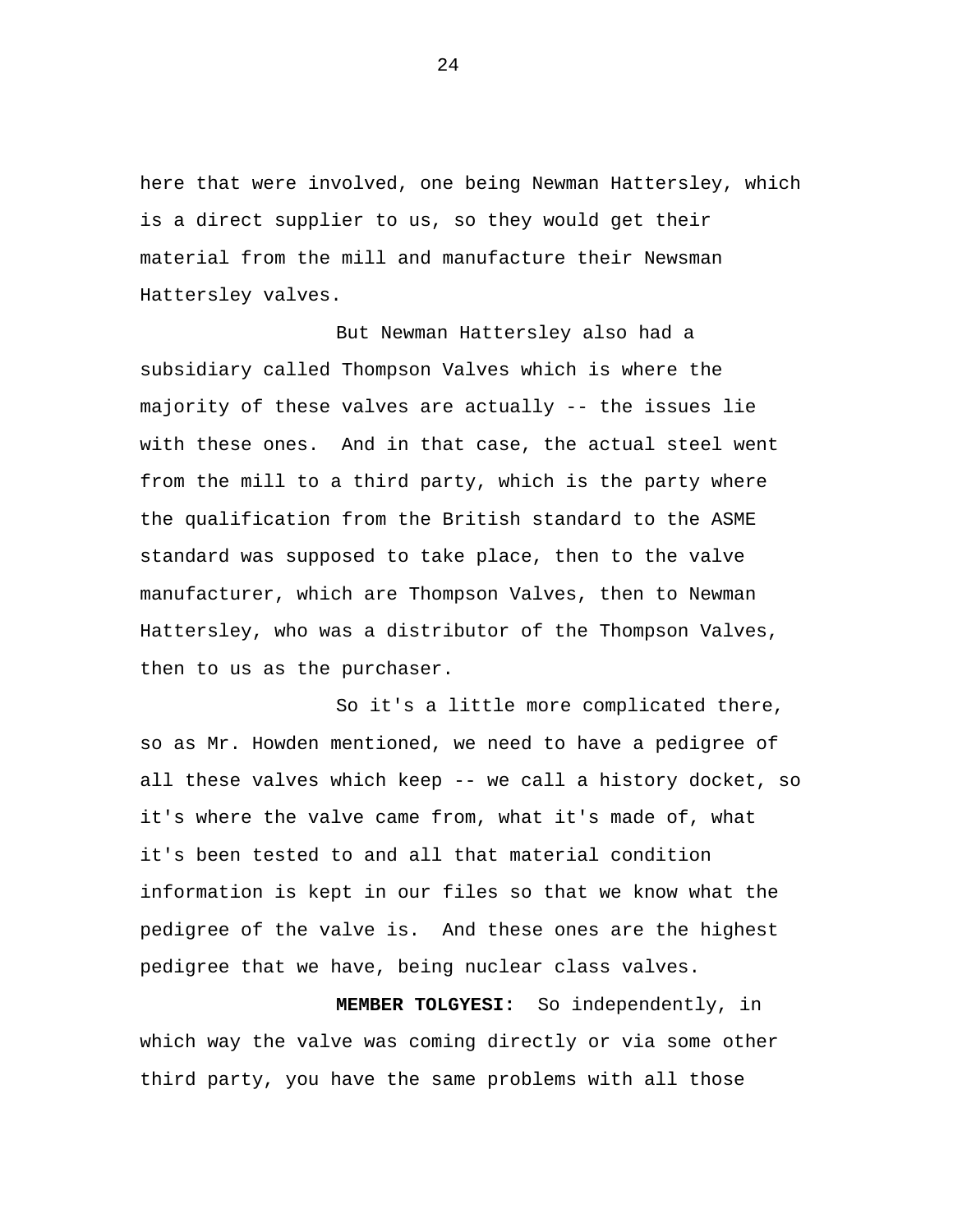valves.

**MR. BURTON:** All the valves that came through this one company, yes, so it -- the company is actually no longer used by the -- our manufacturers to do this.

And from a business point of view, I guess that would make sense to not use a company that openly falsifies data.

So the process is going back through all these valves and then ensuring that they all meet the ASME requirement and, where we can't demonstrate that, we will need to replace the valves.

I believe that we can, given the information that we have, but that work is still ongoing.

**THE PRESIDENT:** Okay. We've got to move on.

Dr. McEwan?

**MEMBER McEWAN:** Thank you, Mr. President. So understand this, the falsification of the data related to the steel or to the valve?

**MR. BURTON:** The falsification was related to the steel, so the material -- essentially, the company that was hired -- or I guess the middle man between the mill and the manufacturer was to qualify via testing, and this would be destructive testing, of parts of the steel.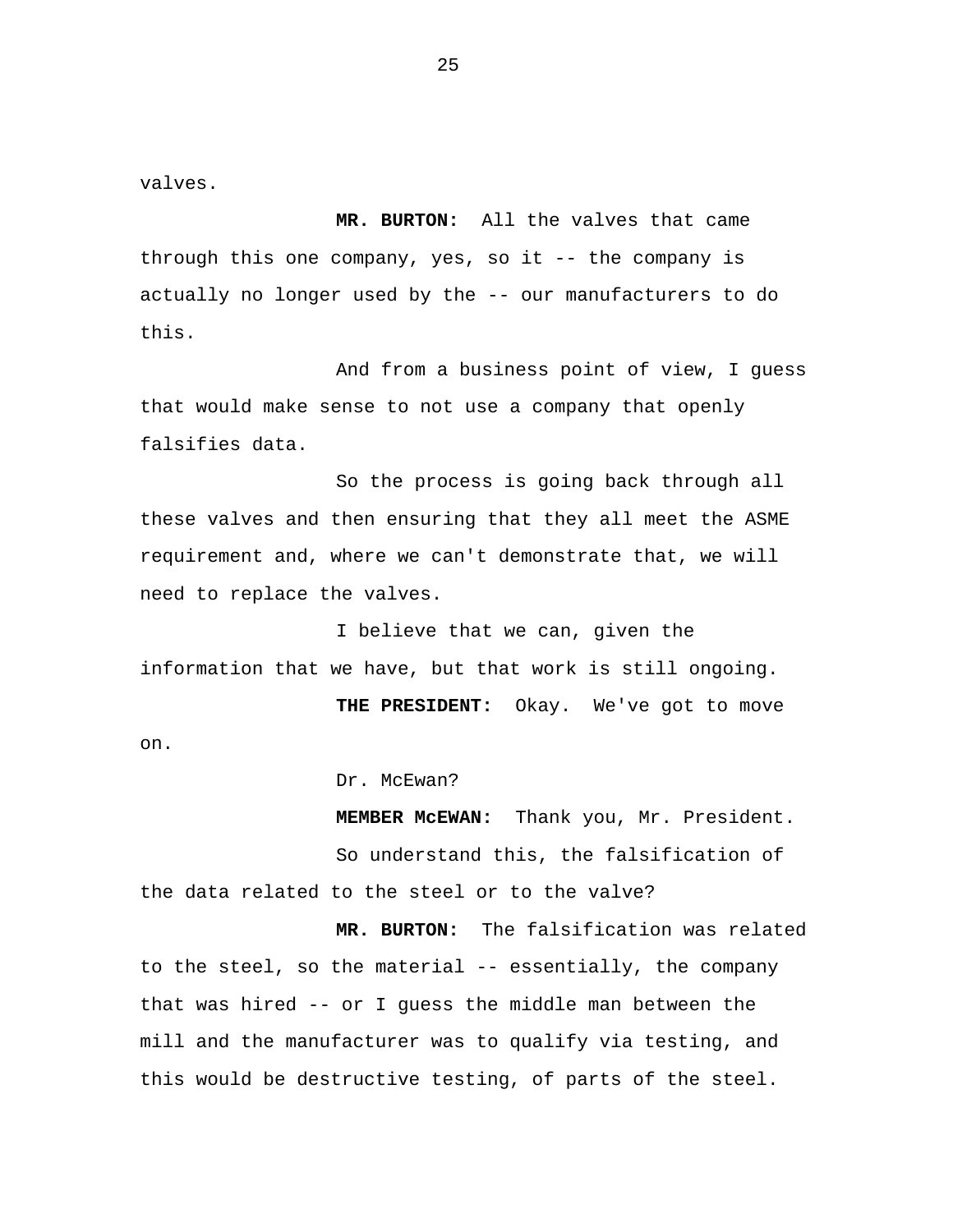So essentially, what they did was they falsified the documents or, where they did get test failures, they changed the numbers such that they passed.

**MEMBER McEWAN:** So I guess the second question would be, how frequently would steel that was - that had passed the British standard would fail the ASME standard?

**MR. BURTON:** Maury Burton, for the record.

I don't have that information in front of me. I don't know if I can answer that.

But the qualifications are relatively similar, but without the standards in front of me, I couldn't -- I don't think I can respond to that.

**MEMBER McEWAN:** Would staff know**?**

**MR. HOWDEN:** I don't think we have that information, Dr. McEwan.

**MR. BURTON:** If I can add one thing - it's Maury Burton, for the record.

If the material -- like these valves were used in the UK, they would be okay for use in a UK nuclear reactor that has British standards as their requirement, so that's -- that may help answer your question a little.

**MEMBER McEWAN:** So the data falsification related to the conversion from British to ASME, or it actually related to steel failures during their testing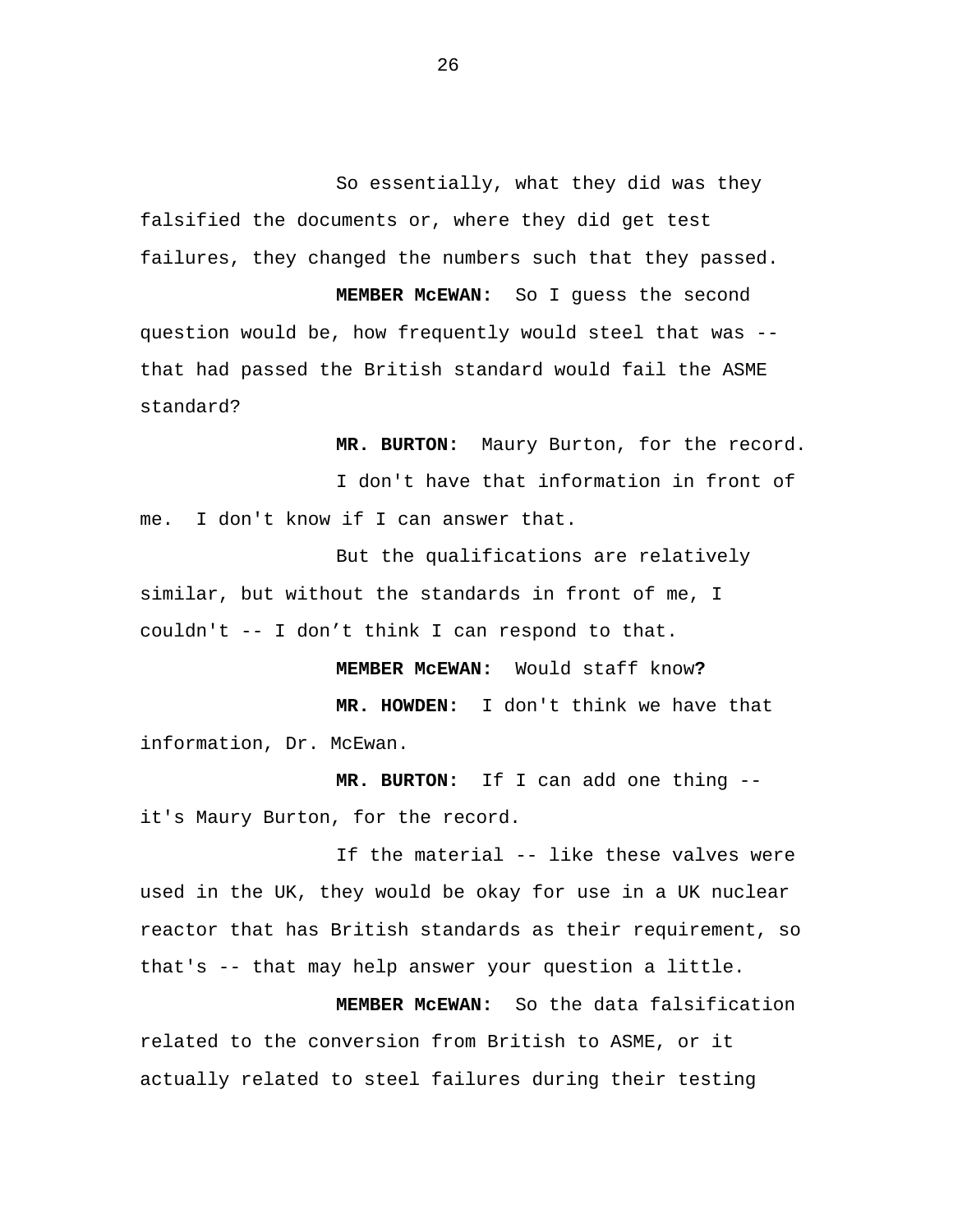process?

**MR. BURTON:** It was in relation to the conversation from the British standard to the ASME standard.

**THE PRESIDENT:** Well, I assume that when you submit your final report, the event report in the fall of 2015, some of this debate about the various standards -- I mean, I don't -- something doesn't compute here.

If it's good for nuclear facilities in the UK, unless the pressure requirement is -- and the requirements are completely different, should be good here.

So something -- it really doesn't matter if somebody falsifying paper, loses any credibility whatsoever regardless of the standard itself.

So we would like to see a detailed report about the differences in the standard and what kind of forward-looking quality assurances you guys can do.

You know, what we always worry about, what else is there that we're not aware of, right, what are we not aware of.

People can falsify documents. It's a very scary thing.

Maybe I'll allow now Point Lepreau to answer the question that was posed by Mr. Harvey about how do you ensure that the machine will run at 75 to 85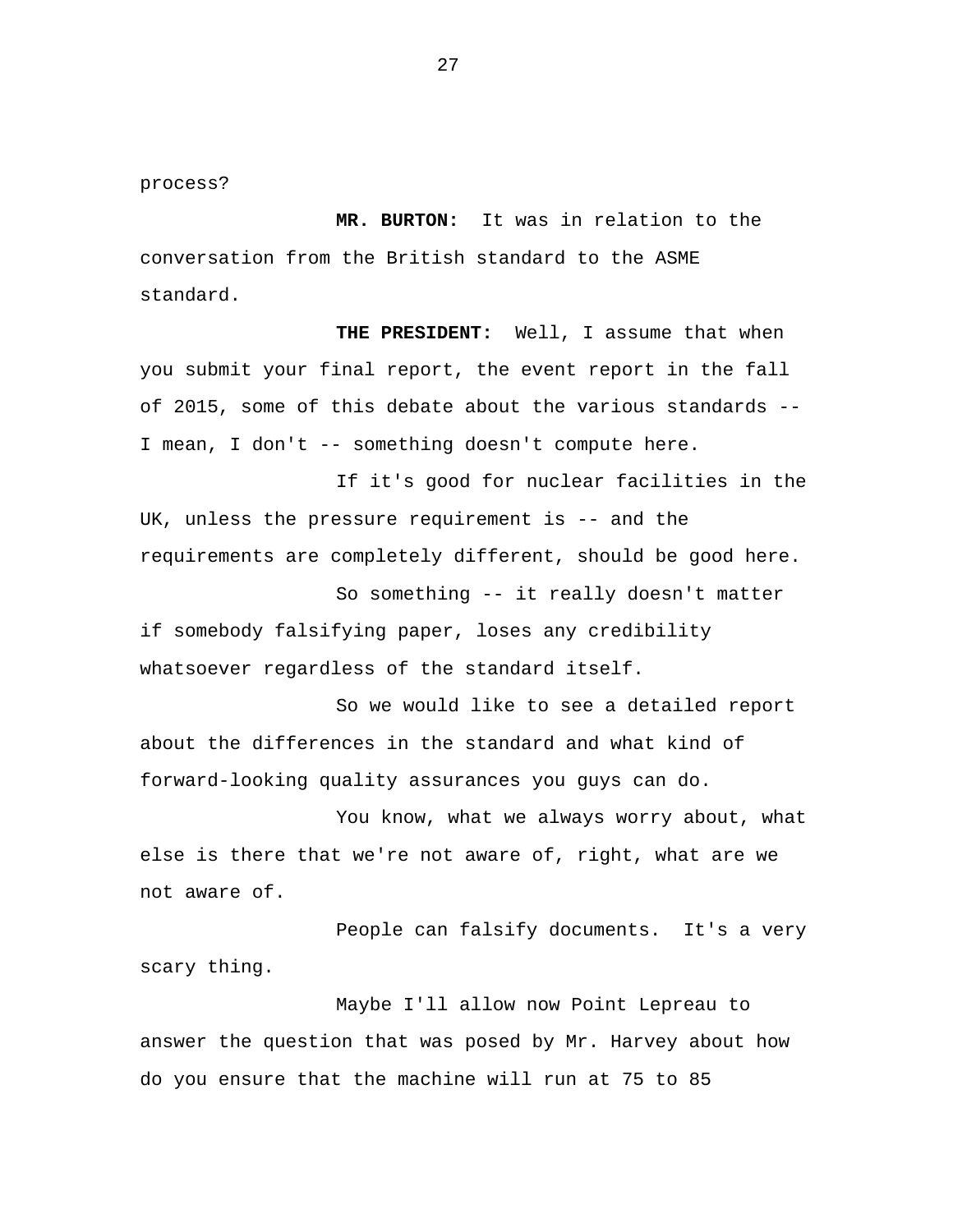percent.

**MEMBER HARVEY:** And I will add something because if I was the operator, 85 percent is conservative, what about 75 percent, why not just say up to 85 percent? What dictated that gap between the difference of 75 and 85?

> **THE PRESIDENT:** Okay. Point Lepreau? **MR. NOUWENS:** Jason Nouwens, for the

record.

So the difference between the 75 and 85 percent is at different reactor powers, the steam conditions change slightly and the inlet temperature to the low pressure turbines will fluctuate.

We have a -- what we call an adverse condition monitoring plan to monitor the situation that we're currently in, and we basically use that plan to dictate the reactor power that we can operate at safely and still maintain the required temperature into the low pressure turbine.

So for example, the higher reactor power we operate at, the lower pressure the -- or the lower temperature into the low pressure turbines will occur. And we have operating limit on how low that temperature can be, so we're maintaining the reactor power currently at 81.8 percent reactor power, which is putting us with margin on our temperature requirements, will continue to operate it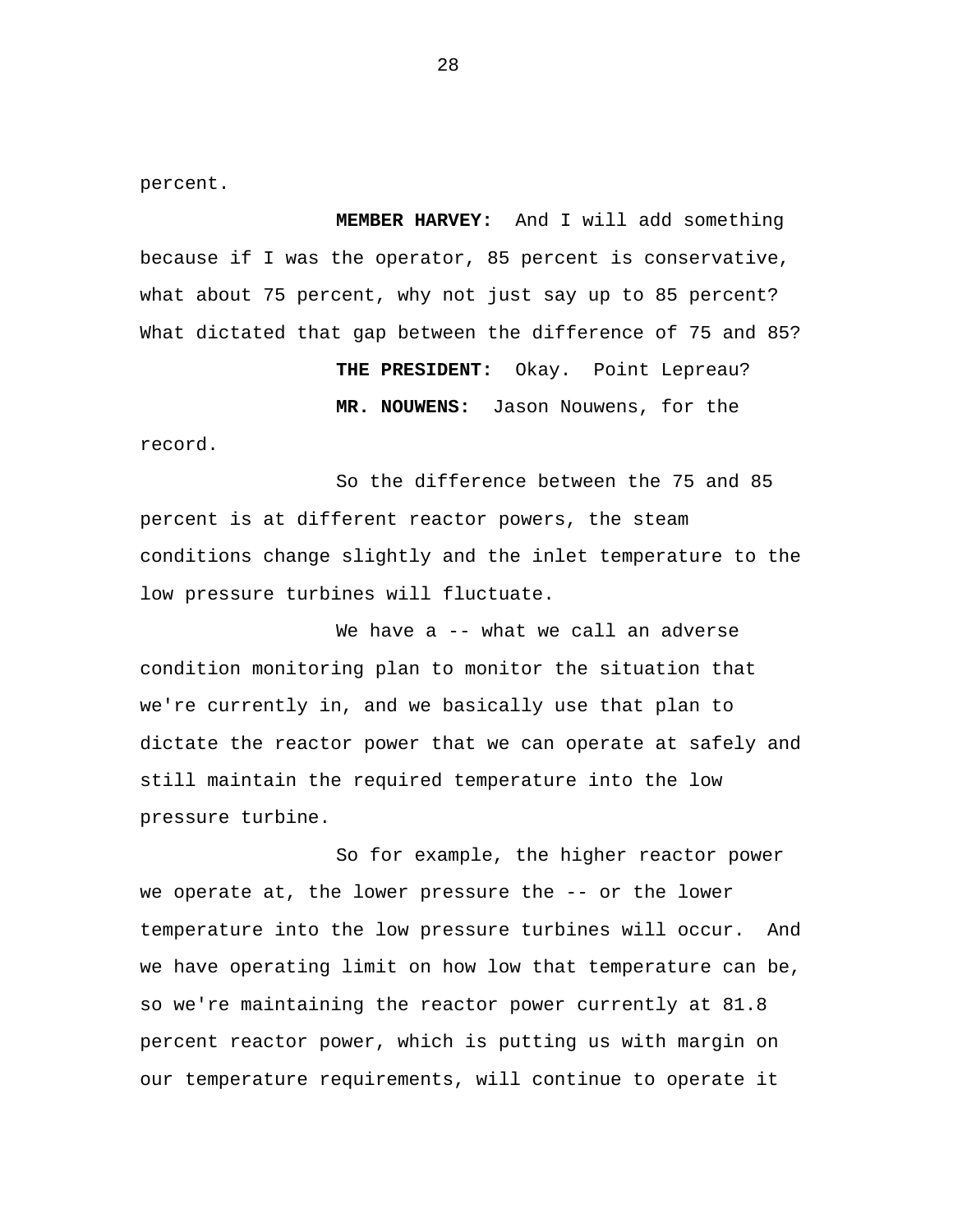at that point until we can -- as I stated earlier, until we can implement a planned and orderly shutdown to do the permanent repairs.

But we are -- just to clarify, we are operating at a reactor power that maintains the current temperatures and our current state optimal for the turbines.

**THE PRESIDENT:** Thank you.

Ms Velshi?

Monsieur Harvey, une autre question? **MEMBER HARVEY:** Just a question about the -- about Pickering, the large impingement of biomass. What is the difference between a large

compared to expected or normal or expected, and why that did occur? You had, I think, a procedure to follow, and what was the problem?

**MR. HOWDEN:** Barclay Howden speaking.

I think OPG is prepared to speak to this, too, and give the details on what's large and what's normal.

> **MEMBER HARVEY:** Thank you. **THE PRESIDENT:** OPG? **MR. McCALLA:** McCalla, for the record. **THE PRESIDENT:** Go ahead. **MR. McCALLA:** Can you hear me?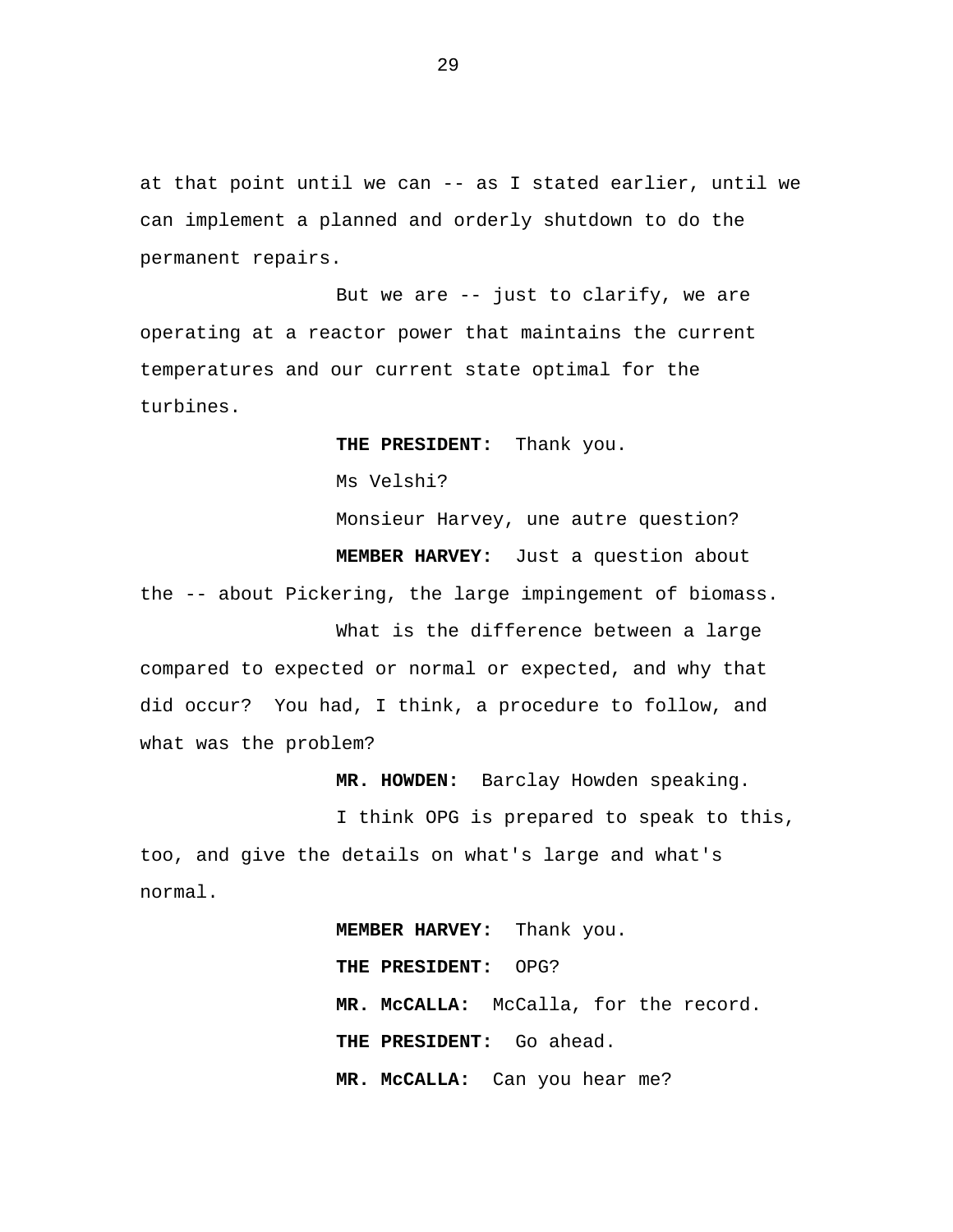#### **THE PRESIDENT:** Yes.

**MR. McCALLA:** So to answer your first question with respect to what we define as being large versus normal, on an annual basis, we would impinge - looking at performance over the last few years, we would impinge approximately 4,000 kilograms of biomass. This one event which occurred over a period about eight hours, we impinged somewhere between 3,000 and 6,000 kilograms of biomass.

So that's why we considered this to be an episodic event of a large proportion in relation to our normal performance.

With respect to the event itself, the net that we have out on the lake, it's trapezoidal in its design, and it's anchored on either side of our groin by a panel that's attached to the groin. And during the installation process, on a temporary basis, what they do is they have ties -- plastic tie wraps which they use to actually support the entire net to the groin until such time as they can actually go and apply permanent stitching to the net to keep it in place during the entire season.

So during the evolution of putting that net fully in service, we had this episodic event. We had, you know, a huge fish run which actually compromised the temporary tie wraps that were holding the net in place on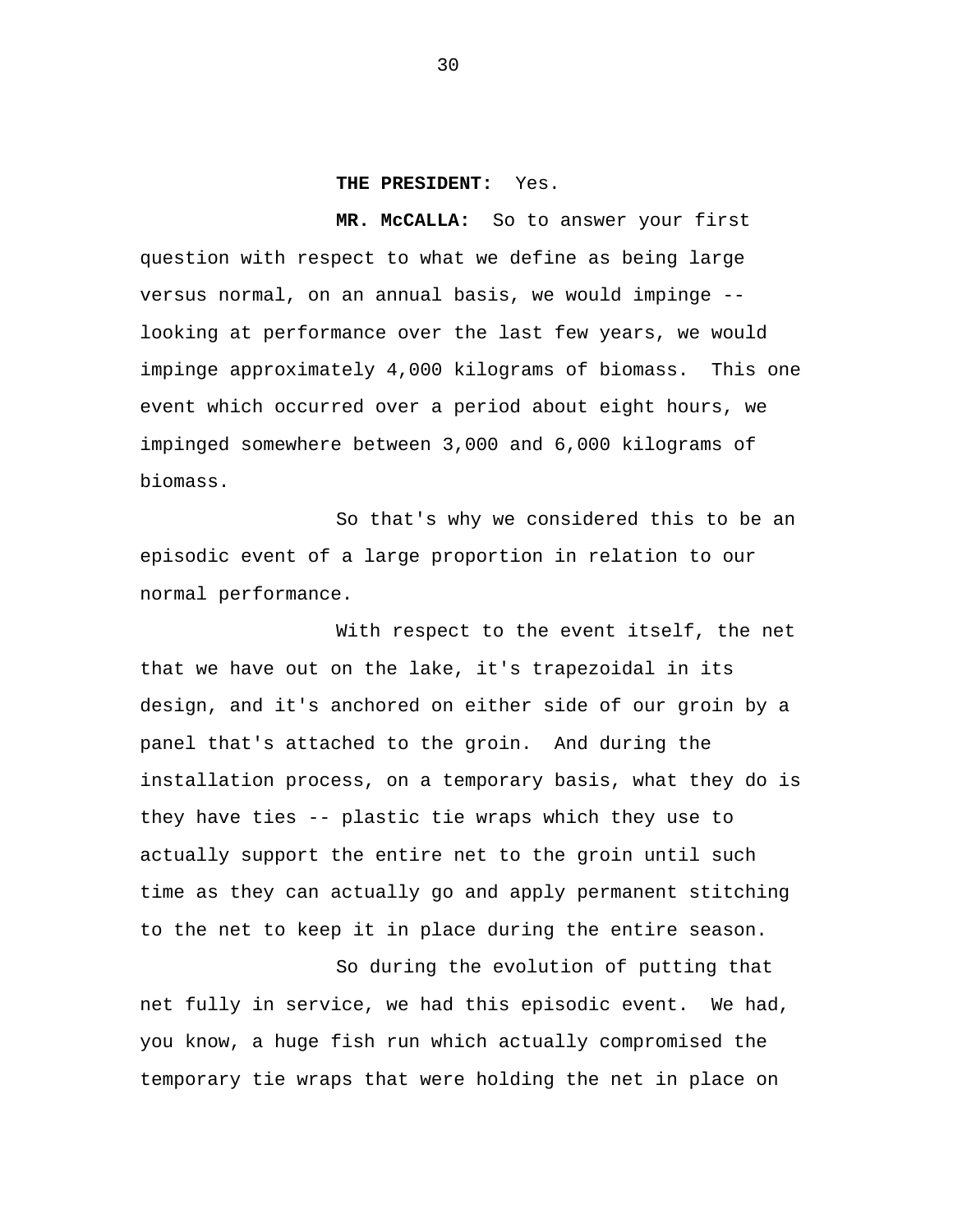the west portion of the net. And that resulted in the large level of impingement which we saw.

**MEMBER HARVEY:** Was it the first time you had such an event, first time you...?

Okay, go ahead.

**MR. McCALLA:** Raphael McCalla, for the record.

We have had one other episodic event where, in initial stages, a couple of years ago when we initially put the net in service we had a load on the net which resulted in the net sinking over a period of time. And we had a huge run as well, which resulted in us moving forward and doing modifications to the net where we added an additional 10-foot skirt on the top of the net to actually help us with the load-in issue.

So that was the only other time where we saw a similar event, but it was not to the same magnitude as we saw during this particular event.

**MEMBER HARVEY:** So do you plan to modify the procedure, the current procedure?

**MR. McCALLA:** Raphael McCalla, for the record.

So the investigation is still underway, but we would expect that coming out of this investigation one of the things that we will be looking at is the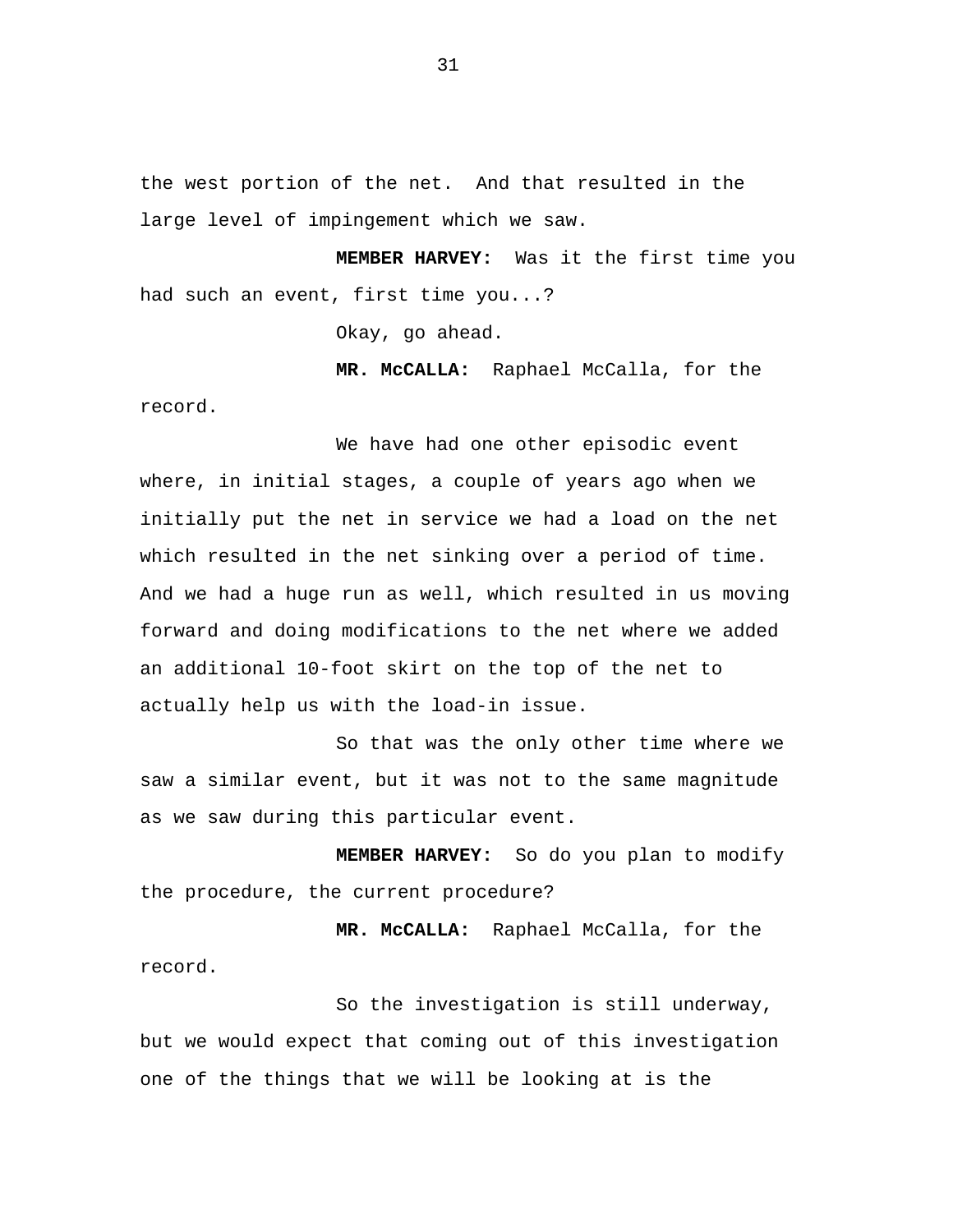temporary anchoring that we do in terms of attaching both panels together while we can apply the stitching to see if we can find a more robust means of keeping those panels together so that the divers can -- so that the net can actually provide the protection that it is designed for as well as give the divers time to actually stitch the panels together.

**MEMBER HARVEY:** Staff, you have some comments?

**MR. HOWDEN:** Barclay Howden, speaking.

So we are following it along. We are aware of the process that they used to put in the net and that, unfortunately, they had not got to the stitching stage with the divers. This takes a couple of weeks to do. But we will be monitoring it.

And their investigation report, when it comes in with causal factors and additional mitigation measures, we will take a look at that to assure ourselves that they are doing everything they can to do this.

So the recognition is the net is taken out during the winter season, because it would be damaged at that time. So there is always going to be this period when, in the spring, when they bring it in, and during the period of installing it, the tie wraps obviously aren't strong enough to withstand, so they may have to come up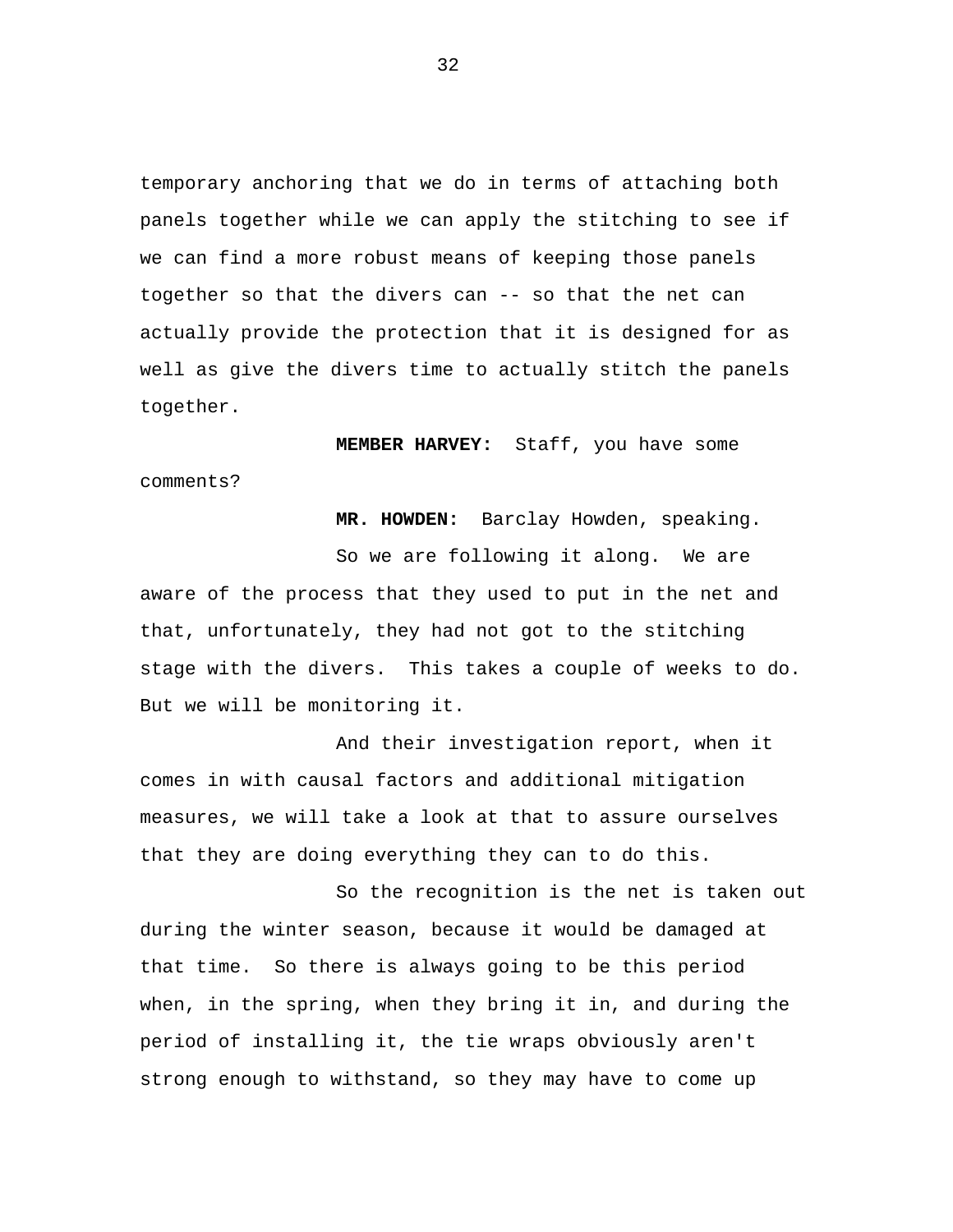with another measure to put in place until the divers can stitch it up.

So we are just waiting to hear their final report.

**MEMBER HARVEY:** That will be good to have something visible to get a better comprehension of that period.

**MR. HOWDEN:** I think for an update, we will provide pictures so you can see.

**MEMBER HARVEY:** Thank you.

THE PRESIDENT: Just to refresh my memory at least, when we talked about the net as the solution, I remember the discussion with OPG and DFO about the mitigation. We never expected in one day to have enough - as much impingement indicated in one year.

That is why we went into -- remember, there was big discussion about whether we should like to see OPG put the net permanently in place? And we bought into the idea about the safety of the divers and the winter kill. But if in one day you can get a whole annual kill, I don't know if this is compliant with the original understanding between OPG and Fisheries and Oceans, and CNSC.

So I really would be interested in seeing the final kind of report, whether they are going to be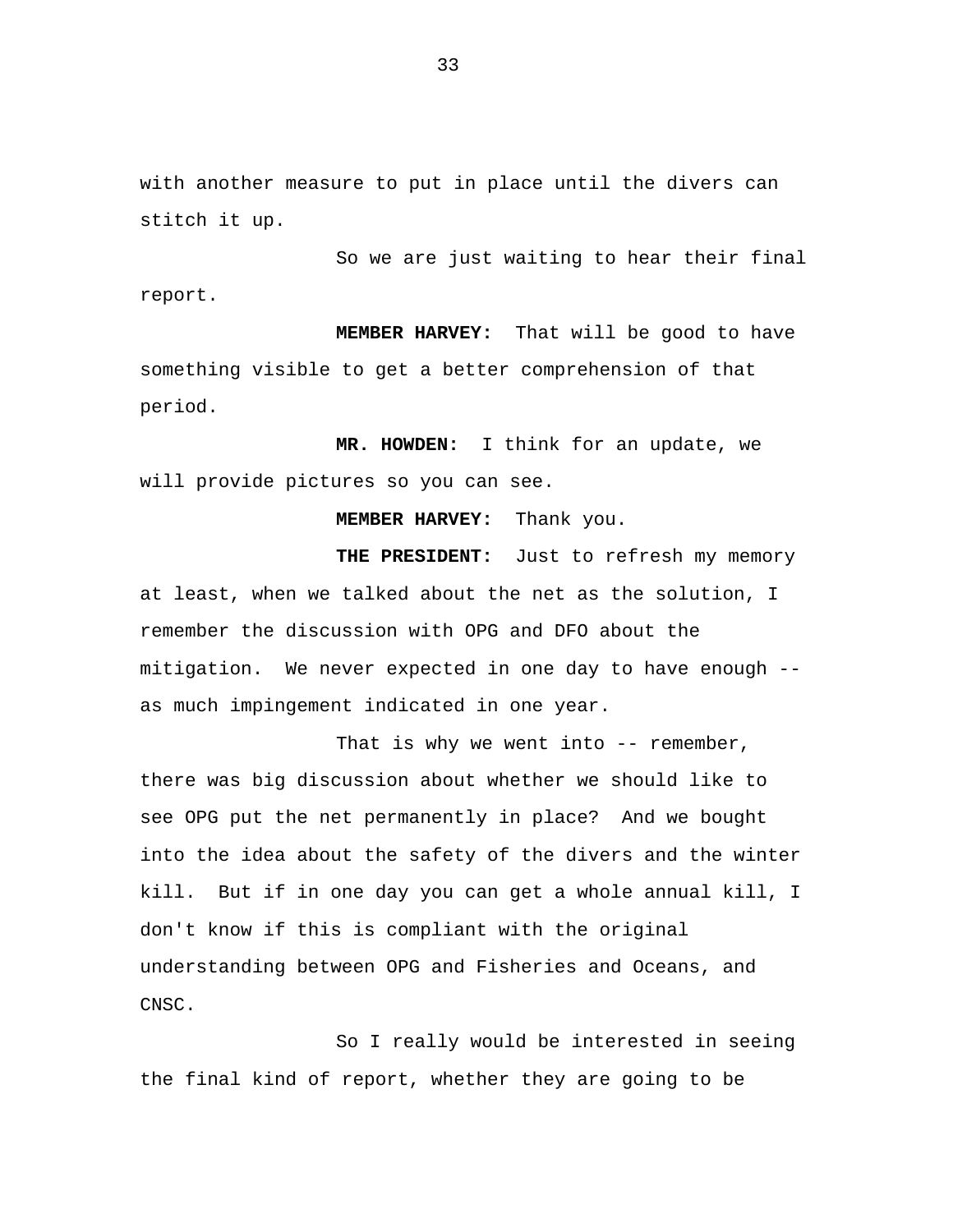offside with the understanding of the impingement level.

I see some staff are coming here to try to help us with this.

**DR. THOMPSON:** Patsy Thompson, for the record.

So just to provide a little bit of context. The objectives for the reduction in impingement and entrainment had been discussed and agreed with the Department of Fisheries and Oceans.

There is also the possibility to bring this under further compliance with the *Fisheries Act* to go forward with an authorization under the *Fisheries Act*. So that is one option that can be discussed with OPG and the Department of Fisheries and Oceans.

**MS DUCROS:** Dr. Caroline Ducros, Acting Director of Environment Assessment Division, for the record.

Another component to this incident is that OPG has followed due diligence insofar as they have followed the *Fisheries Act*. There is a clause 38(4), which is a duty to notify. They have notified DFO. Again, DFO and ourselves will be waiting for the further information report that we had been promised in July.

And CNSC Staff has spoken with OPG in the past as well about whether or not an authorization will be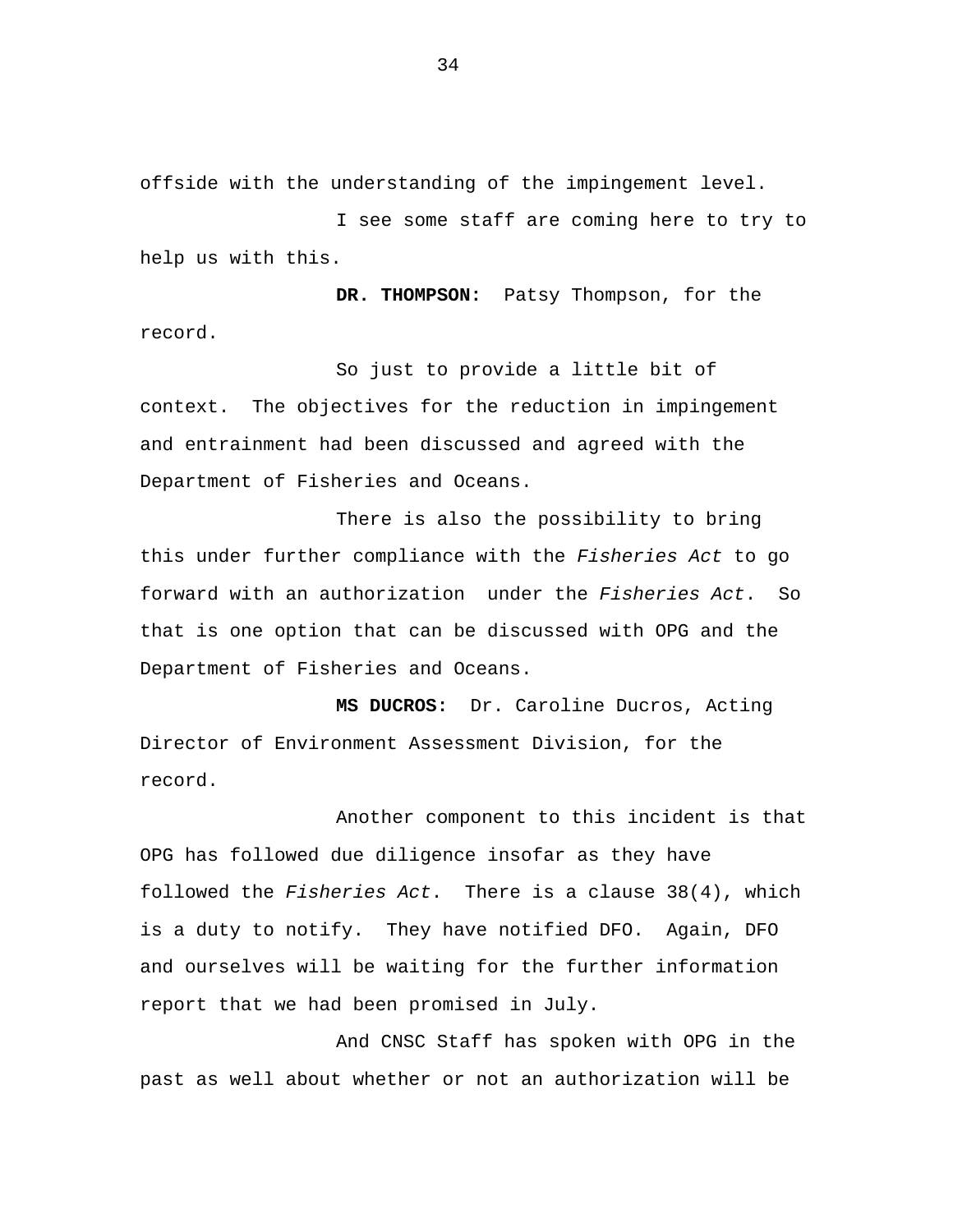required at that site.

So this incident will inform future discussions on that.

**THE PRESIDENT:** Okay, thank you. Monsieur Tolgyesi, notre question? **MR. TOLGYESI:** Just one short one. We didn't have a precise answer, it is for Point Lepreau.

Considering that you are operating at 81 per cent of full power, what do you expect to replace these reheater systems? You will wait until the next maintenance outage sometime, I don't know where, or you will do that earlier? And when do you expect to do that?

**MR. NOUWENS:** Jason Nouwens, for the record.

At this time, we will not wait until our next currently planned outage, which would have been in the spring of 2016. We are evaluating right now the best time to do that.

But we anticipate within the next few months that we will schedule a maintenance outage to specifically fix the reheater elements and then return to service until the next planned outage in the spring of 2016.

> **THE PRESIDENT:** Okay, thank you very much. I would like to move on to the next item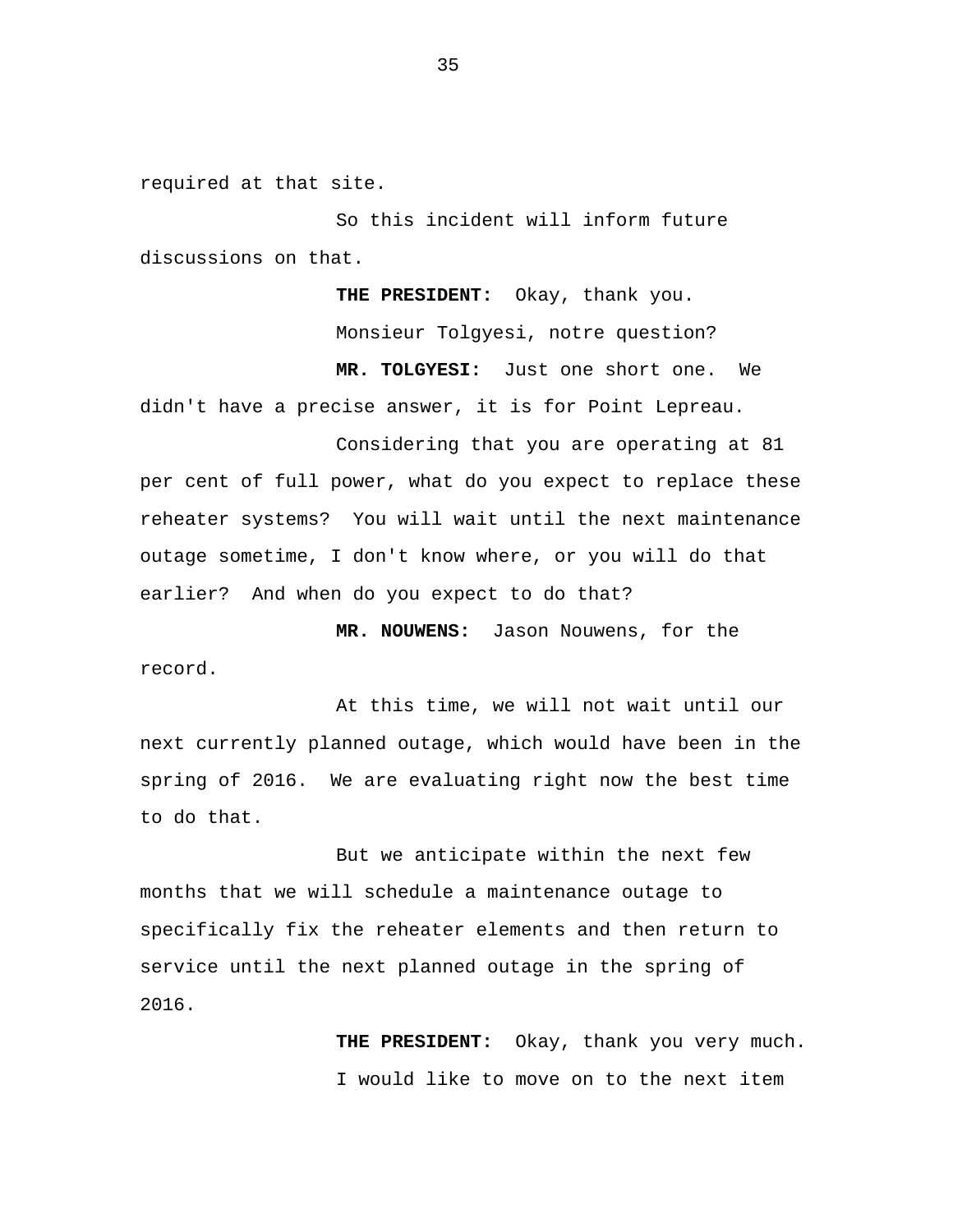on the agenda, it is event initial report concerning a heavy water leak during maintenance, April 14, 2015 at the OPG Darlington Nuclear Generation Station as outlined in CMD 15-M21.

I understand that Mr. Duncan is here to help us with this. You can still hear us, right?

**MR. DUNCAN:** Brian Duncan, for the record. Yes, Dr. Binder, we can hear you.

**THE PRESIDENT:** Okay. Mr. Howden?

**CMD 15-M21**

# **Oral presentation by CNSC staff**

**MR. HOWDEN:** Thank you. Barclay Howden, for the record. I am here with Francois Rinfret, and we have our inspection staff at site.

The only thing we have to add is we have now received the detailed report, which just came in this week. We haven't had a chance to go through it in detail, but we have had a high-level review.

We suggest that Mr. Duncan gives you an overview of what OPG is doing as a result of this. And then Mr. Francois Rinfret can make some comments on what we have looked at so far.

**THE PRESIDENT:** Okay. Mr. Duncan, the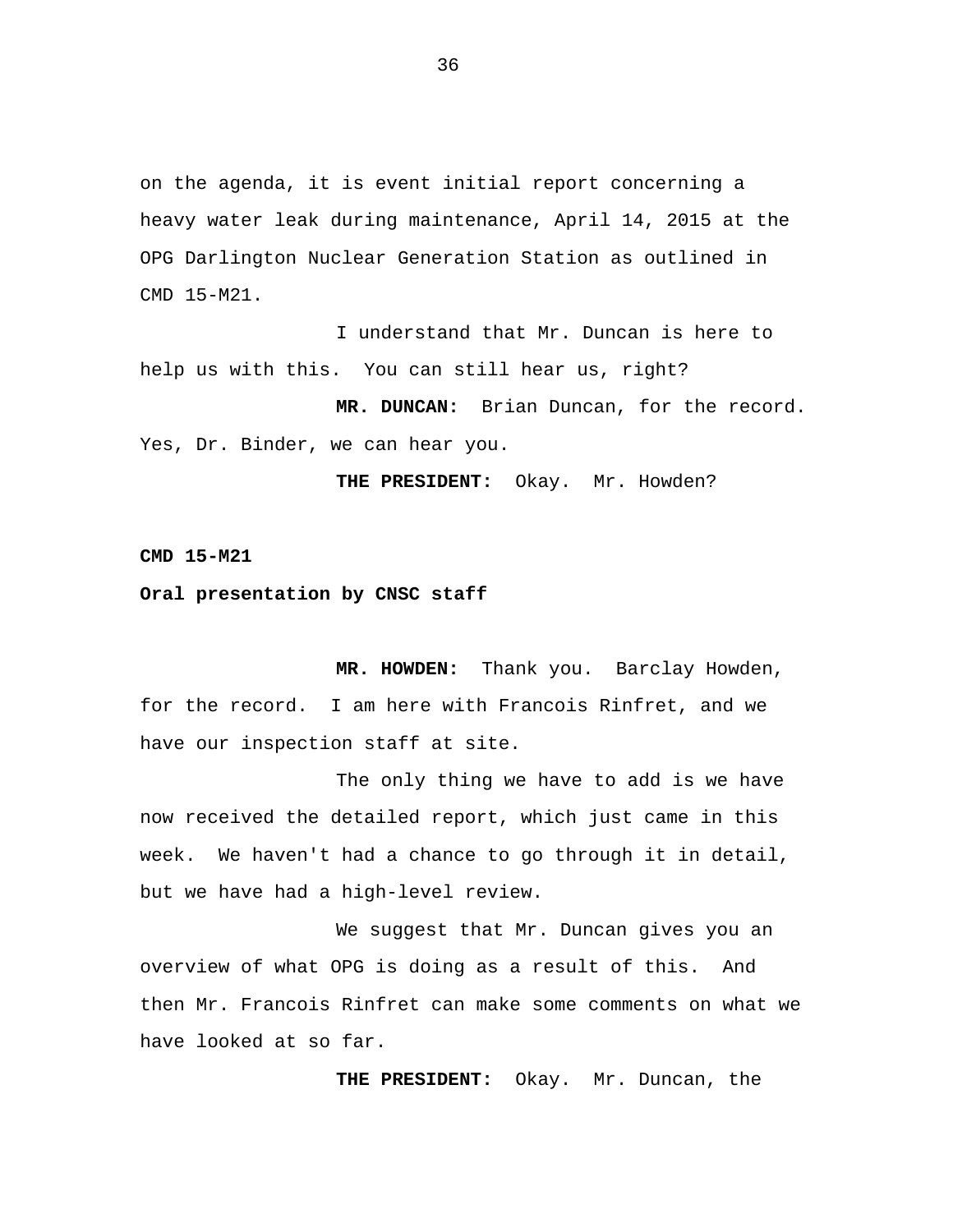floor is yours.

**MR. DUNCAN:** Brian Duncan, for the record.

So as a result of this event, as documented in the event report, the key learnings, there are really two key learnings that came out of this. The first was that my staff were not adequately sensitive to working in proximity to equipment that was, in this case, providing for isolation to do the work.

The second item that came out of our investigation was that there have been events similar to this at our sister station last year and at other stations within North America. And we had not adequately applied the lessons learned from those other events so that could incorporate that knowledge and that experience into our own work practices going forward.

So one of the things we did immediately following this event was to stand our team down, walk through what had happened, walk through the fact that while workers were working on one valve and very focused on the work they were doing, they were in fact bumping up against an isolating valve that was providing -- stopping the water flow.

And although they had always done that work that way and had done it successfully in the past, it wasn't acceptable to continue with that practice. It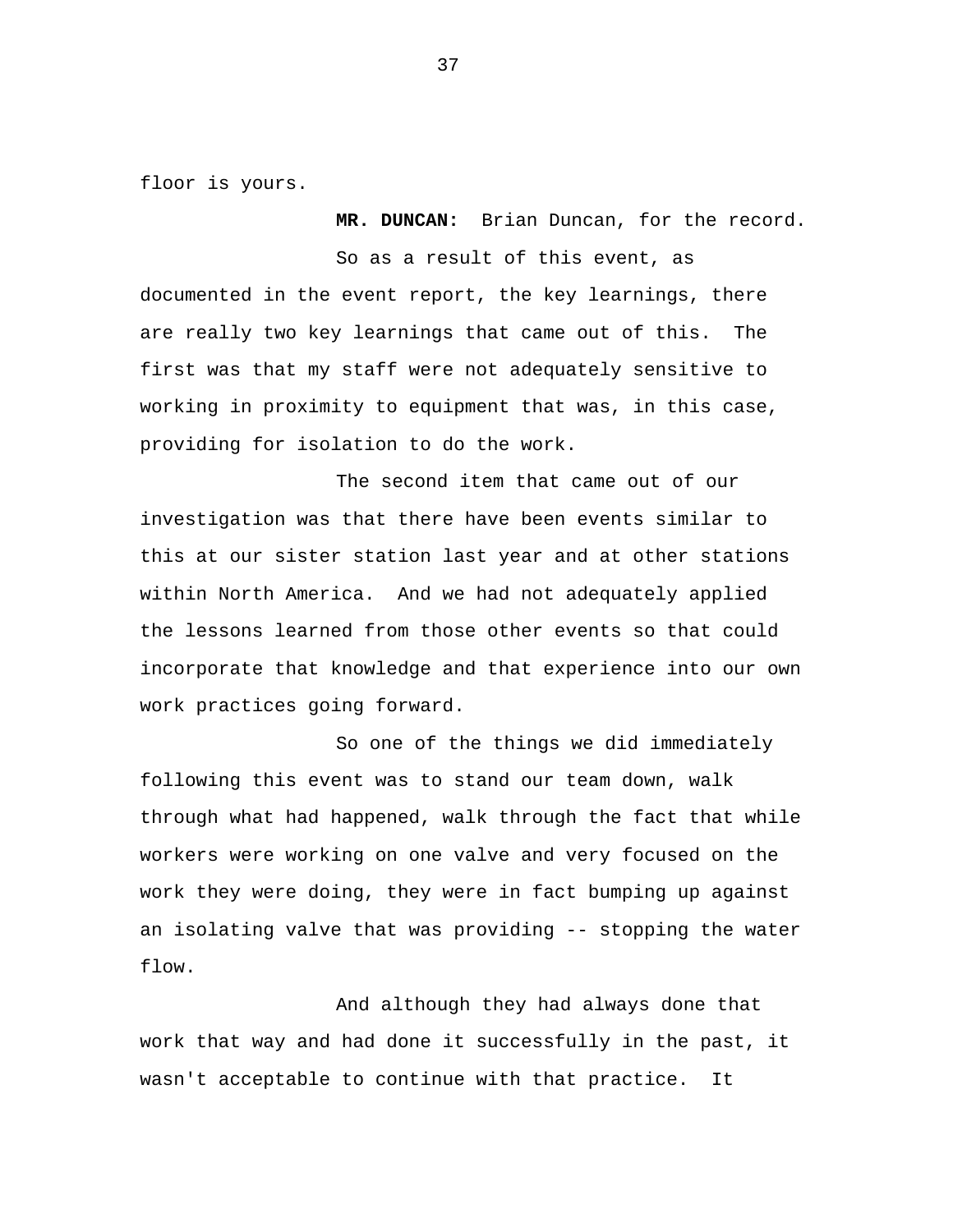wasn't acceptable to live with what we had always done, and that we needed to be more sensitive and more aware of proximity, body position. And just the simple mechanics of if you are working on this device, what else is around you and what do you have to do about it?

So we started there, we started with that. We started with a review of all of the work that we had ongoing with our supervisors, our maintenance and our operations supervision in the field to see if there are other work activities out there that had similar impingements, if you will, or similar interferences just from the location, physical locations.

We are continuing to do that as we plan work and as we schedule work into our online and outage programs to look in each and every instance to ensure that our staff have considered the situation that they will be working under and the equipment in the proximity.

Going forward, as part of our investigation there are obviously some other actions we are going to take. We are going to use some dynamic learning activities which essentially are we have mock-ups of systems and components that we are going to retrain and refresh our staff through training on, where we are going to put them in situations where they have to make decisions, where they have to work on a device that is in a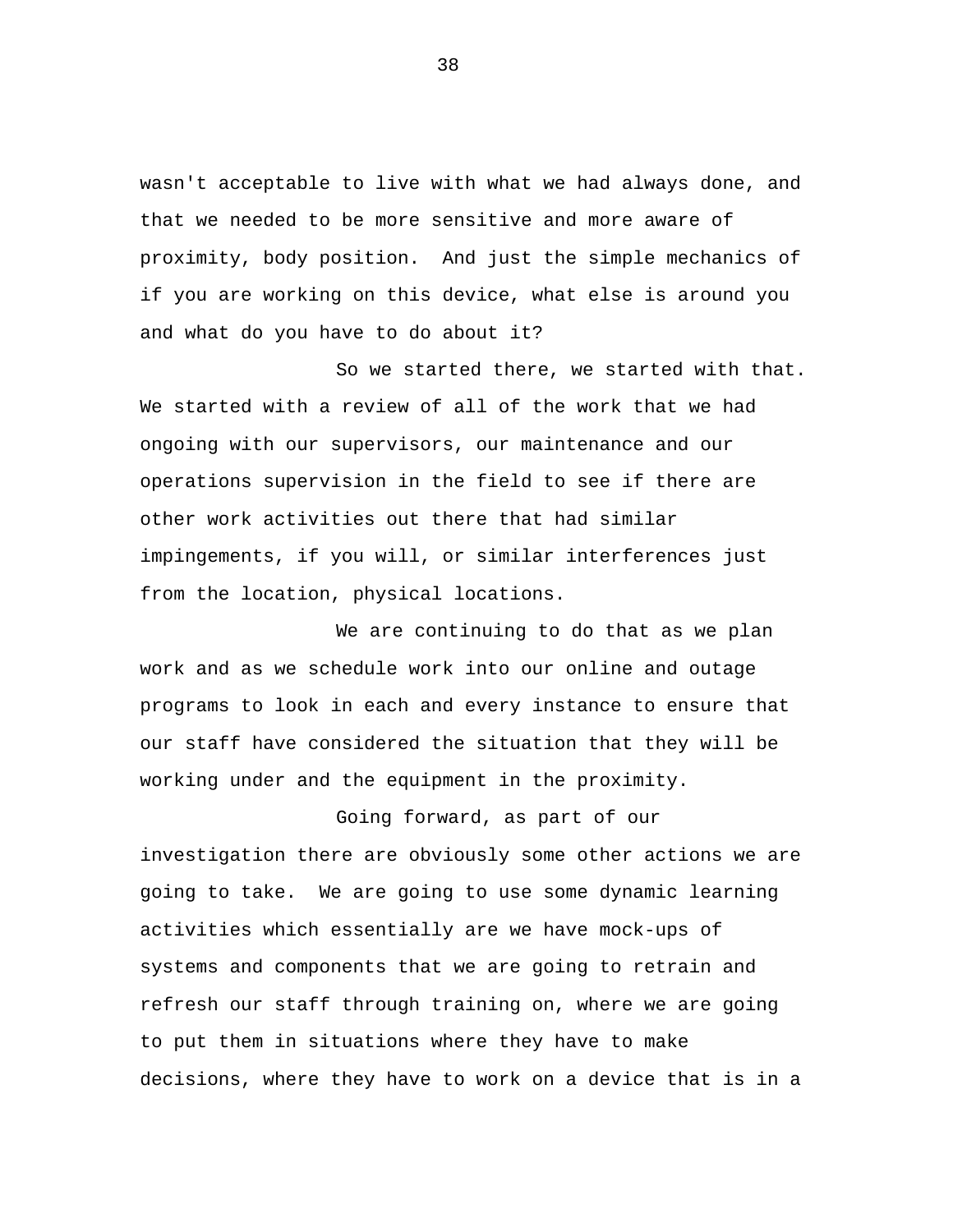very cramped location, for example, or where there are other pieces of equipment nearby.

And they are going to have to look and recognize, wow, while working on this I could hit that. What do I need to do with that? How do I need to protect it? How do I need to guard it? Do I need to lock and block it? Do I need to do some other kind of protective means to carryon?

We believe those sorts of dynamic learning activities will help really deliver the message and get our folks thinking about every possible permutation and combination that could exist while we maintain this plant, and look forward to seeing improved performance, improved recognition from those staff as to what kind of situations they could find themselves.

The other area we are going after is to understand how this operating experience that has existed in the industry, why didn't we learn from this sooner? Why did we not take that information from our sister station and incorporate that into our work planning processes earlier?

We believe, you know, we do an awful lot of work around learning from our own mistakes and learning from others. And here is a case where we didn't take those lessons to the fullest extent, we didn't take advantage of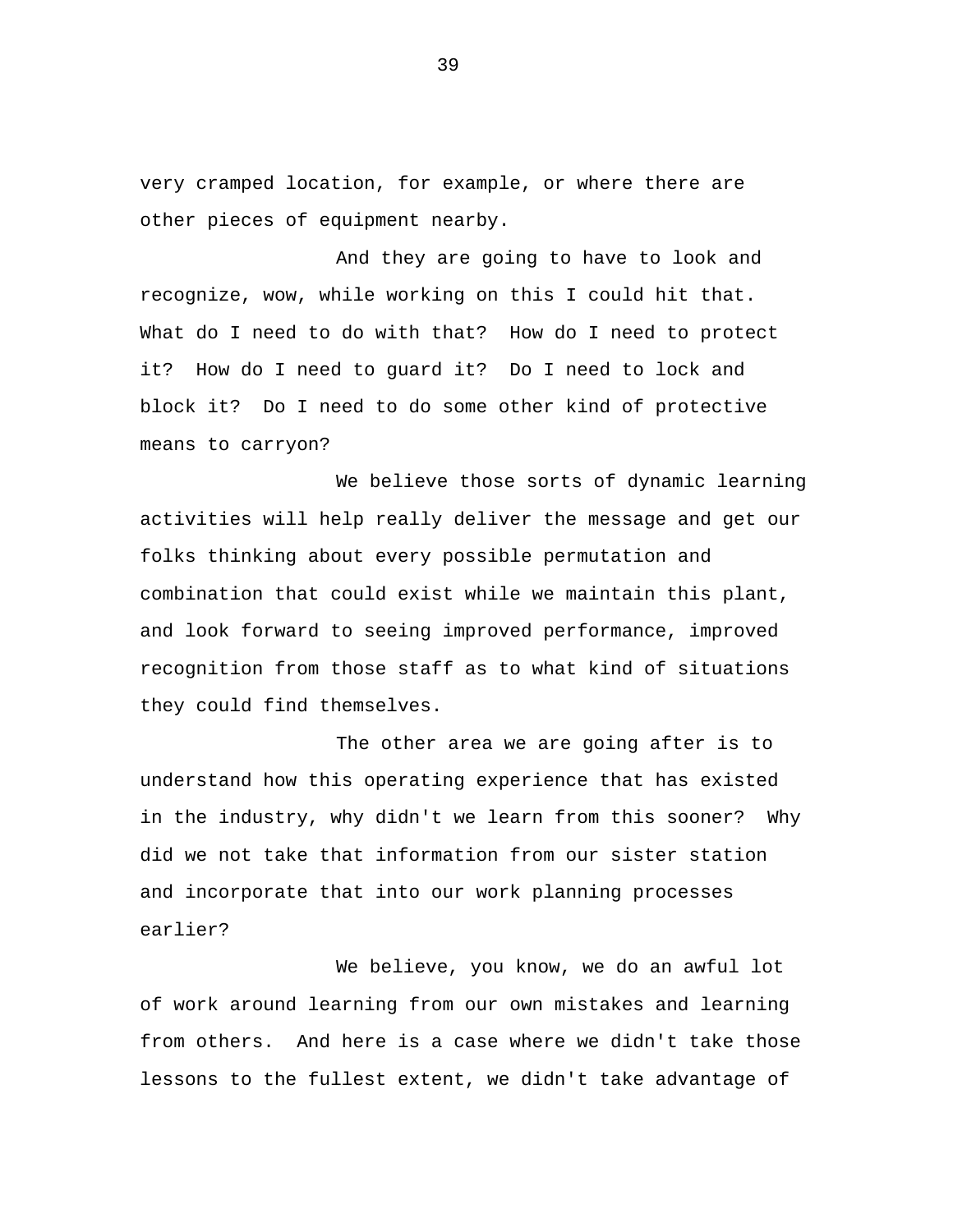them as well as we could have or should have.

And we are going to look back and, in fact, what we are looking at now is looking back over the last year to year and a half of events around the industry and see if we have applied that learning in each and every one of those cases as broadly as we should have.

**THE PRESIDENT:** So just for this particular incident you attached in your -- I don't know if it is you or if it is Staff who attached photos. And maybe somebody should explain exactly what happened.

When I am looking at this diagram, the photo and the diagram, maybe somebody can explain exactly what happened?

**MR. RINFRET:** Francois Rinfret, for the record, Director of the Darlington Regulatory Program Division.

I am not sure if Darlington management has this picture in hand, but it is attached to the EIR, that is one we can look at.

So basically, staff were working on the valve on the top of the picture, which is identified PV3. In order to reach PV3 properly, one maintainer would have to stand somewhere around, over or all around V1, V1 which is the valve on the lower part of the picture.

And V1 actually was the valve that would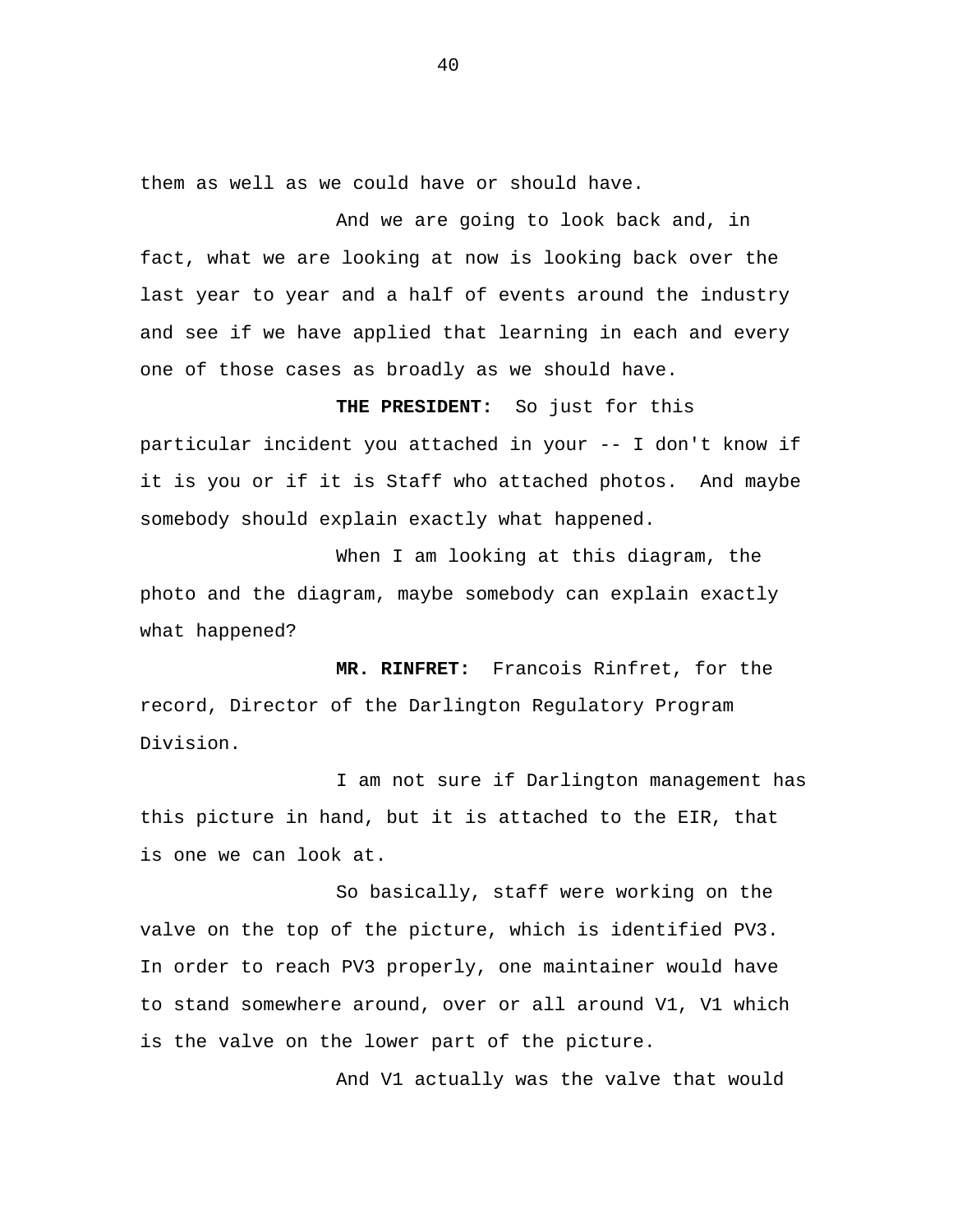isolate the area to provide safe environment for the workers that were working on PV3. Therefore, if you crack open V1 inadvertently, depending on the condition of PV3 water might come out of it.

So why would water come out of it? If you turn to the second diagram on the next page you will see there is a  $D_2O$  storage tank on the left, the one that is called  $D_2O$  storage tank. And between that and PV3 is your valve V1 that would normally be closed. V1 looks like a butterfly there with 33850-V1, that is the one that would provide it.

So water was allowed then to flow through PV3 as V1 was inadvertently cracked open. So that explains the notions that have been brought this table by inadvertent operation, risk evaluation of what happens while you are operating a component in proximity to another one that you can bump.

You can bump, and because you don't see that you are -- as you are suited in plastic suit with an air hose, you don't necessarily see everything that you touch.

So that is the area of the work planning that needed to be reviewed.

**THE PRESIDENT:** Just so I understand. So somebody opened up the V1, and V3 was already open?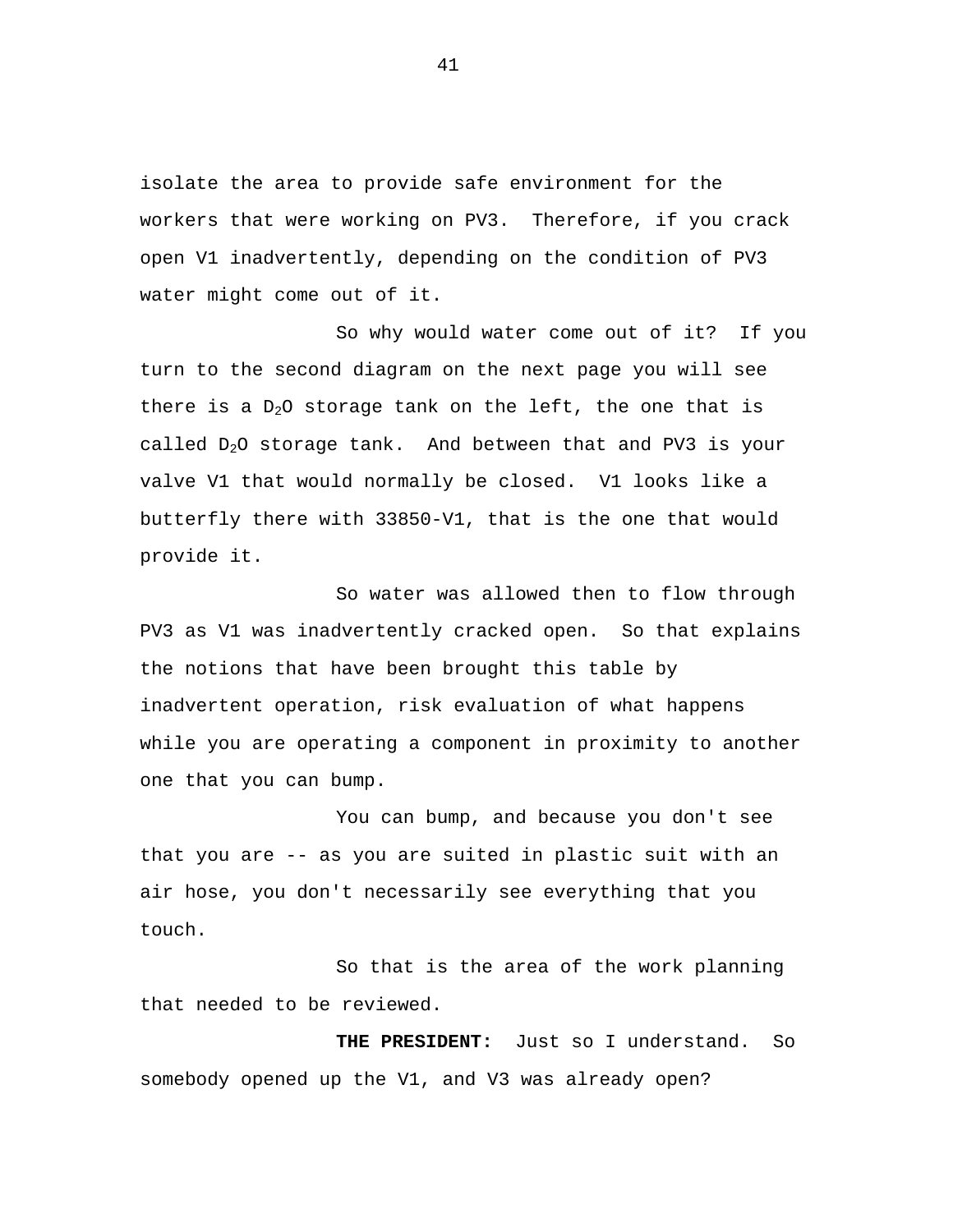**MR. RINFRET:** Yes. PV3 was already

being -- was under maintenance. So basically --

**THE PRESIDENT:** Okay.

**MR. RINFRET:** -- authorized to be worked on for its planned maintenance.

**THE PRESIDENT:** Okay, thank you.

Questions?

Monsieur Tolgyesi?

**MR. TOLGYESI:** What is your lock out procedures? Because normally what happens, you have a V1 which is controlling, make sure that you could remove the V3 -- PV3 which is pressure valve. You should normally close it and lock it.

So what is your procedure that it did not happen?

Because when you say inadvertently, it is not a valve which has just a handle to push it left or right. This is a valve which you turn. So it is something what you should do in your mind because of something.

**MR. RINFRET:** Francois Rinfret, for the record.

I will turn it over to the management of OPG. But V1 is a manual valve which you turn in order to close it.

In the best of worlds nobody touches it.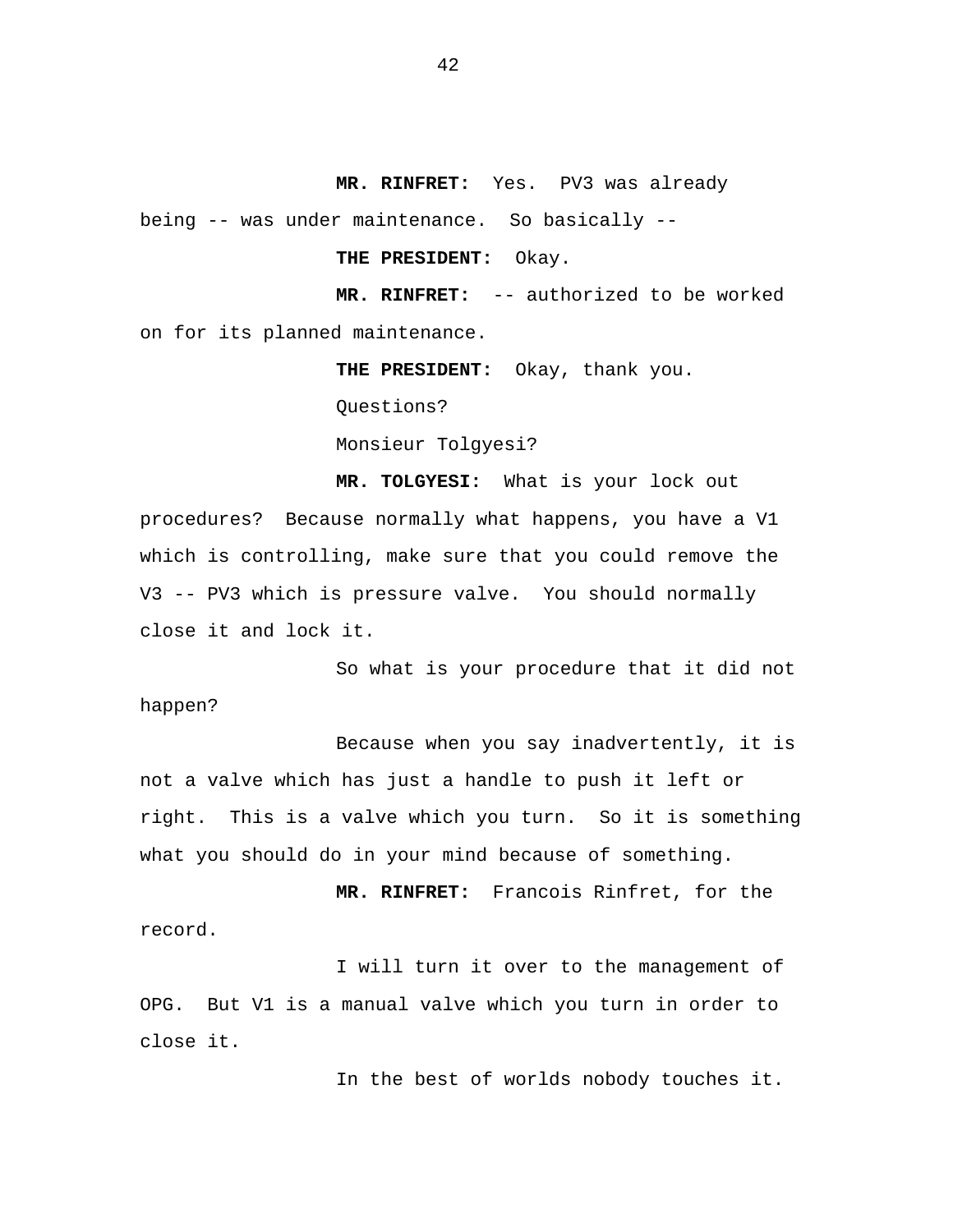It's been tagged properly, it's been tagged in other areas so that it is not going to be operated while maintenance is being done downstream. That is in best of worlds.

And there are sometimes when inadvertently such things could happen, and that is the basic reason for -- the direct cause of that event.

> I will turn it over to OPG, if I may. **THE PRESIDENT:** OPG, you want to add? **MR. DUNCAN:** Brian Duncan, for the record.

So there are a couple of things to note there. Isolating devices, there is not a requirement that every isolating device be locked. In fact, some devices have no locking capability, no mechanism. Some devices, you know, if you look at the codes and standards, some devices are absolutely required to be locked and others just have to be positioned and tagged out.

Valve 1 is an example where the nature of this kind of isolating point is it must be closed, confirmed closed, and must be tagged appropriately. And our staff are trained right from the day they are hired, that they will never touch or operate a tagged device.

The real lesson here though is to access that PV3. There is concrete wall behind it, concrete and piping to the right and left. To access it, they have to work across, over the top of that valve 1. And valve 1 is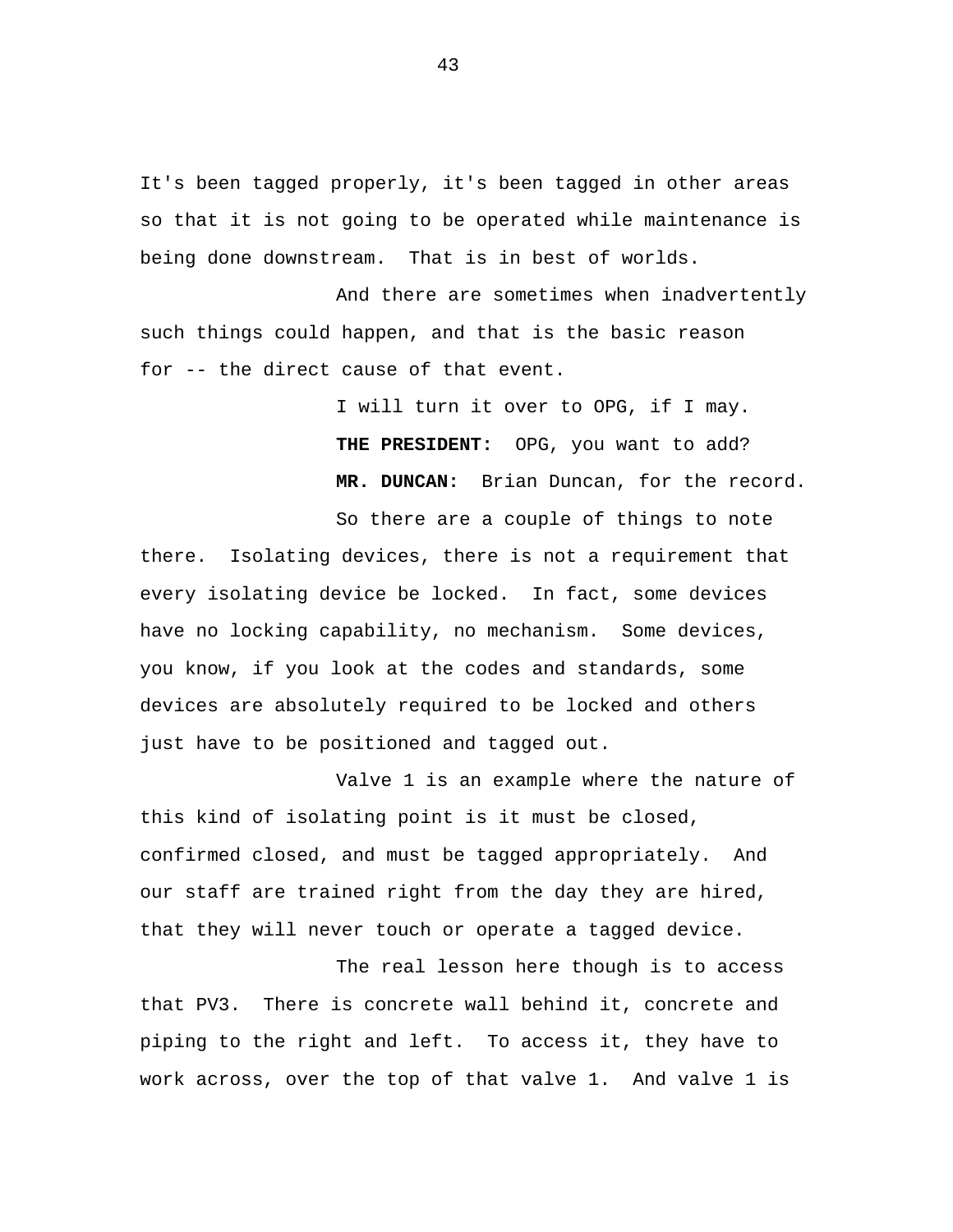very -- while it is a manual valve, it is a very easy to operate valve. It is not stiff, it is very easy to turn.

Where we would expect the supervision to recognize that that is an error-likely situation and provide some sort of protection or guarding for that valve, they didn't do that and that is the failing here.

So there is not a requirement to lock the valve, but from a practical and prudent point of view, we really should have protected, guarded, and/or found someway to lock it, some other way to lock it, prevent it from rotating, and we didn't do that.

**MR. TOLGYESI:** I hope that you will include in your procedures right now that it should be locked. Because I don't see, you know, it is kind of - usually in the industrial procedures you said you have valves which are not necessarily locked because you operate.

But in this case you are talking about preventative action to make sure that you could work on the PV3. And when you are saying that it was difficult because it was a concrete wall and it was piping left and right, which means that it was lots of physically difficult operations to do. I will say that valve should be really really locked.

And I am coming back. This is a valve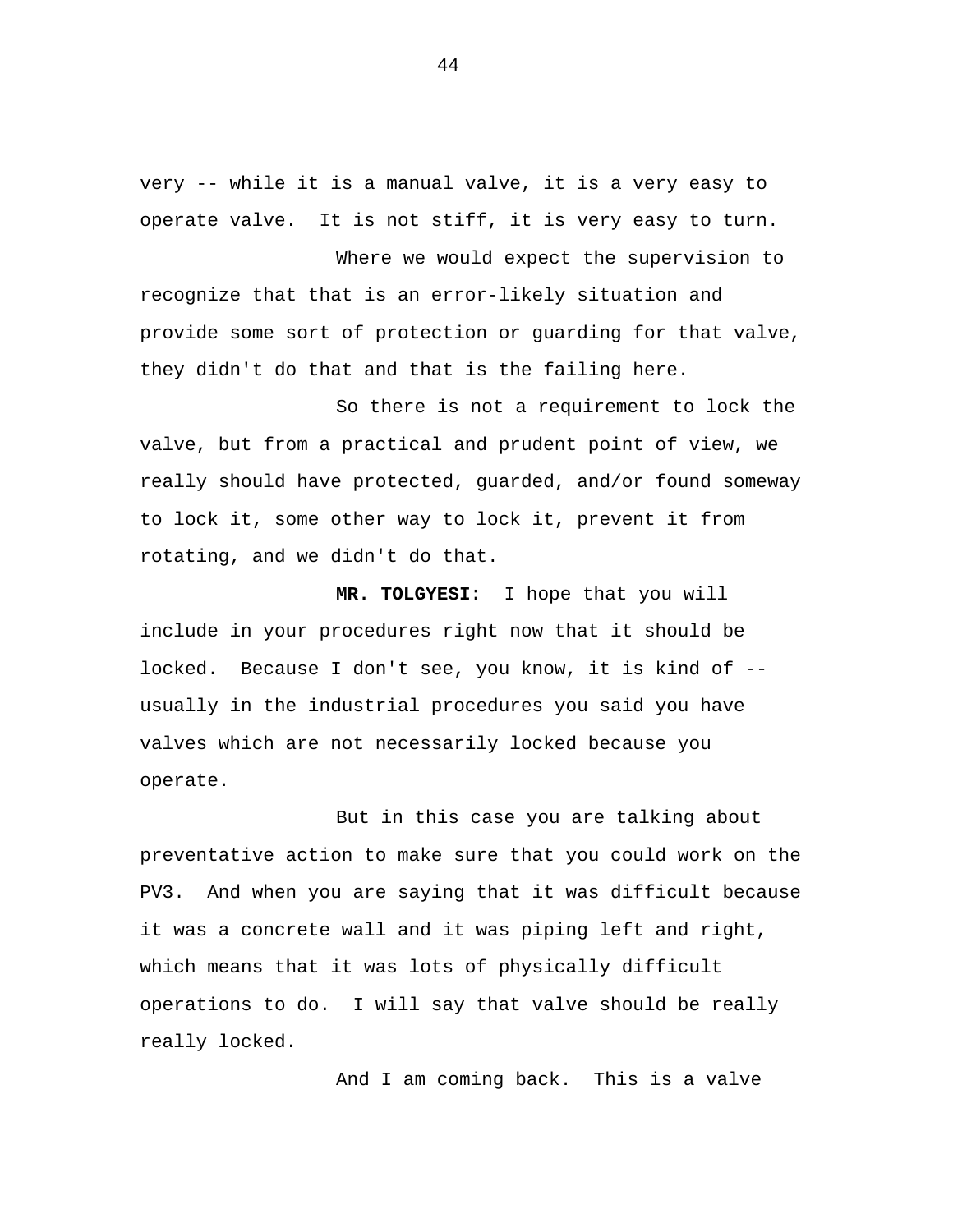which is turning to be closed. So it is not a simple contact which you could move it, you know, to open or close. Because then I will understand that, okay, you didn't lock it, but inadvertently you pushed the handled and you opened it. But this is a valve which you turn to close.

> So I hope that next time you will lock it. **MR. DUNCAN:** Brian Duncan, for the record. So it is not just this valve that we are

looking at. Of course the work packages, the preventative maintenance packages that we put together have all been updated now to reflect that this valve will be guarded, locked. And actually, it's more than that.

You know, this hand wheel you could operate with one finger, it is that smooth. And that the way the PV3, the challenge with it, they have been working on it for several hours, the PV3 work, the valve was jammed in the seat, they were really having to work hard on it.

They have to actually literally almost straddle valve 1. And so when you have a hand wheel that is easy to move like that and you are in proximity, in a plastic suit like that, it is possible to move it.

Again, there is no defence. So I mean, our hindsight here is absolutely 20/20, we should have recognized this was there. Likely we should have done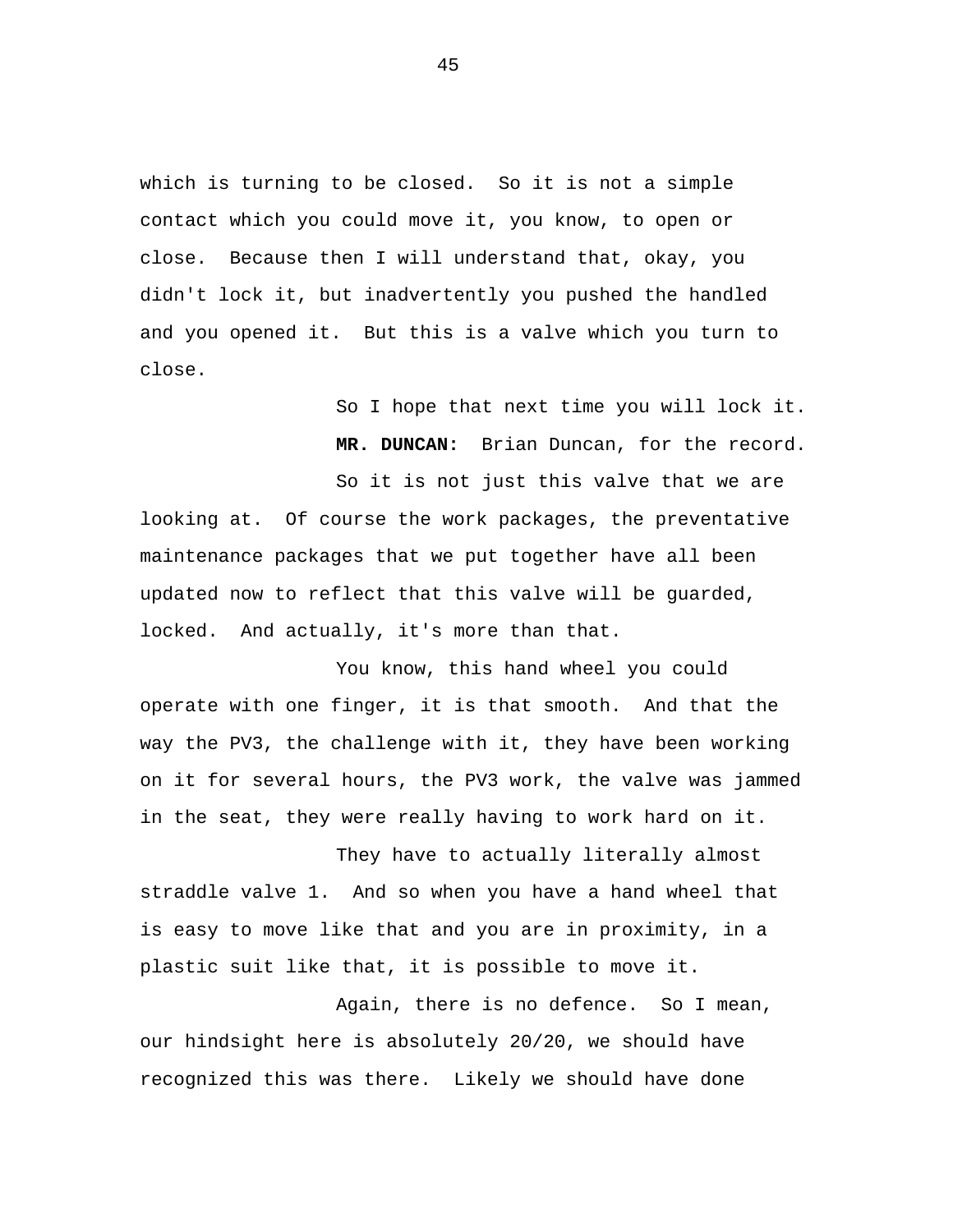something about it. All of our procedures have been updated to reflect that. But the investigation is looking beyond just this valve 1. That is never going to happen with this valve again. I need to learn from this though and see where I would apply that elsewhere.

#### **THE PRESIDENT:** Mr. McEwan?

**MEMBER McEWAN:** Thank you, Mr. President.

So in the environmental, little section of the EIR, there is a very generic statement, the small amount of release of airborne tritium was negligible. It would be helpful to actually understand the number and what the negligible was.

And I presume that the bioassay that you reference in the licensee actions was looking at the tritium and not at something else?

**MR. RINFRET:** Francois Rinfret.

Yes, our special staff have reviewed to answer your second part of the question, and there is no doubt bioassay looks at the uptake of tritium. So it is taken into consideration.

Regarding your first comment about the environmental release or small one, negligible one, I think we wrote in there that it remains under 1 per cent of the regulatory release limits. And for that maybe at this point -- I don't have the exact number, but that basically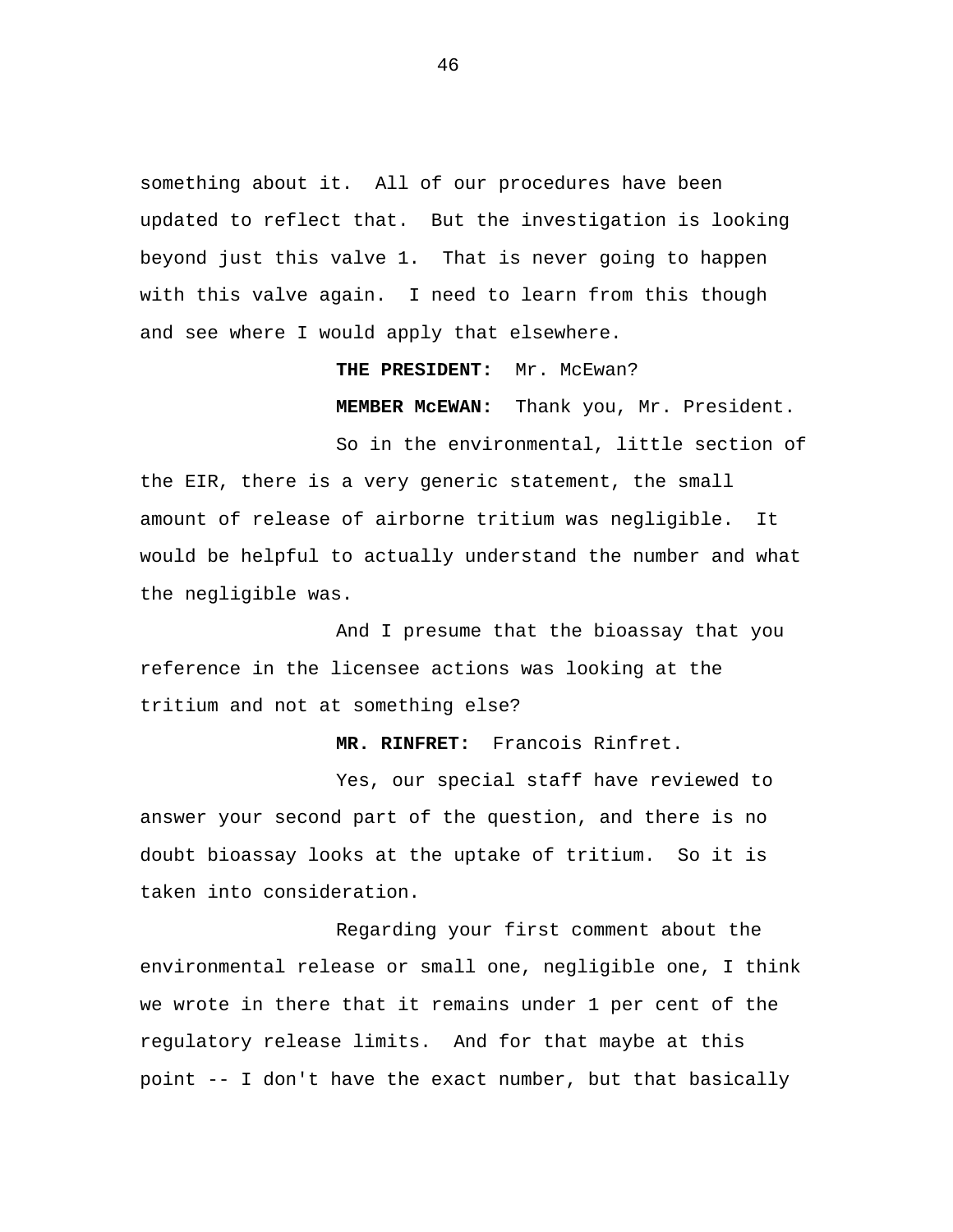is below that level which we constitute a negligible value. Basically, you are looking at a leak of

water in a confinement of the station. That is why there are systems that would dry the air to keep the water from going anywhere and near evacuation to the outside. So very clear that this -- the systems are such to be able to pickup the humidity in the air and the water on the floor as well.

**THE PRESIDENT:** Maybe OPG can help us. You know, there is 7,000 litres of heavy water. How radioactive was it?

**MR. DUNCAN:** Brian Duncan, for the record.

This is heat transport water, so the heat transport typically runs around 1.2, 1.3 curies per kilogram. You know, this leak occurred into one room which then is actually over top of another, so essentially two rooms where we were able to collect and contain the vast majority of the water that was released and recover that water.

That room is part of the confinement system, it is part of our dried areas in the plant to minimize releases. However, the driers aren't perfect and there would be and there was a small uptake in tritium emission from the plant.

We have done the initial analysis, and its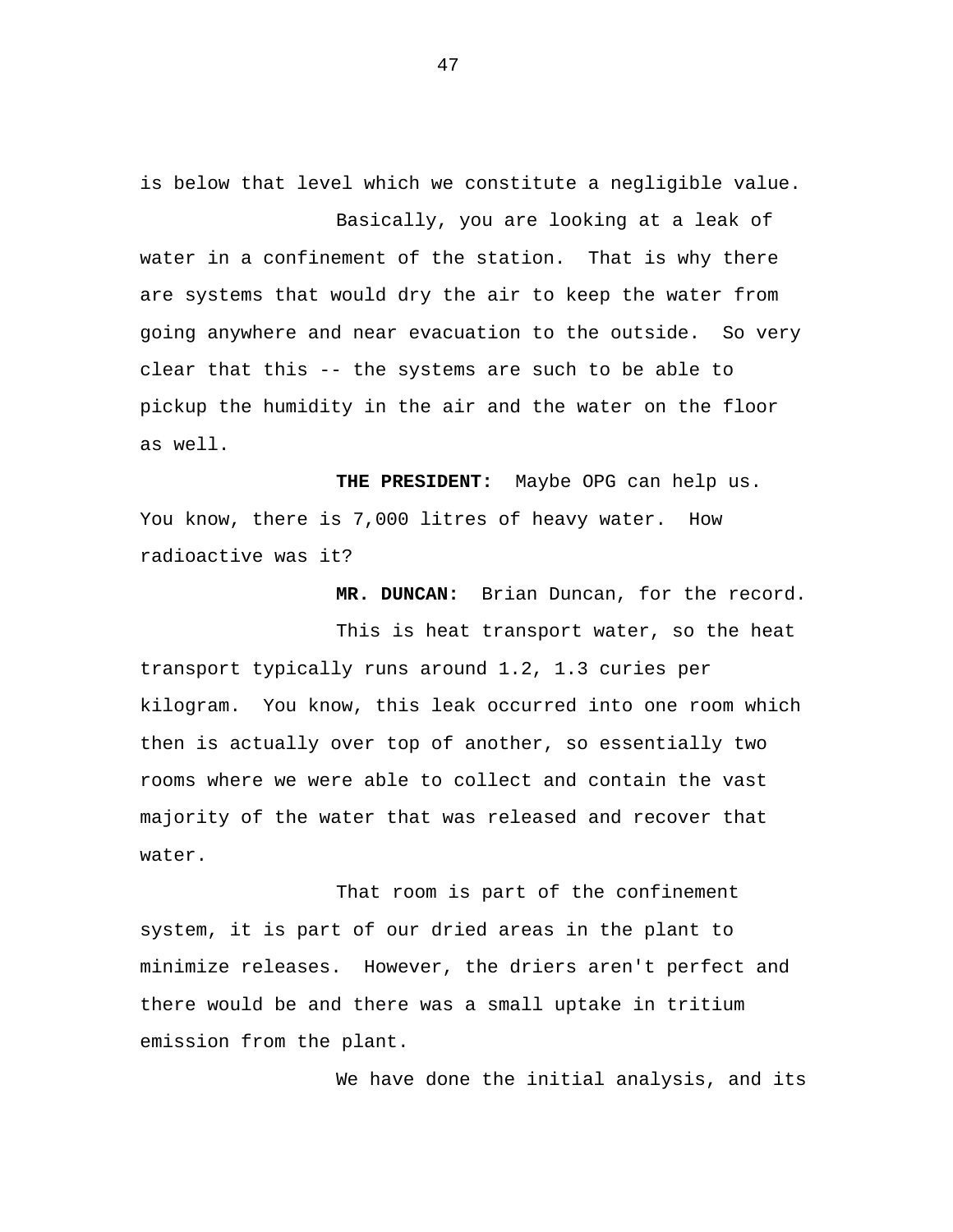early yet, but to the critical group, we are talking in the neighbourhood of 0.104 µSv of exposure.

## **THE PRESIDENT:** Thank you.

Ms Velshi?

**MEMBER VELSHI:** I think we would be interested in hearing from you once you have completed your review of historical OPEX and lessons learned, and which ones you may have overlooked.

I just want to make a comment -- it's not so much a question -- that the two areas that you're focusing on, one is that this incident has happened at many other facilities and you have not learned from that, I mean that is such a fundamental issue and, from the sounds of it I mean you are looking at this very seriously. So I think it would be interesting to hear exactly what your findings are and what else you have missed.

But the second one, and it is really all fallout, as Mr. Tolgyesi was saying, the valve that can be moved by, you know, your little finger doesn't give much reassurance on how robust this is. If there are many such cramped areas in the plant it looks like this is a very serious issue or, potentially, a serious issue. How widespread exactly is it? And is providing training and being more aware of what else you can move around when you have these bulky personal protective equipment, is that a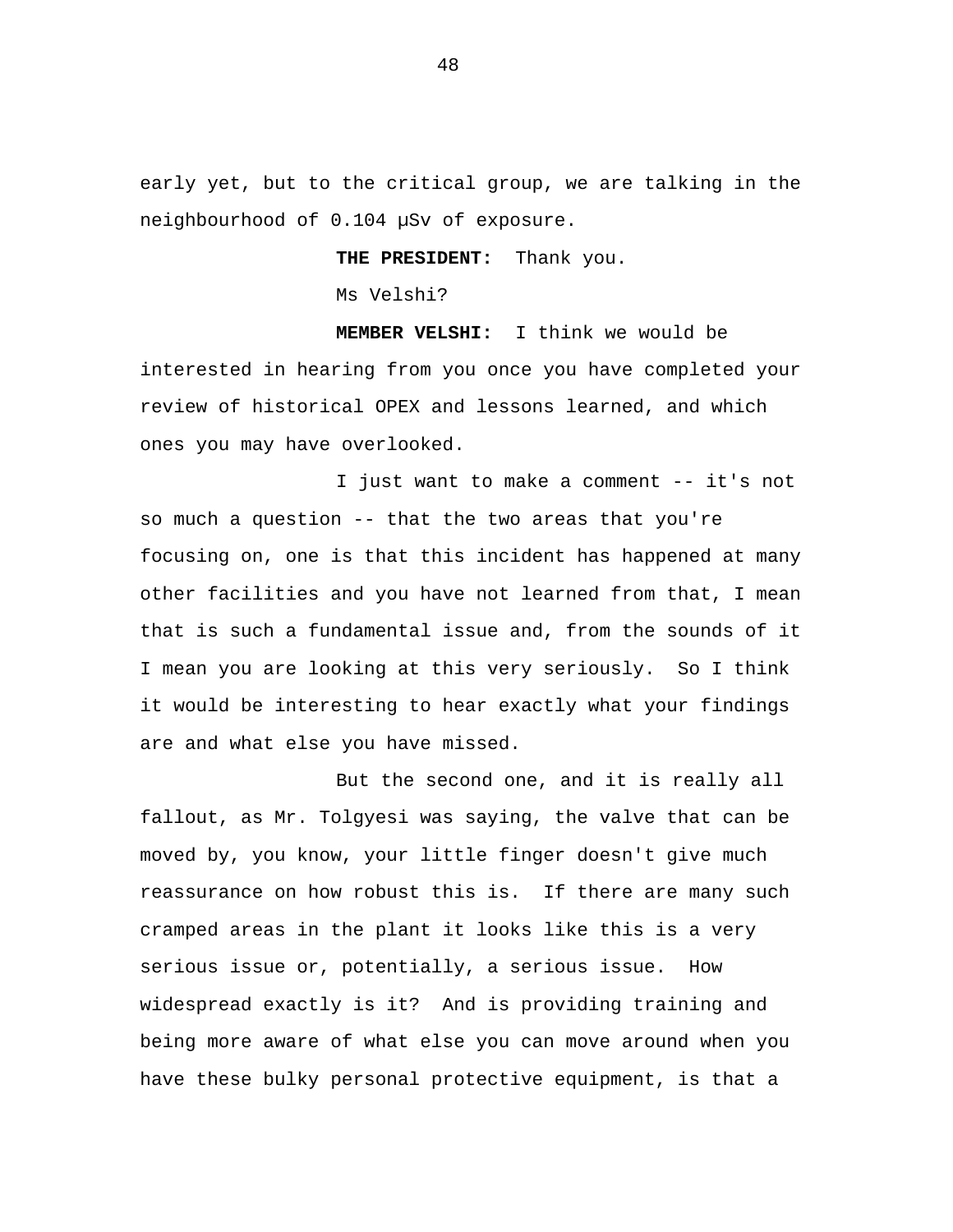sufficient barrier?

So, as I said, we would be interested to hear more on your follow-up once you have looked at OPEX and any other similar situations in the plant.

**MR. DUNCAN:** Brian Duncan, for the record.

So, Commissioner, you know, the early look at the follow-up of the OPEX search, the lessons learned search, we do have a pretty robust process there and we are not finding -- early days -- we are not finding other significant or significant large numbers of areas where we have not applied OPEX. Certainly this one, this one caught us, there is no doubt about it, this particular example.

The way that Darlington is laid out, the way that the plant is configured and the equipment is laid out at this plant, a lot of sensitive equipment is not easily accessible so some of the challenges that other plants have had where equipment from a hallway could be accessed don't really exist here. But having said that, you know, absolutely, we need to understand why we didn't recognize it in this case and where in other cases would this exist.

You know, the valve itself closes the well, that's true. It provides solid isolation. It provides solid isolation, though, when you don't then touch it afterwards. And that's the key for us here, without a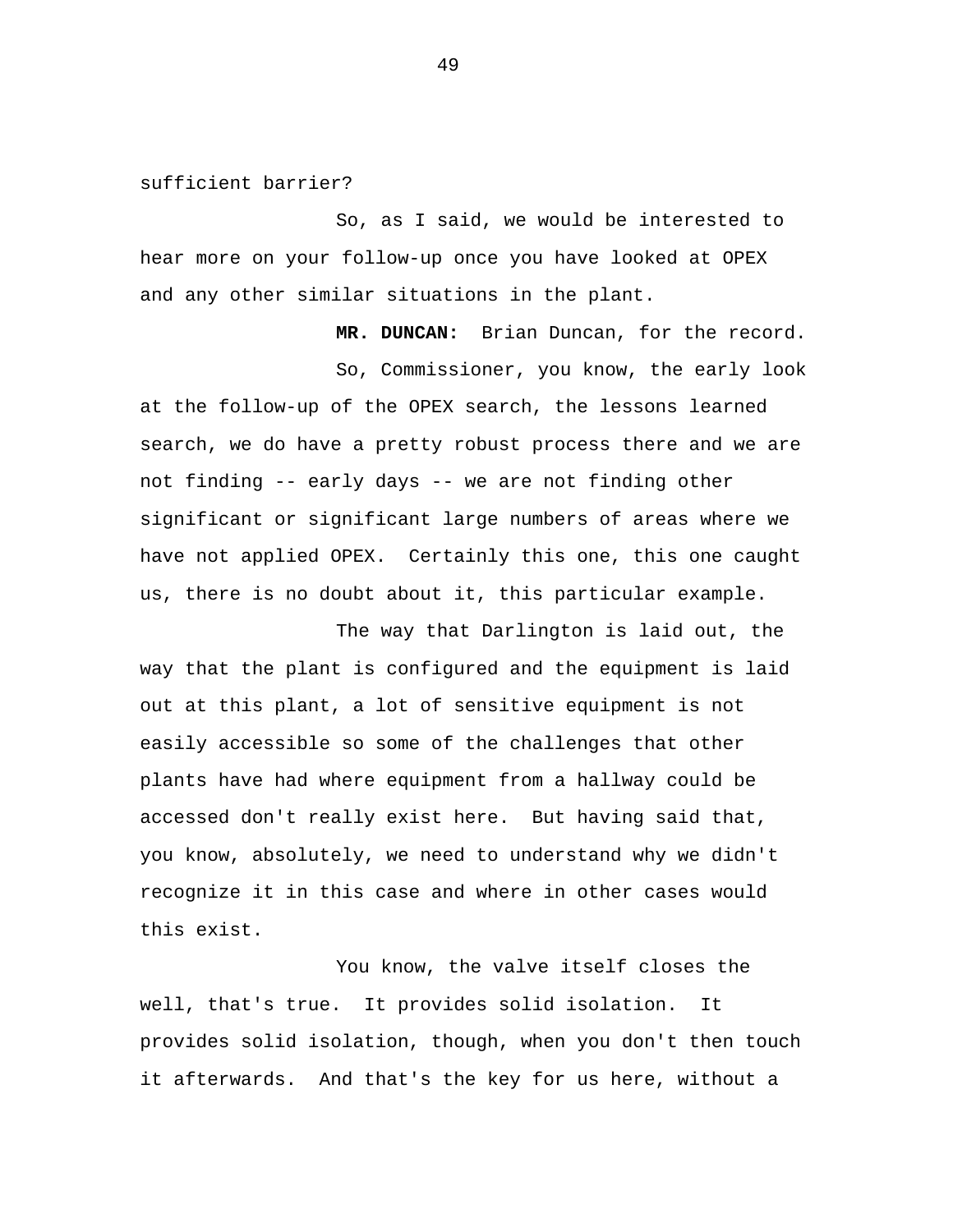doubt.

We are taking this very seriously. This is not -- this is not something I'm going to be proud of. **THE PRESIDENT:** Monsieur Harvey...? **MEMBRE HARVEY :** Merci, Monsieur le Président.

But this 7,000 is quite an amount of water. It's quite a volume. Did the spill occur immediately once somebody opened the valve or did it happen after that, later after that? How long did it take?

> **MR. DUNCAN:** Brian Duncan, for the -- **MEMBER HARVEY:** Okay, go ahead.

**MR. DUNCAN:** Sorry. Brian Duncan for the

record.

The work on the PV3 in the photo, the work on the valve had been going on for several hours and the two maintainers had returned to the work after lunch. They had been working on it for another, oh, 15-20 minutes or so when the leak occurred and they backed out of the room immediately. So we believe that the moment the valve was blown is the point at which the leak would have started and the leak would have been -- we were able to isolate the leak fairly quickly afterward. The key, though, was, you know, managing. When you have a leak like that is you are not just going to just send someone in. They have to get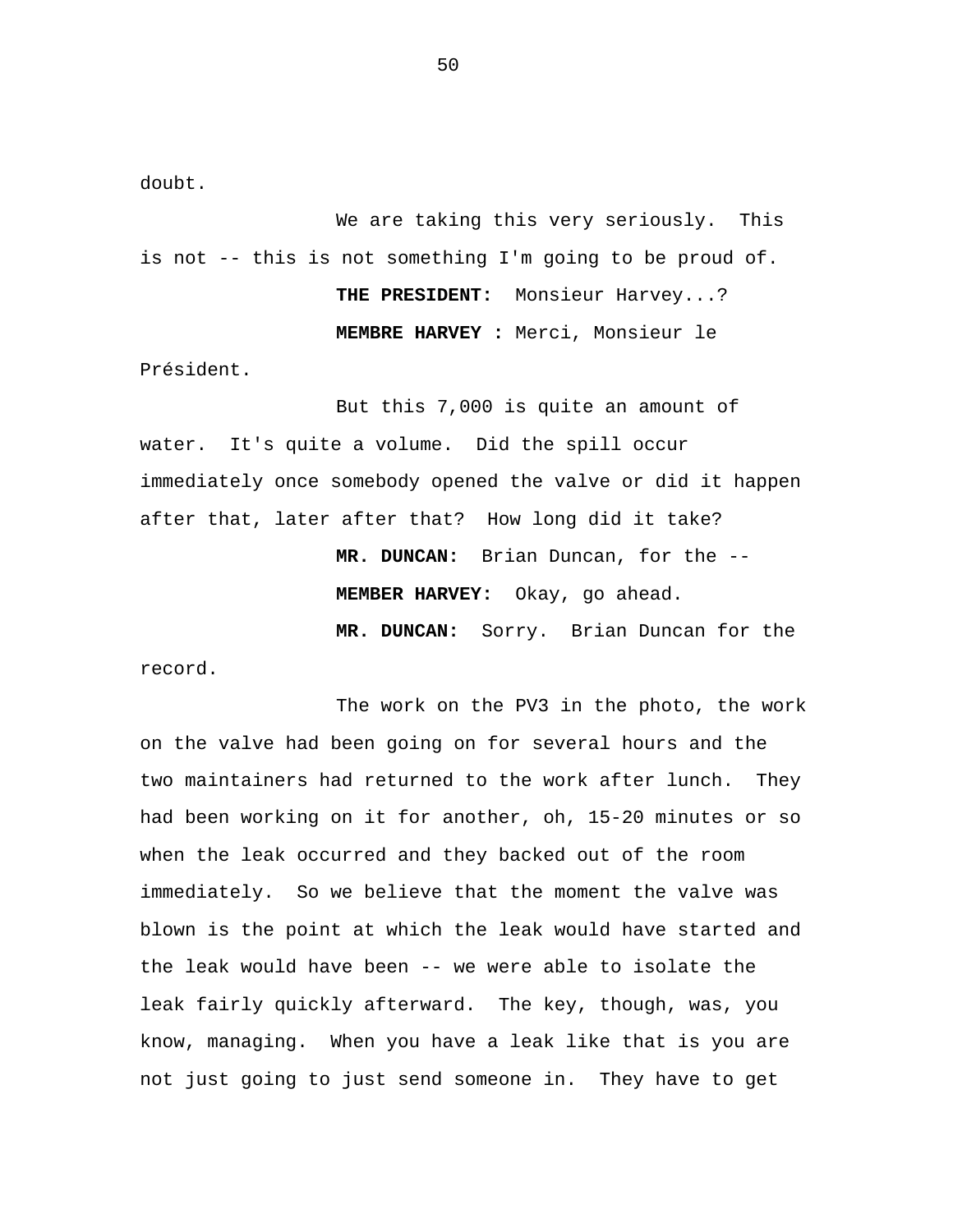their PPE, their personal protective equipment, on to be able to go in and access the area, so that took a little bit of time.

But the work program had been going for quite a period of time, but our best judgment is that from the point the valve would have come off its close protection is the point we would have seen water because the distance there is only -- is very, very small, so there wouldn't have been any sort of hold up or any delay.

**MEMBER HARVEY:** So in fact at the bottom of the photo we have here, so the explanation, it's not appropriate to say that the one failed to provide the isolation as expected, so it should have been something else.

**MR. RINFRET:** François Rinfret, for the record.

**MEMBER HARVEY:** I mean it's not the valve

itself.

**MR. RINFRET:** François Rinfret, for the

record.

**MEMBER HARVEY:** The valve was open? I mean the explanation here is false.

**MR. RINFRET:** François Rinfret.

I should add that when this was put together, the picture in particular, that was done without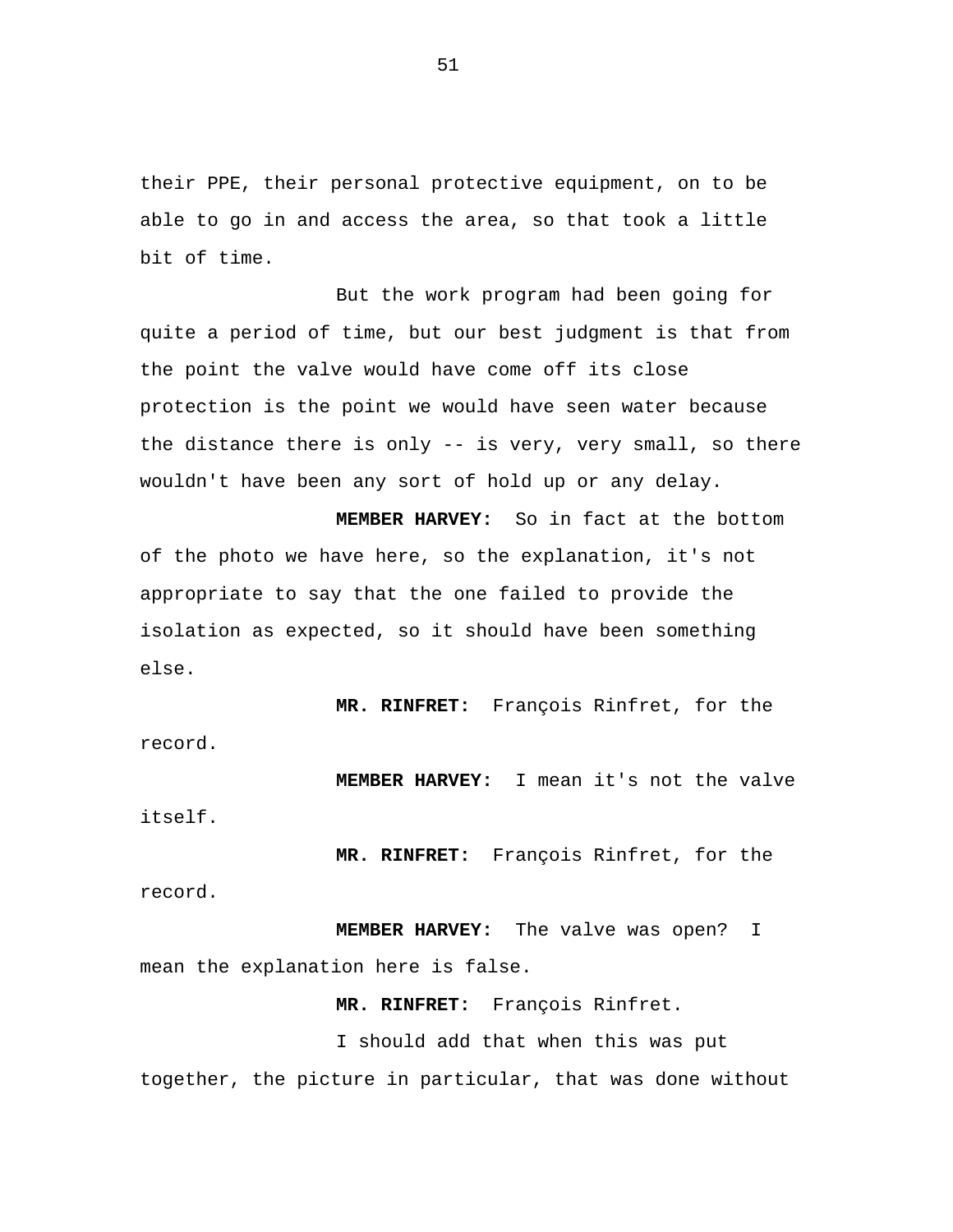the benefit of having assured ourselves of the -- well, having the licensee sure of the actual root cause of the event or even the timing of it. So that was done very quickly after.

So that may explain the discrepancy in what you read there what the actual root cause evaluation follow-up leads to.

**MEMBRE HARVEY :** Merci.

**THE PRESIDENT:** Okay. It's early notification and maybe we will get the full report a bit later on, so unless anybody has a burning question, I am going to move on.

**CMD 15-M26/15-M26.A**

**Ontario Ministry of the Environment and Climate Change: Unplanned release of non-radioactive construction wastewater at the decommissioned Deloro Mine Site**

**THE PRESIDENT:** Okay. So the next item on the agenda is Event Initial Report concerning an unplanned release of non-radioactive construction wastewater at the decommissioned Deloro Mine Site, as outlined in CMDs 15-M26 and 15-M26.A.

We have representatives from Ontario Ministry of the Environment and Climate Change that are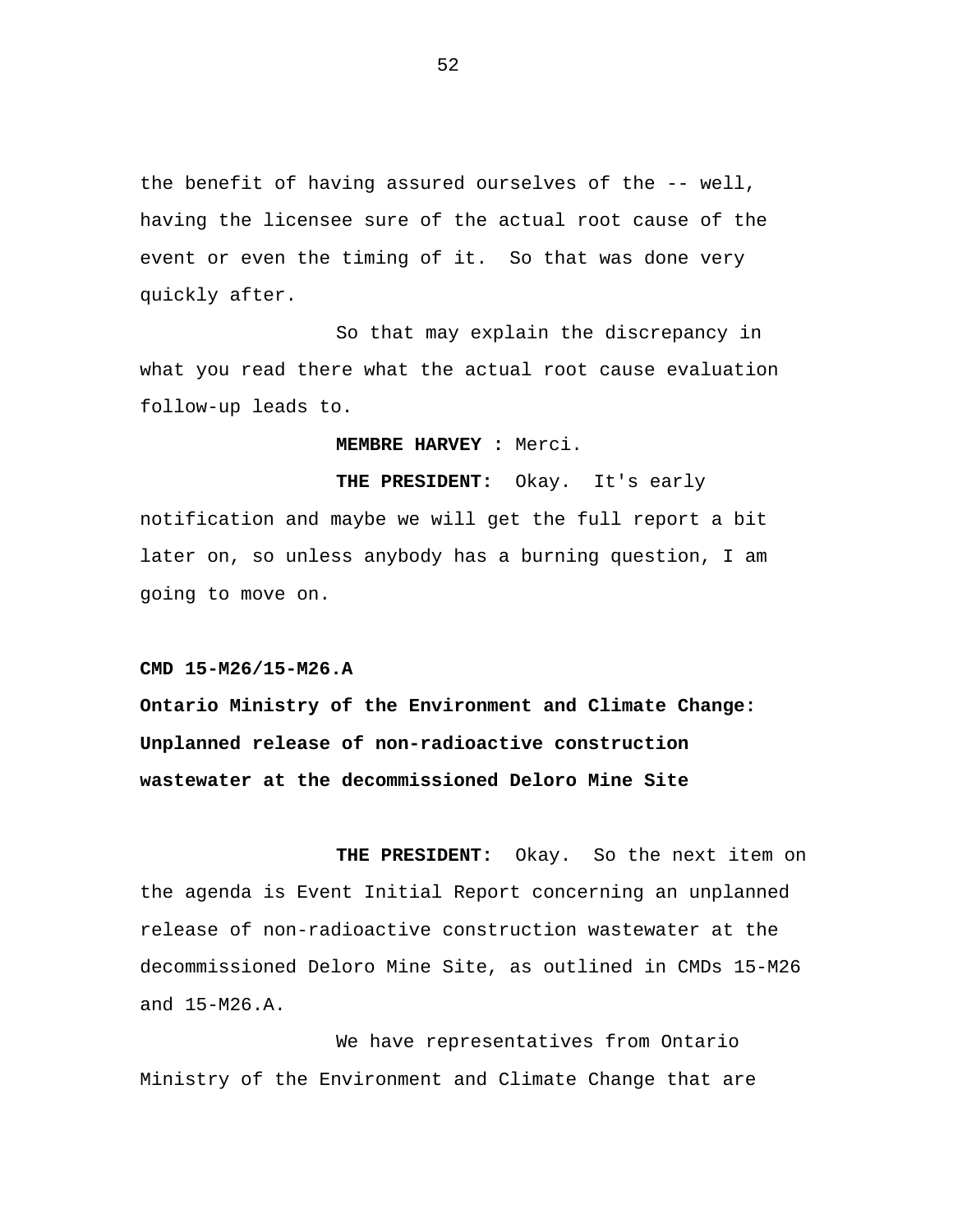joining us by teleconference.

I understand, Mr. Doggett, you will be online? Can you hear me? Mr. Doggett...?

> **MR. DOGGETT:** Yes, I'm here. **THE PRESIDENT:** Mr. Doggett...?

**MR. DOGGETT:** Yes, I'm here.

**THE PRESIDENT:** Okay. For whatever reason you are not coming across clearly. Can you get closer to the microphone maybe?

> **MR. DOGGETT:** Yes. Can you hear me now? **THE PRESIDENT:** A little bit better. **MR. DOGGETT:** Okay. **THE PRESIDENT:** You still need to be

closer --

**MR. DOGGETT:** We do have folks in the room with you, too.

**THE PRESIDENT:** Okay. I know, I will introduce them in a minute, but first let me start with CNSC Staff presentation.

Dr. Newland, I understand you're going to make the presentation. Please proceed.

**DR. NEWLAND:** Thank you. My name is Dr. David Newland and I am the Acting Director General of the Directorate of Nuclear Cycle and Facilities Regulation. With me today is Karine Glenn, Director of the Waste and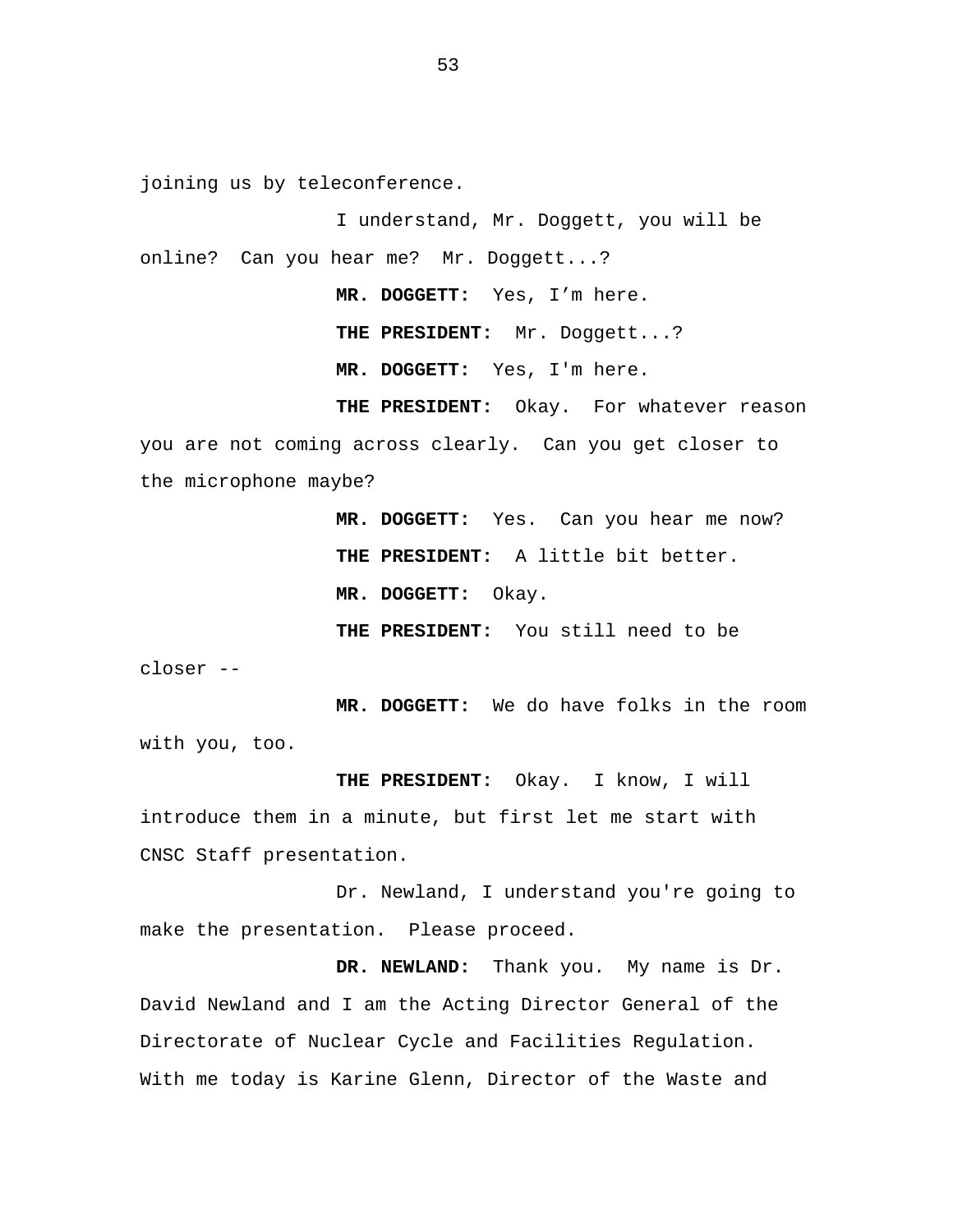Decommissioning Division and the Ontario Ministry of Environment and Climate Change staff are also available to my right.

We are here today to prevent -- to provide you with information regarding an unplanned release of nonradioactive construction wastewater to Young's Creek that occurred at the Deloro closed mine site on April 29, 2015 and continued through May 5, 2015.

I would just like to note that this is an information item to the Commission and that the review of the designated officer order will be done at a separate time.

I will now pass the presentation to Ms Karine Glenn, who will briefly describe the event, the actions taken by the Ontario Ministry of Environment and Climate Change and by CNSC staff and next steps.

Thank you.

**MS GLENN:** Thank you. Good afternoon.

My name is Karine Glenn and I am the Director of the Waste and Decommissioning Division at the Canadian Nuclear Safety Commission. The Commission issued a license for the Deloro closed mine site to the Ontario Ministry of Environment, now known as the Ontario Ministry of Environment and Climate Change, or MOECC, in December 2009, with an expiry of December 31, 2016. The Deloro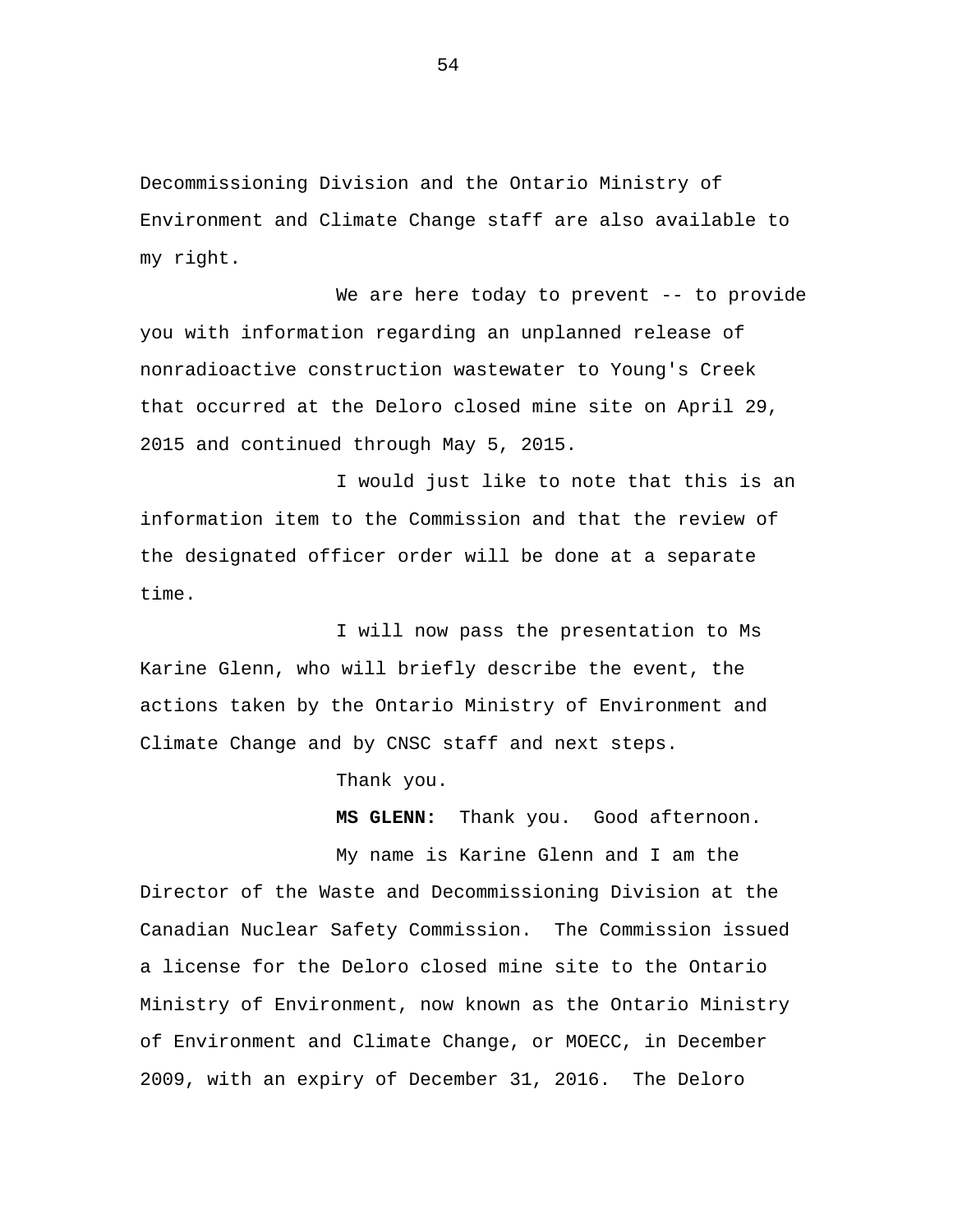closed mine site is a legacy waste site located adjacent to the Village of Deloro, approximately 200 km southwest of Ottawa near the town of Madoc.

The licensed area of the Deloro mine site, shown by the orange and red lines on the aerial photograph on the slide is bounded to the south by Highway 7, which is visible at the bottom of a photograph. This aerial photo is oriented on the points of the compass, with north at the top of the photo.

The Young's Creek Area project is the smaller inset area north of Highway 7 at the bottom right of the photograph. The Moira River can be seen running down the centre of the photograph and Young's Creek joins the Moira River a short distance south of Highway 7. As part of the Deloro clean-up, sediment in Young's Creek, contaminated mostly with arsenic, cobalt, copper and nickel will be excavated and placed into an engineered waste containment facility.

The Young's Creek Area project is at an early stage where construction of the containment area is nearing completion and dry work zones are being established to facilitate excavation of the sediments. The dry work zones are being created within the creek bed using aqua barriers, which are large tubes filled with water and used to enclose the work zones. Once the aqua barriers are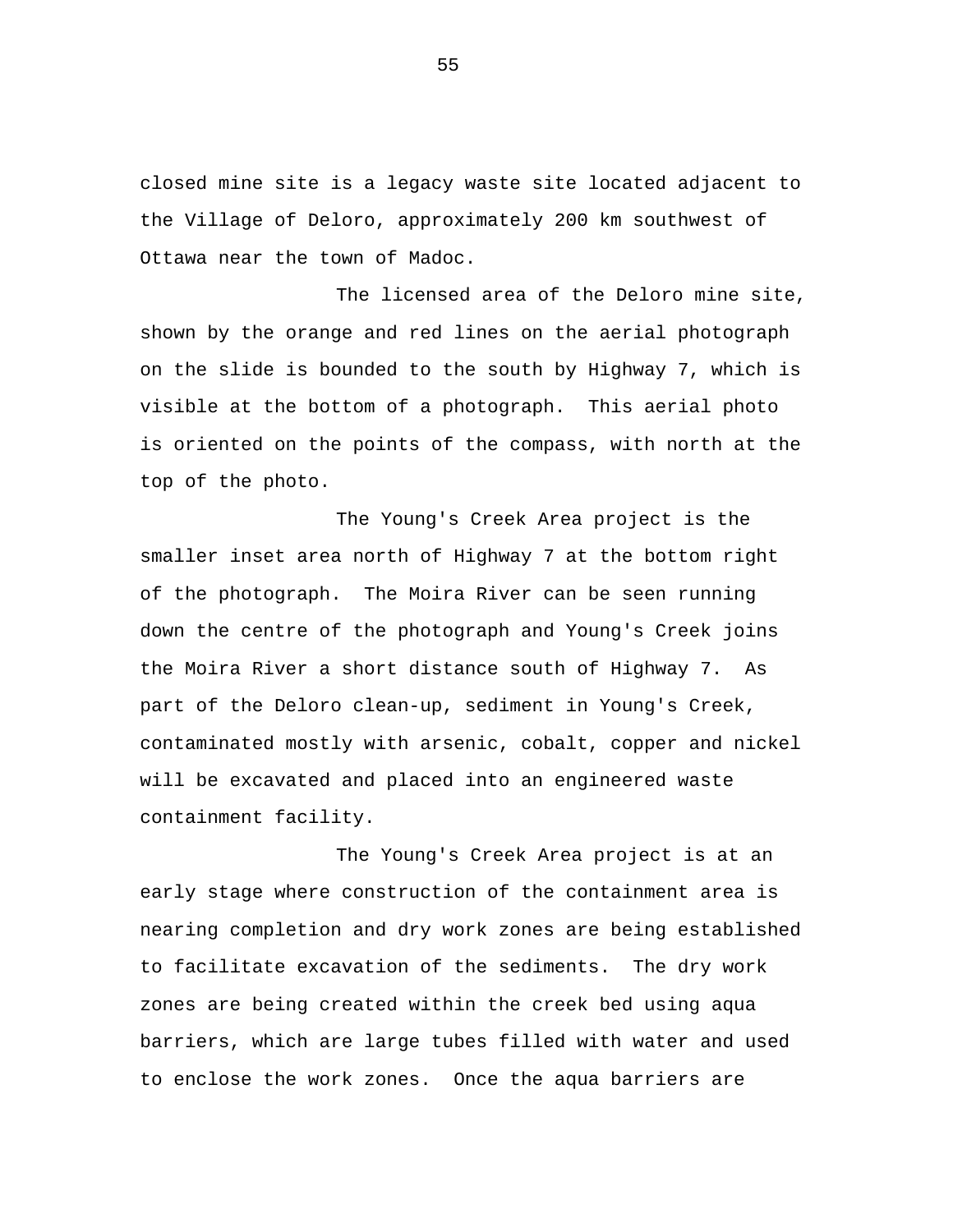installed, water is pumped out of the work zone and over the aqua barrier into the creek, leaving a dry work zone.

At the time of the event three work zones had been delineated with aqua barriers, but remained wet. The water behind these barriers was nonradioactive and was construction wastewater. Outside those works zones, the creek continued to flow along its usual course, flowing to the south off-site via the culvert at Highway 7.

A rock barrier had been placed upstream of the work zone to limit the spring flows and a similar rock barrier was established downstream of the works zones to limit flow and retain sediments from leaving the site.

Aqua barriers are used extensively on site, as shown in the photo on the left. As mentioned earlier, aqua barriers are large tubes that once filled with water are used to contain water within an area as a temporary dam of sorts.

The photo to the right shows a close-up of an aqua barrier.

On Thursday, April 30, 2015, MOECC notified the CNSC of an unplanned release of construction related wastewater to Young's Creek due to the collapse of an aqua barrier on the afternoon of April 29, 2015.

On May 1, 2015, MOECC notified the CNSC of another unplanned release caused during the installation of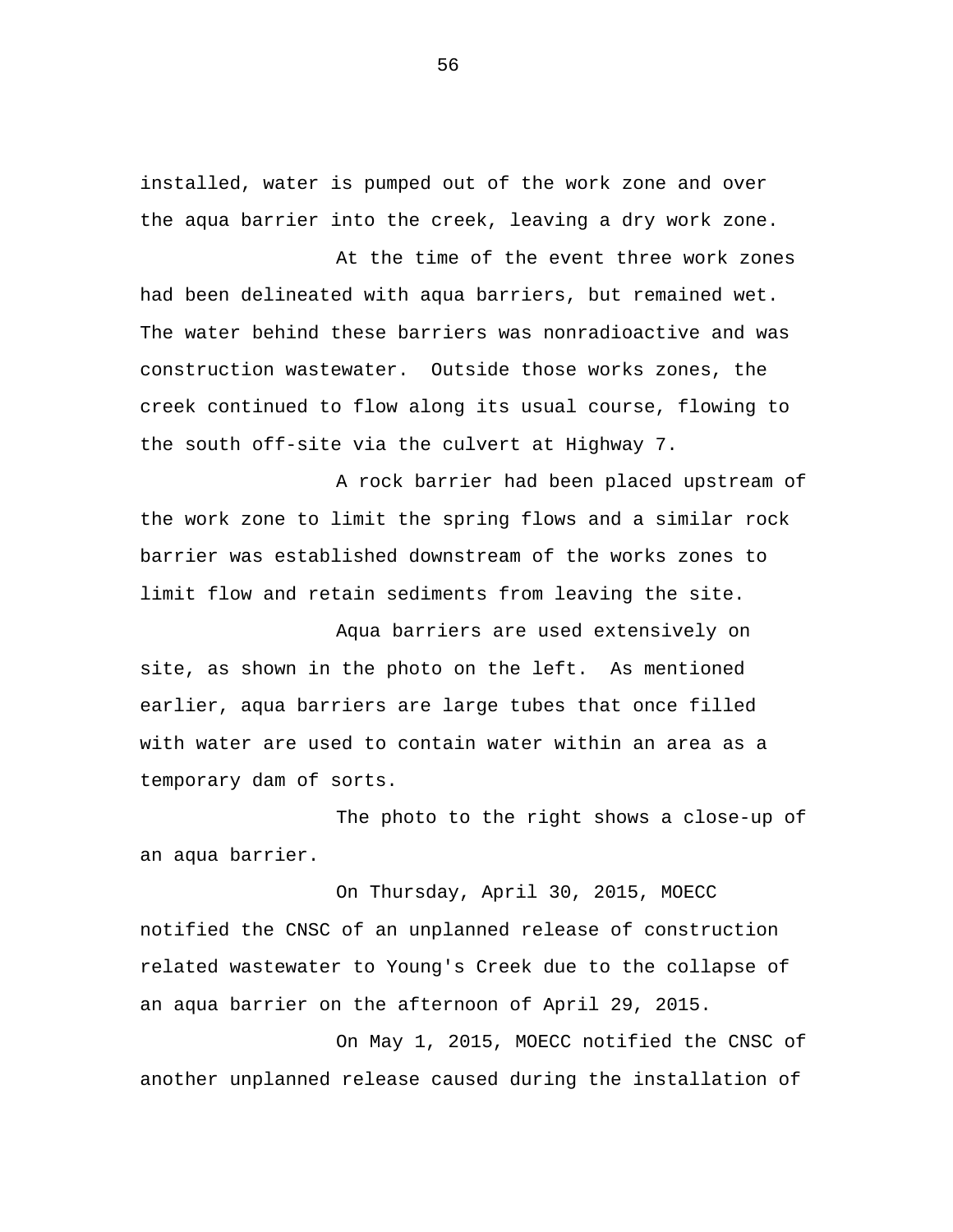a new aqua barrier, as shown on the slide.

Between May 1 and May 5, 2015, MOECC deployed a series of control measures, including sandbags, two additional aqua barriers and silt curtains.

MOECC notified downstream users of these releases and reported them to CNSC staff and the Ontario Spills Action Centre. It should be noted that neither Young's Creek nor the Moira River are used as sources of drinking water for approximately 12 km south of the Deloro site.

Upon becoming aware of the first release, MOECC immediately began taking water samples and the sampling continued after containment of the wastewater was restored. Furthermore, MOECC has set up a portable water treatment plant and is investigating the cause of the aqua barrier failures leading to the unplanned releases.

CNSC staff have reviewed the results from the sampling conducted by MOECC and concluded that no environmental impact is likely to result from the releases that took place between April 29 and May 5, 2015. MOECC's actions since the event have been focused on maintaining the integrity of the aqua barriers. Due to the high water levels, these actions have included planned releases of surface water off-site. Sampling results from these releases are not yet available but will be reviewed by CNSC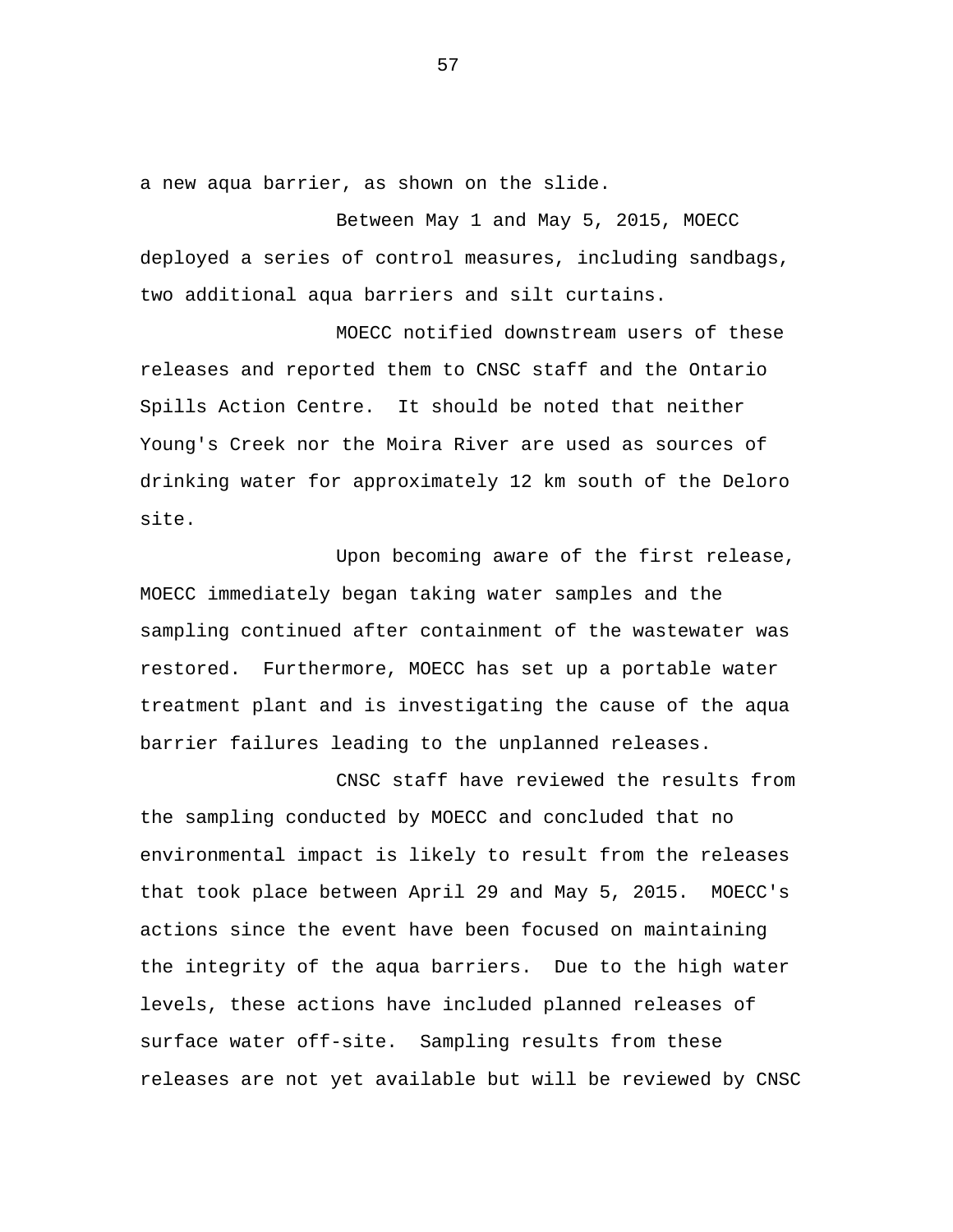staff once they are available.

Following the initial report by MOECC, CNSC staff reviewed the 21 day report submitted on May 21, 2015. This review prompted CNSC staff to visit the Deloro site on May 28 in order to gather additional information about the releases. Based on CNSC staff's findings and observations from the site visit, CNSC staff increased regulatory oversight of the Deloro project and on June 3 issued a Designated Officer Order directing MOECC to cease any activity which could further jeopardize the integrity of the aqua barriers and to develop and implement a contingency plan. The Designated Officer has referred the Order to the Commission for review as per the CNSC Rules of Procedure. The Commission shall confirm, amend, revoke or place the order in a separate proceeding.

CNSC staff will provide the Commission with an update on the Deloro site as part of the regulatory oversight report for nuclear waste in Canada which is scheduled to be presented to the Commission in December 2015.

This concludes CNSC staff's presentation. We are available to answer any questions that the Members of the Commission may have. As mentioned earlier, MOECC staff is also available to provide additional information and answer your questions.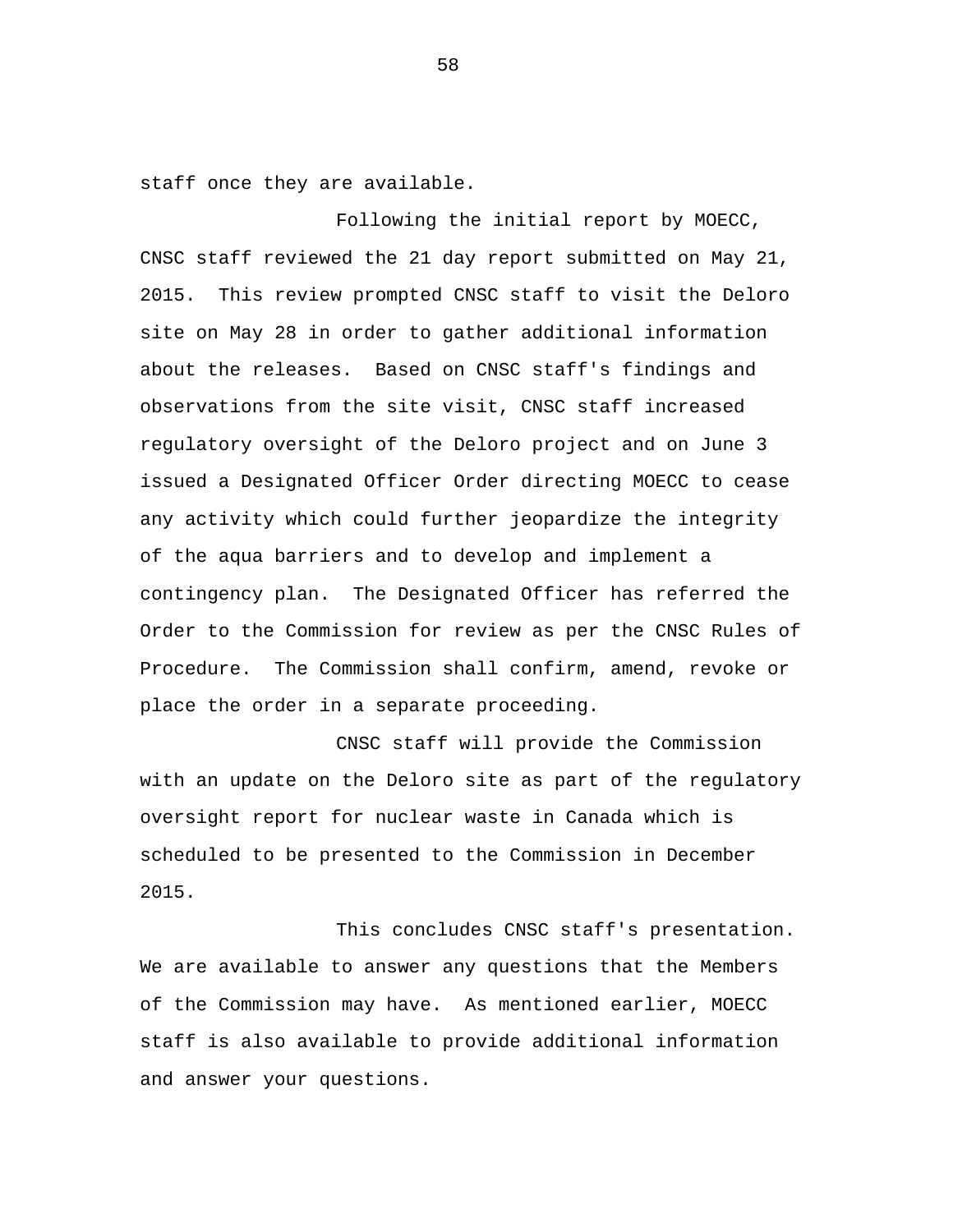Thank you.

#### **THE PRESIDENT:** Thank you.

So before opening up the floor for questions, I would like to turn the floor to the Ontario Ministry of the Environment and Climate Change.

I understand that Ms Kew will make some remarks. Over to you.

**MS KEW:** Thank you.

President Binder, Members of the Commission, for the record my name is Hollee Kew and I am the Eastern Region Director for the Ontario Ministry of Environment and Climate Change.

To my right I have my Technical Support Manager, Peter Taylor, and to my left I have the Project Manager, Katharine Faaren, and the Project Engineer for the Young's Creek area; as well, Kara Smith.

So thank you very much for this opportunity to provide some remarks. We are here today to talk to you about the discharges of construction- related wastewater and storm water from the Young's Creek area of the Deloro mine site on April 29th and 30th of 2015, but of course we are here to answer any questions that you may have of us as well.

The Deloro mine site project is a multi-million-dollar initiative of the Government of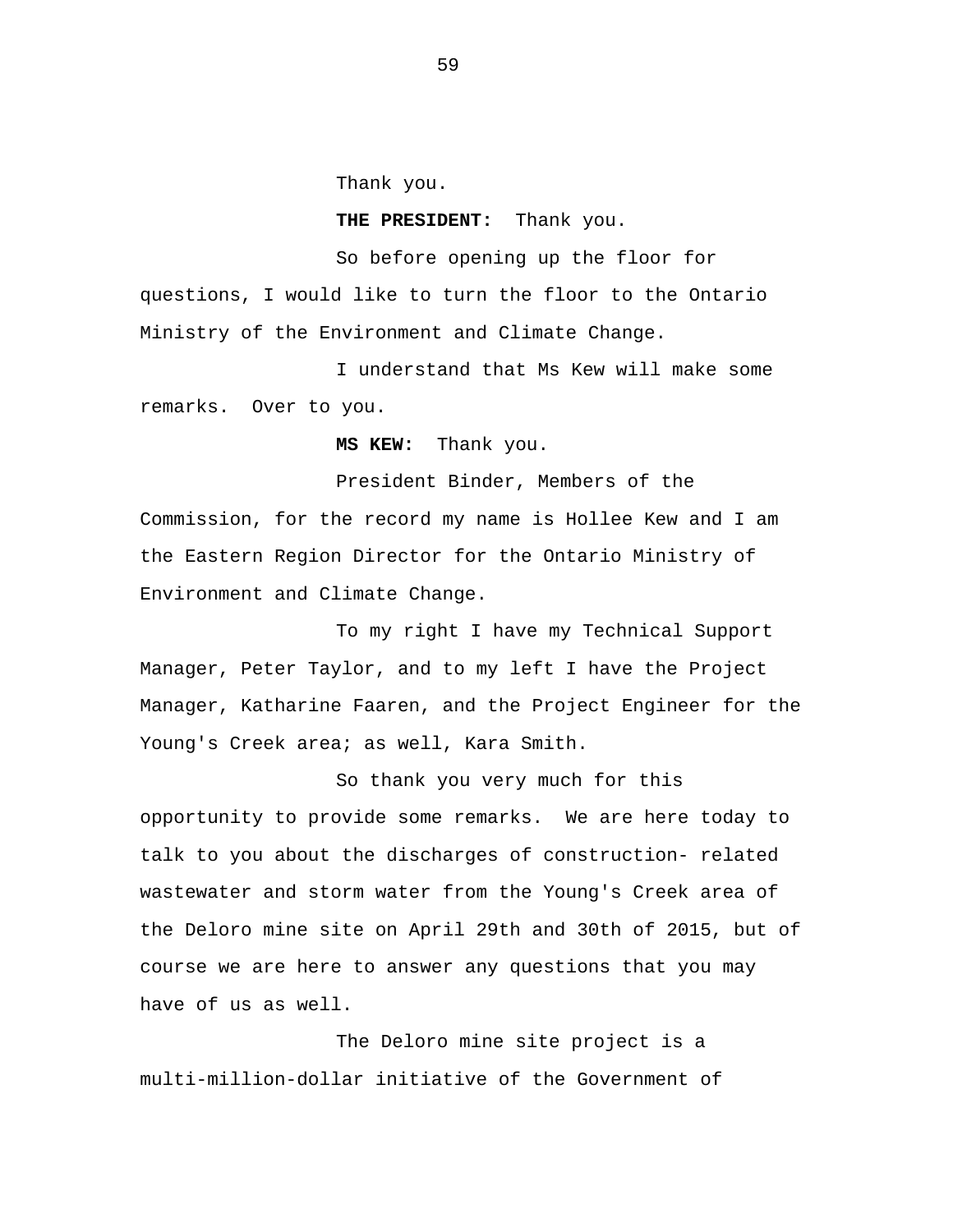Ontario to remediate the abandoned mine, mining and refining a manufacturing site at Deloro. The Ontario Ministry of the Environment and Climate Change leads this project for the Province of Ontario.

The Deloro mine site is a former gold mine, an industrial complex abandoned by the private sector. The site is sheeted, or forfeited to the province or the Crown in 1987. What the Ministry is dealing with at this site is nearly a century's worth of hazardous by-products and residues, a complex blend of compounds, metals like cobalt, copper, nickel and low-level radioactive waste.

Arsenic, as you have heard, is the main contaminant of concern. Low-level radioactive slag and tailings were produced as a result of the refining of by-products from uranium refining. Up to 6 percent of the waste at Deloro is low-level radioactive material. That material came from spent uranium ore from Port Hope that was further processed at the Deloro to extract the cobalt. All these materials cause significant environmental impact at the site, including contamination of the site soil sediment, surface water and groundwater.

In addition to chemical concerns, the site was scattered with -- from abandoned mine workings as well. The Ministry has made significant progress in dealing with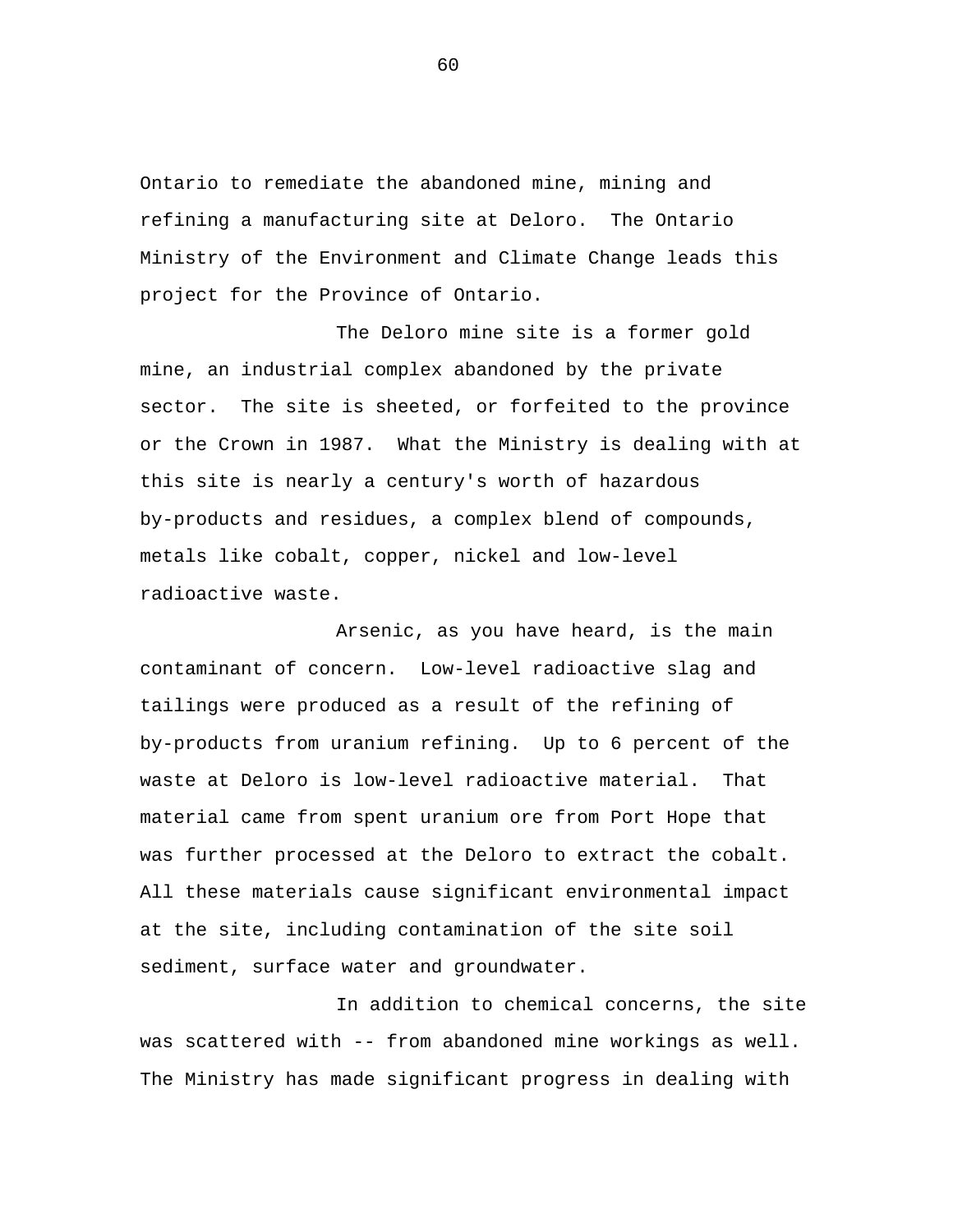the complex and multifaceted environmental issues at the site. In 2012 our contractors completed an engineered cover on the tailings area of the site, which has effectively prevented more than 2 million litres of contaminated water from getting into the Young's Creek wetland. Work in the industrial and mine area is more than 70 percent complete. In this area, the most highly contaminated materials are being excavated, consolidated and will be covered with an engineer cover. That work is scheduled to be completed by next year.

Work in the Young's Creek area of the site started in 2014 under contract with Quantum Murray LP. That work is about 30 percent complete. The plan for this area is to build an engineer containment cell that will be used to manage about  $135,000$  m<sup>3</sup> of arsenic-contaminated sediment from both the on-site and off-site portions of the creek. The ultimate goal of the clean-up is to isolate and contain waste at the abandoned mine site and keep it out of the Moira River.

Since taking over the site, the Ministry has spent more than \$93 million on the project to address contamination issues and to rehabilitate the Deloro property, resulting in an 80 percent reduction in arsenic loadings to the Moira River. At the Ministry of Environment and Climate Change, our mandate is to ensure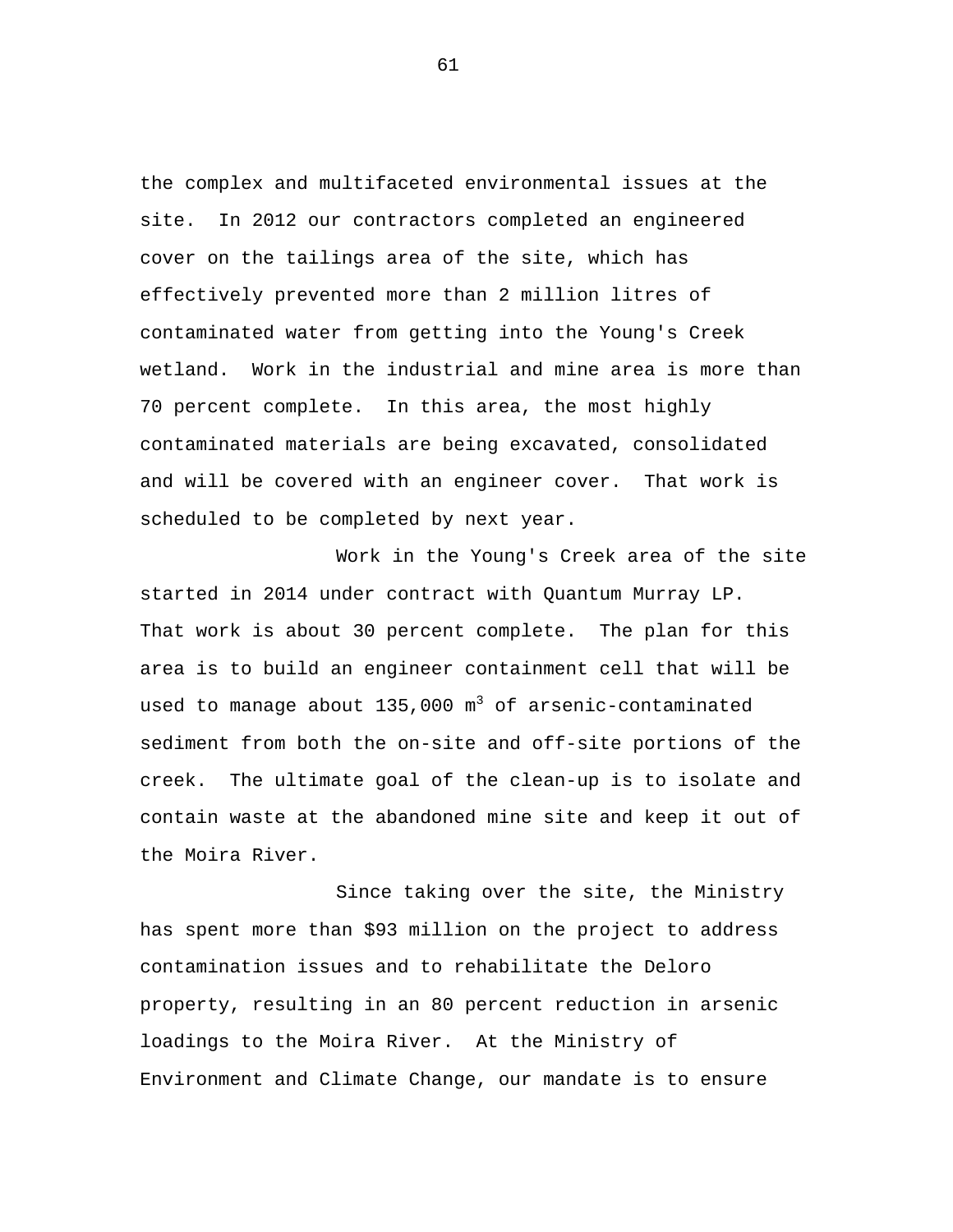clean air, water and land. We also work with industry, stakeholders and the public to achieve compliance with environmental standards.

I can assure you we take this mandate very seriously. Our responsibility to the people of Ontario as well. We regret that the two discharges of construction related wastewater and storm water happened in the Young's Creek area of the Deloro mine site on April 29th and 30th of 2015.

The construction wastewater and storm water had slightly elevated levels of arsenic and cobalt typical for this area of the site. However, the results of the sampling show no impact on aquatic life and no risk to human health and safety. Sampling for radionuclides shows that no radiological material was discharged. The Ministry has taken measures to deal with the situation, but also to do a detailed analysis of what might have been the causes of the breach of these temporary aqua barriers and to improve every process we can make sure we are remediating the site in a way that is protective to the environment. We have also added additional staff to ensure good, effective and timely program oversight.

From a regulatory perspective to meet our own regulatory requirements, we have also increased our Ministry of the Environment of Climate Change inspection of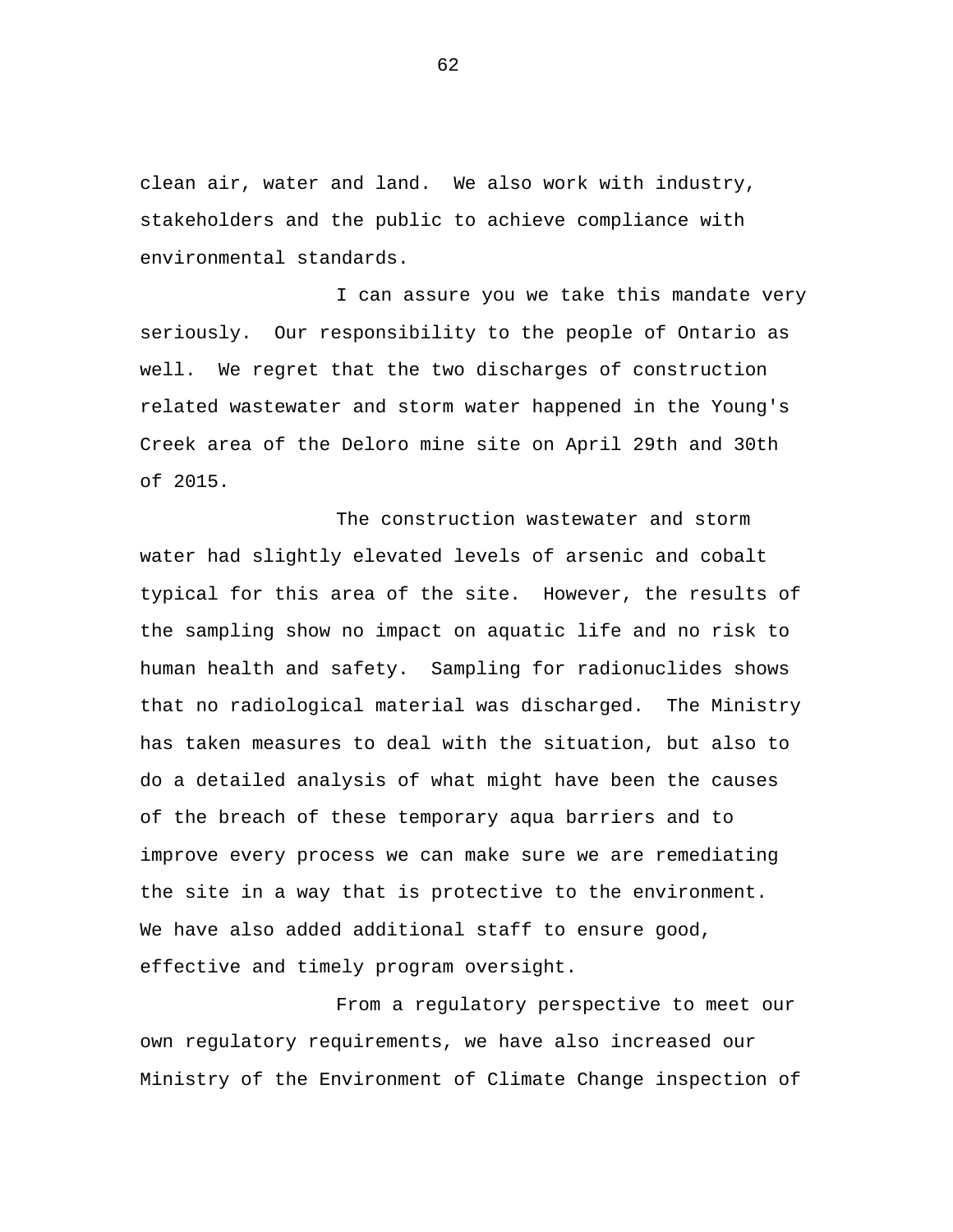the site as well. We take our duty to keep the people most affected by this project aware and informed of what's going on.

The Ministry has a very clear notification protocol in place of the event of spills at the site. We developed the protocol with input from local municipalities, Moira Lake Property Owners Association, Hastings Prince Edward Public Health and the Quinte Conservation Authority. As a precaution and before we knew the exact nature and extent of the discharge, we notified each of these groups about the discharge of construction wastewater and we continue to keep them informed about sampling results. We also reported the release to the local Ministry office and to the Canadian Nuclear Safety Commission.

For the record, we have provided copies of the letter that we sent on June 11th and 12th. The Ministry distributed a detailed letter to stakeholders, including door-to-door to residence in the Village of Deloro and residents who live adjacent to Young's Creek south of Highway 7. This is also posted on your website, the CNSC website as well.

We emailed it to the local Moira Lake Property Owner's Association for further distribution to their membership.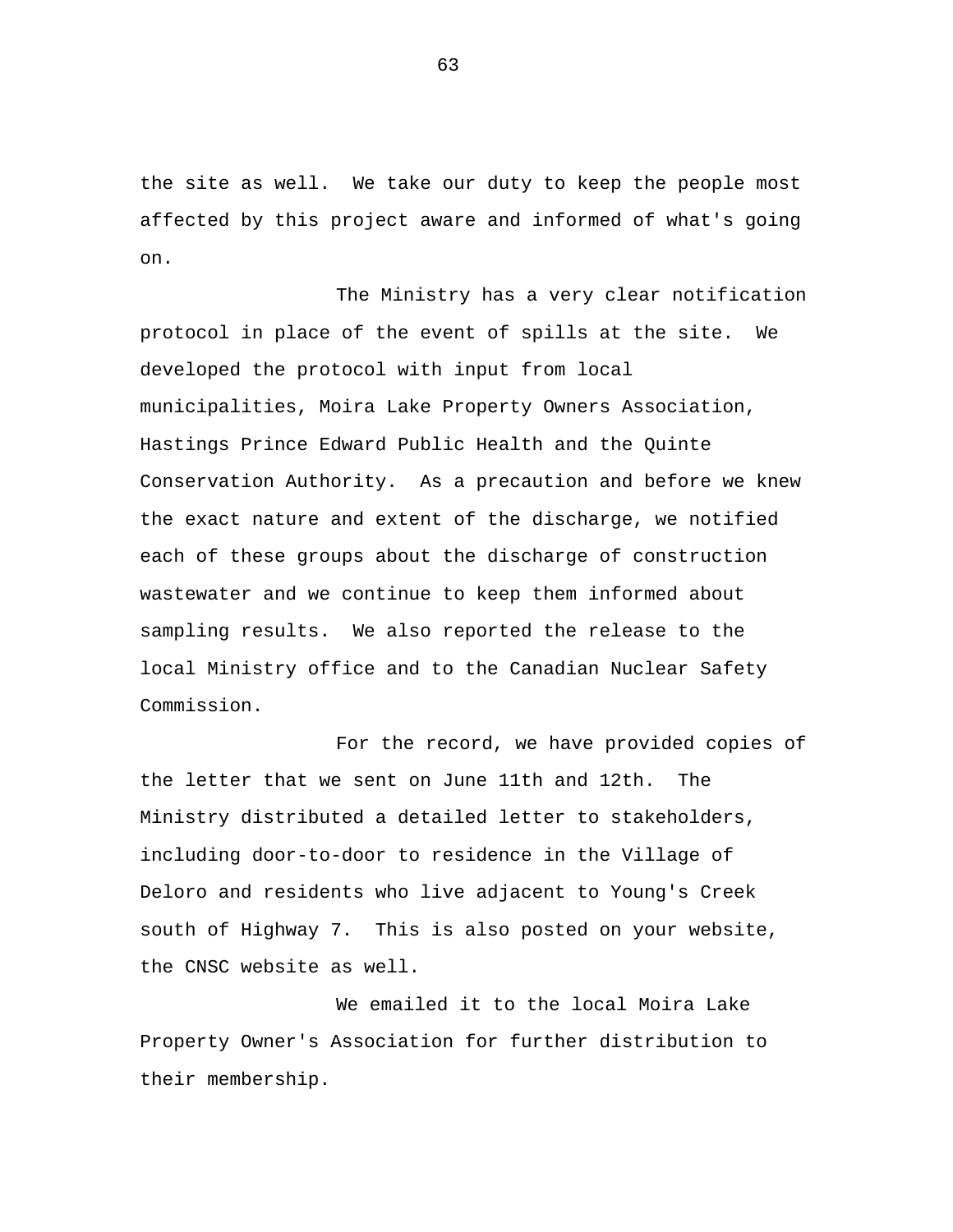We emailed it to each of the three local municipalities, to our Public Liaison Committee, to Quinte Conservation Authority and to Hastings Prince Edward Public Health.

I will now turn it over to Katharine Faaren, the Deloro Project Manager, to provide some additional information on the existing plans, protocols and measures we have in place and to describe the additional contingency measures we have put in place as a result of the incidents on April 29th and 30th.

**MS FAAREN:** President Binder, Members of the Commission, my name is Katharine Faaren. I am the Project Manager for the Deloro mine site clean-up project.

For context I want to provide you with a brief overview of some of the plans and protocols that the Ministry and our contractor, Quantum Murray, had in place prior to the discharges on April 29th and 30th.

The contract we have with Quantum Murray for the work they are doing in Young's Creek area includes requirements for a number of planning documents. These documents anticipate risk and set out roles and responsibilities and detail actions that the contractor must take in the event of a discharge, spill or an environmental emergency.

We have 17 of these plans in place created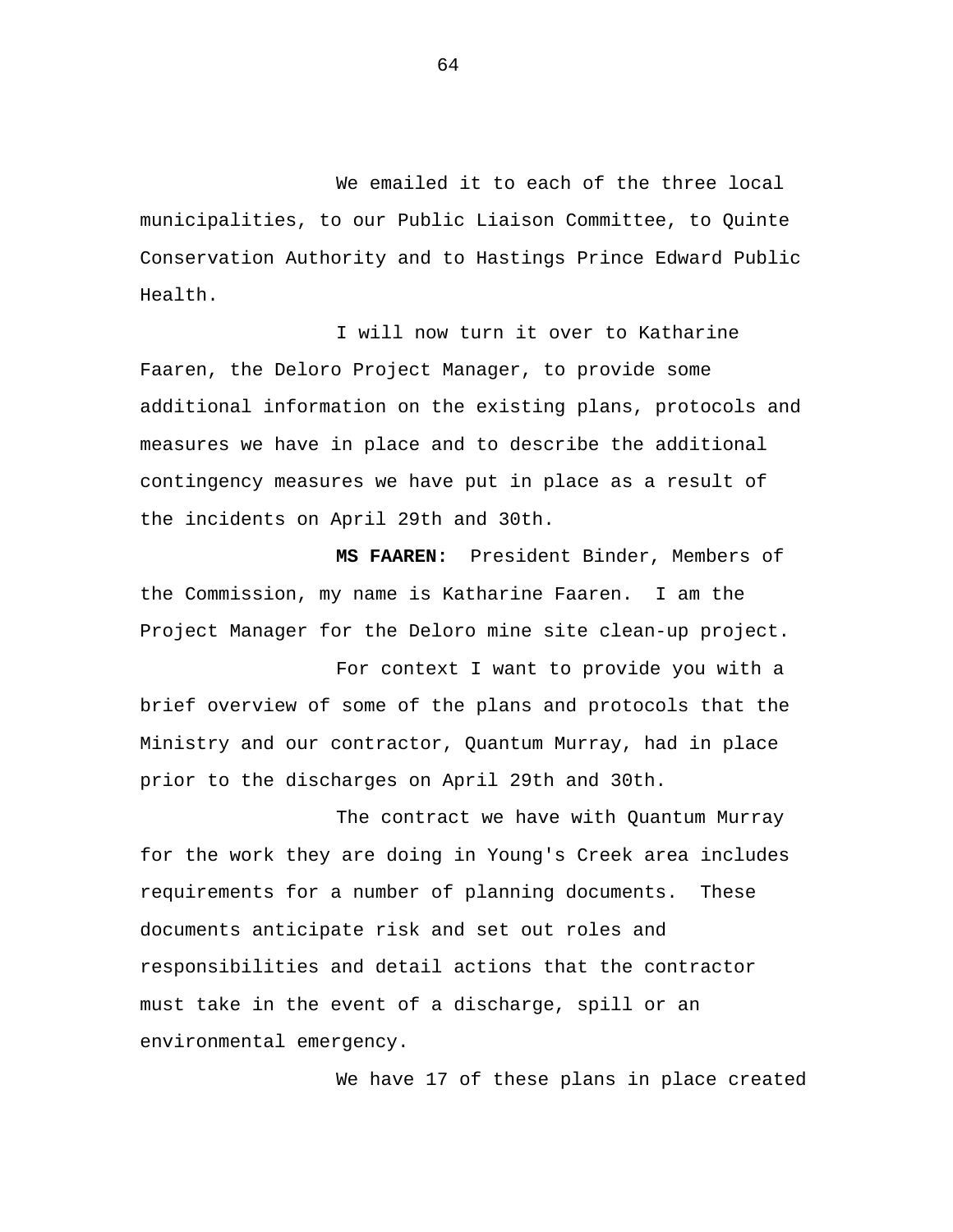by the contractor and reviewed by the Ministry, including plans for stormwater erosion control which would include work sequencing and control measures to minimize erosion and specifications on how specific measures like silt fencing are to be installed.

We have health and safety plans that detail roles and responsibilities, work practices to reduce exposure to hazards, personal protective equipment and worker training.

We have radiation protection plans.

We have quality control plans, including inspections, audits and oversight by a dedicated quality control and quality assurance engineer.

The Ministry's Deloro team works very closely with the Construction Contract Administrator and the contractor to make sure the project is carried out effectively. When the discharges happened on April 29 and 30th, the Ministry's Deloro team worked with the contractor and the Construction Contract Administrator to stop the discharge of water, increase regular inspections on the temporary barriers, install additional measures to control erosion, add contingency measures for surface water control and immediately begin sampling of downstream water quality.

We worked with the contractor to assist us in conducting a detailed analysis of what caused the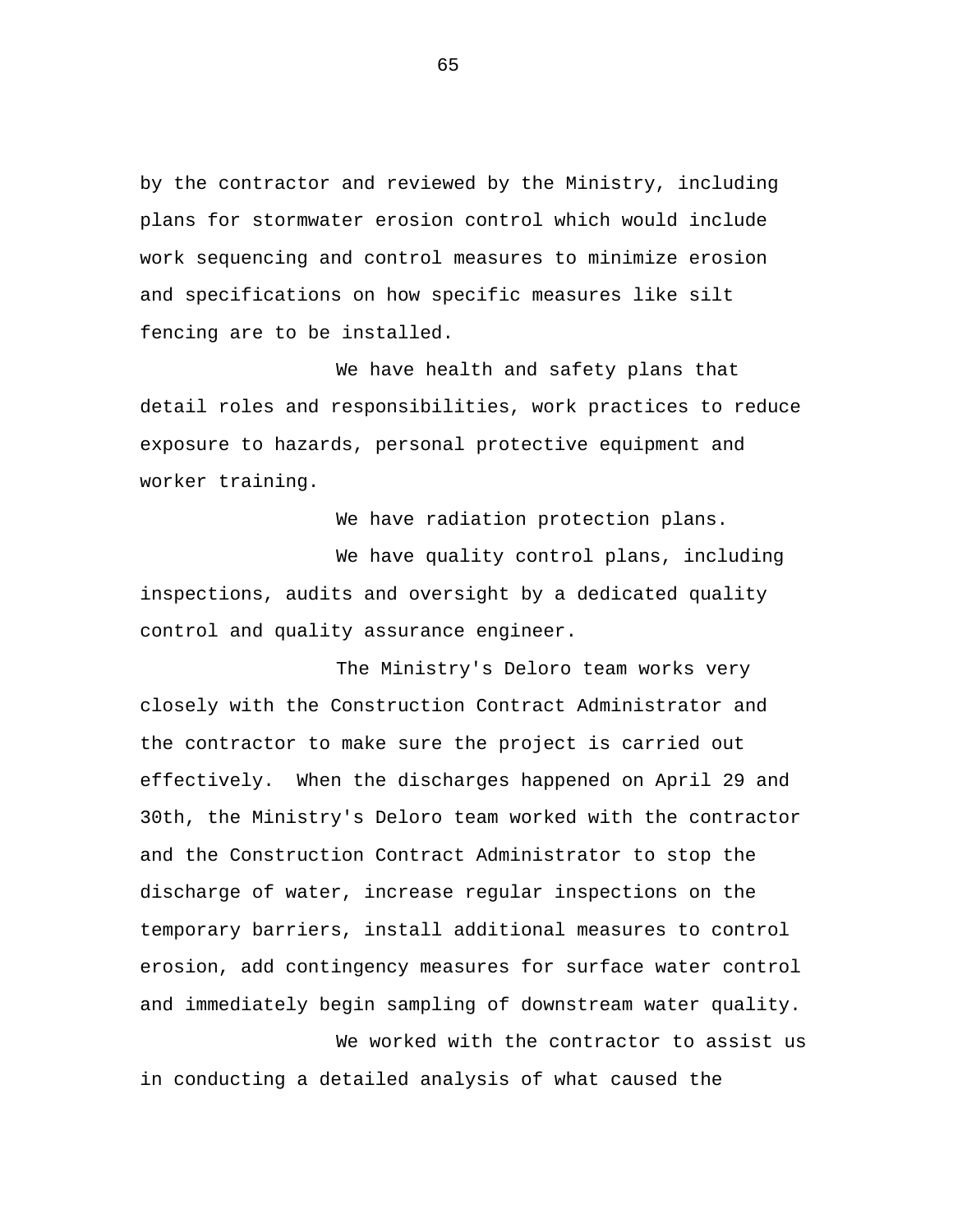temporary barrier to fail. That work is ongoing. We have also begun a review of the contingency plans associated with the site to ensure that we have the right plans, protocols and measures in place to prevent future discharges and if they do happen to control them quickly and efficiently.

Thank you.

**THE PRESIDENT:** Okay, thank you.

Let me then start the question session avec Monsieur Tolgyesi.

**MEMBRE TOLGYESI :** Merci, Monsieur le Président.

May I see those slides that you were

showing?

**THE PRESIDENT:** Are you talking about

staff?

**MEMBER TOLGYESI:** Staff, yes.

**DR. NEWLAND:** Which slide would you like

to see?

**MEMBER TOLGYESI:** This is the response to event, okay. If you go to prior to event? The next one, prior to event.

So the objective here is to isolate rooms, pump the water, remove the tailings, eventually, and after, I don't know, maybe rejuvenate or recover or whatnot? Yes?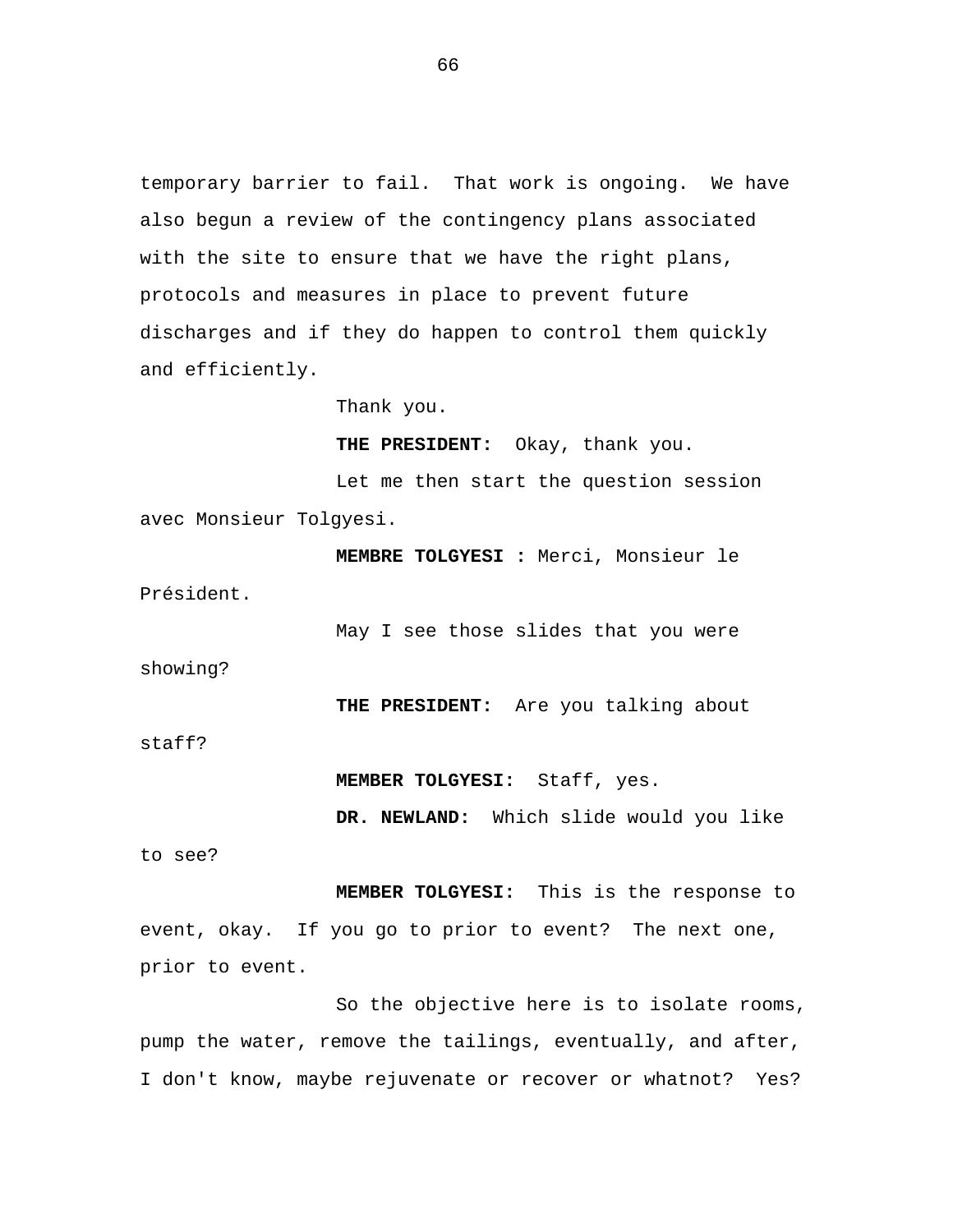**MS FAAREN:** This is Katharine Faaren, for the record.

Yes, you are correct, the objective is to -- our first step is to build a containment cell just to the left of those --

## **MEMBER TOLGYESI:** Yes.

**MS FAAREN:** -- lines there. And when that cell is complete, which it's not quite yet, the sediment excavation will begin.

**MEMBER TOLGYESI:** So you have three thoughts there.

**MS FAAREN:** Yes.

**MEMBER TOLGYESI:** Okay. What is the

process? You work on the first one, you pump to the second one and third one or you work on all three at the same time?

**MS FAAREN:** Actually, until the cell is built we are not going to disturb any more sediment. We had to disturb a small volume of the sediment so that we could establish the cell. At that point in time we will work, work zone by work zone, to remove the sediment.

**MEMBER TOLGYESI:** And which aqua barrier failed of these three?

**MS FAAREN:** Kate Faaren again, for the record.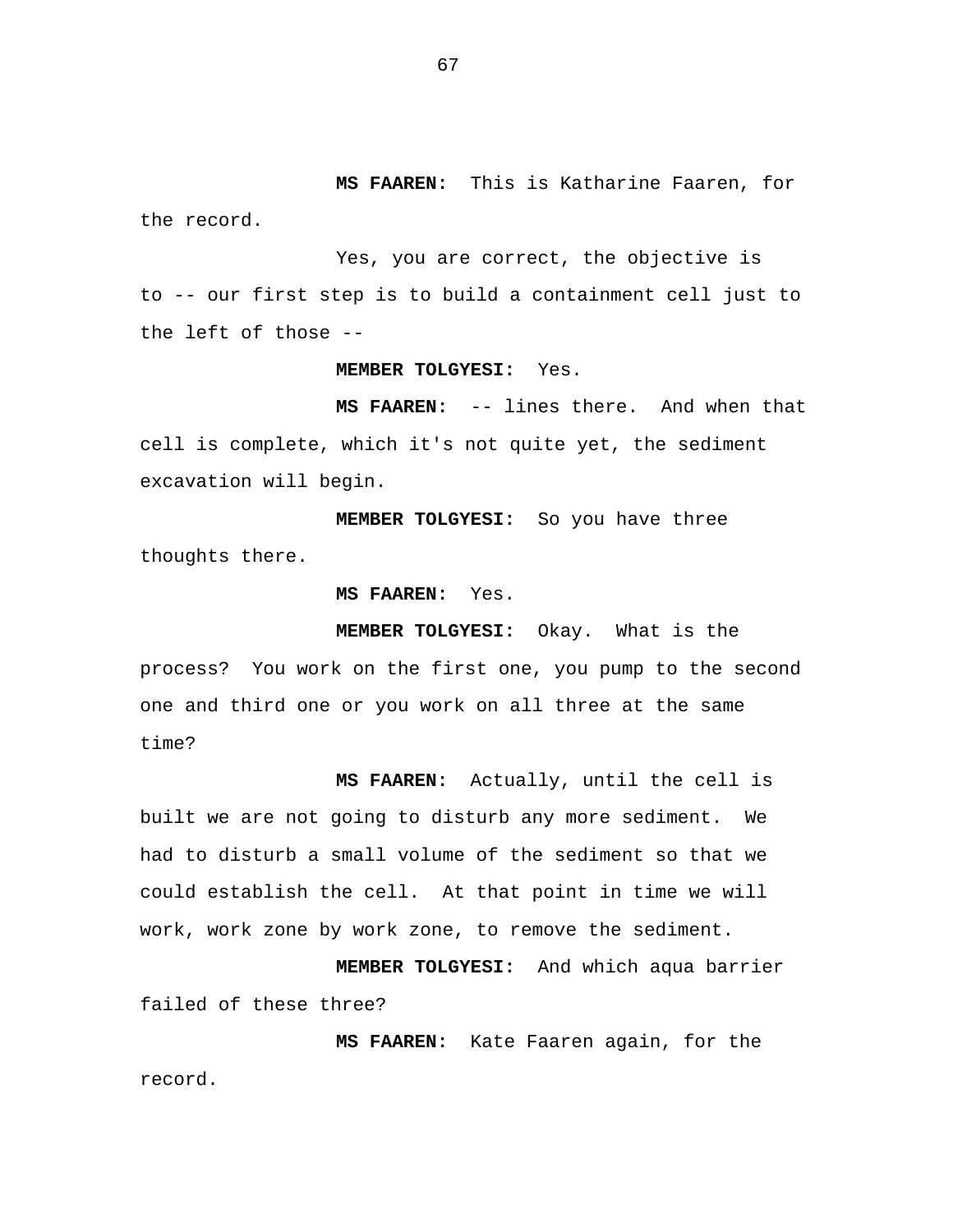The first two barriers -- I'm sorry. The first two barriers you see to the left, those are the ones that contain the excavated sediment. The one that's all the way to the right that was a secondary barrier for contaminated sediment. It was the secondary barrier, not the primary barriers that failed.

**MR. TOLGYESI:** When you look at them - then going to the after events, post event, the other one. Yes, you have some additional barriers there. Yes? Yes.

And what are these three additional barriers? Because they are one in a creek, one just north of the road and one just on the, how do you call it, next to the road. Were these barriers originally planned or it was just because the event happened so it was a kind of protective measure?

**MS FAAREN:** The two rock barriers, you see the lines in black, they were not originally planned, we put those in at the end of the winter period to help control both water coming into the site during a spring fresh-up period and water leaving the site to help reduce any erosion of sediment. Those were installed prior to the event.

The other two aqua barriers, which are the pink lines you see, those were originally planned to be installed at a later date for the work sequencing. Our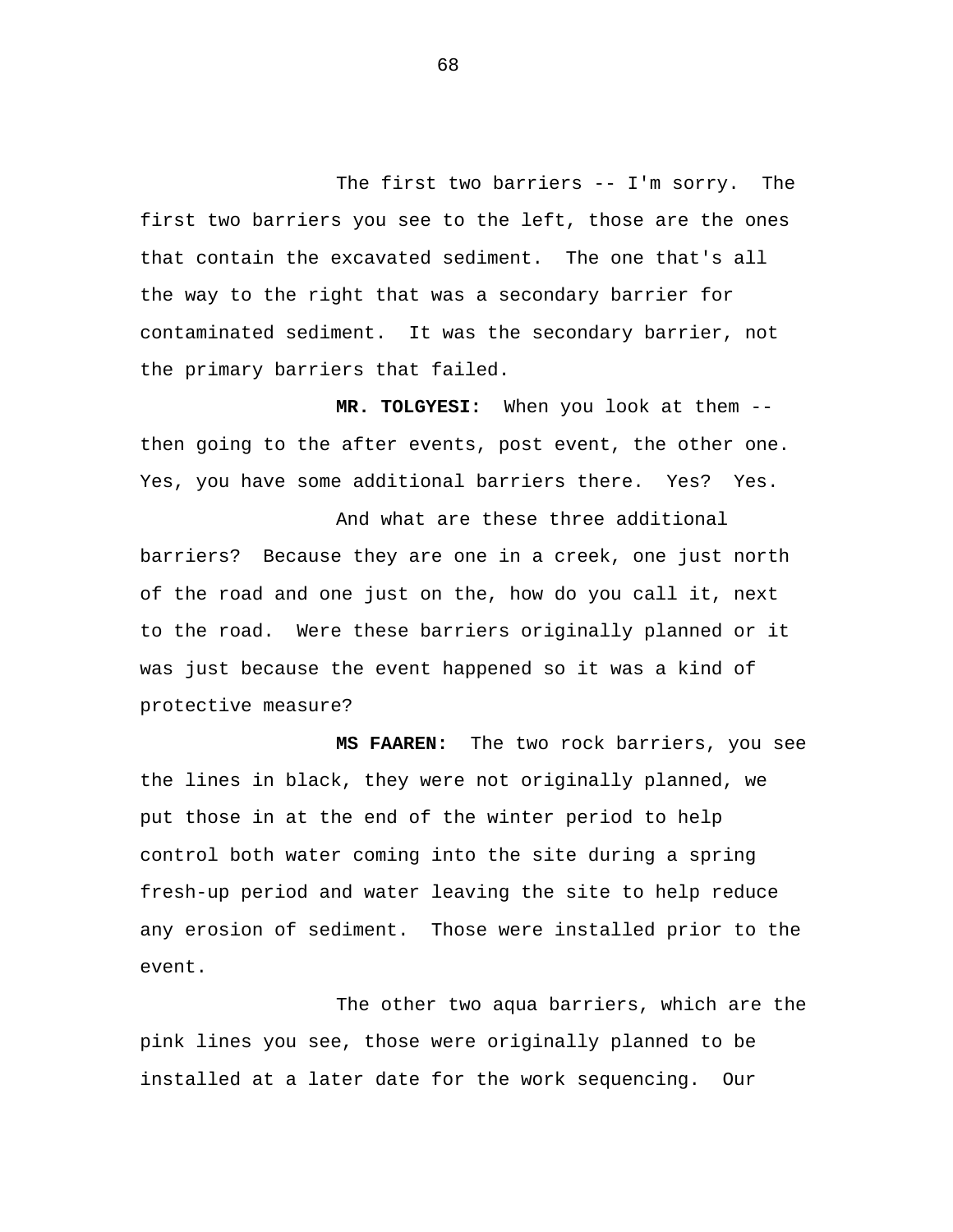objective is to isolate specific areas at a time, work in that zone, finish and then move to a new zone. Only the sandbags were never originally contemplated in the original design.

**MEMBER TOLGYESI:** Sorry. When you were talking about -- maybe I will wait because we should go around.

**THE PRESIDENT:** We will do that. I will start with Dr. McEwan.

**MEMBER McEWAN:** So thank you, Mr. President.

So if we go to the first, I think it was the first slide showing the overall map of the whole site, so slide 2, so you say I think that about 6 percent of the waste is radioactive waste. Is that uniformly distributed over the site or is it limited to the tailings pond or...?

**MS FAAREN:** Katharine Faaren again, for the

record.

The low-level radioactive waste is within all three of the major clean-ups of the areas of the site, which is the tailings area, the Young's Creek area and the industrial and mining area. However it is not entirely uniformly distributed. We have -- within the tailings area there was pockets of tailings material that was low-level radioactive waste and that is the same within the Young's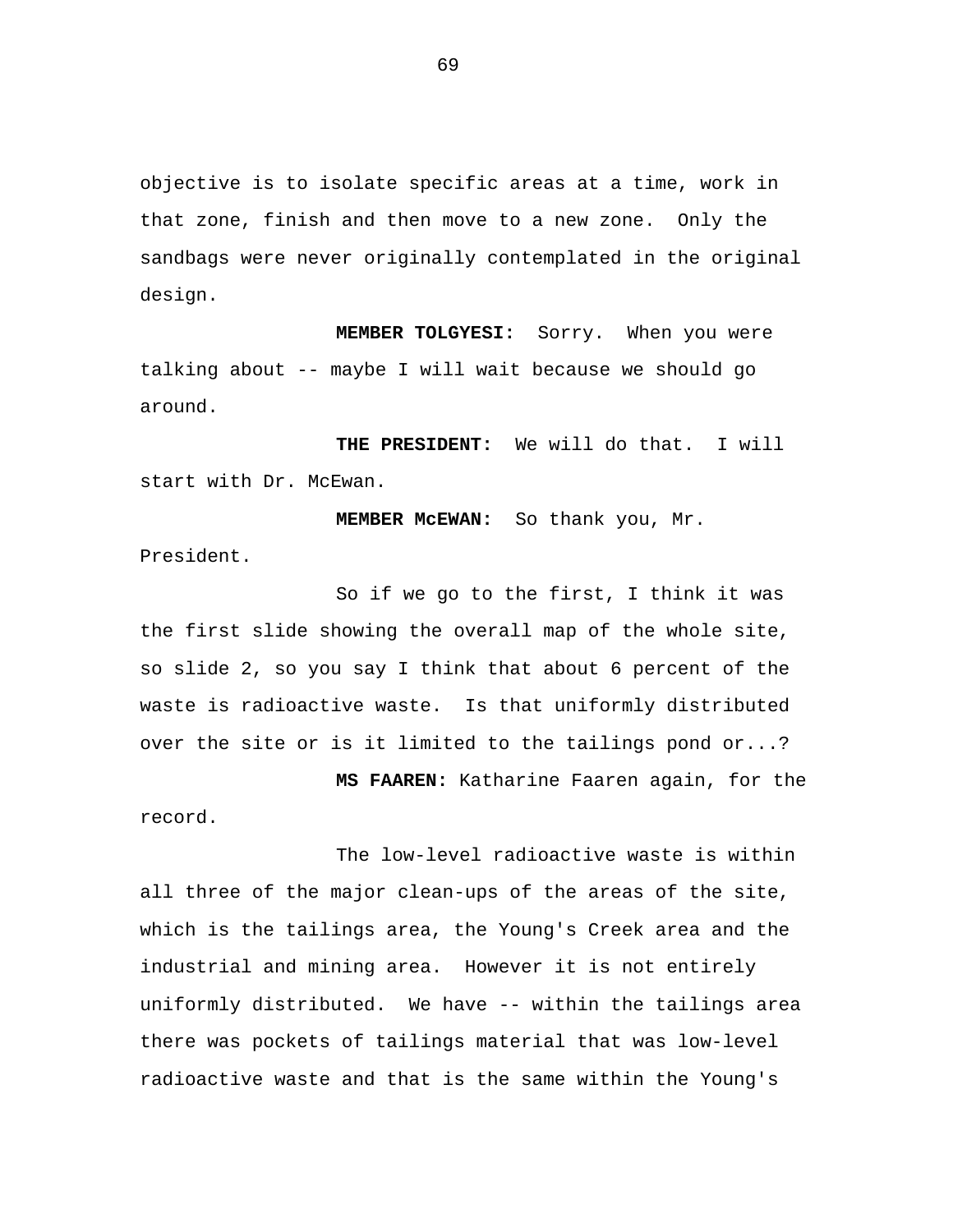Creek area. It is primarily restricted to the left arm or the western arm of Young's Creek. It does not extend all the way to the highway.

And within the industrial and mining area we have both tailings and slag material. Most of that low-level radioactive waste within the industrial and mining area has already been removed and it is placed within the long-term waste consolidation area.

**MEMBER McEWAN:** So how much of the sediment now would contain radioactive waste if it is removed and stored?

**MS FAAREN:** In terms of volume of sediment --

**MEMBER McEWAN:** Yes.

**MS FAAREN:** -- that has low-level radioactive waste? Off the top of my head I'm not sure. I will pass that over to Kara Smith, our engineer for the project. She is just going to refer to her notes.

**MEMBER MCEWAN:** So maybe I could sort of continue.

With the breach in the barrier -- so the breach in the barrier was to the right -- what is the protection between the tailings pond and the Young's Creek area? Is that just normal woodland or is it --

**MS FAAREN:** The tailings area was the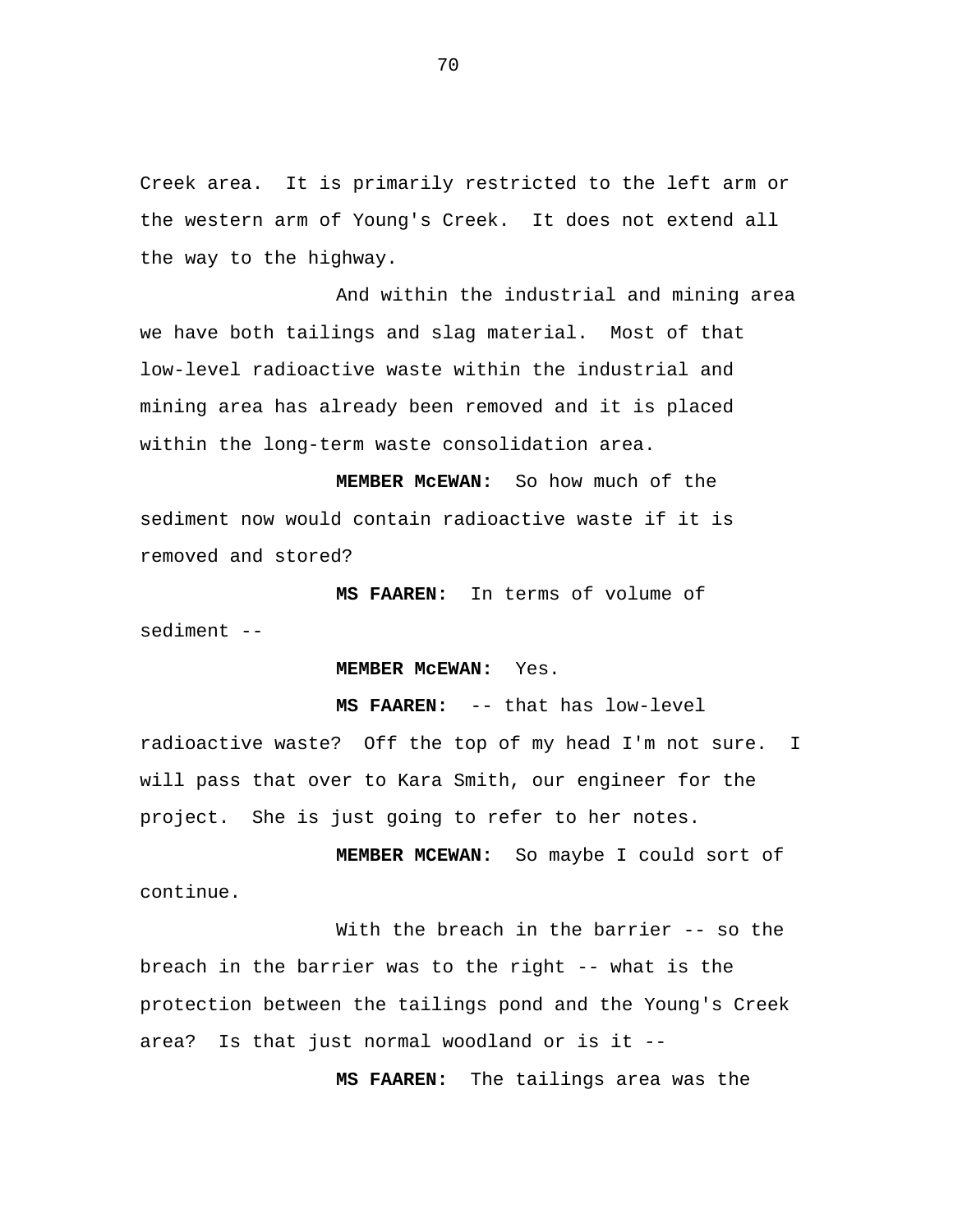first area of the site that we have cleaned up. That is covered by a cap that is over a metre thick of various materials, including clay, Geosynthetics to prevent erosion, and then it is covered with the vegetation, including a poplar plantation to help with evap or transpiration. So that material is no longer leaking or could leak from the tailings area.

**MEMBER McEWAN:** So all of the leaking would have come from Young's Creek through the -- the loss through the barrier would all have come from Young's Creek? It wouldn't have been overflow from other areas to the north?

**MS FAAREN:** There is overland flow from - this is a vegetated area and the wetland is a low point. There are no more tailings going into Young's Creek. However, water does come from both the north, the west and the east.

**MEMBER MCEWAN:** Okay. So if the sediment is sort of uniformly distributed with low-level radioactive waste and you saw basically chemical contaminants that were representative of the sediment downstream of the leak, would you not have expected also, just by normal flow, to also have found some of the radioactivity there as well as the chemicals that it was sitting with in the Young's Creek sediment?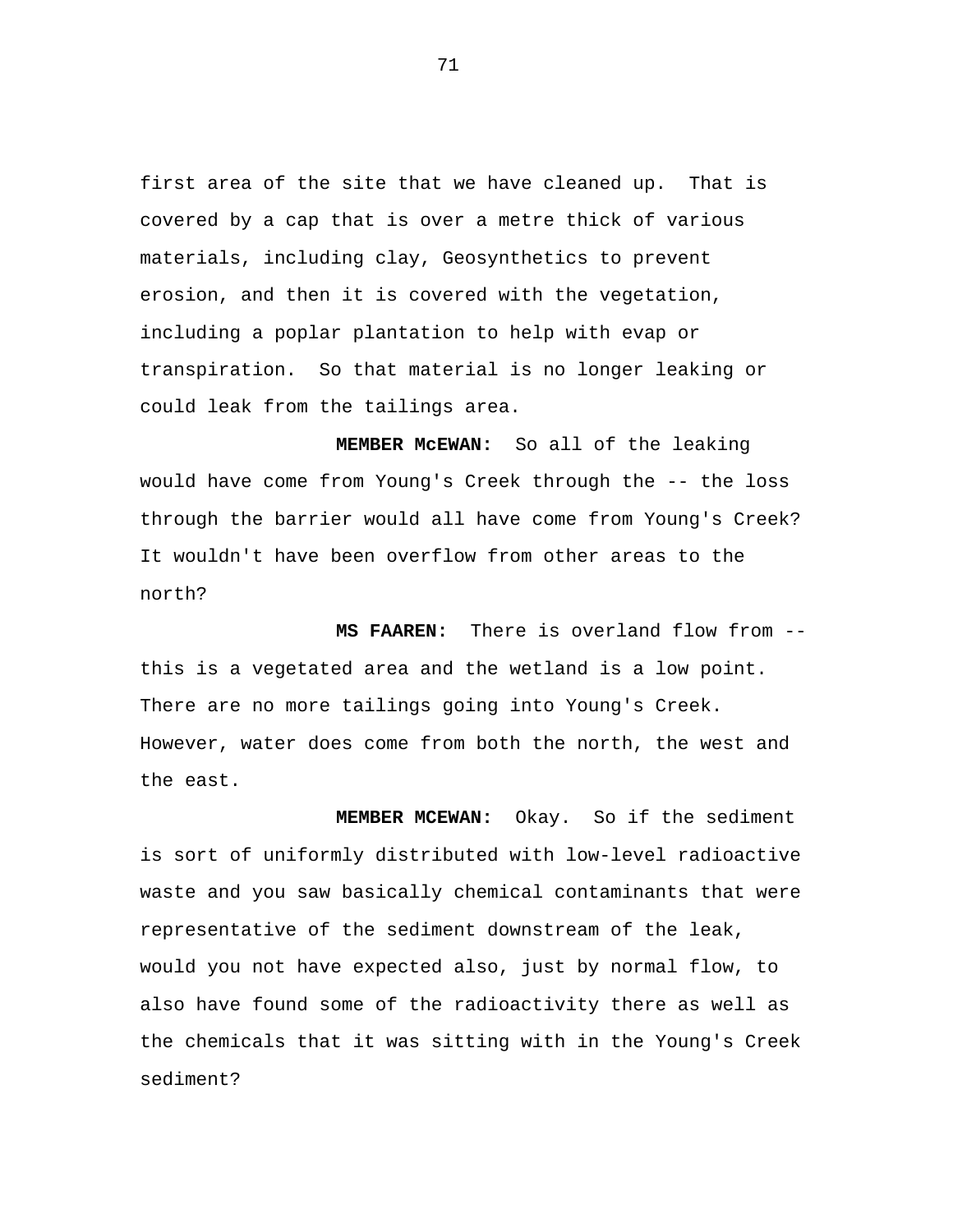**MS FAAREN:** Kate Faaren again, for the Ministry.

We don't actually have any low-level radioactive materials, radionuclides, present in water above the Canadian Drinking Water Guidelines. We have not had that throughout the history of our project.

**MEMBER MCEWAN:** So I don't think that answers my question. I'm surprised that you find contaminants from other chemicals that were in the sediment, but you don't find any additional radioactivity if it was co-mingled, coexistent with the radioactivity in the sediment.

**MS FAAREN:** The Ministry did take over the site after all the processing was done, so I admit, I'm not sure how they mechanical processes would have deposited various sediments of different weight and during the processing if the sediments that contain uranium have a different specific gravity it may settle out quicker than a sediment that contains arsenic, but the details of that I'm not sure.

## **MEMBER MCEWAN:** Okay.

Staff, am I on the wrong track completely? **MS GLENN:** So maybe I can help provide a little bit of clarity.

First of all, the tailings area which was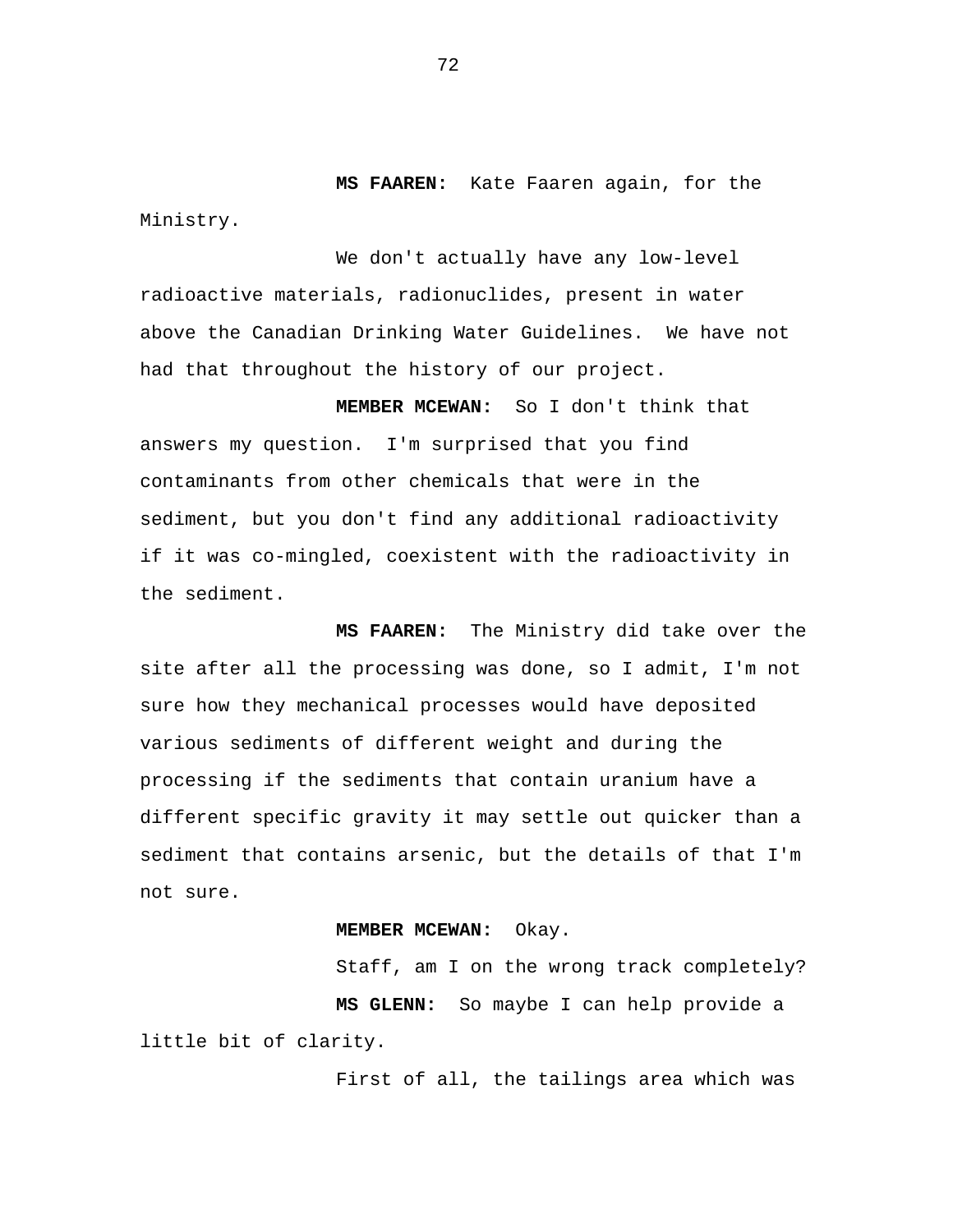shown on the previous slide, it was not a tailings pond, it is a dry storage area, so there is no overflow of water per se. So just for clarity's sake I just wanted to clarify that.

As the MOECC mentioned in their address, most of the radioactive material is located in the west arm of Young's Creek, so the radioactive material contamination in the sediments is not uniformly distributed in Young's Creek, but is mostly found in the west arm, which is on the left side of the slide. The release that occurred on the 29th and the 30th was with respect to the areas that you see behind the aqua barriers in pink, so they were not the areas that we show indications of higher radioactive contamination, which may explain why you are seeing -- we didn't see any of the elevated radioactive contamination in these samples that were taken by the MOECC following the event.

## **THE PRESIDENT:** Ms Velshi?

**MEMBER VELSHI:** I know my fellow Members will come back to exactly what happened. I'll try something different.

How many orders do you issue, typically, in a year that would then get referred to the Commission?

**MR. NEWLAND:** Dave Newland, for the record.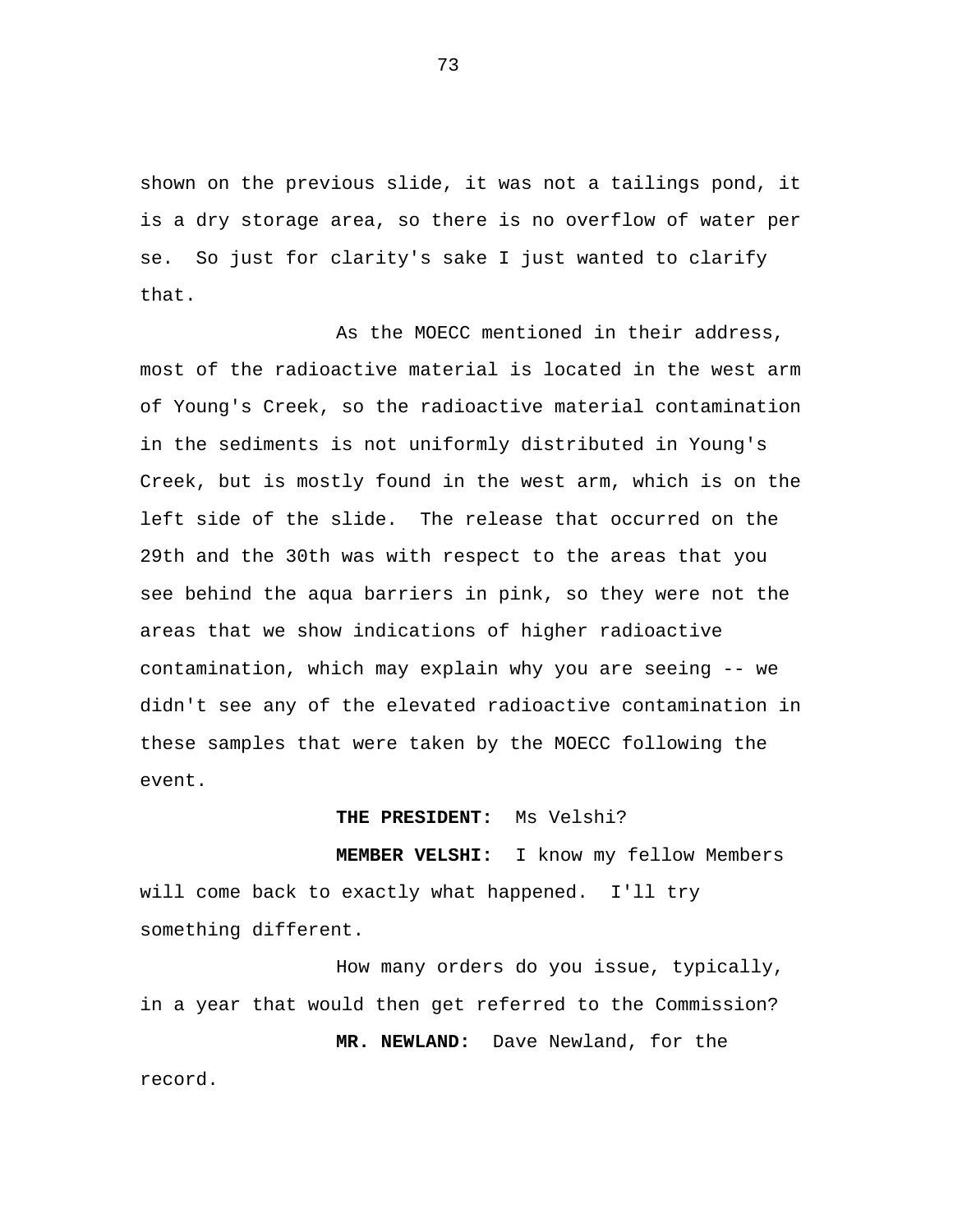Maybe one.

**MEMBER VELSHI:** So a very rare event.

And I know we're not talking about the order, but there's a big hole in my understanding on when you visited the site what caused you enough angst to issue an order, and what were they not doing that necessitated an order being issued?

**MS GLENN:** The decision to issue the order following the site visit was based on the fact that, upon the visit, what CNSC staff and the inspector witnessed was that there appeared to be a general lack of on-site in-place contingencies to prevent further releases from occurring. And the water levels were very high given that it was spring and it was a heavy rain season.

And we believed that we didn't see the implementation of the contingency plans on site to prevent any further releases and to maintain the integrity of the barriers, and we also saw a bit of a lack of communication between the contractor and the MOECC that was occurring, and that caused some concern for the inspectors and the staff on site.

**MR. NEWLAND:** Dave Newland, for the record.

Just to add to that, I think from my perspective as well, there didn't seem to be the level of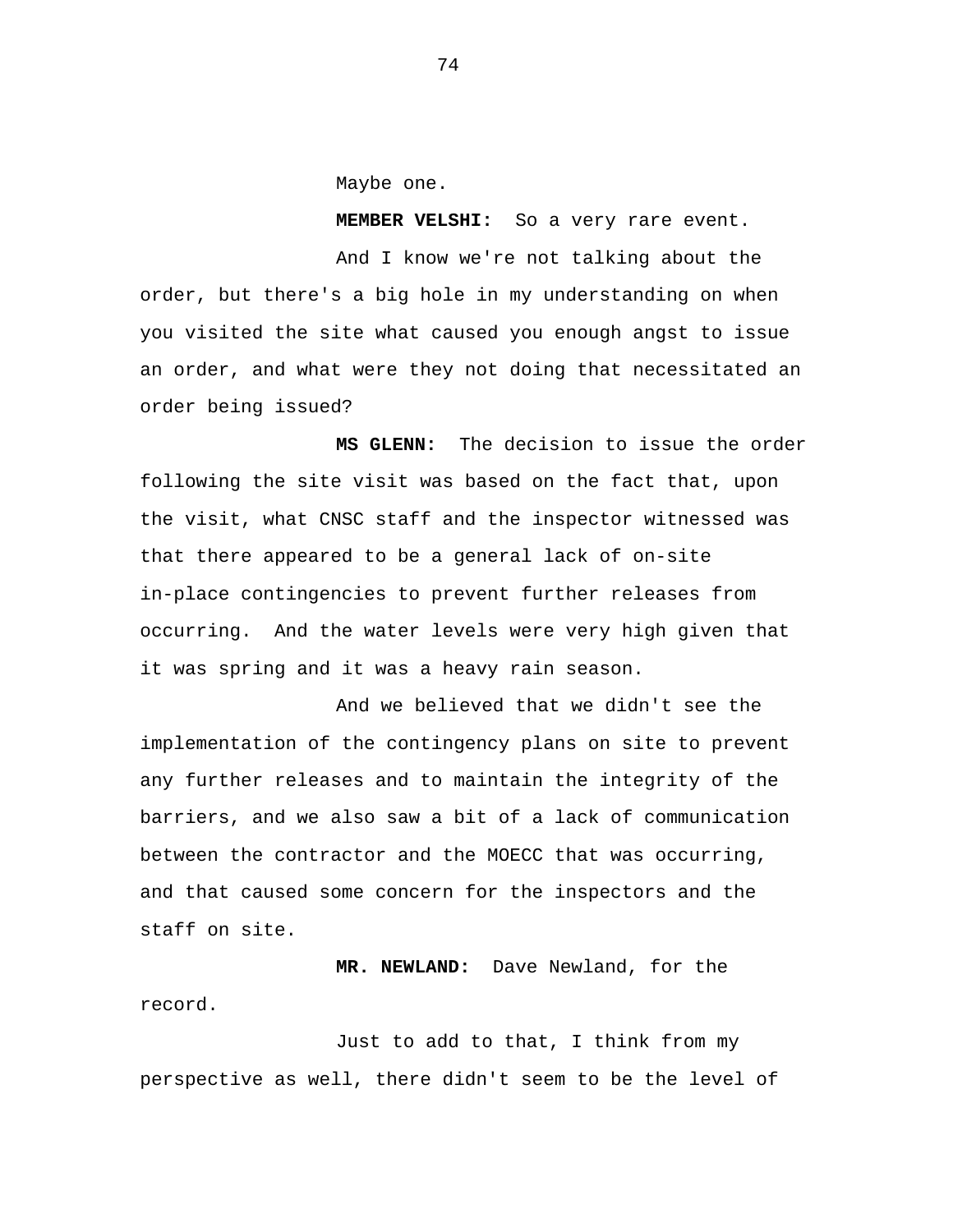oversight by the Ministry that we had anticipated given the conditions that the inspectors saw on site. So we would have expected the Ministry to be -- have been more proactive.

And so that was one of the reasons why we issued the order.

**MEMBER VELSHI:** And I won't ask you folks to comment on that because you'll have an opportunity, I'm sure, down the road, to do that.

But my question more is you talked about all these plans and protocols that you have with the contractor. In your assessment -- because it took you quite some time to control the overflow.

Were your contingency plans adequate for managing something like this or did you need to change those?

**MS FAAREN:** This is Kate Faaren again, for the Ministry of Environment and Climate Change.

Since that release, yes, we have decided we need to do more work. We have hired a third party expert to undertake a review of the current site conditions as they exist now, which are different in terms of naturally-occurring water levels than was known at the design stage.

They are assessing the current site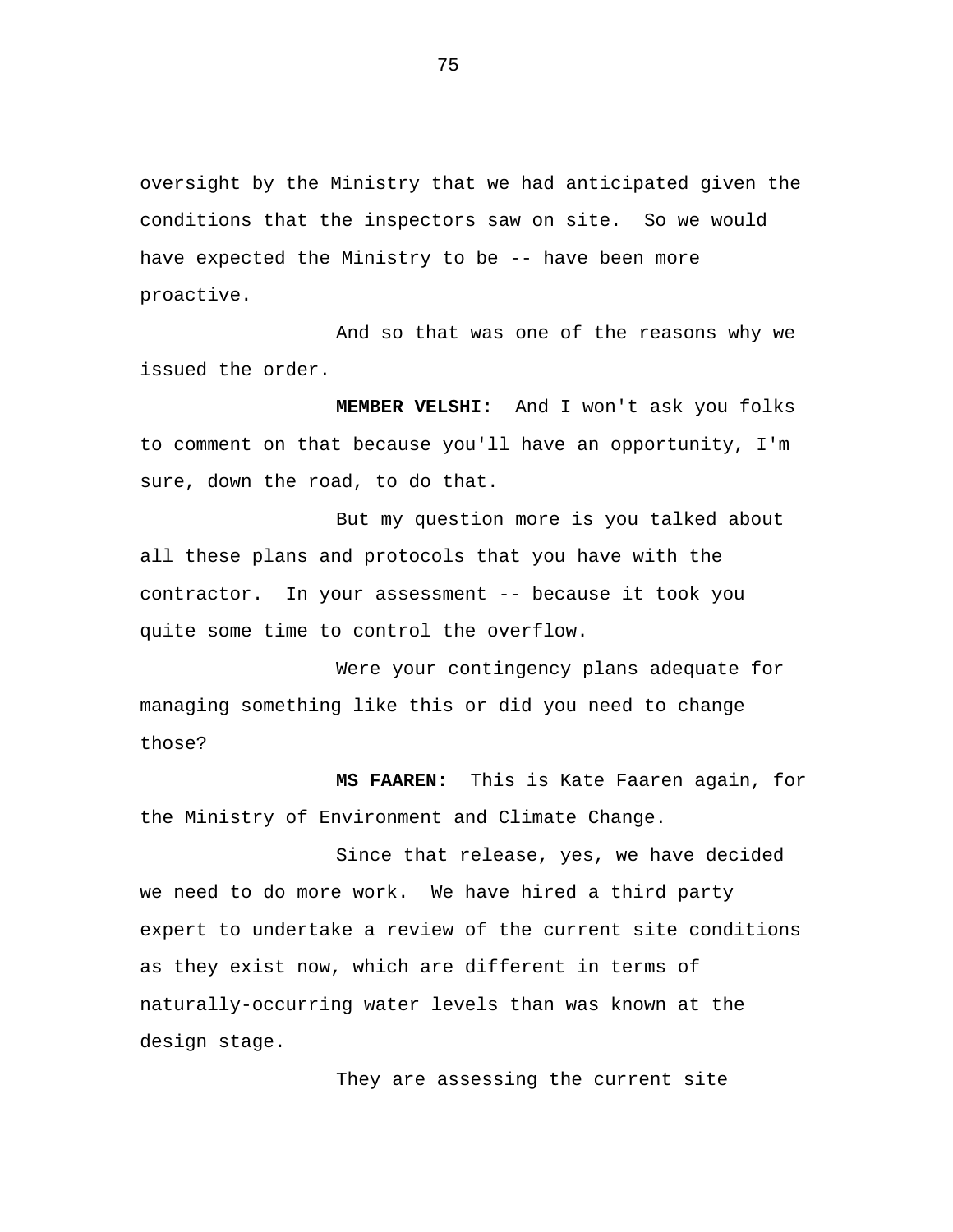conditions and providing recommendations going forward.

We're also in the process of developing a contingency plan specific to these barriers and how to address water management, including an enhanced barrier inspection and maintenance program.

We're taking a deeper look at how water flows within Young's Creek and how that relates to these barriers and their management.

Additionally, we are working to get our on-site water treatment system operational. As of this morning, it is my understanding that it should be operational later this week or early next. That will allow us to take water -- naturally occurring water that is impounded behind these barriers and treat it and discharge it back to the natural environment.

**THE PRESIDENT:** Monsieur Harvey? **MEMBER HARVEY:** Question to the staff. Have you been -- or had you been on the site before that event since -- or six years ago, you - since the licence have been issued?

**MS D'ARCY:** Heather D'Arcy, for the record. I'm the project officer for the Deloro mine site.

Deloro operates under a once yearly inspection plan.

Just to clarify, the -- there are three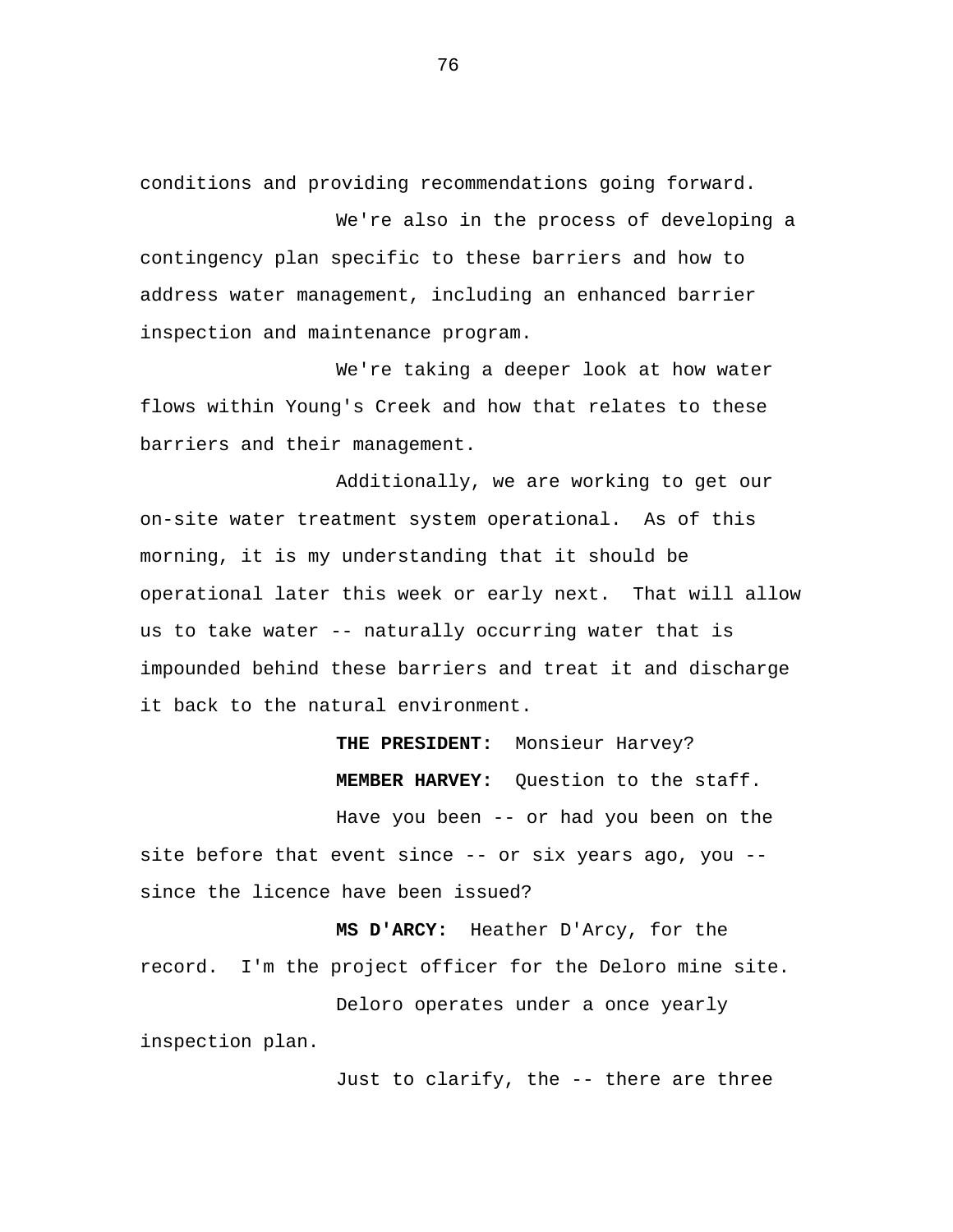projects at the site that includes -- I believe MOE has covered this.

It includes the industrial and mine area. It includes the tailings area, which you've heard is now complete. And it includes the Young's Creek area.

Young's Creek area is the last to be embarked upon, for good engineering reasons. It's also, in many ways, one of the most difficult parts of the project to do. Consequently, even prior to this event, there's been ongoing plans for an increased presence at the site beyond the once yearly.

There was -- the last inspection at the site took place in August 2014 and, at that time, staff did observe some of the aqua barriers that were already in place.

**MEMBER HARVEY:** But everything seems to be okay. You didn't have any problems with the -- what was done on the site.

 $I$  mean  $-$ 

record.

**MS D'ARCY:** Heather D'Arcy, for the

At the time in August 2014 -- that was just before I took over the site -- I had prior familiarity with the site for many years gone by. I hadn't seen the new work that had been done.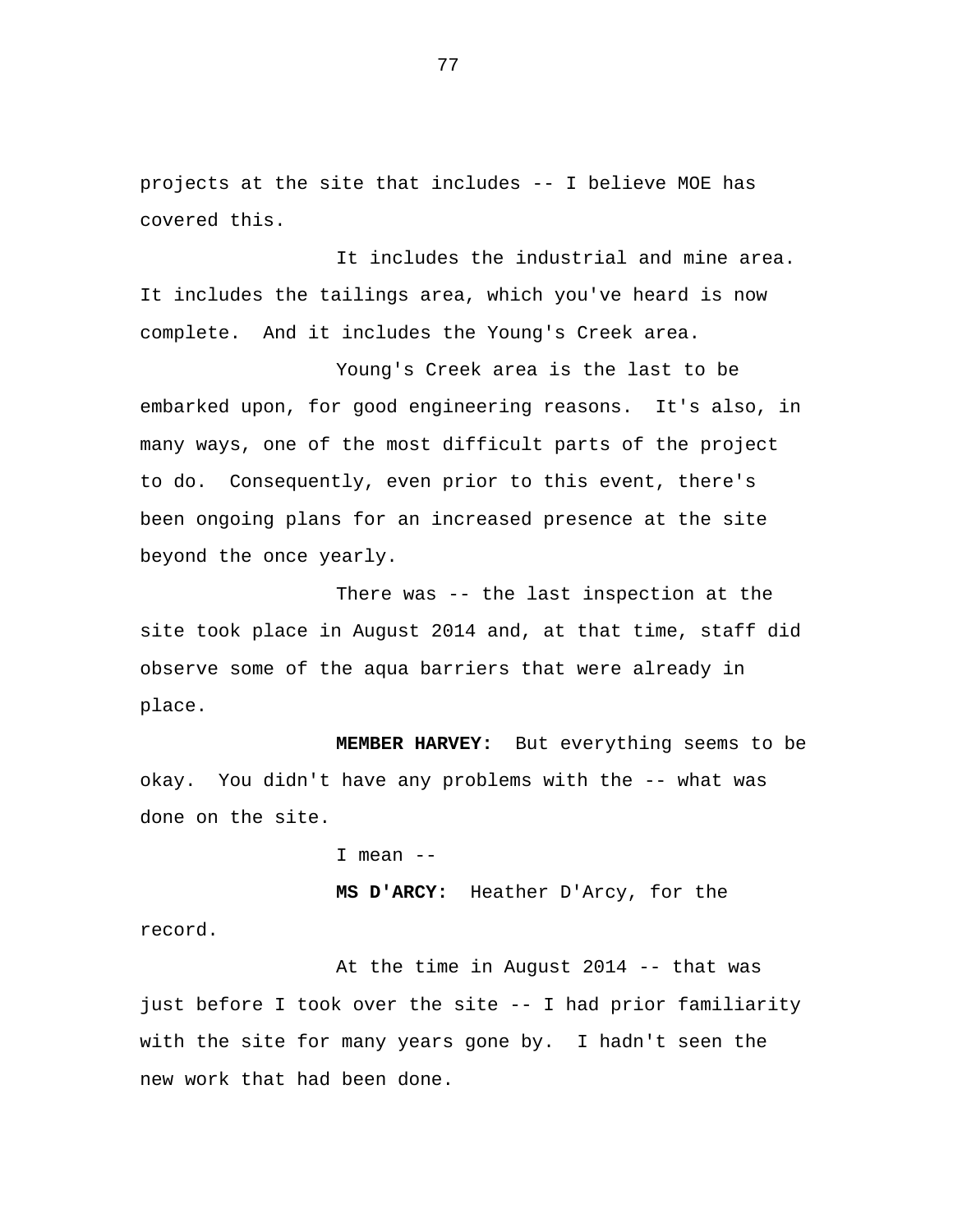It was my first exposure to the use of aqua barriers for dry excavation.

Coming up to the fall, as I took over the site, I expressed concern about over-wintering of the barriers. They're filled with water and, as we know, water freezes.

And this was a concern that was addressed to Ministry of Environment and Climate Change, who expressed a similar concern, and was undertaking to develop a winter management plan in consultation with their contractor.

## **MEMBER HARVEY:** Thank you.

**THE PRESIDENT:** So you will recall that after the incident in B.C. of Mount Polley the CNSC were very concerned about how all our licensees keeping proper tailing management.

In fact, if memory serves, all our licensees got a little notice to review their tailing management.

So my question is, was the Deloro project one of those licensees that got this instruction, please take a look at your dykes, parameters, whatever, make sure that they don't overflow.

> **MS GLENN:** Karine Glenn, for the record. So the barriers that are in place at the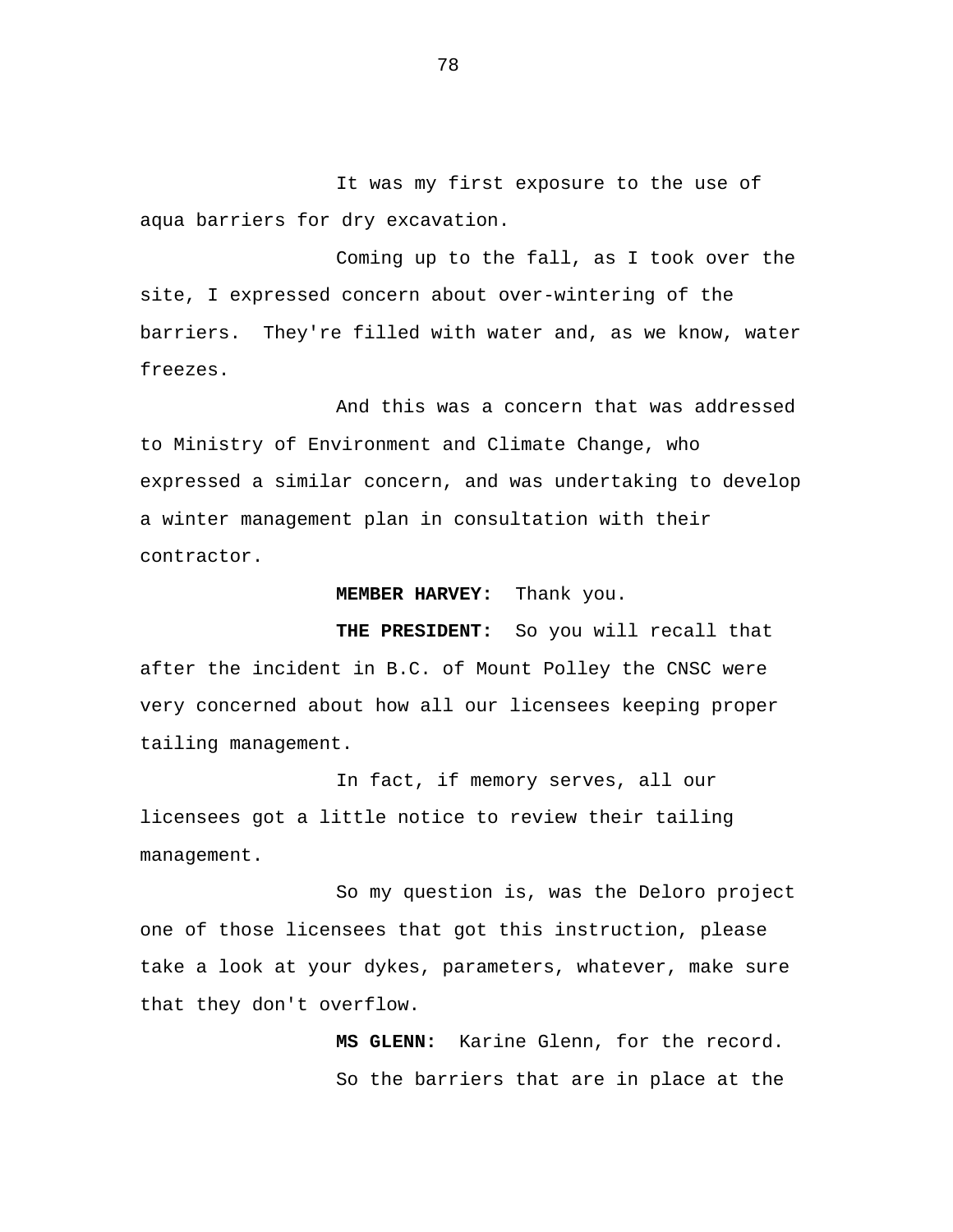Deloro site, first of all, are not tailings management ponds. It's not a tailings management pond and it's not a dam. They're temporary barriers that are moveable and are meant to be temporary and moved as the zones progress.

And as MOECC described the work that has to be done and we did in our presentation as well, these barriers are just temporarily put in place. Water is removed and then, at that point, the bed is dry excavated.

So no, this site was not part of the Mount Polley. It does not constitute a site that needed one of these reviews because it does not have permanent dams in place.

**THE PRESIDENT:** I do not accept the legal distinction because the issue is not really what breaks down. It's whether you've got an overflow that will result in contamination.

It's not whether it comes through a dyke or tailing, whatever, because -- and I think -- I think I'm glad to see that there was kind of a notice to the communities that -- because they don't care where it came from. All they care is if it's contaminated.

And that's really what you always have to prevent, so it's the prevention side that, with hindsight, should have taken a look at this.

Mr. Harvey.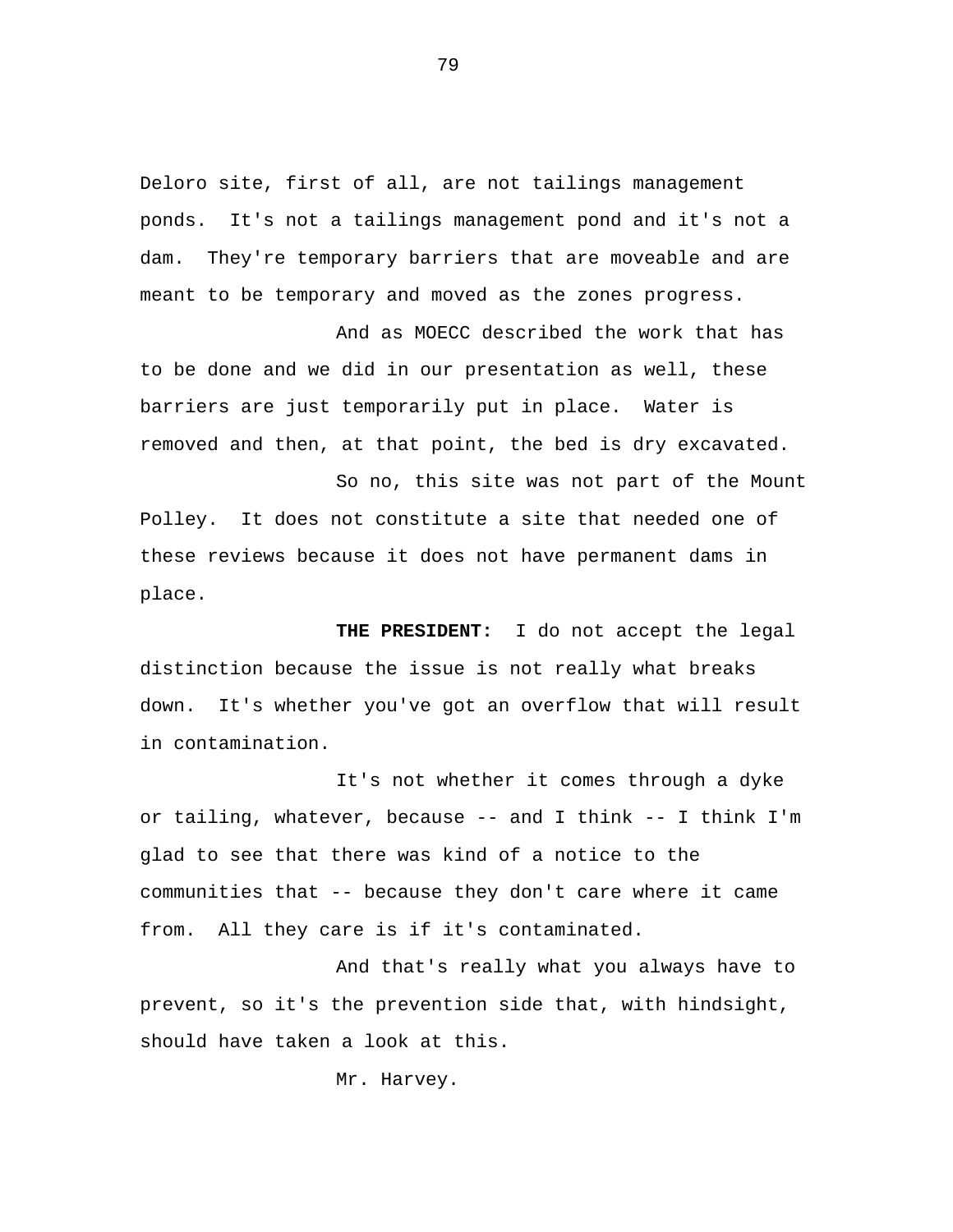**MEMBER HARVEY:** Just for information, on slide 3, you indicate the direction of the flow. And it goes through two rock barriers.

So I would like to have some explanation. There is some devices, some spillway of some because if the water is going through, there is something that's not really a barrier.

**MS FAAREN:** Katharine Faaren for the Ministry of Environment and Climate Change.

You're correct. They are, in fact, supposed to let water through. The purpose was not to totally impound water behind them. The purpose was to slow the water down in the event of a spring freshet situation. And as water came through the upstream wetland and it slows it down because the sediment is our primary area of concern here rather than the water.

And so the rock barriers were installed in order to slow down the flow of water because it is fast-moving turbulent water that causes scour of sediments.

So that was the purpose of them, and to prevent the sediments from being moved.

Our final solution, of course, for the sediments is to remove them from the wetland entirely and put them in the long-term storage cell.

**MEMBER HARVEY:** So this condition did not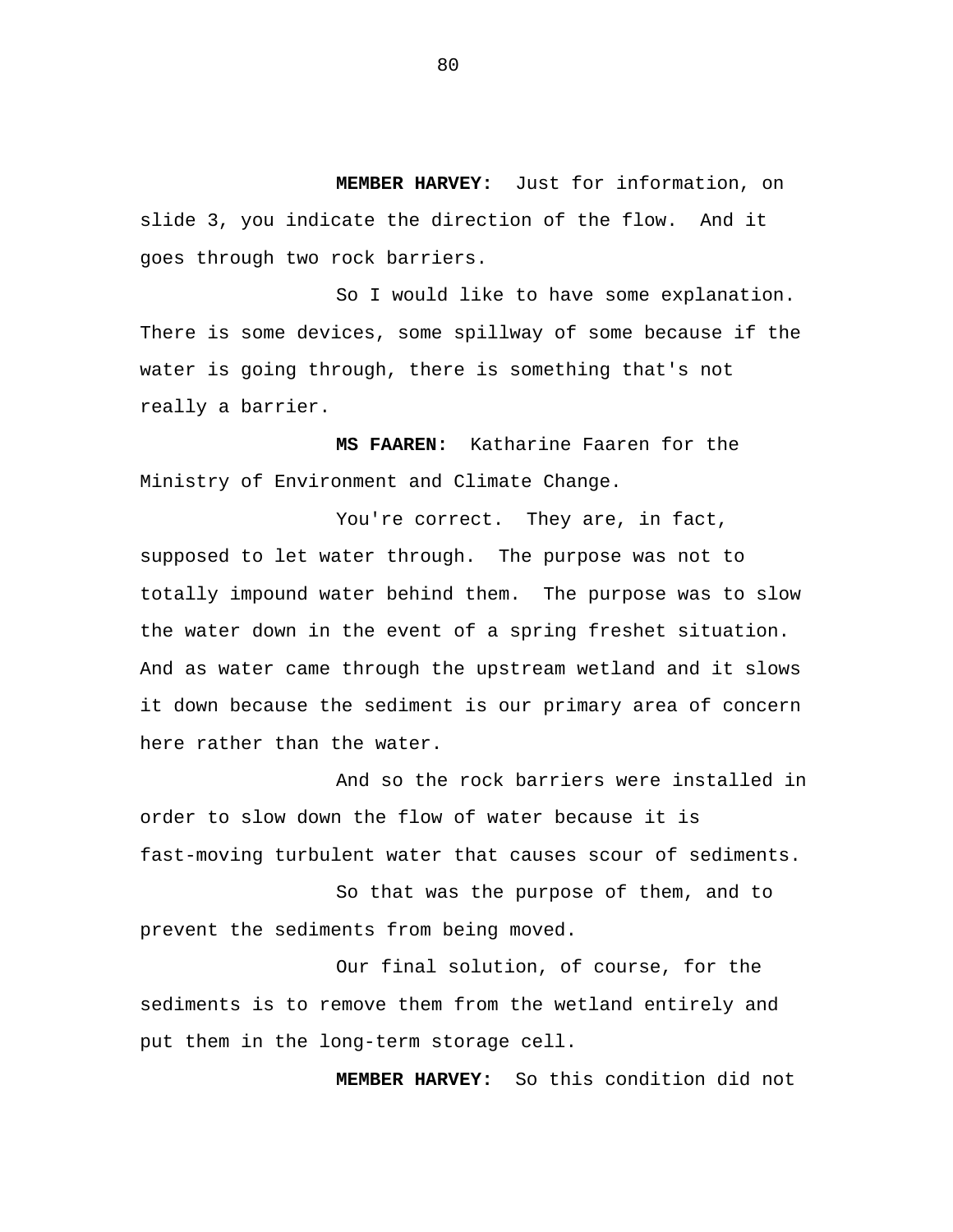change after having aqua barriers to the -- to where the flow goes. The last one, the rock barrier just -- no, that's okay.

You put -- you install another aqua barrier just beside the rock barriers downstream, so the water goes through despite that.

**MS FAAREN:** Once we put the additional aqua barriers in, if you're talking about the ones in front of the rock barrier, that does -- I won't say entirely stop the flow. These are not plugs, if you will. But it holds back the majority of the flow.

**MEMBER HARVEY:** For a certain time.

**MS FAAREN:** For a certain time until we could test it and then institute a controlled release.

**MEMBER HARVEY:** Thank you.

**THE PRESIDENT:** Another quick round. Mr.

Tolgyesi?

**MEMBER TOLGYESI:** I have just two.

You were saying -- the staff, you were saying that the radiologically contaminated water is coming from tailings. That's what you said. And it's coming on the left-hand side when you are looking at the picture.

It's a creek which is coming from right-hand side where there's two barriers, rock barriers. Did you say that it's coming from other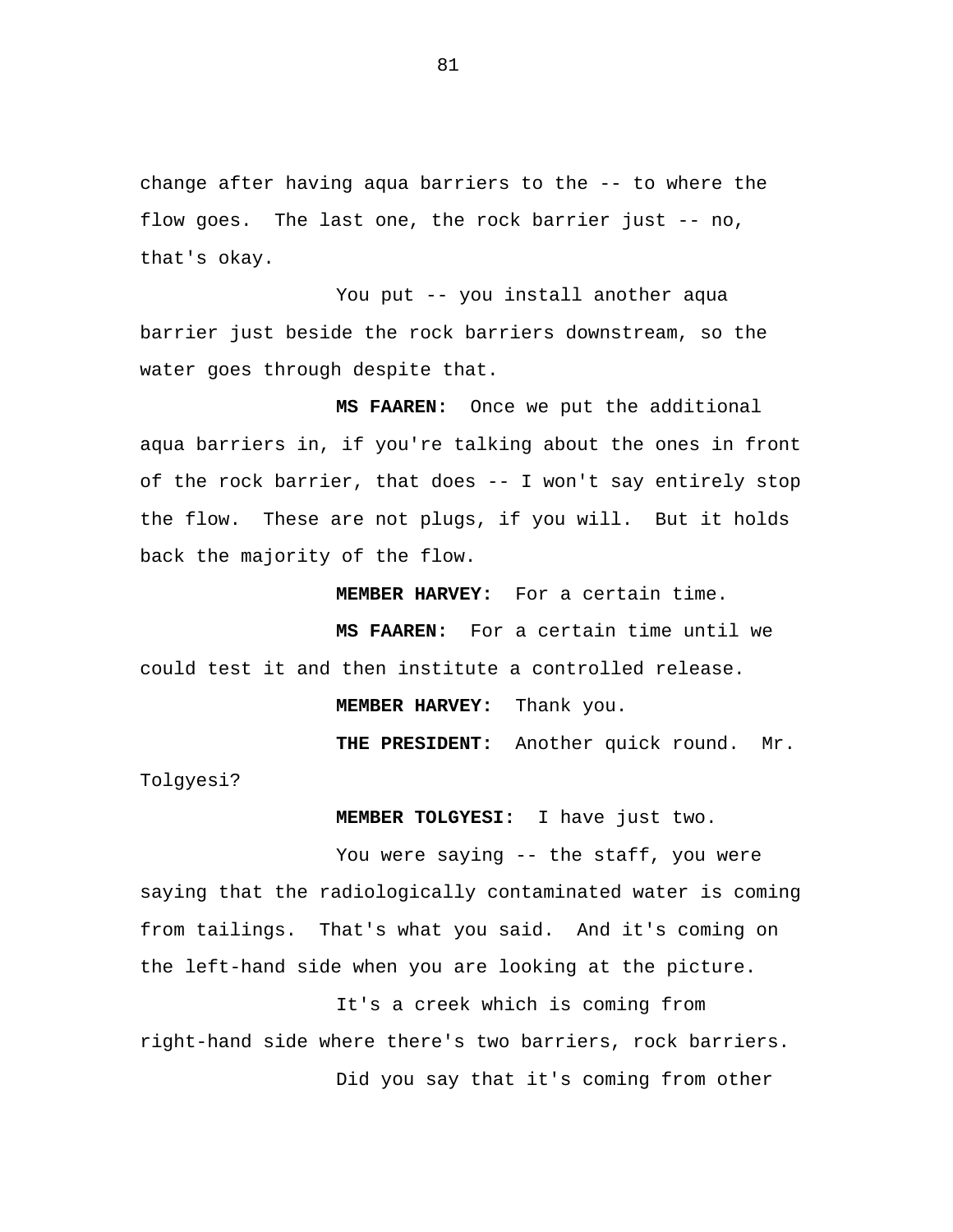side or creek is going up to the north and left-hand side? **MS GLENN:** Karine Glenn, for the record.

So the contamination is actually -- it's not coming from the tailings. It's actually in the sediment, in the bed of the creek. And most of it is the area that we have shown as potential for higher contamination is on -- in the west arm, which is on the left-hand side of the barriers.

**MEMBER TOLGYESI:** So there is a creek stream also there.

**MS GLENN:** So we saw in the previous slide -- maybe I'll go back. You see the flow.

It's a bit of a wetland area that gets flooded, so if you see the flow of the water, there's no creek per se that comes there. This is all part of the Young's Creek wetlands area.

**MEMBER TOLGYESI:** Because according to your memo, what you were saying, you were talking about construction contractor Trivita Limited, and in a staff CMD there is a Quantum Murray contractor. They are two contractors.

Murray is working on this part of the creek, and Trivita Limited is working where; the mine site of where.

**MS FAAREN:** Katharine Faaren.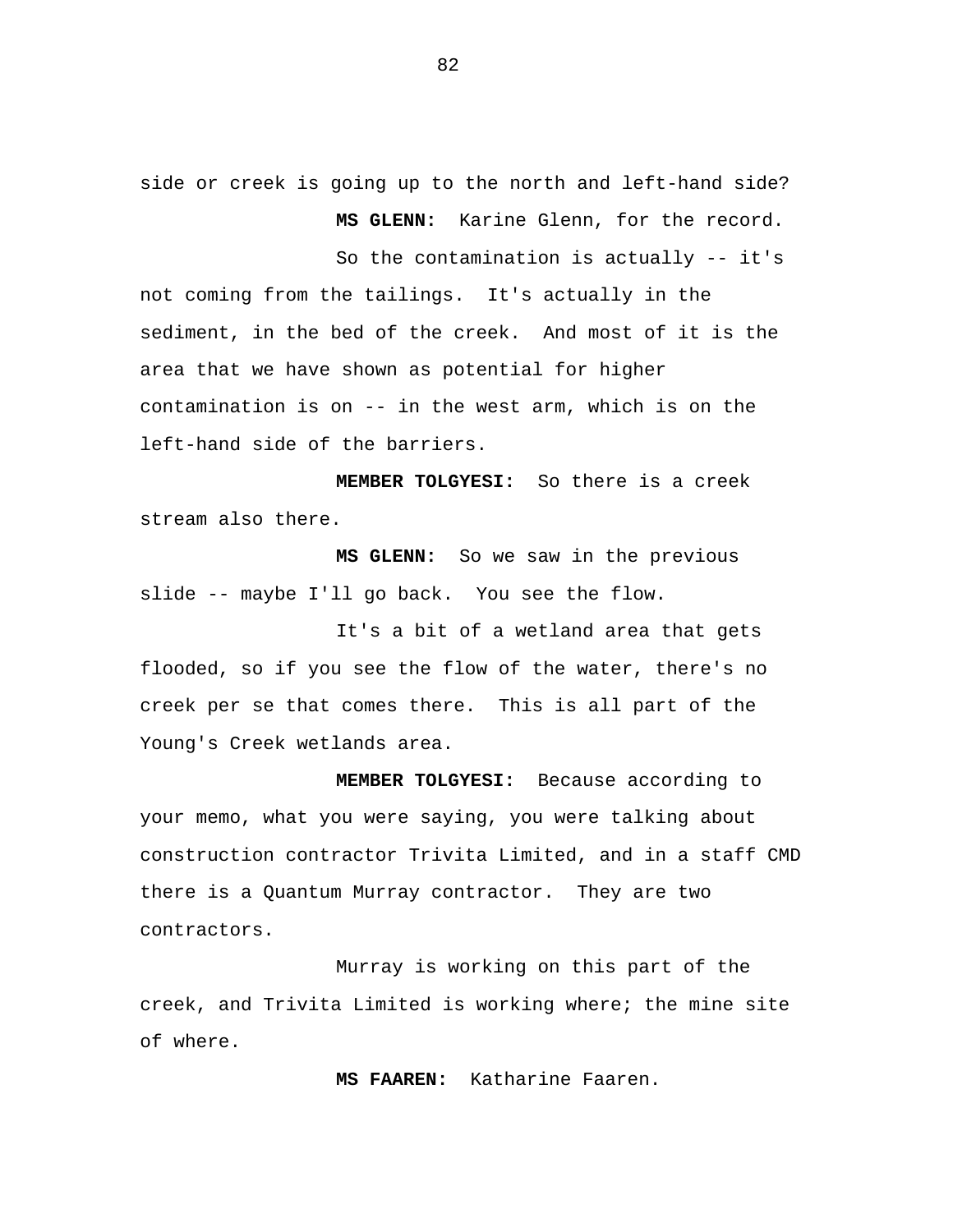Yes, Trivita Limited is working in the industrial and mine area of the site concurrently while Quantum Murray is working on the Young's Creek area of the site.

**MEMBER TOLGYESI:** But you were saying also that there was -- there was a spill, right, heavy rainfall.

How you could -- how you expect to control all these site, just by aqua barriers, because you are talking always about the spills. And usually what -- you know, to prevent them, you should build a dam or barrier or use an aqua barrier.

So how you would like to control that, those spills will not go to the river and will not transport all these heavy metals, specifically arsenic?

**MS FAAREN:** Just to clarify, the spill that happened in the industrial and mine area recently - sorry, this is Katharine Faaren.

The spill that happened in the industrial and mine area recently, that was a spill of clean fill material that was being brought in after an area had been excavated, so that material did not have any contaminants in it other than the fact it was soil, and that causes cloudiness, turbidity in the water.

We are -- we are managing a very large site in the industrial and mine area that is located next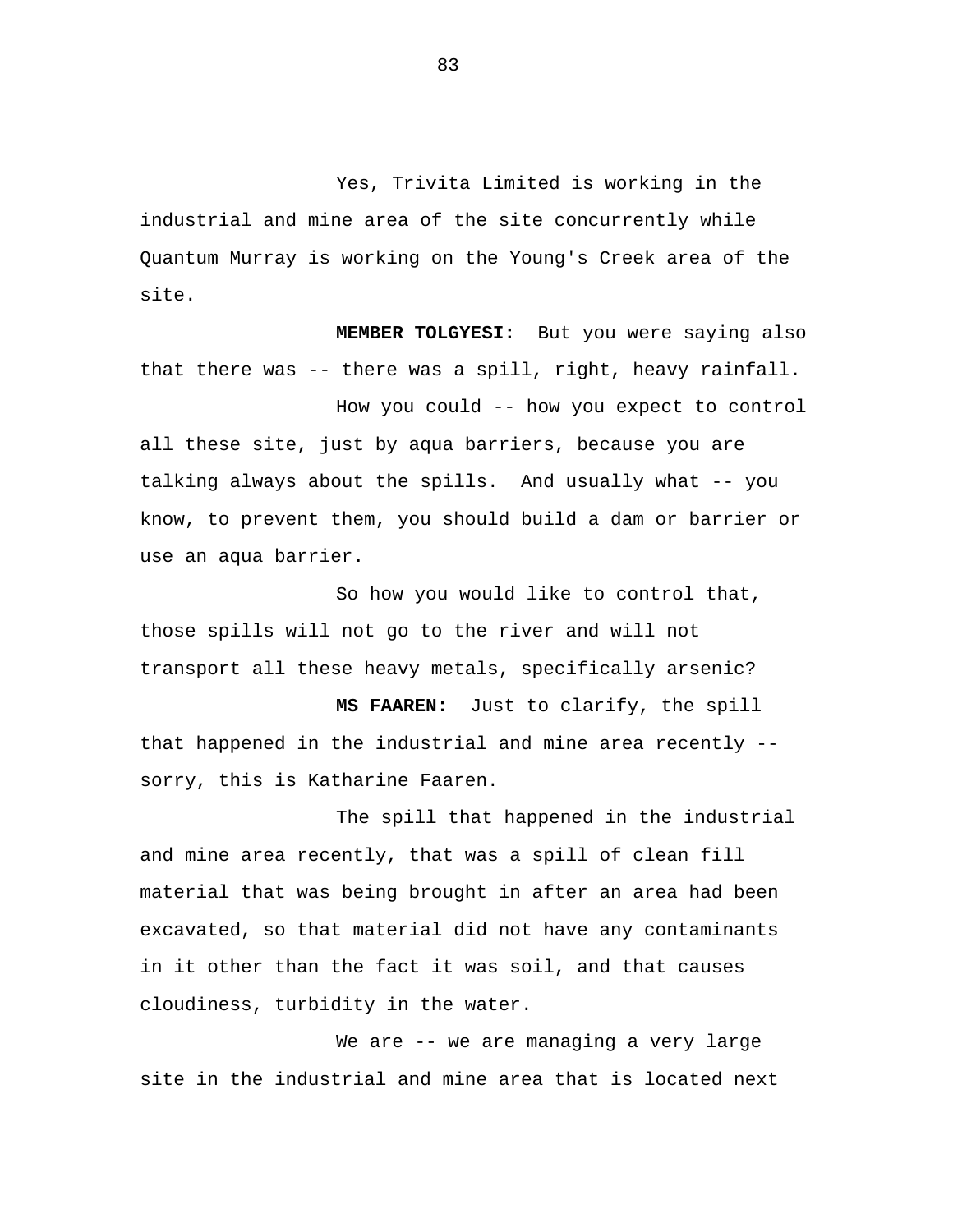to the river with some relatively steep gradients.

We do have a storm water and erosion control plan, and we do have a series of storm water control measures, including installing rip wrap and silt curtains and hay bales.

We have some locations where we have turbidity curtains in the river. However, in periods of intense rainfall, sometimes that can be overwhelmed.

We are currently working with the contractor and with some regional experts to determine how we can better manage those clean fill materials in intense rainfalls and what additional erosion control measures we could put in place to prevent even clean soil from making it to the river.

**MEMBER TOLGYESI:** When you look this slide number 3 or 5, whatever, this one -- when you look, it's only one discharge right below the road, okay. And you build barriers which will -- which will contain water eventually and which will rise the water level.

And I remember there was in Quebec there was one spot, one mine which they were dammed so suddenly because of heavy rains. This dam failed and there was only one discharge point like here.

And it happened that the road was moved 100 feet, few hundred feet down.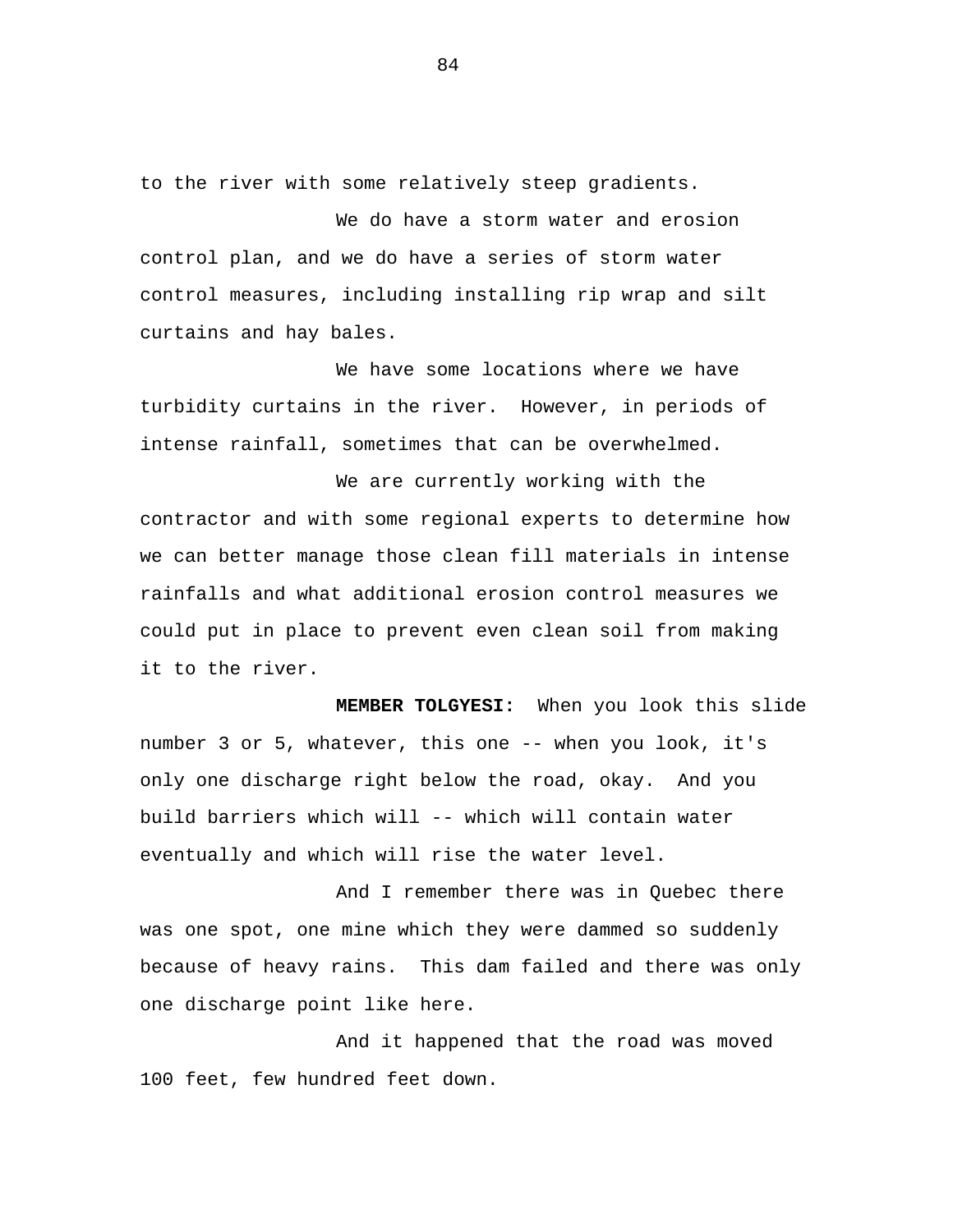What you do to make sure that in case of -- you build all these aqua barriers and, eventually, the water will build up.

What you do -- what you expect as a safe solution that the road will remain there?

**MS FAAREN:** Kate Faaren again for the Ministry of Environment.

Just to clarify, these barriers are not very large structures. Their maximum height is six feet, and then they have a tendency to sink into the sediment a bit. And the water depth at Young's Creek, even with these barriers in place, is not very high.

That having been said, as I think I mentioned earlier, we are undertaking a risk review at the moment to take a look at the current circumstances in Young's Creek, and it will examine all those sorts of things.

**THE PRESIDENT:** And we will be looking to read your final solution when you do that.

Dr. McEwan?

**MEMBER McEWAN:** Thank you, Mr. President. Can I get a staff comment because I think I heard you say that you were surprised that the water barriers would be used over the winter because they freeze and presumably get damaged and that the Ministry will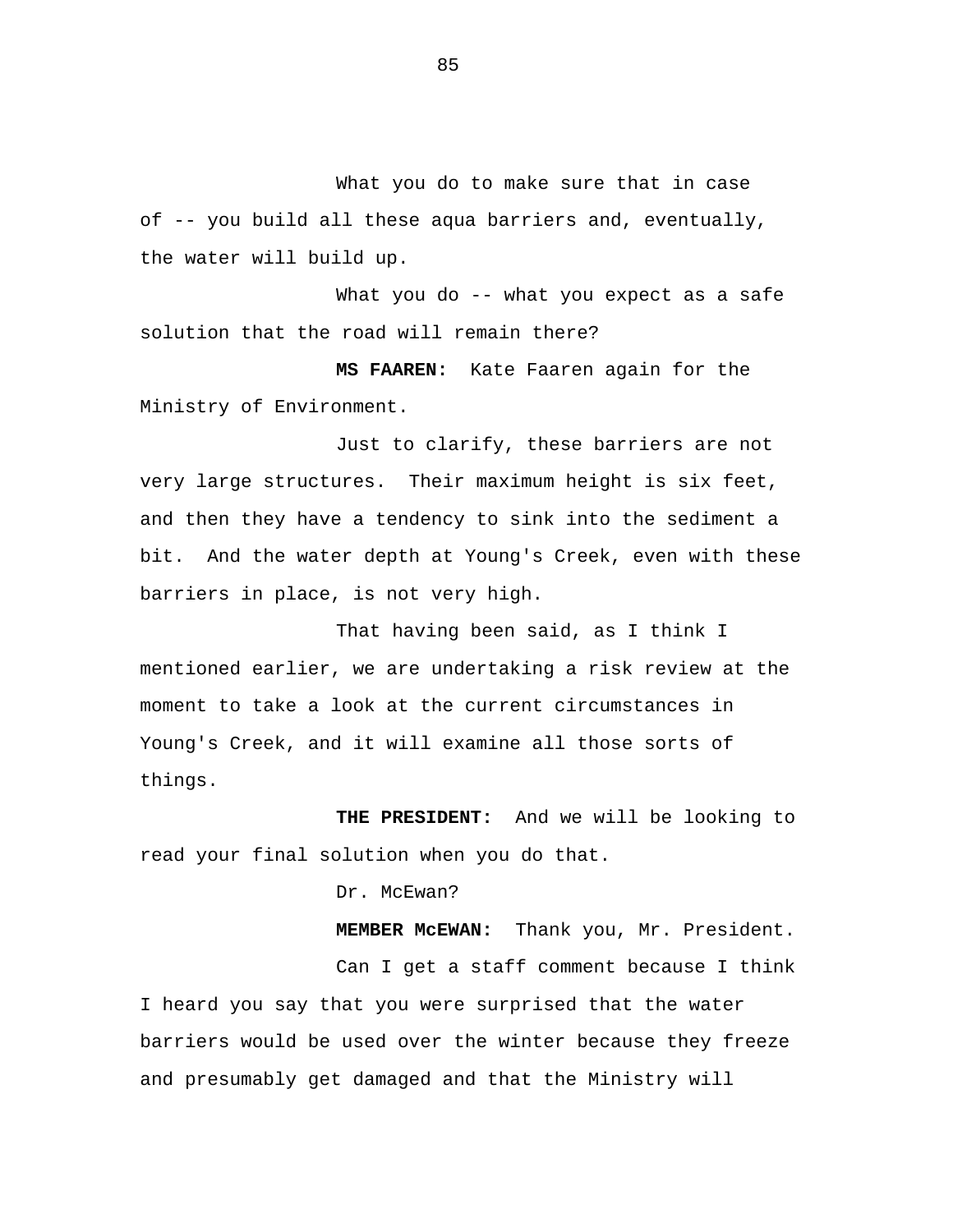also -- I can't remember the word you used, surprise.

So why were they used over the winter, then, if both of you were concerned about it? And is it probable or possible that damaged cores led to -- I think the term you used in the EIR was collapse of the water barrier.

**MR. NEWLAND:** Heather D'Arcy will comment. Thank you.

**MS D'ARCY:** Heather D'Arcy, for the record.

Perhaps I could give you an overview from my side of the discussion that took place, and I'm sure MOE can fill in some of the details as well.

The -- just to clarify, aqua barriers are not my area of expertise. Having taken over the site and seeing them at the site and understanding that water freezes, I had a concern about them freezing.

The concern was this. The Young's Creek area is a large flood plain, a small creek. The volume changes dramatically year to year, and throughout the year as well.

The -- it's the sediments that carry the contaminants. The sediments being re-suspended are what creates a problem because they can be mobilized, then, off site.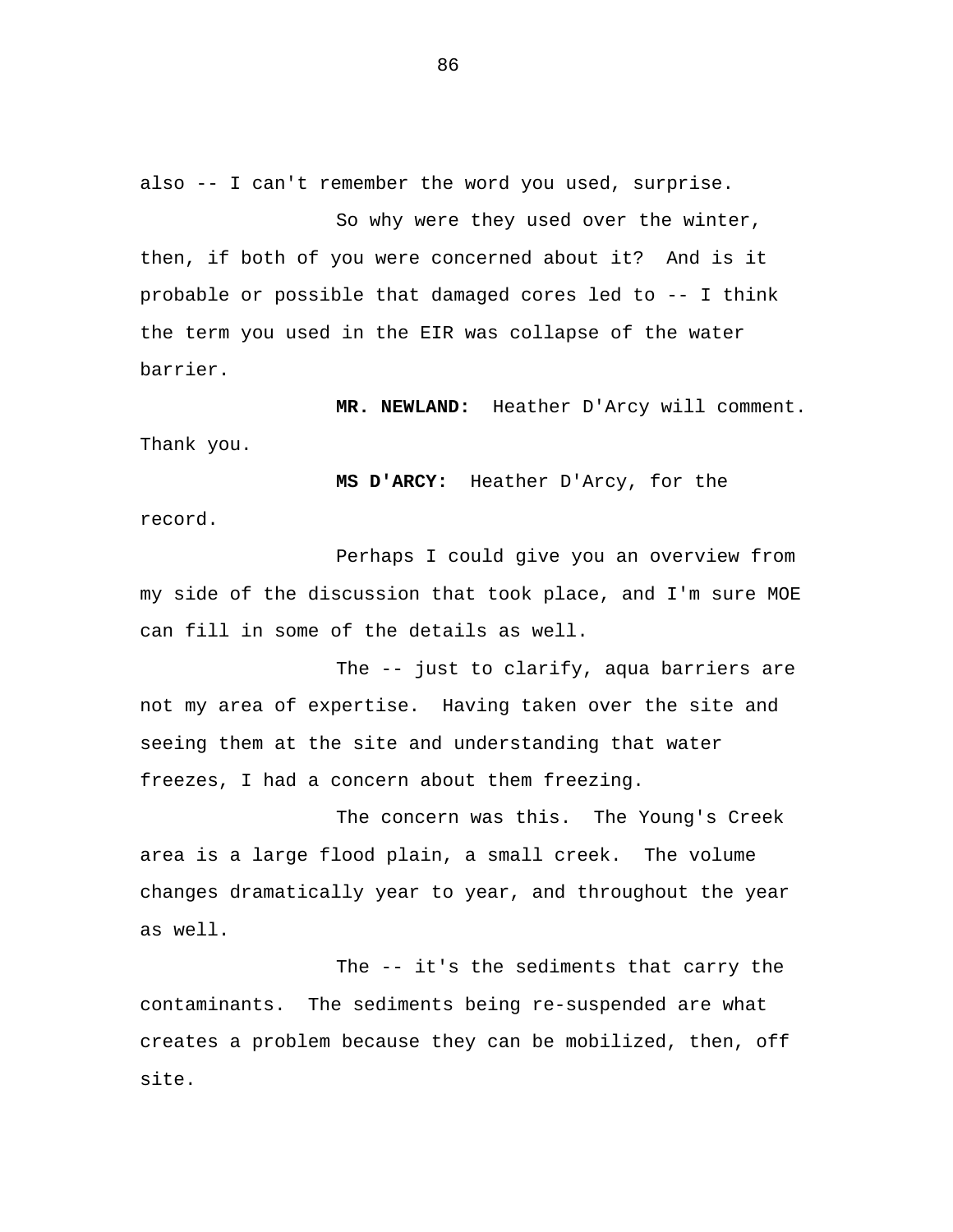My concern was in the construction that was taking place in the containment cell, some of the sediments had been disturbed, and they were disturbed and stockpiled. And I wanted to ensure that those sediments, having been exposed, were then protected from the environment, from wind or water erosion, that they wouldn't, with the spring freshet, be re-suspended and carried downstream.

So the aqua barriers, my question was, are these sufficient to protect it, and what about wind erosion, monitoring, some of these other things.

Also, to clarify, I don't think there was any intent that that -- originally that that material was to be over-wintered, it was due to a delay in schedule on the part of the contractor, as I understand it, and, having excavated those sediments, then had a problem that they had not anticipated with over-wintering. And that's how that arose.

So I think MOE can probably fill in a few more details on that for you on how that was addressed.

**THE PRESIDENT:** MOE, you want to --

**MS KEW:** President Binder, Hollee Kew for the record, Regional Director.

There's a few concerns that I share with this Commission, and I am concerned about the aqua barriers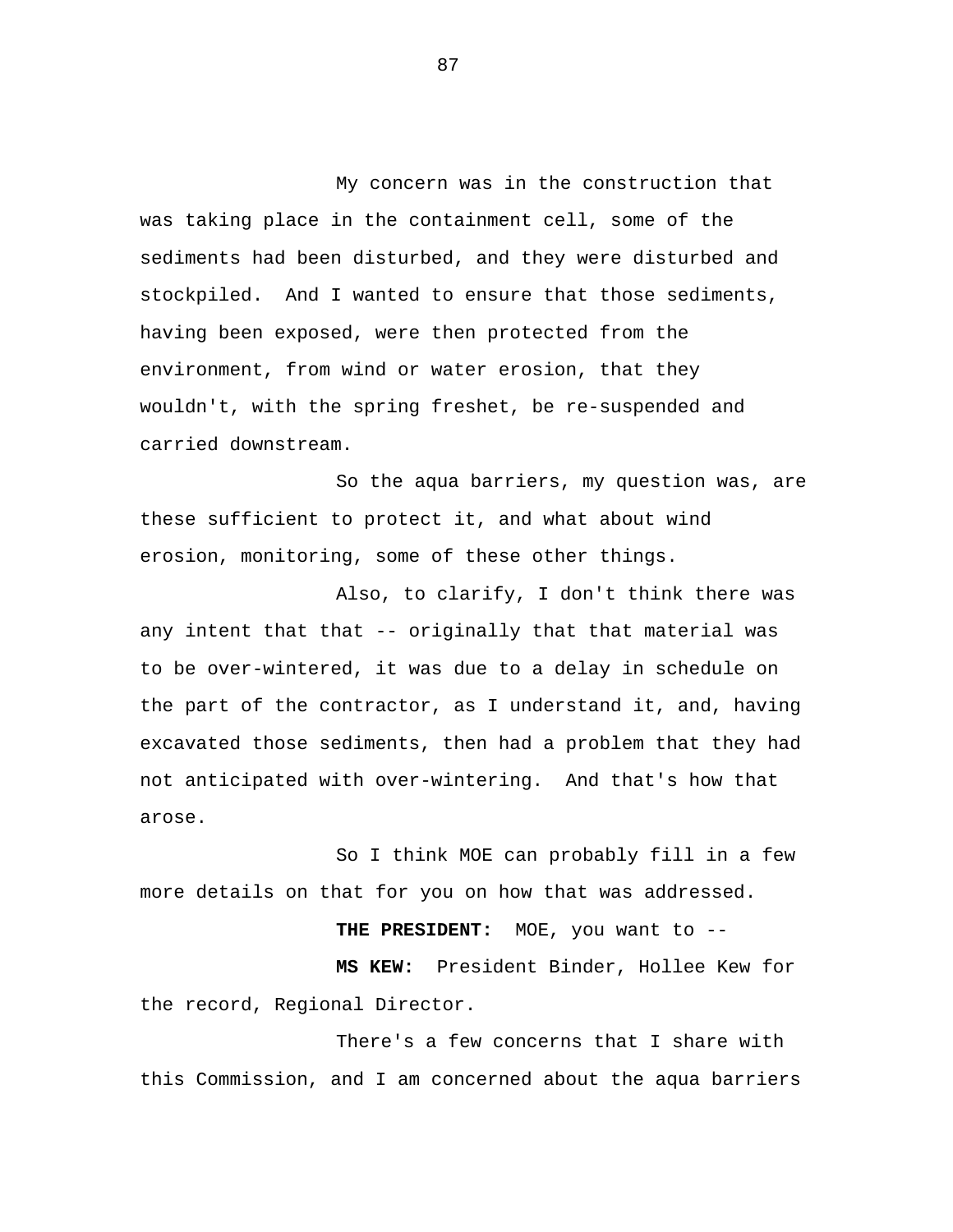right now. And because of that, we're actually reviewing all of the action that's on the site regarding those aqua barriers, are they the right engineered technology for this site.

So that's my role as the complete oversight of the project.

I was concerned to the point that I did confer with my colleagues at the Ontario Ministry of Transportation to ensure the integrity of the box culvert at Highway 7 that you see towards the bottom of your drawing there, and they assured me that there was good integrity, and with the box culvert, even if there was catastrophic failure of every dam, so that was important to make sure that we protected the health and safety of any citizens that would be on the bridge in the event of a failure.

**THE PRESIDENT:** Good. Thank you.

Dr. McEwan?

**MEMBER McEWAN:** So what does that mean going forward in terms of the aqua barriers?

I mean, what I've heard, there were concerns. They may not have worked. What does that mean going forward?

> **MS KEW:** Hollee Kew, for the record. Going forward, we really, at this point,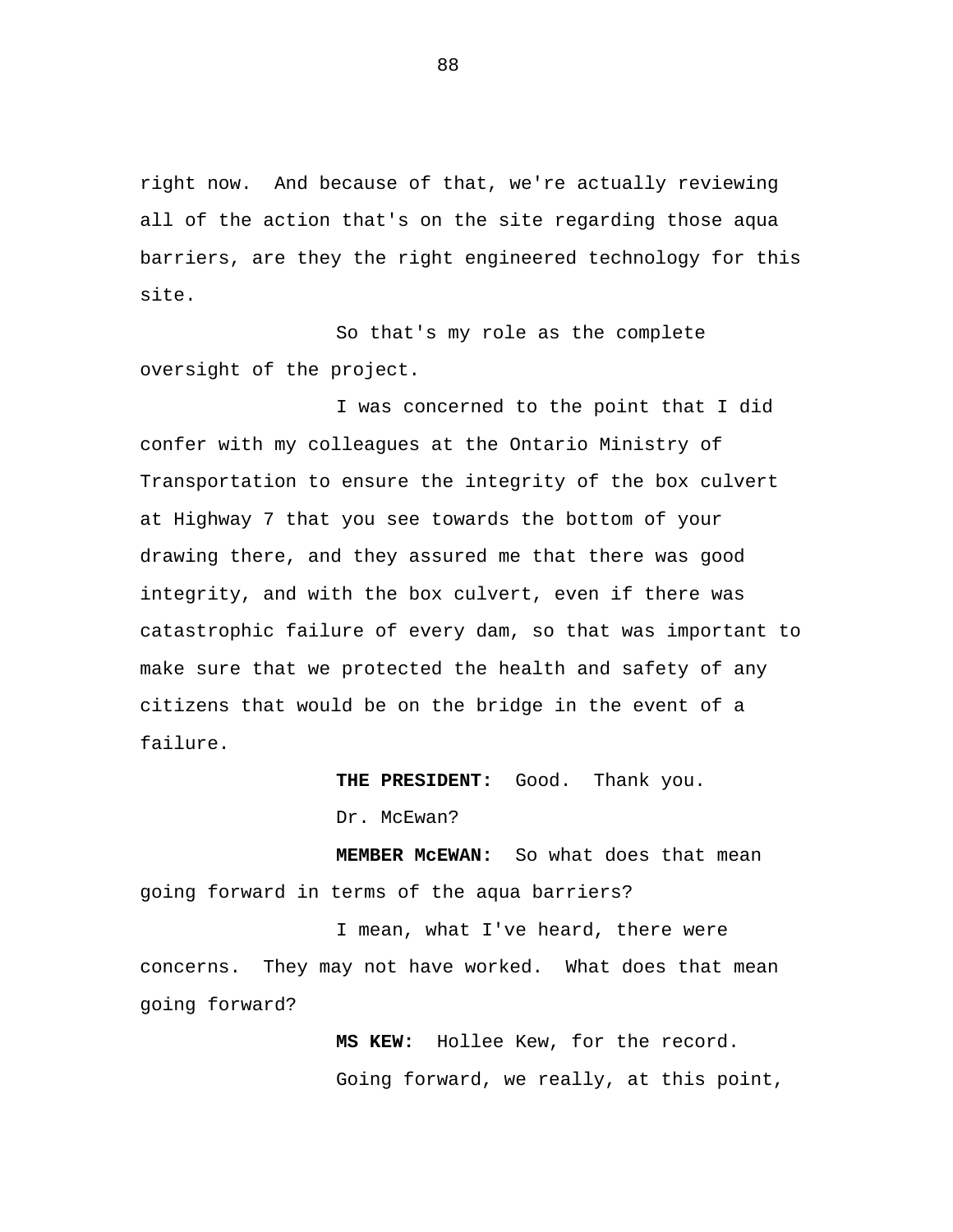are doing contingency measures to ensure that they're still remaining stable and doing the job that they're supposed to do. But going forward on a long-term basis, we need to review the site and review the plan that is in place right now for the further remediation of the project or the Young's Creek area.

I've challenged staff that they need to convince me and our team that these are the right technology. And I will make a judgment call at that point whether or not we need to stabilize the site and re-engineer.

And at this point right now, I'm assured that we're getting the site under control, we're ensuring the protection of the environment and human health and that we are going to review those aqua barriers to see what was the exact failure of the aqua barrier at the time.

**MEMBER McEWAN:** So just thinking back to the culvert, it is currently protected by an aqua barrier.

On the drawing, you have an aqua barrier put in there.

**MS FAAREN:** No, that aqua barrier has been removed. There's nothing in front of the culvert at the moment.

As you know, we've had some quite heavy rainfalls over the past two weeks, and we made -- and after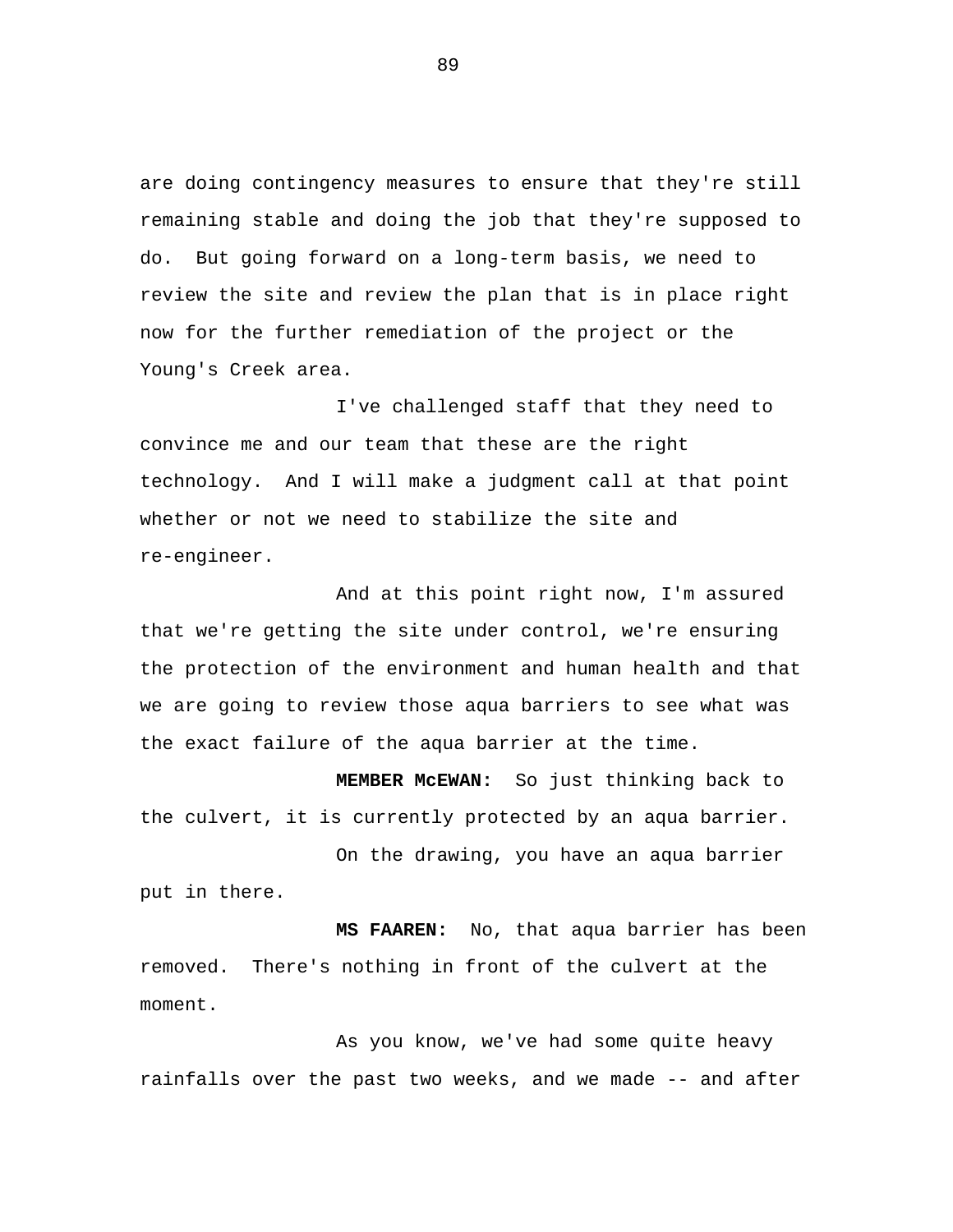testing, we made the decision to release the water that was being impounded behind those barriers so that there would not be a failure.

There was very heavy rainfalls, and the wetland absorbs so much water from the surrounding area it was important to release it to re-establish the natural flow of Young's Creek.

**MEMBER McEWAN:** So would there have been a lot of turbidity in the water that you released?

**MS FAAREN:** I'm sorry; could you repeat the question?

**MEMBER McEWAN:** So I think I heard again that one of the issues with heavy rain is that there's a lot of sediment churned up.

Would there have been a lot of sediment suspended in the water that you released?

**MS FAAREN:** Kate Faaren, for the OMECC.

We are doing testing currently. We do not expect any issues as a result of that testing. We were doing monitoring while it was being released and I was there myself, I did not see anything to be concerned about with respect to turbidity.

There was, in fact, a lot of turbidity within the adjacent water body. We saw that as well, but that was not associated with the work we were doing.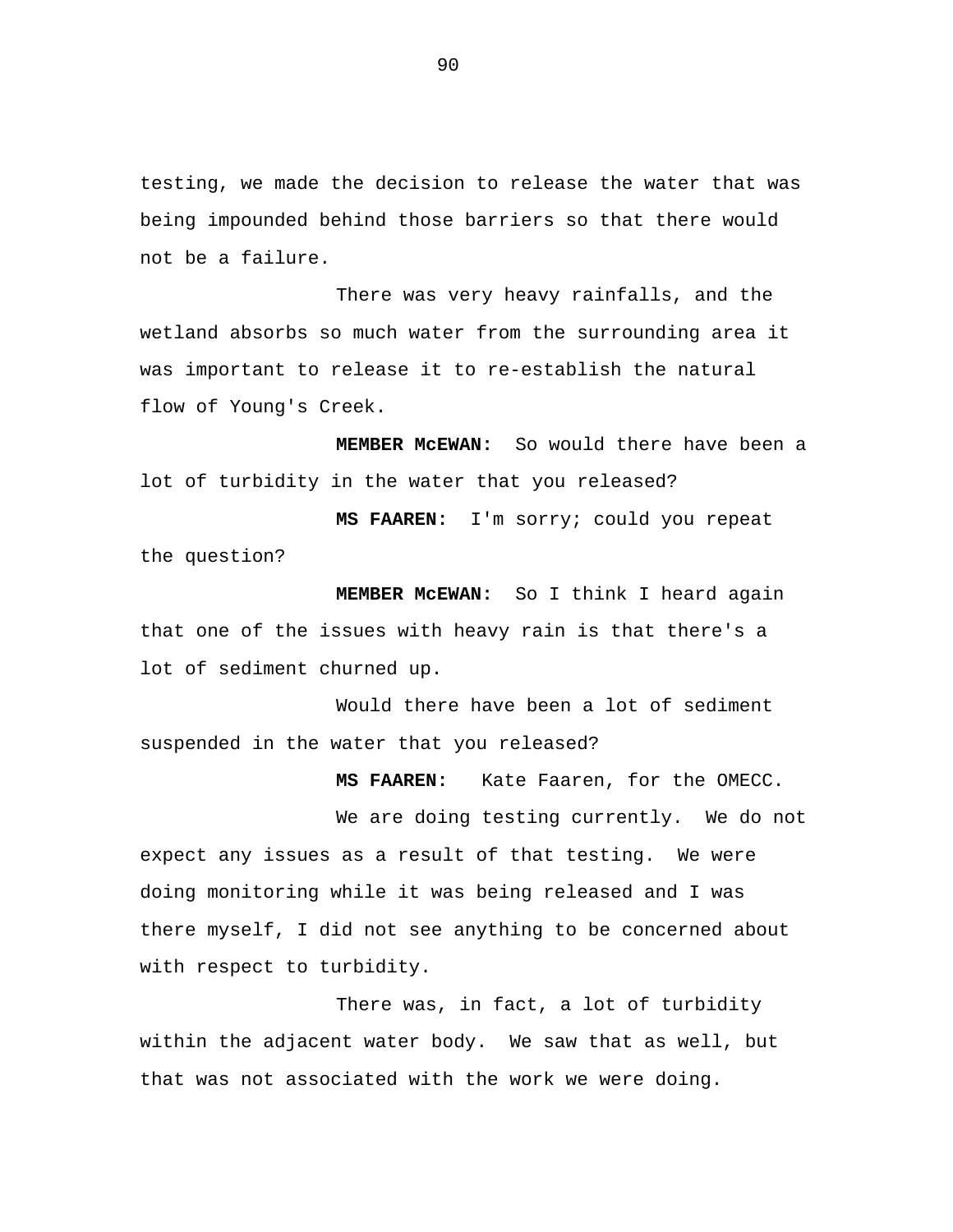**THE PRESIDENT:** Is Staff actually, together with MOE, measuring the radiological contamination in there? Because I thought somewhere I read that it was below detection level.

Dr. Thompson?

**DR. THOMPSON:** Patsy Thompson, for the record.

Perhaps to provide additional context. While the plans are being made there is a protocol in place where water quality parameters, both radiological and non-radiological are being measured. There is also requirements for toxicity testing to be done.

We are working with Environment Canada in terms of following the situation. Inspectors from Environment Canada have also been on site and there is regular communication with them.

So as we get results in terms of water quality, toxicity tests, if we need to take further regulatory action, then it will be taken at that time.

**THE PRESIDENT:** Okay.

Ms Velshi?

**MEMBER VELSHI:** It is questions for MOECC around public concerns and public information.

And perhaps you can share with us what the level of concern, if any, has been expressed. And when I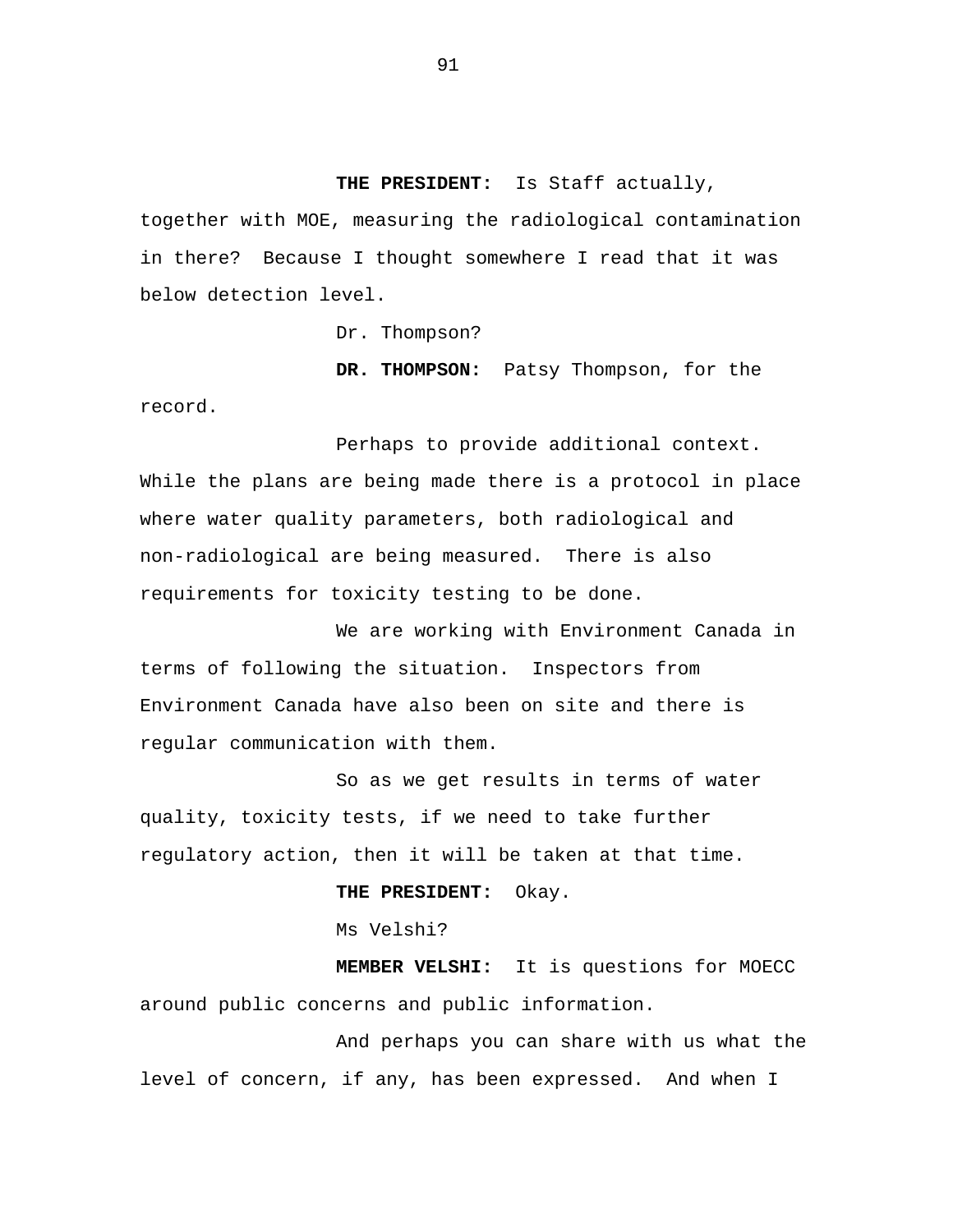got the event initial report I wanted to find out a bit more about it, and I went on your website and didn't see anything on it. And I know you mentioned your letter that has been delivered to the households nearby is on the CNSC website.

So if you can even comment on what is on your website.

And the third part is I have had a quick look at this letter, and if this what has gone out to each household -- I mean, I am no communication expert, but are these the key messages? And who reads a four-page letter with so much technical information on it?

So maybe you can comment on that as well. Thank you.

**MS KEW:** Thank you. Hollee Kew, for the record.

We have a public liaison committee in the area that are very receptive to our open and public communication with them. We discuss all aspects of the site, including historical relevancy of the site. As you can imagine, a gold mine in that area is very historically relevant to the members of the community there.

As for our website, we are having some difficulties with being able to post the letter, it is the wish to do that. We will still keep working on that to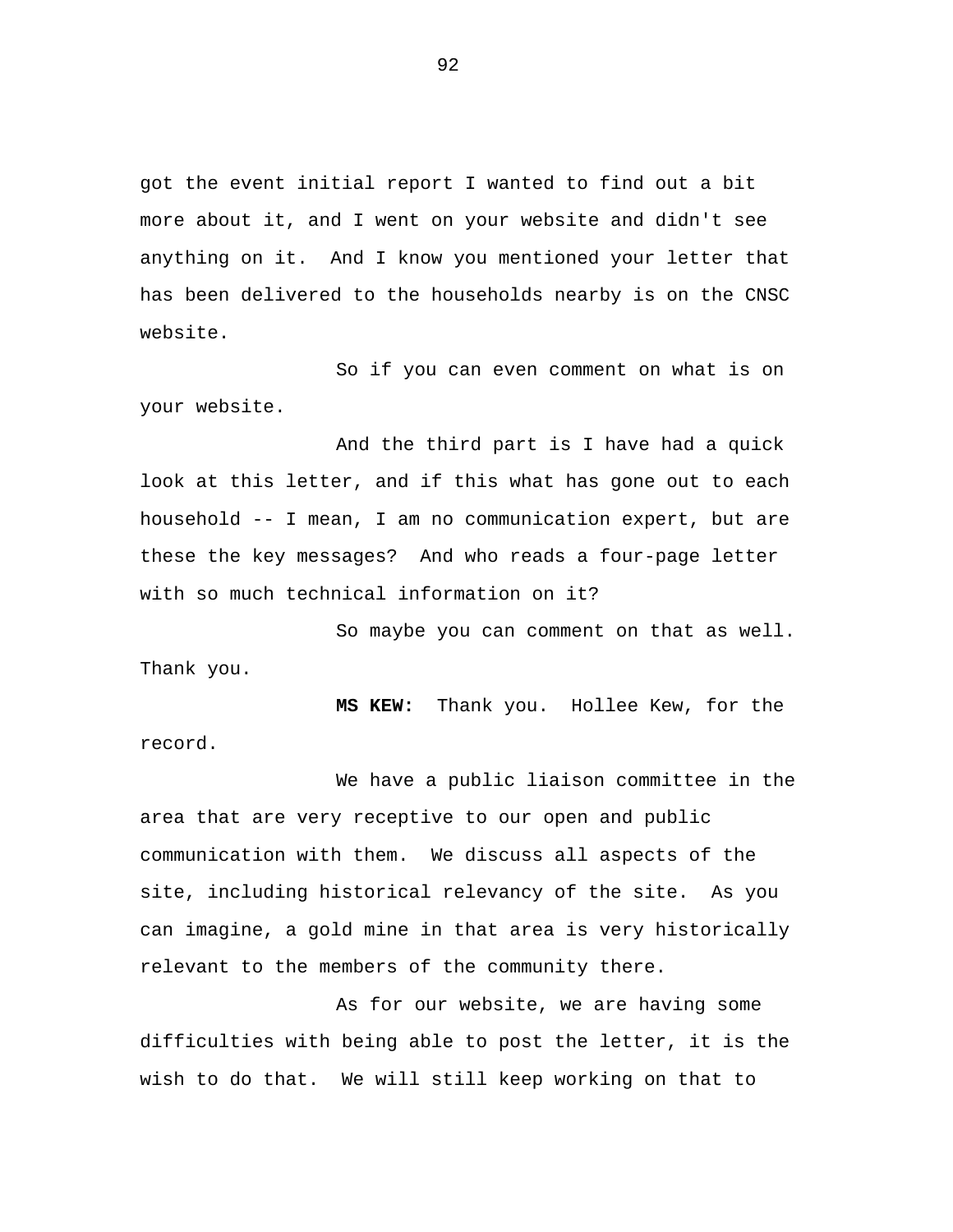ensure that happens.

In the meantime, to mitigate that it is posted on your website and we delivered door to door the letters to the residents. We have had no complaints, to my knowledge, that they thought the letter was complex in nature, but actually appreciate the transparency that we have had with them.

We will be having a public meeting in another, I believe it is the  $24<sup>th</sup>$  of the month, to actually discuss the letter, discuss any issues, and to answer any questions that the public may have.

**MEMBER VELSHI:** And have they raised any concerns so far? And I know in the letter you say call me if you have any concerns or questions. Have you heard at all from them?

**MS KEW:** Not to my knowledge there has been any concerns raised.

The community is very aware of the issues on the Deloro Mine Site. They have a water/oil advisory. And they are very pleased that the Ontario Ministry of the Environment and Climate Change has taken on the responsibility to clean this site, and they know we take that very seriously.

And we have made tremendous progress. Even in the last few years it is actually astounding to see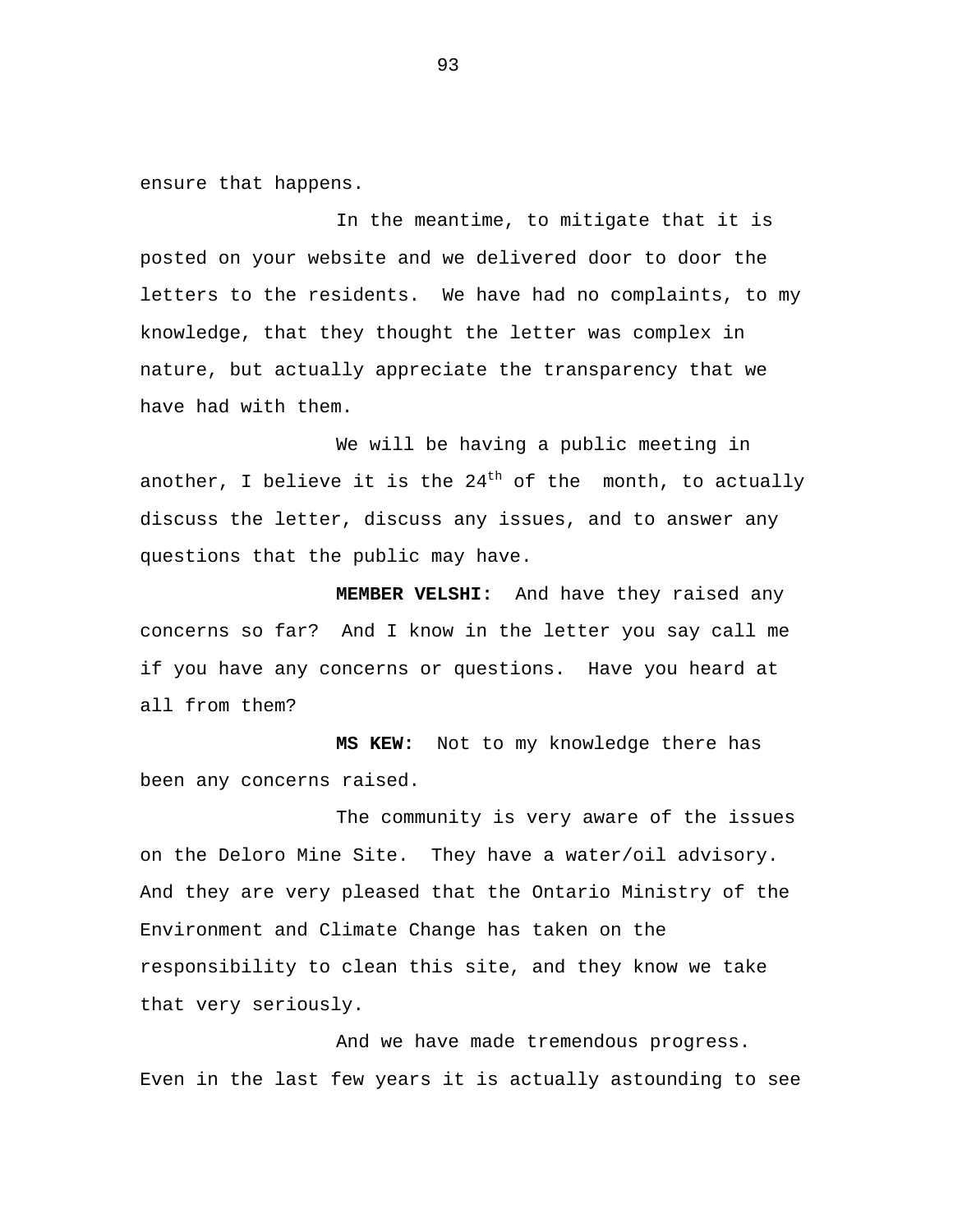the progress that has been made on the site. With the amount of money that has been invested local residents are very pleased that we are doing the work that we are doing.

**THE PRESIDENT:** Monsieur Harvey? So to your last comment, the CNSC were helpful in moving forward this file? It is a leading question.

--- Laughter / Rires

**MS KEW:** Hollee Kew, for the record.

They were very helpful in getting this letter on the website.

**THE PRESIDENT:** So let me ask you something in the long-term. Your licence runs out in 2016. This is a gold mine with some processing of nuclear. It is really not a nuclear facility here. You know, we have an old program called institutional control, we do it quite a bit in Saskatchewan where a mine gets remediated, it gets to the level in which we are quite comfortable passing the process.

Are you planning any of this? Because the way I see it, there is other contaminations here that are more serious than radiological. So are you planning to get us off your back so to speak?

**MS KEW:** Hollee Kew, Regional Director, for the record.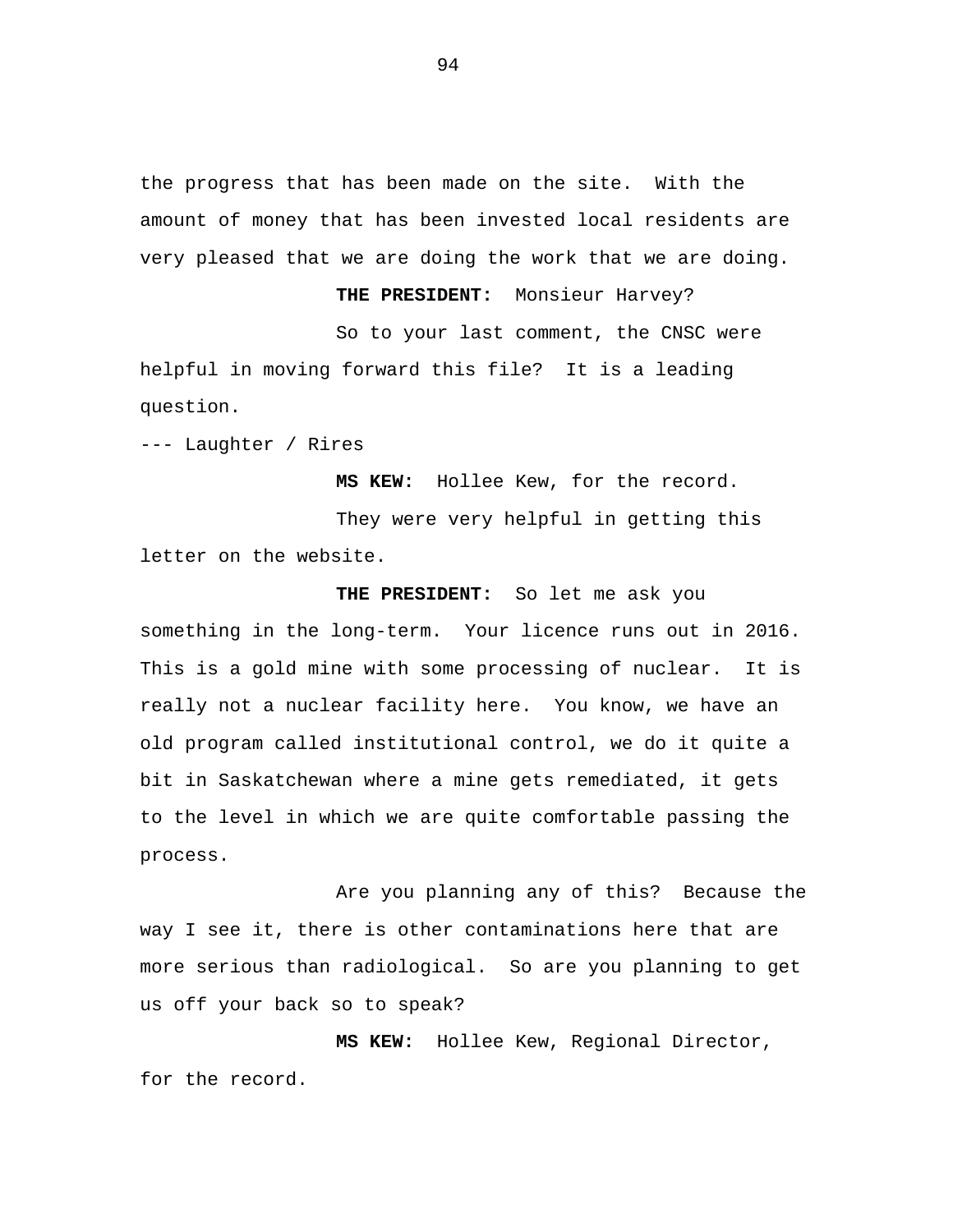We have welcomed the partnership with CNSC on this project. We do take our regulatory responsibility very seriously. And, as you can imagine with the Ministry of the Environment and Climate Change, we regulate this site as well.

So we look forward to continuing to work with CNSC until that time that you feel it is comfortable for us to remove that license and take on the care and control ourselves.

**THE PRESIDENT:** Thank you.

Mr. Jammal?

**MR. JAMMAL:** Ramzi Jammal, for the record, the Chief Regulatory Operations Officer.

Just to add to your comments, sir. I had a discussion with the Deputy Minister and the Assistant Deputy Minister of the MOECC, and the plan is to establish a protocol in place.

As you mentioned, the radiological is a by-product of original refinery functionality. And once the MOECC provides the information, the scientific data, that the substance is below exempt quantity or it meets requirements, as you mentioned, in other provinces, institutional control or care and control in Ontario, the Deputy Minister and the ADM agree to establish such protocol and provide the scientific basis with respect to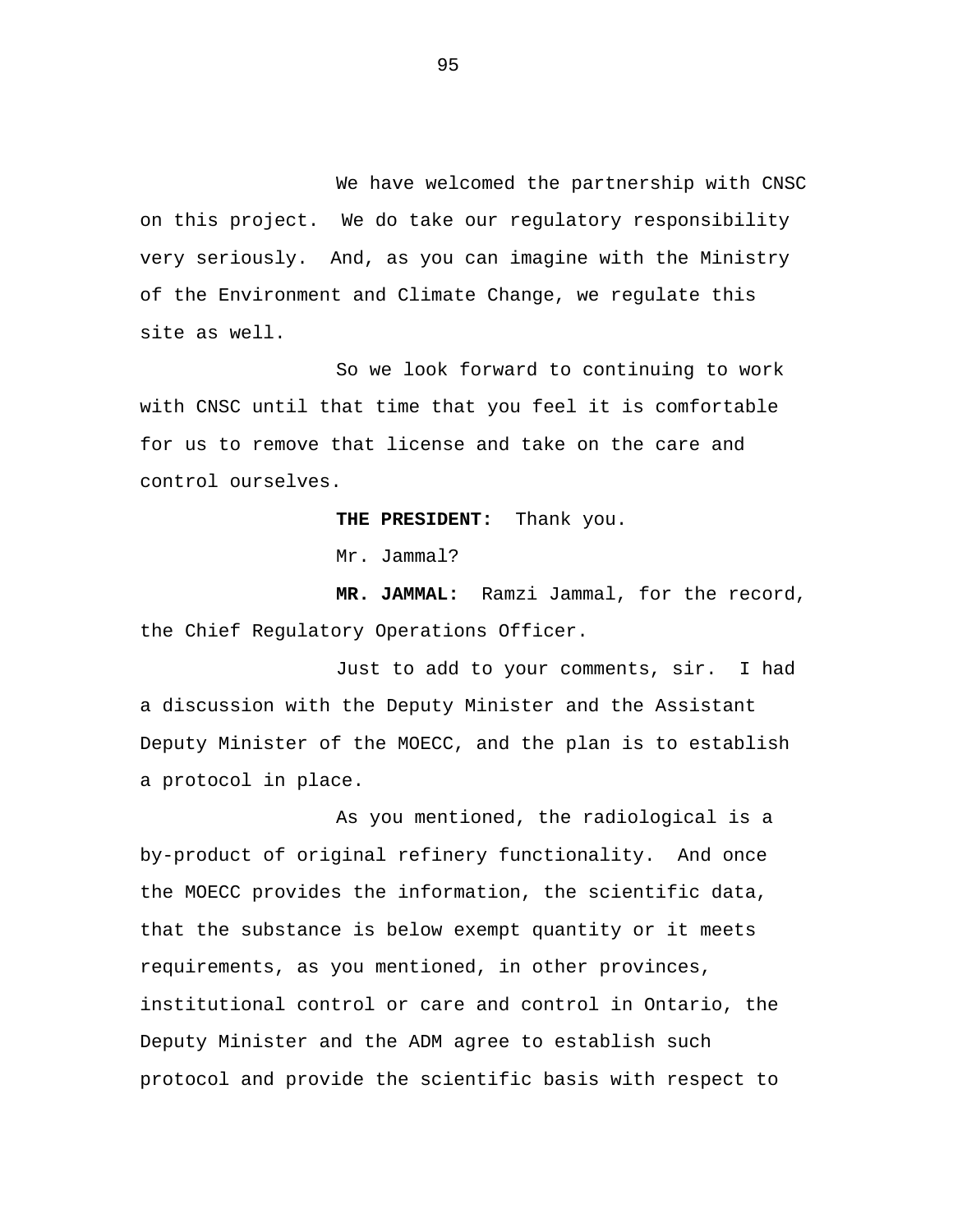the one regulator will takeover that site.

And from my discussion with the Deputy Minister, there is enough commitment from the Province of Ontario to be the regulator overseeing this and meeting the requirements of the CIPA, CEAA, or the CNSC.

**THE PRESIDENT:** Okay, thank you. Go

ahead.

**MS McGEE:** I just wish to acknowledge for the record that the document that President Binder and Commission Members were referring to is a June 11, 2015 document from the Ministry of the Environment and Climate Change that was just provided to the members during this discussion, and it is entitled, "Update on the Deloro Mine Site Cleanup Project."

This document will be added to the Commission's record on this item. And for the clarity of the record, confirmation that this document is already publicly available somewhere.

**THE PRESIDENT:** Okay, thank you. Thank you very much.

Okay, we will now take a 10-minute break, coming back at 4:30.

--- Upon recessing at 4:20 p.m. / Suspension à 16 h 20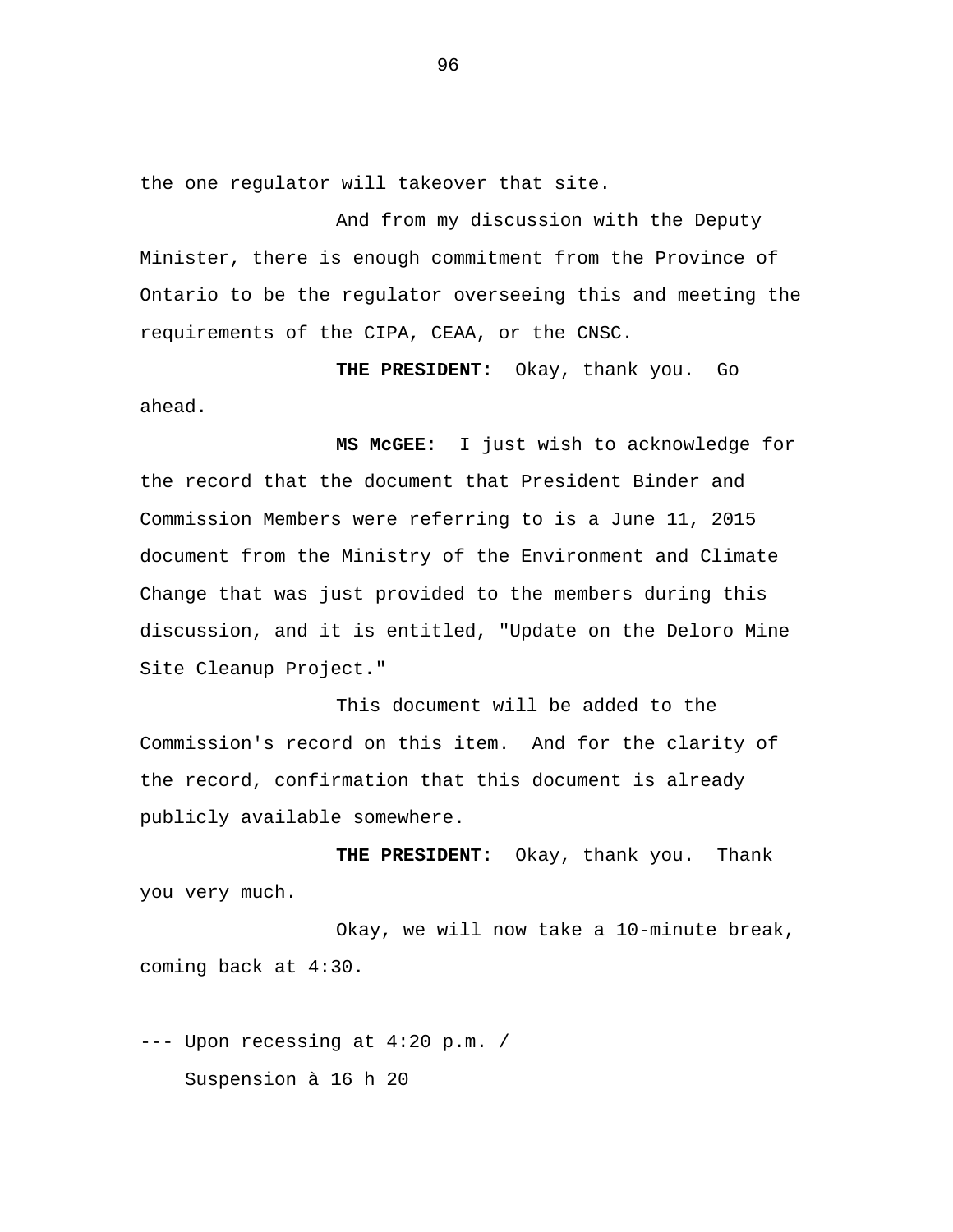--- Upon resuming at 4:32 p.m. / Reprise à 16 h 32

**Verbal update on** 

**Montreal Neurological Institute (MNI)**

**THE PRESIDENT:** Okay, we are back.

Here is where I ask if there are any verbal updates and, Monsieur Régimbald, I understand that you have some updates.

The first item is Montreal Neurological Institute and I understand that Mrs. Chugtai -- I don't know if I'm pronouncing it properly -- will join us.

Alors, Dr Chugtai, est-ce que tu peux bien m'entendre?

Hello? Montreal, anybody?

**MR. BAILLET:** Yes. Hello. This is

Montreal here. Are you looking for Dr. Soucy maybe, Jean-Paul Soucy?

**THE PRESIDENT:** I'm looking for Dr. Chugtai -- Chugtai.

**MR. BAILLET:** Oh, I think it's Mr. Chugtai who is the Director of Administration and Finance at the MNI.

This is Sylvain Baillet speaking here.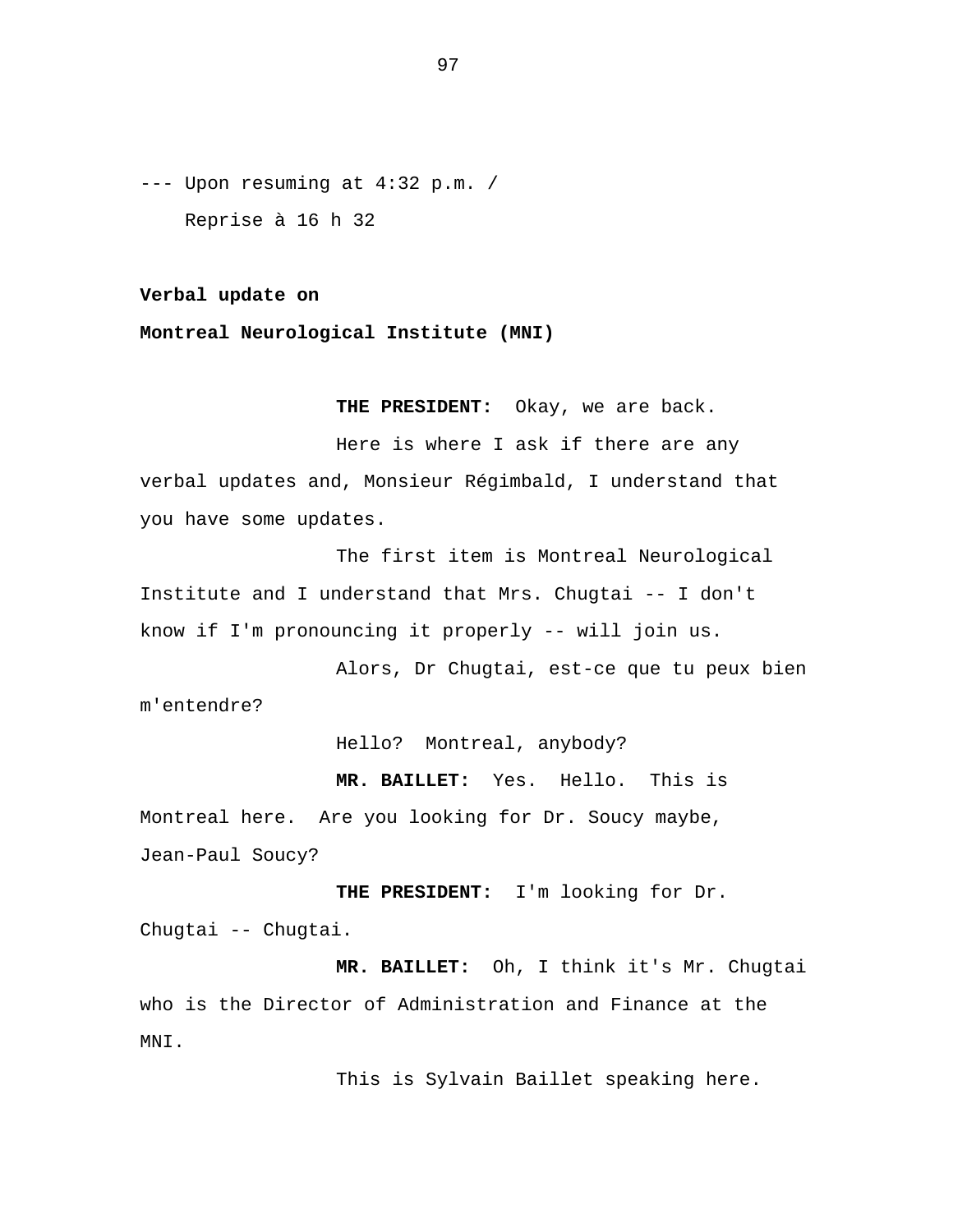I'm the Interim Director of the McConnell Brain Imaging Centre at the MNI where we have the PET Unit.

**THE PRESIDENT:** Okay. Thank you.

**MR. BAILLET:** Mr. Chugtai could not stay after 4:00 p.m. He apologizes. So I'm here with other representatives of our Unit.

> **THE PRESIDENT:** Okay. Alors, Monsieur Régimbald. **M. BAILLET :** Allô. Bonjour. **M. RÉGIMBALD :** Merci.

Bonjour, Monsieur le Président, membres de la Commission.

My name is André Régimbald, Director General of the Directorate of Nuclear Substance Regulation. With me today are:

- Ms Kavita Murthy, Director of the

Accelerators and Class 2 Facilities Division;

- Mr. Abdul Alwani, Senior Project Officer in Ms Murthy's Division; and

- Ms Melanie Rickard and Ms Adelene Gaw, who are both Dosimetry Specialists in the Radiation and Health Sciences Division.

This is an update regarding the event that happened on January 12, 2015 at the Montreal Neurological Institute, where a technician, a nuclear energy worker,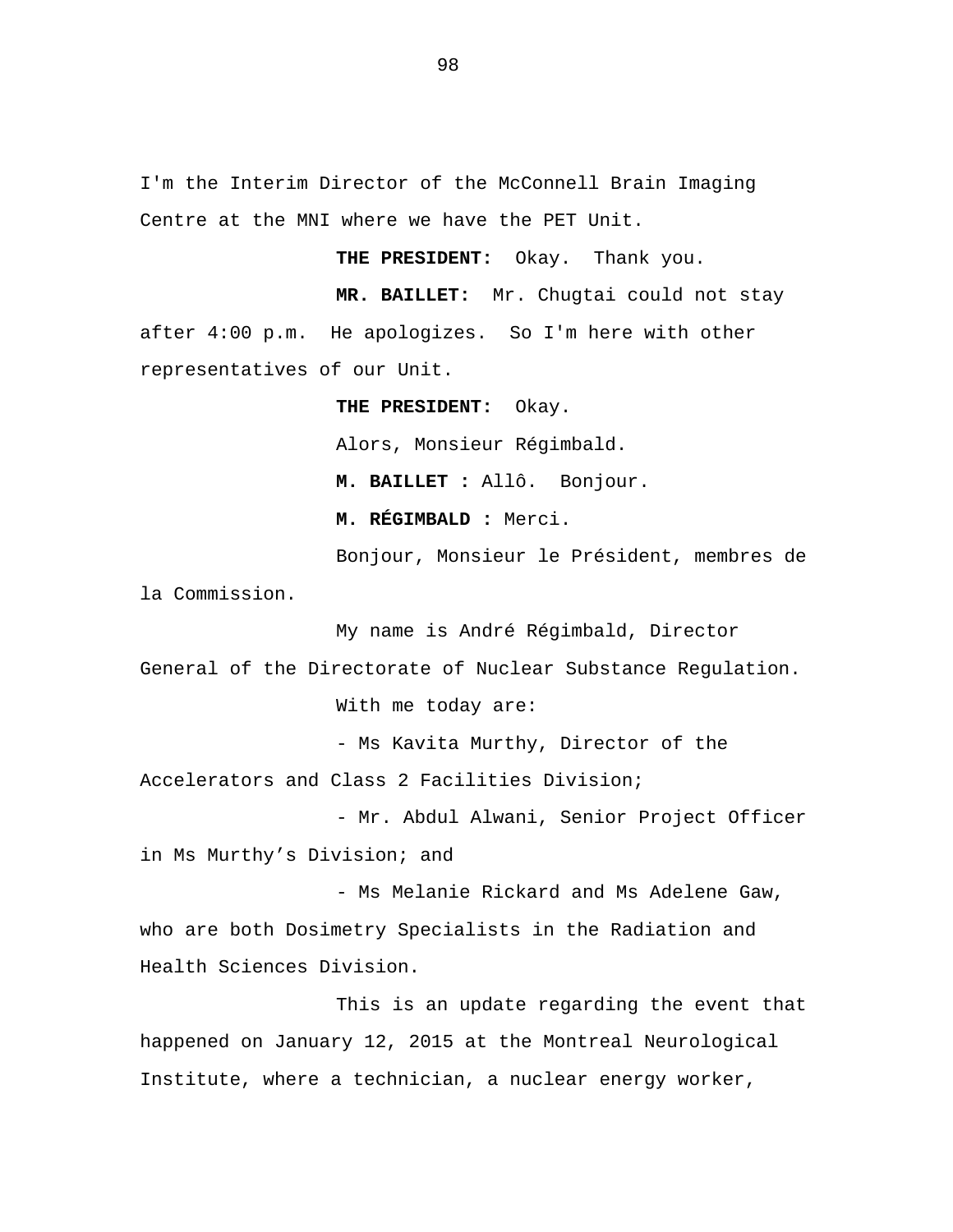working on processing fluorine-18 in a hot cell handled a large quantity of this radioisotope without shielding and as result was exposed to relatively high dose rates.

According to the technician's claim, it appears that the dose resulted from a failed attempt by him to manually transfer a quantity of fluorine-18 between two hot cells following an error in the automatic transfer of the radioisotope.

CNSC staff communicated preliminary details of this event to the Commission Secretariat by email in February and March 2015.

The Montreal Neurological Institute, or MNI, is licensed by the CNSC to operate a cyclotron facility used for producing medical isotopes and, in particular, fluorine-18, which is synthesized into fluorodeoxyglucose, or FDG for short, for injection into patients for medical diagnostic purposes at the MNI.

It should be noted that there are a number of uncertainties in the nature of how the event unfolded due to the fact that the worker communicated several different accounts of the situation.

So the following presents the information as best understood by CNSC Staff at this time.

So on January 12, 2015 there were two productions of FDG scheduled to be carried out at the MNI.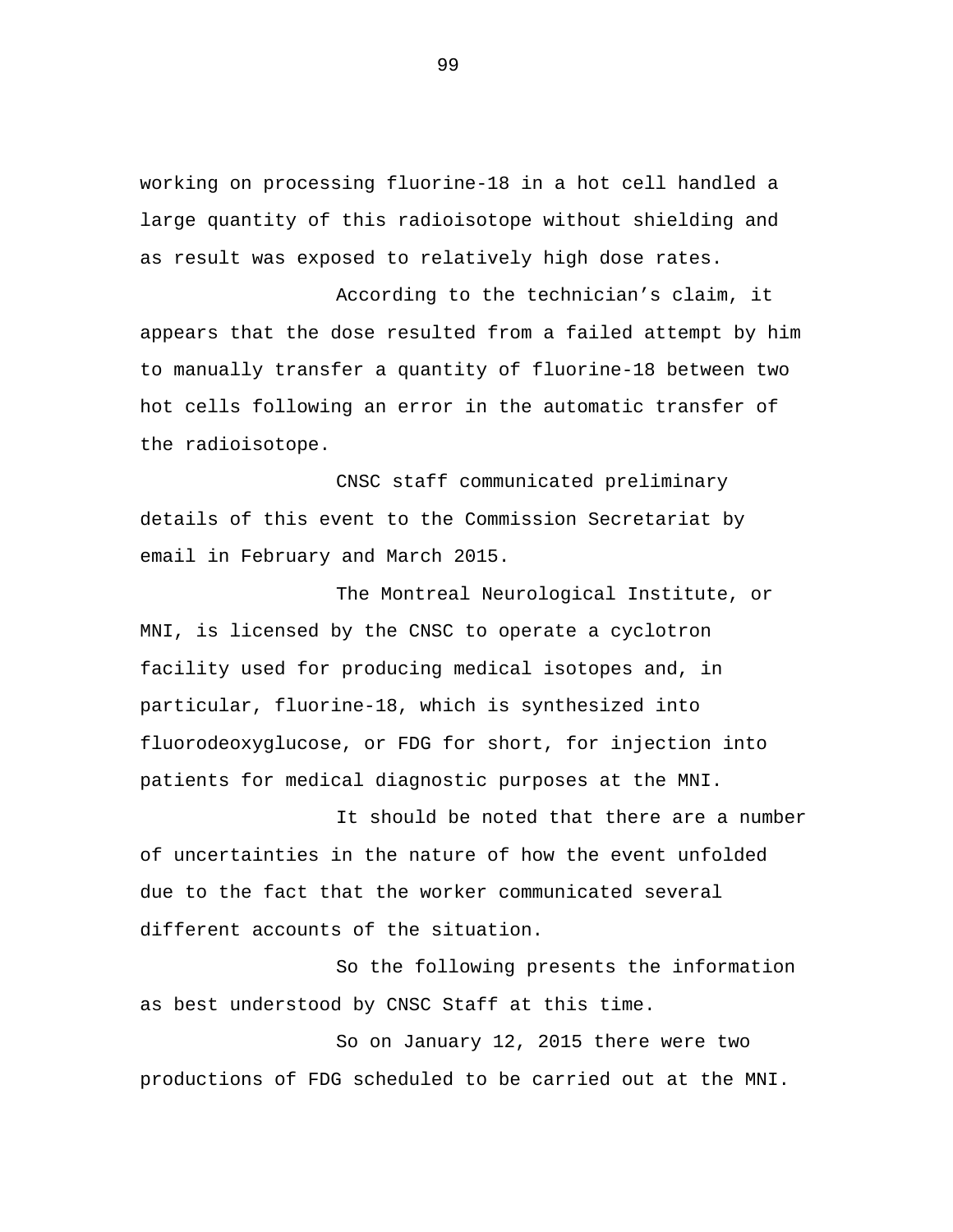The first one was successfully carried out in the upper hot cell and shipped at 1:00 a.m. in the morning.

The second production was scheduled for shipment later that morning and had to be carried out in the lower hot cell since the upper hot cell had already been used that day and could not be used again soon, according to protocol, due to the remaining residual radioactivity.

The incident occurred during the second FDG production when the technician set up the synthesis of FDG in the lower hot cell. The technician started the transfer of  $18F$  from the cyclotron but forgot to switch a valve so that the  $^{18}F$  would go to the lower hot cell. Therefore, the  $^{18}$ F went to the upper hot cell, which was not supposed to be used as it had residual radioactivity from the previous use, as I mentioned earlier.

The technician apparently tried to save the batch by using a syringe to transfer the liquid  $^{18}$ F from the conical reservoir of the upper hot cell and inject it into the conical reservoir of the lower hot cell.

He opened the hot cell while high radioactivity was present, which is something prohibited by procedures established on the MNI licence.

In trying to inject the liquid he cracked the conical reservoir of the lower hot cell when he tried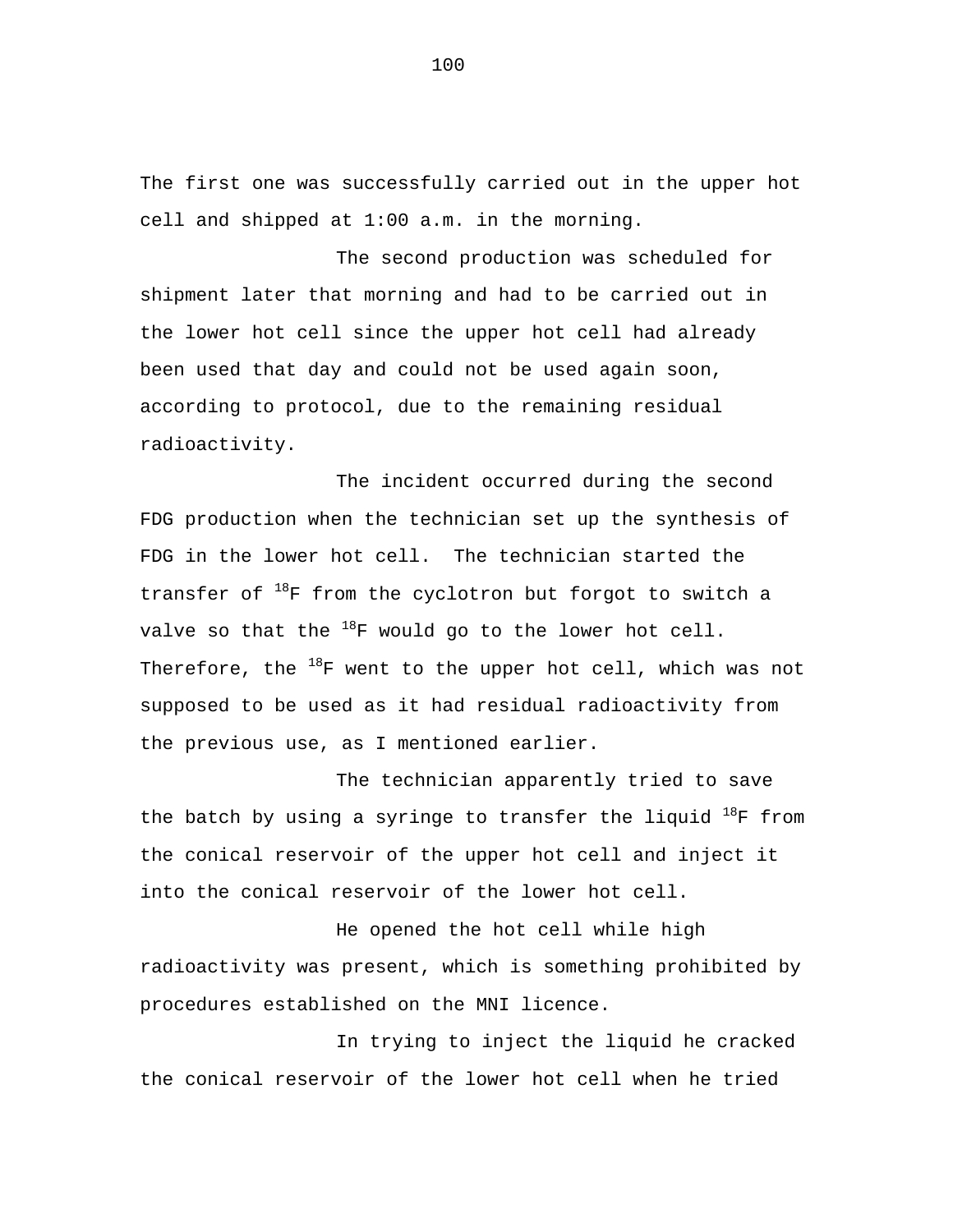to open it for the injection.

After failing to transfer the  $^{18}$ F to the lower conical reservoir, he transferred the liquid  $^{18}F$  from the syringe into the lower hot cell to simulate the spill and disposed of the syringe.

He then called his supervisor to report a spill in the hot cell.

The technician indicated that he washed his hands prior to working on the FDG batch, put on his gloves, but forgot to put his ring dosimeter on again. He also claimed his whole body dosimeter fell off during the incident.

Furthermore, the technician could not confirm whether he was wearing his electronic personal dosimeter, or EPD, at the time of the exposure or if the EPD was in fact turned on.

Following the incident, the technician realized that the dose he received while manipulating the  $18F$  in his attempt to transfer it from the upper hot cell to the lower hot cell was not measured by his dosimeter. He allegedly tried to reproduce the exposure a few days later by irradiating his dosimeter using some approximations without consulting or informing anyone.

This resulted in his dosimeter recording a dose of approximately 106 mSv, which is higher than the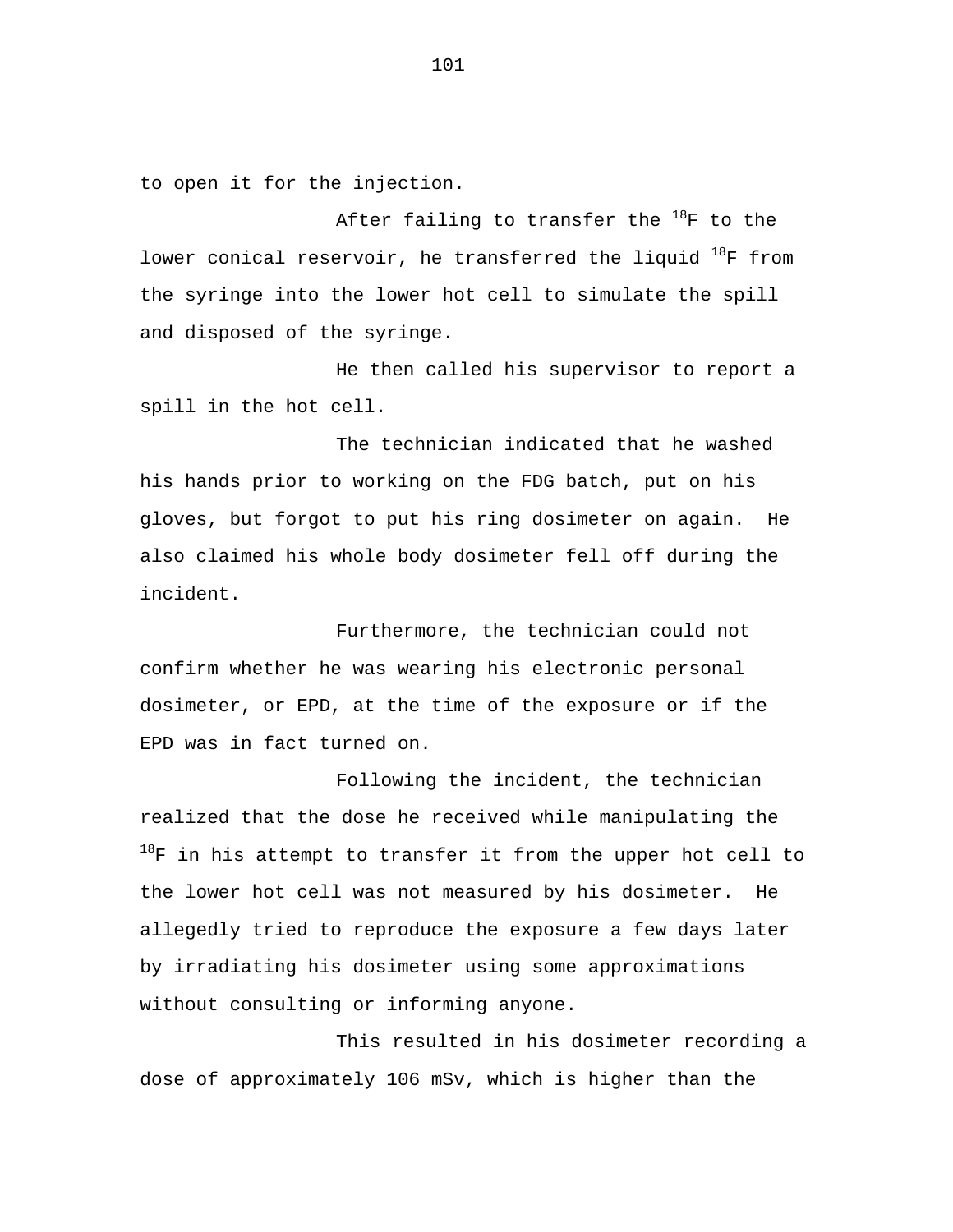annual regulatory limit for a nuclear energy worker of 50 mSv.

Due to the above-mentioned actions and lack of clear information provided by the working regarding the nature and sequence of the events, it was difficult to accurately estimate the worker's dose.

For example, the lack of reliable dosimetric information, precise information regarding the amount of  $18F$  in the syringe, the duration of time that the  $^{18}$ F was handled, or the distance from the  $^{18}$ F to the worker's hands, it was necessary to make several assumptions to estimate the technician's dose.

Based on the information received from the MNI and from interviews with MNI staff, including the technician involved, CNSC Staff estimated that the whole body dose likely received by the technician was approximately 15 mSv, which is below the CNSC annual regulatory limit of 50 mSv for a nuclear energy worker.

However, the dose to the technician's left hand was conservatively estimated by CNSC staff to be approximately 1.7 Sv, which is above the annual regulatory limit of 500 mSv for the hands.

It is important to note that although the worker's dose likely exceeded the regulatory limit for the hands, he suffered no deterministic effects such as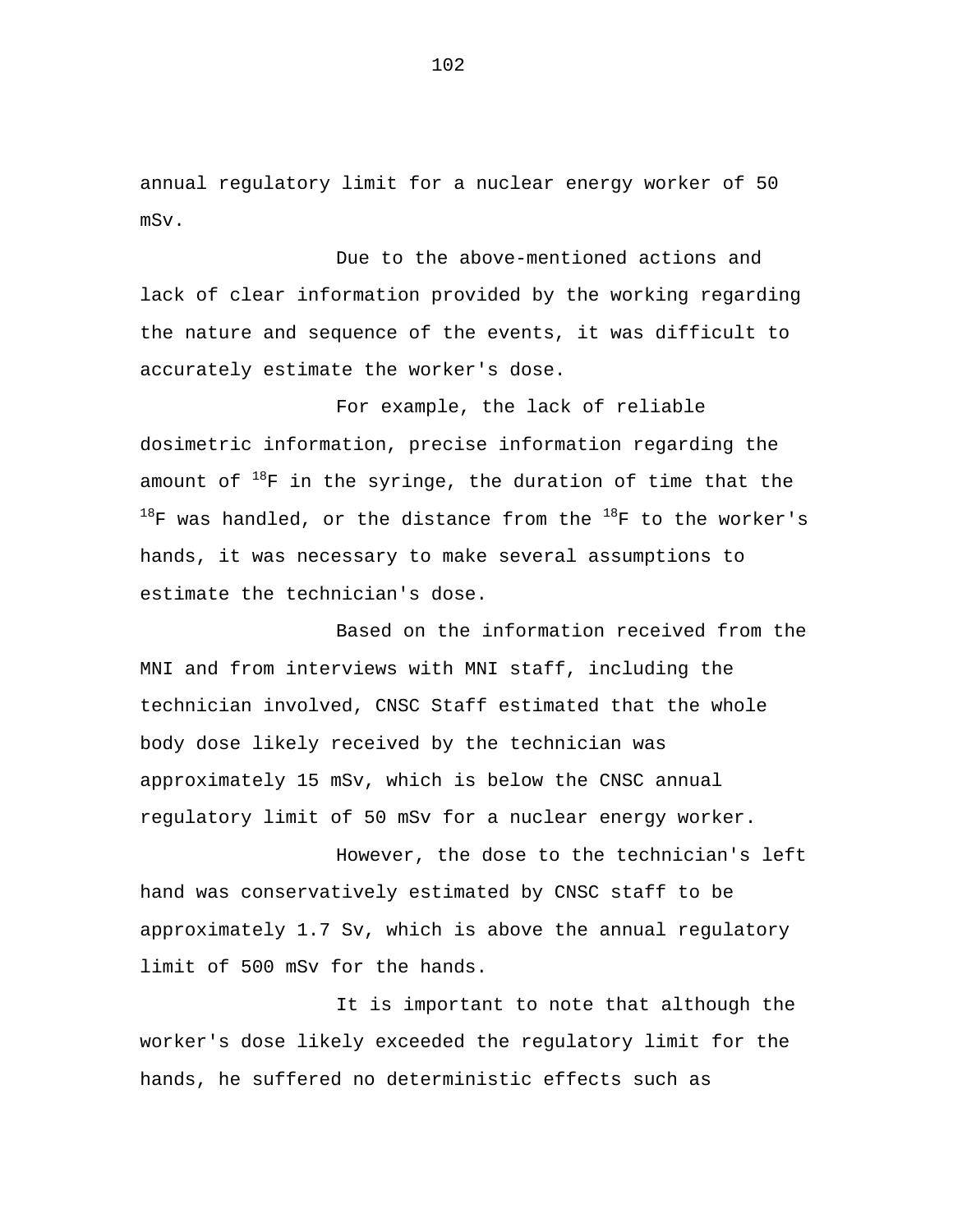erythema or skin necrosis. And furthermore, the estimate of dose falls below the thresholds for such effects.

The Montreal Neurological Institute reported the worker's high whole body dosimeter reading of 106 mSv to the *Commission de la santé et de la sécurité au travail of Quebec*, who followed up by meeting with MNI staff to discuss the information available and work with MNI Human Resources to discuss future work of the employee.

In response to this event, the CNSC conducted a Type 1 inspection, which is similar to an audit, of the operating and servicing activities of MNI's isotope production cyclotron facility on February 18 to 20, 2015 which resulted in 12 non-compliance items requiring corrective actions.

Two of the key findings included insufficient staff to operate the facility safely and inadequate contamination control. An Inspector Order was issued to MNI on February 23, 2015 requiring MNI to cease isotope production until minimum staff levels were remedied and improved contamination control measures implemented.

The licensee complied with the terms and conditions of the order on March 2, 2015.

On March 29, 2015 CNSC Staff received a response from MNI to their remaining open-action items from the Type 1 inspection.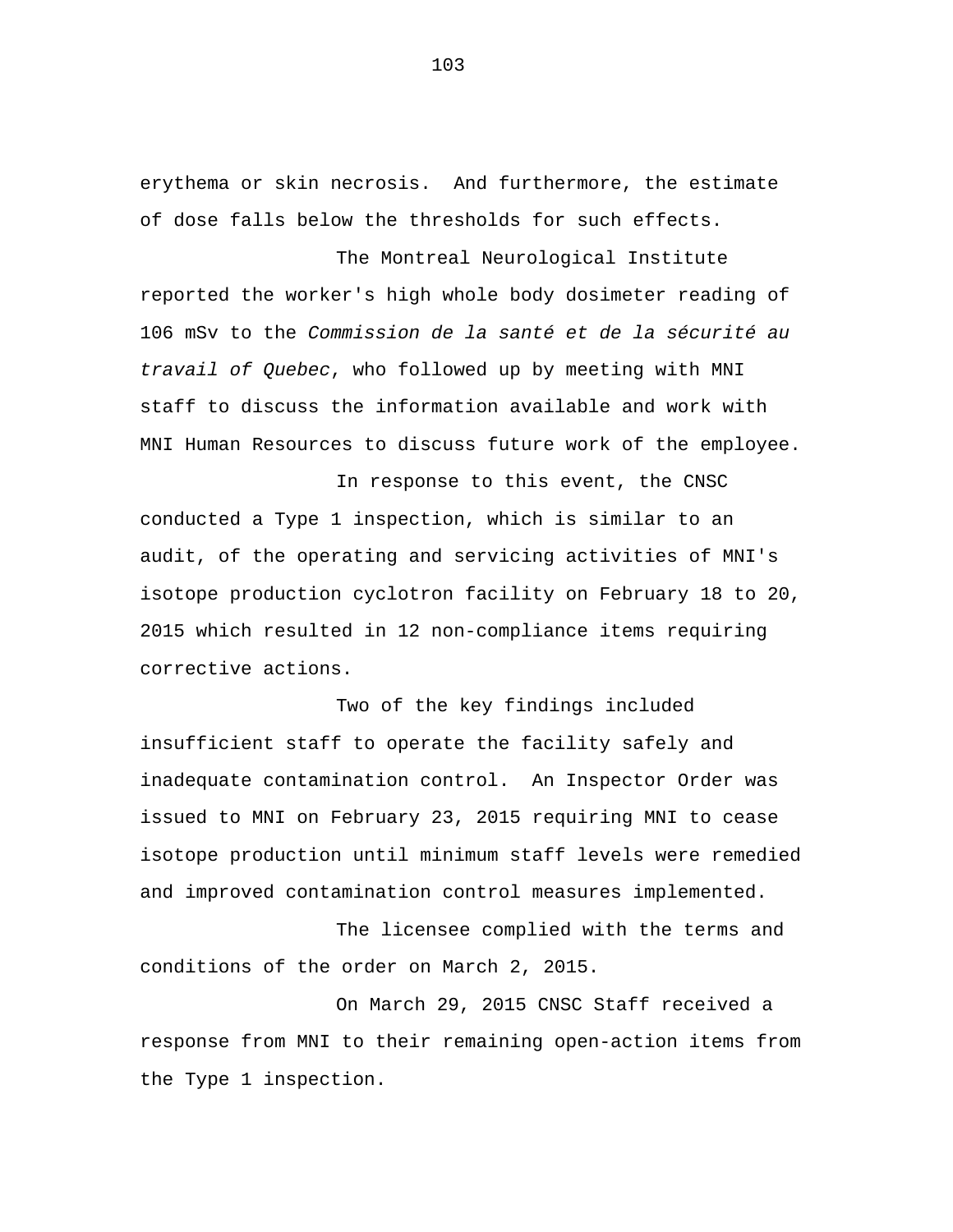CNSC Staff assessment of the licensee response is that the proposed corrective actions appear satisfactory, the main one being additional staff who are now ensuring safe operation. They have installed an area monitor in the room where the processing is being done and they have retrained staff.

All but two required corrective actions have been addressed. The final two actions relate to revisions of the Radiation Safety Manual and will be completed by November 2015.

We understand that the worker in question has been dismissed by the Institute.

On June 15, 2015 CNSC Staff sent a letter to the worker informing him of his whole body dose and extremity dose estimates. The letter also assured the worker that no health effects are expected at these doses.

CNSC Staff reviewed the information provided by the licensee on the cause and circumstances of this event and the contributing factors, and agrees that the event resulted from the fact that the technician did not follow procedures established under the CNSC licence issued to the Montreal Neurological Institute to deal with unplanned situations of this nature, combined with other deficiencies identified in the implementation of the radiation safety program at the Institute.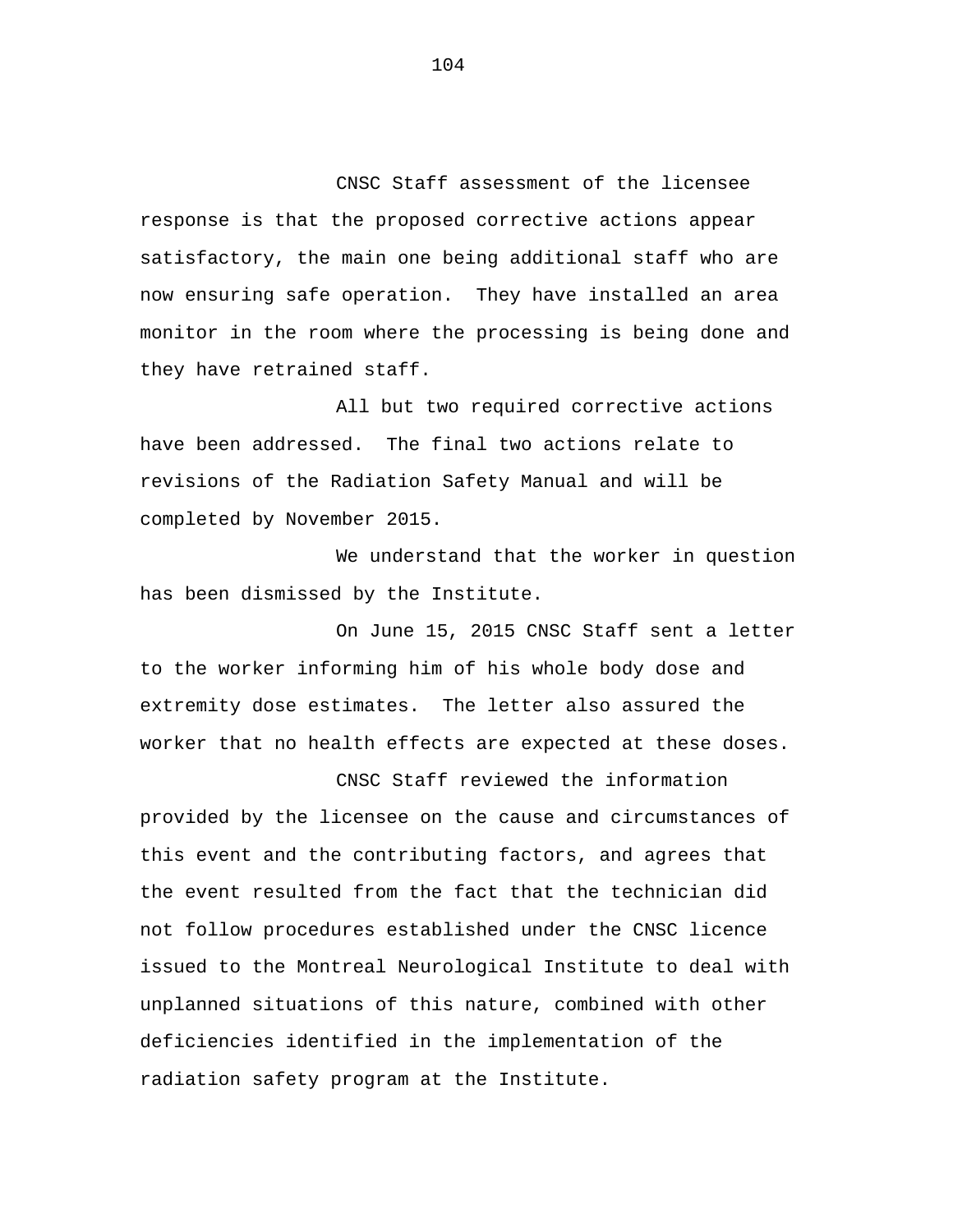In conclusion, CNSC Staff is satisfied with the corrective measures taken or proposed to be taken by the Montreal Neurological Institute to prevent reoccurrence of a similar event.

However, although this event appears to be an isolated case, CNSC Staff will maintain regulatory focus on this licensee and will conduct an inspection later in the fall to verify the effective implementation of the corrective measures.

CNSC Staff does not plan to provide further reports to the Commission on this matter unless circumstances require it in the future.

Before closing, and if time permits, we would like to show you a few pictures, including pictures of the hot cells where the incident happened so as to give you a better understanding of the situation.

And I can ask Ms Murthy to go through the slides and provide information.

Thank you.

**MS MURTHY:** Good afternoon. Kavita Murthy, for the record.

These are just a few slides that will give you a picture of the situation as described by André Régimbald.

So the facility, which is the Montreal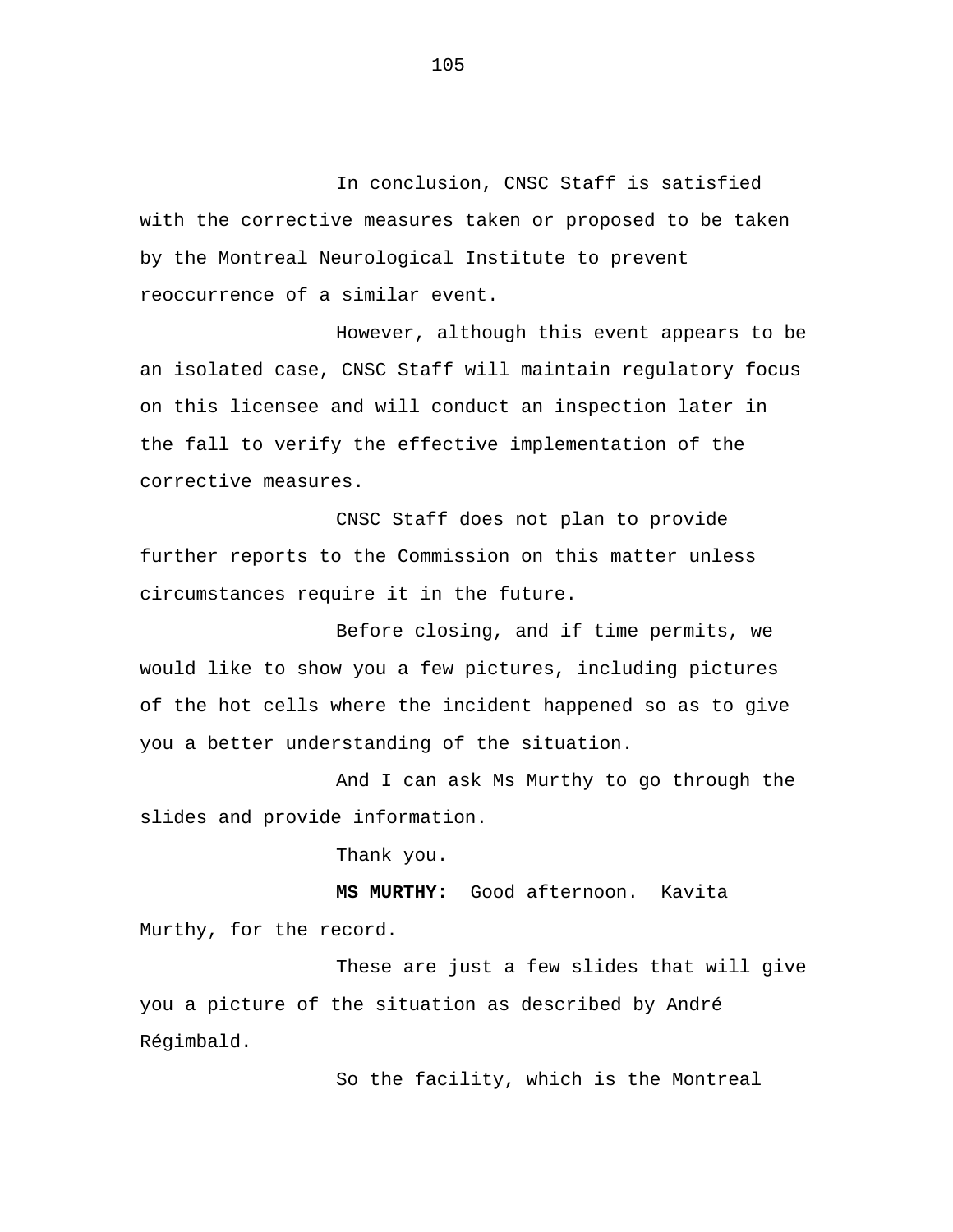Neurological Institute cyclotron facility consists of a main vault, which is called the cyclotron vault, which is a shielded room in which the cyclotron itself is located.

The cyclotron is marked with a green circle in this picture. It produces fluorine-18 by bombarding oxygen-18 enriched water target with a proton beam.

Fluorine-18 is transported to the isotope processing labs, highlighted in pink, so it can be used for the production of fluorodeoxyglucose, or FDG.

The lab where the incident occurred is the middle room, outlined in red. Basically what happens is the fluorine-18 produced in the cyclotron is transported from the cyclotron to the hot cell. The process of synthesis is automated and takes place in the middle room outlined in red, as I just said.

The synthesis module is placed inside the hot cell outlined in green in this room.

The hot cell is a shielded chamber used for the production, manipulation, dispensing of radiopharmaceuticals and it is very commonly used in nuclear medicine.

The synthesis module is an automatic system, a black box essentially for preparing the  $^{18}F$ labelled FDG and is a commercial unit that is sold by GE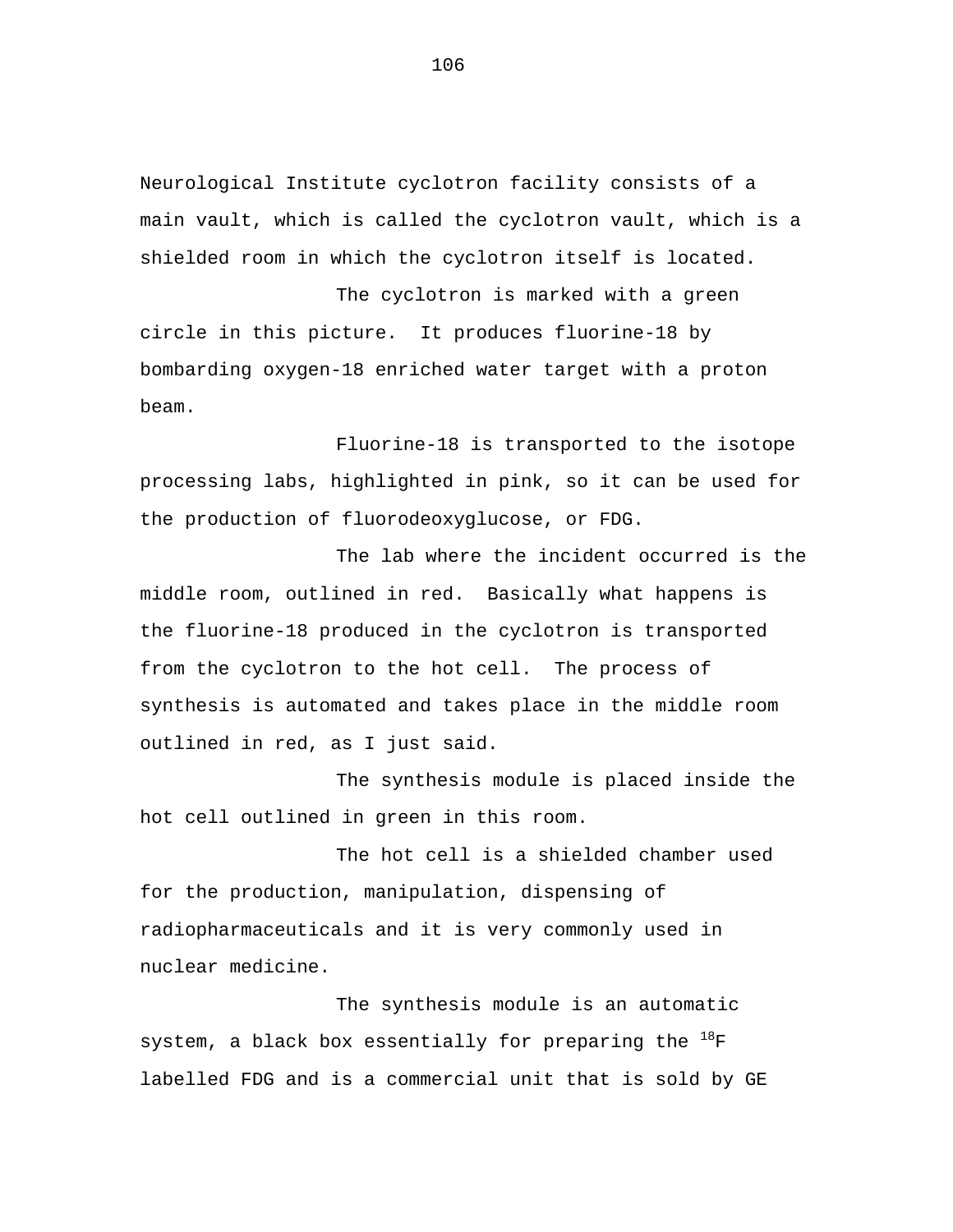Healthcare and very widely used in this sector.

This is a close-up of an FDG synthesis module similar to the one that is in place at the Montreal Neurological Institute.

The conical flask that André mentioned in his presentation is the flask that you see in the red square. There is a close-up also of that and essentially what we are trying to show in these pictures is where we believe the worker tried to get access to the  $^{18}$ F by puncturing the conical flask. Thank you.

**MR. RÉGIMBALD:** Thank you very much. This completes our presentation and we are available for questions.

**THE PRESIDENT:** Okay. Let's open it up. Questions? Dr. McEwan...?

**MEMBER McEWAN:** So it's very hard to guard against stupidity, which clearly this is, but it's my sense that techs will only operate like this in the absence of a really lax safety culture within the department in which they are working. So I would really like to be assured that you are convinced there has been a turnaround in the safety culture. More importantly, that you will be monitoring this change not just once later in the year, but this is going to be a constant process, because this is perhaps the most egregious example of odd activity by a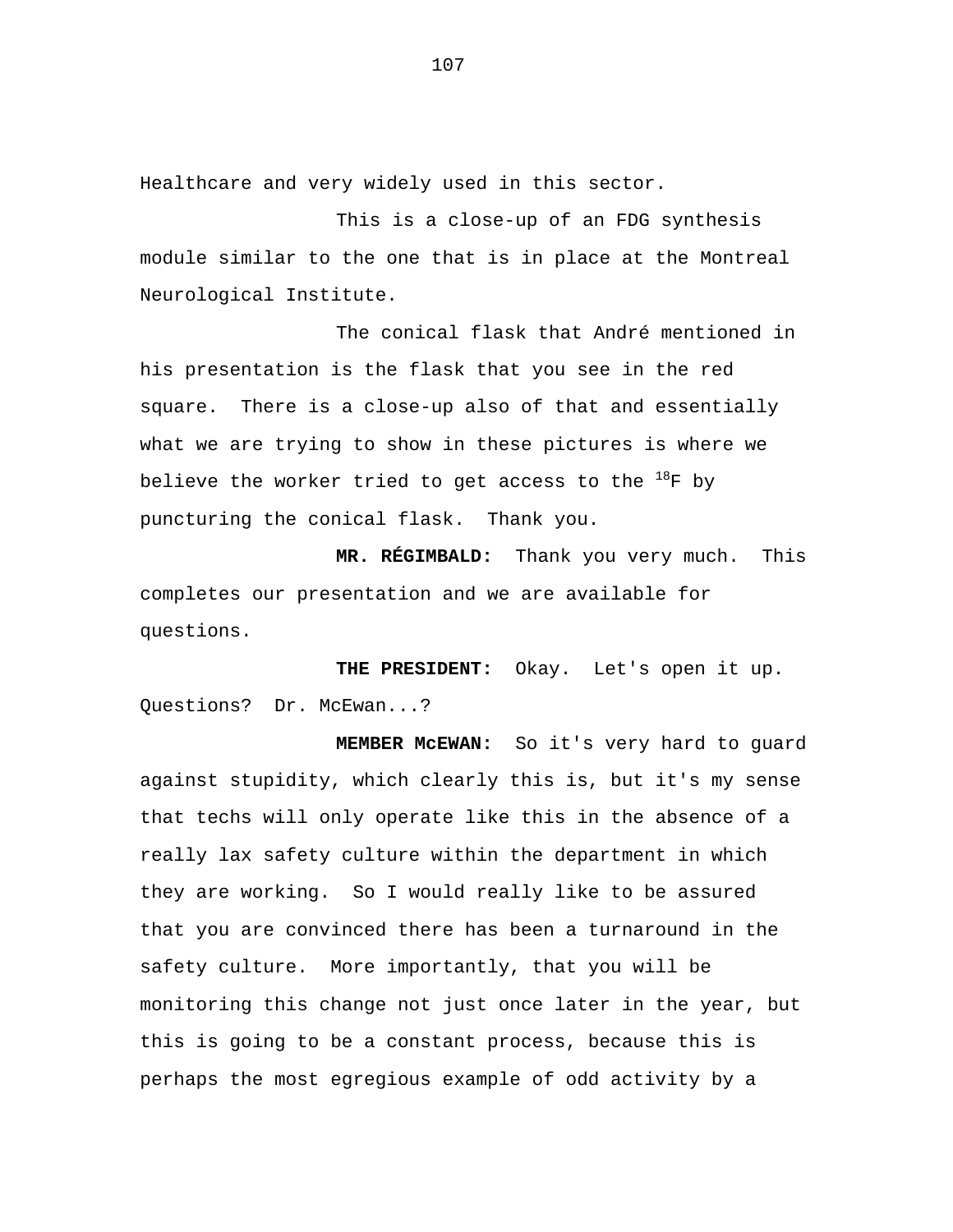professional that I have ever seen.

So I am concerned that the safety culture in the past was not strong and I would like absolute convincing that it has been turned around.

**MR. RÉGIMBALD:** I will ask Mrs. Murthy to provide the information on that.

**MS MURTHY:** Thank you for your comments. It was acknowledged during the inspection that took place -- it was a detailed audit which included a review of the program in place. Some of the deficiencies that we identified are similar to what you have said, is that there has to be a culture where people feel they can operate safely.

The reason we issued the order to the Institute and asked them to immediately suspend production until they had sufficient staff was an immediate measure that we took to make sure that people did work safely. The safety system, the safety devices we asked to them to install in order to make sure that people work safely and the training we asked them to give staff were also results of that, but those were immediate measures.

The longer-term measures arose from the 12 findings we had following the Type I audit. Those are being monitored. We are planning to continuously monitor this facility. The six-month visit, the inspection that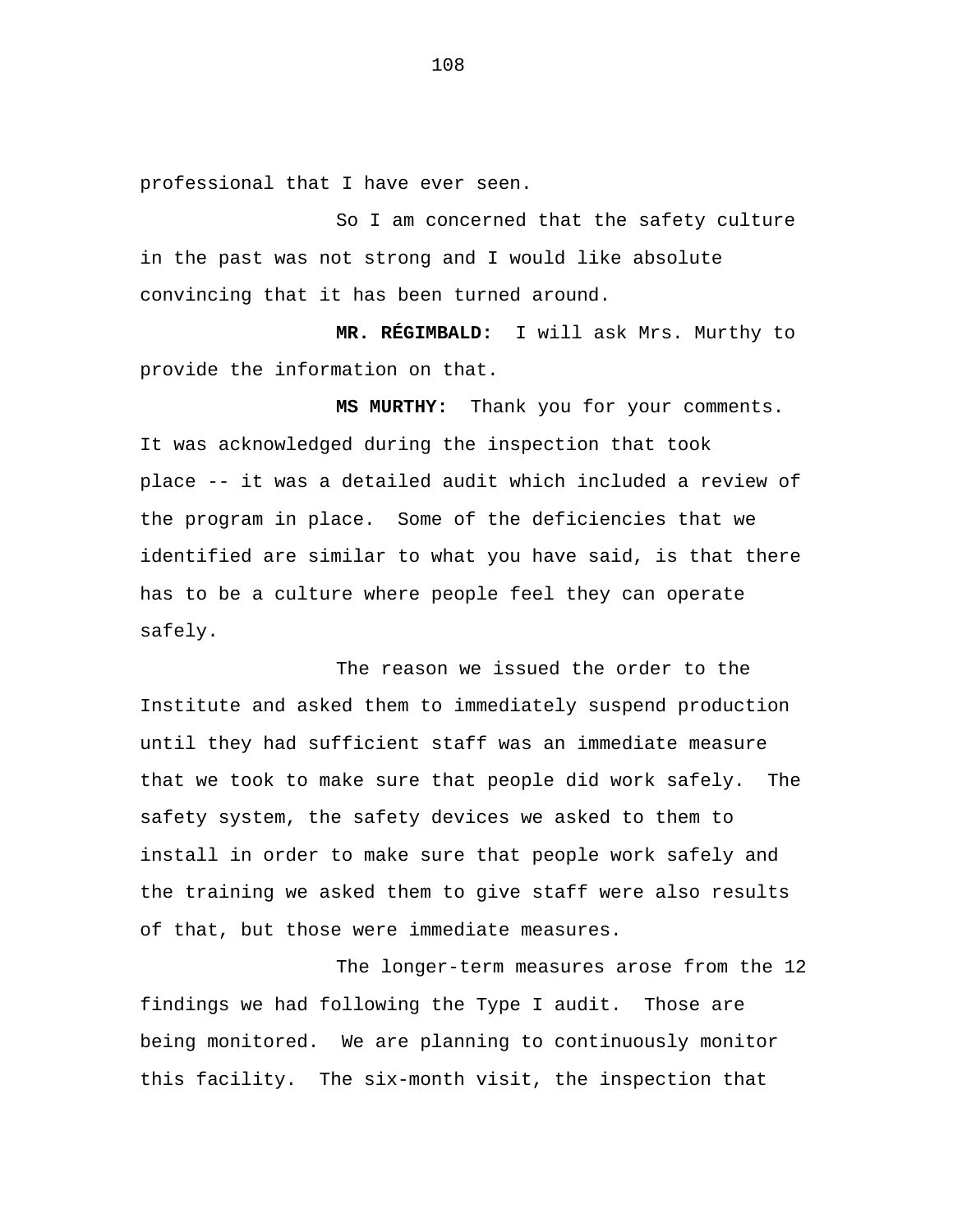has been planned is just the first step. And so, yes, we agree with you that there is a concern and we will make sure that this facility does not slip again.

**MEMBER McEWAN:** So I guess just one follow-up question on that.

So the misdirection of the  $^{18}$ F to the upper hot cell means that there would have been a production run lost, so therefore the tech would have been responsible for the loss of that production run. What would be the consequences within the hospital for that tech of losing a production run because of a mistake that he made and would those consequences -- could those consequences have been severe enough that they would actually have made him think that what he did was a good idea, to try and hide it?

**THE PRESIDENT:** Maybe we should allow the Montréal Neurological Institute to answer that question.

**DR. SOUCY:** Yes. I don't know how to handle this. Jean-Paul Soucy here. I might try to go ahead with this. Is it okay with the group from the Neuro if I do?

**THE PRESIDENT:** We cannot see you, so whoever wants to speak to this, please feel free.

**DR. SOUCY:** Yes. But it's just that I'm also not with the rest of the group. I'm calling in from another site. So if everybody is okay with it.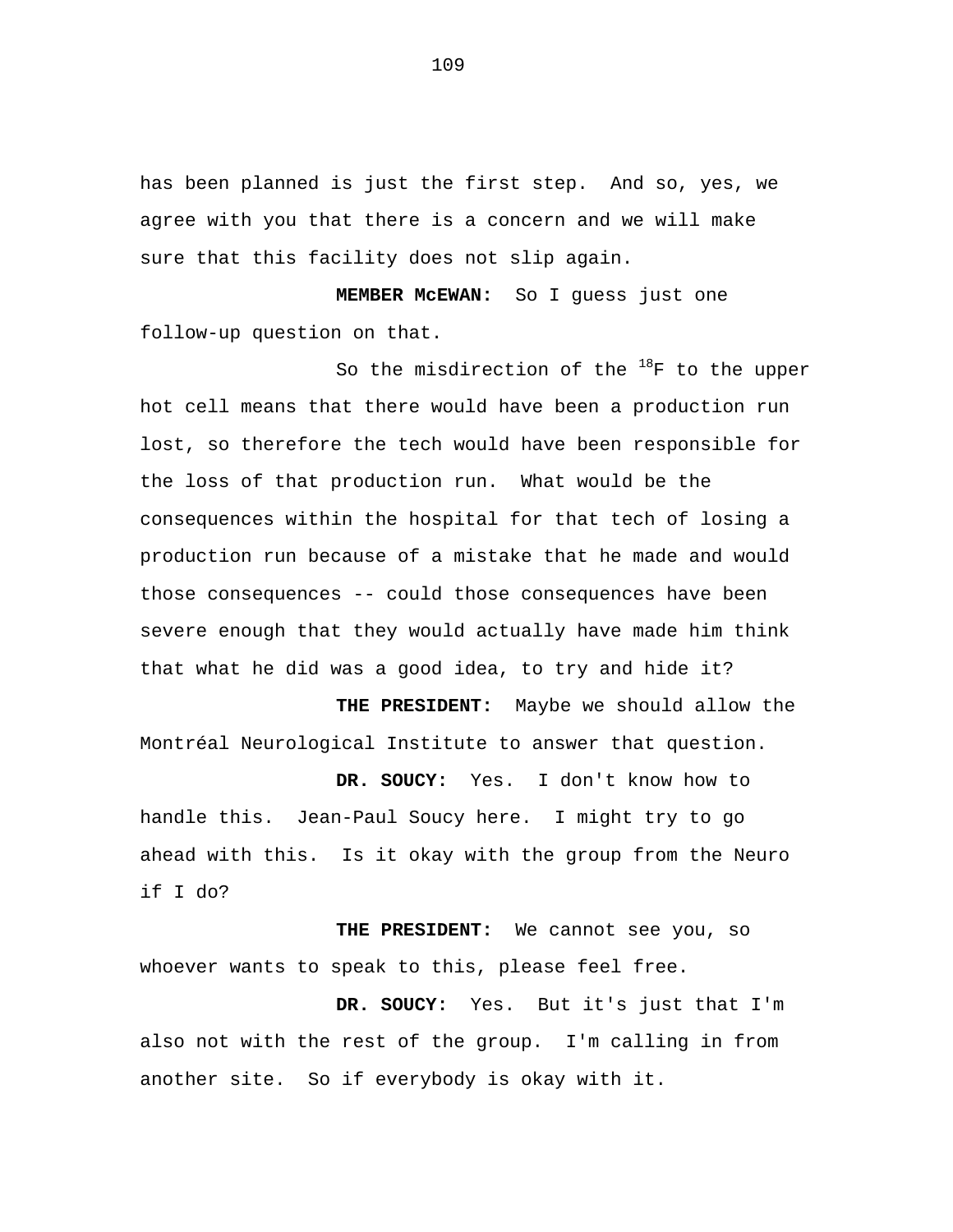First of all, I would like to remind everyone that our PET facility has been in operation for something like close to 35 years now and we have never had an incident like that. So indeed it is a serious incident, nobody is denying it, and we have taken it very seriously.

I don't know if I would say that it's a symptom of a lax attitude towards radiation safety and radiation protection in general. That being said, I can assure you that everybody at the unit was really taken aback by this event because, as Dr. McEwan has mentioned, you know, there is no reason why the employee should have tried to do that fearing any kind of retribution. I mean failed batches happen. It's something that everybody knows about. They happen sometimes because of equipment failure. They happen sometimes because of procedure failures or because of human error.

And human error has happened, well, I won't say regularly, but, you know it does happen and there has never been any kind of sanction taken against any employee for an error of the nature that has just been described. I mean there was no reason for the employee to expect any kind of disciplinary measure. I mean if he had to repeat it, we failed in the same way. Then a discussion would have taken place.

But there was no reason for any kind of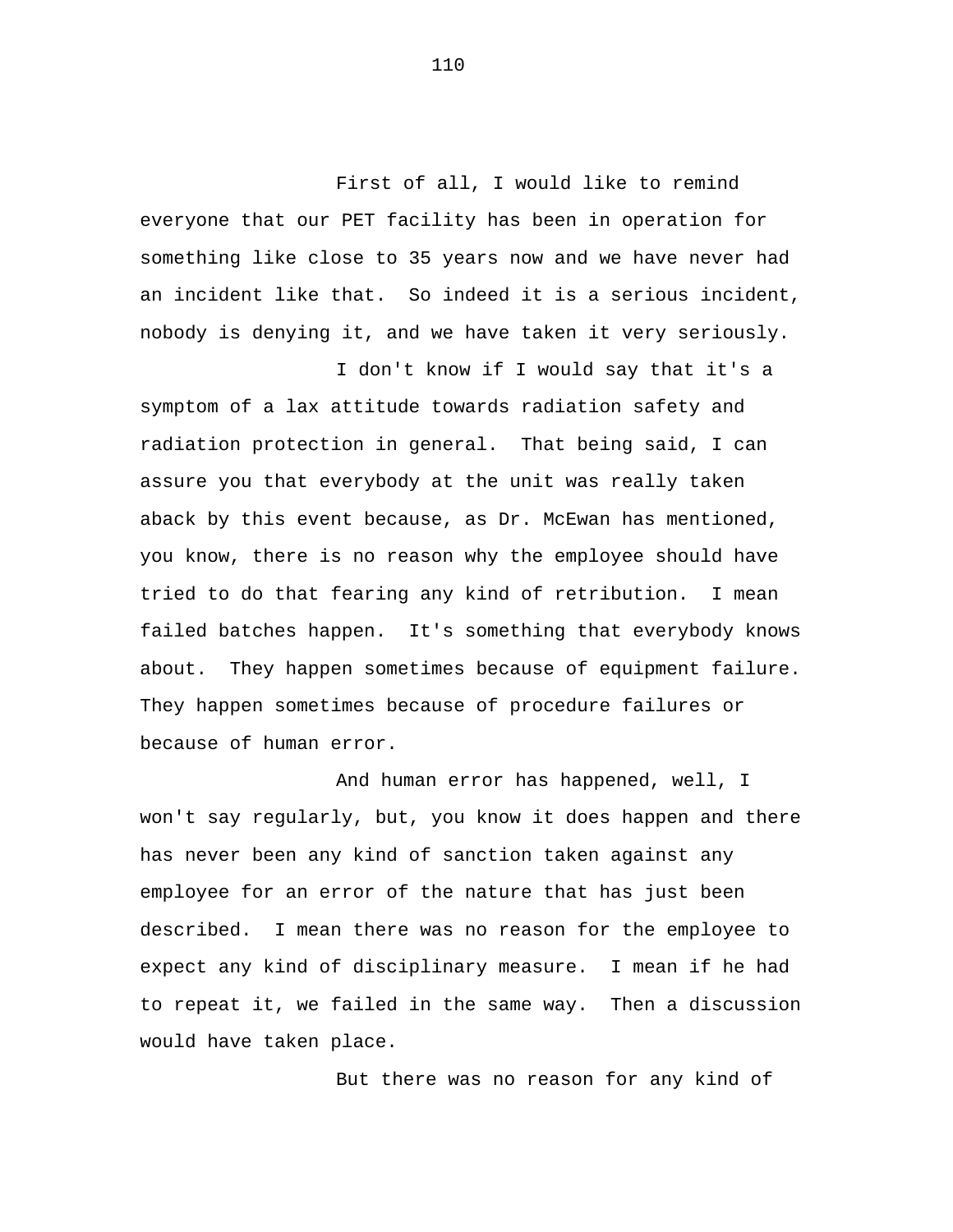fear from that perspective. I can assure you that there was never an incident where an employee has been pressured to do things that were not acceptable or were not following procedures to save a batch in any way. That just does not happen at our place.

> **THE PRESIDENT:** Okay. Thank you. Dr. McEwan...? Ms Velshi...?

**MEMBER VELSHI:** What I find particularly puzzling is the second part of what the technician did. So fine with the cover-up, but when he tried to estimate his dose and what he came up as an estimate is what got reported officially and I just find that so puzzling.

I mean how could he even be allowed to simulate what had happened and how can whatever numbers he came up with be shared with the regulator and the provincial regulator? It just doesn't add up to me, so maybe help me understand this.

**MS MURTHY:** Kavita Murthy, for the record. When the employee realized that the badge that he was given was not on him when all this occurred, later on he planned to irradiate his badge separately. And because badges are sent back to the dosimetry service provider for reading that is when -- when the reading came back that is when the high dose was discovered on the badge.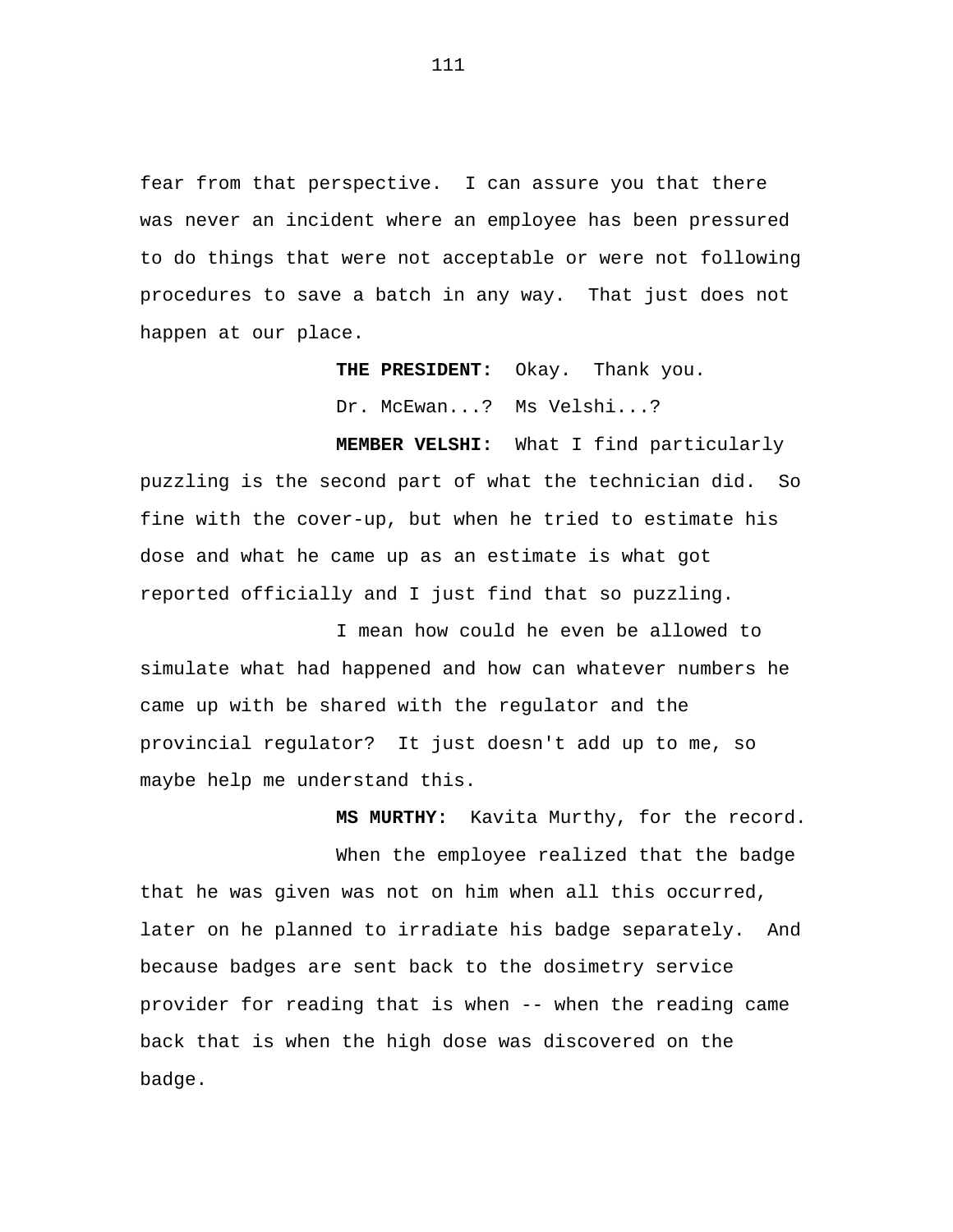**MEMBER VELSHI:** Sorry. So when the high dose came, people thought that was from his initial exposure or did they think this was part of the simulated estimate?

**DR. SOUCY:** If I can intervene again -- Jean-Paul Soucy here -- we had no idea there had been a simulated exposure by that time. We were not aware of that. It took us a while to really discover that because we kept getting conflicting reports from the employee.

We never understood that during the first days that he had tried to reproduce some kind of exposure that according to him might have been similar -- could have been similar to what he actually was exposed to. We had no clue about that. They certainly didn't tell us about it. And he was not permitted to do that. He did it on his own. I mean we were shocked.

**MEMBER VELSHI:** I'm sorry. He is the one who then during the interview said that's what he had done?

**DR. SOUCY:** He finally, yes, admitted that's what he did, after repeated questioning.

**MEMBER VELSHI:** Okay, thank you.

**MEMBER HARVEY:** Was the employee a new employee or how long had he been working for the lab?

**DR. SOUCY:** Dr. Massarweh, maybe, would be

able to --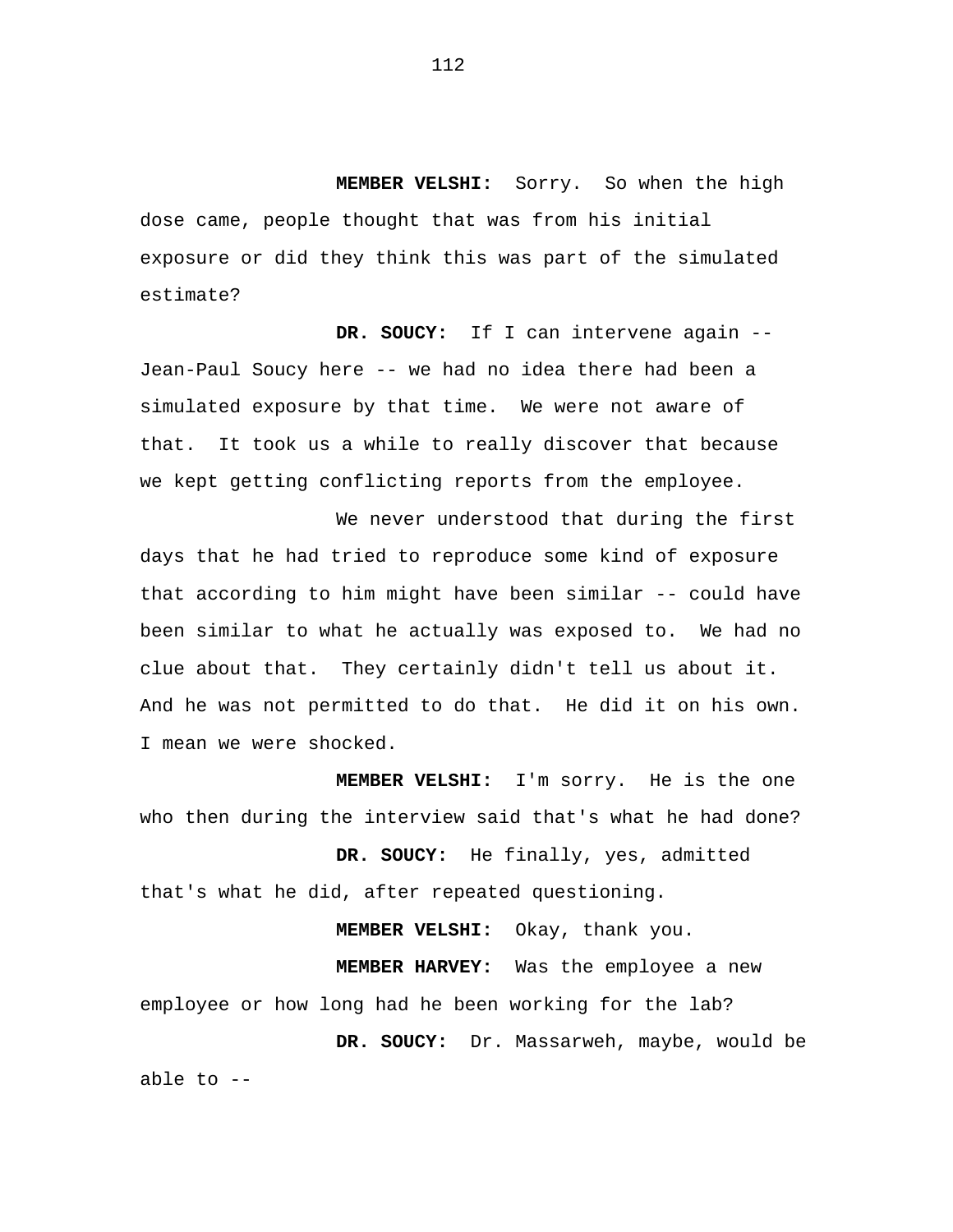**DR. MASSARWEH:** I haven't got the

question.

**DR. SOUCY:** How long had [this employee] worked for us?

**DR. MASSARWEH:** He worked for five years. Five years. He was an experienced employee. So if something happens after five years that is something we can't explain.

**MEMBER HARVEY:** So he was well-informed of the procedure and he had the proper training to do that task?

**DR. MASSARWEH:** Yes, he was trained and he was actually for four years in the production. The last six months he was doing both, quality control and production.

# **MEMBER HARVEY:** Thank you.

**THE PRESIDENT:** Anybody else? Let me ask you some -- so how often does the CNSC do inspections of that nature? I mean they have been running for 35 years, as we heard. How many times did you find major deficiencies?

**MS MURTHY:** Kavita Murthy, for the record.

This was the second -- in the last 10 years this was the second Type I inspection. The last inspection of this facility, apart from the one that was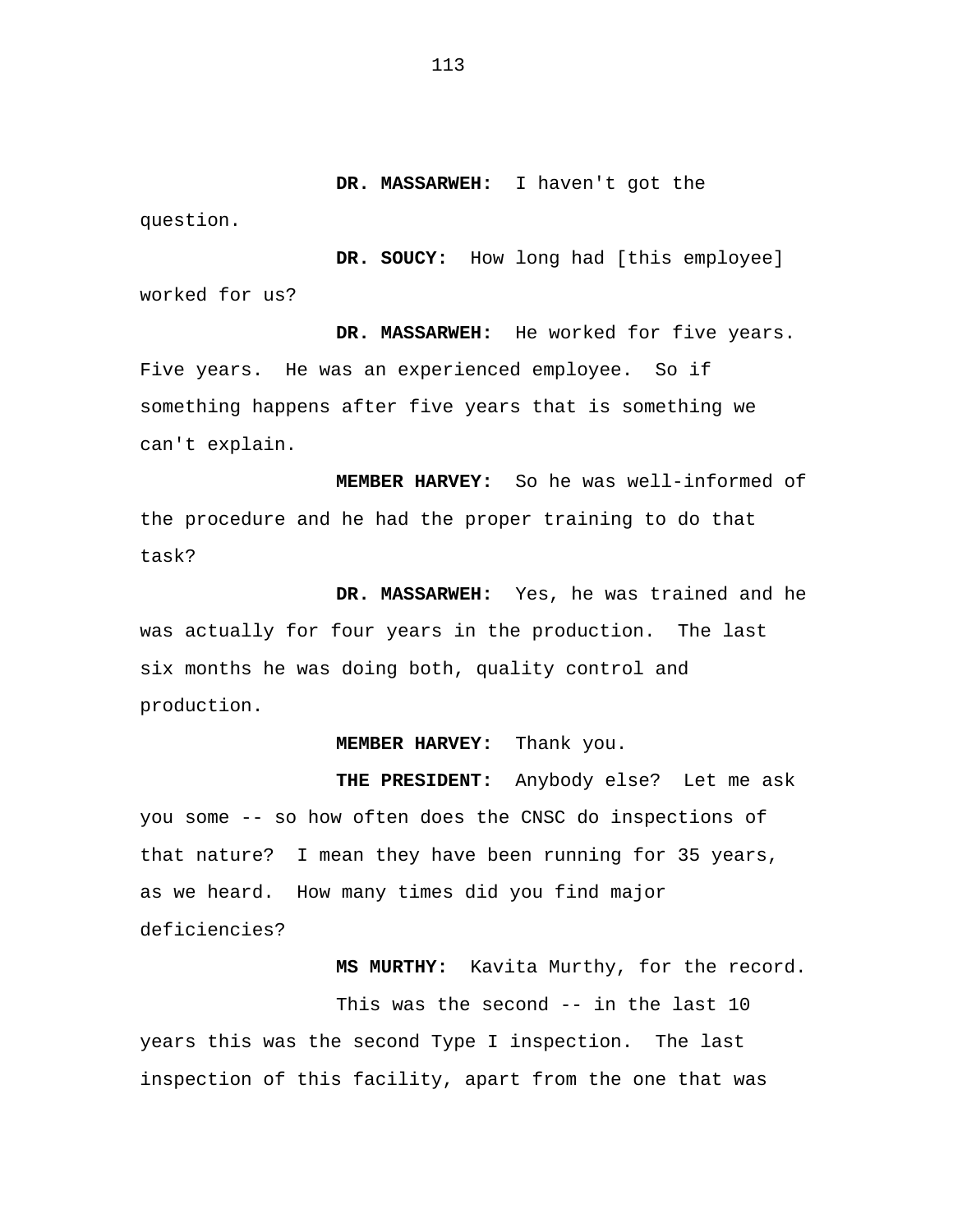done in February, was done in the year 2010, so it was five years ago. It is longer than our normal frequency of inspections, but we had -- this facility had been operating -- it's a relatively small facility. It has been operating safely for an extended period of time.

With regard to other facilities, do we find these sorts of problems, by and large no, we do not find this sort of problem. This, in my opinion, is a very unique situation.

**THE PRESIDENT:** So this is really a one-off kind of issue with you. As Dr. McEwan said, there is no cure for doing silly things. So in your audit you did find some deficiencies that you want them to implement, what kind of nature -- don't give us all of it, but the major deficiencies that you think that require attention now?

**MR. ALWANI:** Abdul Alwani, for the record.

The audits, when we came to audit, it was a coincidence that we were trying to do the audit because the facility needs the audit and at the same time the incident accelerated the action. The finding from the audits are not clearly related to anything that's with the incidents, so the first one was the lack of resources, but that is not directly translated to what they have, is that the task that the person is doing is not a stressful task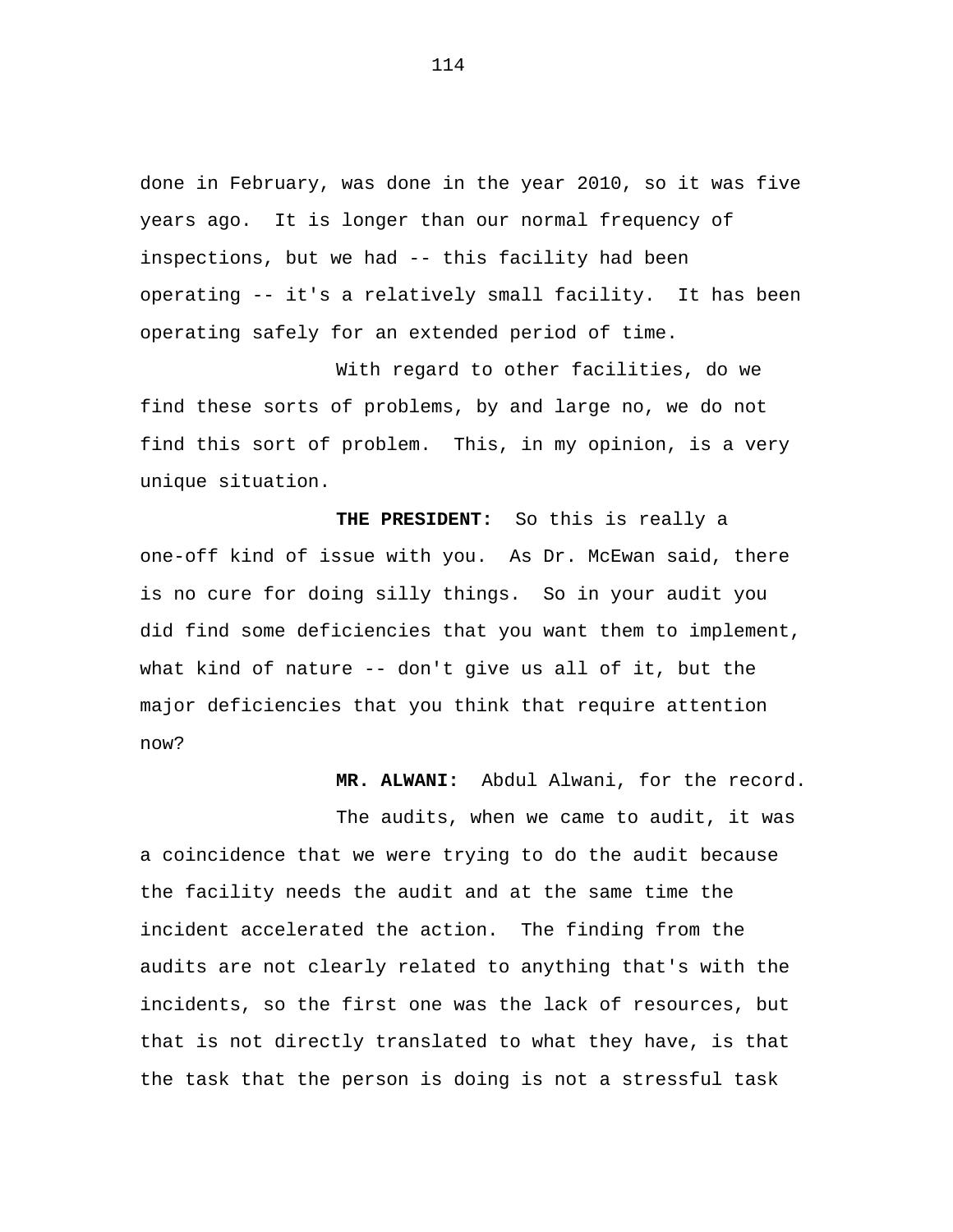so it's the backups that they were missing in this case. And another finding is with regard to the

oversight of the licensee on the radiation safety of the facility, it's not that strong. When we did the audits we had in our mind exactly what Dr. McEwan was thinking, it's just with -- the safety culture is deficient, whether there is a fear of failure of production. So we interviewed all the individuals involved in the team and we found that completely this is an isolated case among the others.

And the person who did this, he knew the procedure very well. But he was, during the interview with him, talking about problems that he has in his life and that it's about stress that he is going -- which has nothing to do with the work.

**THE PRESIDENT:** So my final kind of a question. So now, if memory serves, we are seeing incidents in hospital more often. Are you planning to change frequencies and intensity of some of the inspections in the future?

**MS MURTHY:** Kavita Murthy, for the record. Certainly for cyclotron isotope production accelerators, which is mainly cyclotrons, we have seen a shift from a purely research facility that operated and serviced one hospital to more a production facility where they are producing large batches of FDG because there is a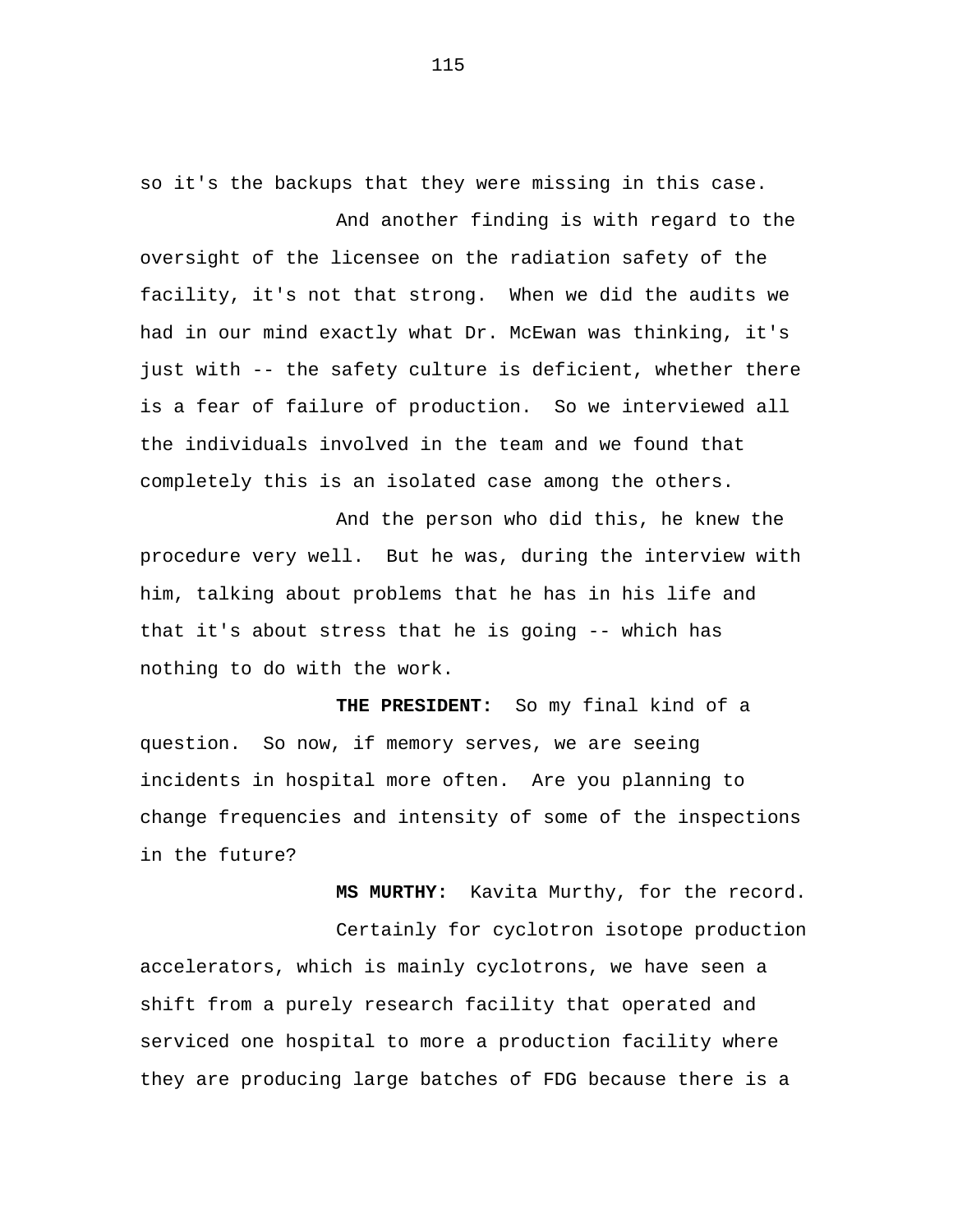greater demand for FTG in the community now. So there is certainly a paradigm shift in how they operate because they are no longer operating just for the hospital.

So we in the regulatory program for isotope production accelerators will pay much closer attention now to how they handle large batch production, how they manage with running the cyclotron longer, for longer hours.

The inspection program, the frequency of inspections is once every -- a Type I inspection every five years and a Type II inspection every two to three years. I feel that is still an appropriate frequency. We do have the ability to go more frequently whenever events are reported, whenever there are major changes and we continue to do that, just as we will do for this situation.

So we don't need to overhaul the entire program in order to do this, but in light of an incident like this, we do increase focus on the sector where we feel there are problems emerging or there could be problems emerging.

# **THE PRESIDENT:** Mr. Tolgyesi...?

**MEMBER TOLGYESI:** You were saying, Mr. Alwani, that there were some personal conditions which - fatigue or whatnot, personal problems. So when you look around right now, it's more and more you face persons with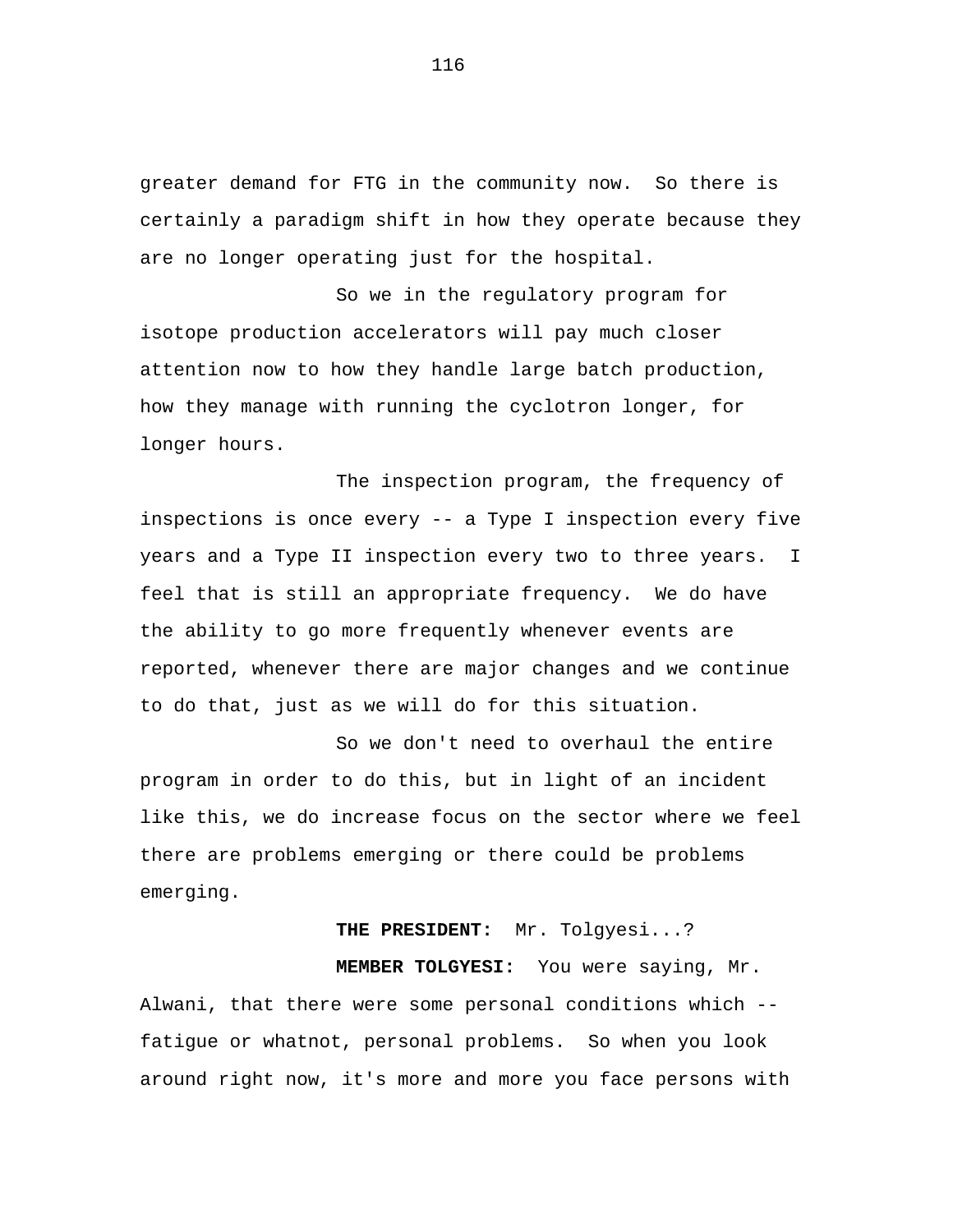personal believing or conditions which they do act or do they do actions with consequences. So how we could detect and prevent that it will happen?

**MR. RÉGIMBALD:** André Régimbald here.

I think for this particular situation our inspection found that there were some deficiencies in management oversight. So perhaps if there is better control of operations that could detect early signs of situations like this and with the comments made earlier on the safety culture that could address of this, but I don't know what else.

Abdul...?

**MR. ALWANI:** Abdul Alwani, for the record.

I think that this is really an isolated case. I have been doing that for quite some time and I have never seen situation like that. When it comes to the interview, we had an interview with the technician for almost two hours and he was talking about so many things that have nothing to do with work and its -- we asked about his previous work and whether he was a good performing employee. He was a very good performing employee, but it becomes delusional sometimes and he -- so that --

> **THE PRESIDENT:** Okay. We have to move. Montréal, do you want to add any last

comment?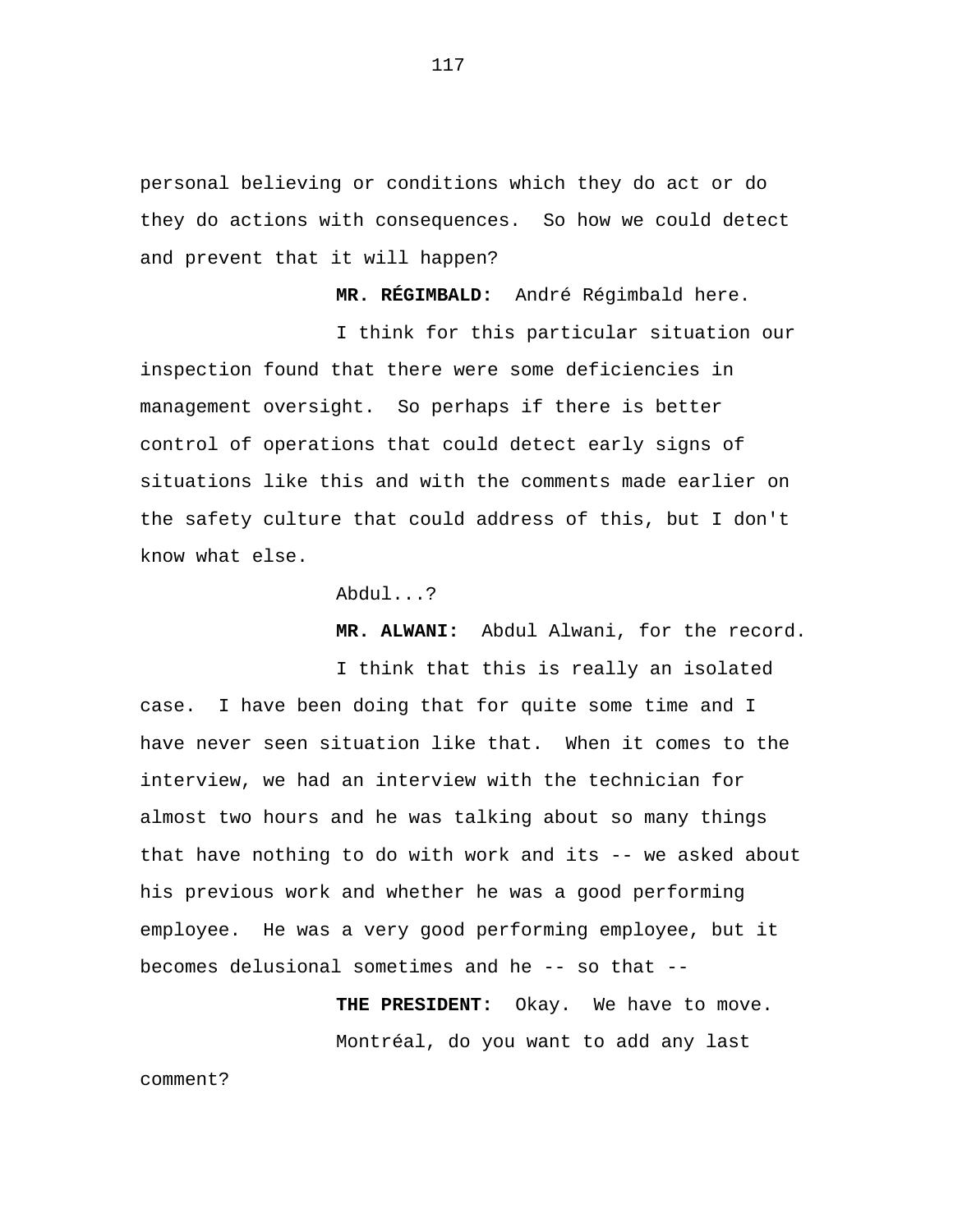**DR. SOUCY:** Well, we are certainly going to consider this as a serious wake-up call as to the state of our employees. There is obviously a limit to the kind of psychological follow-up you can install. I mean you cannot just force people to undergo regular evaluations from that perspective, but we are a small group and we will be more careful about trying to pick up any sign of distress or things like that in employees, for sure.

**THE PRESIDENT:** Okay. Thank you. Thank you very much.

**Mise à jour**

# **Centre hospitalier universitaire du Québec**

**LE PRÉSIDENT :** Monsieur Régimbald, vous avez aussi une mise à jour au sujet du Centre hospitalier universitaire de Québec.

Des représentants sont disponibles par vidéoconférence.

**Dr GARON :** Oui. Yes, we're there.

**LE PRÉSIDENT :** Monsieur Ouellet, est-ce que vous nous entendez bien?

**DR. GARON:** Yes, Mr. Ouellet is here. My name is André Garon. I'm the Medical Director of Hospital Services in the CHU de Québec. Mr.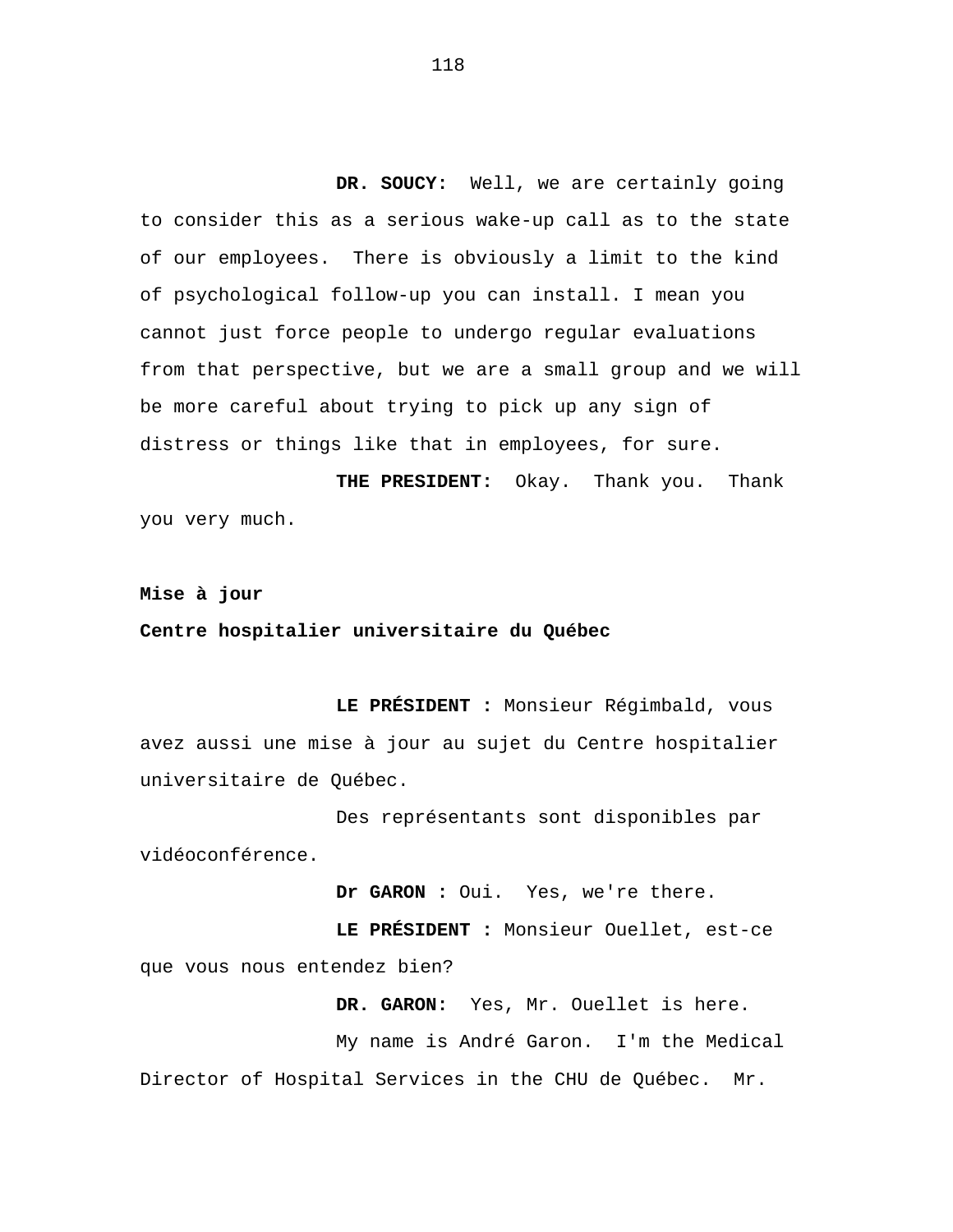Ouellet is with me, attending this meeting.

## **THE PRESIDENT:** Okay.

**DR. GARON:** Just let me please present to you some other members who join me: Mr. Carl Côté, Mrs. Janelle Morrier and Mrs. Pascale St-Pierre.

So we're available to answer your

questions.

**LE PRÉSIDENT :** Merci beaucoup, mais avant les questions, c'est monsieur Régimbald qui a la parole.

**Dr GARON :** O.K.

**Dr RÉGIMBALD :** Merci, Monsieur le

Président.

Alors, encore une fois, je m'appelle André Régimbald. Je suis le directeur général de la Direction de la réglementation des substances nucléaires.

Je suis accompagné de :

- Mme Karen Mayer, agente de projet de permis dans la Division des permis de substances nucléaires et d'appareils à rayonnement;

- M. Henry Rabski, directeur de la Division de l'inspection des activités autorisées;

- M. Peter Fundarek, directeur de la Division des permis de substances nucléaires et d'appareils à rayonnement; et

- M. Diego Estan, agent de radioprotection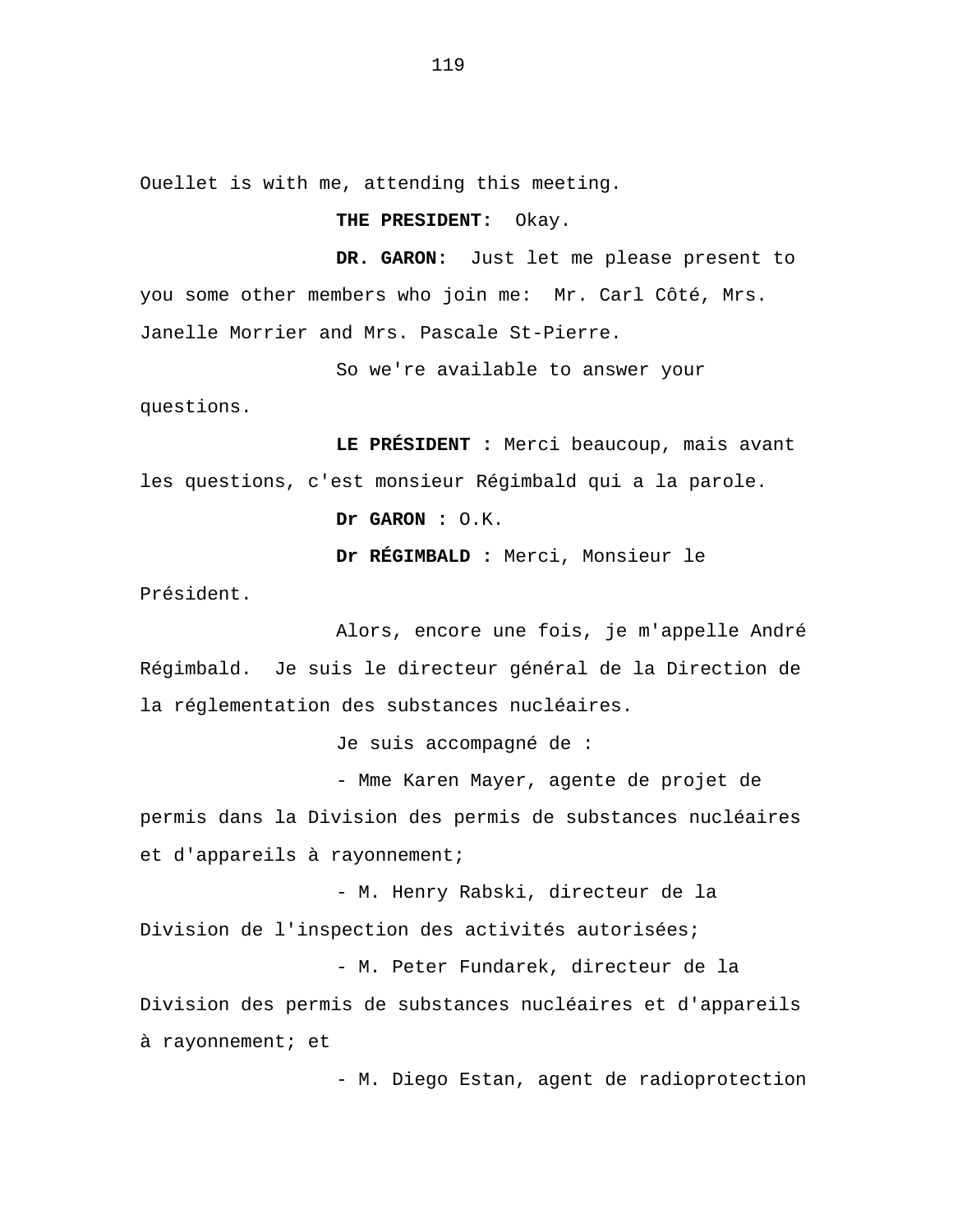dans la Division de la radioprotection.

Alors, ceci est une mise à jour concernant un événement survenu au Centre hospitalier universitaire de Québec impliquant l'usage non autorisé d'une substance nucléaire, du technétium-99m, par la compagnie Pro Rayons-X, dont les détails préliminaires ont été communiqués par courriel au Secrétariat les 26 et 27 mars dernier.

Tout d'abord, le Centre hospitalier universitaire de Québec (ou le CHU de Québec) est titulaire d'un permis de la CCSN l'autorisant à posséder et à utiliser des substances nucléaires, dont du technétium-99m, à des fins thérapeutiques et diagnostiques. Ayant une demi-vie relativement courte de 6 heures, le technétium-99m est un radioisotope couramment utilisé en imagerie médicale pour l'étude des fonctions métaboliques d'organes dans le corps humain aux fins de diagnostics.

La disparition du technétium-99m a d'abord été signalée à la Commission canadienne de sûreté nucléaire le 3 mars 2015 par le personnel du CHU de Québec qui s'est aperçu qu'il manquait une fiole de technétium-99m dans une armoire d'entreposage de produits radiopharmaceutiques de son département de médecine nucléaire. Le centre hospitalier a pu déterminer que la fiole était manquante depuis le  $1<sup>er</sup>$  mars 2015.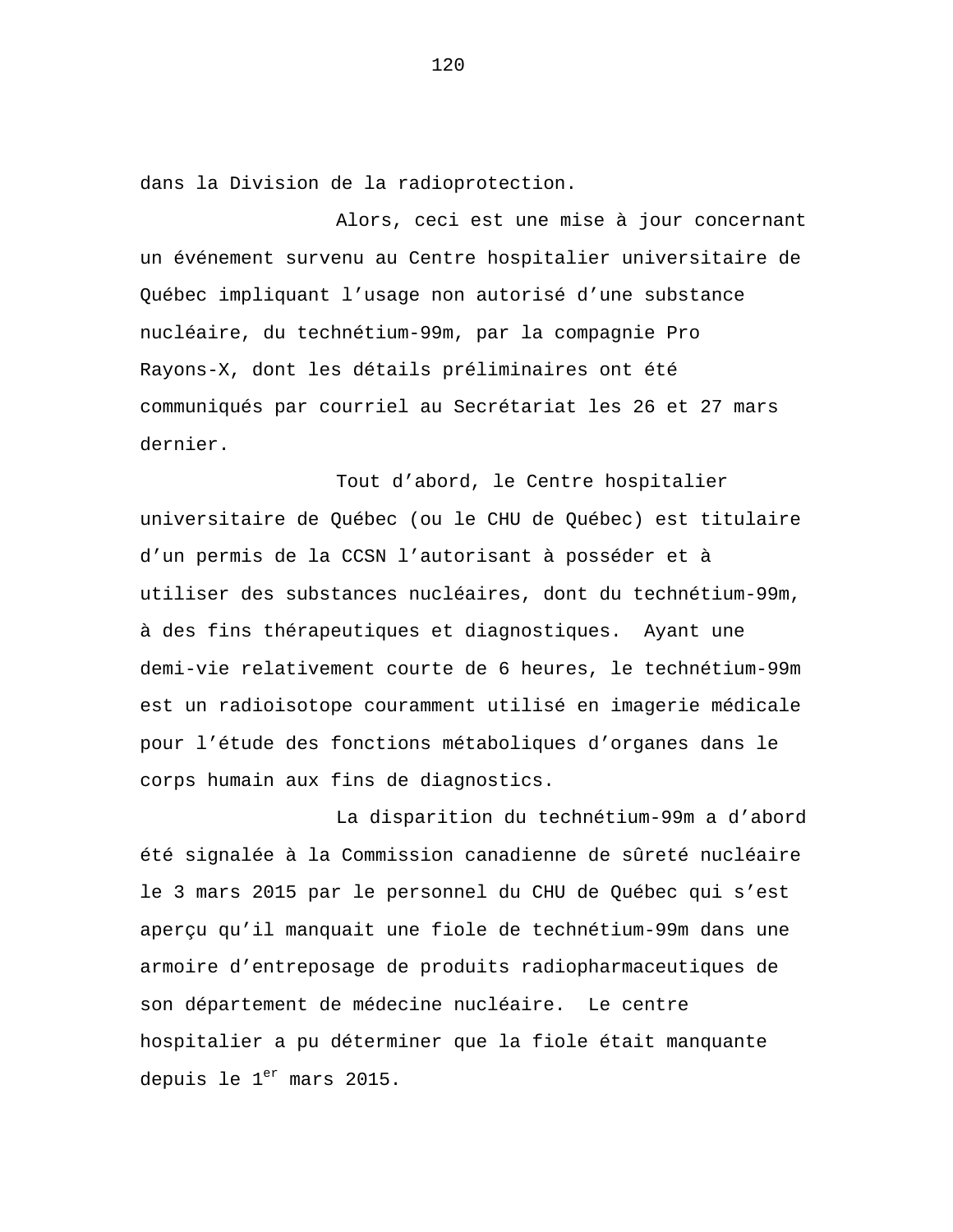L'enquête du CHU de Québec a permis d'établir que c'est une employée de la compagnie Pro Rayons-X, une firme privée d'experts-conseil située dans la région de Québec, qui était responsable du retrait non autorisé du technétium-99m.

L'employée en question avait retiré le technétium-99m à l'insu du CHU de Québec afin de mener des contrôles de blindage de rayon X pour le compte de Pro Rayons-X dans différents hôpitaux, cabinets de dentistes et autres cliniques au Québec et au Nouveau-Brunswick.

Le technétium-99m est utile pour ce genre de travail puisque son énergie de décroissance radioactive est similaire au seuil supérieur de l'énergie produite par les appareils à rayon X, donc utile pour vérifier le blindage radiologique.

La quantité de technétium subtilisée le  $1<sup>er</sup>$ mars 2015 se situait autour de 740 MBq, soit plus de sept fois la quantité réglementaire de 100 MBq, et nécessitait un permis de la CCSN pour en avoir la possession et en faire usage. Ni l'employée, ni Pro Rayons-X ne détenait et ne détiennent toujours pas de permis de la CCSN pour la possession et l'usage de substances nucléaires. Ces activités ont donc été effectuées de façon non autorisée et contraire à la *Loi sur la sûreté et la réglementation nucléaires* et ses règlements d'application.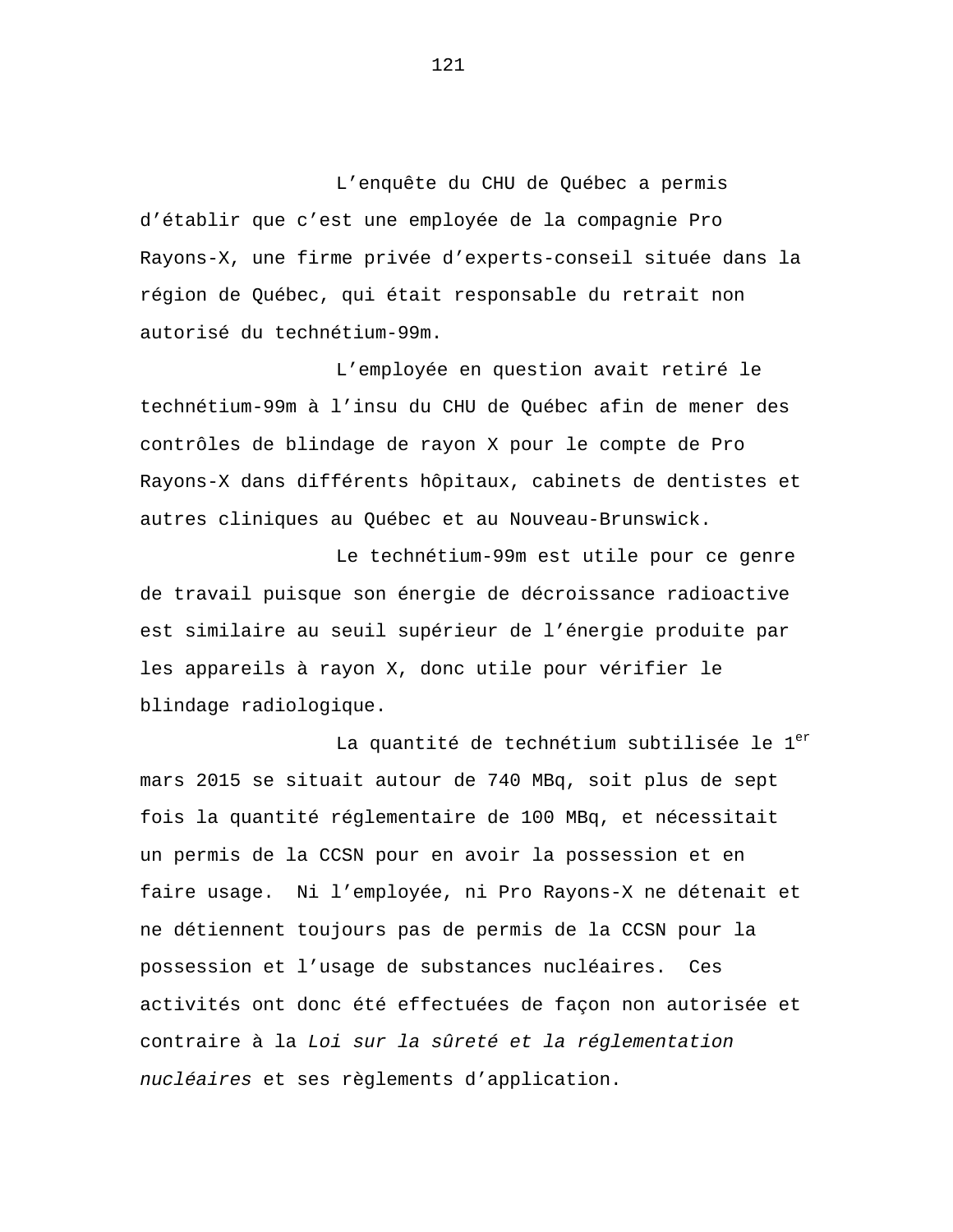D'après l'information du CHU de Québec, Pro Rayons-X avait obtenu une clé du Centre hospitalier de l'Université Laval en 2000 pour y effectuer certains travaux, ce qui a permis à la compagnie d'avoir accès à un local du département de médecine nucléaire du centre hospitalier où le technétium-99m était entreposé. Aucun membre du personnel en poste aujourd'hui au CHU de Québec n'était au courant de cet arrangement.

Le personnel de la CCSN a mené sa propre enquête pour vérifier de manière indépendante l'information recueillie par le CHU de Québec. Après avoir interrogé le personnel du centre hospitalier et l'employée concernée de Pro Rayons-X, nous avons aussi conclu que Pro Rayons-X était responsable du retrait non autorisé du technétium-99m des locaux du centre hospitalier à sept occasions en 2014 et 2015, et que la compagnie était responsable de la possession, du stockage, du transport et de l'utilisation non autorisé de cette substance pour effectuer des contrôles de blindage contre le rayonnement pour son propre compte, et à ces sept occasions.

Après examen de toute l'information recueillie sur cette affaire, le personnel de la CCSN a estimé les risques radiologiques encourus par l'employée de Pro Rayons-X comme étant faibles puisque l'employée a manipulé le technétium sur de courtes périodes et n'était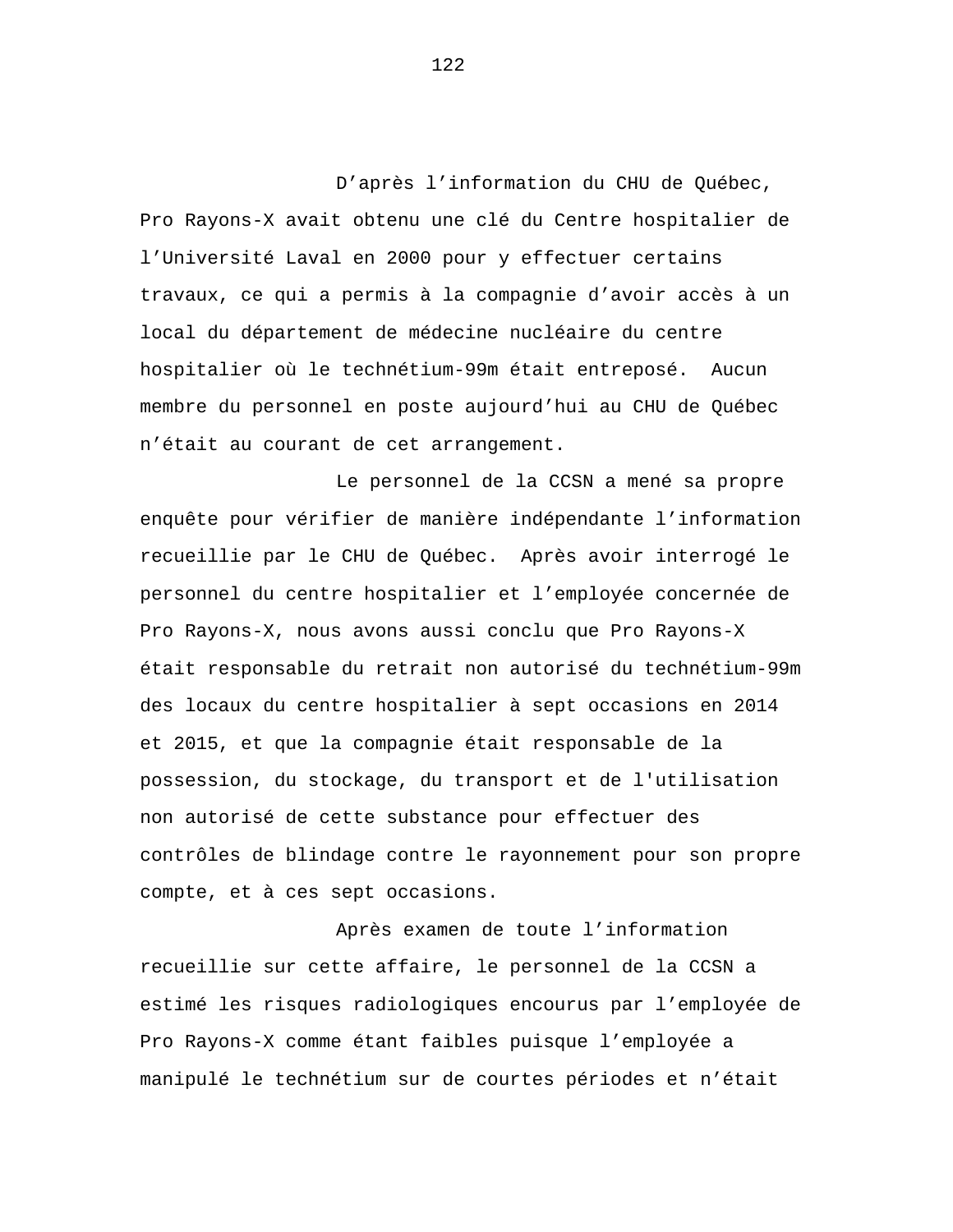pas toujours en contact avec le technétium. De plus, il est peu probable que d'autres personnes aient pu être exposées de façon importante puisque l'employée avait toujours le technétium en sa possession.

Puisqu'elle effectuait des contrôles de blindage radiologique sur des appareils à rayon X, elle portait un dosimètre dans le cadre de son travail. D'après les renseignements fournis par l'employée, son dosimètre personnel n'a pas indiqué de dose reçue en lien avec l'usage du technétium. Le personnel de la CCSN estime tout de même que la dose reçue est vraisemblablement inférieure à la limite de dose annuelle de 1 mSv pour un membre du public.

Par contre, l'employée n'avait aucune formation concernant la manutention, l'entreposage et le transport de technétium-99m, ne portait pas tout l'équipement de radioprotection nécessaire et n'avait pas d'équipement ni de formation pour faire face à des situations d'urgence comme un déversement ou la perte du technétium-99m.

La CCSN a demandé au Centre hospitalier universitaire de Québec de s'assurer que Pro Rayons-X ne possède aucune autre clé et n'a pas accès aux autres hôpitaux du réseau du CHU de Québec, ce qui a été confirmé par le personnel du CHU de Québec, confirmant également que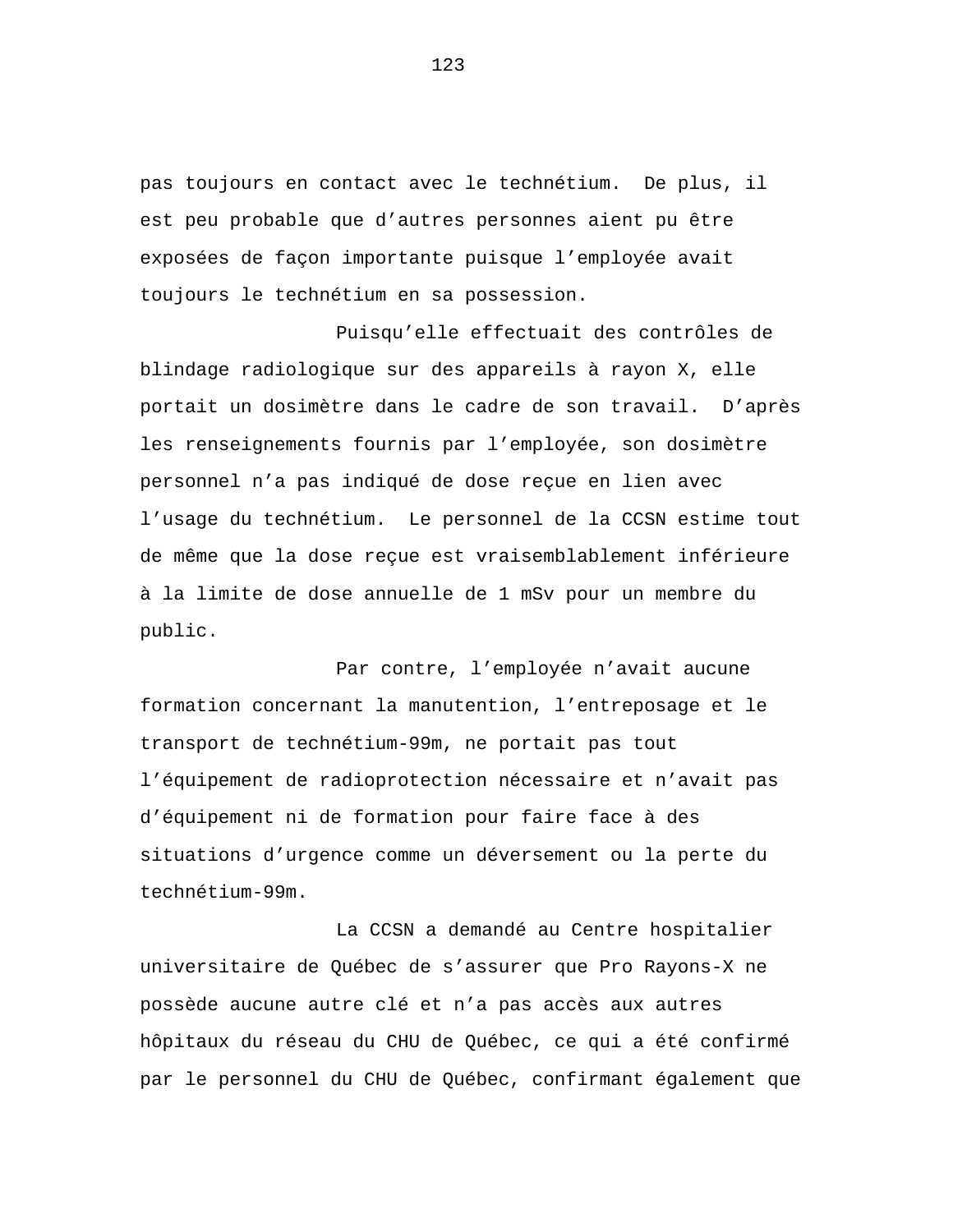l'employée de Pro Rayons-X lui avait rendu l'unique clé qu'elle possédait.

À la suite de cet événement, le personnel de la CCSN a envoyé un avis à tous les titulaires de permis au Québec et au Nouveau-Brunswick les informant que la compagnie Pro Rayons-X avait procédé à des contrôles de blindage avec du technétium-99m de façon non autorisée, c'est-à-dire sans permis de la CCSN. La note visait également à rappeler aux titulaires des permis qu'il est interdit de transférer des substances nucléaires à des personnes non autorisées par la CCSN.

Le CHU de Québec a déterminé que la cause profonde de cet événement était le fait qu'il n'y avait pas en place un mécanisme de révision des titulaires de clé pour les locaux de médecine nucléaire. Ceci a permis à la compagnie Pro Rayons-X d'être en possession d'une clé donnant accès à un local d'entreposage de substances nucléaires durant 15 ans sans que personne ne soit au courant. Une faiblesse dans le contrôle d'inventaire des fioles mises en décroissance a également été identifiée comme facteur déterminant.

Le CHU de Québec a pris certaines mesures correctives pour éviter qu'un tel événement ne se reproduise.

Il a d'abord modifié les serrures d'accès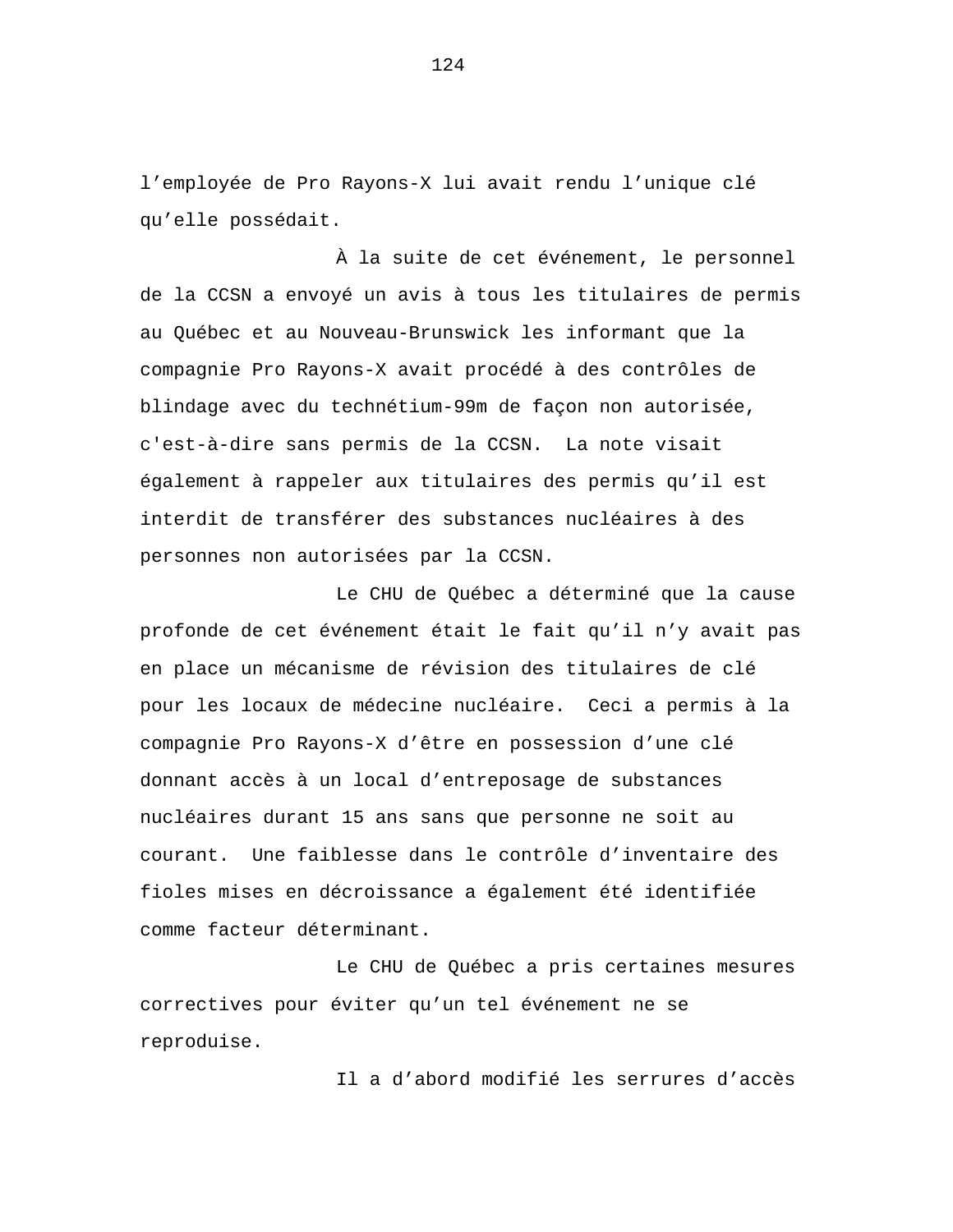aux locaux de médecine nucléaire et a établi une procédure plus robuste de contrôle des clés pour les personnes qui ont besoin d'avoir accès à ces locaux. Le personnel du CHU n'a rapporté aucune autre instance de retrait non autorisé de technétium-99m depuis cet événement.

Aussi, le CHU de Québec est en train d'établir une procédure pour uniformiser le contrôle d'inventaires pour les cinq services de médecine nucléaire de ses hôpitaux dans le cadre d'une révision de son programme de radioprotection qui sera soumis à la CCSN pour examen et approbation d'ici le 23 juin 2015.

En conclusion, le personnel de la CCSN est d'avis qu'il est peu probable que l'usage non autorisé de technétium-99m par la compagnie Pro Rayons-X durant 2014 et 2015 ait pu avoir des conséquences néfastes pour la santé et la sécurité des personnes ou pour l'environnement.

Le personnel de la CCSN est satisfait des mesures correctives prises par le CHU de Québec en réponse à cet événement et fera un suivi au cours des prochains mois pour s'assurer que les nouvelles procédures et le programme révisé de radioprotection du CHU de Québec seront effectivement mis en place.

Nous ne prévoyons pas faire d'autre rapport à la Commission sur cette affaire dans le futur à moins que les circonstances ne l'exigent.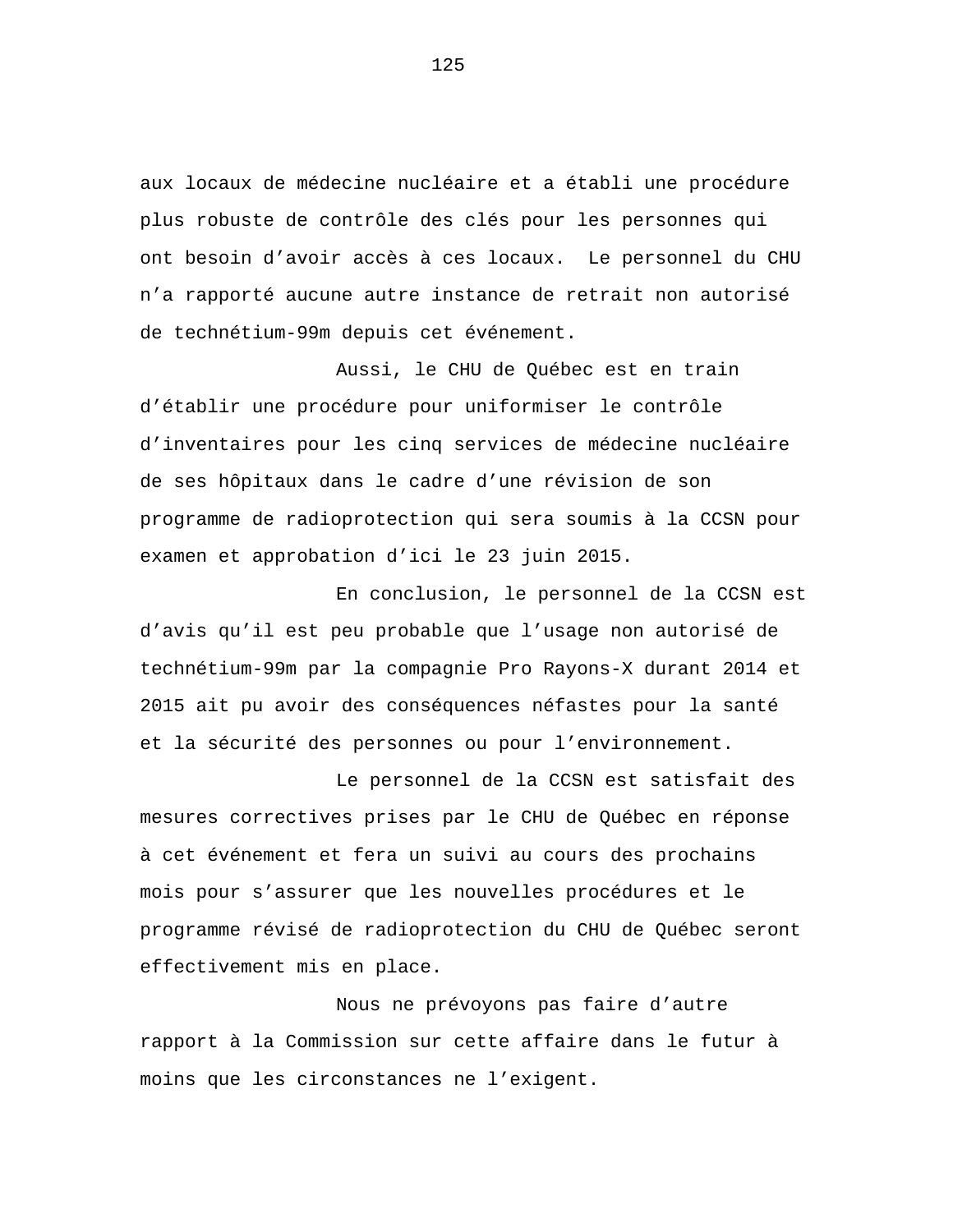En terminant, veuillez noter que la CCSN a émis une sanction administrative pécuniaire à l'endroit du président de la compagnie Pro Rayons-X le 2 juin dernier en lien avec cette affaire, plus précisément pour avoir utilisé le technétium-99m sans détenir de permis de la CCSN.

Ceci conclut ma présentation. Nous sommes disponibles maintenant pour répondre à vos questions. Merci.

**LE PRÉSIDENT :** Merci.

Avant d'ouvrir la session des questions, Monsieur Garon, aimeriez-vous dire quelques mots?

**Dr GARON :** Peut-être un mot, oui.

L'approche que nous avons eue relativement à cet événement est celle, d'abord, de faire un signalement obligatoire, de faire diligence quant à ce signalement-là, de faire diligence quant à l'investigation qui a été conduite à l'interne, et de prendre rapidement les mesures de court et de long terme pour chercher à éviter la récidive. Évidemment, tout ça s'est fait en collaboration avec la Commission. Nous croyons que les mesures en place seront efficaces à très long terme.

**LE PRÉSIDENT :** Merci.

Alors, Monsieur Harvey?

**MEMBRE HARVEY :** Mon premier questionnement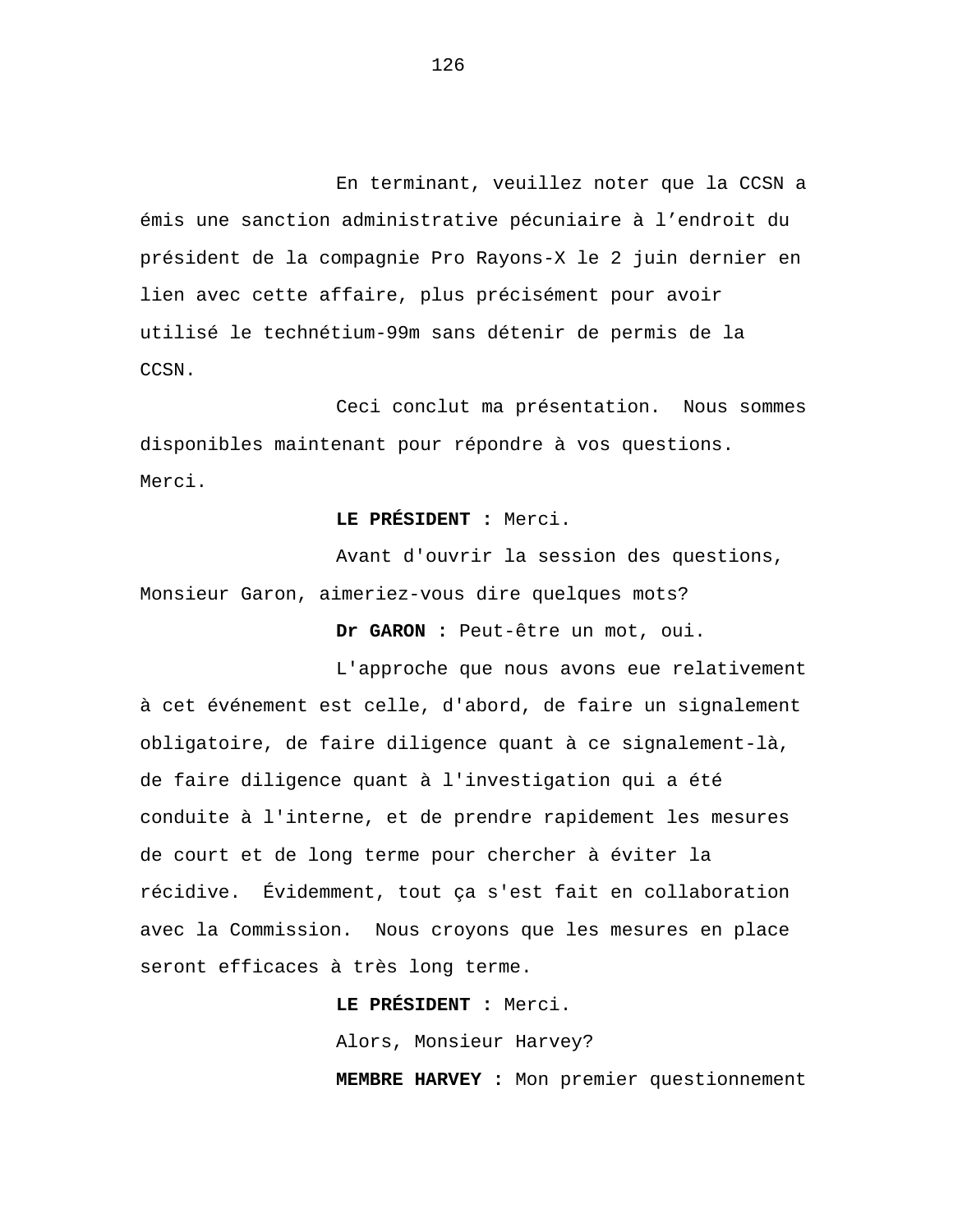est à propos de... Étant donné qu'il y a eu sept événements depuis janvier 2014, comment se fait-il que la Commission a été avisée après le septième événement? Est-ce que c'est parce que personne n'était au courant? Mais certaines personnes devaient être au courant, étant donné que vous avez les dates précises où il y a eu infraction.

Ma question est : Pourquoi la Commission a été informée après le septième événement?

> **M. OUELLET :** C'est une question à qui? **MEMBRE HARVEY :** Je pose la question au

**Dr GARON :** Bien, je vais laisser monsieur Ouellet vous répondre.

CHUQ.

**M. OUELLET :** O.K. Donc, la réponse est la suivante.

Donc, le premier incident où nous... Nous avons déposé un rapport en date du mois de mars. Le premier incident où on a soupçonné qu'il se passait quelque chose a eu lieu le 2 février 2015. Alors, on a entrepris des mesures. Il y a eu un incident le 18 février et le 28 février, et nous avons avisé la CCSN le 2 ou le 3 mars. Les clés du département de médecine nucléaire ont été changées vers la mi-février.

C'est seulement suite à l'inspection de la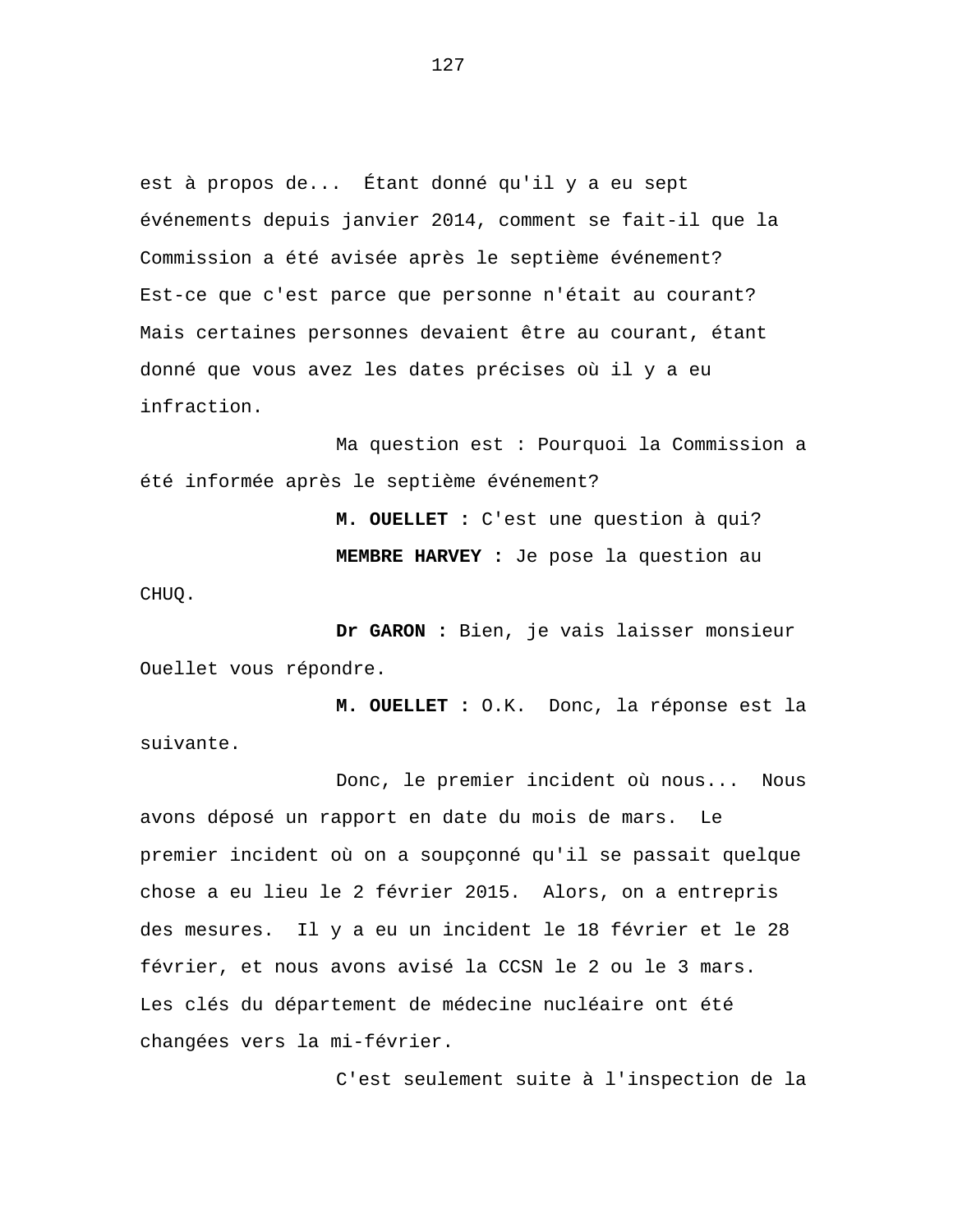CCSN et une entrevue entre les inspecteurs de la CCSN et l'employée de Pro Rayons-X que quatre autres événements antérieurs ont été identifiés. Ces événements ont été identifiés par la CCSN et non pas par le CHU de Québec. Point.

**MEMBRE HARVEY :** Merci. Ce qui veut dire qu'on ne sait pas s'il y avait eu... étant donné que les clés étaient là depuis... qu'ils avaient les clés depuis l'année 2000, s'il y a eu entre-temps depuis 2000 d'autres événements. Il a pu en avoir comme il a pu ne pas en avoir aussi.

**Dr GARON :** C'est André Garon.

Entre 2000 et cette année, nous ne saurions vous dire s'il y a eu une ou plusieurs occurrences de même nature.

**MEMBRE HARVEY :** Mais les entrées n'étaient pas contrôlées. Cette personne-là avait accès. C'est une personne qui travaillait pour monsieur Mignault qui avait accès. Elle arrivait là puis elle ouvrait la porte n'importe quand ou ça s'est passé de quelle façon?

**M. OUELLET :** Le corridor qui mène à la médecine nucléaire n'est pas un corridor sécurisé. Donc, à partir du moment qu'on a la clé d'un local, on peut se diriger vers le secteur de la médecine nucléaire dans le CHUL et débarrer une porte.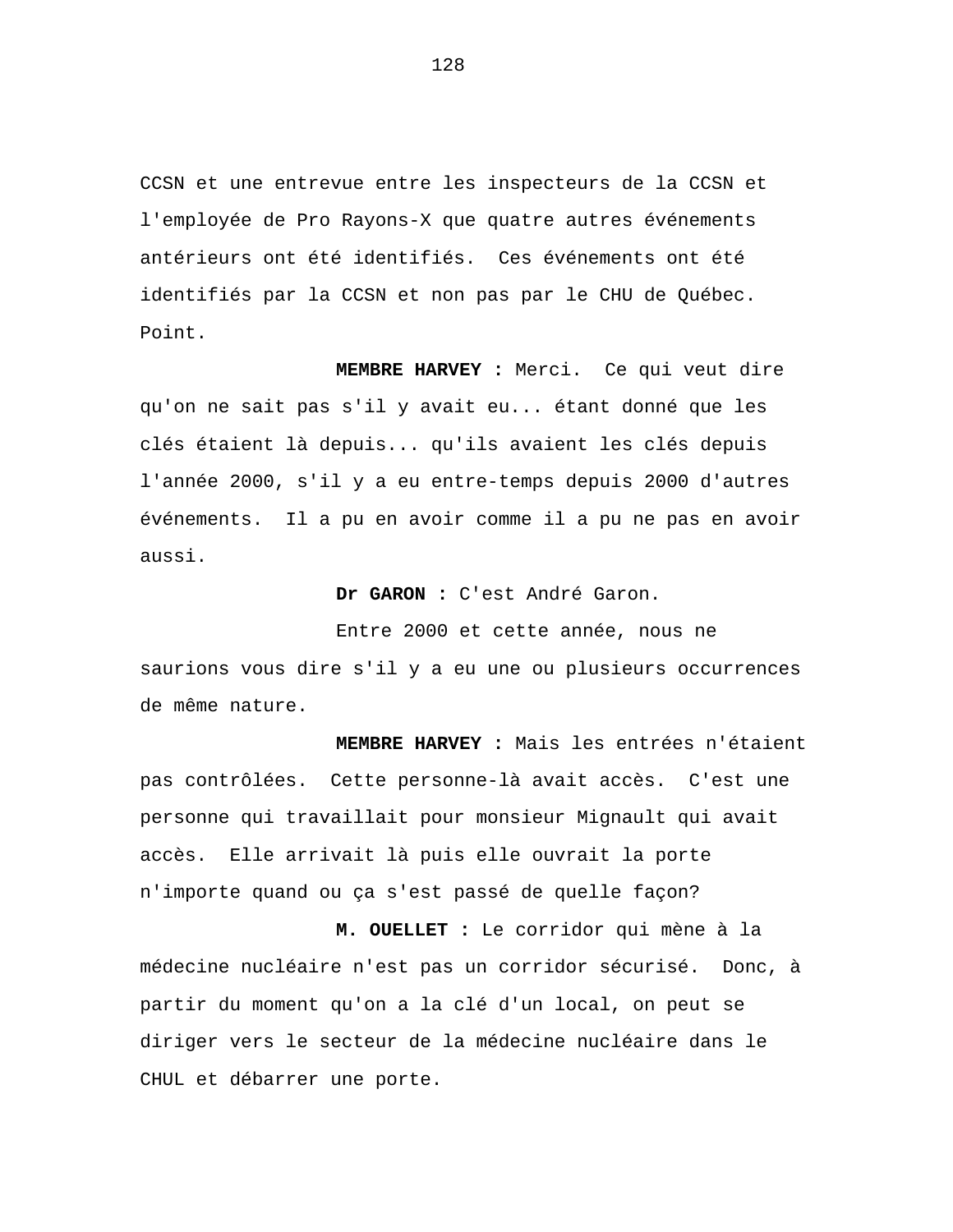**MEMBRE HARVEY :** Et dans ce local-là, il n'y a pas de... ce n'est pas un endroit où il y a des gens toute la journée, j'imagine?

**M. OUELLET :** La personne venait le soir. Dans les trois événements que l'on a rapportés, la personne est certainement venue le soir.

**Dr GARON :** Pour subtiliser la substance là, parce qu'il est certain que ce local-là ne pouvait être accessible qu'à une personne qui a une clé, et nous ne savions pas qu'une personne extérieure au CHU de Québec avait une clé. Tout ça a été découvert ce printemps.

**MEMBRE HARVEY :** Merci.

**LE PRÉSIDENT :** Monsieur Tolgyesi?

**MEMBRE TOLGYESI :** Dites-moi, Monsieur --

comment il s'appelle -- Mignault, il avait la clé depuis 2000?

**Dr GARON :** Semble-t-il.

### **MEMBRE TOLGYESI :** Selon les

investigations, avez-vous trouvé comment il a reçu la clé, qui lui a donné la clé et pourquoi il lui a donné la clé?

**M. OUELLET :** La clé a été remise en l'an 2000, exactement au mois d'octobre 2000. On a les documents qui ont été déposés à la CCSN, qui sont les certificats de remise de clé qui étaient signés à ce moment-là par l'ancien chef de médecine nucléaire du CHUL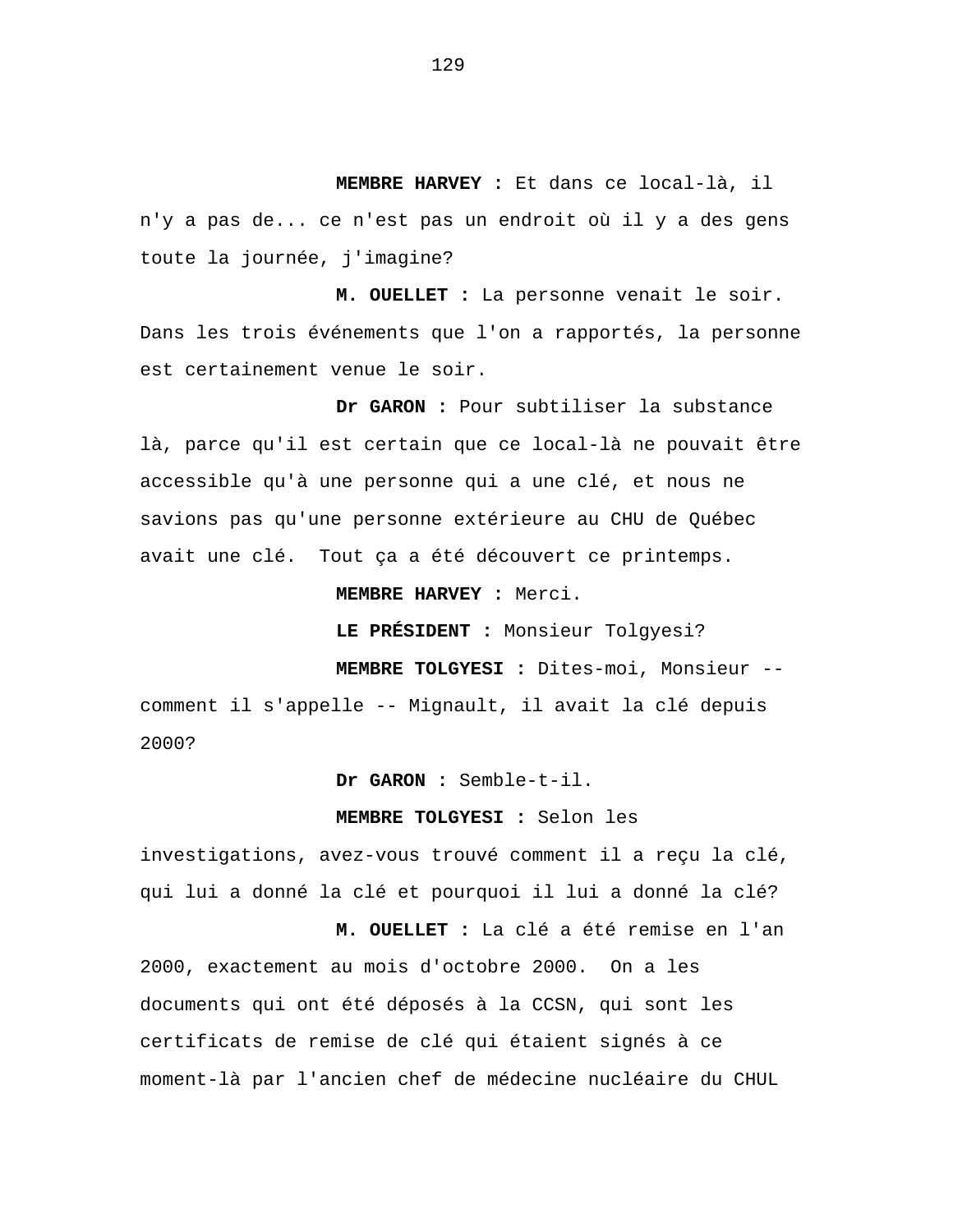et l'ancien chef technologue du CHUL. J'ai eu l'occasion de parler à monsieur Mignault une fois à la mi-février. Il nous a dit qu'il avait accès dans le temps au local dans le cadre d'un programme de contrôle de qualité des calibrateurs de dose. Ça, c'est une information qui est plausible mais que je ne peux pas valider. Donc, c'est comme ça qu'il a reçu la clé par des voies officielles de la médecine nucléaire dans le temps, en l'an 2000.

**MEMBRE TOLGYESI :** Quand vous avez donné la clé pour accéder au département ou la pièce de médecine nucléaire, est-ce que... Monsieur Harvey a posé la question. Vous n'avez pas répondu.

Normalement, les isotopes radioactifs, je suppose que vous les gardez seulement dans une pièce qui est barrée. Ce n'est pas des grosses pièces. C'est des petites quantités. Est-ce qu'il n'y a pas un contenant ou une armoire qui est barré?

**M. OUELLET :** À cet endroit, c'est la porte qui est barrée.

**MEMBRE TOLGYESI :** Ça veut dire que n'importe qui qui a la clé peut accéder?

**M. OUELLET :** Oui. Ce local-là n'est pas le laboratoire chaud du service de médecine nucléaire. C'est une pièce connexe un peu plus près des salles de Gamma-Caméra où certaines doses sont préparées et où les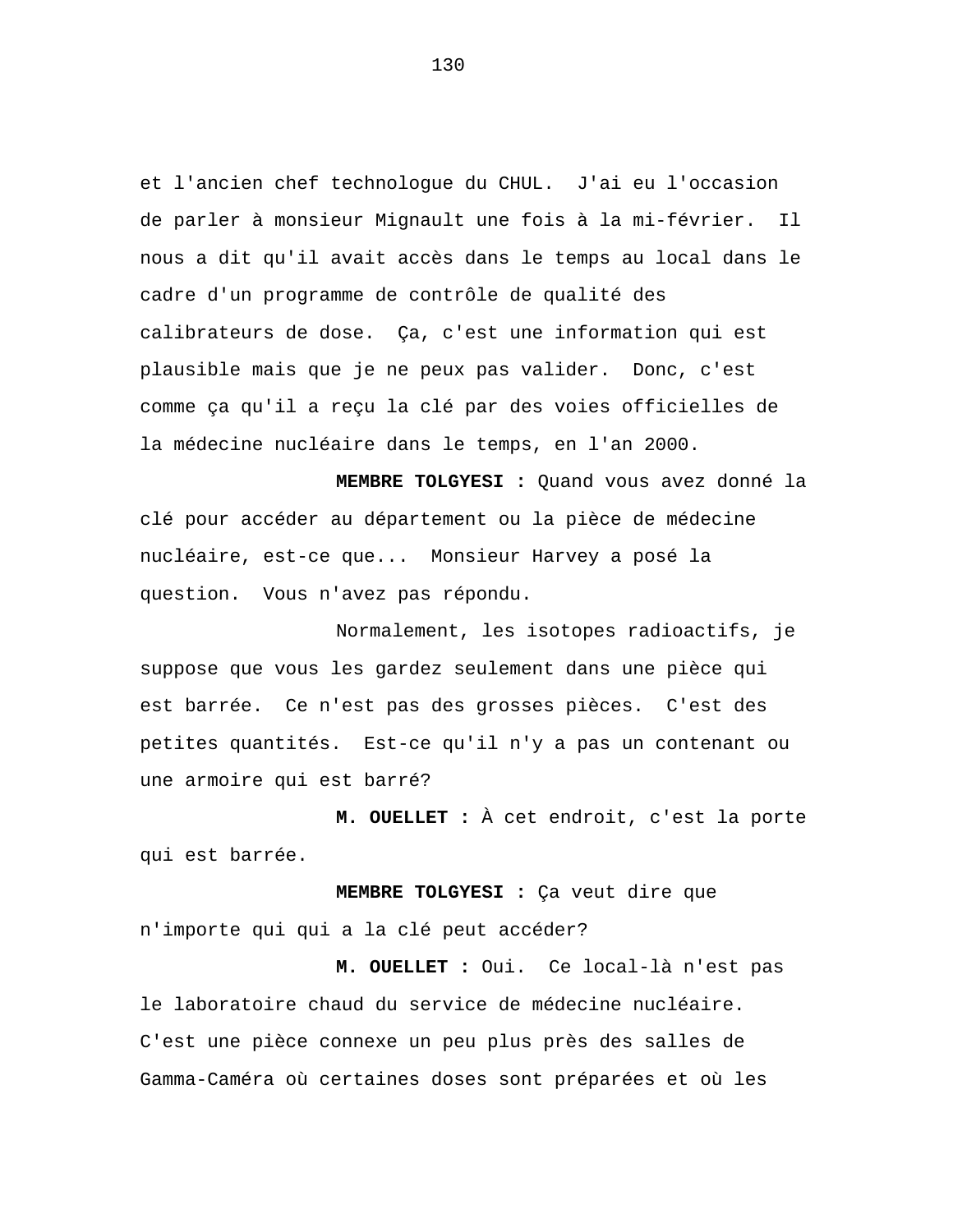unidoses sont manipulées.

**LE PRÉSIDENT :** Mais pour la CCSN, est-ce que cette pratique est acceptable, de donner une clé à une personne qui n'est pas un employé de cet hôpital?

> **Dr GARON :** La question est à nous? **LE PRÉSIDENT :** Non. **Dr GARON :** Non. **Dr RÉGIMBALD :** Non. C'est André Régimbald

ici.

Sous le permis, il y a le programme de radioprotection qui est établi. Il y a également des procédures à suivre, et les procédures concernant la sécurité matérielle sont également examinées. Maintenant, le contrôle de clé comme tel est laissé au soin du titulaire de permis pour établir un contrôle de clé efficace et aussi un contrôle d'inventaire des substances nucléaires.

**LE PRÉSIDENT :** Je ne comprends pas comment on pourrait accepter une procédure comme ça avant, donner la clé à quelqu'un qu'on ne connaît pas.

Monsieur Jammal?

**M. JAMMAL :** Oui. C'est Ramzi Jammal pour l'enregistrement.

Pour répondre à la question, ce n'est pas tout à fait acceptable. Les personnes qui doivent avoir la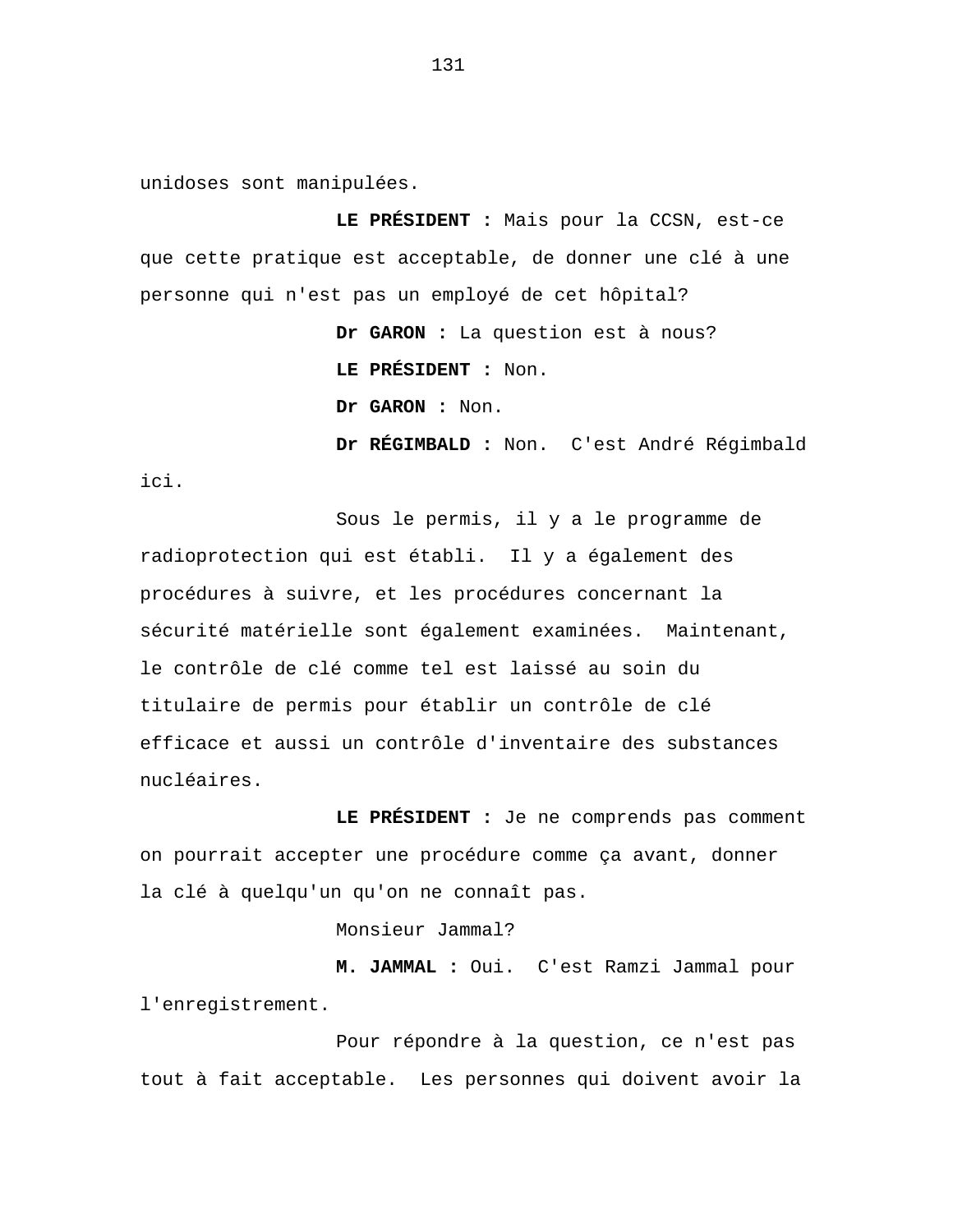clé ou bien les clés, ce sont des personnes qui doivent être autorisées et formées par des titulaires de permis. Alors, c'est une non-conformité par le titulaire de permis. C'est plutôt un indicateur qu'ils ont perdu le contrôle de leurs clés et de leur programme.

Alors, tout à fait, la réponse directe, Monsieur le Président, c'est ce n'est pas acceptable et puis ce n'est pas normal du tout. C'est la responsabilité du titulaire de permis d'avoir le contrôle à deux niveaux : le contrôle réglementaire pour gérer les sources et l'activité autorisée par la Commission et le contrôle du personnel autorisé d'avoir accès aux salles chaudes, surtout pour les endroits de radiopharmacie.

**LE PRÉSIDENT :** Merci.

Monsieur Tolgyesi?

# **MEMBRE TOLGYESI :** Est-ce que la

manipulation de ces isotopes... Il y a des employés qui les manipulent, c'est-à-dire qu'ils vont les chercher dans l'entrepôt ou dans cette pièce-là. Est-ce qu'on a un contrôle d'inventaire? Parce que normalement, même si la personne qui est venue la chercher le soir, quand vous utilisez... et la vie est courte, c'est six heures. Ça veut dire que les activités où on utilise le technétium sont assez fréquentes.

Est-ce qu'il y a un contrôle d'inventaire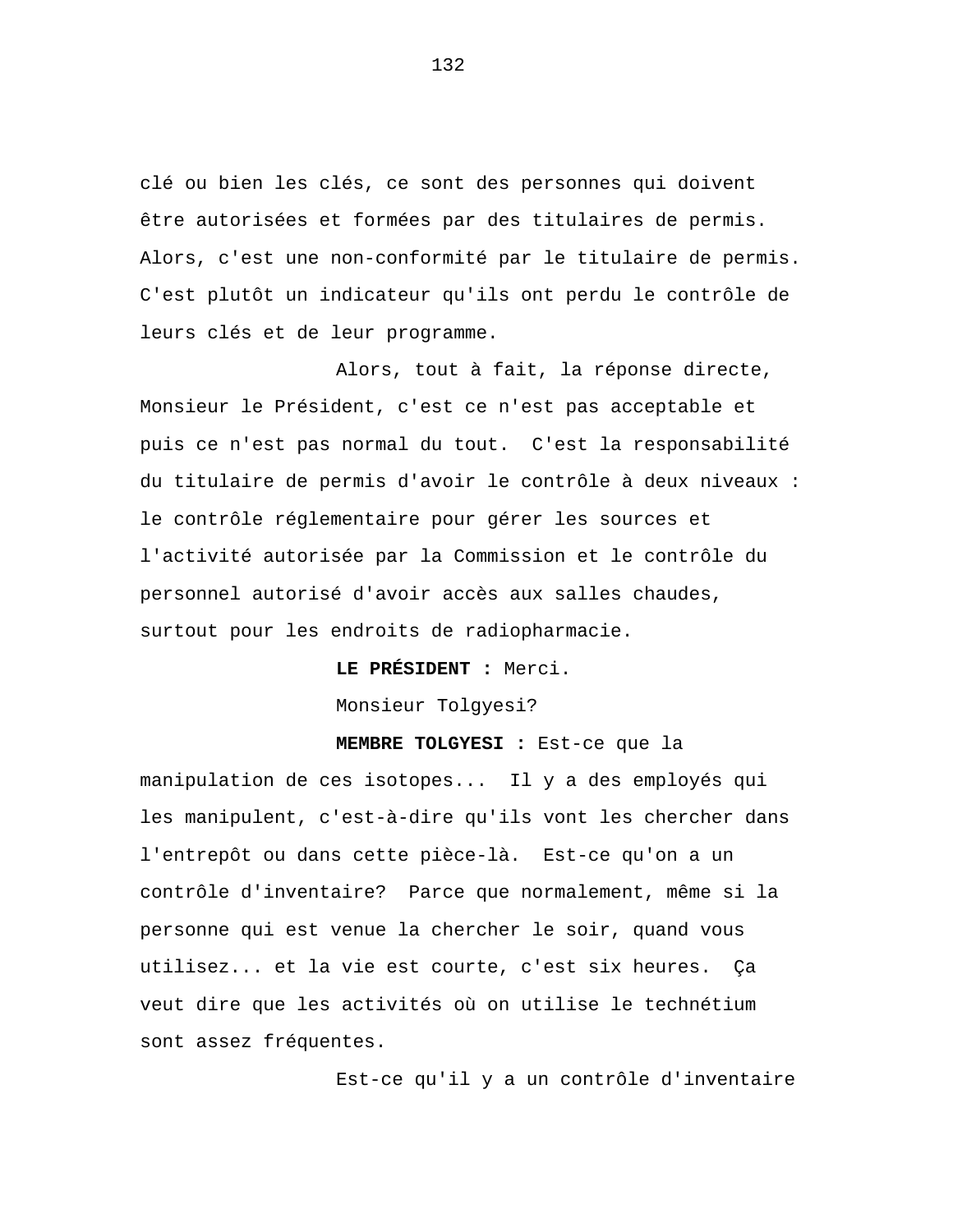qui permet de voir qu'un morceau ou un contenant a disparu, comme ça été fait à la fin de février, selon le docteur - je ne me souviens pas son nom -- monsieur à Québec qui vient de parler?

**Dr GARON :** Oui.

**M. OUELLET :** Robert Ouellet.

Oui. Donc, oui, il y a un contrôle.

Donc, les vials qui ont été subtilisés étaient en fait des restants, comme presque des déchets, contenaient typiquement 50 à 60 mCi. Donc, en médecine nucléaire su CHUL, à chaque matin, un technologue de médecine nucléaire mesure l'activité résiduelle des doses non utilisées de la veille. Donc, chaque jour, le CHUL reçoit un vial de 200 à 300 mCi, ainsi que des unidoses. Là, on parle seulement des vials.

Donc, l'activité mesurée est notée dans un registre, puis les vials sont ensuite placées dans des poubelles pour décroissance en vue d'une disposition. On s'attend donc à ce que le résultat de la mesure de l'activité résiduelle d'un vial ne soit pas nul, soit plutôt de l'ordre de la dizaine de millicuries puisque la veille, il y avait 200-300 mCi et qu'il ait pu y avoir des prélèvements faits pour des injections.

Donc, le premier événement qui nous a vraiment alertés, c'est le 2 février. Le technicien a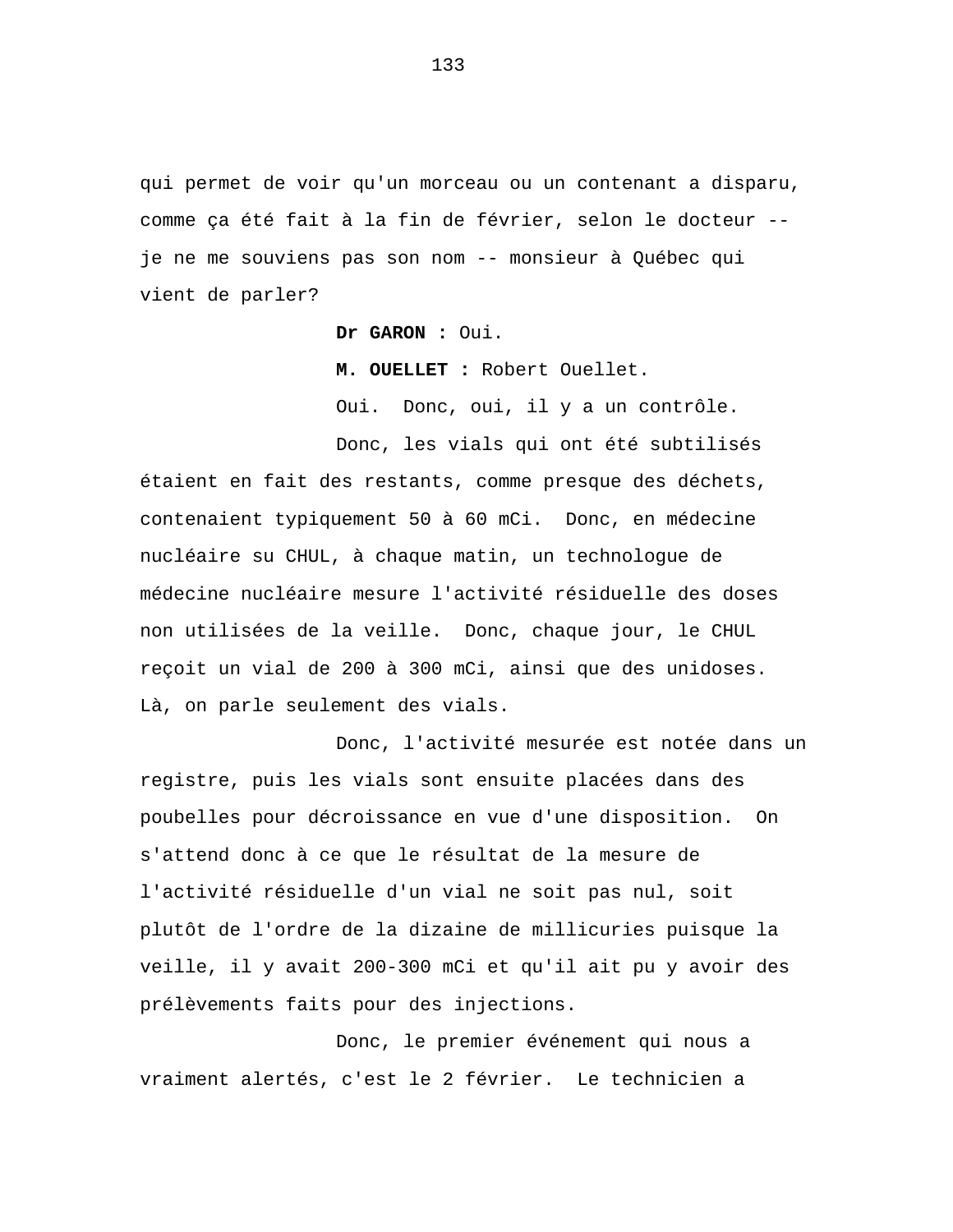mesuré l'activité dans le vial, et ça comptait zéro. Donc, c'est impossible. Donc, c'est comme ça que ça s'est passé.

Et oui, il y avait une mesure de... Il y a des tenues d'inventaire de tous les vials, et il y a une faiblesse qui a été rapportée et convenue avec la CCSN. C'est que le technicien quand il manipule le vial qui contient 30 à 40 à 50 mCi, le vial est très petit, la date et le numéro de série sont très petits. Donc, le technicien n'a vraiment pas avantage à prendre le temps de lire ce qu'il y a sur le vial et se fie à l'étiquette qui est sur le pot plombé. Donc, par mesure de radioprotection, le technicien mesure l'activité du vial et le remet immédiatement dans son pot plombé.

Donc, le matin du 2 février, quand il a lu zéro, le technicien a pris le temps de regarder la petite étiquette du vial. Vous voyez, le vial, c'est à peine gros comme le petit doigt là. Le numéro de série est très petit. Puis c'est là qu'il a réalisé qu'il y avait une différence entre le numéro de série du vial et le numéro de série de l'étiquette sur le pot plombé. Donc, ce n'est pas simple comme situation, et la CCSN a convenu de cela d'ailleurs dans son rapport.

Et oui, il y a des techniques d'inventaire, et là, il y a une nouvelle méthode d'inventaire qui a été discutée avec la CCSN et qui est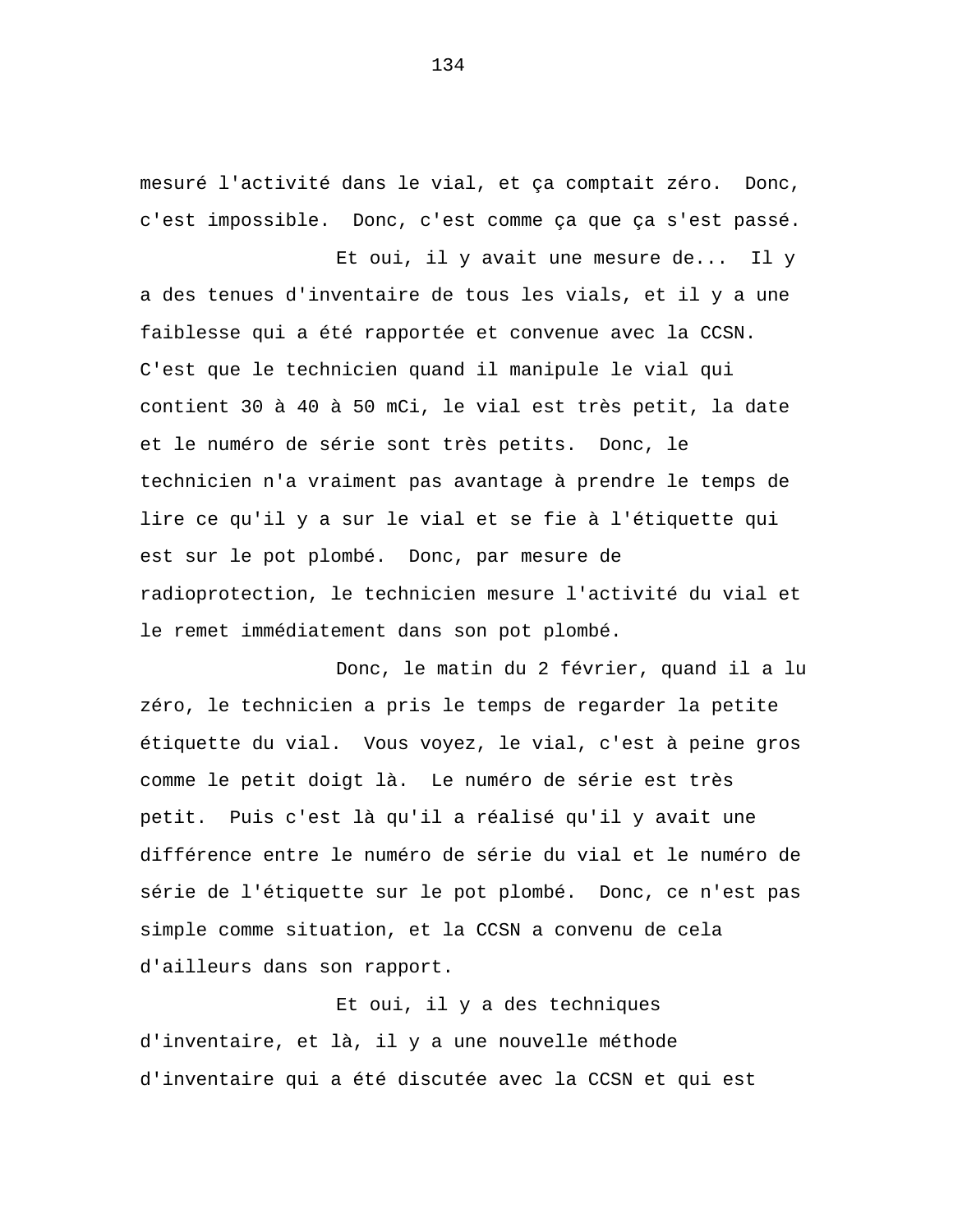maintenant en place, où systématiquement les étiquettes des vials résiduels sont placées dans le registre d'inventaire. Donc, c'est une mesure qu'on fait maintenant au CHUL. Elle a le léger défaut de causer l'irradiation des mains des technologues pour une manipulation de 10 secondes peut-être.

**MEMBRE TOLGYESI :** Est-ce que les isotopes qui sont de faible intensité... Vous avez dit que quand c'est 10 ou 20 mCi...

**M. OUELLET :** Oui.

**MEMBRE TOLGYESI :** ...que vous les jetez dans les poubelles. Je ne veux pas croire que c'est une poubelle ordinaire.

**M. OUELLET :** Non, non. C'est des poubelles pour décroissance et rejet plusieurs jours plus tard. Ce n'est pas des poubelles ordinaires là. C'est des poubelles de décroissance.

**MEMBRE TOLGYESI :** Parce que ce que j'ai compris, c'est que la personne de la compagnie de Pro Rayons-X, elle n'utilisait pas nécessairement les éléments qui viennent d'être déposés, mais où le niveau a baissé à 60, 60 mSv? C'est ça qu'il avait besoin, lui?

**M. OUELLET :** La compagnie Pro Rayons-X venait chercher les vials résiduels. Dans les cas que nous, on a pu... les trois cas, on voit qu'il y avait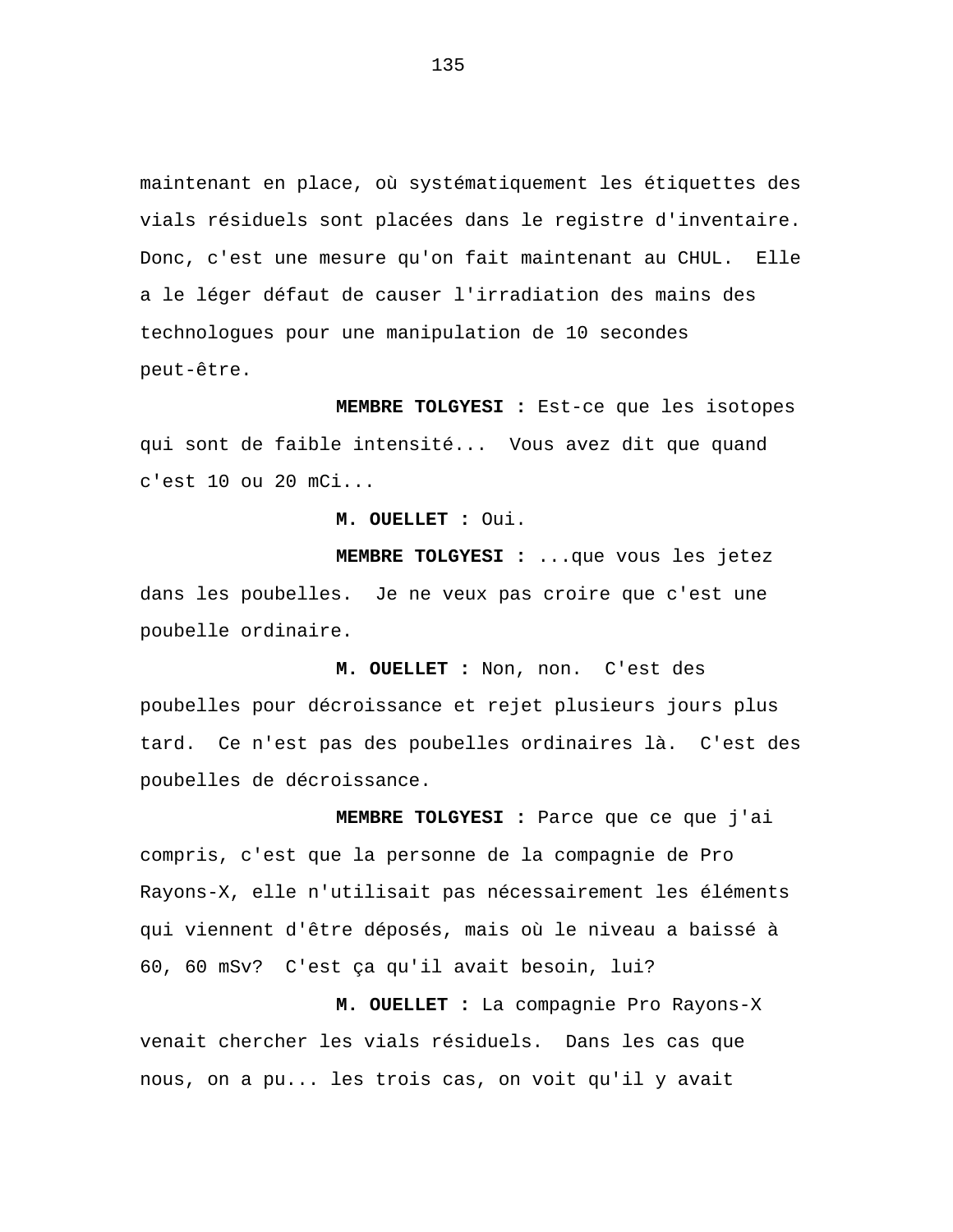typiquement 60 mCi, et ça, par expérience, je peux vous dire que c'est amplement suffisant pour vérifier l'intégrité d'un blindage dans une salle de radiologie.

**MEMBRE TOLGYESI :** Mais ce n'est plus utile pour vous. Ça veut dire qu'au fond, cet échantillon-là, vous le mettez « dans la poubelle »?

**M. OUELLET :** Je ne saurais dire si la médecine nucléaire se permet de faire un patient sur un vial du lendemain. Ça, je ne peux pas l'affirmer. Mais je sais que tous les jours, il y a un nouveau vial qui arrive. Mais si le vial contient encore 50 mCi, est-ce que la médecine nucléaire pourrait y prélever, par exemple, 5 mCi pour un examen pédiatrique, je vous rappelle, au CHUL, je ne pourrais pas l'affirmer.

Janelle?

**MME MORRIER :** Probablement que oui. En fait, il est gardé au cas où il arriverait un incident avec la livraison.

**M. OUELLET :** Oui.

**MME MORRIER :** Comme probablement que le lendemain on se permettrait de l'utiliser si le nouveau vial n'était pas arrivé pour la journée.

**M. OUELLET :** Ou pour un examen de ventilation en urgence la nuit pour une embolie pulmonaire, quelque chose comme ça.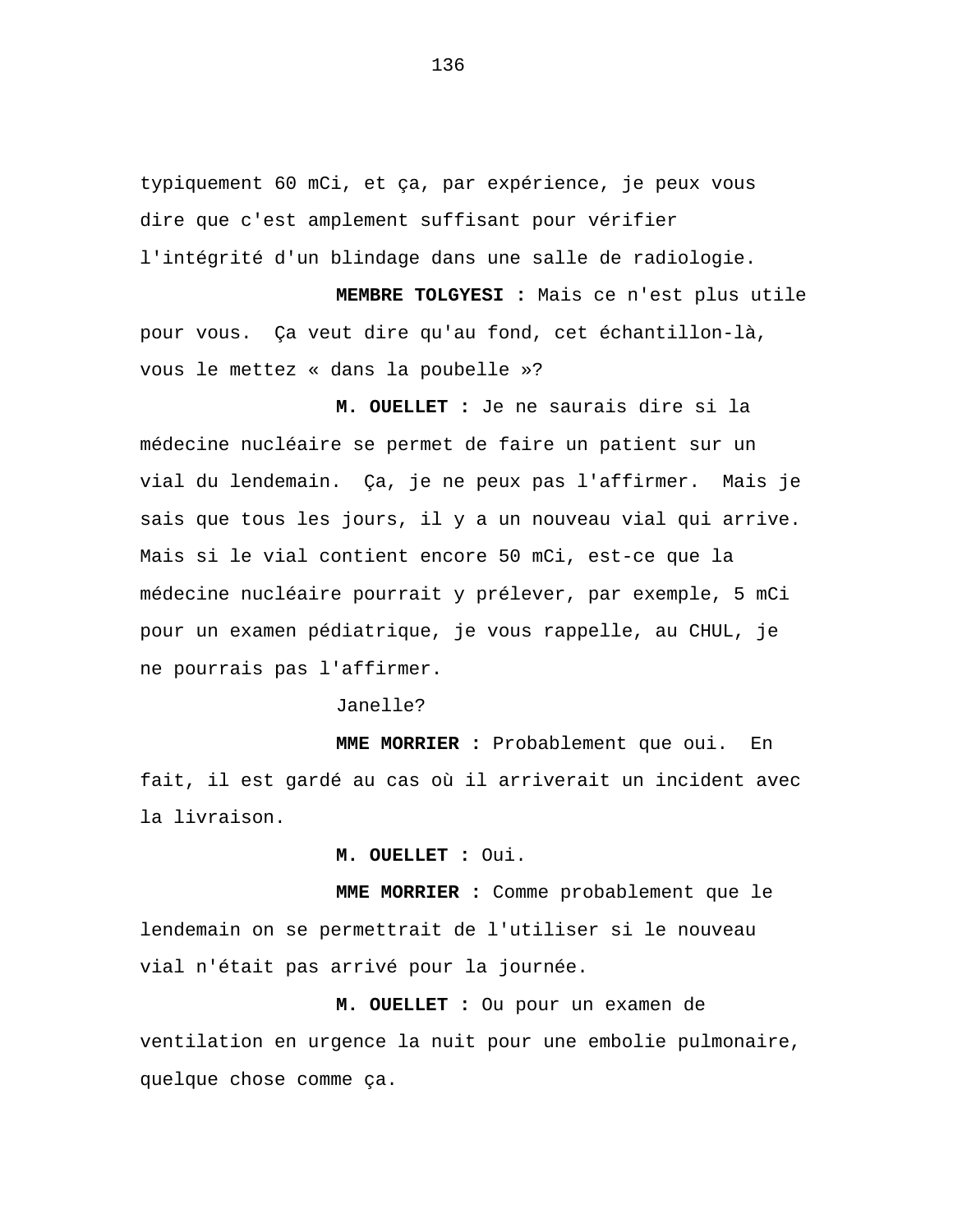#### **MEMBRE TOLGYESI :** O.K.

**M. OUELLET :** Mais ça, c'est très clinique là. Je ne saurais pas dire.

**THE PRESIDENT:** Ms Velshi?

**MEMBER VELSHI:** Thank you, Mr. President. A question for staff.

From an OPEX perspective, are there any learnings here for your other licensees around access control or inventory control from this incident?

**MR. RABSKI:** Henry Rabski for the record.

Yes, there's always lessons to be learned

and we have passed this information on to all our licensees through our newsletter and the Commission meetings, that due diligence must be maintained in terms of access and that management oversight is important, that they maintain current lists and keep the staff informed on the security measures that they have in place to protect the nuclear substances and the workers and the staff in the building.

**MEMBER VELSHI:** And what about better control of the sources and locking things up and not just locking the main door?

**MR. RABSKI:** Henry Rabski for the record.

That's an important point to take into consideration and assessing the inventories will be something that we will be looking at moving forward.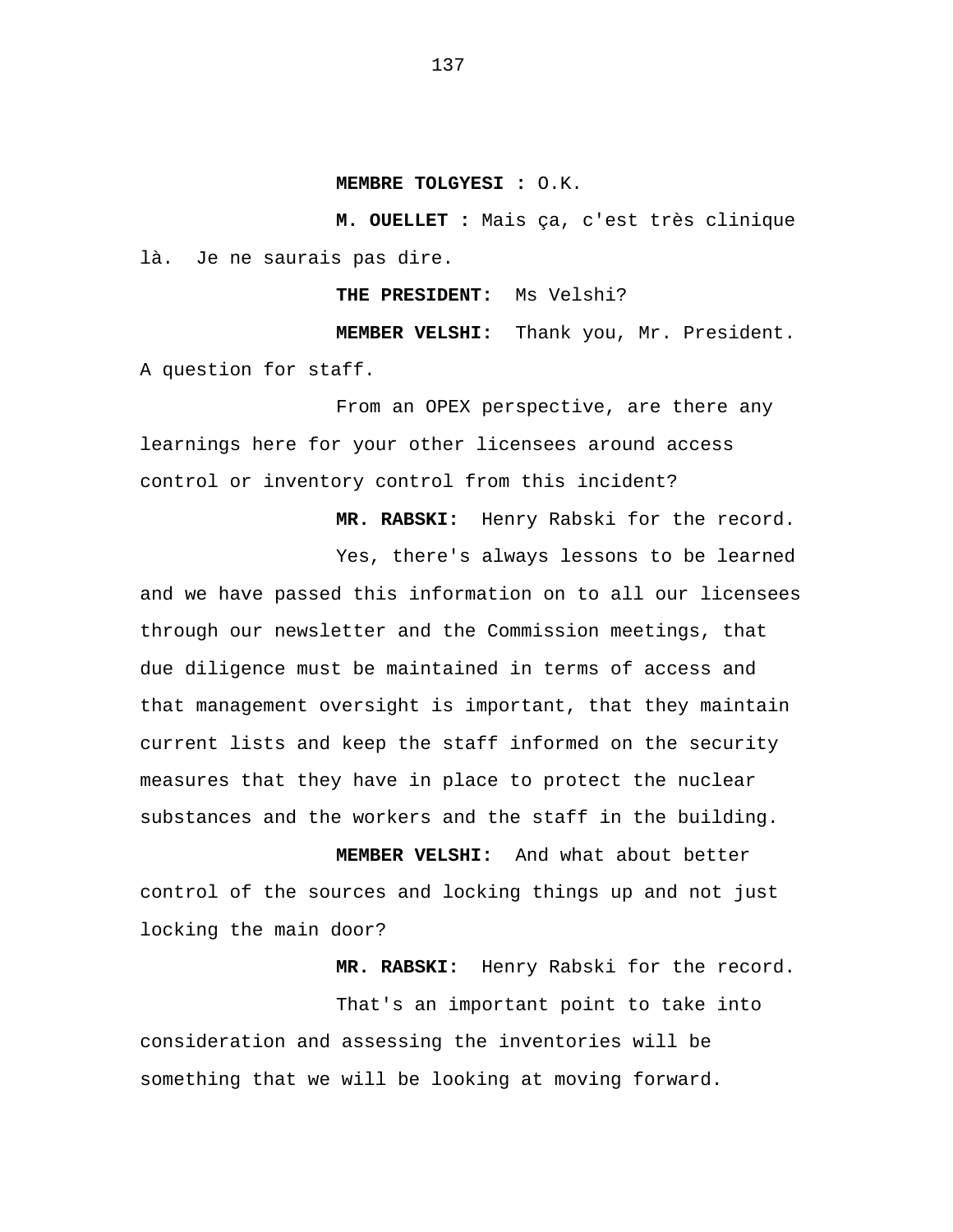Over the past year, inspectors have been more diligent -- not more diligent but, excuse me, the inspectors have increased their oversight with respect to security provisions and they have also been trained over the last year for improving aspects of security and we will be taking these things forward with all licensees, particularly those that have inventory and many people that could potentially access or need to access those inventories, to make sure that the measures are appropriate and the security measures will ensure the safety. So we will be asking those questions and will be working as well with our security colleagues to make sure that those measures are adequate to protect the inventories.

**MEMBER VELSHI:** Thank you. **LE PRÉSIDENT :** Monsieur Harvey? **MEMBRE HARVEY :** Juste une courte question aux personnes du CHUQ.

Parmi les gens qui ont la possession de clés, parce qu'on sait fort bien que dans un hôpital il y a des gens qui font le ménage, entre autres, qui passent dans toutes les pièces, est-ce que ce type de personne possède également une clé?

**M. OUELLET :** Dans le cas spécifique du CHUL, il y a une nouvelle liste de titulaires de clé là qui est beaucoup plus restreinte maintenant, qui comprend les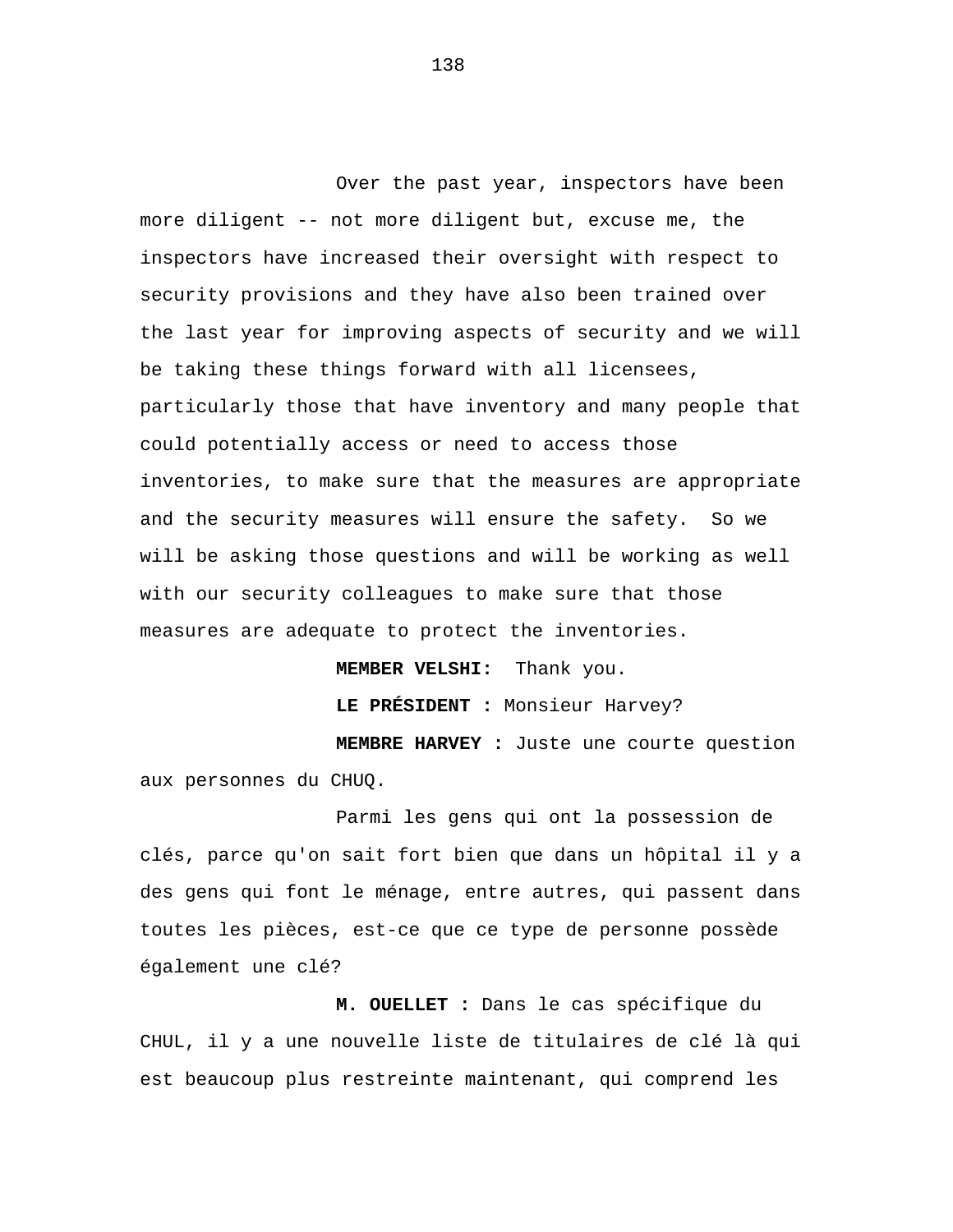médecins, évidemment les techniciens. Les agents de sécurité évidemment ont certains trousseaux de clés qui leur donnent accès à ces locaux-là, c'est bien normal. Et il y a des gens d'hygiène et salubrité aussi qui peuvent avoir accès à ces locaux-là.

**MEMBRE HARVEY :** Je demanderais au personnel si c'est la même façon de procéder ailleurs dans les autres titulaires de permis.

**MME MAYER :** Karen Mayer ici.

Oui, c'est assez normal avec les autres titulaires de permis que les autres travailleurs vont avoir accès, mais il faut qu'ils soient des travailleurs autorisés, pas pour avoir accès directement aux substances nucléaires, mais à la pièce pour nettoyer quoi que ce soit, des tâches comme ça.

Il faut qu'ils aient une formation de base de sensibilisation à la radiation pour qu'ils soient au courant des étiquettes pour voir de ne pas accéder certaines places. Mais sûrement, si ce n'est pas pendant les heures de travail, les substances nucléaires ne devraient pas être accessibles à ce monde-là s'ils ne sont pas sur la liste autorisée, alors qui ne figurent pas sur leur nouvelle liste de travailleurs qui ont accès à une clé.

**MEMBRE HARVEY :** Par ailleurs, ce type de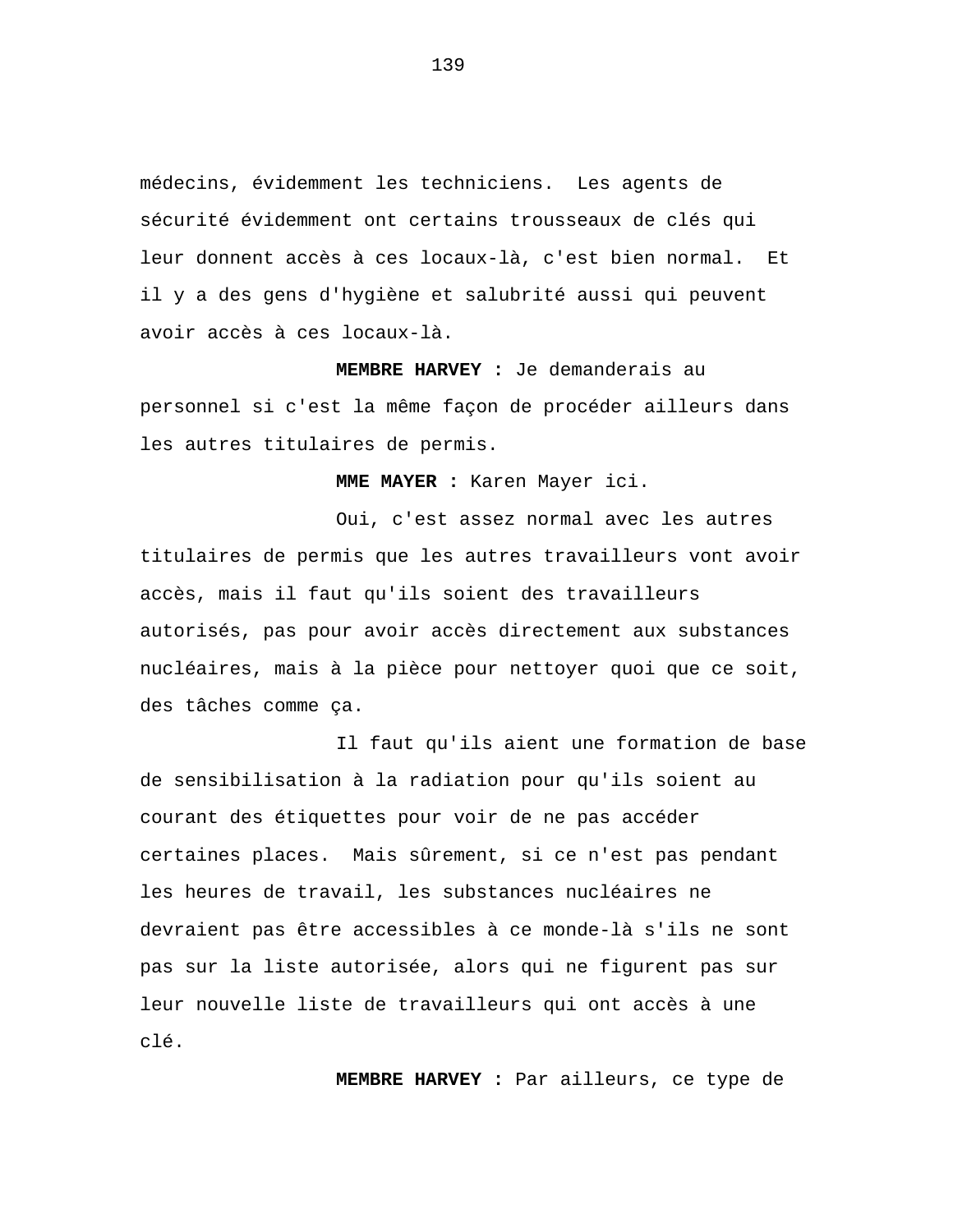pièce, il n'y a pas d'armoire non plus, en plus de la clé de la porte, qu'il y aurait une armoire barrée? Ça n'existe pas ailleurs non plus?

**MME MAYER :** Bien, oui. Il y a toujours des pièces qui ont des armoires qui sont barrées, et puis c'est une façon de garder les substances nucléaires pas accessibles au monde. Alors, c'est une barrière physique qu'on cherche, que ce n'est pas accessible aux autres travailleurs qui ne sont pas autorisés.

**MEMBRE HARVEY :** C'est une barrière additionnelle qui pourrait bien servir les gens du CHUQ.

**LE PRÉSIDENT :** Mais tous les travailleurs doivent être employés, n'est-ce pas?

**MME MAYER :** Oui. Mais s'ils sont des...

**LE PRÉSIDENT :** Maintenant? À partir de

maintenant?

**MME MAYER :** Oui et non. S'ils sont des travailleurs qui ne sont pas pour la compagnie directement, il faut qu'ils soient quand même des travailleurs autorisés, alors formés et que le titulaire soit au courant qu'ils vont accéder leur pièce, puis pas pendant la nuit.

**M. RÉGIMBALD :** André Régimbald ici.

Il faut qu'ils soient sous le contrôle du titulaire de permis pour avoir accès à la pièce.

**LE PRÉSIDENT :** Oui, mais c'est très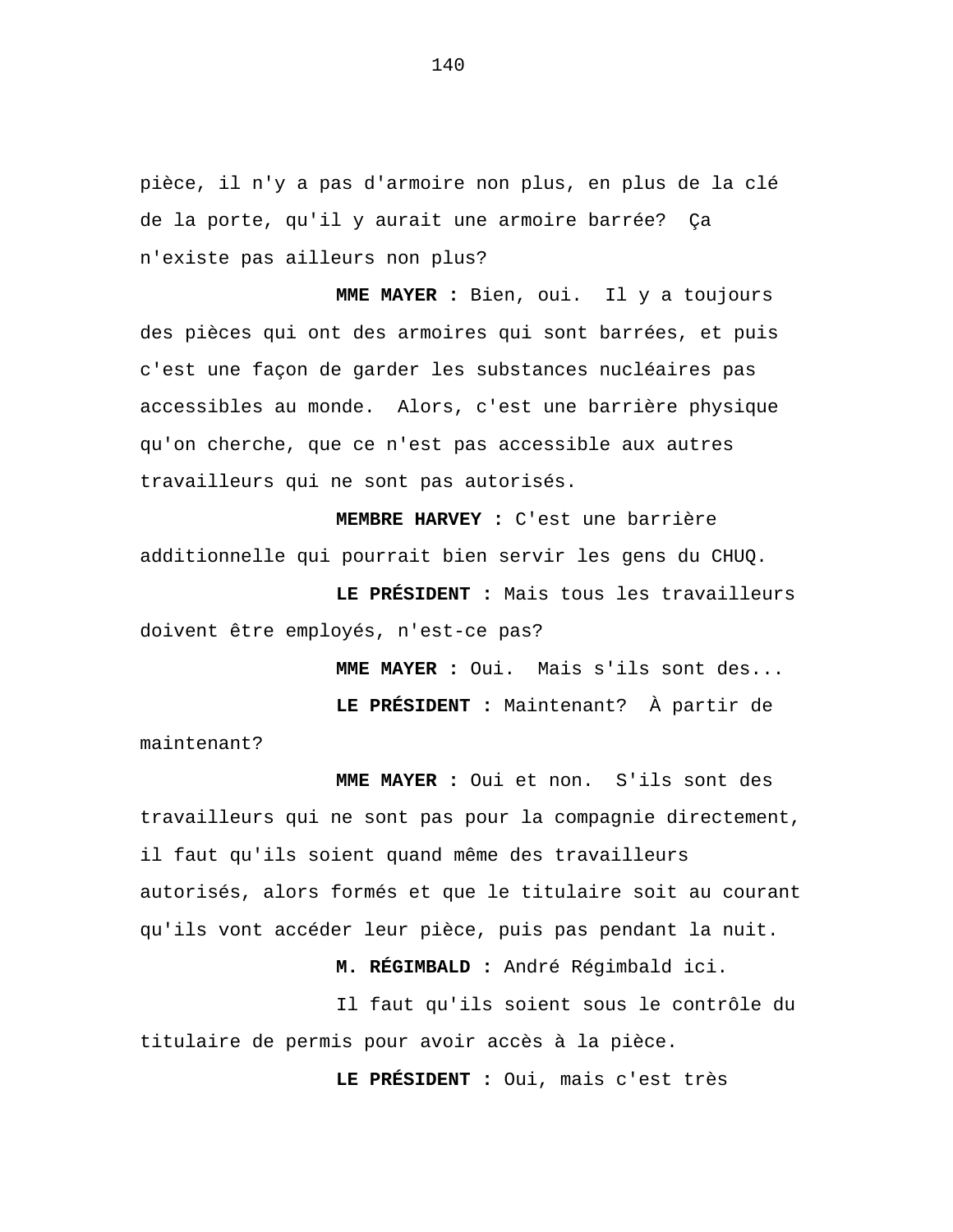difficile d'avoir une compagnie hors de l'hôpital, d'avoir l'autorisation réelle. Moi, je pense que tu dois réviser la politique ici.

**M. RÉGIMBALD :** Nous allons tenir compte de ce commentaire. Oui. Merci.

**MEMBER McEWAN:** I have to say this conversation about keys has confused me. Would it not be normal that the hot lab or any room that has radioactivity in it would have a separate, entirely different key with a limited distribution list to the key for the rest of the department? That's certainly been the case in every department I've ever worked in.

**MS MAYER:** Karen Mayer for the record.

Yes, that is the normal situation in most cases. In this case as well, the hot lab was locked separately, it was an electronic lock or a card access lock, whereas it's not -- it is usually that way where the main hallways of the department are locked during the off-hours.

**THE PRESIDENT:** Again, I think we're all saying that there's something that you may want to think about, about who has access. The "who" is if they're not employees, I think you're raising the level of risk, as we now witnessed here.

And yes, we have to move on. The only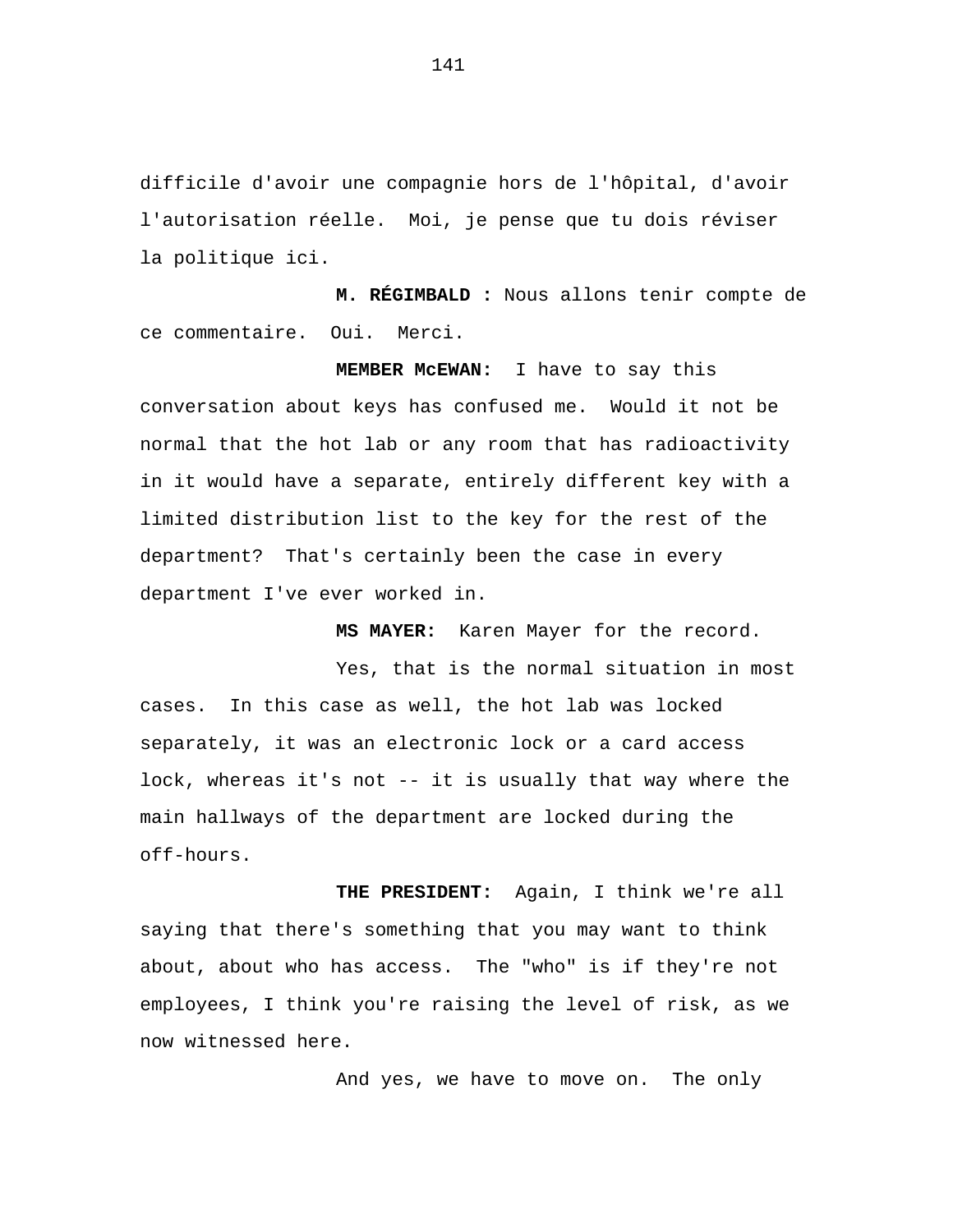question that I wanted to ask is: Did anybody speak to Mr. Mignault and did you get any reaction?

**MS MAYER:** Not in terms of the

investigation. We never spoke directly with him. He was not available at the time. He was out of the country. We spoke to the staff member. The only interaction we had was with the police, who did speak to Monsieur Mignault, and as well when the AMP was issued, the administrative monetary penalty was issued to Monsieur Mignault, we did make the phone call to make him aware that it was coming. So there was that interaction but there was no interaction other than that.

**THE PRESIDENT:** And we'll allow the process to unfold. Okay. Thank you.

Alors, merci beaucoup. Les gens au Québec, est-ce que vous avez des commentaires finaux?

**Dr GARON :** Non, absolument pas. On vous remercie. On demeure disponible.

> **LE PRÉSIDENT :** Merci beaucoup. **Dr GARON :** Ça me fait plaisir.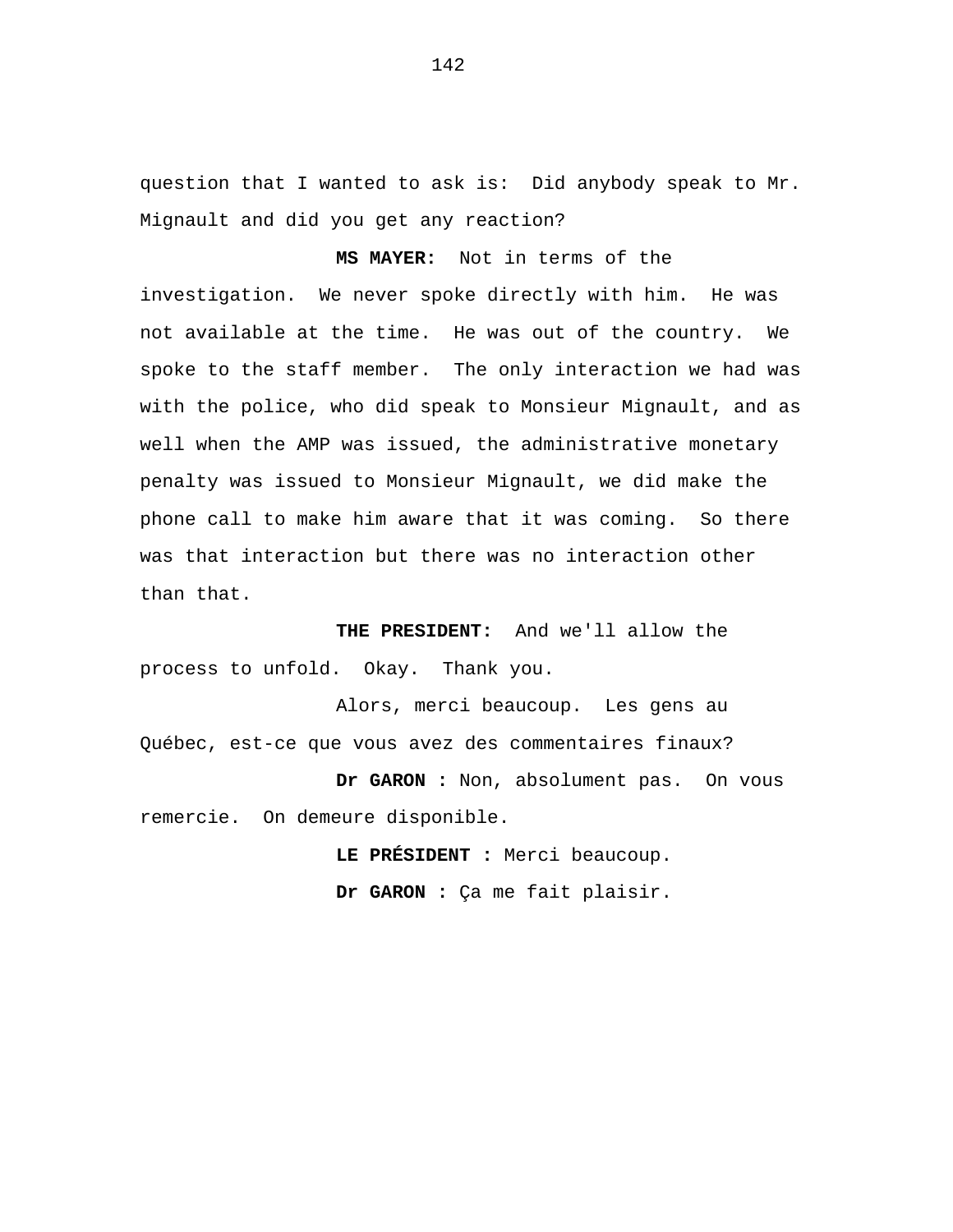**CMD 15-M22/15-M22.A**

**Consolidated Interim Status Report for Ontario Power Generation's Darlington, Pickering and Western Waste Management Facilities**

**THE PRESIDENT:** Okay, we are now really late and we are a bit over time here. Nevertheless we are continuing.

We will move onto the next item on the agenda, which is the presentation by CNSC Staff of the Consolidated Interim Status Report for Ontario Power Generation's Darlington, Pickering and Western Waste Management Facilities as outlined in CMDs 15-M22 and 15-M22.A.

We have a representatives from OPG here to help us with this and we have Mr. Kim from Environment Canada who is joining us via teleconference.

Mr. Kim, are you still with us?

--- Pause

**THE PRESIDENT:** No. We lost our technical --

--- Pause

**THE PRESIDENT:** So is Mr. Kim -- in the meantime, Kelly, why don't you start the machine running. **MS McGEE:** Thank you.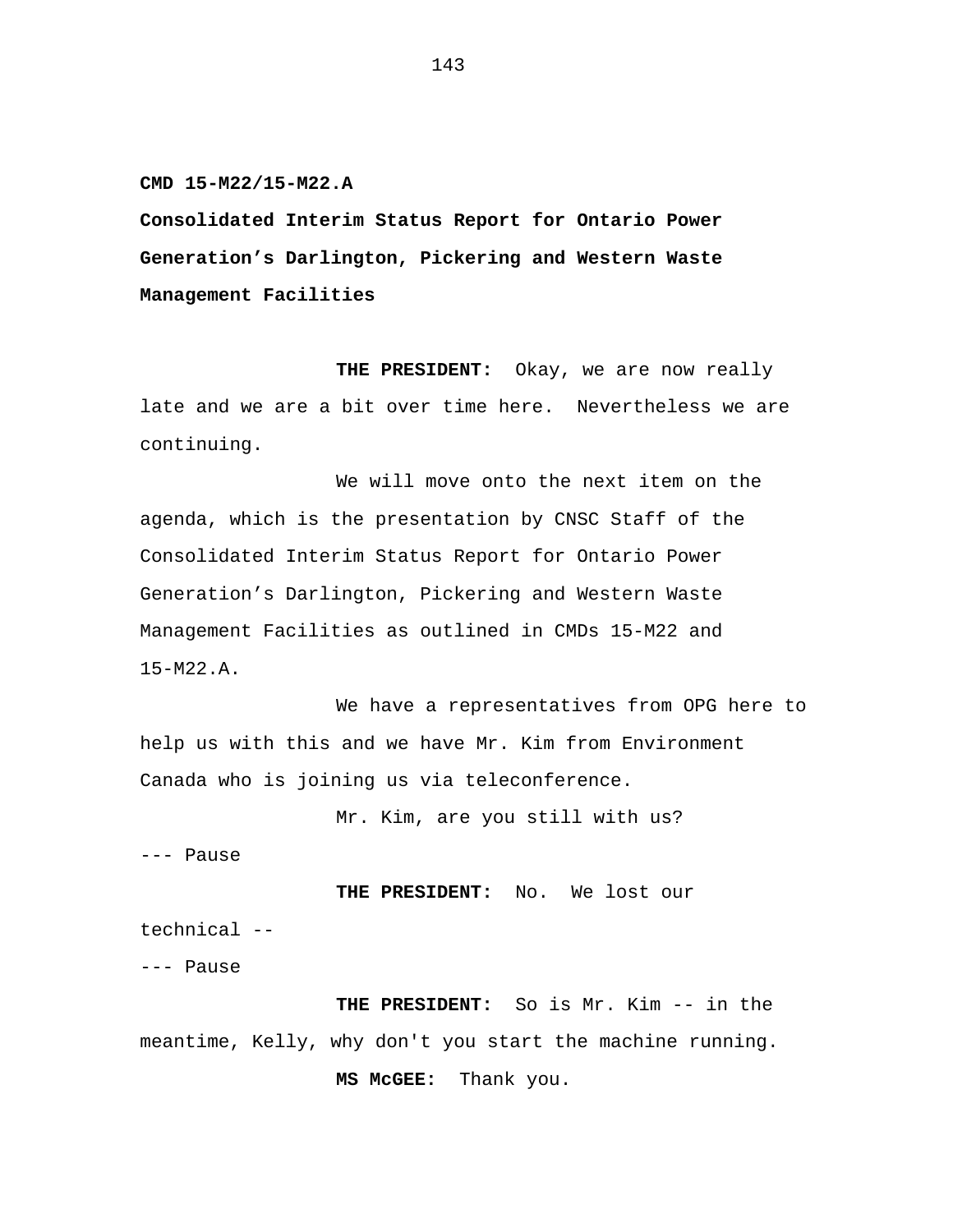The public was invited to comment in writing on this item. A *Notice of Participation at a Commission Meeting* was published on April 28, 2015 and the public had until May 28th to file written submissions. The Commission received two written submissions, one from the Power Workers Union and a second from the Canadian Nuclear Workers Council.

The members will have an opportunity to ask questions on the submissions filed by the interveners after the presentation by CNSC staff and OPG. Thank you.

**THE PRESIDENT:** Thank you. Okay, Mario, just do we have a connection with Mr. Kim from Environment Canada?

--- Off microphone / Sans microphone

**THE PRESIDENT:** Okay. We will see if he can join us later on.

So I will turn the floor to Dr. Newland to make the presentation from CNSC Staff as outlined in CMD 15-M22 and 15-M22.A. Please proceed.

**DR. NEWLAND:** Thank you.

Good afternoon, Mr. President and Members of the Commission. My name is Dr. David Newland, Acting Director General of the Directorate of Nuclear Cycle and Facilities Regulation.

I am accompanied today by Ms Karine Glenn,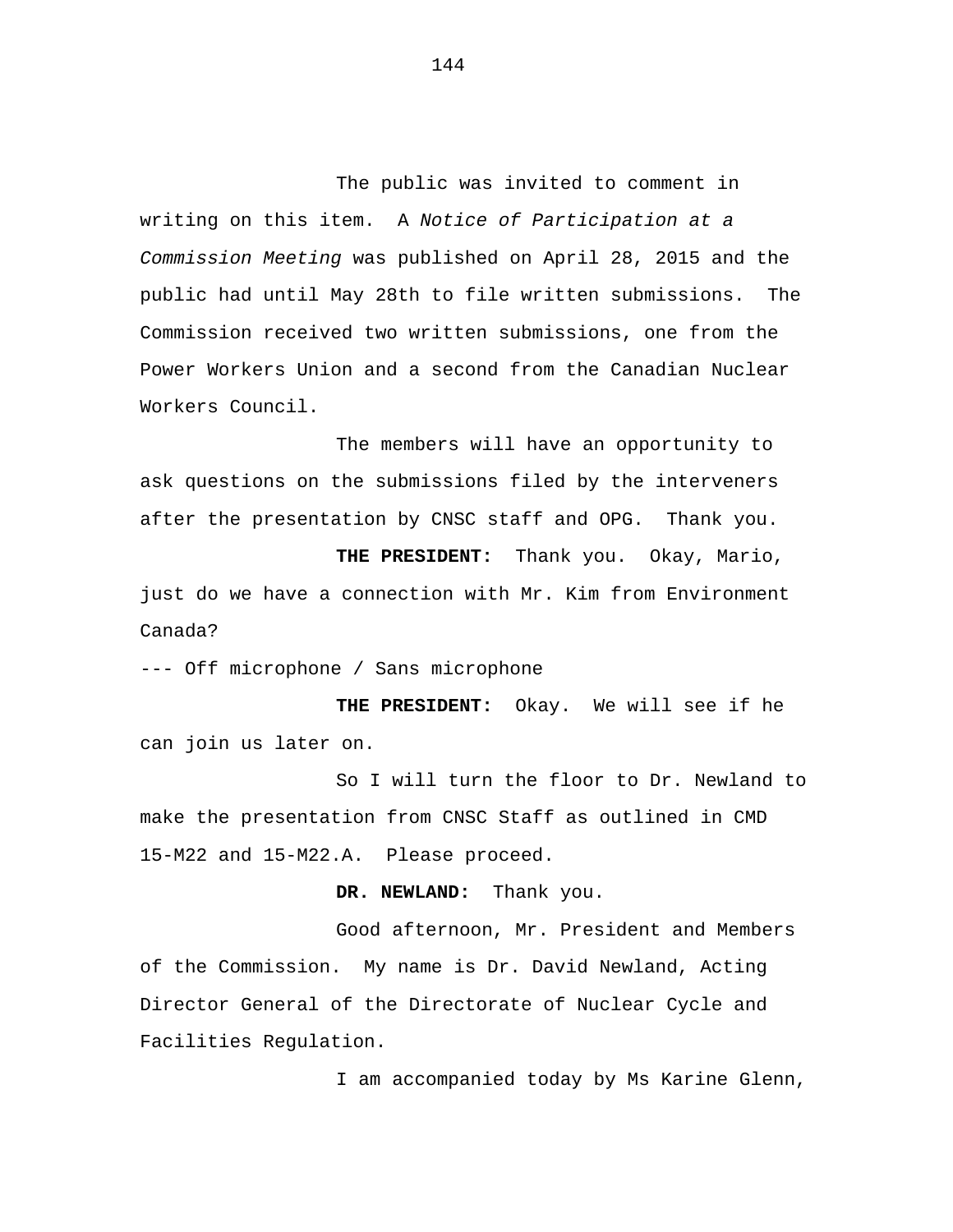the Director of the Wastes and Decommissioning Division; Ms Shona Draper, Regulatory Project Officer Responsible for the Darlington Waste Management Facility; Ms Lenora Makin, the Regulatory Project Officer for the Pickering Waste Management Facility; and Ms Shirley Oue, the Regulatory Project Officer for the Western Waste Management Facility.

We are here today to present the regulatory oversight report for the Ontario Power Generation's Waste Management Facilities for the reporting period from July 2010 to December 2014.

Before we begin, for the record I would like to correct an error in the CMD. In section 4.3 of CMD 15-M22 the value for OPG's consolidated financial guarantee should be \$15,453 million or \$15.453 billion.

**THE PRESIDENT:** A small error, isn't it? --- Laughter / Rires

**DR. NEWLAND:** Yes, exactly. We apologize for that. I will now pass the presentation to Ms Glenn. Thank you.

**MS GLENN:** Good afternoon, my name is Karine Glenn and I am the Director of the Wastes and Decommissioning Division at the Canadian Nuclear Safety Commission.

There are four classes of radioactive wastes in Canada. These are uranium mines and mills waste,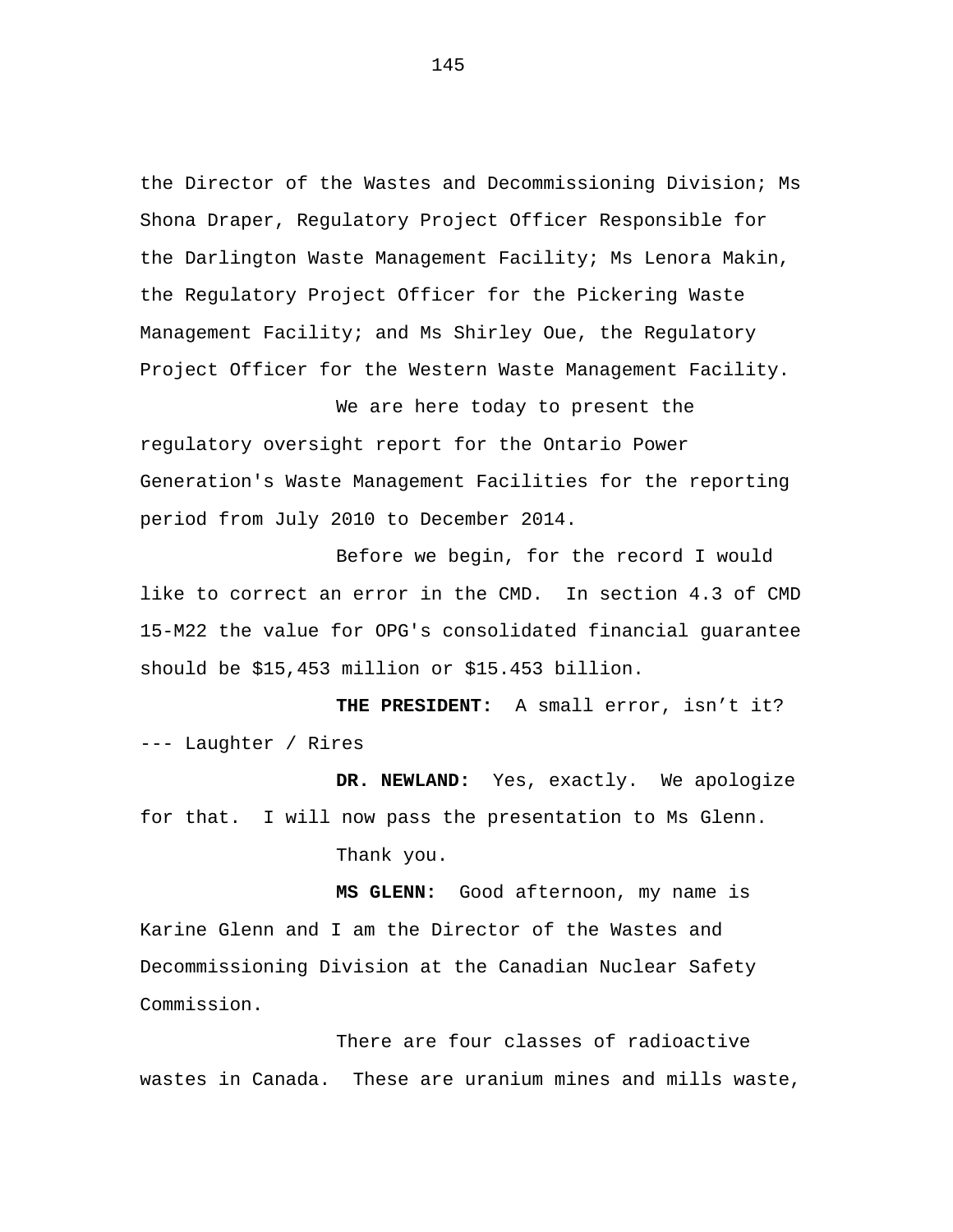low-level radioactive waste, intermediate level radioactive waste and high-level radioactive waste. We will not be discussing uranium mine and mill waste in this presentation because this type of waste is not generated by Ontario Power Generation and is therefore not managed at any of its three facilities. I will provide more information about the other three classes of waste later in this presentation.

This map provides you with an overview of the facilities where radioactive waste is managed in Canada. Approximate overall inventories as of December 31, 2013 were 383 million tons of uranium mine and mill waste, 2.4 million  $m^3$  of low-level waste, 35,000  $m^3$  of intermediate level radioactive waste and over 2 million used fuel bundles which constitute high-level radioactive waste.

The responsibility for the safe management of waste rests with the waste owners, in this case Ontario Power Generation or OPG. The CNSC is responsible to ensure that the nuclear waste management facilities and the associated activities are safe and meet the applicable regulatory requirements.

The CNSC accomplishes this through a robust compliance verification program which includes onsite visits, inspections, follow-up activities and desktop reviews. Designated inspectors verify compliance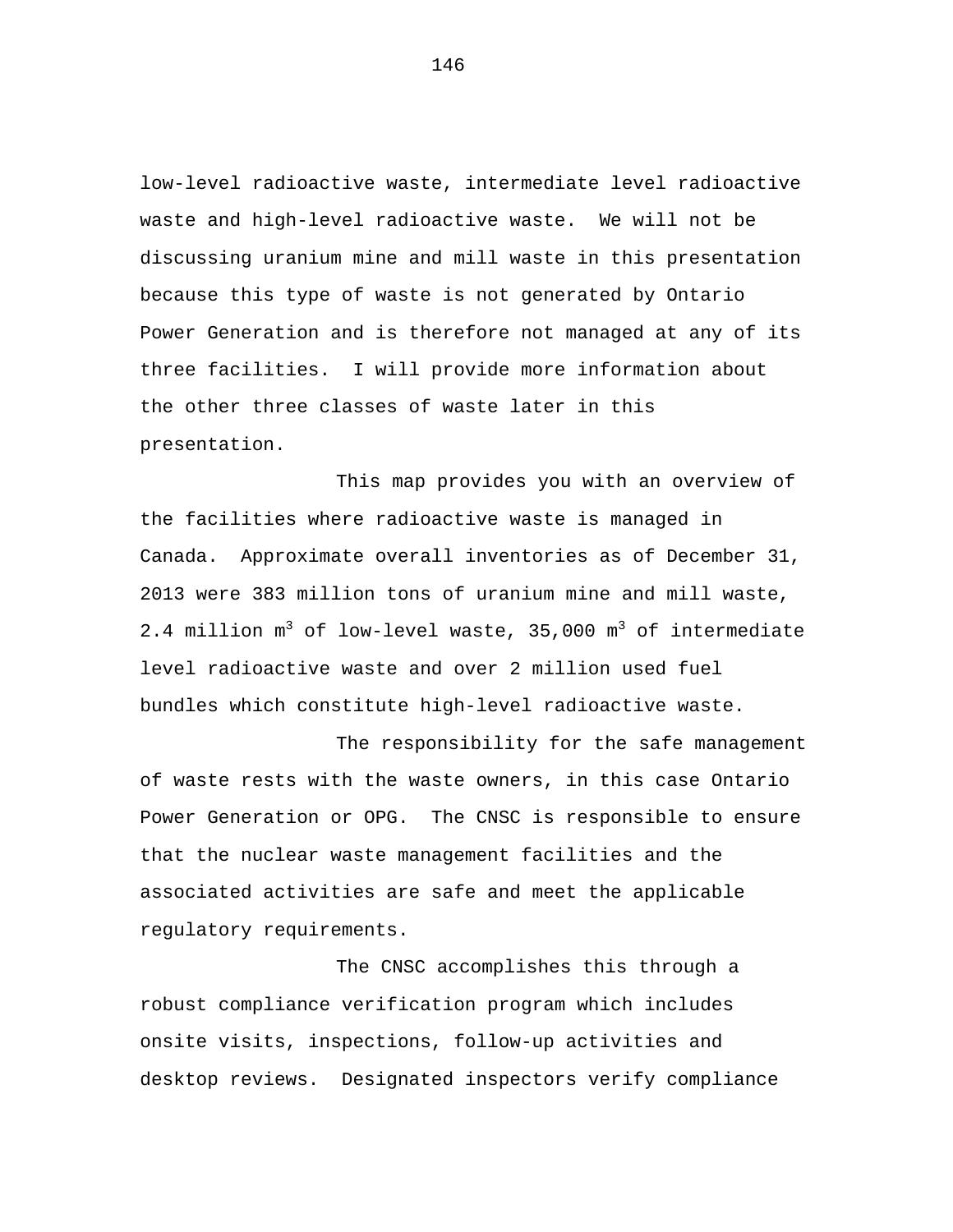against the *Nuclear Safety and Control Act*, the associated *Regulations* and the license conditions using a risk informed and performance-based approach. I will now provide an overview of the three ways to management facilities owned and operated by OPG.

These are the Darlington Waste Management Facility located at the site of the Darlington Nuclear Generating Station; the Pickering Waste Management Facility located at the site of the Pickering Nuclear Generating Stations and the Western Waste Management Facility located at the site of the Bruce Nuclear Generating stations.

Low-level radioactive waste is waste with radioactive content above exemption levels established in the Regulations. Clearance levels and exemption quantities are low risk activity levels specific for each isotope below which radioactive material can be released unconditionally outside of regulatory control.

Low-level radioactive waste does not generally require shielding and may be -- may require isolation and containment for up to a few hundred years. This waste can be further classified as processable either through compaction or incineration or as non-processable.

Some examples of low-level waste include mop heads, paper towels, but also larger items such as steam generators from the refurbishment of the units at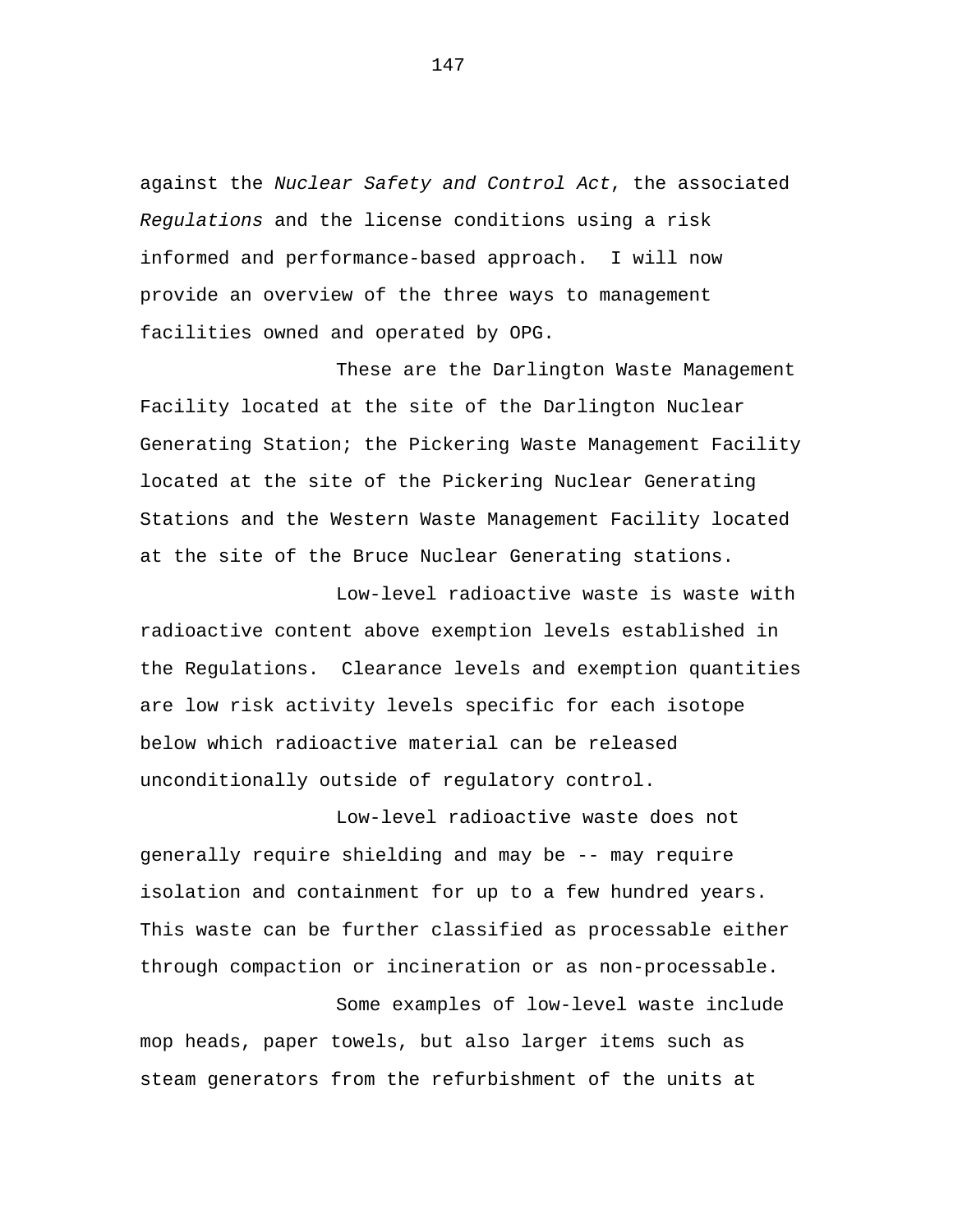Bruce site as shown on the picture on the right. All low-level waste from the Darlington, Pickering and Bruce sites is safely stored after transport at the Western Waste Management Facility.

CNSC requires all licensed facilities to implement waste management programs. OPG has implemented waste reduction and diversion programs at all its installations. In addition, waste generated in nuclear areas but that is likely not contaminated is segregated and later surveyed. If the waste is found to be clean or non-radioactive, the material can be unconditionally released for conventional disposal or recycling.

CNSC staff review OPG's waste management programs as part of the regular oversight of all OPG nuclear facilities.

Intermediate level radioactive wastes has levels of radioactivity that warrant shielding during handling and storage, but typically generate little or no heat in the long term. This class of waste is not processed and includes such items as reactor components from refurbishment, as well as used filters and resins from the water filtration of used fuel pools. All intermediate level waste from the Darlington, Pickering and Bruce stations is safely transported to the Western Waste Management Facility where it is stored above ground or in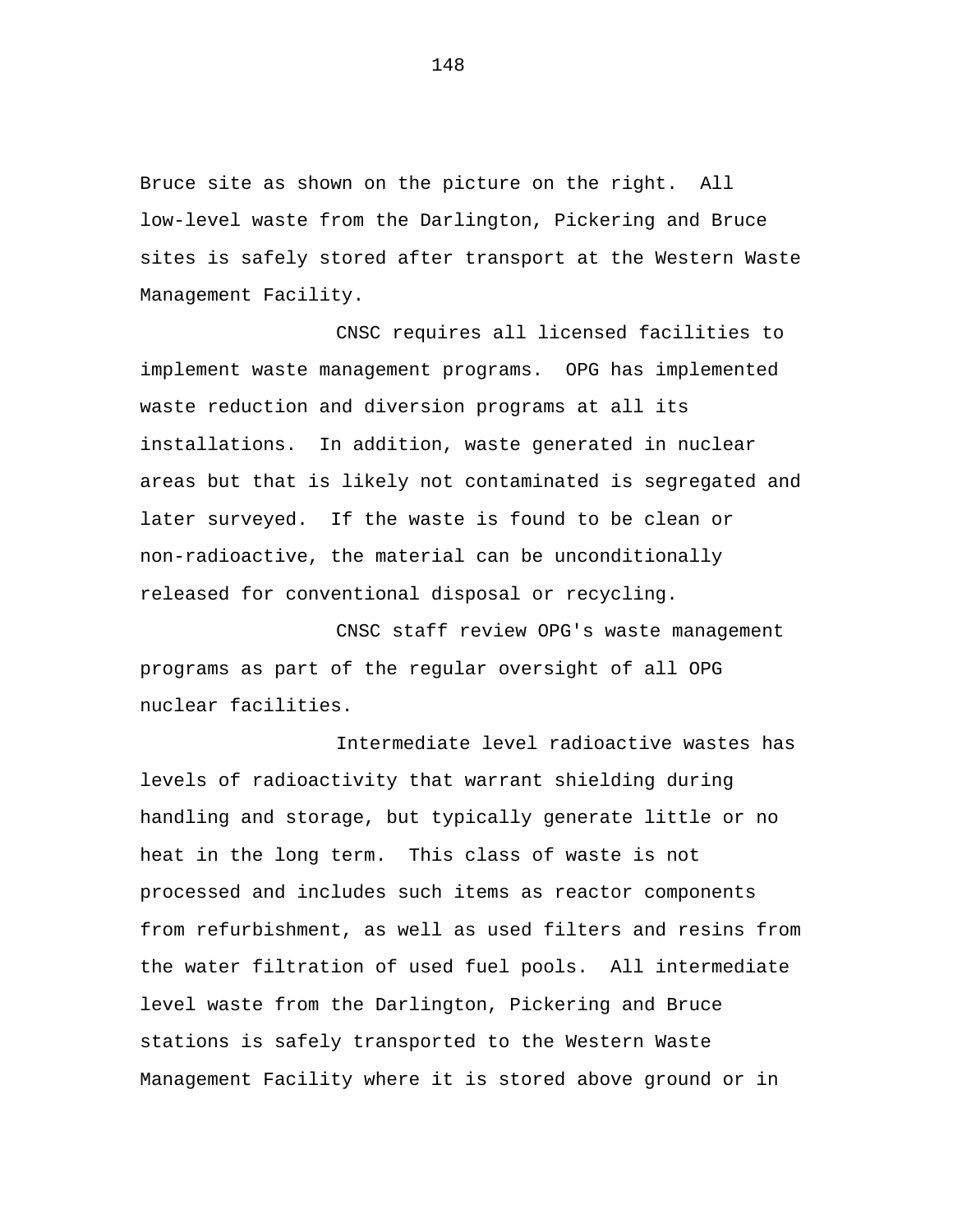in-ground containers, as shown in the photo on the right.

The only exception is the intermediate level waste from the reed tubing of the Pickering A Nuclear Generating Station, which is safely stored on-site above ground and the Pickering Waste Management Facility as shown in the photo on the left.

High-level radioactive waste consists of used nuclear fuel which is long-lived and requires shielding and long-term isolation. Used fuel is first stored in pools at the nuclear generating stations. After a cooling period of at least 10 years, the used fuel is then transferred to dry storage containers and moved to dedicated buildings at the waste management facility located next to the station where it was generated.

Dry storage containers are freestanding containers constructed of steel and concrete that provide shielding for the radioactivity and allow for heat dissipation from the radioactive decay of the used fuel. These containers are also certified by the CNSC as part of transport containers for used nuclear fuel. NWMO, the Nuclear Waste Management Organization through the Adaptive Phase Management Process, is implementing a long-term management solution for used fuel.

CNSC oversight includes inspections, follow-up and desktop reviews. Over the inspection -- over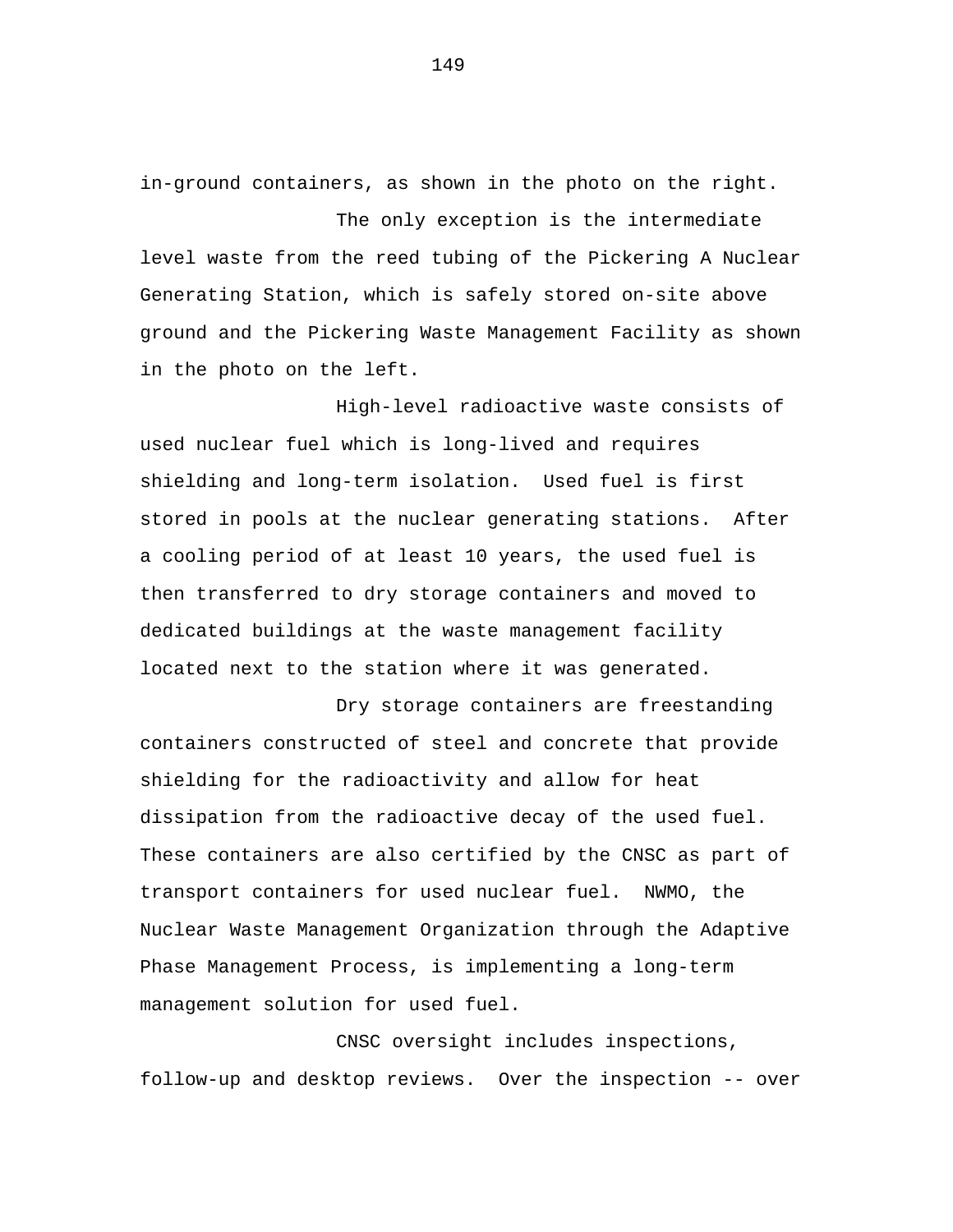the reporting period -- pardon me -- CNSC staff completed 20 inspections at the Darlington Waste Management Facility, 17 at the Pickering Waste Management Facility and 16 at the Western Waste Management Facility.

The performance rating methodology used in this report was established in 2010 and it is the same that is used for all other CNSC regulated facilities. It is based on multiple sources of input such as inspections, follow-ups and desktop reviews.

The rating of each safety control area integrates operational and technical information and performance is assessed against safety objectives and criteria. For this oversight report, CNSC rated OPG's performance in all 14 safety and control areas as satisfactory or above for all three waste management facilities over the reporting period.

Four safety control areas were rated as fully satisfactory. These are operating performance, safety analysis, conventional health and safety and security. Over the reporting period, no member of the public and no worker received a radiation dose over the regulatory limit of 1 mSv per year and 50 mSvs per year, respectively. In fact, the dose to the public was consistently below 1 percent of the regulatory limit, while the dose to workers was consistently below 5 percent of the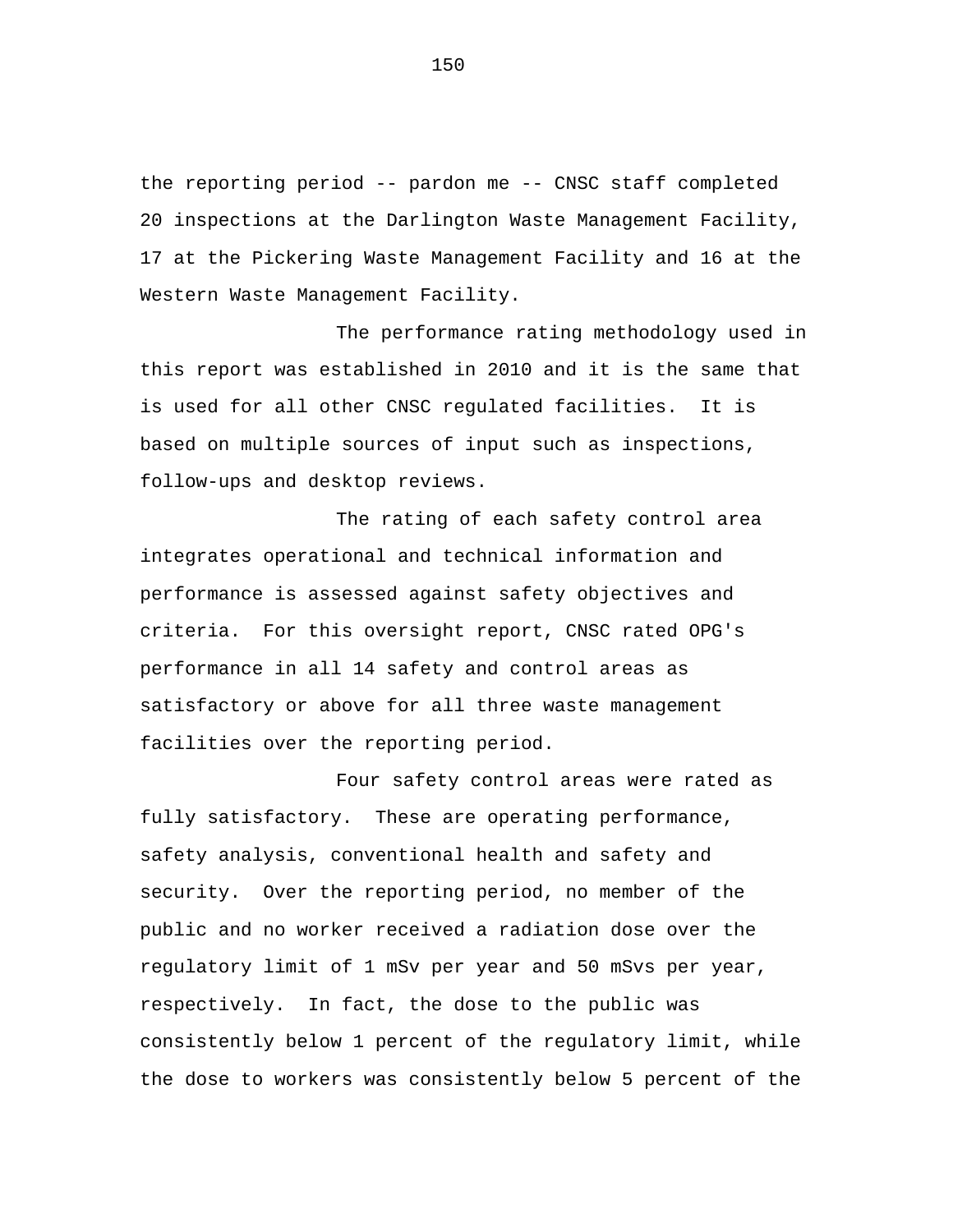regulatory limit.

The frequency and severity of conventional health and safety injuries to workers was minimal. There were no radiological releases to the environment above the license limits at any of the three facilities and OPG complied with its license conditions with respect to Canada's international obligations. Overall, CNSC staff concluded that OPG operated the Darlington, Pickering and Western Waste Management Facilities safely.

As mentioned previously, the Regulatory Oversight Report was available to the public for written interventions for a period of 30 days from April 28 to May 28, 2015 and notices of the meeting were sent to Aboriginal groups located in the surrounding area of the waste management facilities. Two submissions were received and both were in support of CNSC staff's conclusion that OPG continues to operate its waste management facilities safely in accordance with the *Nuclear Safety and Control Act* and its associated *Regulations*.

CNSC requires that all major facilities maintain a public information program and disclosure protocol. OPG implemented a program that was reviewed by CNSC staff who concluded that this program meets all the requirements of CNSC document RD/GD-99.3. Under this program OPG reports significant events to the public,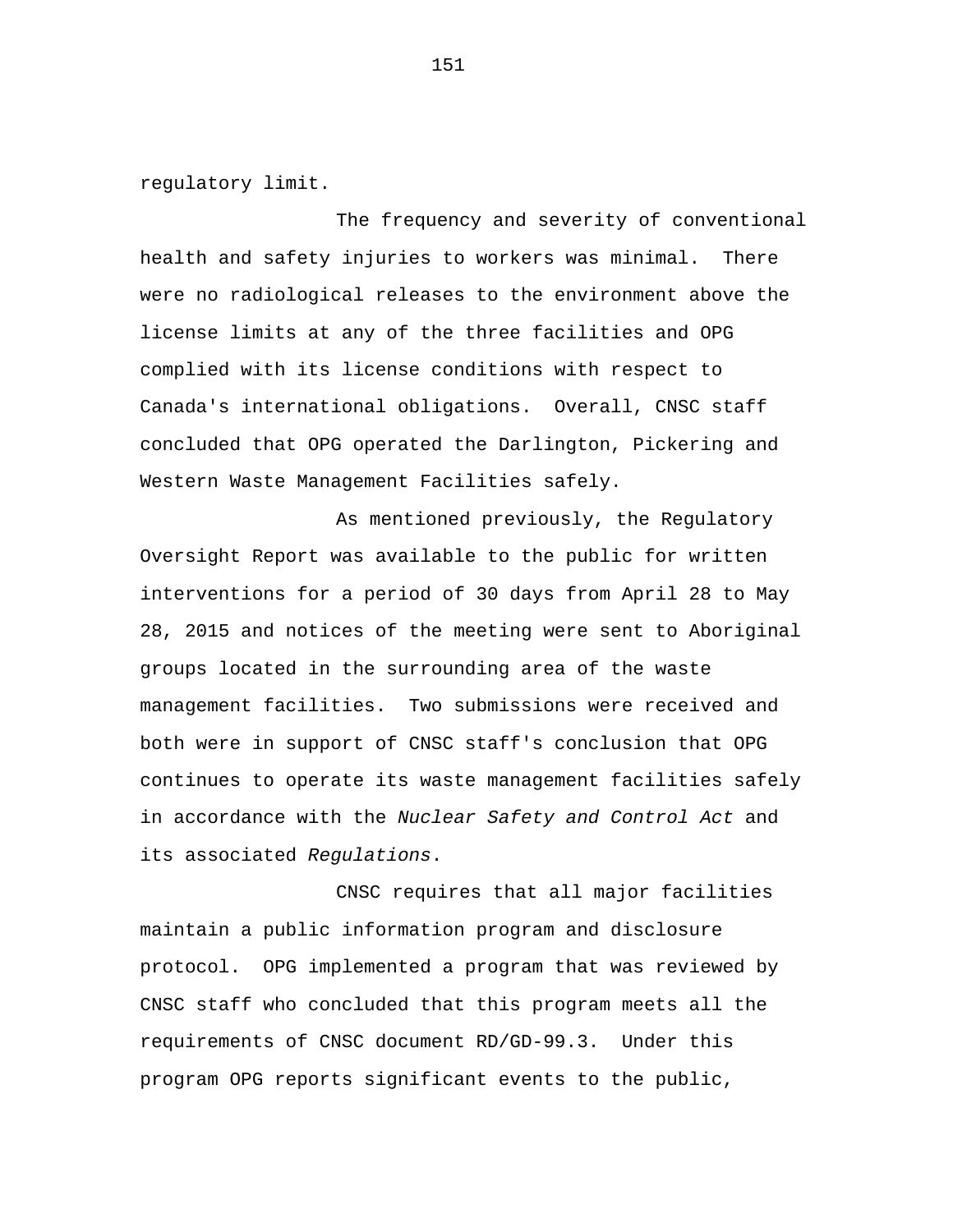documents and response to public concerns and inquiries. OPG also maintains a website and is active on several social media platforms such as YouTube and Twitter.

Following the Fukushima Daiichi incident, the CNSC developed an action plan. In addition to requiring a review of the safety cases for the nuclear generating stations, including used fuel pools, CNSC also directed OPG to re-examine its safety cases for the waste management facilities. This review did not discover any significant issues, but OPG did identify additional improvements and enhancements such as purchasing satellite phones for all its facilities.

CNSC staff have reviewed and are satisfied with OPG's implementation of these improvements to date. CNSC staff will continue to incorporate operational experience and lessons learned of events at other facilities worldwide into its regulatory oversight of waste facilities in Canada.

As per the Fukushima Action Plan, licensees were requested to complete an analysis of the structural integrity of the used fuel pools. CNSC found that the structural integrity analysis of used fuel pools at Canadian nuclear generating stations was acceptable. The analysis predicted some leakage at elevated temperatures. However, this is well within the makeup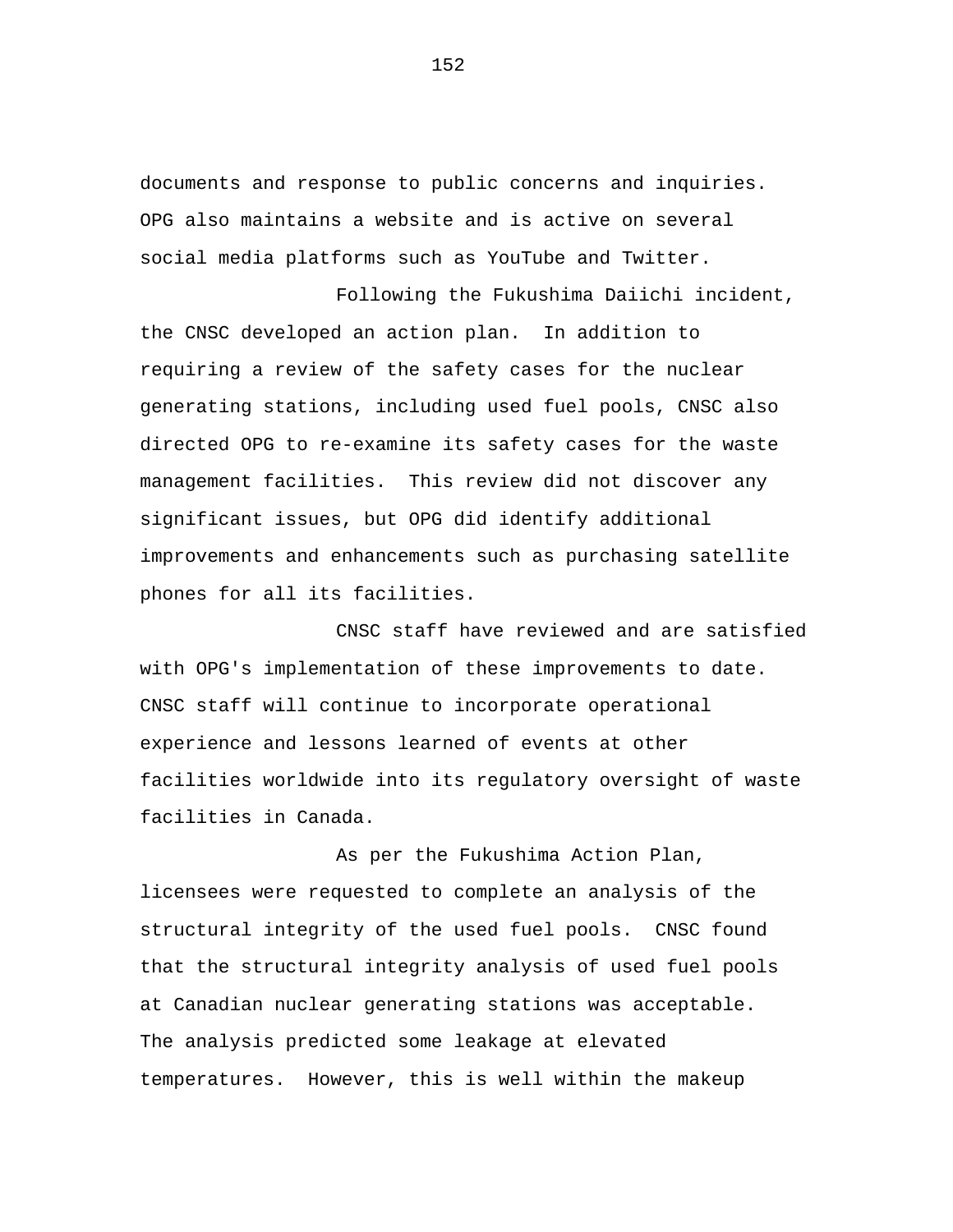capability that has been implemented and thus ensuring fuel cooling is maintained during an accident. Furthermore, dry storage containers have been confirmed to withstand an extreme event.

As mentioned earlier in the presentation, low and intermediate radioactive waste is routinely and safely transported from the Darlington and Pickering sites to the Western Waste Management Facility in packages that meet the CNSC regulatory requirements. In addition, used fuel and dry storage containers is transferred from the nuclear generating stations to the dedicated fuel storage facilities at the adjacent waste management facility using a specially designed vehicle called the Liftking, as shown in the picture on the slide.

Annually hundreds of shipments of radioactive materials safely take place in the nuclear generating stations. CNSC concluded that OPG's packaging and transport of waste is safe.

I will now pass the presentation over to Ms Shona Draper.

**MS DRAPER:** Thank you, and good afternoon. For the record, my name is Shona Draper and I work as a Project Officer within the Waste and Decommissioning Division at the CNSC. I am the Regulatory Program Officer responsible for the Darlington Waste Management Facility.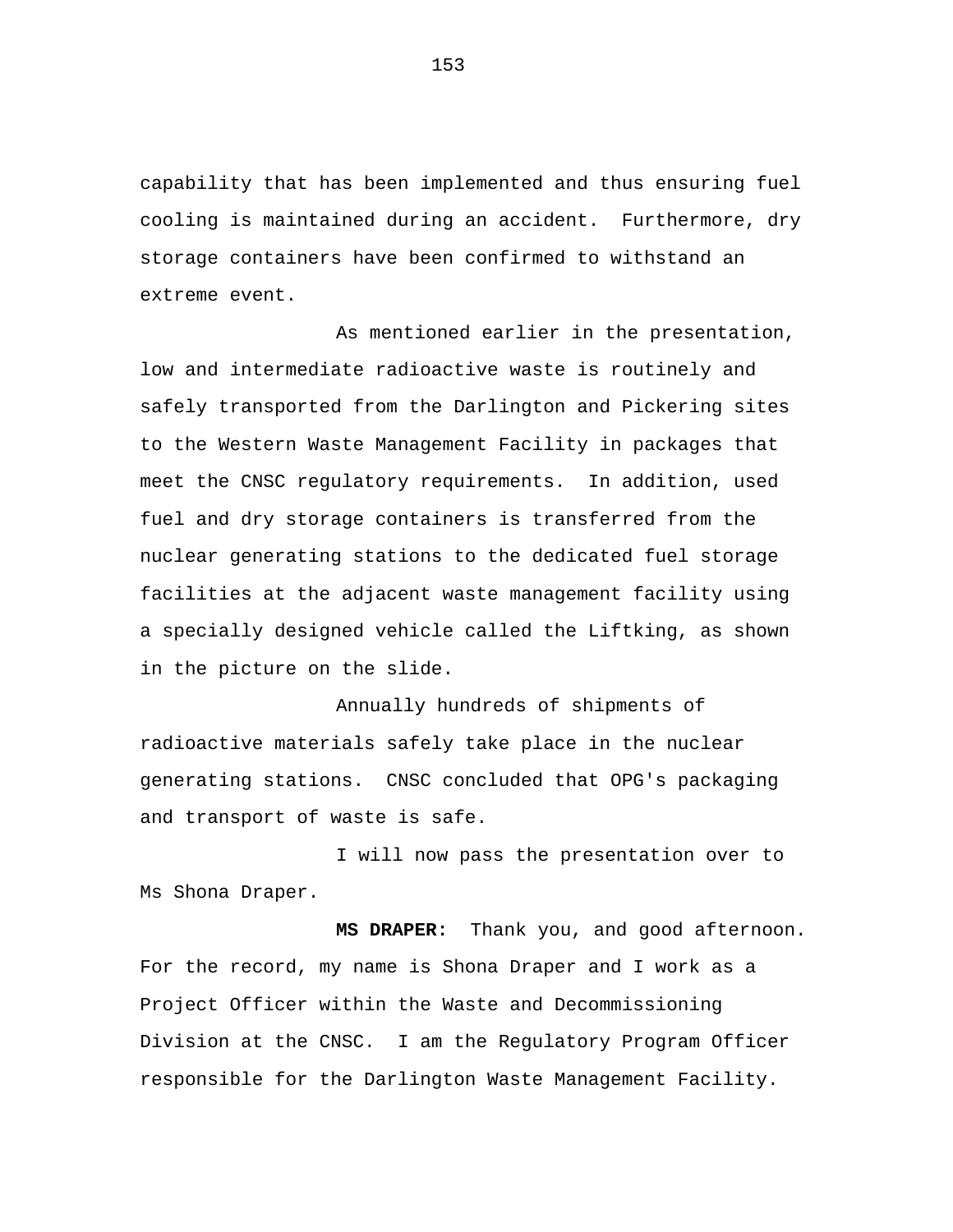The Darlington Waste Management Facility is located adjacent to the Darlington nuclear generating Station on the north shore of Lake Ontario. Approximately 14 percent of OPG's radioactive waste is stored at this facility.

Currently the only class of radioactive waste stored at the Darlington Waste Management Facility is high level waste. The figure shown on this slide is an aerial view of the Darlington site. The Commission approved the operation of the Darlington Waste Management Facility in December 2007. The facility is contained within its own protected area and currently consists of one processing building and one high level waste storage building. A second storage building for high level waste and a storage building for intermediate level waste are currently under construction.

The Darlington Waste Management Facility loaded and stored its first dry storage container in 2008. Therefore, the oldest container stored at this facility is seven years old. The service life of a dry storage container is 50 years. The current storage design capacity of this facility is 483 containers.

When the second storage building for high level waste becomes operational the storage design capacity of the facility will be 983 containers.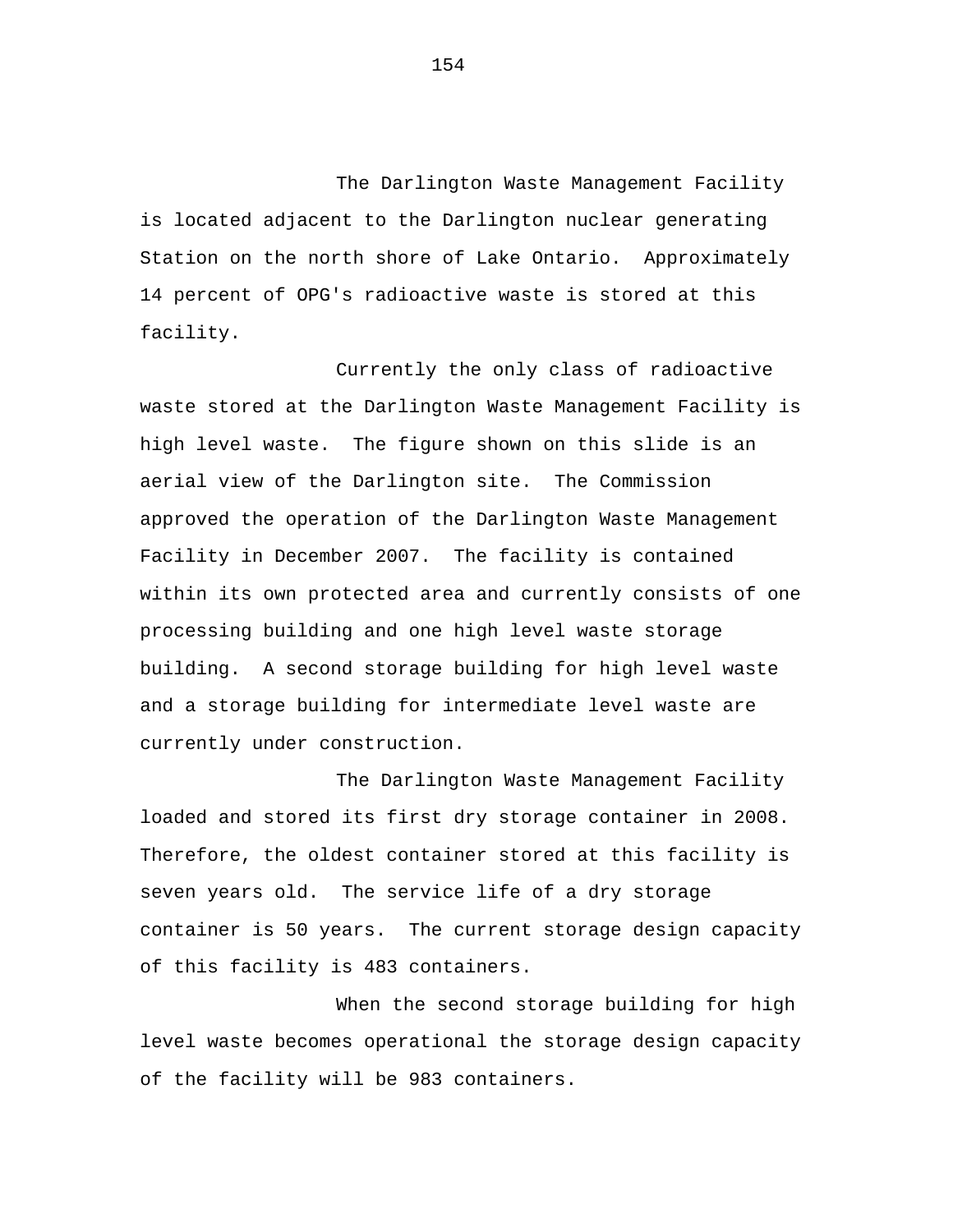As of June 12, 2015, 396 containers were stored at the Darlington Waste Management Facility. Each year approximately 60 containers are processed and stored at this facility. With the current storage design capacity of 483 containers, the facility could process and store approximately an additional 1 1/2 years worth of containers without further construction. With the future storage design capacity of 983 containers after the second storage building for high level waste becomes operational, the facility could process and store approximately an additional 10 years worth of containers without further construction.

Following public proceedings, the Commission issued a 10 year renewal for the Darlington Waste Management Facility license from March 13, 2013 to April 30, 2023. This license utilizes standardized license conditions. As a companion to the license, CNSC staff issued a License Condition Handbook for this facility in March 2013.

OPG reported six minor events to CNSC staff that occurred during the reporting period at the Darlington Waste Management Facility, averaging approximately one event per year. These consisted of two events related to fire protection and four events related to security.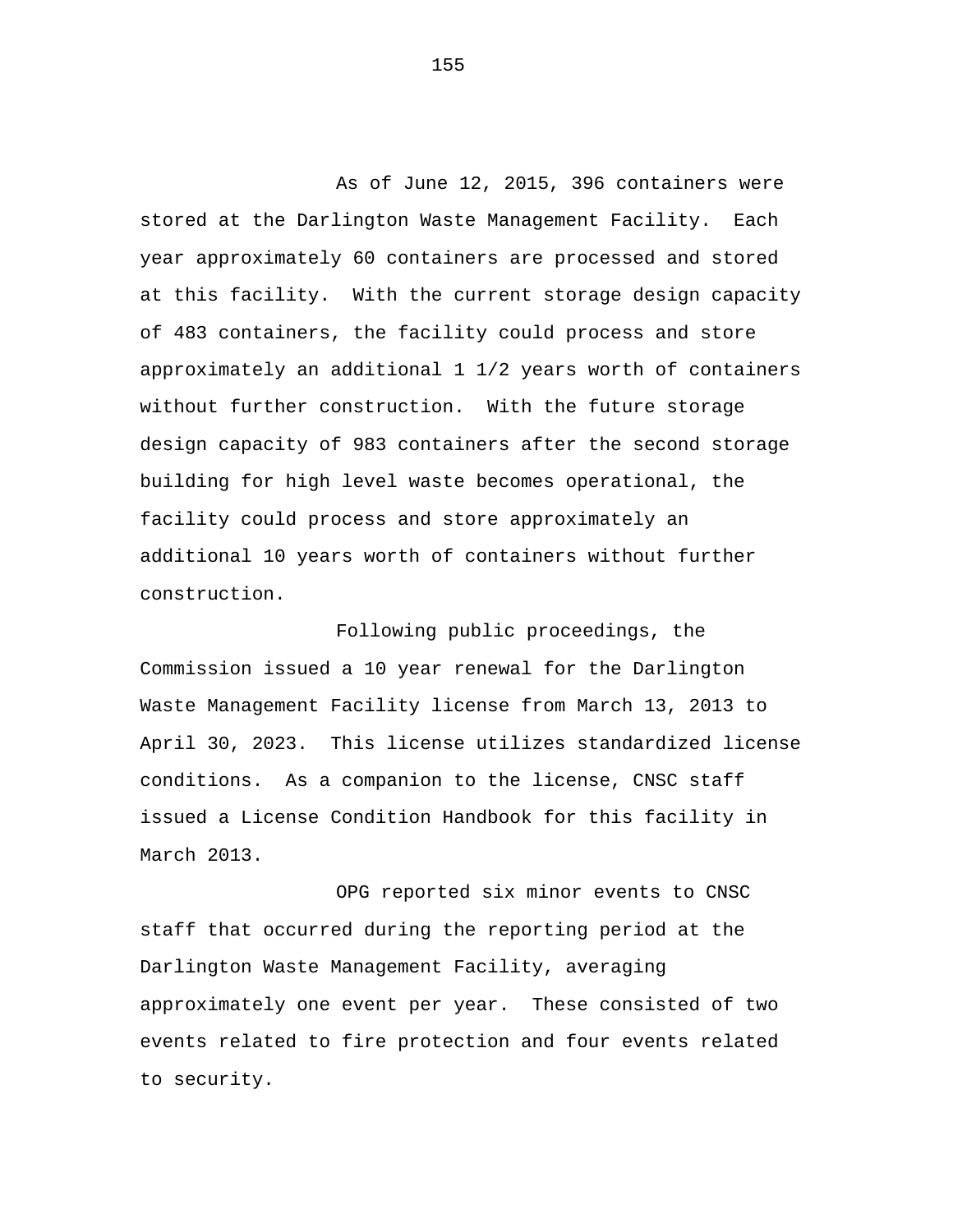The first fire protection events occurred in the first quarter of 2011 and was an unplanned loss of fire water supply. The second occurred in the third quarter of 2013 where the fire panel for the Darlington site was in bypass mode for the Darlington Waste Management Facility.

After the review of these events, CNSC staff concluded that no adverse effects on the health and safety of workers, the public or the environment resulted from these events and that OPG's actions in response to the events was acceptable. All events are now closed.

CNSC staff rated the radiation protection safety and control area for the Darlington waste management facility as satisfactory for the entire reporting period. Annual dose to the public at the boundary of the Darlington site, which includes the annual dose to the public attributed to the nuclear generating Station and the waste management facility was consistently more than 1000 times the regulatory limit of 1 mSv per year throughout the reporting period.

Since workers are monitored individually, dose information is available for OPG personnel working at the Darlington Waste Management Facility. Throughout the reporting period, the average annual dose to workers was 0.3 mSv or less and the maximum annual dose to workers was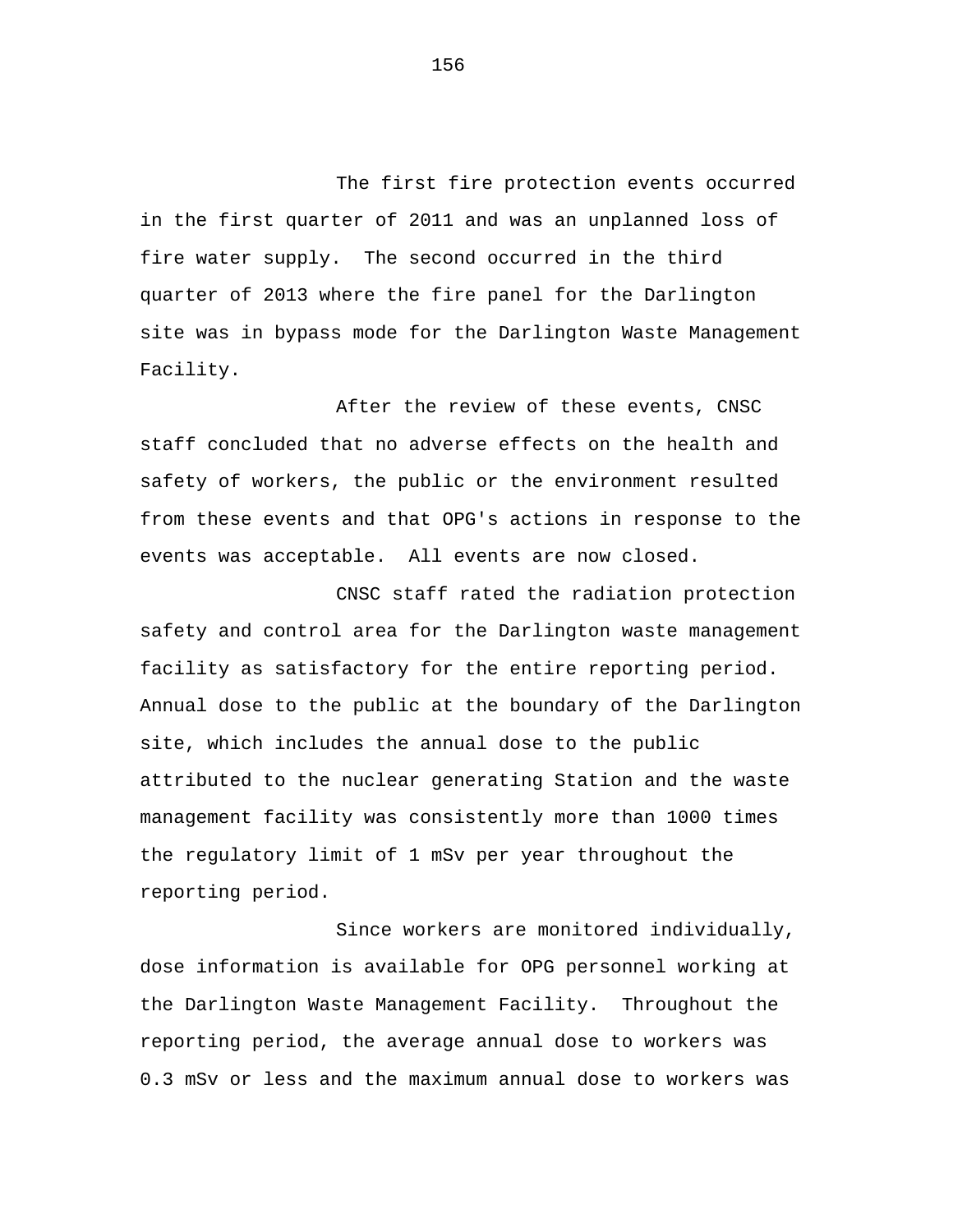1.7 mSv or less, well below the regulatory limit of 50 mSv per year, not to exceed 100 mSv over five years.

With respect to conventional health and safety, no incidents were reported to the CNSC during the reporting period for the Darlington waste management facility. CNSC staff rated the conventional health and safety, safety and control area as satisfactory for 2010 and fully satisfactory for the remainder of the reporting period.

CNSC staff rated the Environmental Protection Safety and Control Area for the Darlington Waste Management Facility as satisfactory for the entire reporting period.

Please note that there was a typo on this slide that has been corrected for today's presentation. The units for the particular derived release limit an action level should be becquerel per year as seen on this slide, not becquerel per litre.

OPG monitors controlled airborne emissions from the Darlington Waste Management Facility through weekly samples of the processing building stack. Airborne emissions from this facility are bounded using the derived release limits that were developed for the Darlington site. Action levels for airborne emissions were also developed for the Darlington site. Both limits can be seen on this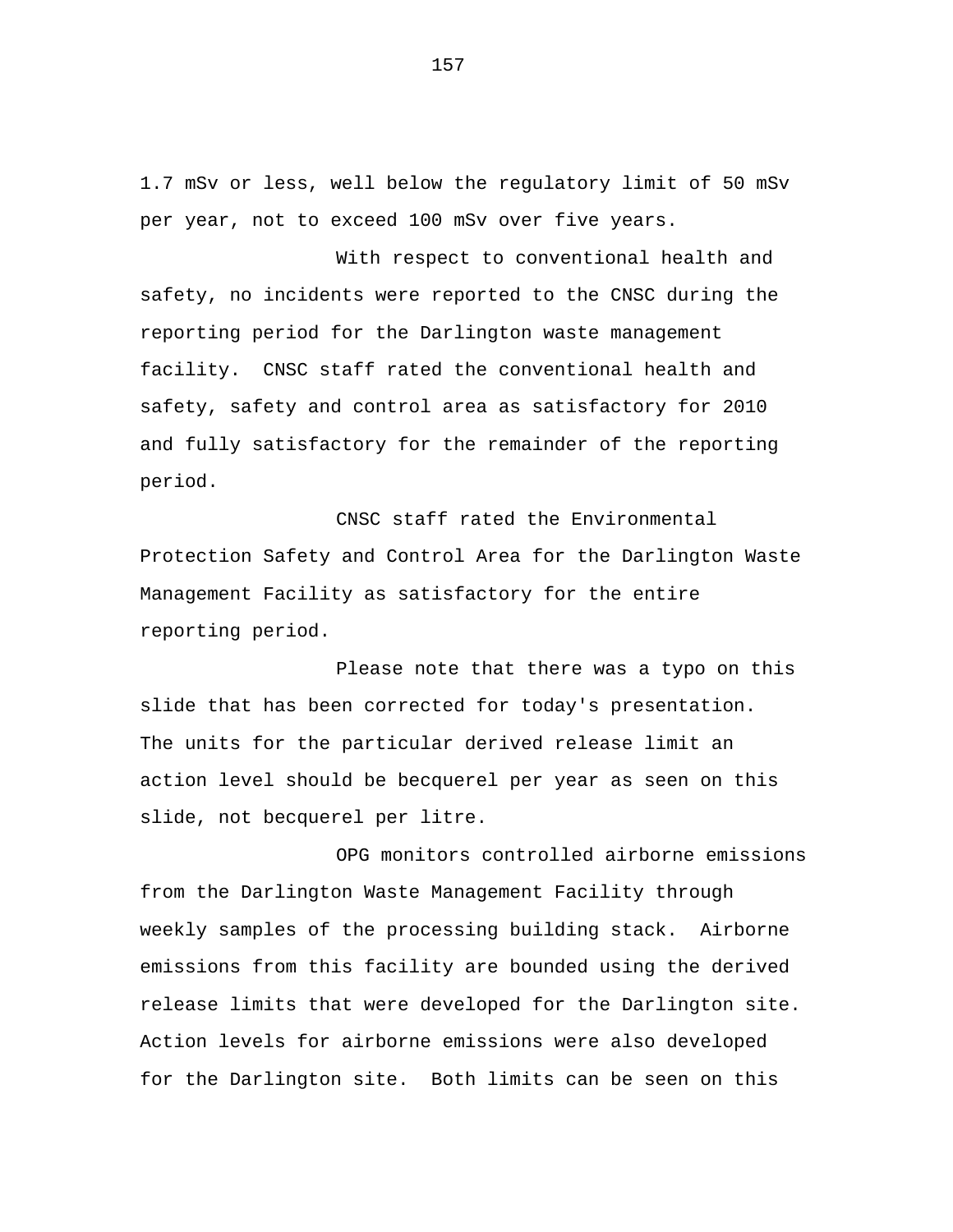slide.

Throughout the reporting period, OPG took over 230 samples of the processing building stack and found detectable amounts of gross beta gamma in only one sample. All other stack samples taken were below the minimum detectable activity. The stack sample that had detectable amounts of gross beta gamma had a reading of  $1.3 \times 10^3$  Bq which is only slightly above the minimum detectable activity and is a small fraction of a percent of the action level.

OPG monitors controlled liquid releases from the Darlington Waste Management Facility through stormwater samples that are taken on a weekly basis. Similarly to airborne emissions, liquid releases from this facility abounded using the derived release limits that were developed for the Darlington site. The derived release limits for gross beta gamma and tritium can be seen on this slide. Action levels for liquid releases were also developed for the Darlington site as shown on this slide. Throughout the reporting period, OPG took over 230 stormwater samples that were all well below the action levels and also consistently below 37 Bq/L for gross beta gamma and 1850 Bq/L for tritium. In comparison, the drinking water standard for tritium is 7000 Bq/L.

The Darlington Waste Management Facility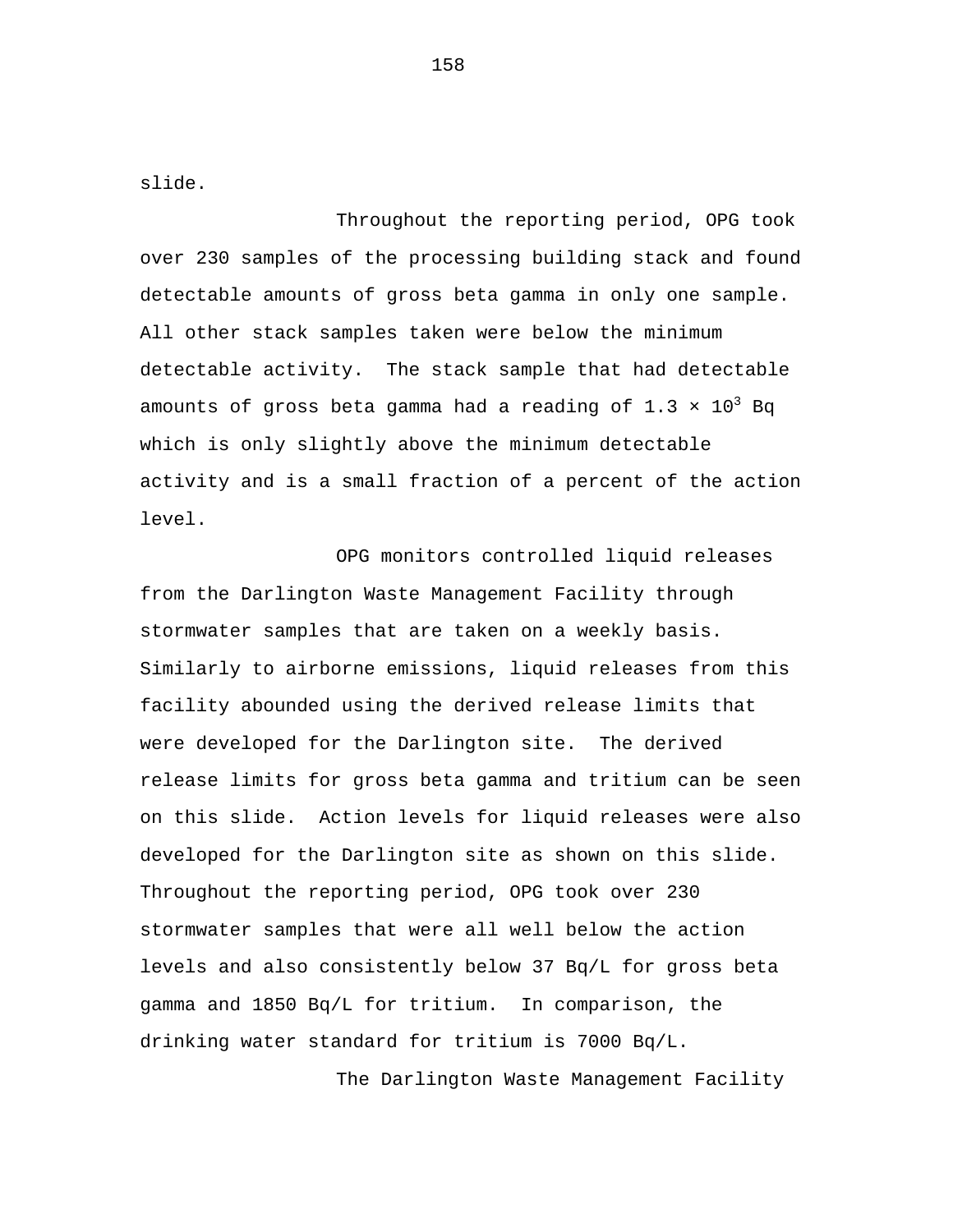license authorizes OPG to construct three additional storage buildings for high level waste and one storage building for intermediate level waste. Currently, OPG is constructing one storage building for high level waste and a storage building for intermediate level waste. Before construction began for these buildings an environmental management plan, a construction and verification plan and project design requirements were submitted by OPG to CNSC staff for review and acceptance. Before operation begins a commissioning report for each building will need to be reviewed and accepted by CNSC staff.

I will now pass the presentation over to Ms Lenora Makin.

**MS MAKIN:** Good evening. For the record, my name is Lenora Makin. I am a Project Officer with the Waste and Decommissioning Division at the CNSC. I am the regulatory project officer responsible for the Pickering Waste Management Facility.

As previously mentioned, the Pickering Waste Management Facility is located adjacent to the Pickering Nuclear Generating Stations on the north shore of Lake Ontario. Approximately 32 percent of OPG's radioactive waste is currently stored at the facility. Almost all of this waste is used nuclear fuel and the remaining small portion is intermediate level waste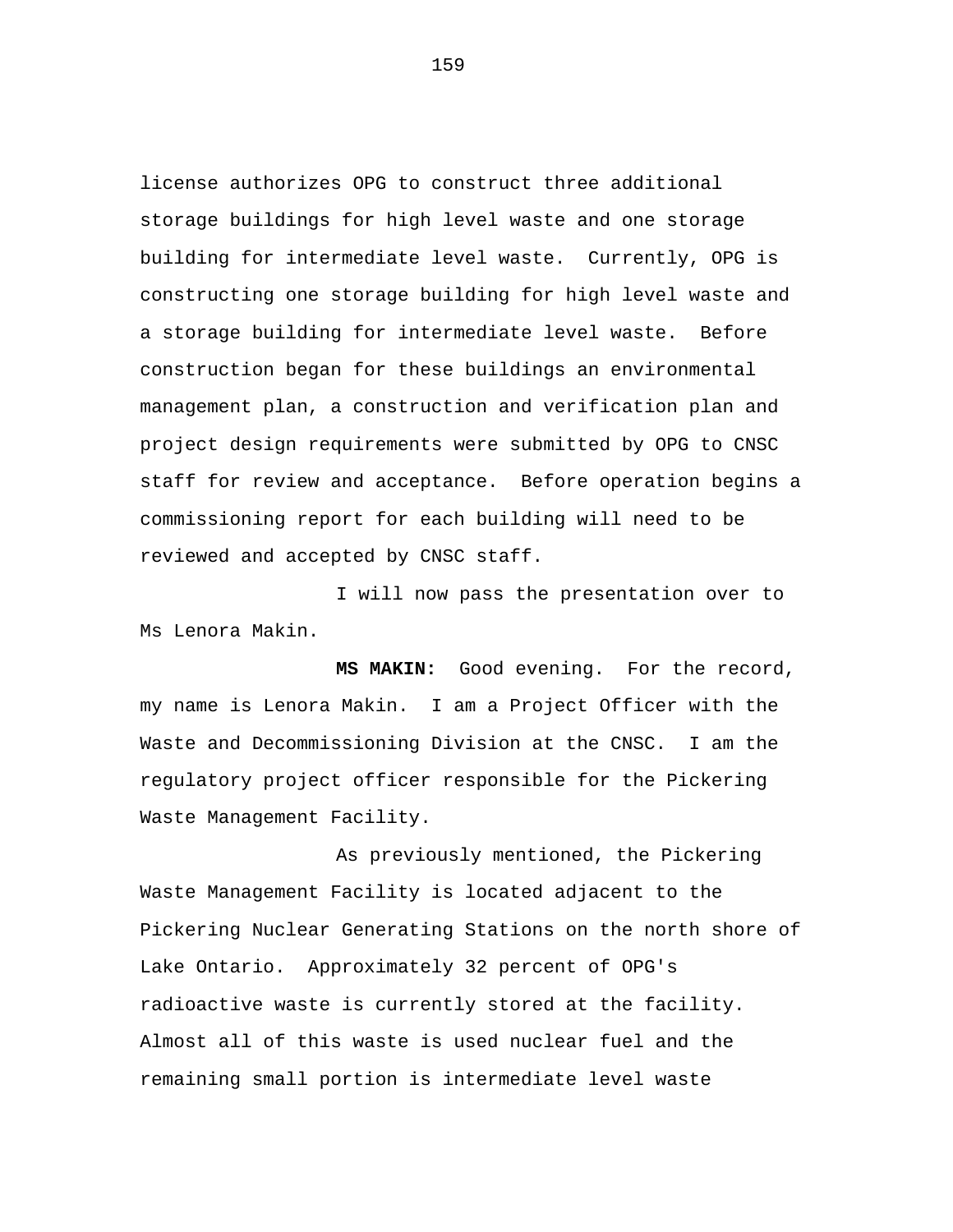resulting from the re-tubing of the Pickering A Nuclear Generating Station.

The photo on this slide shows an aerial view of the Pickering site. The Waste Management Facility was planned in two phases. Phase I became operational in January 1996 and is located within the nuclear generating station's protected area as shown on the right of the image. Phase I consists of the processing building, storage buildings one and two that have design capacities of 187 and 469 dry storage containers, respectively, and the re-tube component storage area for the interim storage of intermediate level waste from the re-tubing.

With the exception of periodic inspections, monitoring and maintenance, there have been no operational activities in the re-tube component storage areas since 1993. Phase II is located within its own protected area on the Pickering property site as indicated by the dashed lines on the top left of the image. Phase II consists of storage building number three which was constructed in 2009 and has a capacity of 500 dry storage containers.

During the license period, OPG plans to construct a fourth storage building for used fuel dry storage within the Phase II area. The Pickering Waste Management Facility loaded and stored its first dry storage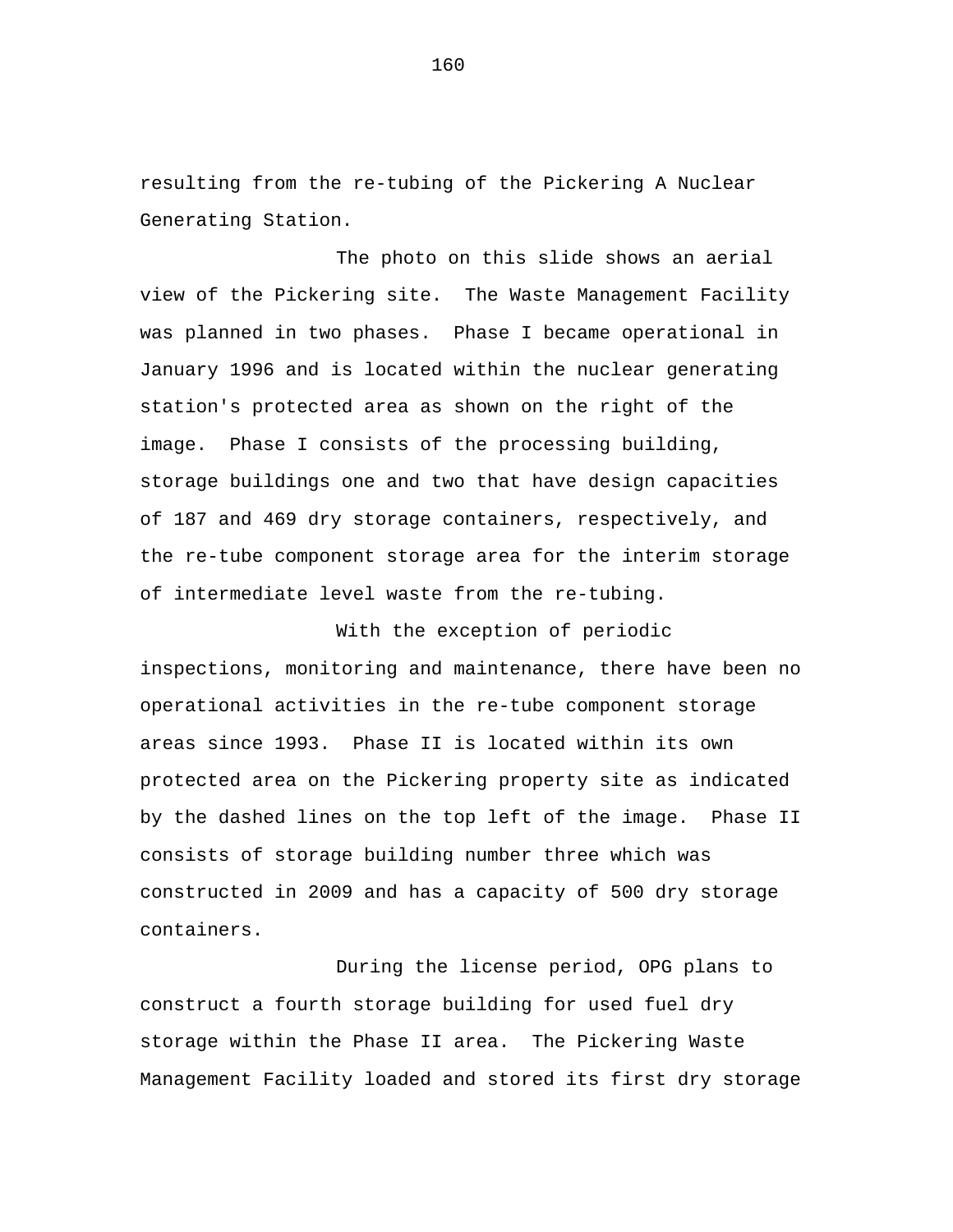container in 1996. Therefore, the oldest containers stored at the facility is 19 years old.

The current storage design capacity of this facility is 1,156 containers. When the fourth storage building becomes operational, the storage design capacity of the facility will be approximately 1,800 containers. As of June 12, 2015, 760 containers were stored at the Pickering Waste Management Facility. Each year approximately 50 containers are processed and stored at this facility.

With the current storage capacity of 1,156 containers, the facility could process and store approximately an additional seven years' worth of containers without further construction. With the future construction -- with the future storage capacity of approximately 1,800 containers after storage building number four becomes operational, the facility could process and store approximately 19 years' worth of containers without further construction.

A renewal for the Pickering Waste Management Facility license was issued by the Commission for a 10-year period on April 1st, 2008, with an expiry of March 31st, 2018. In December 2012 the license was amended to include OPG's revised preliminary decommissioning plan. The preliminary decommissioning plan was updated following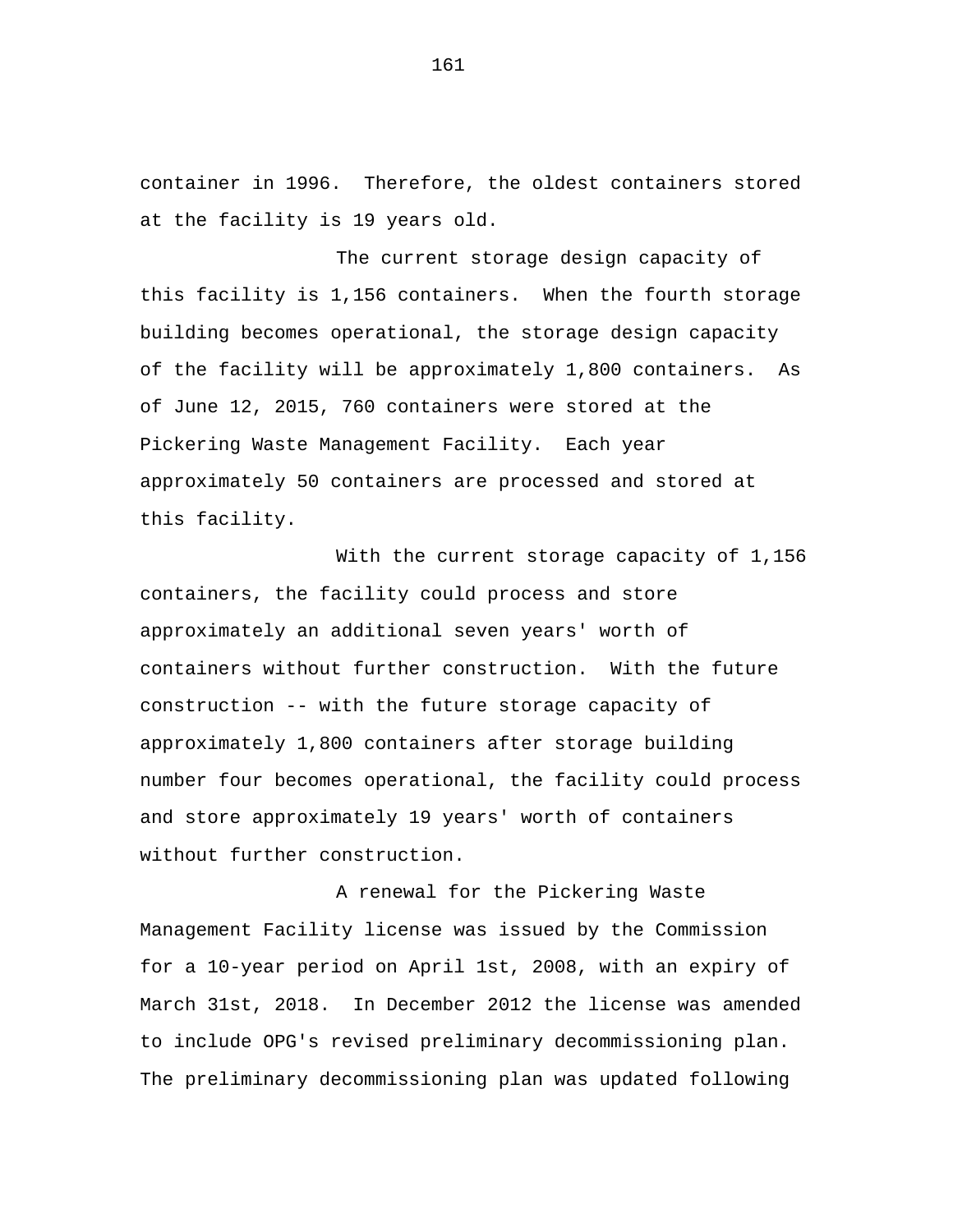its required five-year review by OPG. By the end of 2016, CNSC staff will restructure the Pickering waste management facility operating license to a new format to incorporate standardized license conditions and will issue a License Condition Handbook.

During the reporting period, OPG reported six minor events to the CNSC that occurred at the Pickering Waste Management Facility, averaging approximately one per year. These consisted of two security-related events, one pressure boundary code noncompliance, one instance of environmental samples not being completed as per the scheduled frequency, a snow removal vehicle not being monitored as per OPG's procedures, and a change in monitoring sampling frequency without consulting the licensing basis documentation.

After the review of these events, CNSC staff concluded there are no adverse effects on the health and safety of workers, the public or the environment resulting from these events and that OPG's actions in response to the events are acceptable. All events are now closed.

CNSC staff rated the radiation protection safety and control area at the Pickering Waste Management Facility as satisfactory over the reporting period.

Annual dose to the public at the boundary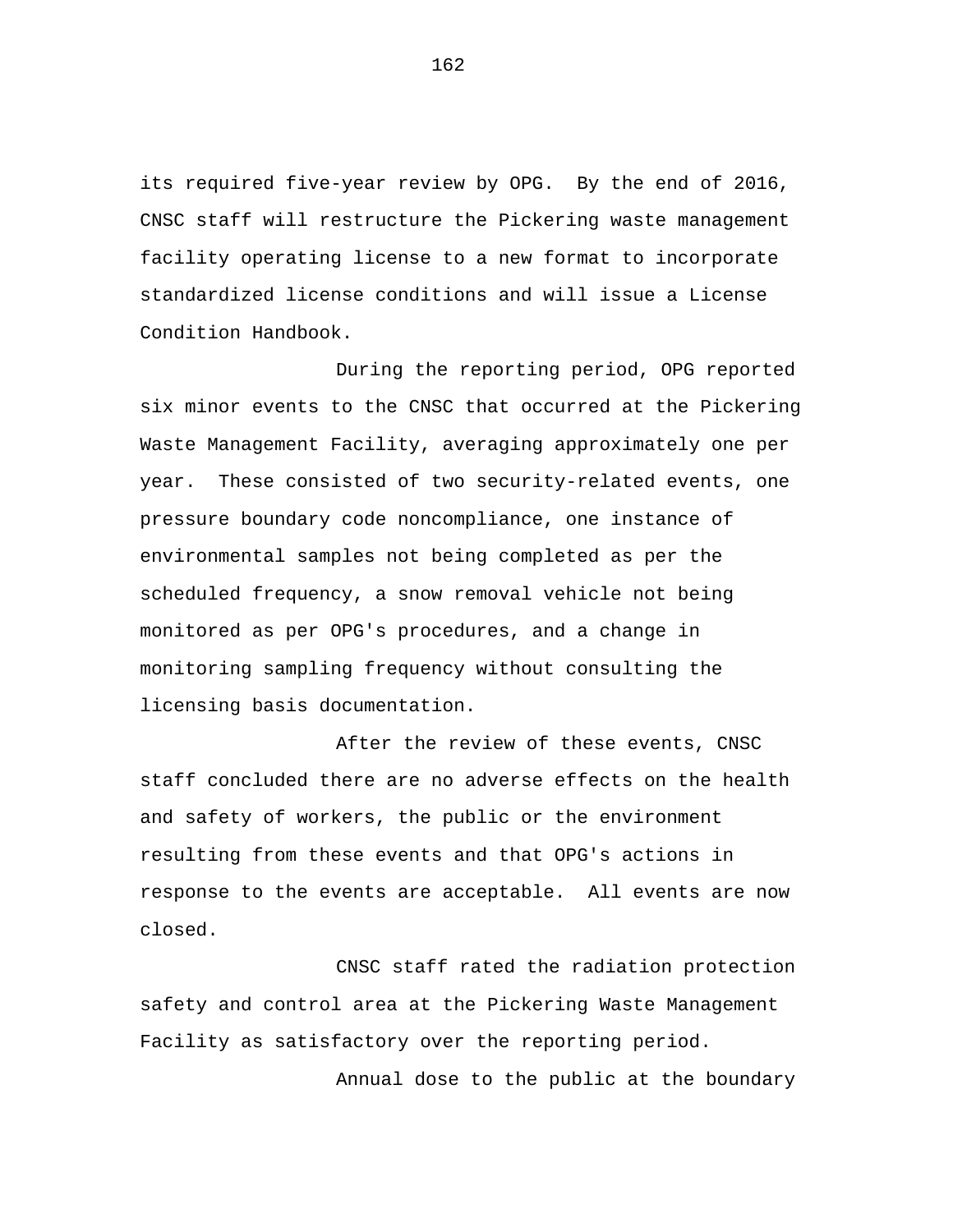of the Pickering site, which includes annual dose to the public attributed to a nuclear generating station and the waste management facility was consistently significantly below the regulatory limit of 1 mSv per year throughout the reporting period. Since workers are monitored individually, dose information is available for OPG personnel working at the Pickering Waste Management Facility.

Throughout the reporting period, an average annual dose to workers was 0.2 mSv or less and the maximum annual dose to a worker was 1.3 mSv or less. As well, well below the regulatory limit of 50 mSv per year, not to exceed 100 mSv over five years.

With respect to conventional health and safety, no incidences were reported to the CNSC at the Pickering Waste Management Facility. CNSC staff rated the safety and control area has satisfactory for 2010 and fully satisfactory for the remainder of the reporting period. CNSC staff rated the environmental protection safety and control area as satisfactory for the entire reporting period.

OPG monitors controlled airborne emissions from the Pickering Waste Management Facility through weekly samples of the processing building stack. Airborne emissions from this facility are bounded using the derived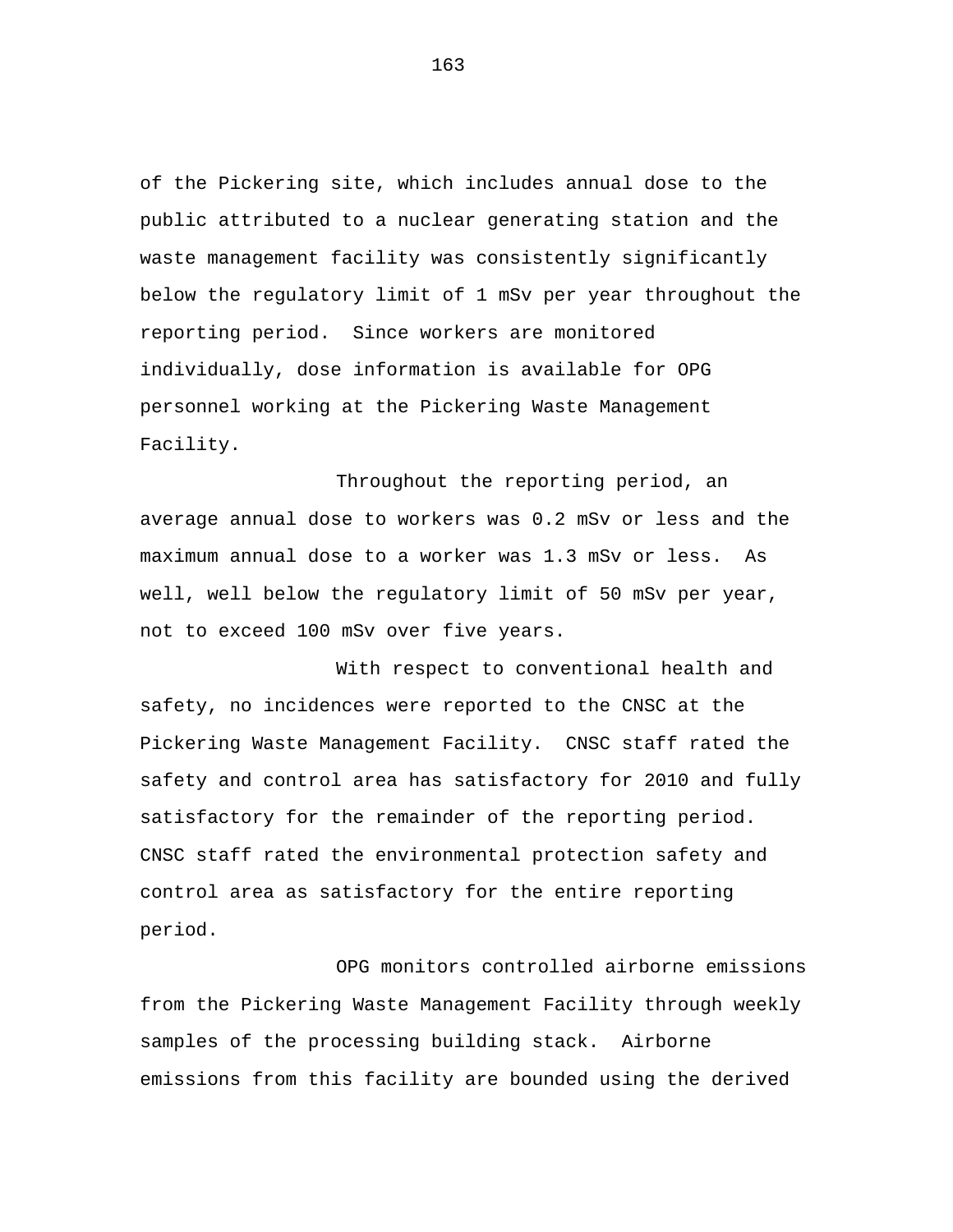release limits that were developed for the Pickering site. Action levels for airborne emissions were also developed for the Pickering site. Both can be seen on this slide.

Throughout the reporting period, OPG took over 230 samples of the processing building stack and found detectable amounts of gross beta gamma and only five samples. All other samples taken were below the minimum detectable activity. The stack sample that had the highest detectable amount of gross beta gamma had a reading of  $7.8 \times 10^3$  Bq, which is only a small fraction of a percent of the action level.

Active liquid waste from the Pickering Waste Management Facility is not directly released to the environment, but pumped to the Pickering nuclear generating station's active liquid waste system. Through quarterly reports -- through quarterly operation reports, OPG provides information on the active liquid waste that is pumped from the waste management facility to the nuclear generating station, including the volume of the waste pumped and the tritium and gross beta gamma activities.

Over the reporting period, active liquid waste pumped to the nuclear generating stations remains within the license limits. The direct releases to the environment are controlled by the station. Phase II of the Waste Management Facility, which comprises of storage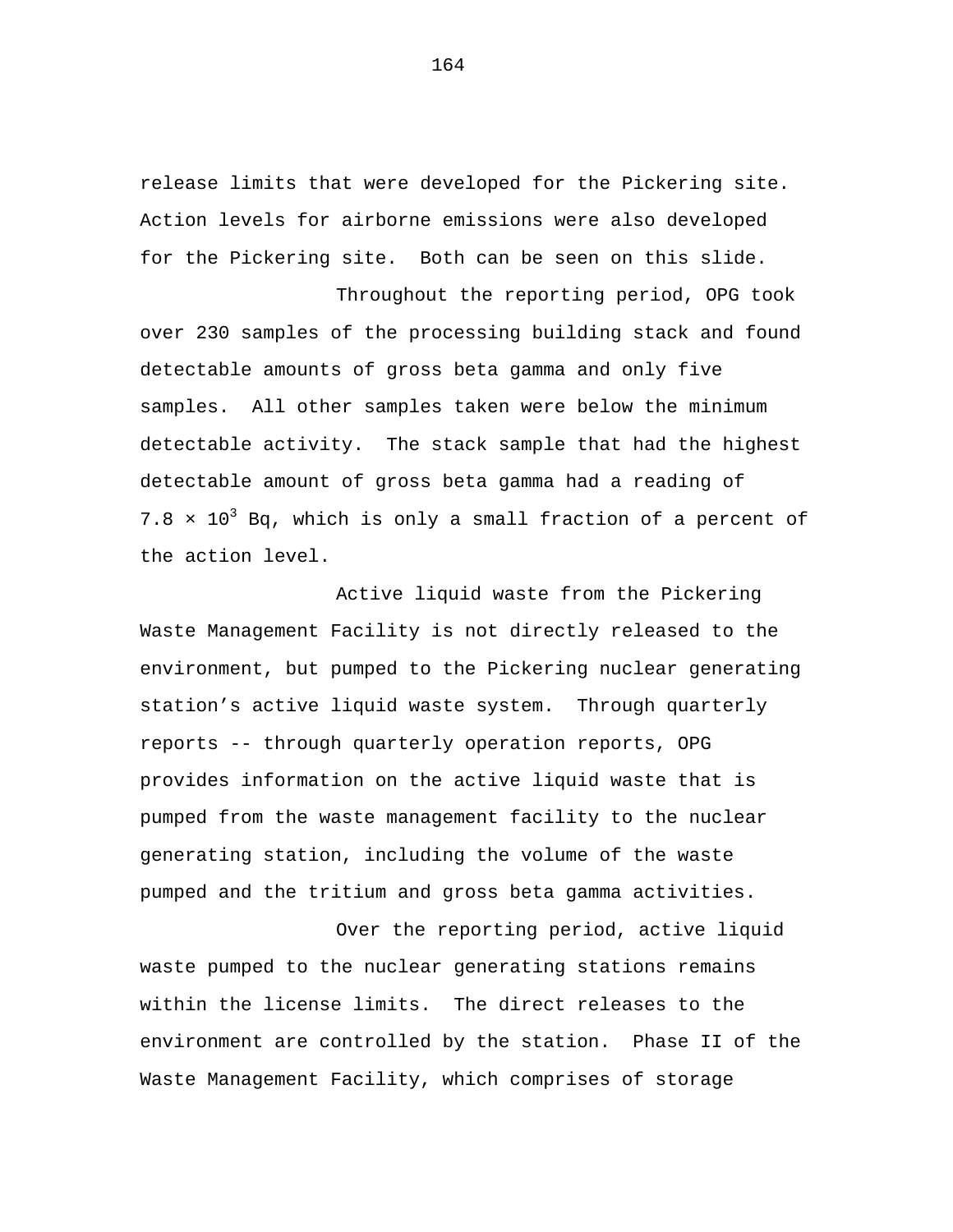building three, has its own groundwater monitoring program. As part of this program, the samples taken by OPG on a quarterly basis were consistently well below the action level of  $3.0 \times 10^{11}$  Bq per year over the reporting period.

The current license for the Pickering Waste Management Facility authorizes the construction of one additional storage building for dry storage containers. In addition to this, OPG plans to replace the current processing building with the new processing building, which will enhance productivity. CNSC staff are anticipating a license amendment request by the end of this year in this regard.

I will now pass the presentation over to Ms Shirley Oue.

**MS OUE**: Thank you, and good evening. My name is Shirley Oue and I am a Senior Project Officer in the Waste and Decommissioning Division at CNSC. I am also the Regulatory Program Officer Responsible for the Western Waste Management Facility.

The Western Waste Management Facility is located at the site of the Bruce nuclear generating stations on the east shore of Lake Huron. All of the waste generated at the nuclear generating stations operated by Bruce Power is sent to OPG's Western Waste Management Facility for processing and storage. In addition, low and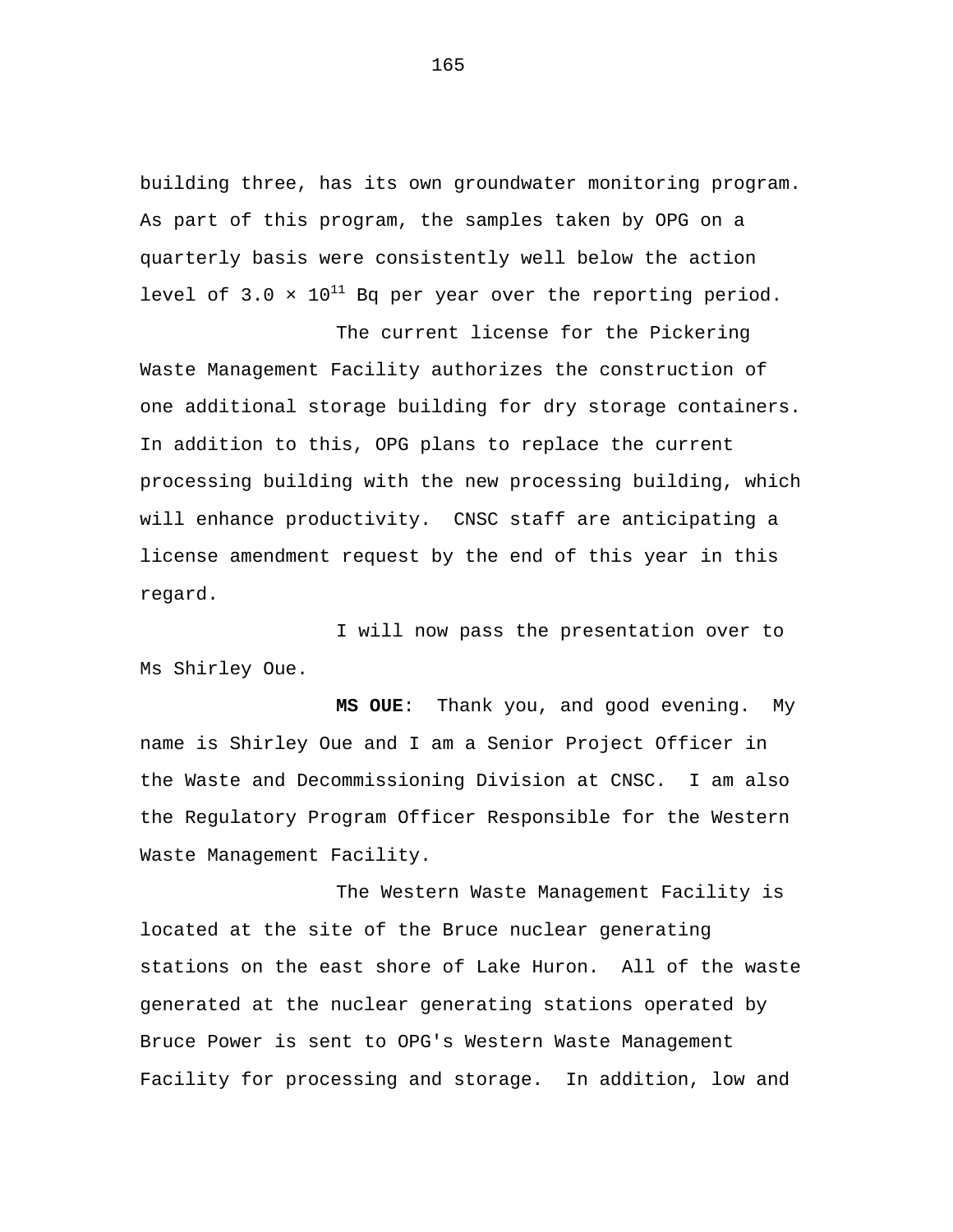intermediate waste from both the Pickering and Darlington sites are sent to Western for processing and storage. Approximately 54 percent of OPG's waste is stored at the Western Waste Management Facility.

This slide shows an aerial view of the Western Waste Management Facility. This figure is a correction to the one in CMD 15-M22. The protected area for the Western used fuel dry storage facility is bounded by the dashed line. The Western Waste Facility contains storage buildings for low-level waste, intermediate level waste and used fuel, as well as other processing buildings such as the Waste Volume Reduction Building.

The low and intermediate level waste storage area has been receiving waste since 1974 and has a storage capacity of up to  $120,000$   $\mathrm{m}^3$ . The current inventory of low and intermediate level waste is  $98,132$   $\mathrm{m}^{3}$ , therefore based on a volume of 2,640  $m<sup>3</sup>$  received per year, and this is based on the average of waste volume received over the past five years. This waste storage area has approximately eight years to reach the design capacity for low and intermediate level waste.

The Western license was amended in 2002 and OPG constructed storage buildings for dry storage containers for used fuel. The Western facility loaded and stored its first dry storage container in 2003. Therefore,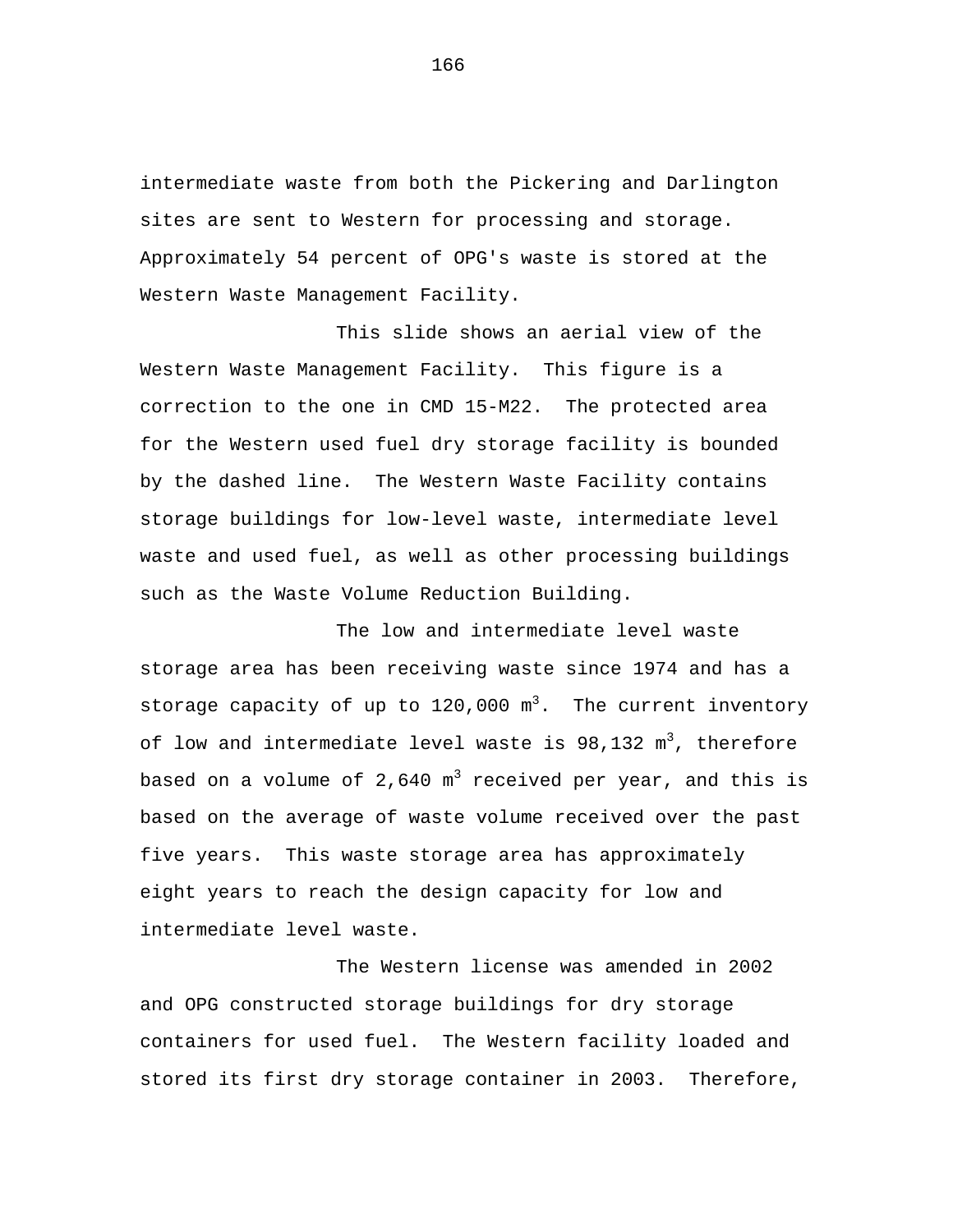the oldest container stored at this facility is 12 years old. The life design of a dry storage container is 50 years.

The current design capacity of this facility is 2,000 dry storage containers. The current inventory is 1,038 containers. Each year approximately 130 containers are processed and stored at Western. With the current capacity the facility could process and store approximately an additional seven and a half years of containers.

A renewal of the Western Waste Management Facility license was issued by the Commission for a 10-year period from June 1, 2007 to May 31, 2017. The Commission further amended the Western license with the revised decommissioning plan and associated financial guarantee on December 19, 2012. By the end of 2016, CNSC staff will restructure the Western Waste Management Facility operating license to the new format. The new format will incorporate standard license conditions and have a companion License Conditions Handbook.

Reportable events. During the last five years, OPG reported 21 minor events at the Western Waste Management Facility to the CNSC, averaging approximately four events per year. These consisted of events in the following areas, and I will give an example of each. Nine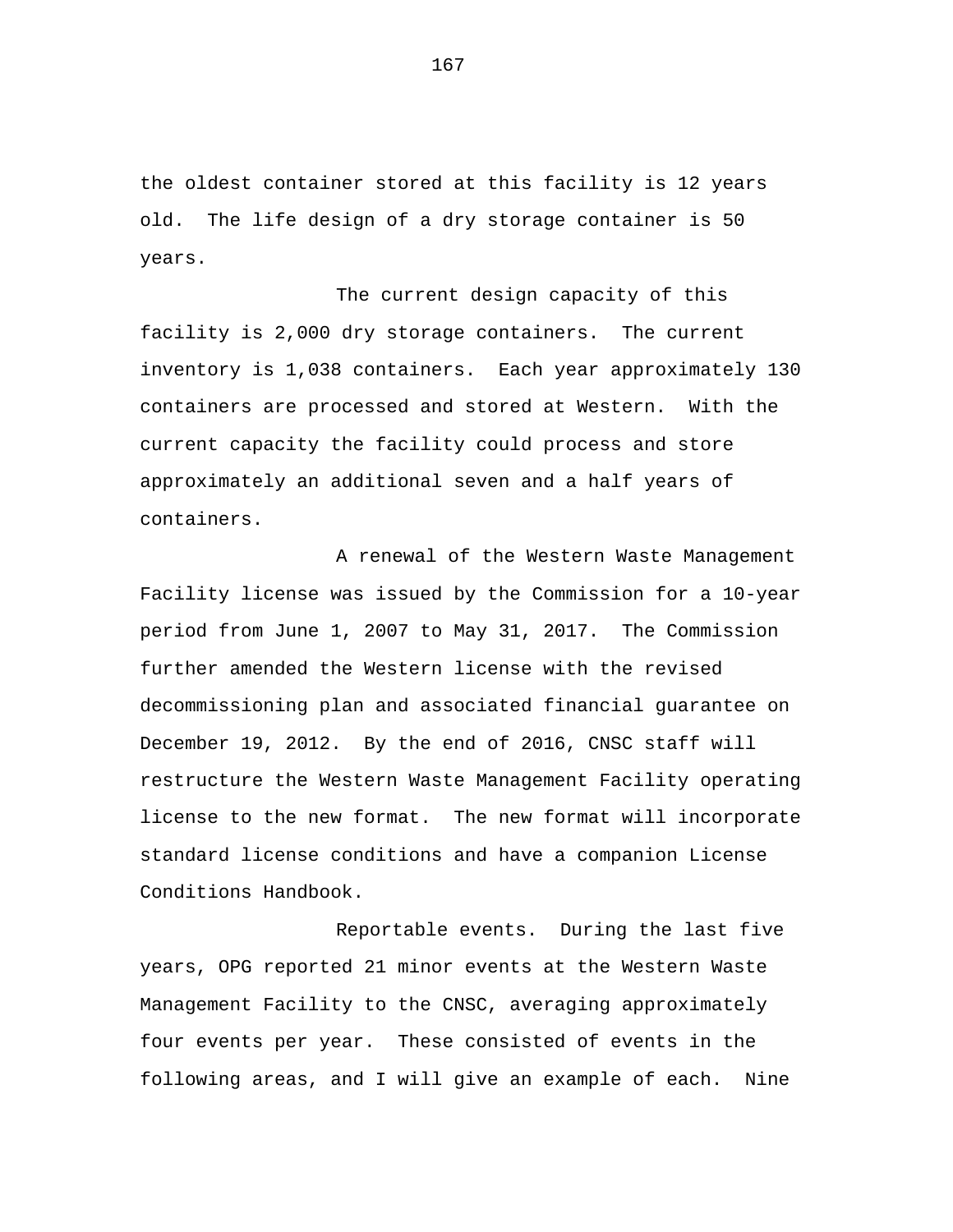were related to emergency management and fire protection, specifically three in emergency management and six in fire protection. For emergency management, in one case the public address system loudspeaker volume was manually lowered.

An example of a fire protection event is the fire detection impairment caused by the presence of objects in the beam path. Three events were related to radiation protection.

As an example, there was a reverse airflow from the incinerator room and waste processing room, which is Zone 3, to the amenities building hallway in Zone 2. Three were related to safeguards. One example is the failure of safeguards remote monitoring equipment. Three events were related to operating performance. In one case, picketing during a legal strike disrupted staff arrival and departure for four hours.

Two events were related to physical design and specifically in pressure boundary, one which involved overdue relief valve replacements and the other involved an undersized release valve. And there was one security event.

CNSC concluded that no adverse effects on the health and safety of persons or the environment resulted from these events and that OPG's actions in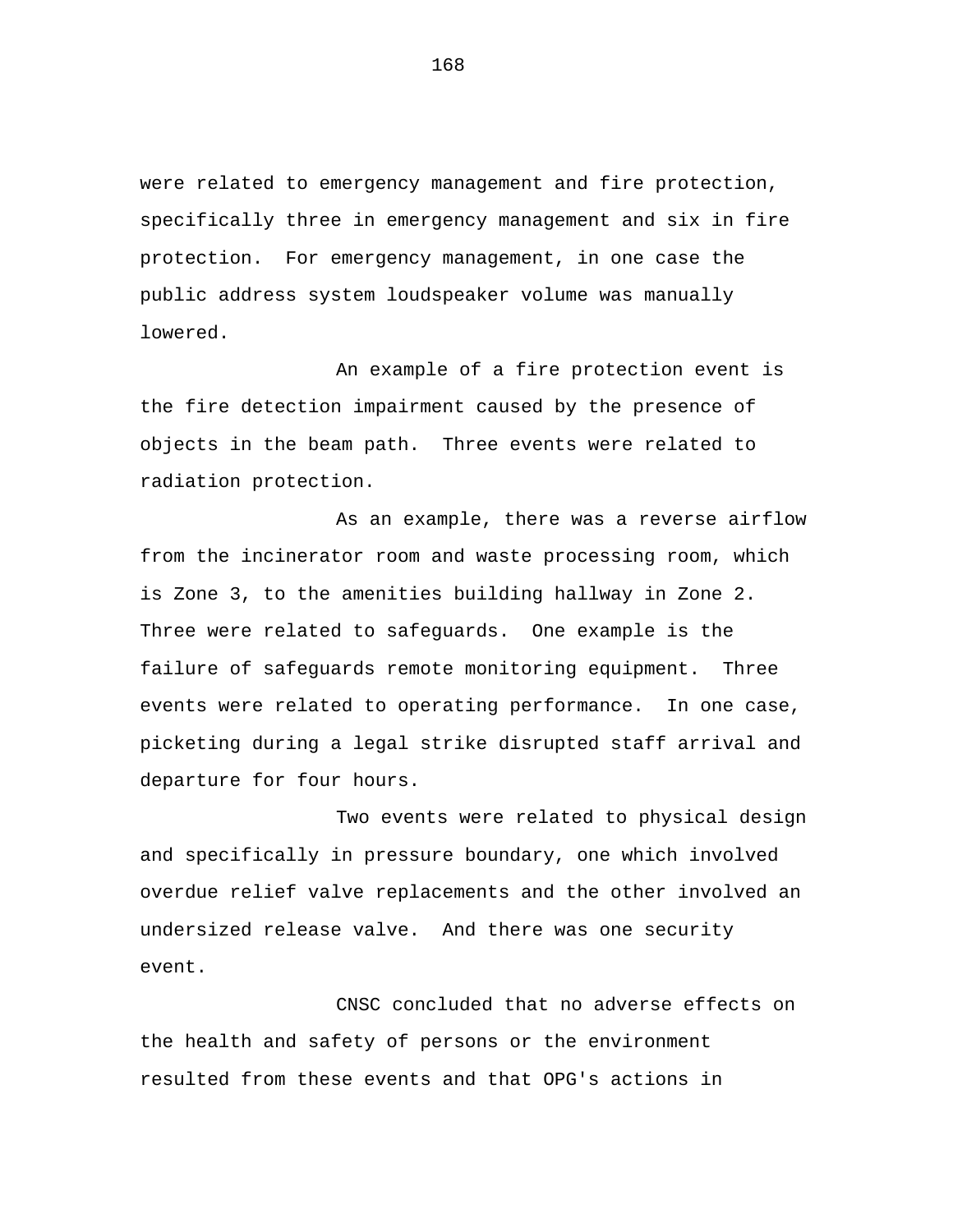response to the events were acceptable. All events are closed.

CNSC staff rated the radiation protection safety and control area at the Western Waste Management Facility as satisfactory for the entire reporting period.

Annual dose to the public at the boundary of the Western site, which includes the annual dose to the public attributed to the Bruce Nuclear Generating Stations and the Western Waste Management Facility was consistently more than 100 times below the regulatory limit of 1 mSv per year throughout the reporting period.

Effective dose. Please note there was a typo in the previous version of this slide which has been corrected for today's presentation by removing the word "average" in the title.

Workers at Western are monitored individually. Therefore, dose information is available for personnel at the waste management facility. For the reporting period, the average annual dose to workers was 0.1 mSv or less and the maximum annual dose to workers was 1.8 mSv or less below the regulatory limit of 50 mSv per year, not to exceed 100 mSv over five years.

Over the reporting period, OPG reported two minor conventional health and safety related incidents at Western. In the first case an employee was struck by a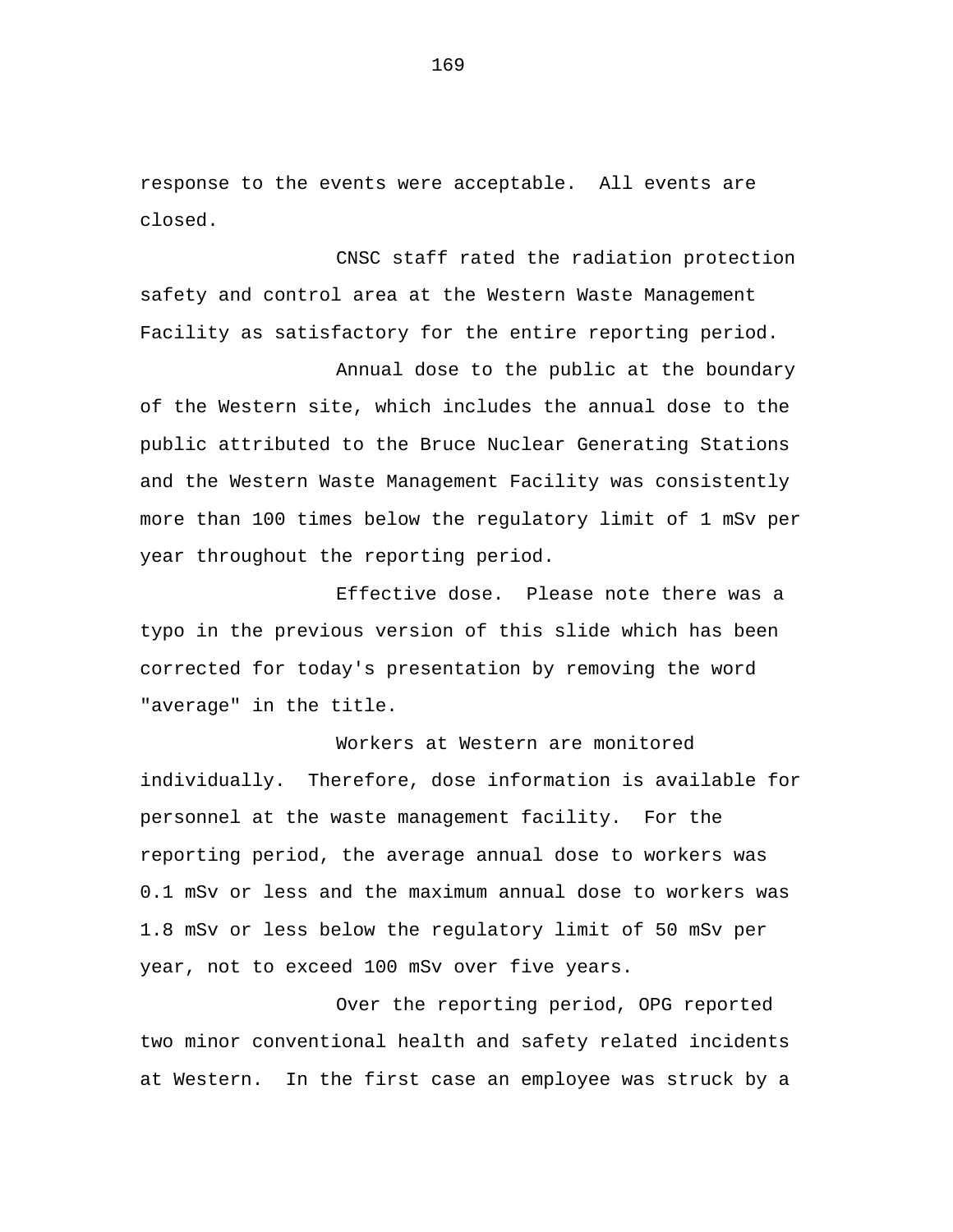pallet frame. This was not a medically treated injury, but associated work was halted by OPG for further investigation and assessment to minimize reoccurrence.

In the second incident, an employee was exposed to a weld arc resulting in eye irritation that required medical treatment. Following medical treatment the employee was able to return to work immediately. To prevent reoccurrence, OPG has since revised work procedures and signage. Both incidents are closed. CNSC staff rated conventional health and safety as satisfactory for 2010 and as fully satisfactory for the remainder of the reporting period.

With respect to environmental protection, CNSC staff rated OPG's performance at the Western Waste Management Facility as satisfactory for the entire reporting period.

Different from the Darlington and Pickering waste management facilities, Western has its own facility specific derived release limits and active levels for airborne releases. Additionally, Western has samples taken on a weekly basis for carbon-14 and iodine-131. During the reporting period, airborne releases were consistently below the action levels and consistently below 1 percent of the derived release limits. Western's more extensive monitoring program can be attributed to the fact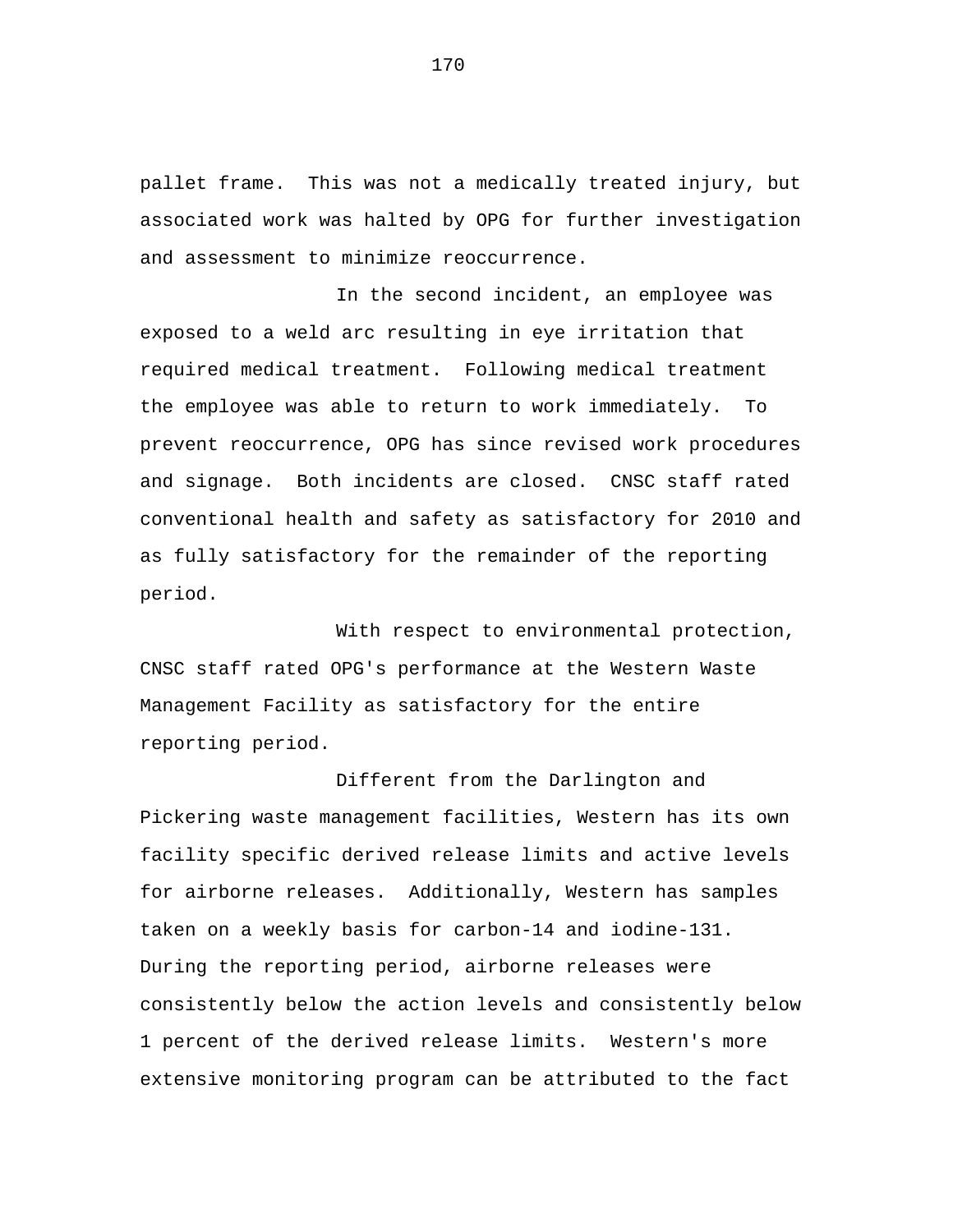that it is the only OPG Waste Management Facility where processing of waste such as incineration and compaction takes place.

This slide depicts airborne releases as a percentage of the derived release limit for the four main substances being monitored at Western.

As for airborne limits, Western has its own facility specific derived release limits and action levels for controlled liquid releases. OPG monitors waterborne effluent leaving Western at six sample stations on a weekly basis and analyses for tritium in gross beta activity. The results of individual sample stations are then combined and reported as a total monthly emission.

There were 54 monthly emissions over the reporting period which were compared to the monthly action levels and derived release limits. Six of the 54 samples were above the action limits for gross beta, three in 2011 and three in 2012. In each instance, however, the action levels remained below 0.03 percent of the annual derived release limit. As a result of the exceedances, OPG conducted an investigation and identified the need to reassess the action levels using operating experience to ensure that they reflect the operating practices at the Western facility. The action levels at Western were subsequently updated in 2013 to better reflect site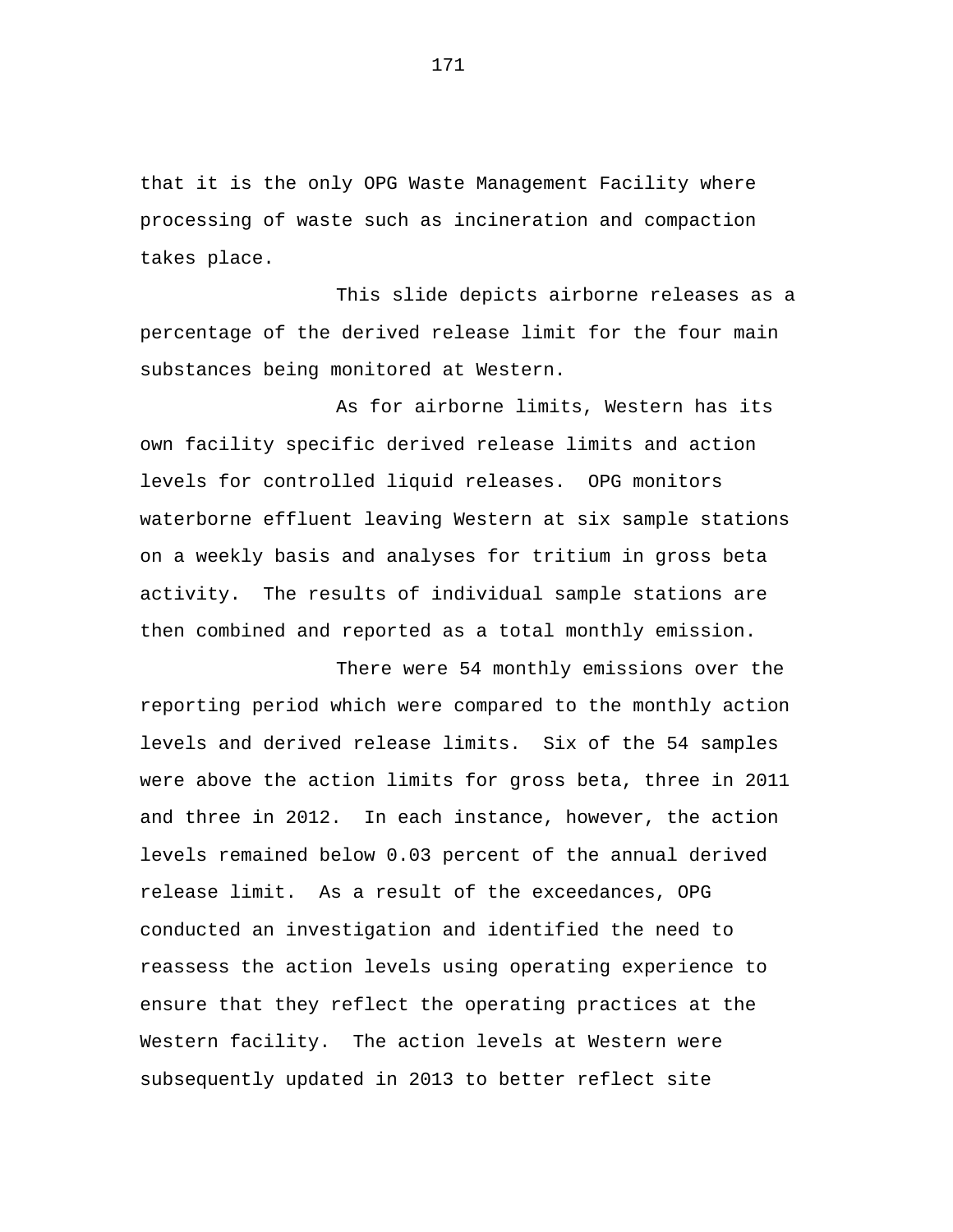boundaries and conditions. Since updating the action levels, samples of controlled liquid releases have been consistently below these levels.

This slide shows the liquid effluent releases as a percentage of the derived release limit.

Groundwater protection. OPG has 20 groundwater monitoring wells at and around the Western's facility. All wells are sampled quarterly for tritium and gross beta, except for Water Sample Hole, or WSH 231, which is sampled every two weeks. Tritium concentrations in the monitoring wells have been very low, except at WSH 231, which has shown elevated tritium concentrations since the late 1990s. This monitoring well was installed in the middle sand aquifer and located adjacent to several low-level storage buildings. In 2010, OPG determined the cause of the anomaly to be air and/or vapour transferred from inside the low-level storage buildings through the electrical cable ducts into the electrical manhole. After OPG implemented the corrective measures in 2011, results at WSH 231 have indicated a declining trend. CNSC staff continues to review the results of this monitoring well in addition to other monitoring results to ensure the safety of OPG's operations.

This figure shows since 2011 tritium concentrations at the monitoring well 231 to be slowly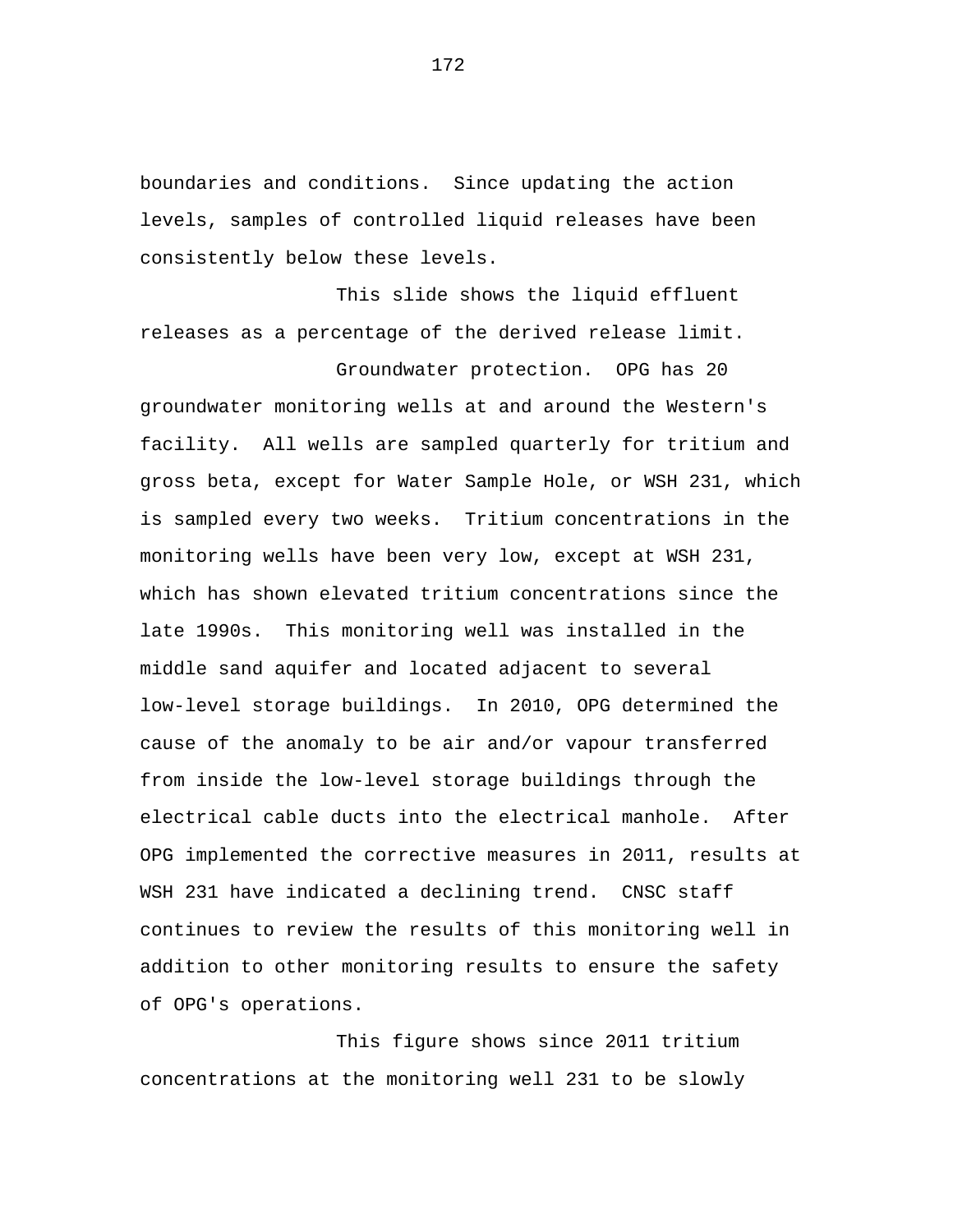declining. Specifically, the average concentration steadily dropped from 48,800 Bq/L in 2011 to 34,000 Bq/L in 2014. The red line is a curve-fitting trend. OPG continues to monitor this trend to verify the effectiveness of the corrective actions. Additionally, CNSC staff continues to review the results of monitoring well 231 to ensure the safety of OPG's operations.

Major future projects and initiatives. Please note there was an error on the slide that was provided previously. The last bullet from that slide has been removed for today's presentation.

During the reporting period, OPG has constructed three storage buildings for low-level waste, 54 in-ground storage containers for intermediate level waste and two storage buildings for dry storage containers. All of these additional structures are authorized by the current license.

I will now pass the presentation to Dr. Newland.

**DR. NEWLAND:** Thank you. I will now conclude our presentation with a few highlights from the oversight report. Over the reporting period from July 2010 to December 2014, CNSC staff have reviewed OPG's performance at its waste management facilities and have concluded that no member of the public or worker received a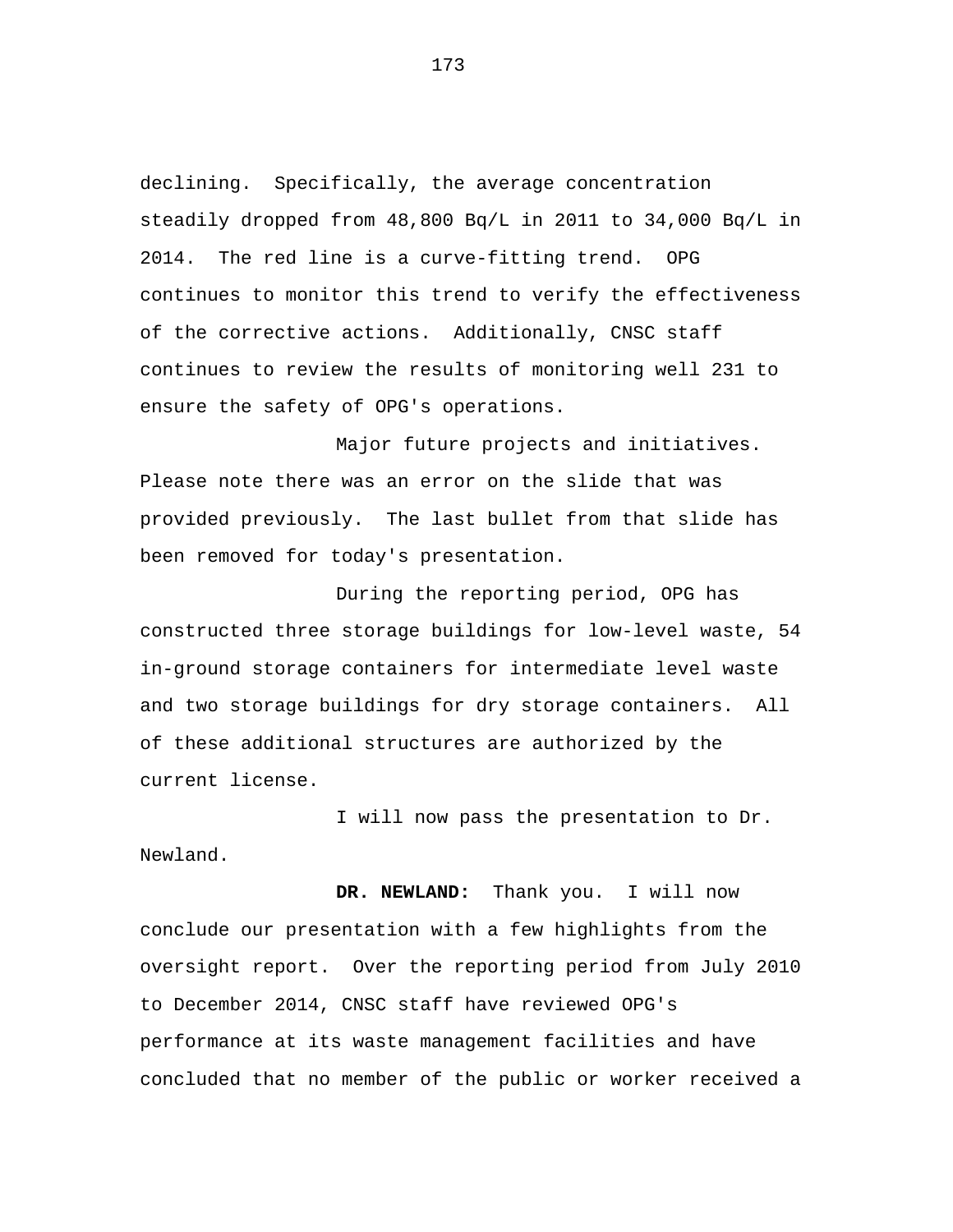radiation dose over the regulatory limit, the frequency and severity of conventional health and safety injuries to workers was minimal, there were no radiological releases to the environment above the regulatory limits at any of the three facilities, and OPG complied with the *Nuclear Safety and Control Act*, the *Regulations* and their license conditions.

Thank you. That concludes staff's presentation.

## **THE PRESIDENT:** Thank you.

## **CMD 15-M22.1/15-M22.1A**

## **Oral presentation by Ontario Power Generation**

**THE PRESIDENT:** I am testing everybody's perseverance here, but we are going to move on to a presentation by OPG as outlined in CMD 15-M22.1 and 22.1A.

I understand that Ms Swami will make the presentation. Over to you.

**MS SWAMI:** Good evening, Chairman Binder and Members of the Commission.

My name is Laurie Swami, Senior Vice President for Ontario Power Generation's Decommissioning and Nuclear Waste Management. I am accountable for the safe and reliable operation of our waste management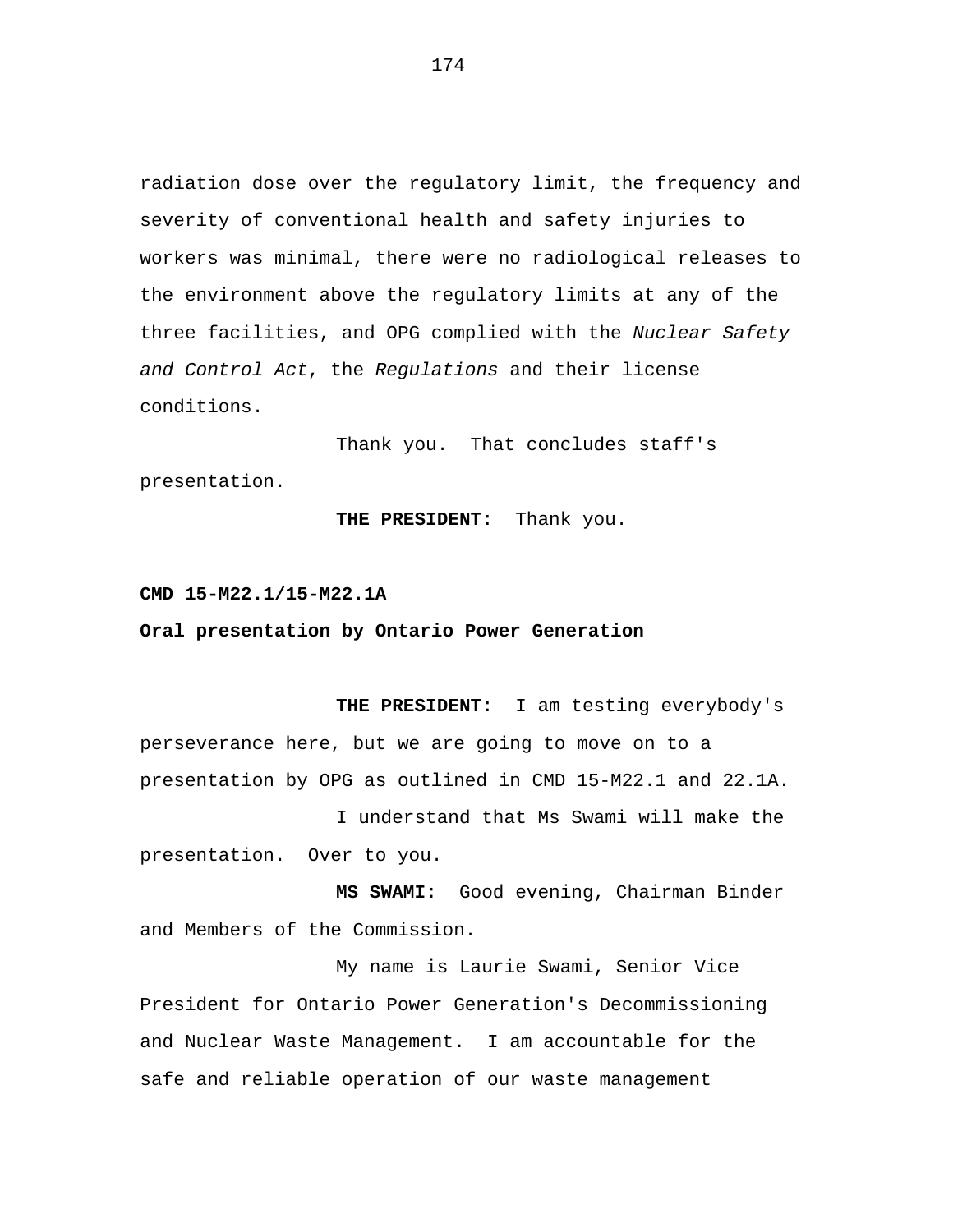facilities.

With me today are Lise Morton, the Director of Low and Intermediate Level Waste Operations; Val Bevacqua, the Director of Used Fuel Operations; and Marlene Ramphal, the Director of Nuclear Waste Engineering.

At OPG we have safely handled and processed the radioactive waste from all of Ontario's nuclear generating stations for over 40 years and we are very proud of this. Let me give you a few examples.

Our transportation drivers have safely transported radioactive materials for millions of kilometres. Our nuclear safety culture continues to strengthen. Our employee does remained well below limits, as do our environmental emissions.

We have applied the 3Rs through all aspects of our waste management processes and, last but not least, we have worked hard to continue to earn the public's trust through open and transparent communications.

From the outset of our nuclear program, we recognize that nuclear waste is an integral part of our business and we planned for and implemented the programs, processes and facilities for safe management of radioactive materials. As stewards of these materials, we have accountability for their care and custody and to manage our business in an environmentally, socially and financially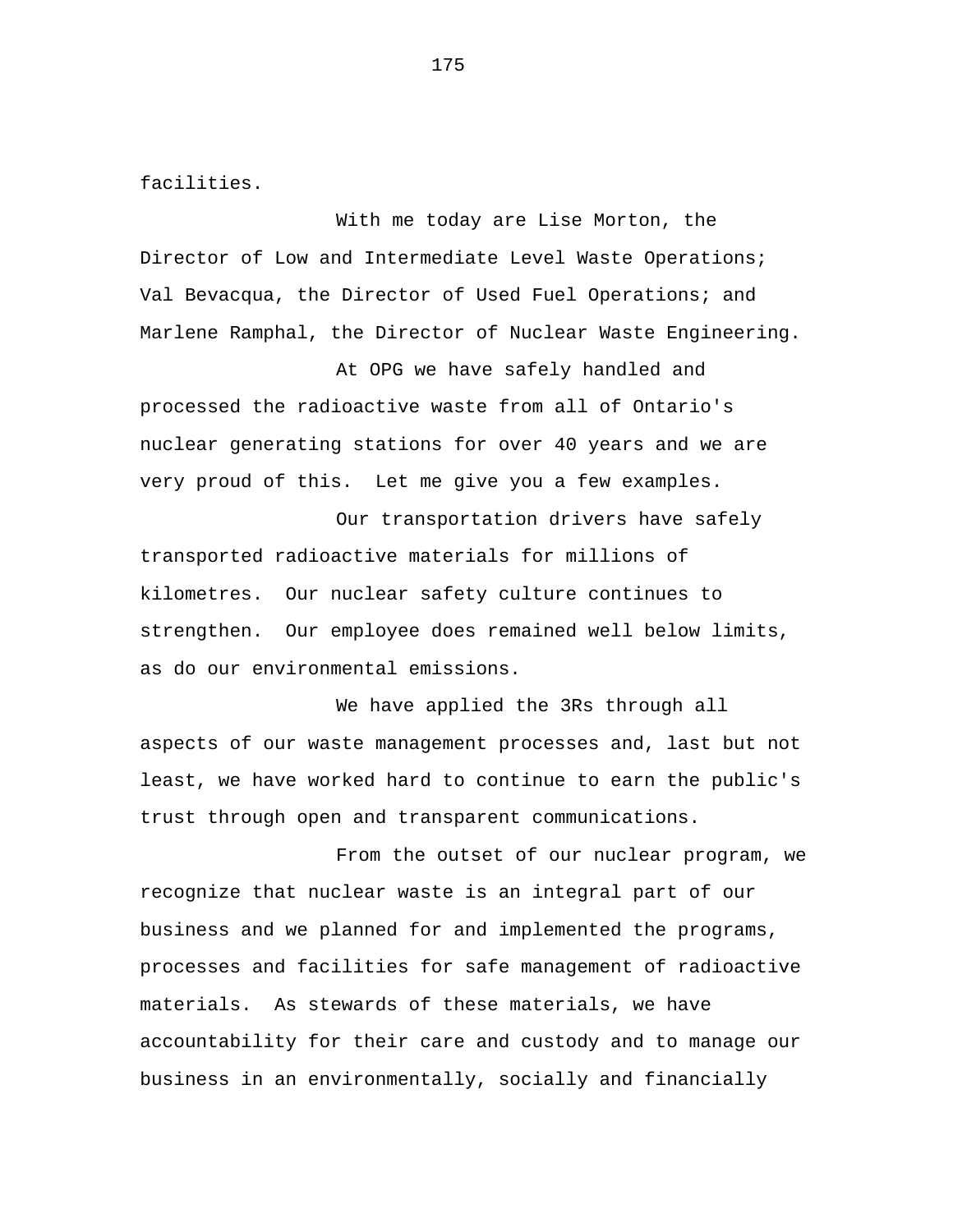responsible manner.

We remain assured of our ability to protect our workers, the public and the environment, because we have full knowledge and understanding of the amount and nature of the waste materials we manage. We know how to package, ship, process and maintain safe storage of these materials. I am happy to say we have shown strong performance and continued improvement.

For the most part we will be discussing our performance over the last five years, but just stepping back for a few moments to look at our history.

We have safely transported, processed and stored low and intermediate level waste at our Western Waste Management Facility since 1974. Our highly skilled and trained drivers take the responsibility of travelling on Ontario's public roads very seriously, travelling over 3 million kilometres, or the equivalent of travelling coast to coast 500 times, with no injury to the public or release of materials.

Over the course of four decades, approximately 200,000  $m^3$  of low-level waste has been generated. However, through waste minimization efforts and volume reduction, we have reduced the volume to approximately 83,000  $m^3$  stored. At the Western facility we use an incinerator to reduce combustible waste volume by 95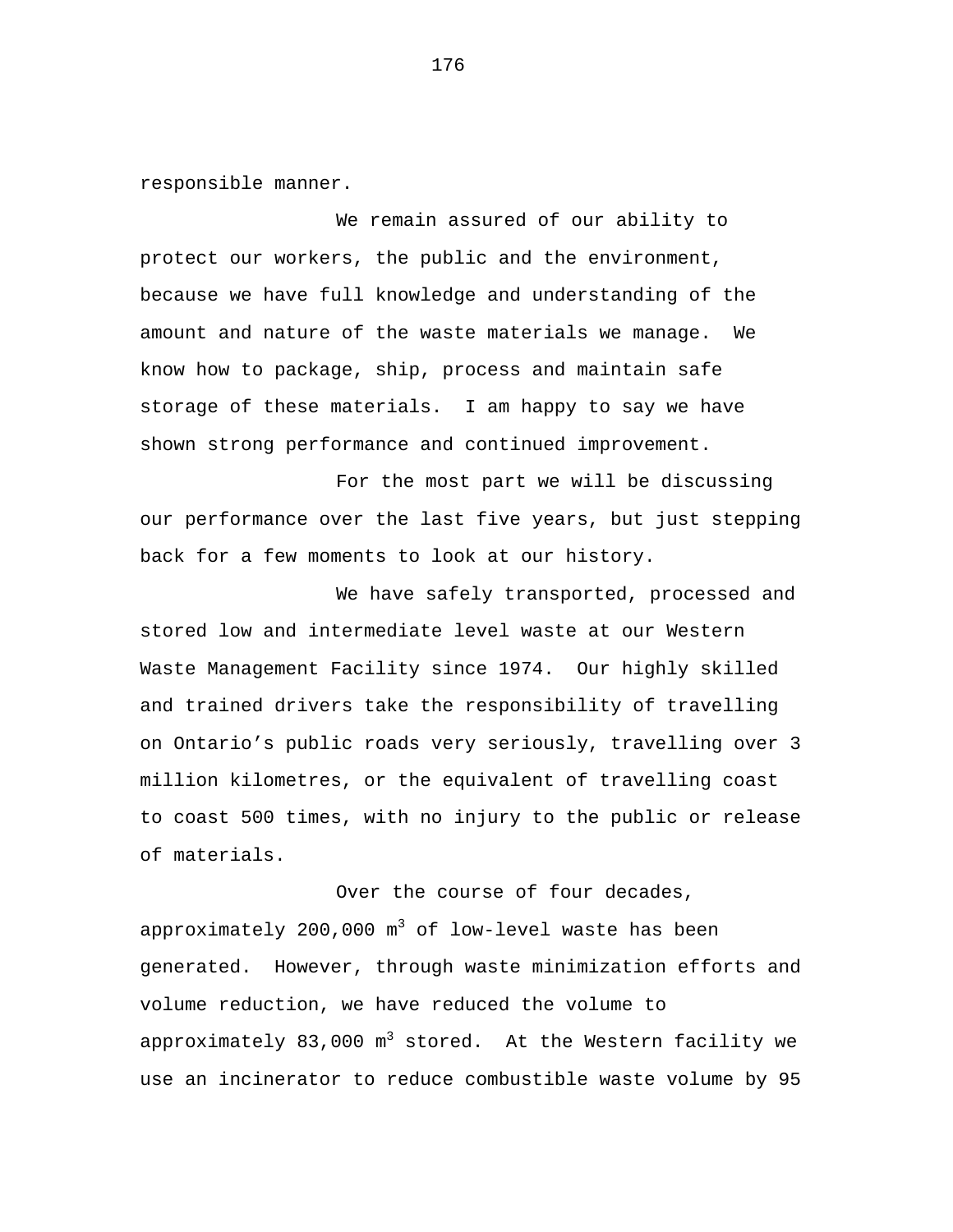percent and a compactor to reduce the waste volume by 75 percent. We have continued to minimize the waste generated at source in the stations through careful work planning, implementation of reusable materials and, where possible, diversion of the waste for recycling.

And we are not stopping here. In this reporting period, we have implemented waste minimization pilots to assess the benefits of retrieving previously-stored, older waste by opening up the bins and resorting for recycling, compaction or incineration. This approach demonstrates our environmental commitments as a company and respects and reflects public expectations.

Since beginning operation of our used fuel facilities co-located with their generating stations, we have processed and stored over 2,000 dry storage containers, the equivalent of about 10 years' generation for each of the plants.

We have done this while meeting all IAEA safeguards.

At our used fuel facilities, we have safely increased our processing rate by approximately 30 DSCs per year, and our storage capacity.

In support of Darlington refurbishment, we are well advanced in our planning of our retube waste storage building.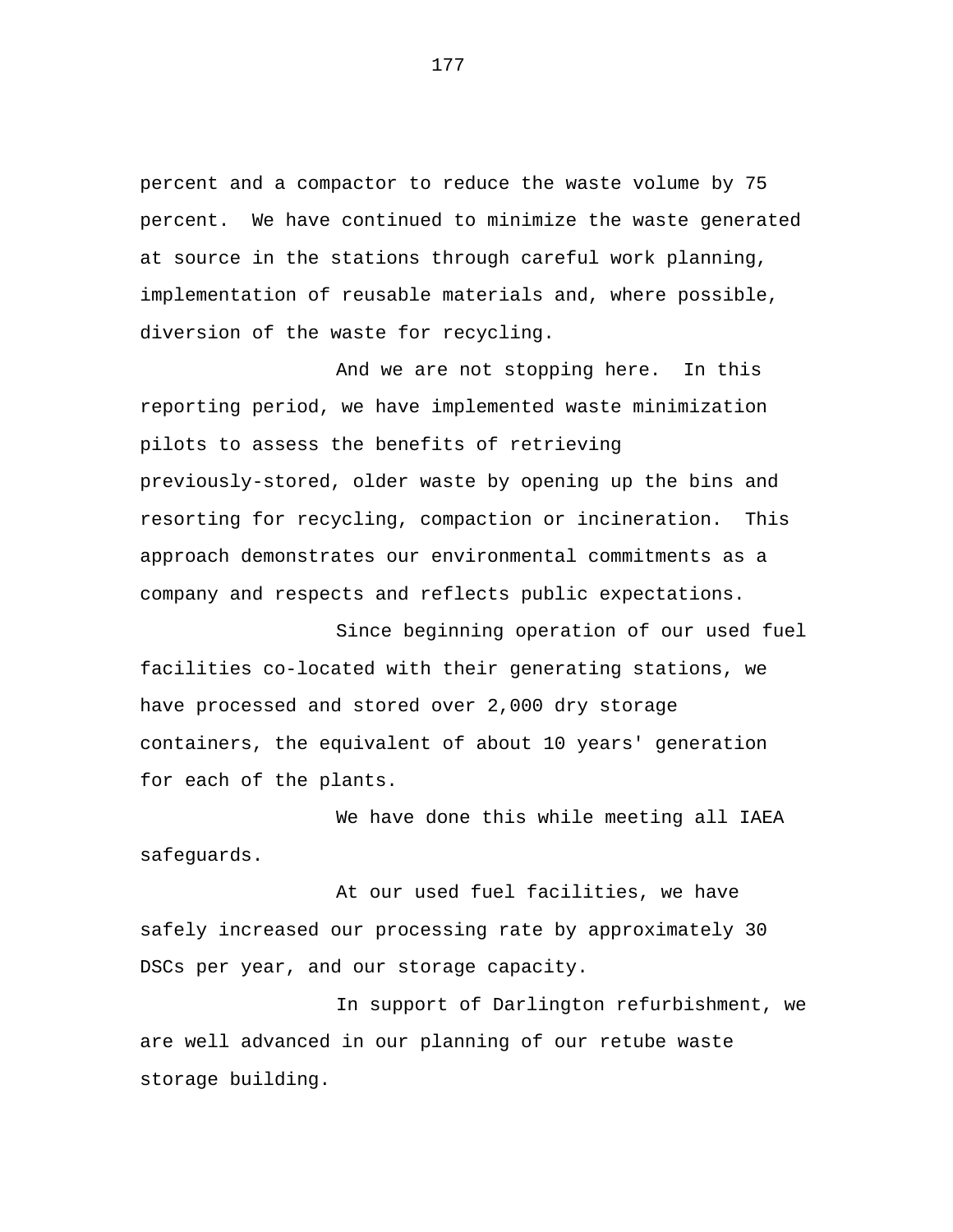We are pleased to report that in 2014, we proved that we can safely unload a dry storage container to remove fuel in the unlikely event this would be needed. The biggest challenge was to remove the DSC's lid closure weld. We did this using a combination of arc gouging and grinding.

We confirm that we were successful by checking that the lid and base were, indeed, separated.

We removed a DSC drain port weld and plug, and removed spent fuel modules from a DSC while it was submerged in the irradiated fuel bay. Again, we don't ever expect to need to do this, but if we need to, we know we are able to.

Within nuclear waste, we continue to set aggressive targets to strive for event-free operation across all three facilities to effectively manage our risks. Over the past few years, nuclear waste has been adopting nuclear governance. In fact, my organization has recently implemented the OPG nuclear-wide human performance program, enabling us to focus on reducing the number of human performance events.

Using the fleet programs, we have focused on improving supervisory effectiveness, investigating and addressing low-level events and applying a more rigorous focus on event-free tools and situational awareness.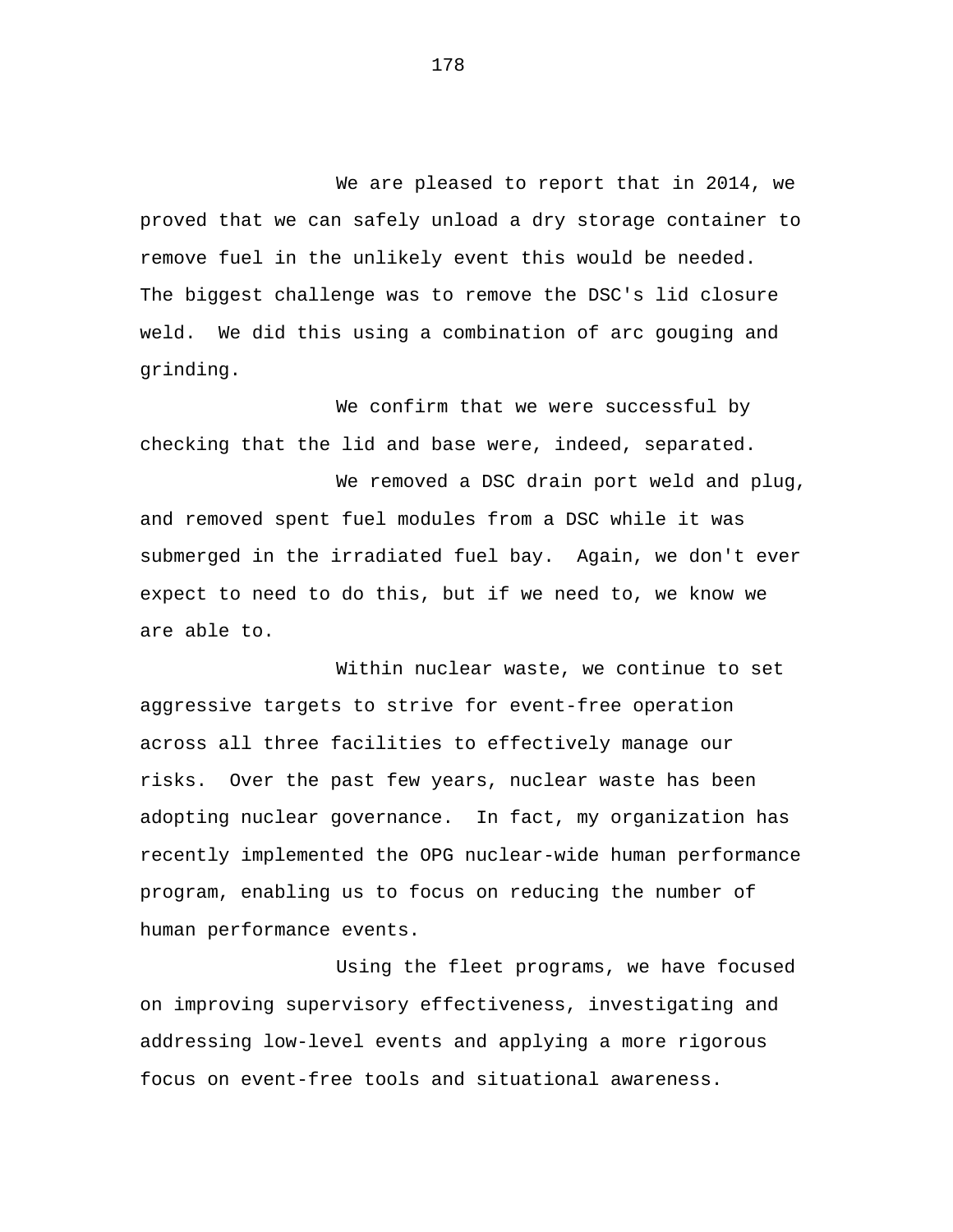And our results have shown improvement. In the reporting period, we had two years with no event free day resets.

Finally, this year we completed a nuclear safety culture assessment where we surveyed our staff and asked them specifically to identify concerns or issues.

I am pleased that our staff actively participated and that the survey demonstrated we have a healthy nuclear safety culture where employees feel comfortable raising concerns, and their opinions are valued.

The waste facilities have continued to show strong performance in the area of radiation protection. We are proud to report that, over the course of this period, we have safely handled over 400,000 fuel bundles and managed over  $14,000$   $m^3$  of low and intermediate level waste, during which there were no recordable doses to workers that exceeded regulatory limits or OPG's more stringent administrative limits.

In 2014, OPG achieved its best safety record ever in its over 100 years of operations. We contributed to this success.

And at the end of 2014, our waste facilities had completed over one and a half million hours worked, or over 1,500 days without a lost time accident.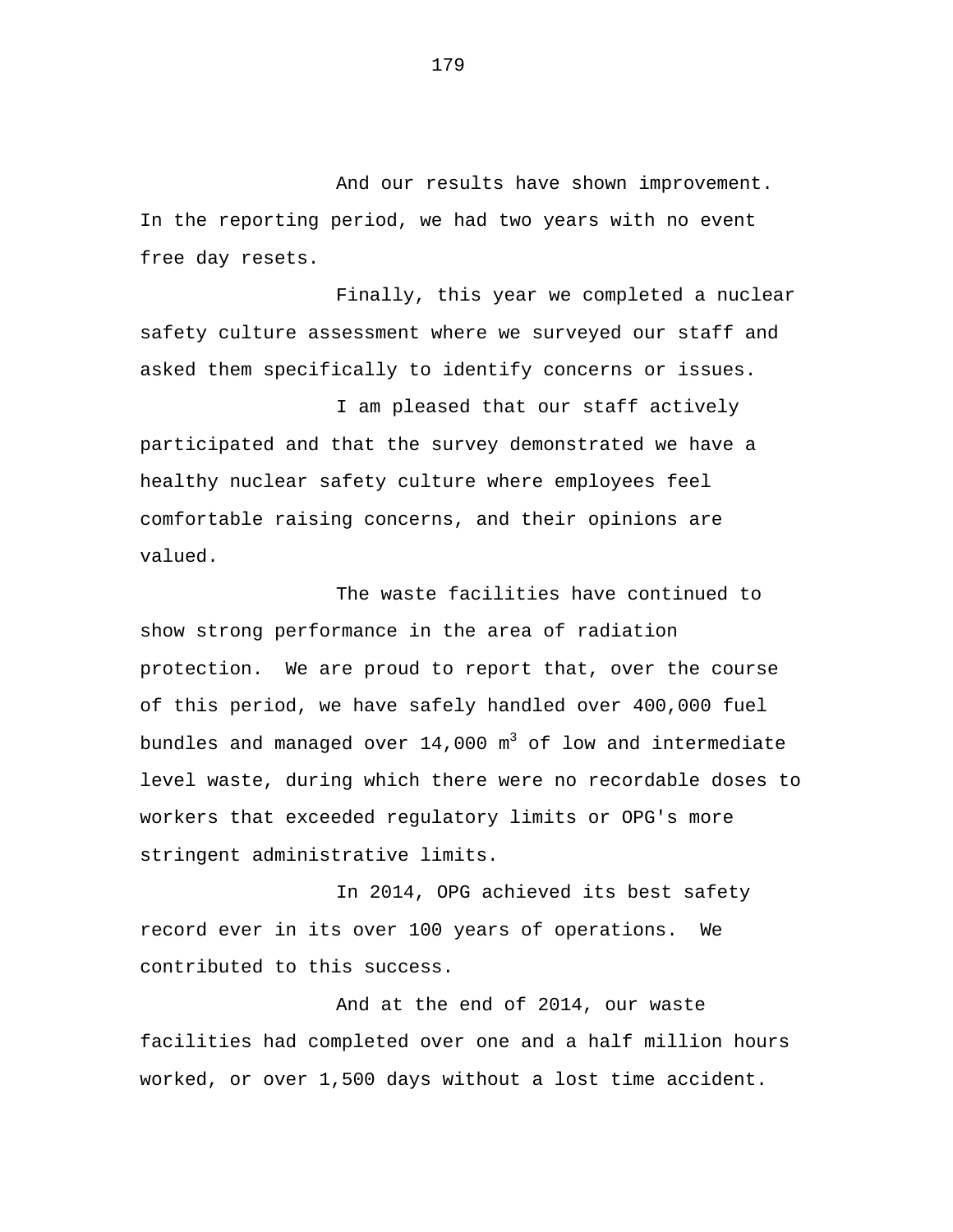At our Pickering facility, which has been operating for over 20 years, we have never had a lost time accident.

As a measure of our performance, we monitor all injury rate and accident severity rates as indicators to ensure the overall objective of managing occupational hazards is met. To reflect OPG's commitment to continuously improve and challenge performance, more aggressive targets have been set for both of these indicators, and our performance has continued to better these goals.

Turning to environmental protection, we hold ourselves to high standards, and the commitment to the principles of sustainable development. We have a corporate-wide environmental management system which is certified to the ISO14001 standard. This standard requires regulatory compliance, but also drives us to go beyond that.

Our nuclear waste facilities integrate environmental management system fundamentals into daily operations and planning to ensure all impacts on the environment are managed.

Radiological waterborne and airborne emissions at OPG's nuclear waste management facilities have always been and remain well below one percent of the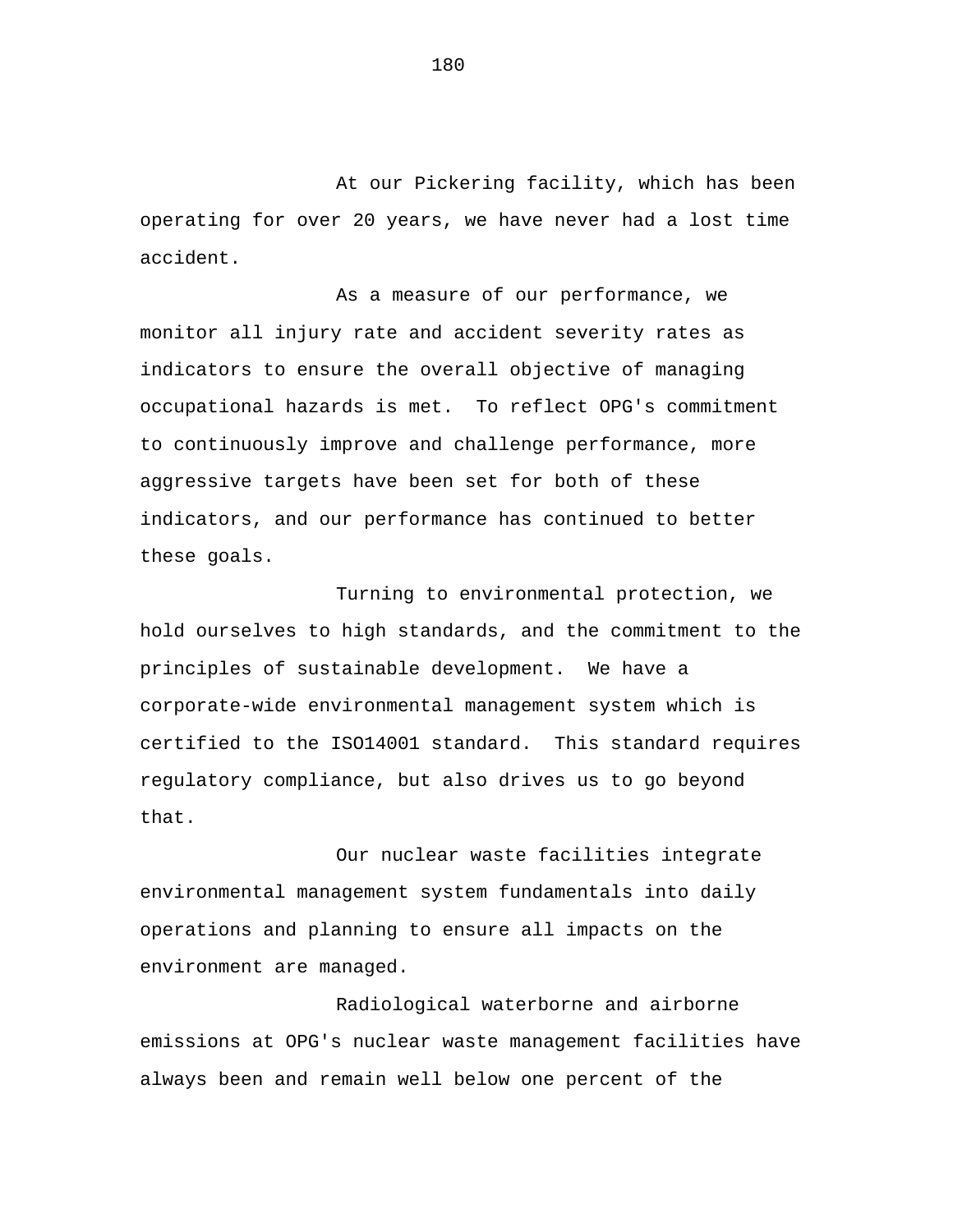derived release limit

Public dose from waste management related operations also continues to be far below one percent of the CNSC regulatory limit.

And beyond compliance, OPG works with its community partners to support regional ecosystems and environmental stewardship, and has been awarded corporate wildlife habitat certification recognition at all three sites.

Response to potential emergencies is supported by an integrated emergency preparedness program between the nuclear waste facilities, the nuclear power plants and the municipalities. OPG maintains a comprehensive, on-site emergency response capability, and we continually drill and train to test our procedures, our equipment and our people.

In 2013 and 2014, there were two potential fire events at our Western facility where smoke was observed coming from beneath the incinerator. In both cases, the incinerator was immediately placed in a safe state and an investigation was conducted.

While these were unfortunate events, we are pleased that staff responded immediately and appropriate, as we expected them to, to ensure there was no safety impact.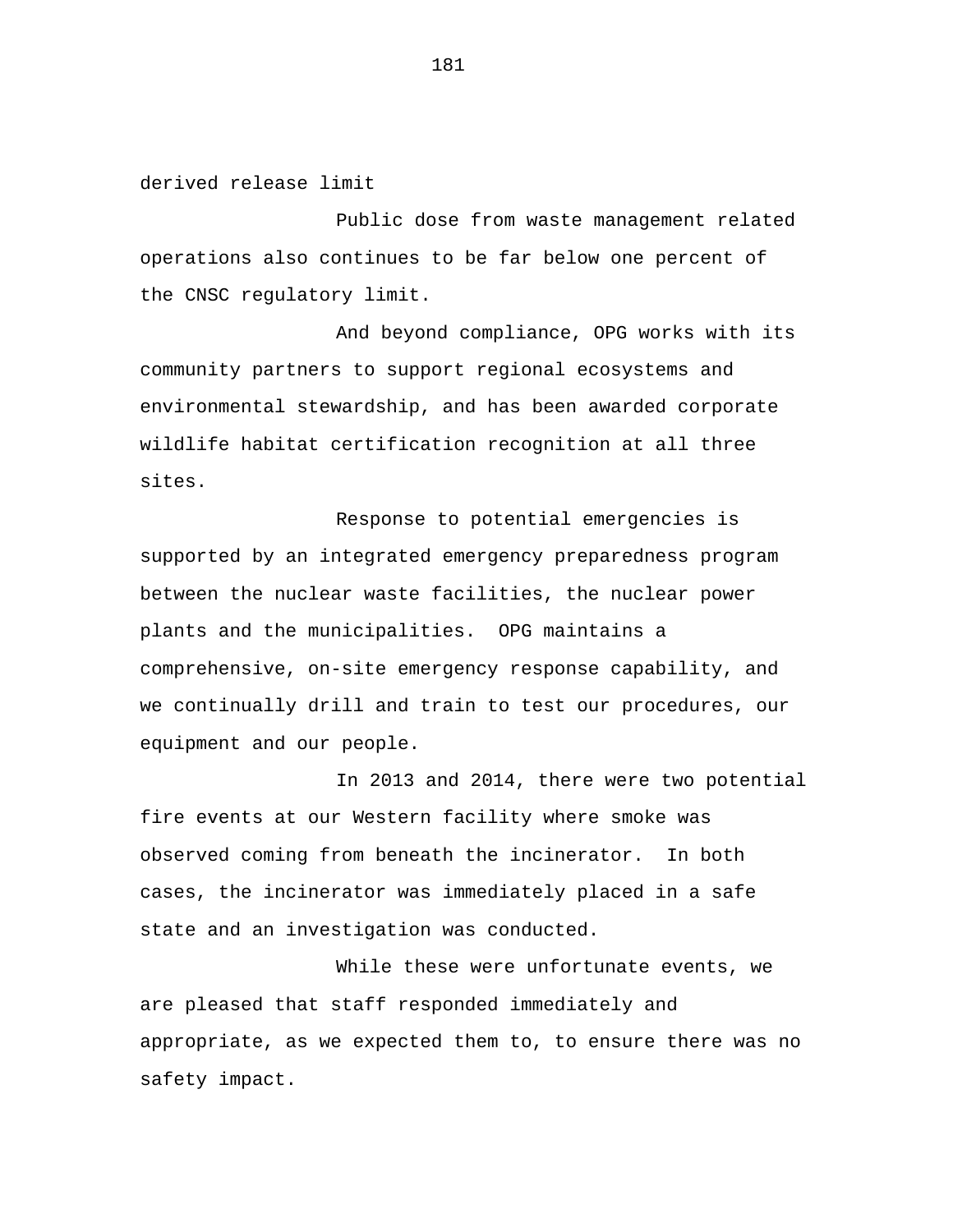OPG has taken these events very seriously. Since 2014, we have not been incinerating solid wastes.

We recognized that we needed to modify the incinerator to prevent recurrence of these over-heating events. The modifications are currently being implemented, and we anticipate, after rigorous testing, that we will return to solid incineration later this year.

OPG is committed to building and growing long-term, mutually beneficial working relationships with First Nation and Métis communities whose traditional territories are, or may have been, near our waste facilities.

During the reporting period, OPG continued to work with 12 communities across the province, holding approximately 15 meetings a share to share information, to consult on issues and concerns, and to work collaboratively on issues of common interest.

The relationship continues to mature and build trust and understanding.

We acknowledge that waste operation and the future disposal of waste is of keen interest to the public. We work hard to earn the public's trust through our open communications and continuous outreach to all, regardless of their views.

On a quarterly basis, we publicly post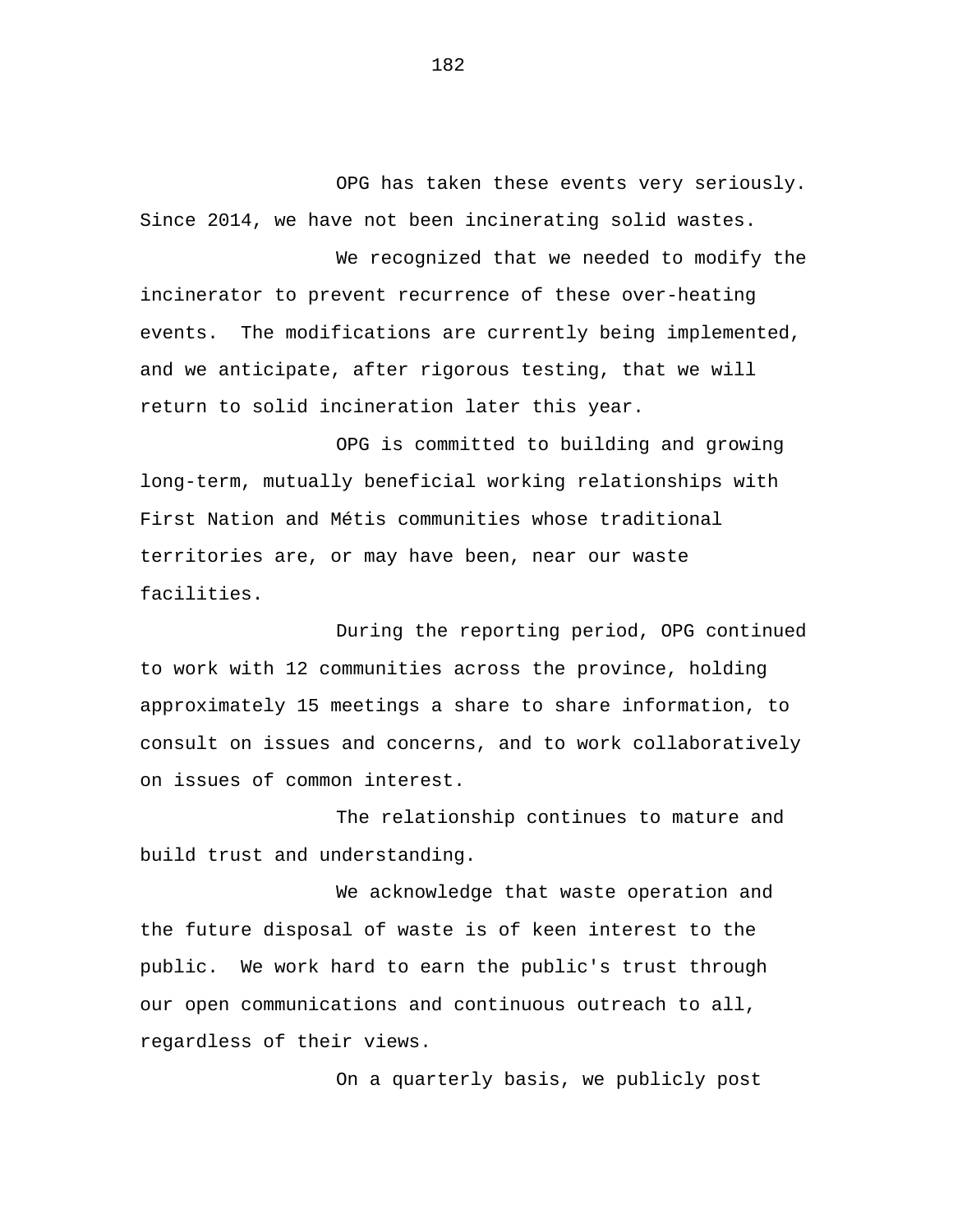performance reports on nuclear waste operations along with a new quarterly report on environmental performance in an easy-to-read format. And starting this year, we have taken the step to post all waste-related reportable events each quarter.

We actively meet face to face with members of the public. This also extended across the areas of the province where our transportation vehicles travel.

Forty-five (45) presentations were given to over 700 emergency personnel in Ontario on the safe transportation of radioactive materials. We've provided 167 organized tours of our waste facilities to interested groups over the past four years.

We are proud of our accomplishments, but we are not complacent. We continue to look for ways to improve our performance while ensuring the safety of our workers, the public and the environment.

We continue to communicate our operations in an open and transparent manner and we continue to examine opportunities to reduce our environmental footprint even further.

Our results demonstrate our commitment to those principles.

Thank you, and we're available to answer any questions you may have.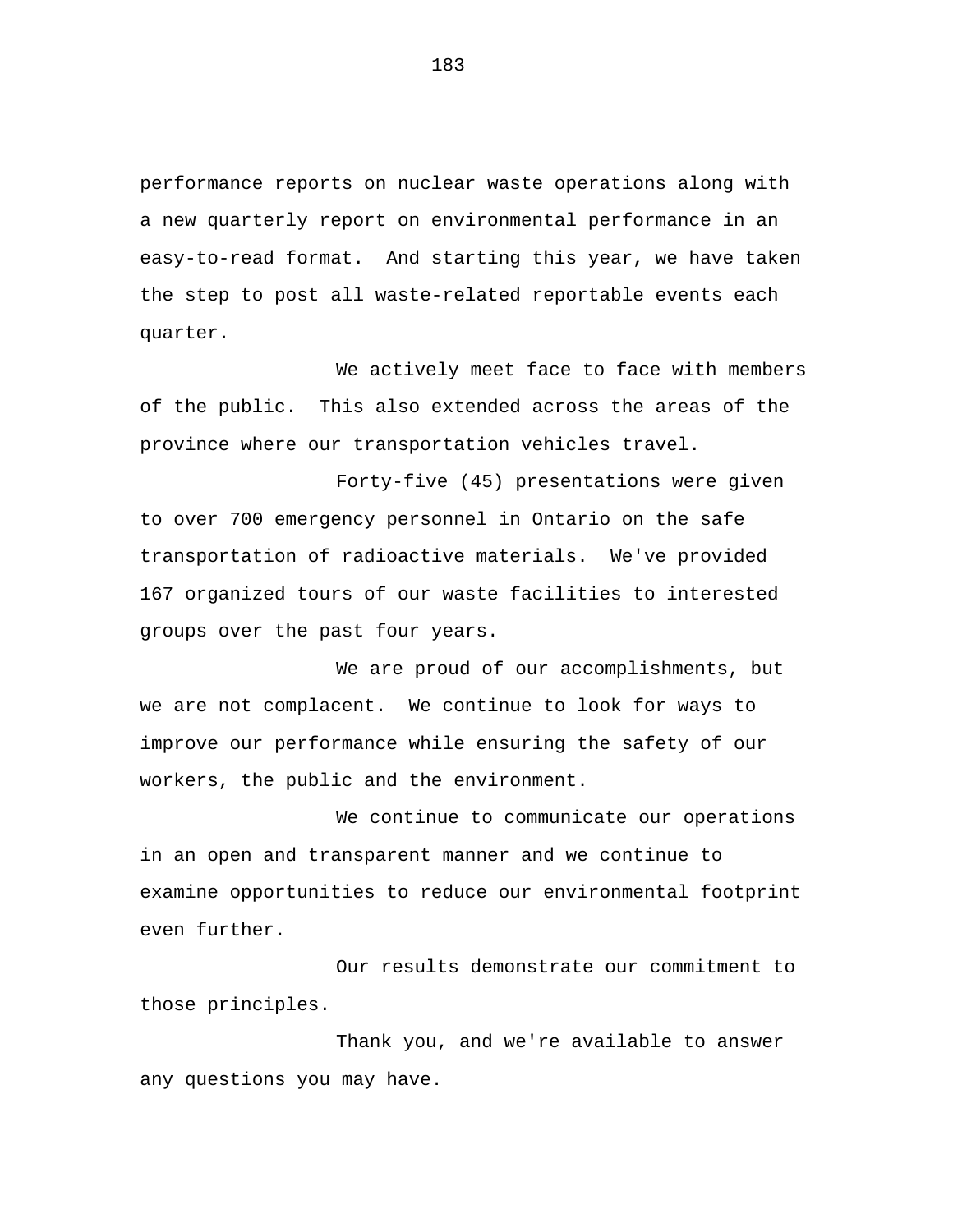**THE PRESIDENT:** I think this is a time for us to break for about 10, 15 minutes, maybe.

Seven o'clock. We'll come back at 7 o'clock on this clock.

--- Upon recessing at 6:46 p.m. / Suspension à 18 h 46

--- Upon resuming at 7:00 p.m. /

Reprise à 19 h 00

**THE PRESIDENT:** Okay. Let's jump right into the question period. We're supposed to have Environment Canada on line, but they couldn't make it so they promised to be available tomorrow for any questions that we may want to put to Environment Canada.

So with this introduction, let me - actually, before we do this, as per normal practice, we need to deal with our interventions.

So there's two interventions. They are written interventions.

One is -- the first one is -- let me see if I got this right.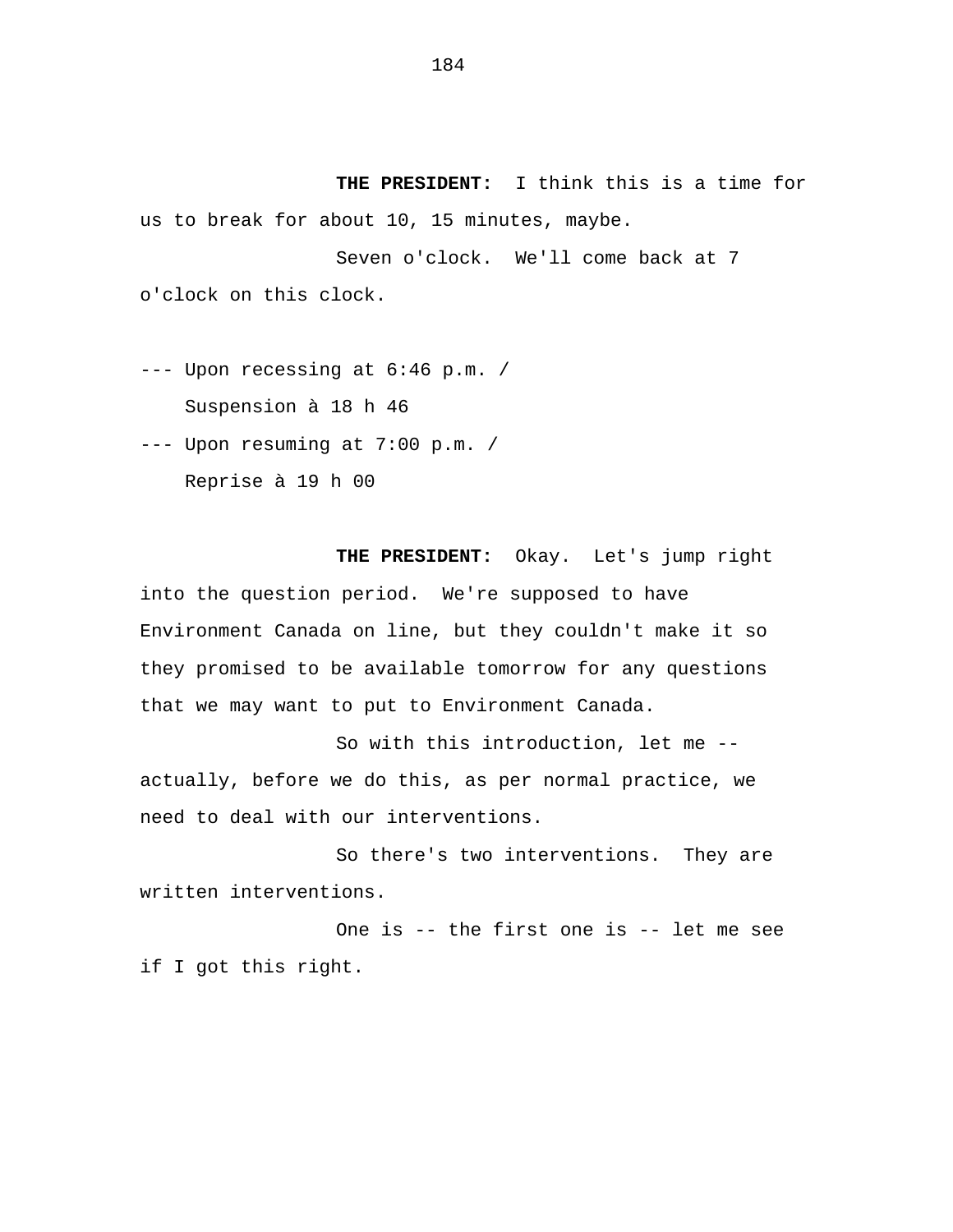**CMD 15-22.2**

**Written submission from Power Workers Union**

**THE PRESIDENT:** It's a written

intervention from Power Workers' Union, 15-M22.2. And as usually, anybody just -- anybody has a question? No questions? Okay. Thank you.

**CMD 15-22.3**

**Written submission from Canadian Nuclear Workers' Council**

**THE PRESIDENT:** The next one is a written submission from Canadian Nuclear Workers' Council.

> Any questions on that one? No? Okay.

So let's start the normal kind of

questions to the -- to staff and to OPG, starting with Mr. Harvey.

**MEMBER HARVEY:** Merci, monsieur le

president.

The first question is about

decommissioning. It's on page 12 of 42 in your document. My question is the -- well, in the staff document. There is two paragraphs on decommissioning.

And my question, you don't even need to go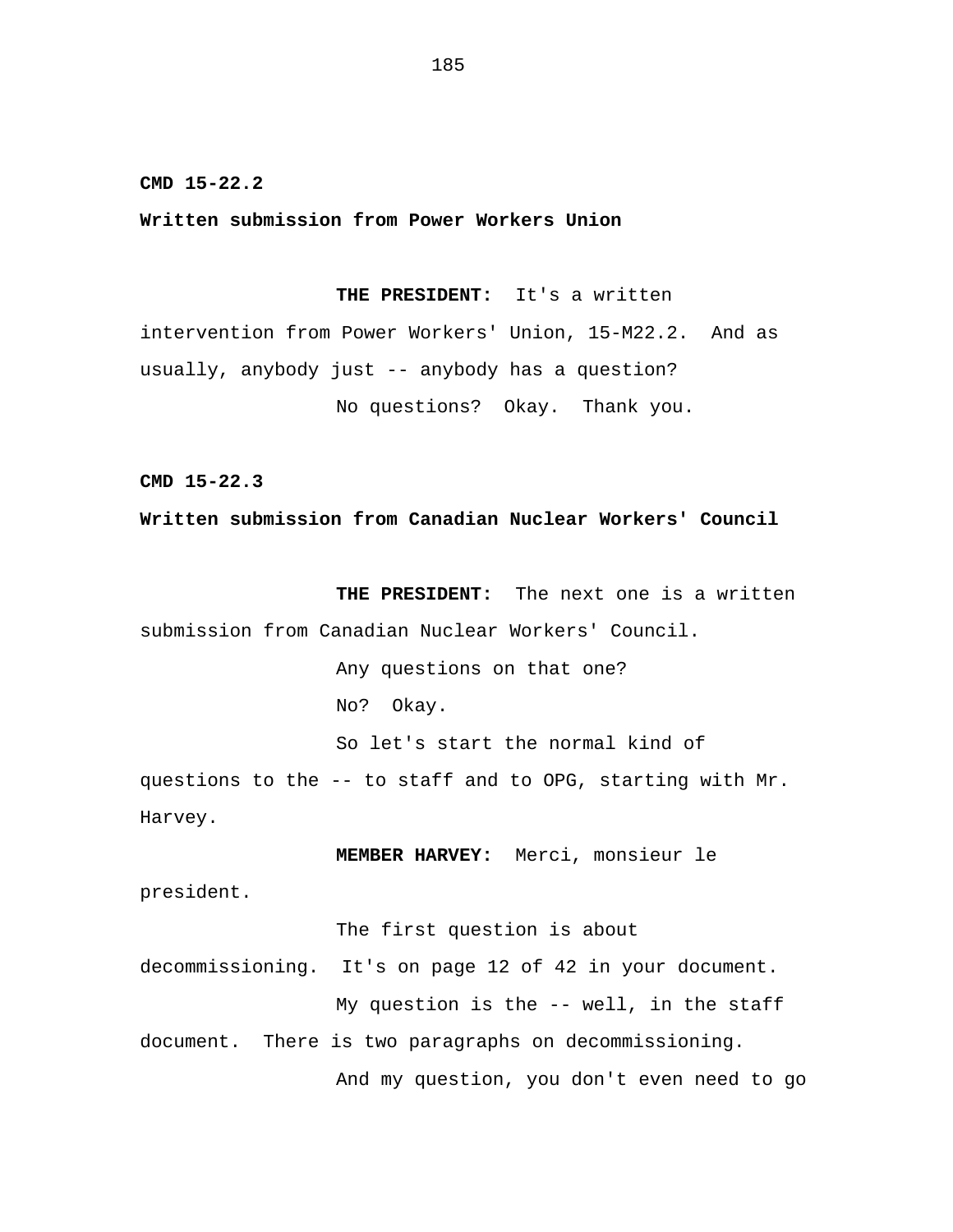there, I just want to know that the -- when you are talking decommissioning the waste facilities, does the operation of the nuclear reactor had to -- have to be taken into consideration because you cannot close or abandon the waste facilities if the reactor always in operation.

So my question is, how do you take that into consideration?

And then -- when you say there is a guarantee, does the -- does it take into account the fact that the -- all the stuff, all the waste, all the -- what would be produced by the closing of the nuclear reactor, how the volume of the waste would be produced will have to go -- in the waste facility, so how is that taken into account?

My question is first to the staff and then to the OPG.

**MS SWAMI:** Laurie Swami, for the record. Maybe I should start.

So when we consider the decommissioning of the nuclear facilities or the waste management facilities, we look at our long-term plans, consider what the waste generated would be from the nuclear facility. We consider that process as part of our long-term strategy.

We then put in place programs that would ensure that we continue to manage the nuclear waste as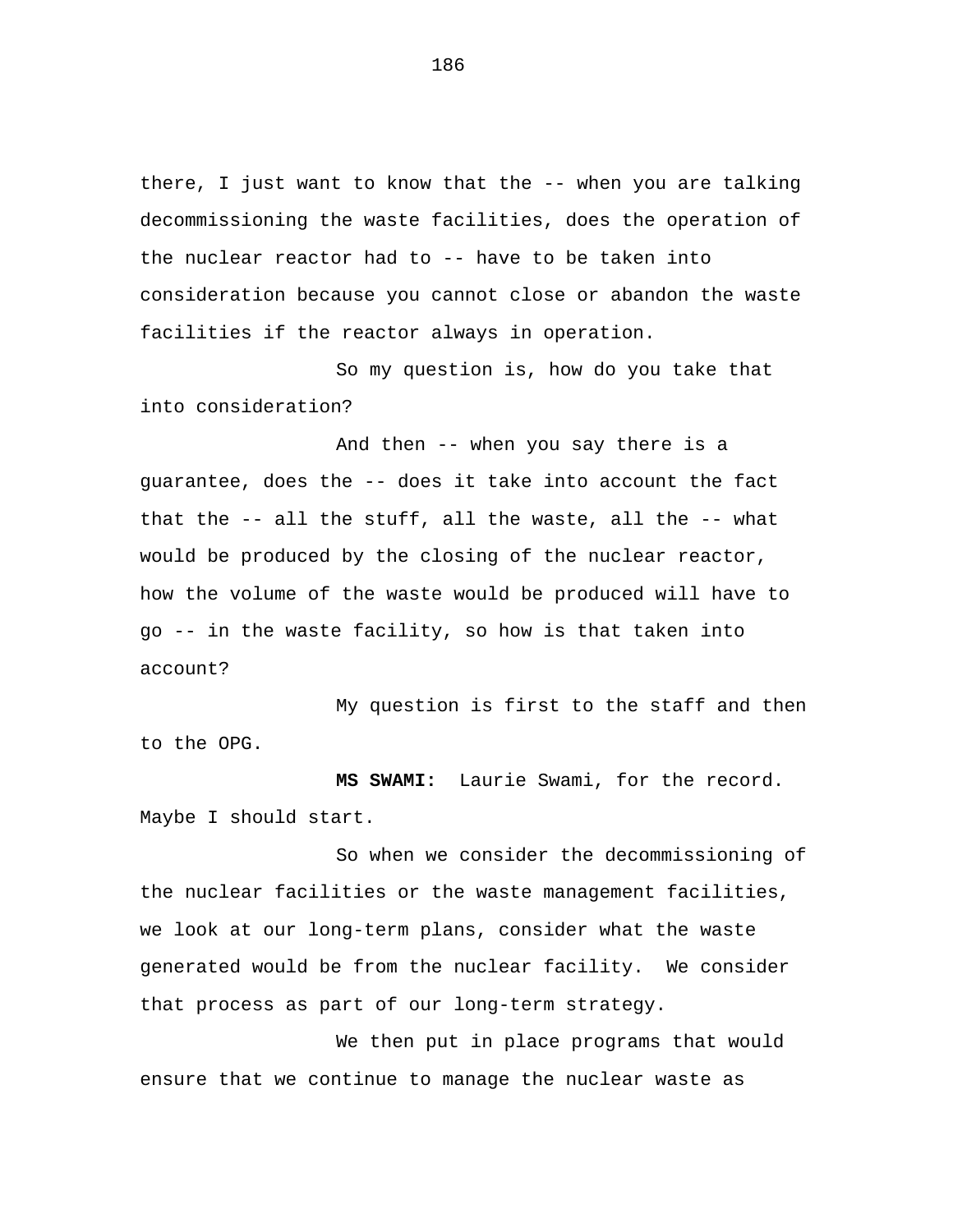effectively as we do today.

So for instance, Pickering is planned to be shut down at the end of 2020. We would continue to have nuclear -- use nuclear fuel on site. There would -- on shutdown, we would have to move the fuel out of the reactors into the irradiated fuel bays where it would stay for about 10 years.

During that period of time, we would be continuing to manage the fuel in the bay. We would be continuing to transfer fuel into the dry storage containers for storage at the site. So that process would continue.

Similarly, we would continue to generate some low and intermediate level waste, and we would continue to manage that as we do today, so there would be shipments of waste periodically from the site to the Western Waste Management facility where the intermediate level waste would be stored or the low level waste would be incinerated, compacted and stored.

At the end of the period when we would essentially be moving towards the Deep Geologic Repository, if that goes through the approval process and eventually gets built, we would then start transferring waste from the Western Waste Management Facility that's been stored into our low and intermediate level waste DGR.

For the used fuel we are, you know,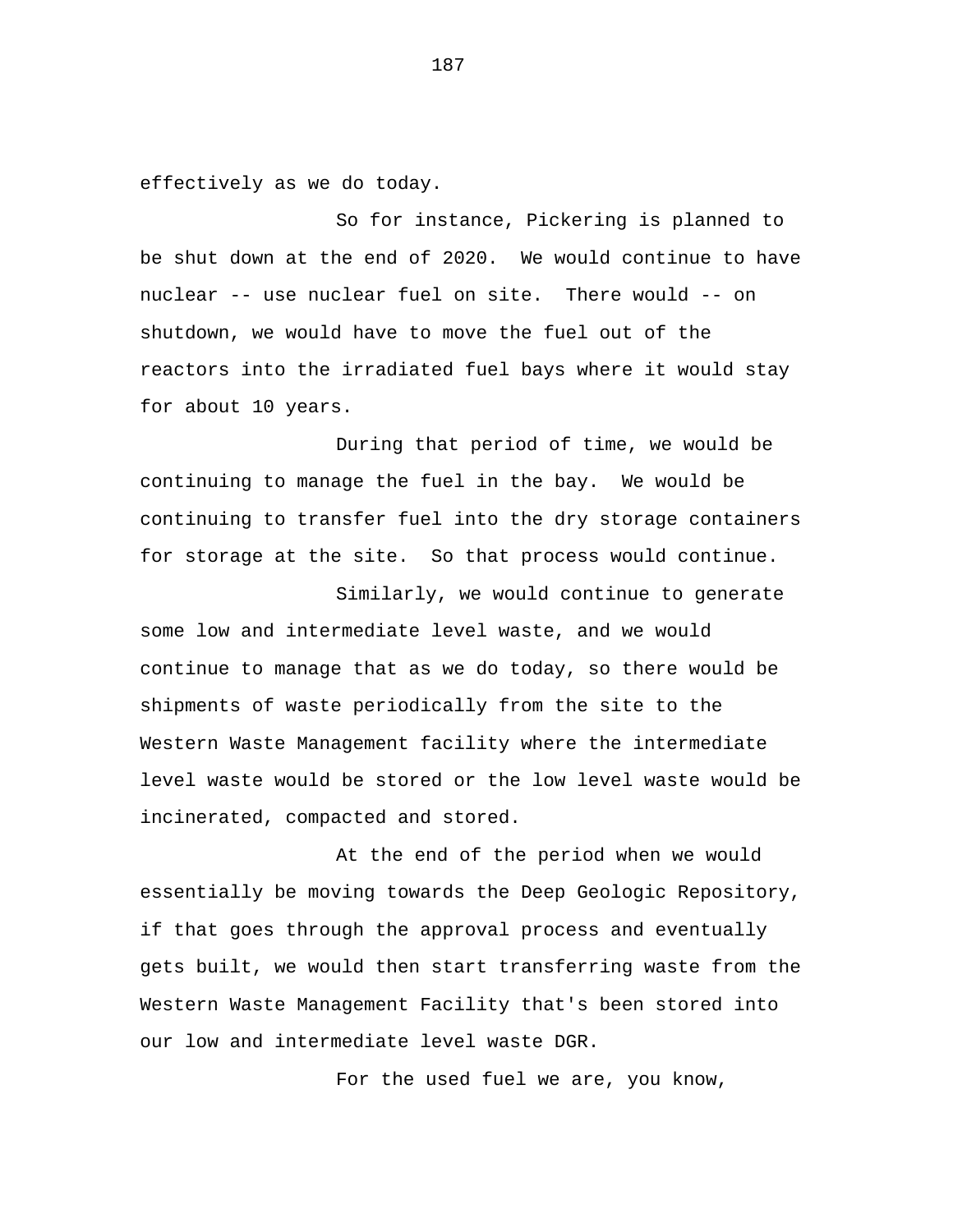looking towards the nuclear waste management organizations, as mentioned earlier, adaptive phase management. When that process was available and the facilities were available, we would start to move our fuel from our sites to that facility.

And so there's a long-term strategy that looks holistically at the waste that's generated whether the units are in operation, whether they're shut down, and we consider that in our cost estimating so that we take that into consideration as we develop what the funds should be.

So all of that is factored into our

**MEMBER HARVEY:** What amount of the guarantee represents all those costs, or its present figure?

process.

**MS SWAMI:** Laurie Swami, for the record.

It's a fully costed process, so we look at all of the costs associated with decommission. We put that into our models and we establish what the requirement is for funding that and then we set aside the funds to make sure that we have sufficient for decommissioning our facilities.

And as we -- as you know, we go through a hearing process for that process as well.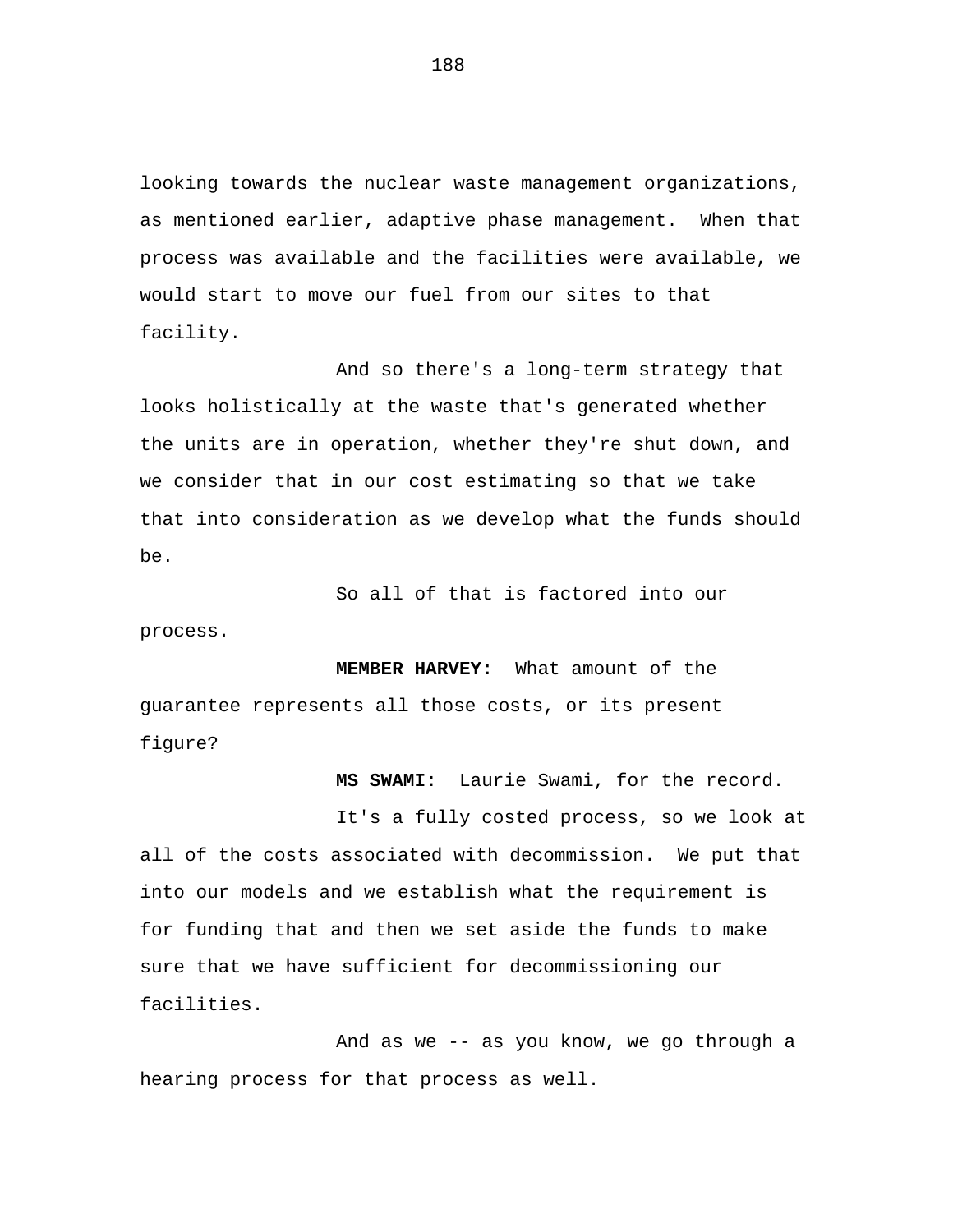**MR. NEWLAND:** Dave Newland, for the

Just to perhaps staff's perspective on that, we get the preliminary decommissioning plans for each of our licensees for all of the facilities, we review those against our criteria, and we evaluate the adequacy of the financial amounts that have been set aside by each of the licensees.

I would also add that there are contingencies built into those financial guarantees so that if something is unaccounted for or costs more, there is a contingency there that would take that into account.

And perhaps Ms Glenn would go through some of the activities in a little bit more detail.

**MS GLENN:** Karine Glenn, for the record. As part of the PDP, one of the things you mentioned is do they take into account the disposal of the waste.

So one of the things they have to do is determine the final end state of the facility will be after decommissioning and then the assessment of the financial guarantee is done against that final end state.

If the waste is not to remain on site and move to another facility, then that's included in that plan.

189

record.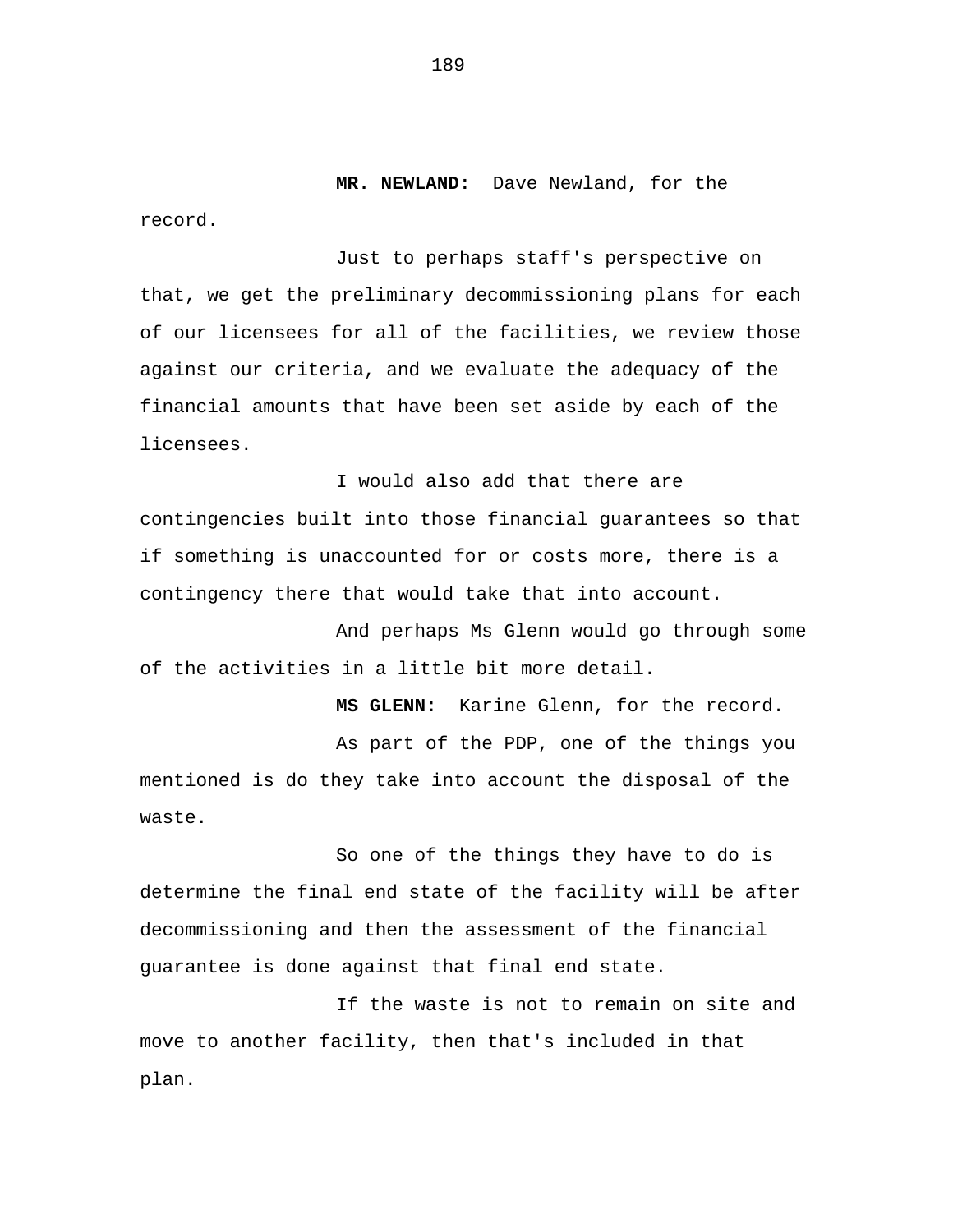It's important to note that the PDP and - well, the financial guarantees have to be revised every five years to ensure that they remain current and they are adjusted in terms of dollars and inflation at that point in time, every five years.

**MEMBER HARVEY:** And the -- well, the waste facility will have to -- may have to be maintained until there will be a solution or -- I mean, there is a place to send the used fuel, in fact, to the --

**MR. NEWLAND:** Dave Newland, for the record.

Yes, indeed.

**THE PRESIDENT:** Mr. Tolgyesi?

**MEMBER TOLGYESI:** This is regarding the waste storage containers.

You said that in 2013, 63 of them had welding issues and all will be repaired in 2015.

What about dry storage containers prior to 2013? Were they all inspected using, I don't know, this ultrasonic testing, or what you do for them?

> **MS SWAMI:** Laurie Swami, for the record. I will ask Mr. Bevacqua to provide more

details on the specifics of the 63, but our dry storage containers are routinely reviewed to ensure that they meet the standards of the QA program that we have in place.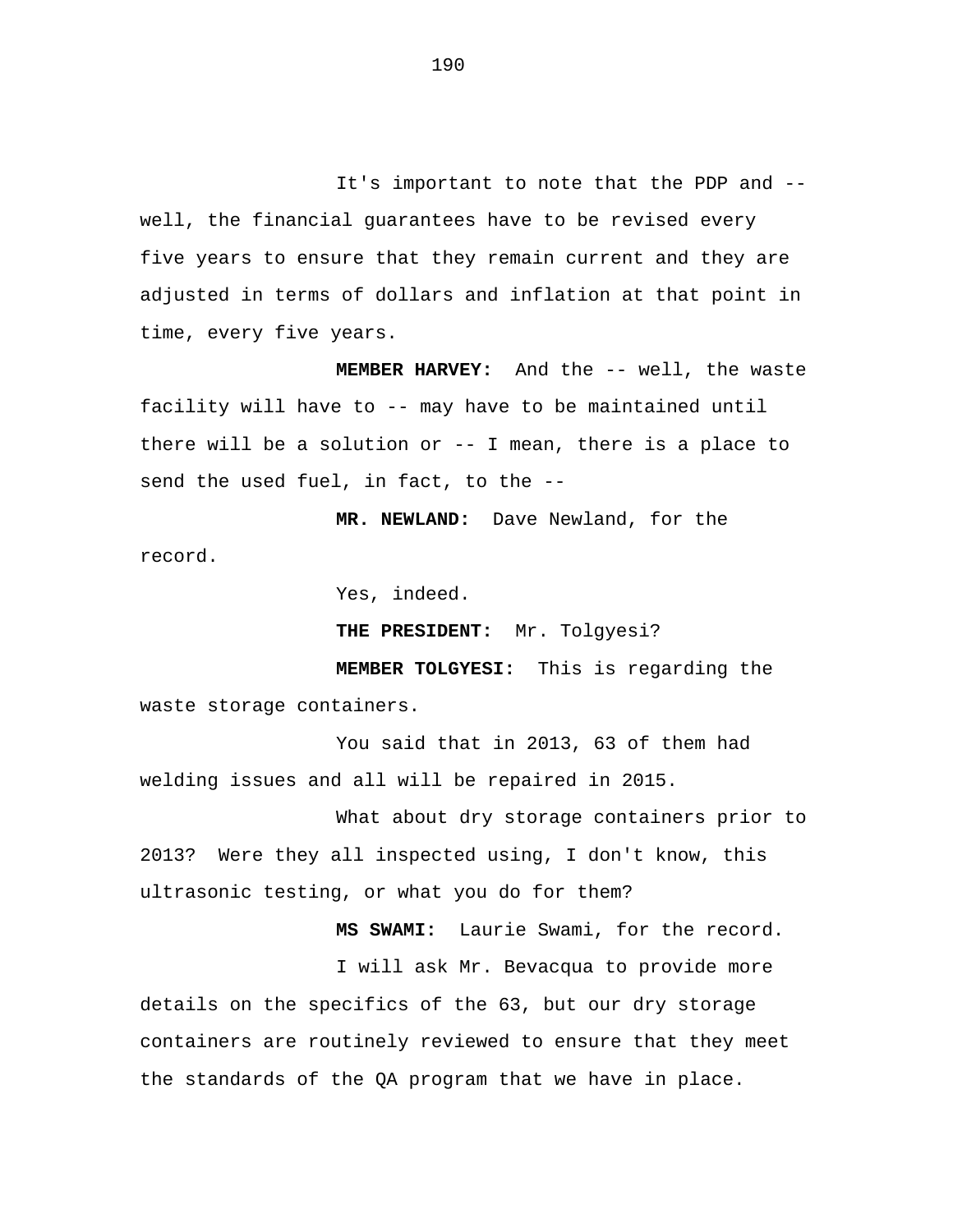And I'll ask Mr. Bevacqua to specifically address the 63.

**MR. BEVACQUA:** Val Bevacqua, for the record. Thank you for the question.

Specifically to answer your question on prior to the weld wire issue that led to the 70 -- 63 weld inclusions that we discovered, how were they inspected, they were inspected using the same process, a phase ultrasonic testing. And they all passed prior to being processed and sealed and placed in storage.

**THE PRESIDENT:** Dr. McEwan.

**MEMBER McEWAN:** Thank you, Mr. President.

On page 58 of the OPG report, you're talking about your transport, and at the bottom of that page in the last paragraph, you discuss one accident that occurred in this reporting period where the vehicle was rear-ended.

So what are the processes that the driver would then go through, and how do you ensure that those processes are actually followed and there are no risks to the public?

**MS MORTON:** Lise Morton, for the record. Thank you for the question.

So the processes that we follow and we did follow in this particular incident, the driver -- the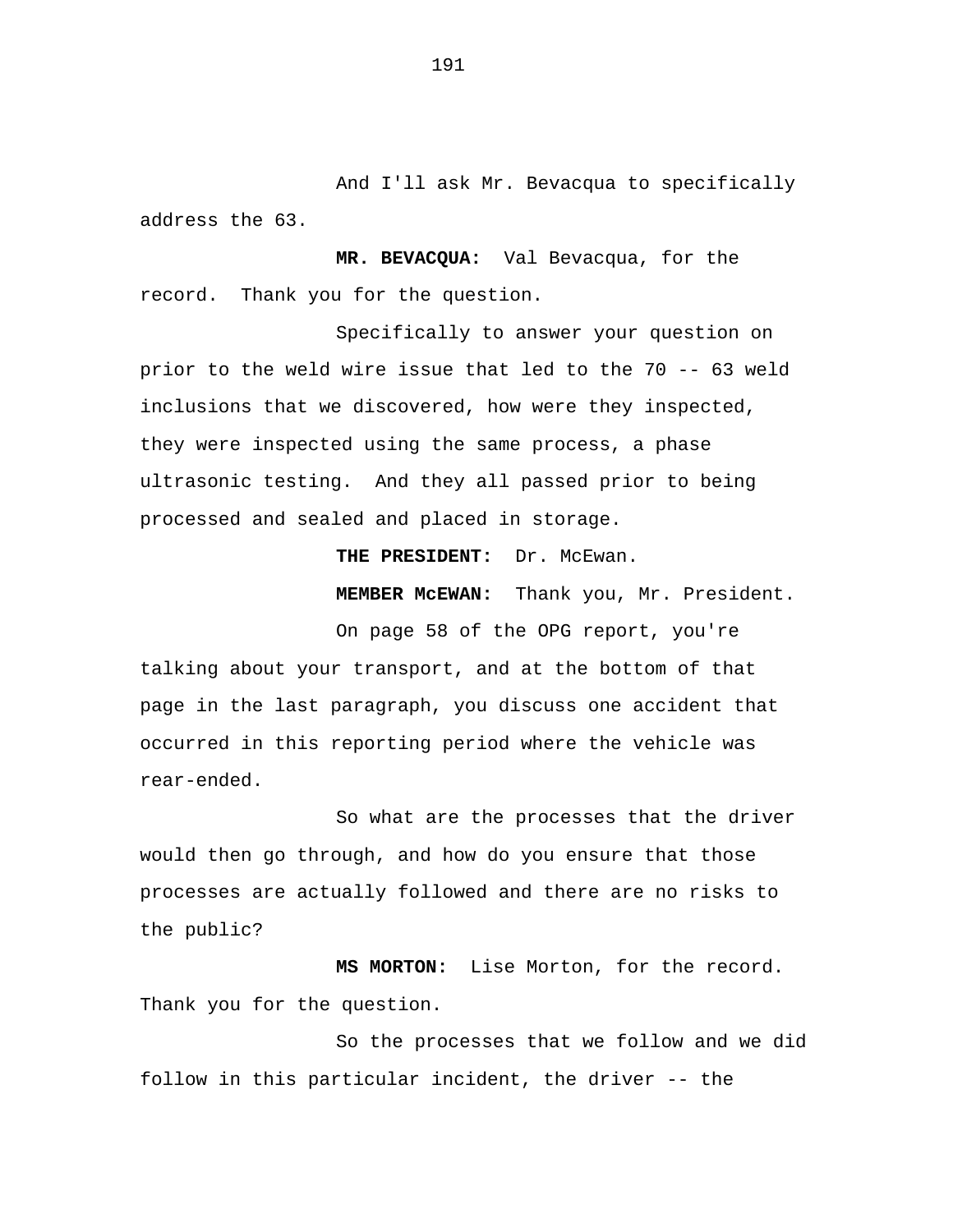drivers are very well trained, and we review them with - on continuing training, we review the response with them routinely.

So the drivers have a list of contacts that they are to call. Obviously, one of the first ones is the police, but they also then reach out to their line supervision, who have immediate contact with the drivers at all times.

There is a fan-out process that then occurs as well that involves calling the -- there's a transportation emergency response number that goes directly to the Pickering shift supervisor, and they can invoke the transportation emergency response plan. That then has another fan-out.

So in this case, the driver responded exactly as we would expect, and as he is trained to do. He made all of those phone calls to his line supervision, to the police. The police did attend the scene in this particular incident. We did invoke the transportation and emergency response plan as a conservative measure, as a precaution.

And so the police deals with obviously the other driver, taking statements, et cetera. And we then also send immediately other OPG personnel to attend the scene as part of the transportation emergency response.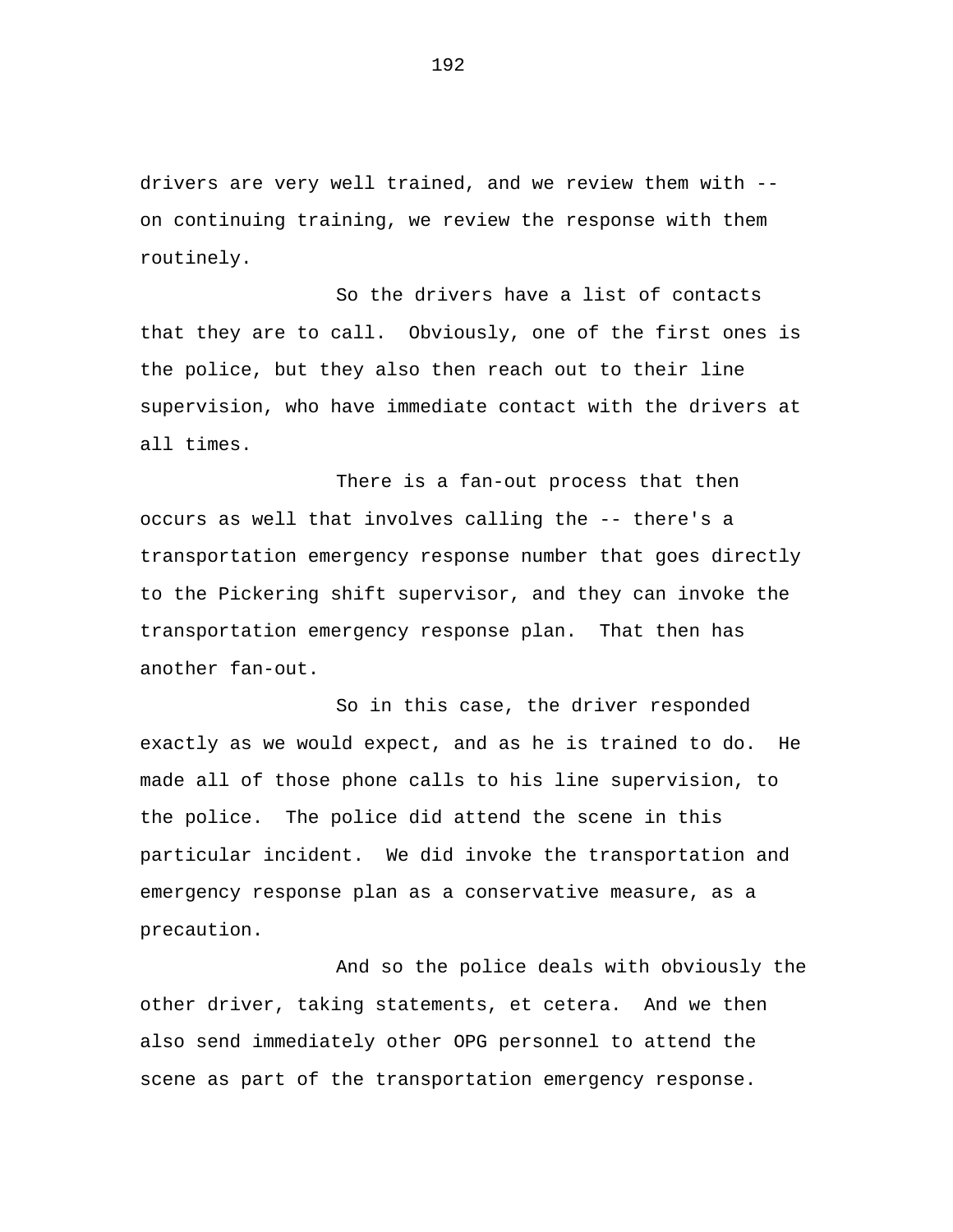And a lot of that is precautionary action that we took in this case. For example, there was no visible damage to the vehicle in any way.

But we still followed our transportation emergency response and we had people like Radiation Protection, Public Affairs and others attend the scene.

**MEMBER McEWAN:** So for anything like that you would assume -- I mean, you would assume the precautionary principle and you would send a full team to look at it and do the appropriate monitoring.

How rapidly could that response be mounted if it was a more serious accident?

**MS MORTON:** Lise Morton, for the record.

The province is divided geographically into zones with transportation emergency response teams able to respond within the zone.

So, for example, Bruce Power manages a zone that ranges to approximately Orangeville from the Bruce Station, Pickering Station manages most of Southern Ontario, and then Chalk River also has a team that can respond in that area of the province.

So the response time can be quite rapid, and that is what we found in this particular case. We had people on the scene I believe it was within 45 minutes.

**THE PRESIDENT:** Thank you.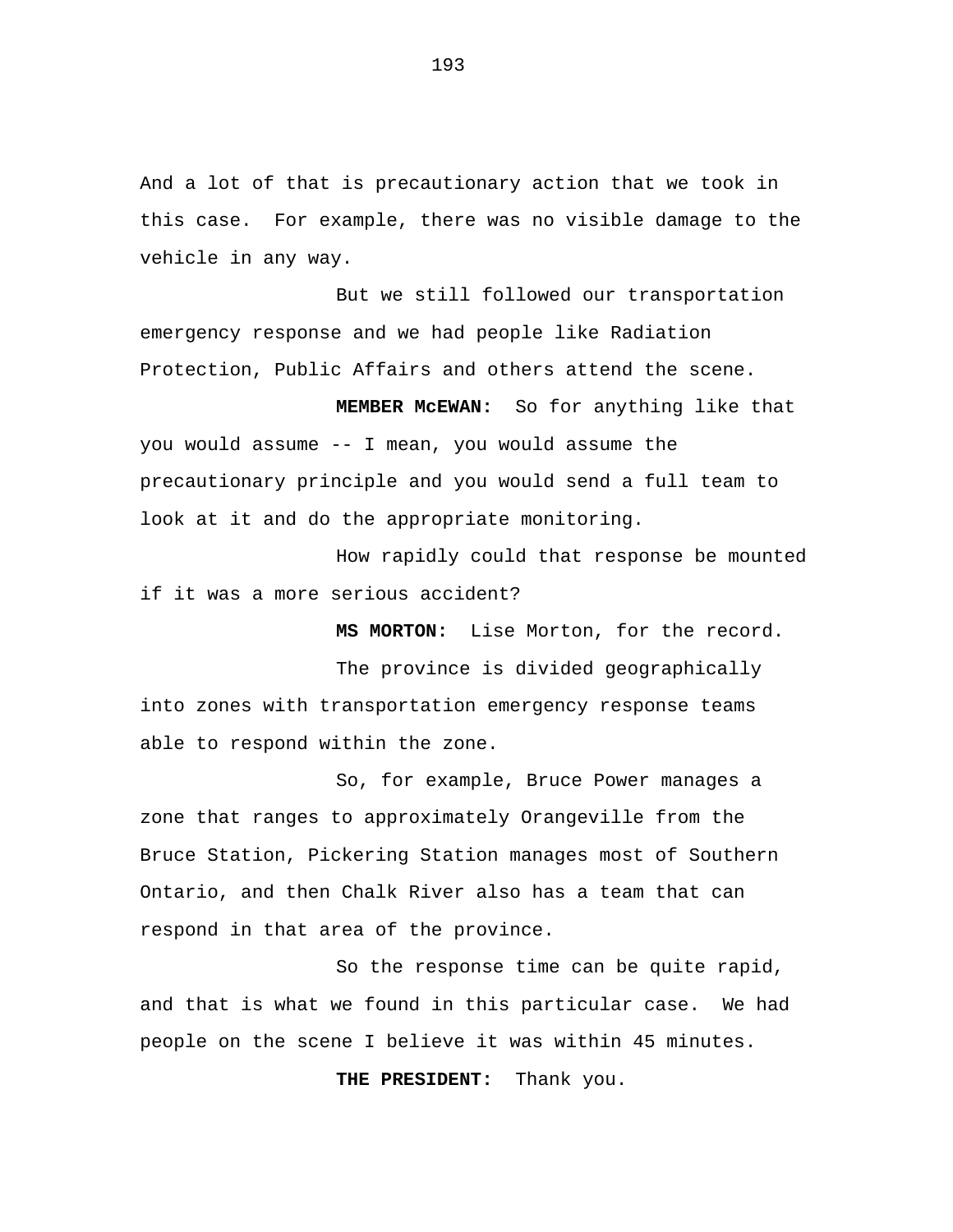Ms Velshi?

**MEMBER VELSHI:** Thank you, Mr. President. This is on Slide 5 of Staff's

Presentation, and it is on waste volumes and waste sources. And the question I will ask Staff first, and then maybe OPG can add to that.

So one is I know for me it would be helpful if we would use the same units for waste inventory so it allows better comparison between what comes from uranium mines and high-level waste.

But more importantly, certainly for the low, intermediate and high-level waste, if there was any benchmarking information that can allow comparison. And I don't know whether you do volume per megawatts of electricity generated or something that shows how well are we at managing our waste, and is that done?

**MS GLENN:** Karine Glenn, for the record.

The inventories listed on Slide 5 are not specific to the nuclear power generation industry. They account for all waste generated in Canada, including nuclear medicine production and all other waste that is licensed and overseen by the CNSC.

## **MEMBER VELSHI:** Fair enough.

So I think if we wanted to see the full picture of how much waste we need to handle, regardless of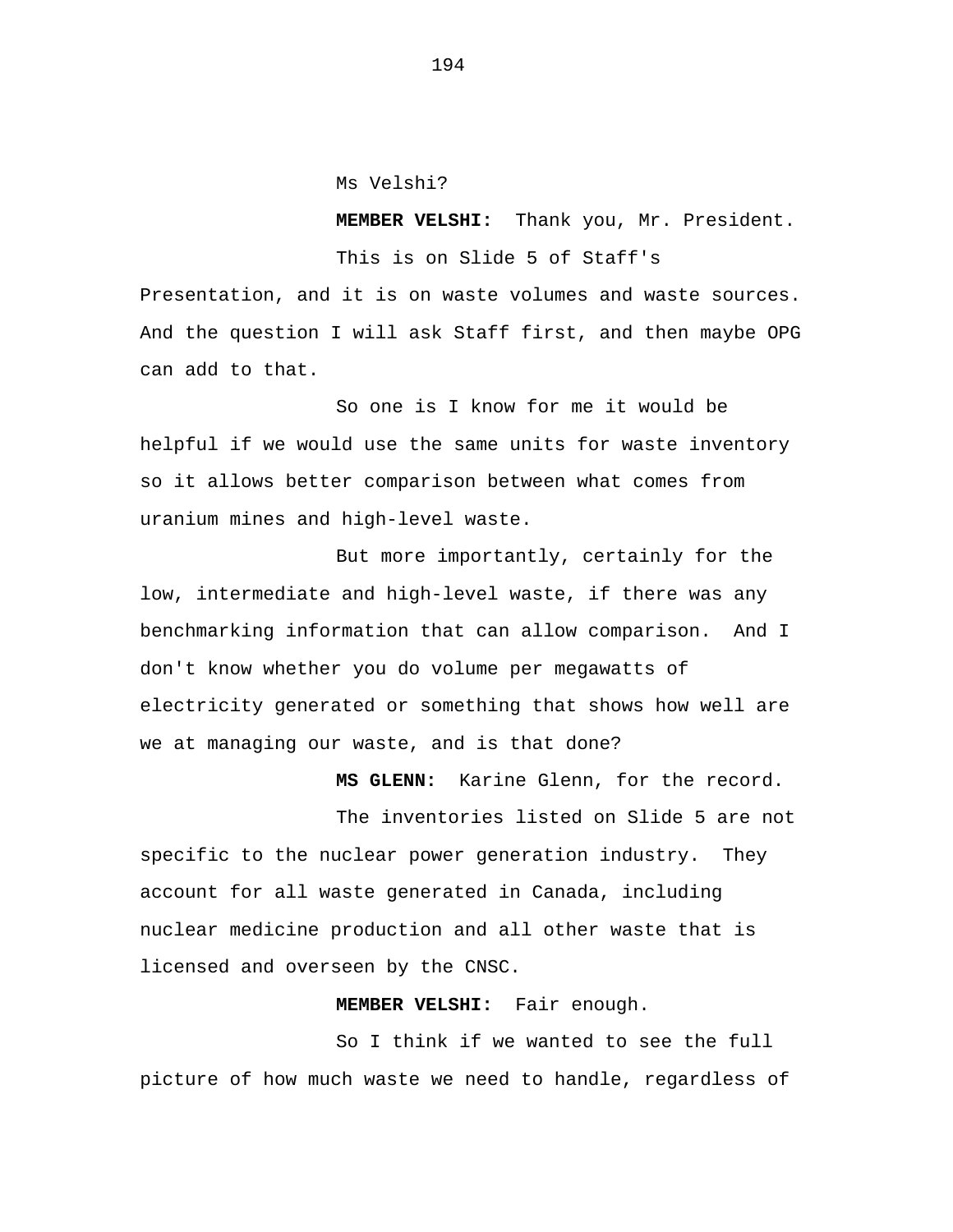where it is coming from, having them all in the same units would help.

My second part of the question, to allow benchmarking just for nuclear power plants, I know I would find it useful to see how much waste is produced and how does that compare with other sources?

And I know we hear from all the licensees on their activities to try to reduce how much waste they are generating. Would be kind of nice to see what that comparison looks like.

And I don't know if you have that information or whether that is readily available?

**MS SWAMI:** Laurie Swami, for the record.

And I think it is important to benchmark our performance in these areas, and Ms Morton does have that information and she will provide the specifics of how we are doing. But obviously, it is an area that we like to focus on. It is a cost-driver, if nothing else, and so we need to minimize our costs.

We can also speak to used fuel, if that is of interest, and Mr. Bevacqua can provide guidance on that.

**MEMBER VELSHI:** Thank you, that would be helpful.

> **MS MORTON:** Lise Morton, for the record. We actually did review this I believe, and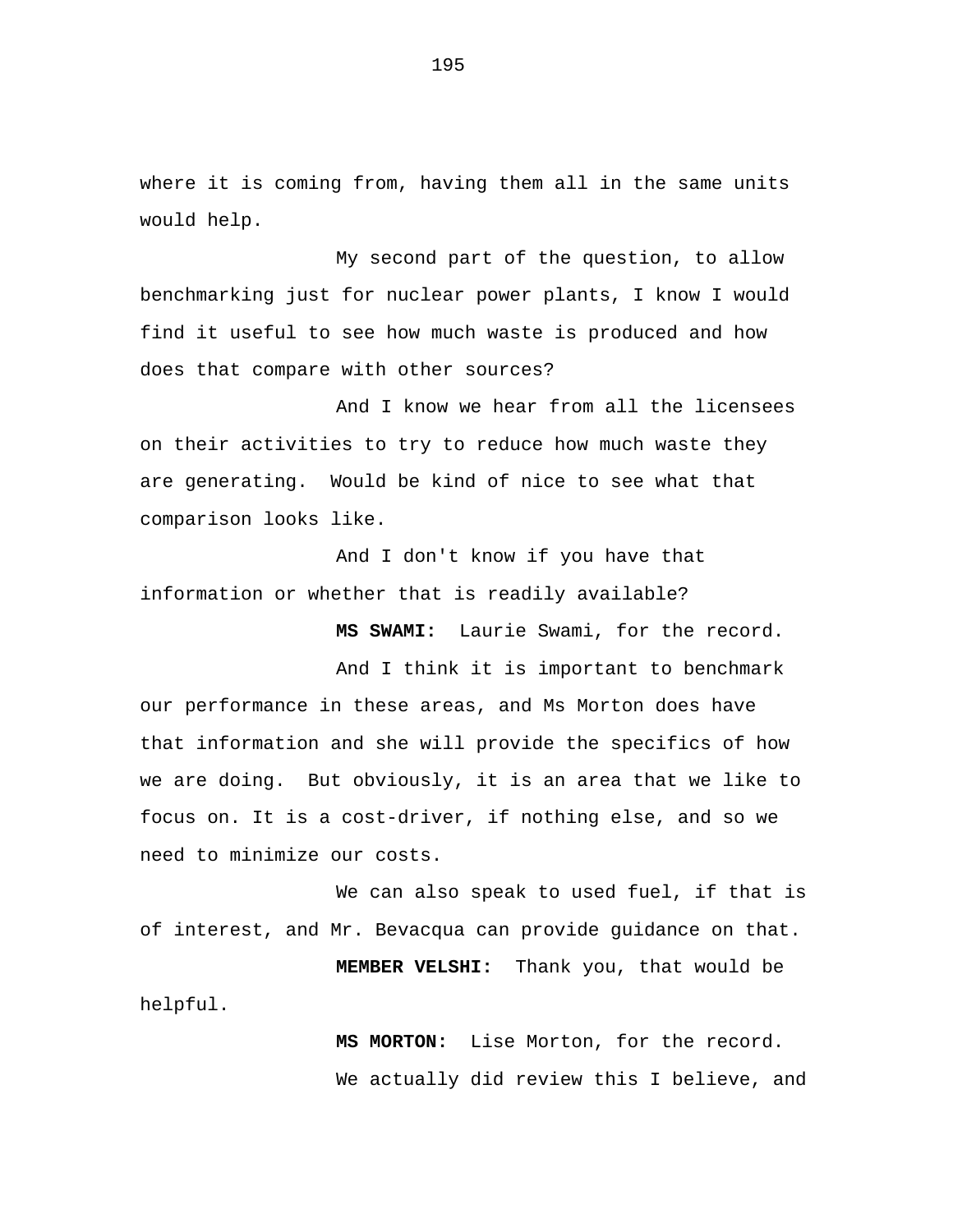I am sorry I think the data is a little dated, but we reviewed this approximately three or four years ago to compare OPG's generation rate per reactor. Because there is published data available on that internationally.

And what we determined in doing that benchmark, and that is of course more of a tabletop exercise, but we did determine that our generation production per reactor unit, again it ranges of course year by year, but approximately  $160-350$  m<sup>3</sup> of low and intermediate level waste per reactor per year was very much in line with other countries with mature programs.

In particular, very closely aligned to the UK. Of course, their Magnox reactors have quite different generation rates. And again, you know, when you look at the international values it is very dependent on obviously reactor design, reactor operation, age of reactor units, et cetera.

So we do verify that information. Again, it is a couple of years old now. But beyond that, as Ms Swami explained, we also do benchmark through physical visits to various facilities; both waste management facilities, we have gone to quite a few waste management facilities in North America, and also through various exchanges either some of our nuclear power reactor staff or the waste facility staff will go to other reactors as well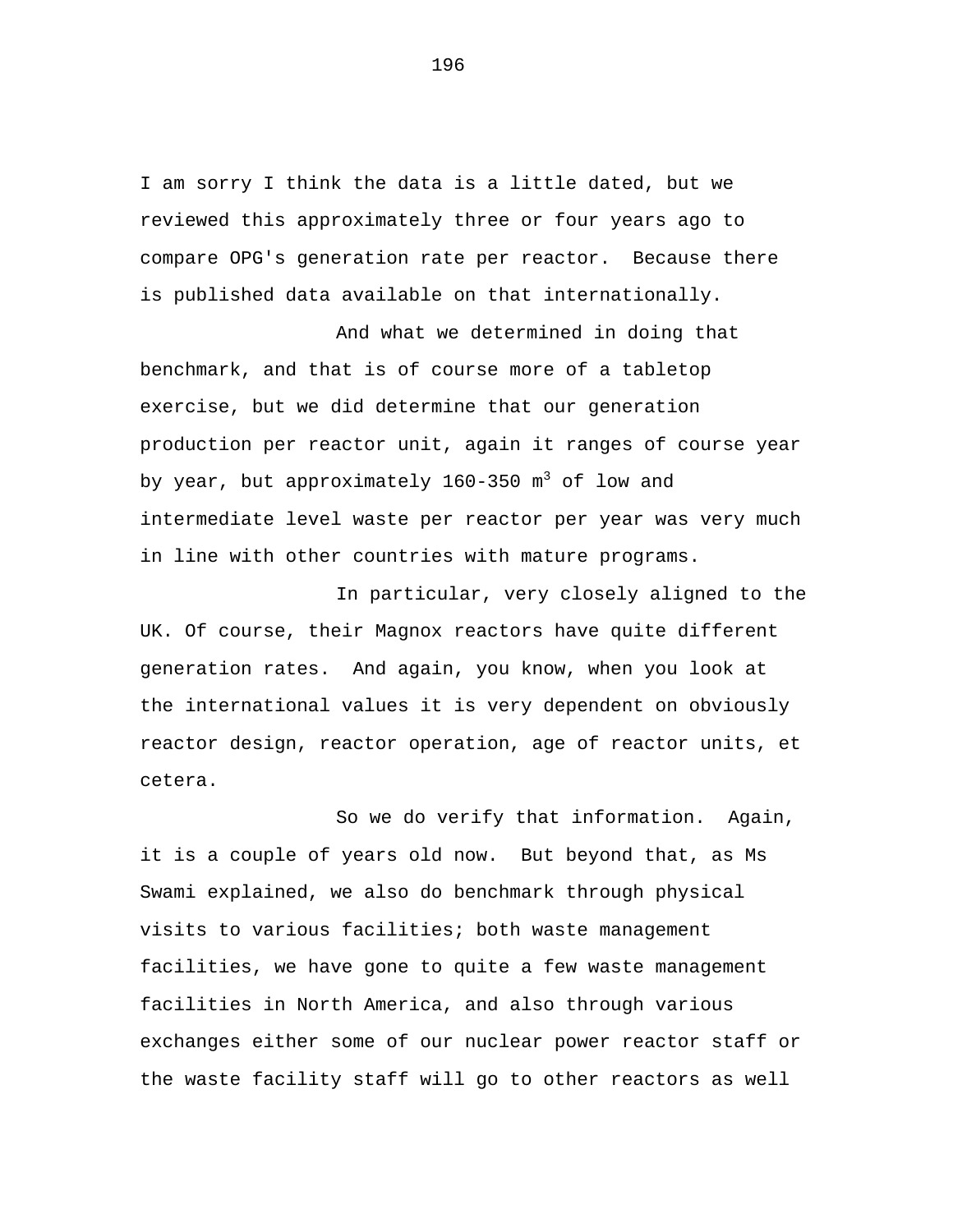and take a look at some of their practices and try to learn from them.

We recently visited Diablo Canyon in the States that is very well-known for having very low generation rates, to try to understand what they are doing.

**MEMBER VELSHI:** Thank you.

And on the used fuel?

**MR. BEVACQUA:** Val Bevacqua, for the

record.

As you are aware due to the unique Canadian design of CANDU using natural uranium compared to the American and international reactors using rich uranium, we process much more fuel. And as a comparison, over 2,000 dry storage containers we have completed at OPG is greater than the entire U.S. fleet combined.

However, there are CANDUs and we are communicating with Point Lepreau, we will be benchmarking with Point Lepreau with their program. And we do speak to Chalk River as well, their process is significantly different from ours, that there wasn't a lot of value in benchmarking.

But due to our sheer volume we are fundamentally the industry leaders here and we look for opportunities when they are available, but those numbers I think will provide you with a comparison of us to the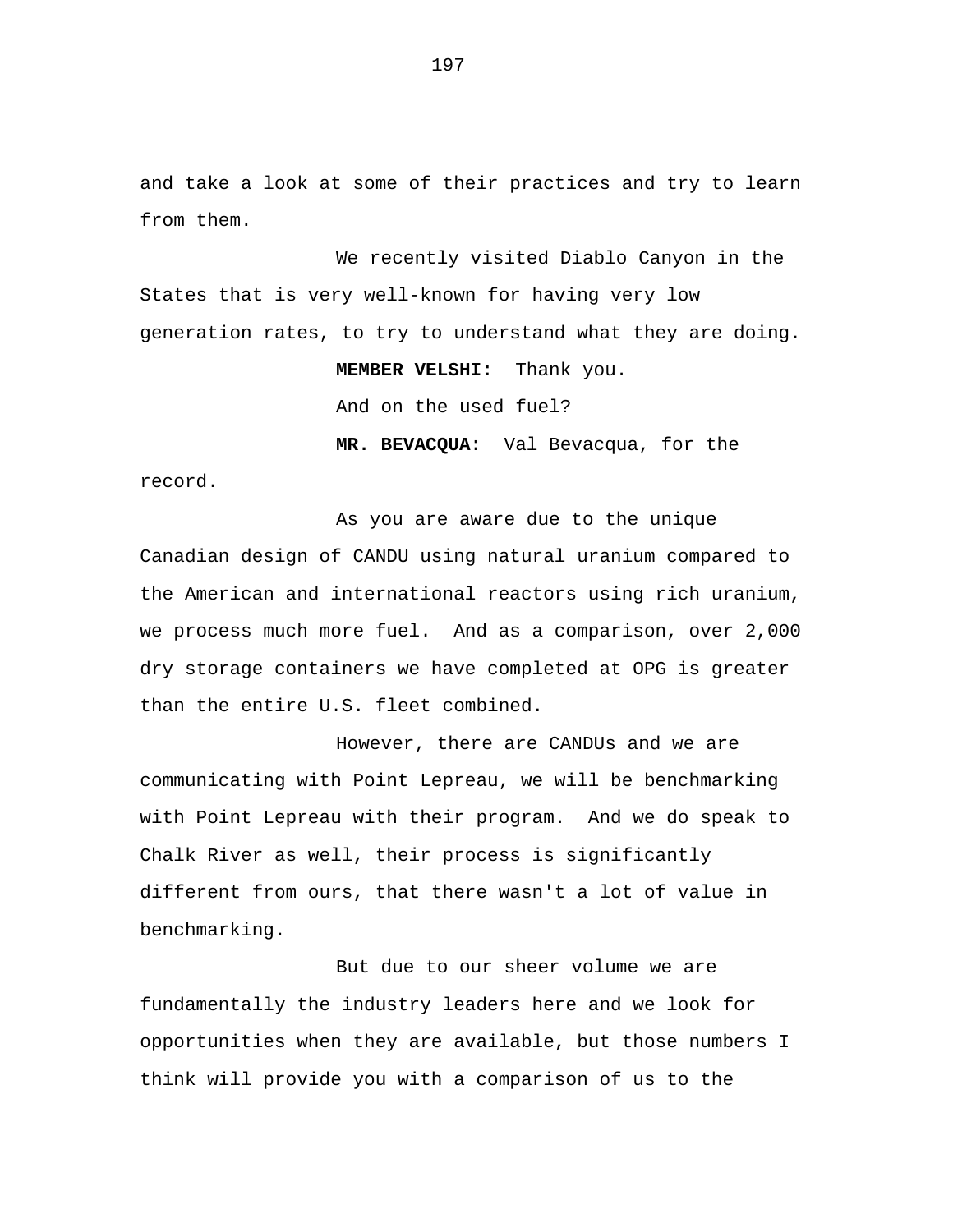balance of the international and U.S. fleets.

**MEMBER VELSHI:** And just on the waste, where does cobalt-60 waste fit in? Is that part of your intermediate-level waste or is it high-level?

**MS SWAMI:** Laurie Swami, for the record.

So the difference between

intermediate-level waste and high-level waste in this context is whether it is heat generating or not. The cobalt-60 that we use looks similar to a fuel bundle and so is processed that way.

**MEMBER VELSHI:** So it will be reflected in sort of the fuel bundle numbers?

**MR. BEVACQUA:** Val Bevacqua, for the record.

At this time the only thing contained in dry storage container is used fuel. All the current cobalt-60 is still maintained in the wet bays at the reactor sites.

**MEMBER VELSHI:** So, again, I think to get a full picture of how much waste is there -- again, this is probably a comment more for staff because they probably have the information -- and similarly with tritium that comes out from the TRF, is that seen as a waste and how do we track that inventory?

**MS SWAMI:** Laurie Swami, for the record.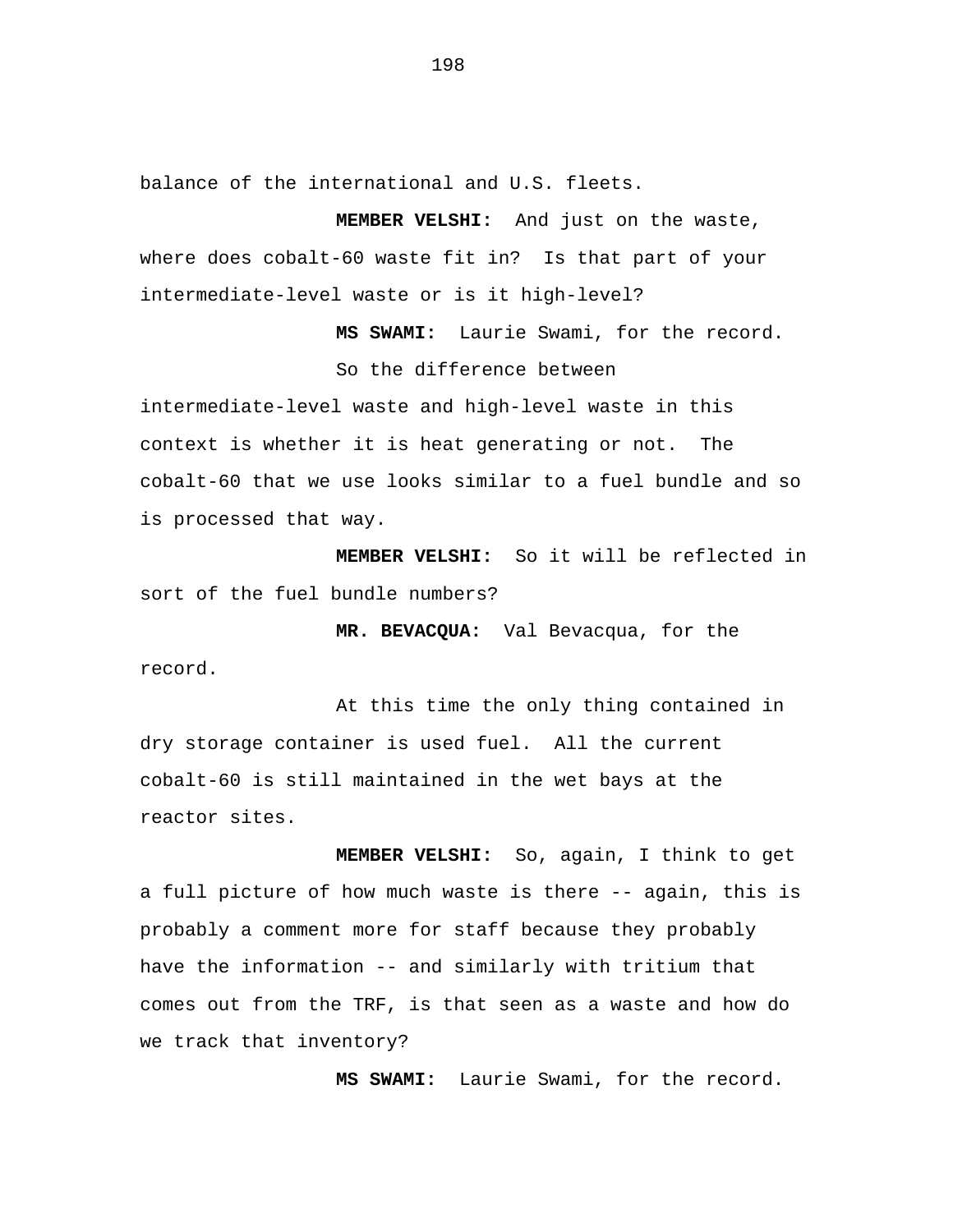I can speak at least to the tritium. From the tritium removal facility we capture tritium on our -- I can't remember the words, I can remember the acronym - more or less, we capture the tritium, we consider that to be a value to us as an opportunity for sales.

So at this point in time we consider it to be an asset and not a waste stream.

**THE PRESIDENT:** Okay. I have been sitting here patiently listening to all of this, because this is one of the mysteries, is I have been listening now for years from both proponent and Staff and the international, so please, please, clear me up. Is there a good practical definition of waste?

The Europeans have very low waste, we get low and intermediate. All of it's done because of legislation that defines fuel. So you are now talking about fuel rather than high-level waste? High-level waste can be no-fuel also.

So we need to clear this up once and for all. I am not -- I am just ranting here, not commenting to everybody. I know I have already asked Staff to get some clarity on how we are going to define waste, not by function, but by some physical measure.

You mention heat, you mention -- in your table you have a total stored activity in TBq. You know,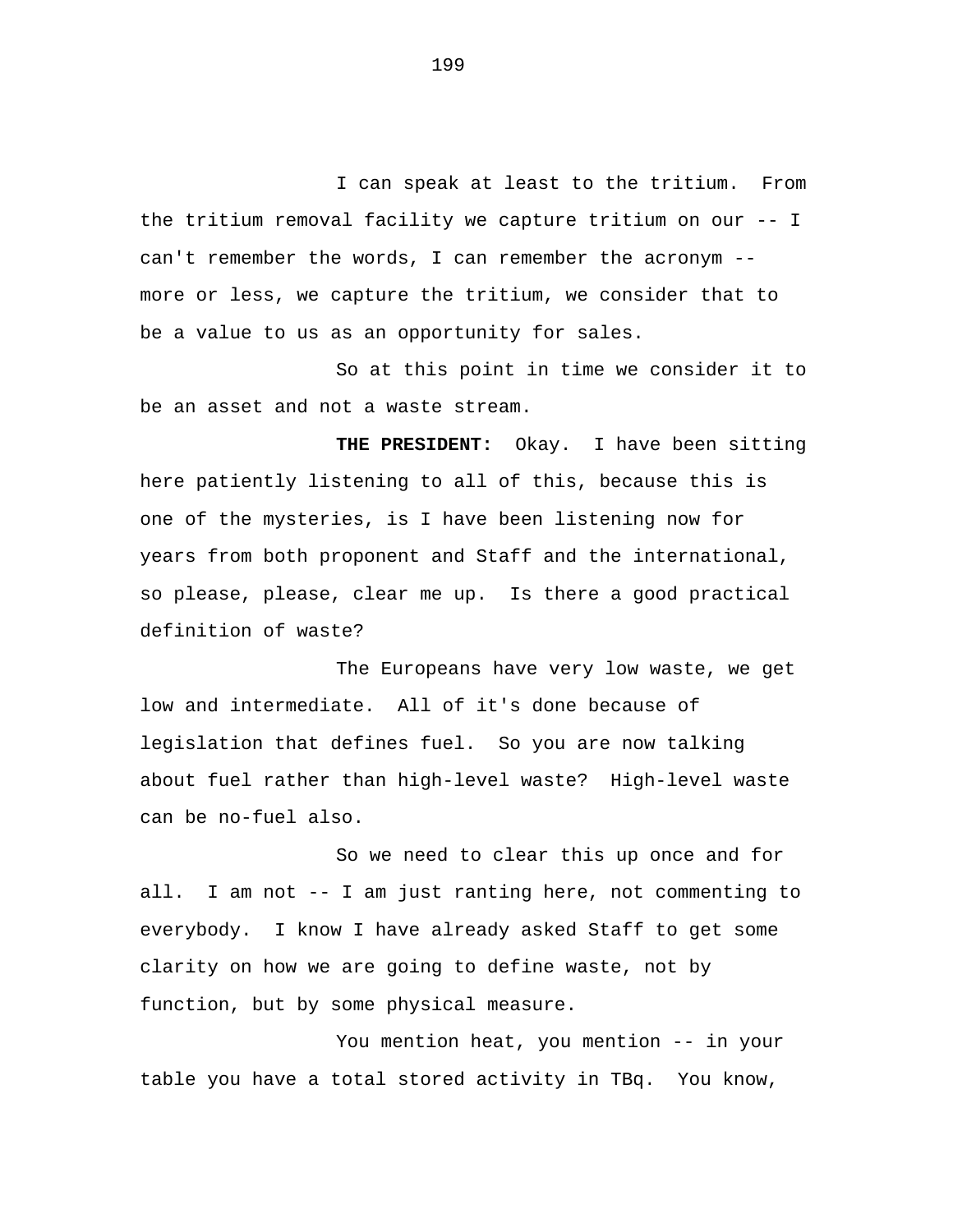why is that a good measure? And if you are ever going to build a DGR and the trucks come in, how will you know that that is -- which waste is it; low, intermediate, et cetera, in a practical measurable easy way?

So operationally, you can actually determine where does it go. So anybody want to comment on this?

Staff, you want to start?

**DR. NEWLAND:** Dave Newland, for the record.

So I will kick things off. I think there are a number of ways of categorizing the different types of waste. And I think everybody recognizes that different countries do it differently.

The Agency is currently re-examining what is the best way of categorizing.

So I don't know whether any of Staff want to comment further.

**MS GLENN:** Karine Glenn, for the record.

There is a CSA standard that provides guidance. And with respect to what the President said, there is some numerical guidance involving contact dose rate and heat generation. That is CSA Standard 292.0-2014 in the annex provides some guidance with respect to that. With respect to very low-level waste in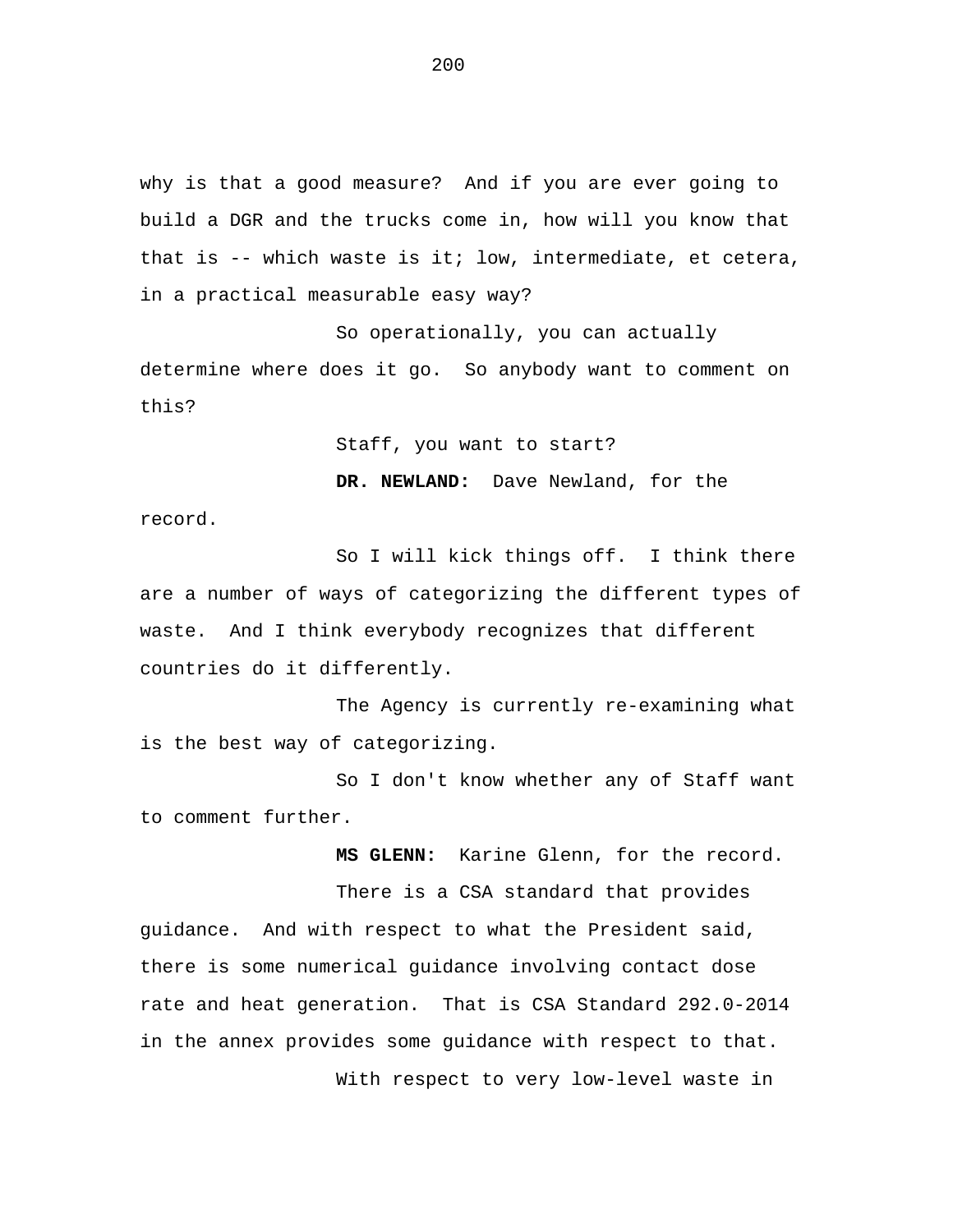Canada, we consider it to be a subset of low-level waste. And so it is brought into that general categorization.

**THE PRESIDENT:** I really am looking for some practical way if there is a piece of, you know, any particular material that came either from decommissioning, that you can look at this construction material, pipe material, et cetera, and look at it and easily measure and determine whether it is low, intermediate, high.

And I just don't see anybody giving me an operationally easy definition.

**MS SWAMI:** Laurie Swami for the record.

Ms Morton is going to give you a little bit more of the practical side. However, we do have clear definitions based on dose rates coming from the various materials, so it is very clear to us. We have maintained waste logs of what this material is.

And there are many other documents where we know what the waste is, what the dose rates are and whether it is categorized as low-level waste or intermediate-level waste. And we handle that on a routine basis.

Ms Morton will give you a bit more of the specifics of the practicality of that.

> **MS MORTON:** Lise Morton, for the record. First, I will reiterate exactly what Ms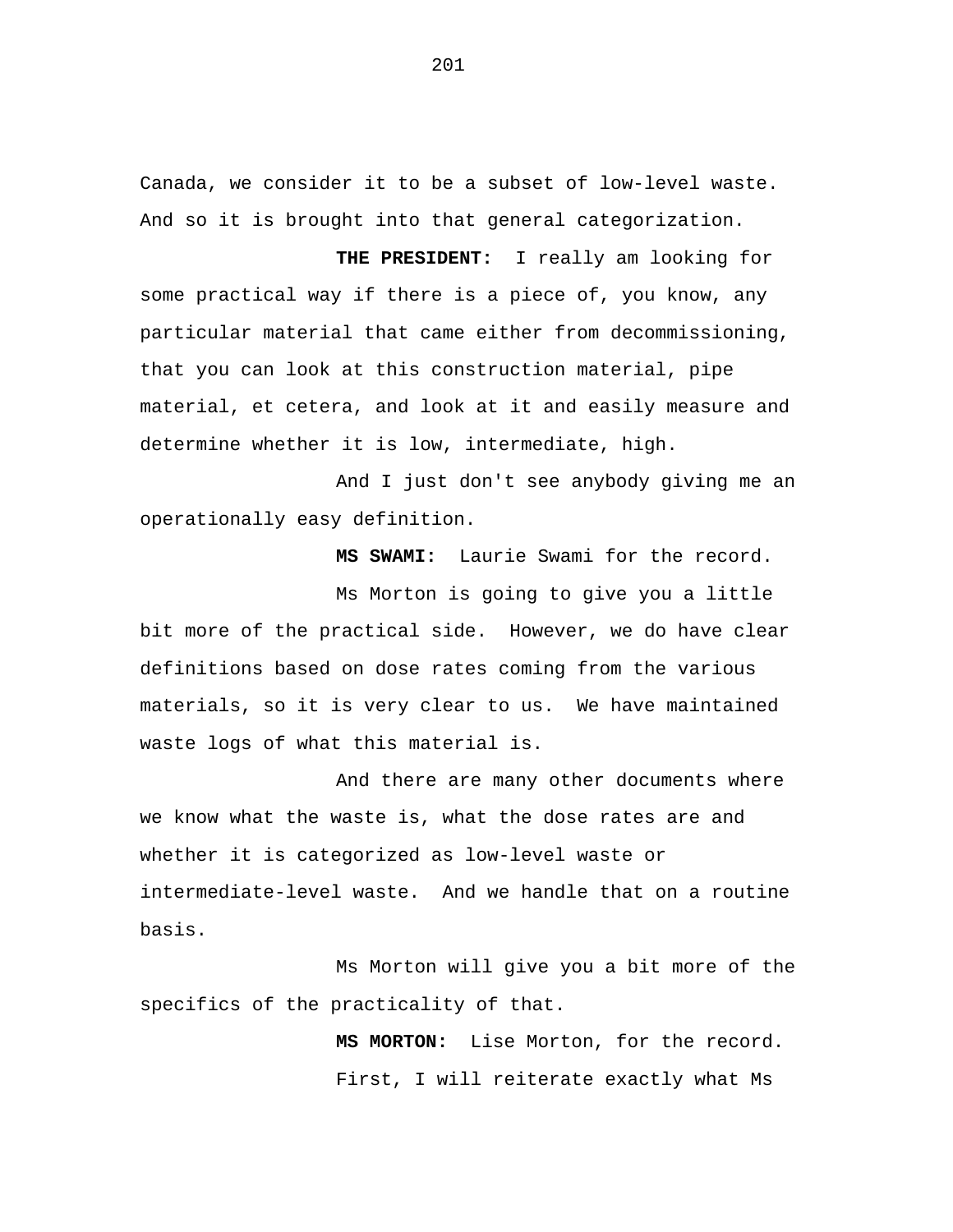Glenn said, which is that OPG's use of the terms low, intermediate and high are consistent with CSA 292, I concur with that as well.

From a practical perspective we have a waste acceptance criteria document with our waste generators. And the waste acceptance criteria document clearly outlines what is low-level waste definition, what is an intermediate-level waste definition, what the typical waste types would be that would fall into those categories.

There is also accompanying the waste acceptance criteria document a waste container catalogue that very specifically identifies what the approved containers are for various waste types and what waste types can go in those containers.

Part of the integral part as well of shipping waste to us is that you then obviously have to follow transportation regulations. And that, by its very nature, is going to necessitate things, as Ms Swami indicated, such as obviously dose rate verification, meeting the regulations, you need to know if you are going in a Type A package or a Type B package, to some extent that is going to tell you if it is low or intermediate-level waste as well.

So there is a characterization that has to happen as per our approved procedures at the station end,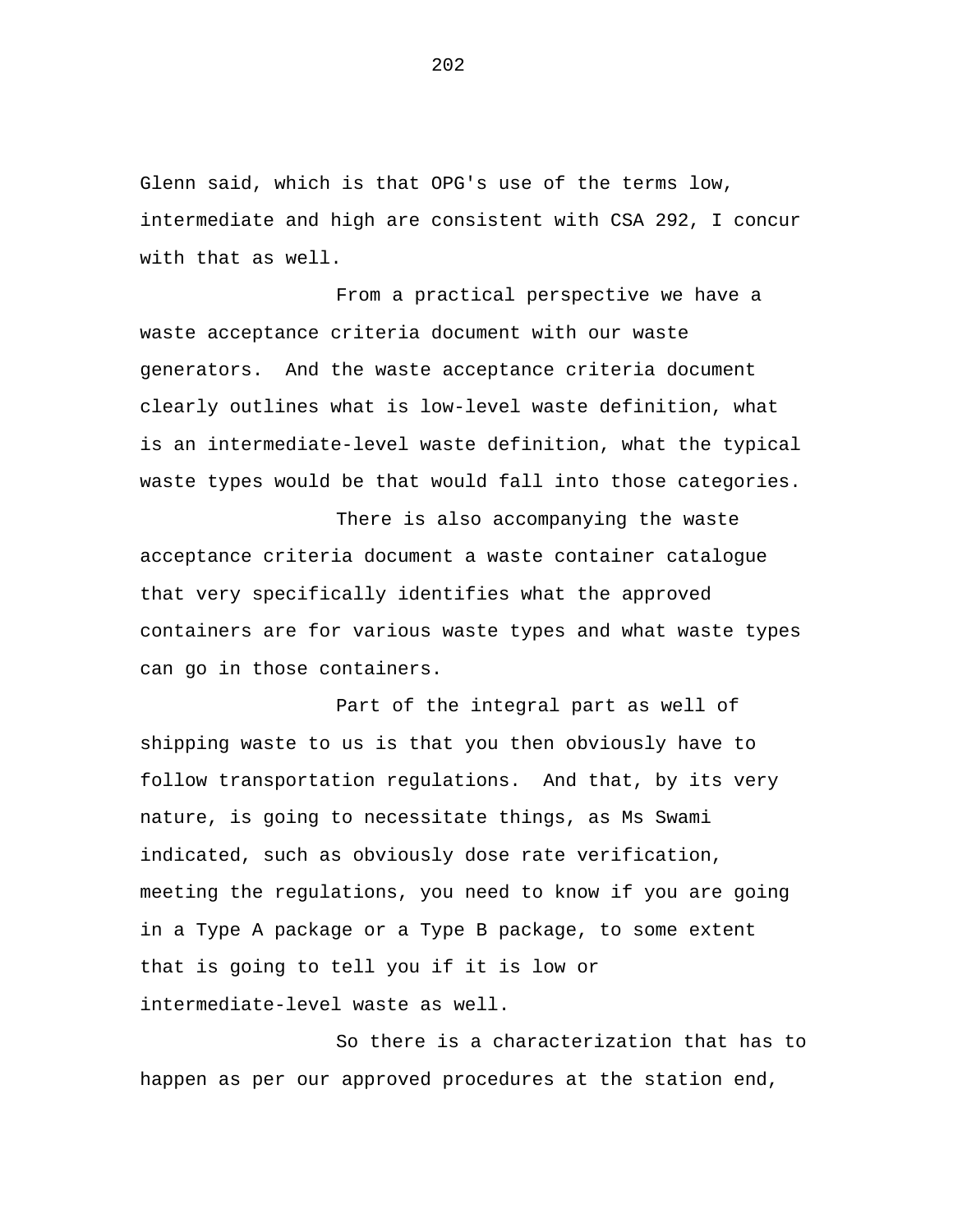at the waste generator end, in order to meet both transportation regulations and our waste acceptance criteria.

So by the time it shows up at our waste site, we already know how that shipment has been categorized, we have the manifest that comes with it. So we know what we are loading off the trucks, for example, and we certainly know that something has been shipped, for example, in a Type B package and that that is intermediate-level waste.

There is very significant differences in the transportation packages used for the two. So I would say there are quite a few practical means by which, when it shows up at our door, we know what it is that we are getting.

**THE PRESIDENT:** But that is a very good example. So let me -- I don't want to belabour this here, this is not the time. But, okay, so you have a package and the surface dose is acceptable, but the inside may not be.

So you take this waste and with the package you can bury it just as an aside or do you have to know what is inside?

**MS MORTON:** Lise Morton, for the record.

I will try to answer that, I hope I do an appropriate job on it.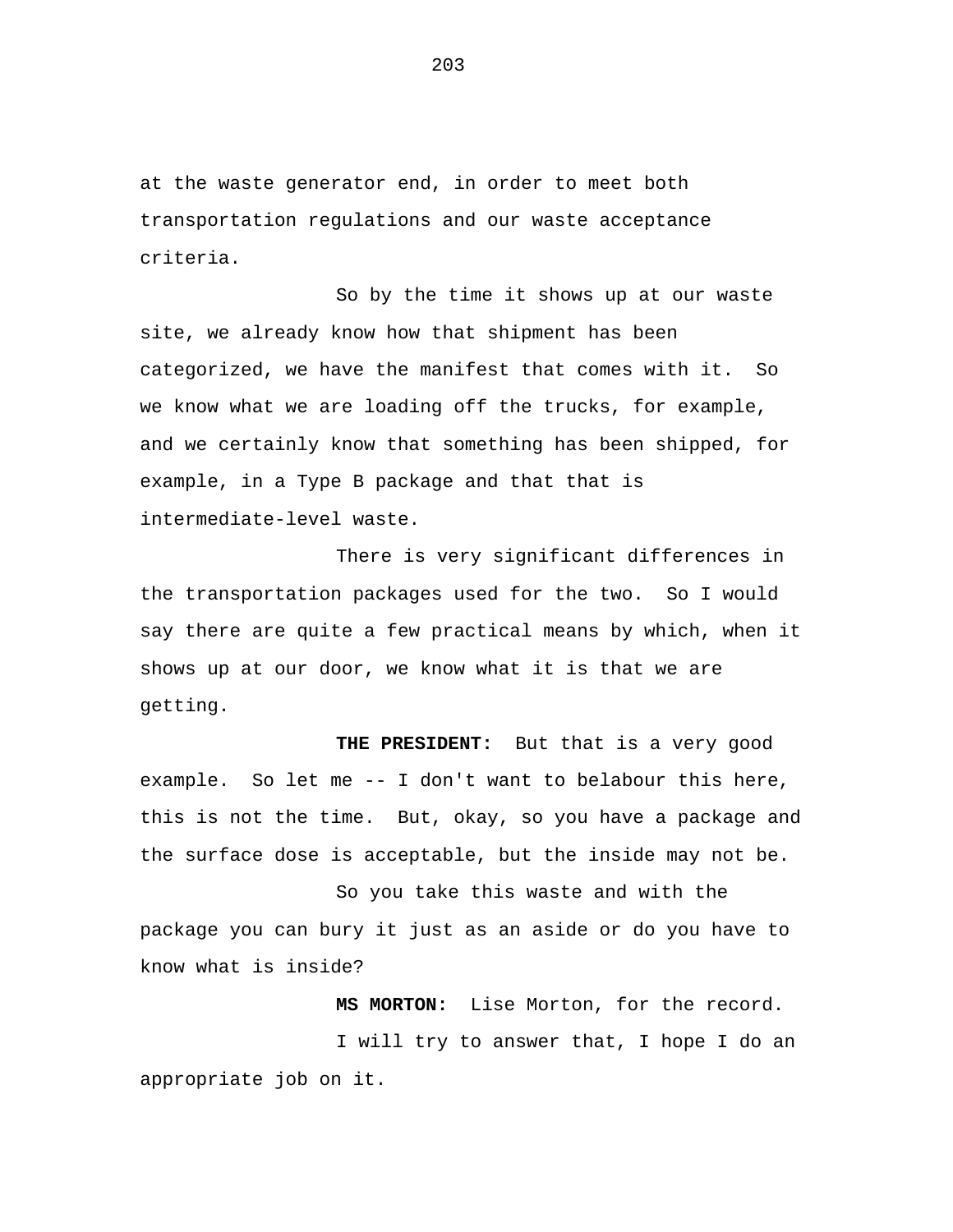There is also requirements in the waste acceptance criteria though in terms of what shielding can be applied to packages, et cetera.

So, for example, in the case of a low-level waste bin, you know, you need to meet certain contact dose rates, but there is also requirements in terms of how much shielding and where you are going to put the shielding to ensure that you don't have things shifting during transportation and you don't have a hot particle somewhere in the middle.

I think that is what you are kind of asking, but I don't know if I am digressing. I apologize.

**THE PRESIDENT:** Okay, I will leave it at this for now.

I am back to Monsieur Harvey.

**MEMBER HARVEY:** Merci.

On page 36 of the Staff document: "Airborne releases from various facility stacks, including the incinerator are sampled weekly and analyzed for radioactive substance and particulates." (As Read)

Is this to say that if something goes wrong and there is a sudden and important release to the atmosphere that we would miss that and we wouldn't have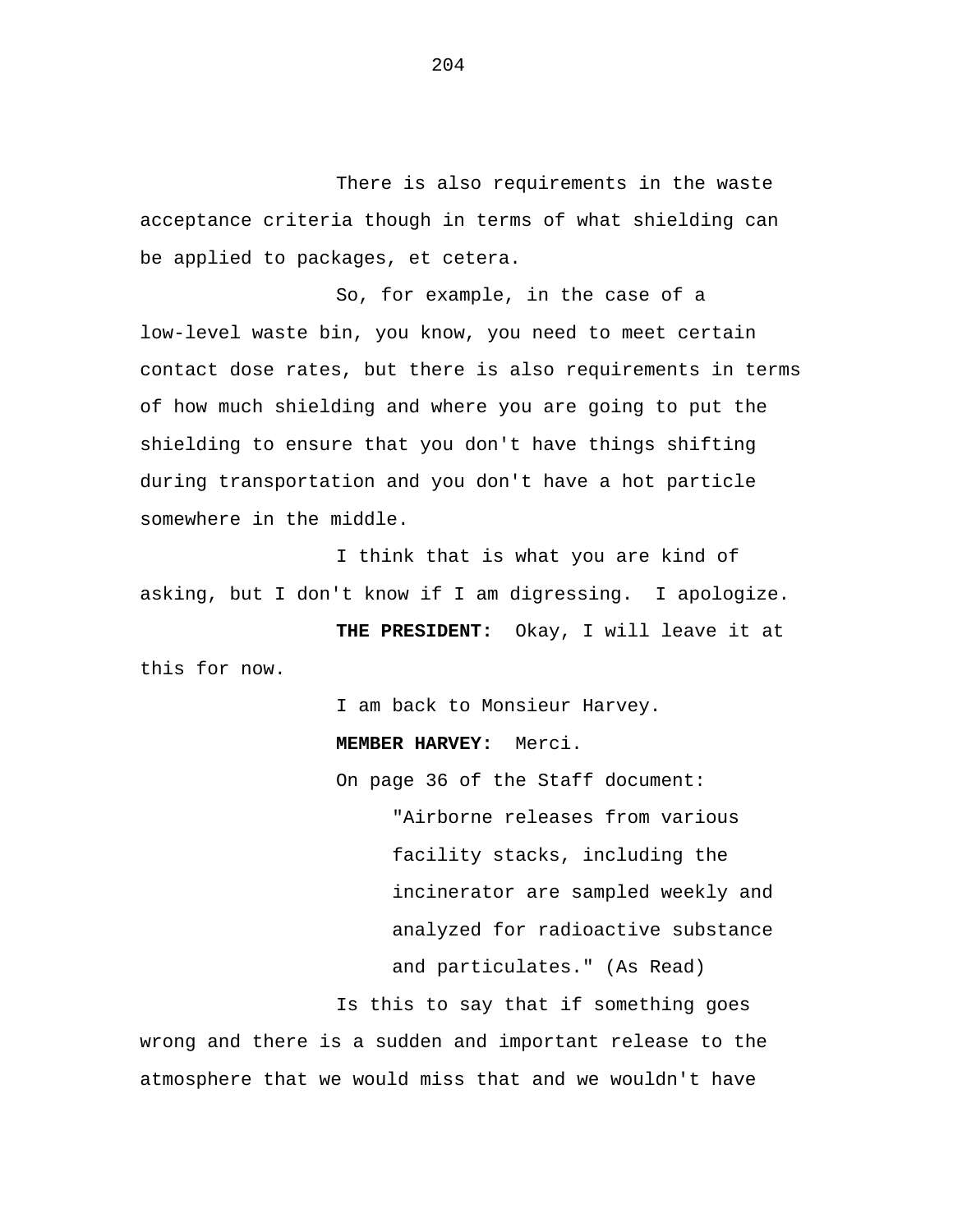information about the importance of the event and the potential impacts?

Staff? Who wants to answer?

**MS MORTON:** Lise Morton, for the record.

So we develop the requirements for our stack monitoring in compliance with an internal document and standard OP-0031, but that is also I believe based on a CSA standard. And I apologize, that is not coming top of mind.

That end standard requires you to do MPER calculations, maximum permissible emission rate calculations. So in other words, you are structuring your sampling program based on the maximum possible emission you could emit.

Based on that, a weekly sample frequency is appropriate for these waste streams. And so, for example, in the case of the incinerator, one of the things that we do in practicality to ensure that you are not meeting emission limits is that you control the source term going into the incinerator.

So again, the waste acceptance criteria has requirements in terms of what waste from a dose rate and contamination perspective can even go into the incinerator in the first place. So that by controlling the source term you are also controlling, to some extent, the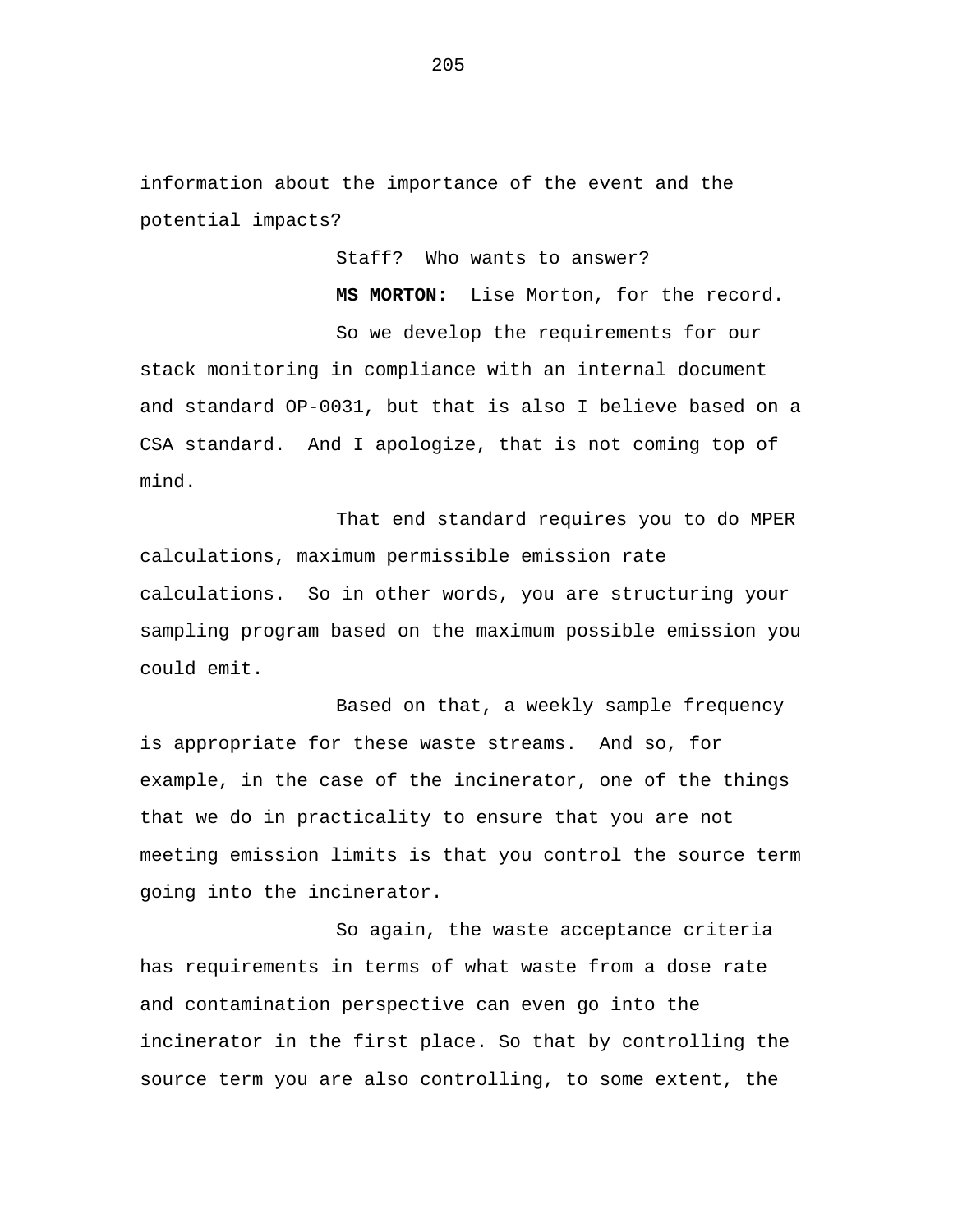emissions that can come out of that.

But again, all of this is calculated and based on a standard, an internal standard.

**MEMBER HARVEY:** But I understand if the incinerator is working properly that might be okay and very good, but if there is a real problem, does your meter take into consideration a problem, a malfunction of the incinerator?

**MS MORTON:** Lise Morton, for the record.

The incinerator is licensed under two licences or permits, if you will; the Canadian Nuclear Safety Commission licence obviously, and also the Ministry of Environment, Environmental Compliance Approval.

The Ministry of Environment ECA requires real-time monitoring of various parameters that would give you a much more rapid indication of any kind of combustion concern.

So, for example, you have real-time opacity monitoring, you have real-time CO2 and oxygen monitoring. So from the environmental compliance perspective and the Ministry of the Environment and the conventional contaminant monitoring in that stream, you know very quickly if you have an upset in the incinerator. You can then go back and verify, you can immediately take filter samples.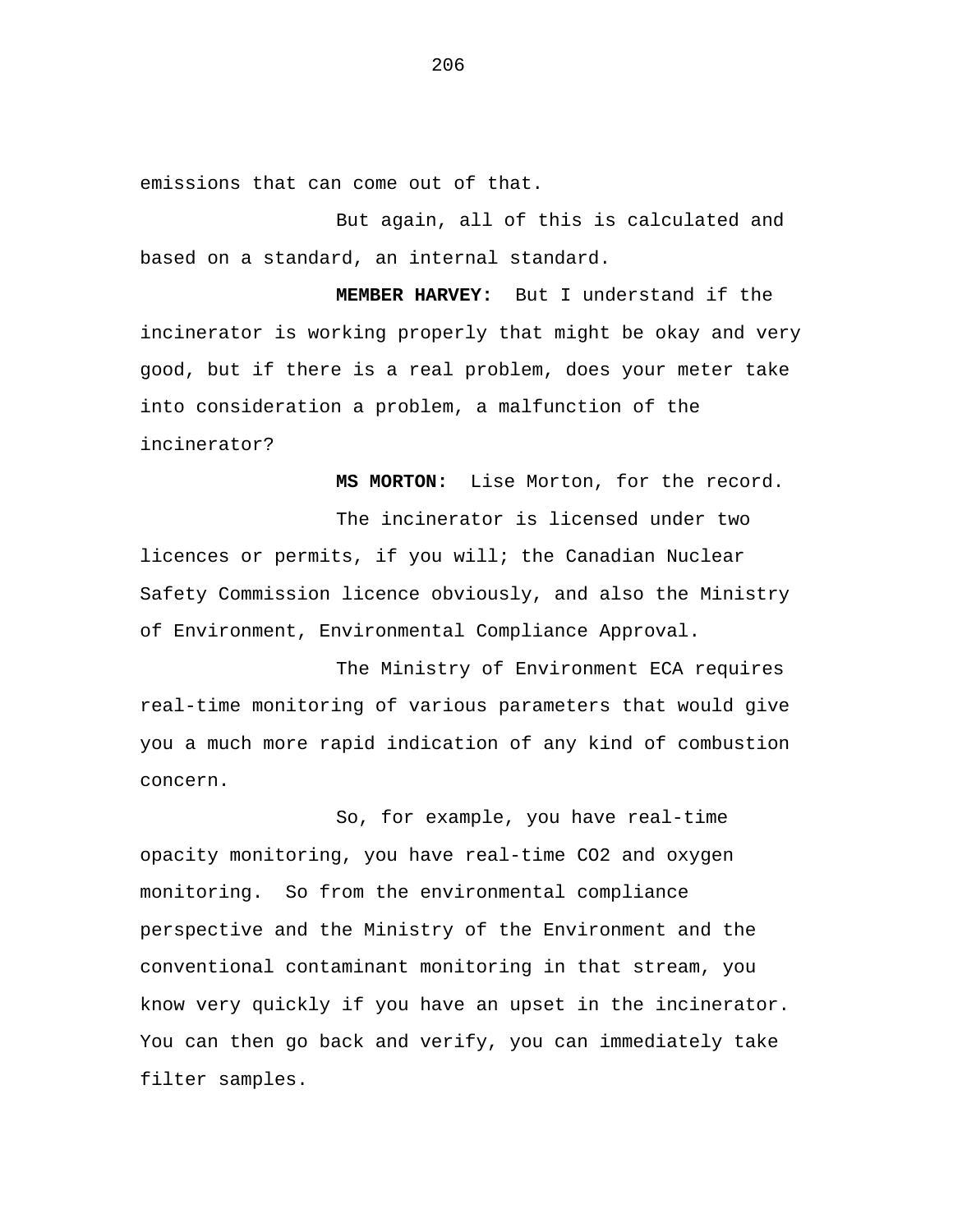So, for example, our procedures would say that if we ever had an opacity exceedance, we would immediately go take the particulate filter samples and verify the radioactivity.

**MEMBER HARVEY:** At the moment you have the continuous monitoring, I agree that you have got -- I didn't know that -- well, it is impossible to know it just reading that sentence there. So something might be missing and...

Anyway, thank you.

**THE PRESIDENT:** Monsieur Tolgyesi?

**MEMBER TOLGYESI:** The OPG, on your waste management part, you are talking about pilot projects which present opportunities for processing, volume reduction, and external market. Okay, these are potential improvements.

However, there is no mention of these opportunities in the future improvements, which is the next part.

Does it mean that these projects, they don't demonstrate any potential or what is the reason?

**MS SWAMI:** Laurie Swami, for the record.

No, actually these pilots did show that there was good potential opportunities, the waste sorting project as an example. We were able to divert a large amount of the waste for other streams. We are still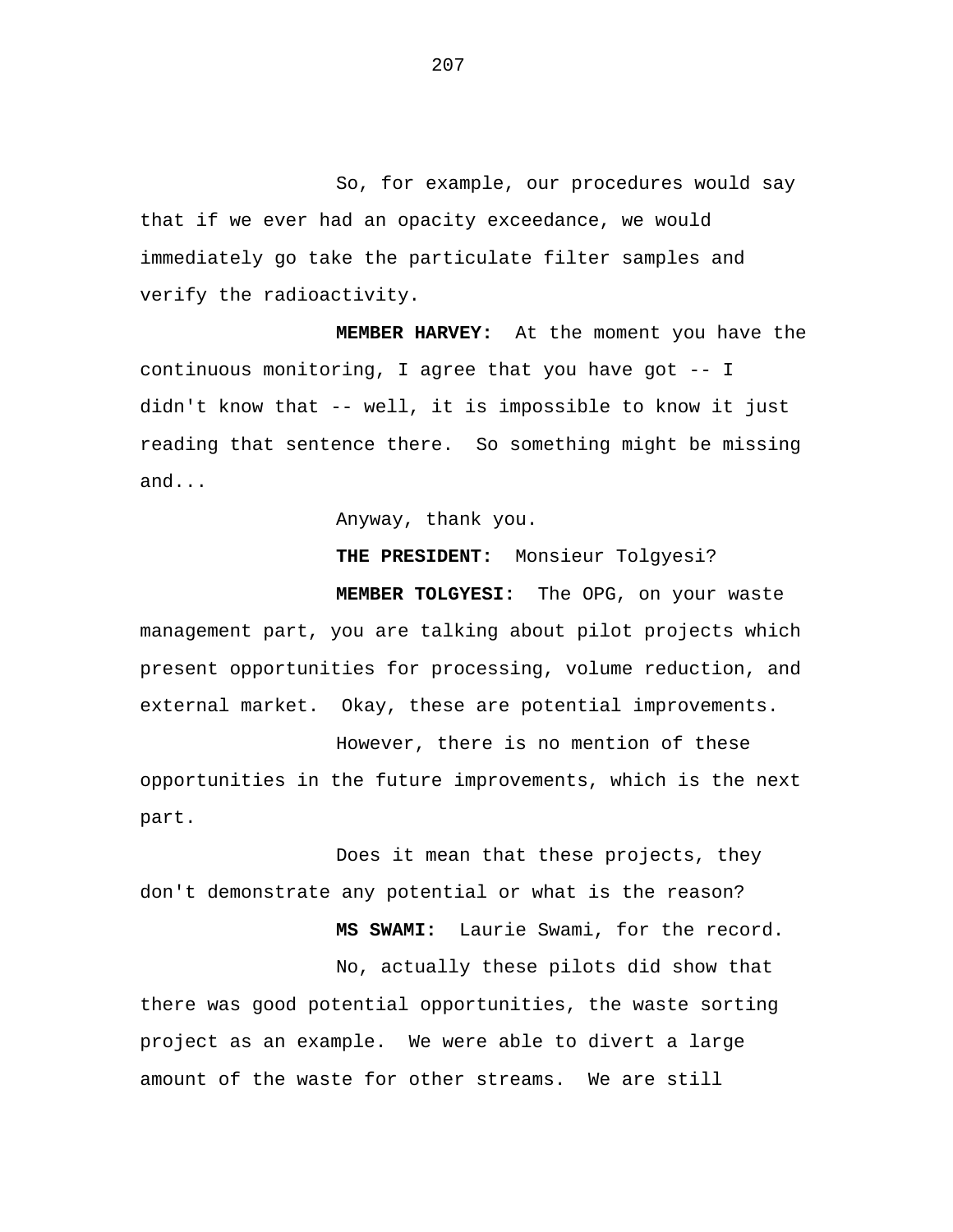looking at opportunities with some of our large metal components, looking for opportunities to send that for recycling or reprocessing in some way that it could be reused.

So we have identified a large number of opportunities and we continue to pursue those as part of our ongoing operations.

**MEMBER TOLGYESI:** But you didn't mention them in the future improvements. Oh, it is on page 53, OPG. Yes, page 53, "The result of phase management and future improvements and..."

**MS SWAMI:** Laurie Swami, for the record.

I see your point. I think that the future improvements was really a short paragraph just exploring that we were going to continue with those things. So I take your point, thank you.

**MEMBER McEWAN:** (off microphone) really helpful part of the OPG report was the diagram on page 71 explaining the process for used dry fuel storage.

What I would be interested in understanding is in Panel 7 you talk about water spray decontamination. And in multiple other panels you have clear processes that involve one or two or three different actions.

What sort of quality assurance processes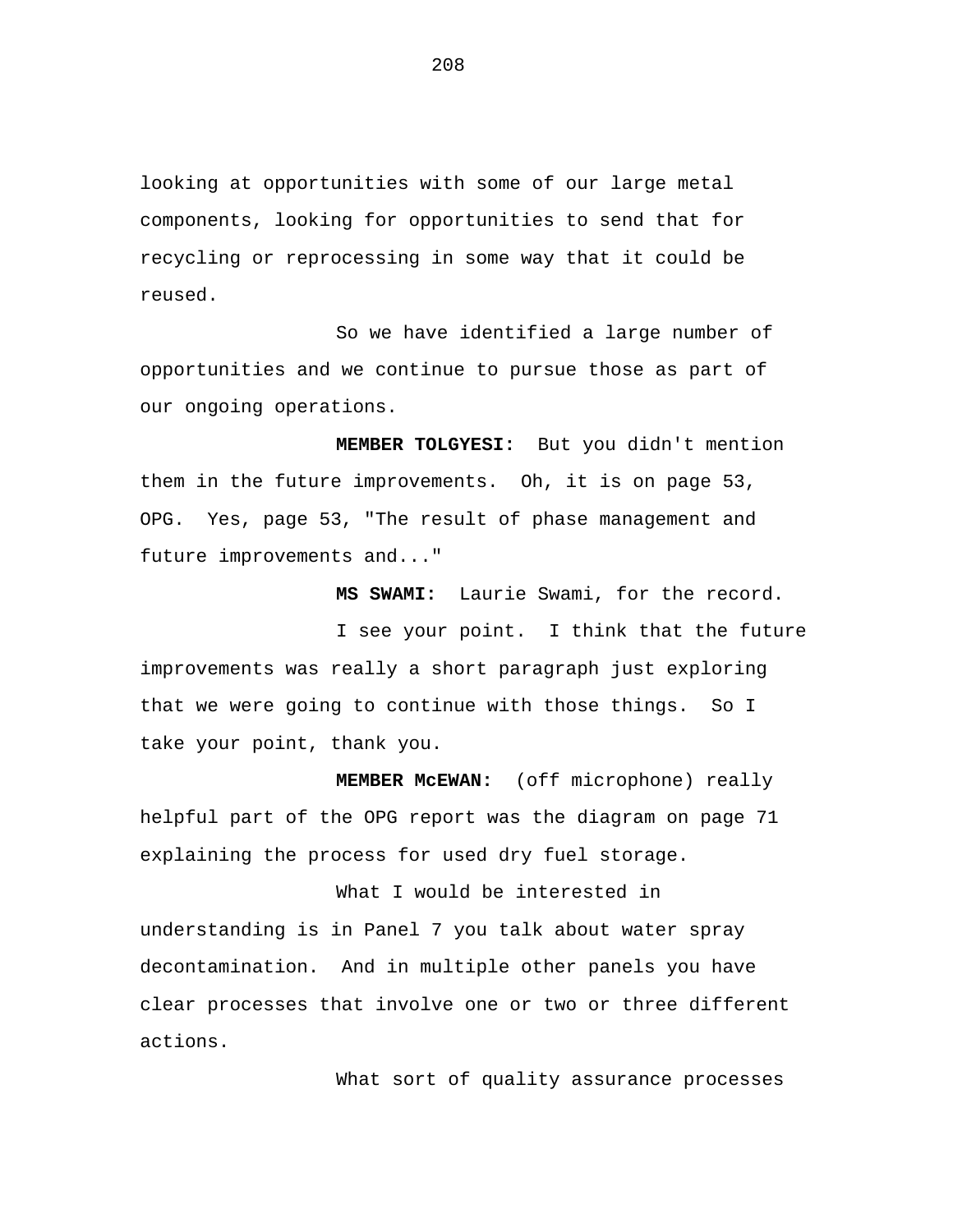do you put in place in each of those? How are those documented? And from Staff's point of view, are they auditable, that there has been a clear delineation of process steps that can be measured?

**MR. BEVACQUA:** Val Bevacqua, for the record.

In Panel 7 the demonstration is water spray decontamination. It is an illustration of the dry storage container; once it is lifted out of the wet bay water there are sprays that spray the dry storage container. It is still over the fuel pond. And the idea here is for that water to remove any possible surface contamination and have it come back down into the wet bay.

After that step the dry storage container is moved onto the concrete beside the bay. And our nuclear waste operators will then perform Maslin checks of the dry storage container as per our approved radiation procedures. The dry storage container isn't going to leave Zone 3 to go to our processing facility, so we have standard procedures throughout our nuclear fleet for anything that leaves a Zone 3 to the un-zoned area. So we will follow those procedures.

In this case we will use Maslins which are a form of -- almost like a large J-cloth is the best way I can describe it. They will -- could be wiped down. It's a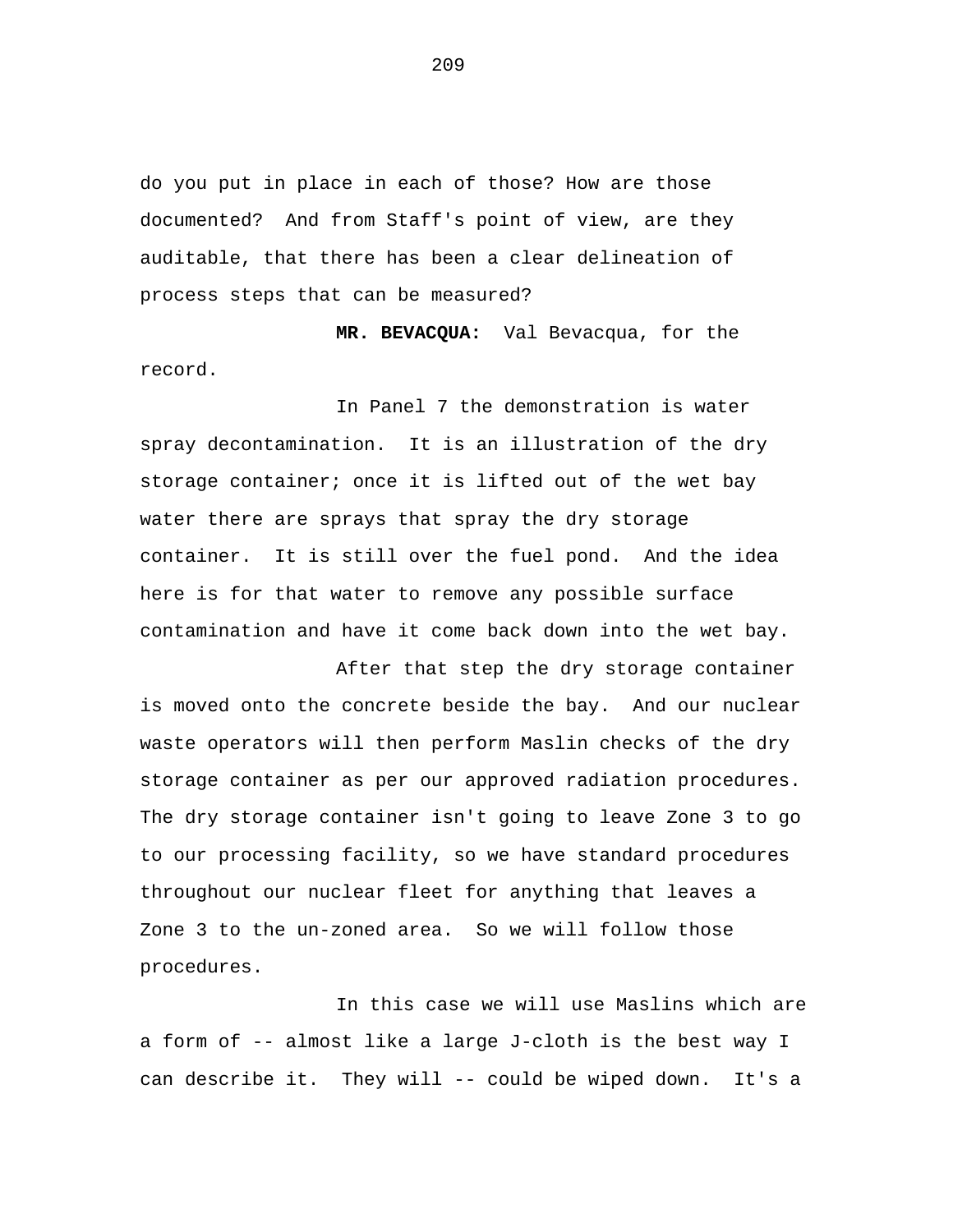very manpower intensive process, but we will wipe down the entire dry storage container and then we will then perform contamination surveys on those Maslins to check for -- so this is what we call an indirect survey and that we will do direct surveying of the dry storage container itself prior to allowing it to leave Zone 3.

This is standard procedure for anything that would leave Zone 3, not just a dry storage container, so we follow our basic program for removing the dry storage container from Zone 3.

**DR. NEWLAND:** Dave Newland, for the record.

So just to kick it up a level, when we look at compliance we look at the overarching management system and how that contributes to the safety of each of these processes. I will have Ms Draper talk specifically about the aspects related to the DSCs.

**MS DRAPER:** Shona Draper, for the record.

From an audit point of view, OPG has what's called a history docket for each dry storage container and when CNSC staff are onsite conducting compliance inspections, we take a sampling of these history dockets and review them for completeness. And also, in previous inspections CNSC staff have witnessed the loading of dry storage containers.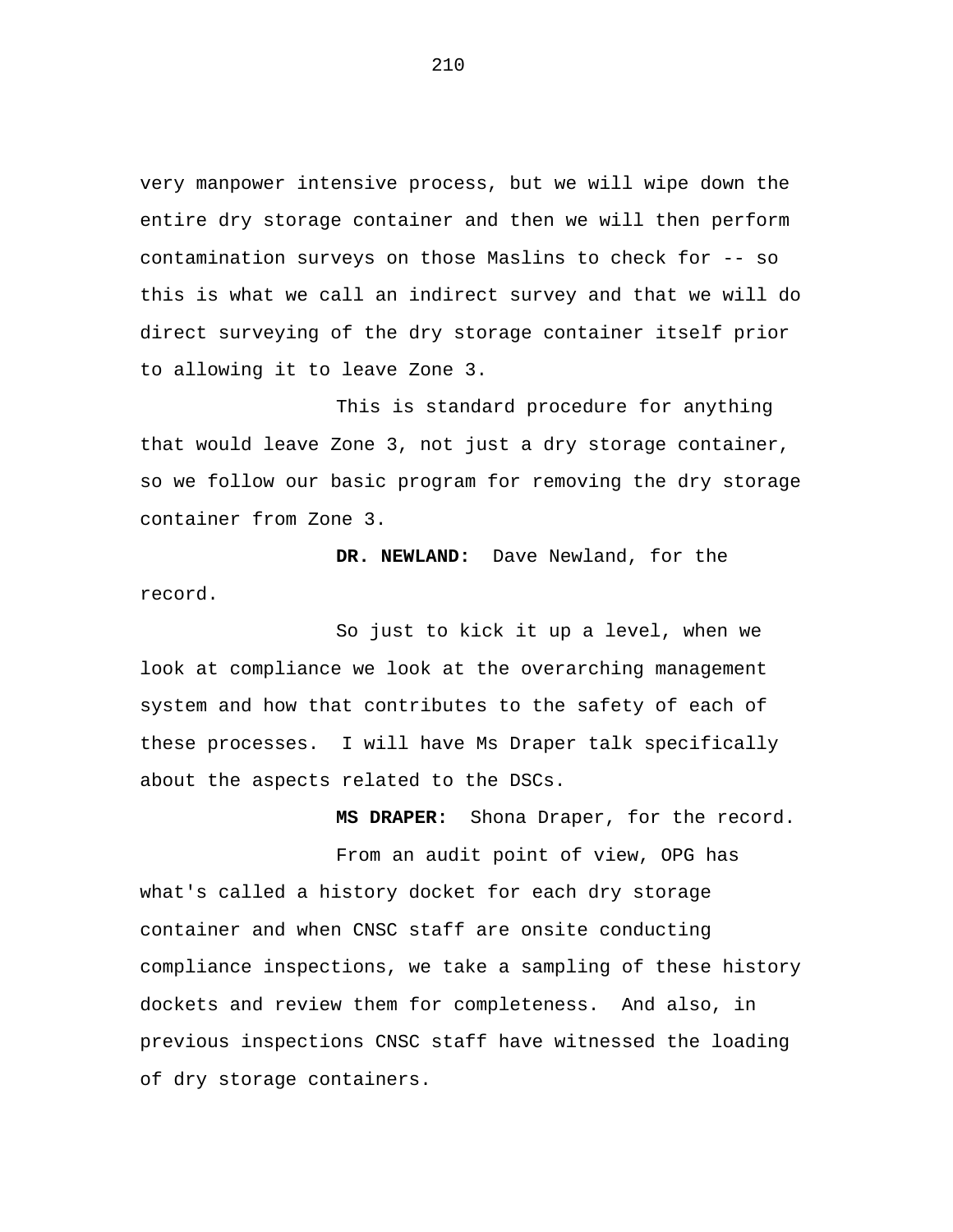**THE PRESIDENT:** So I also found this diagram really interesting. My question is, do you have it in animation?

Do you have kind of -- you know, people don't realize what is involved and we are always looking for dissemination of information and this particular process, I think, would be a really nice thing to follow through from -- you know, right throughout even from the pool into a dry storage, so we can understand what's involved in here.

**MR. BEVACQUA:** It's Val Bevacqua, for the record.

So thank you for the suggestion. We do not at this time have an animation. One of the things, though, I can say we are considering is having myself or Laurie follow the staff around with a GoPro and creating a video that we could share with our staff and with the public so that explains our entire process from the loading of the fuel through the welding, through the full processing and the storage.

So it is one of the things we are considering with our public affairs department right now, but -- so we weren't considering an animation, but we are considering different ways of showing people how we do our work. We also have, as we mentioned, have had over 167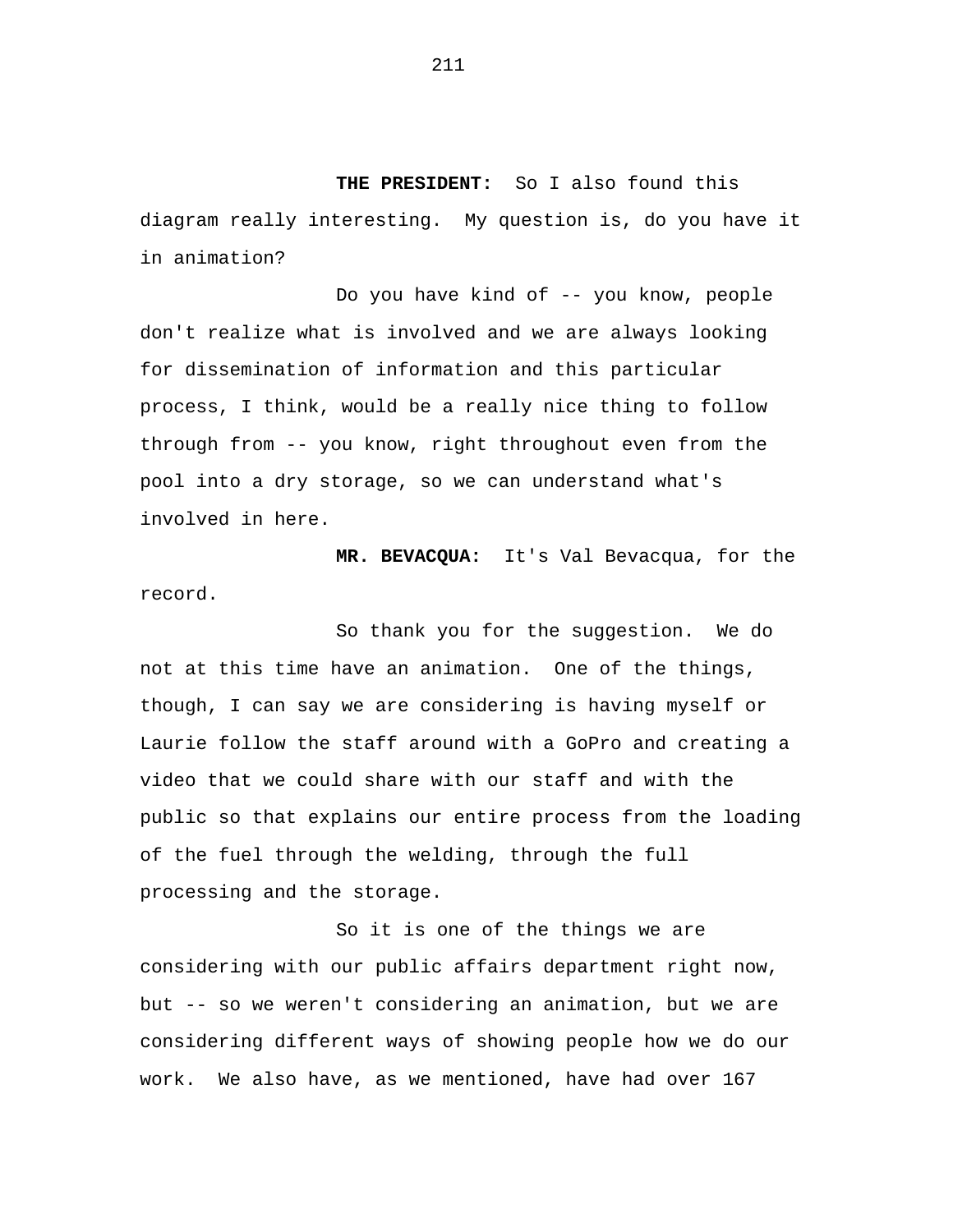tours and very many people, parts of the public, both locally and internationally, have witnessed our process not in the bay, but the processing building and the storage building we welcome people to come and watch at any time.

**THE PRESIDENT:** Thank you.

**MR. JAMMAL:** Mr. President, it's Ramzi

Jammal.

Dr. McEwan asked a question from a regulatory perspective. OPG has to submit to us the program with respect to the handling of the waste in addition to the compliance activity. So we start with the verification of the program. It's submitted to us in support of the license.

In addition to it, the procedure that is required for DSC, in addition to the radiation safety element they must meet the transport requirement onsite. So in other words, anything that is going to leave the proponent, call it Zone 3, as its going out from a potentially contaminated area they must follow very strict procedures with respect to ensuring there is no loose contamination and if there is any fixed contamination it is not going to pose any risk to the workers and the public.

So we start from the programmatic review. We approve it and then we hold them accountable to it through the compliance activity in order to ensure that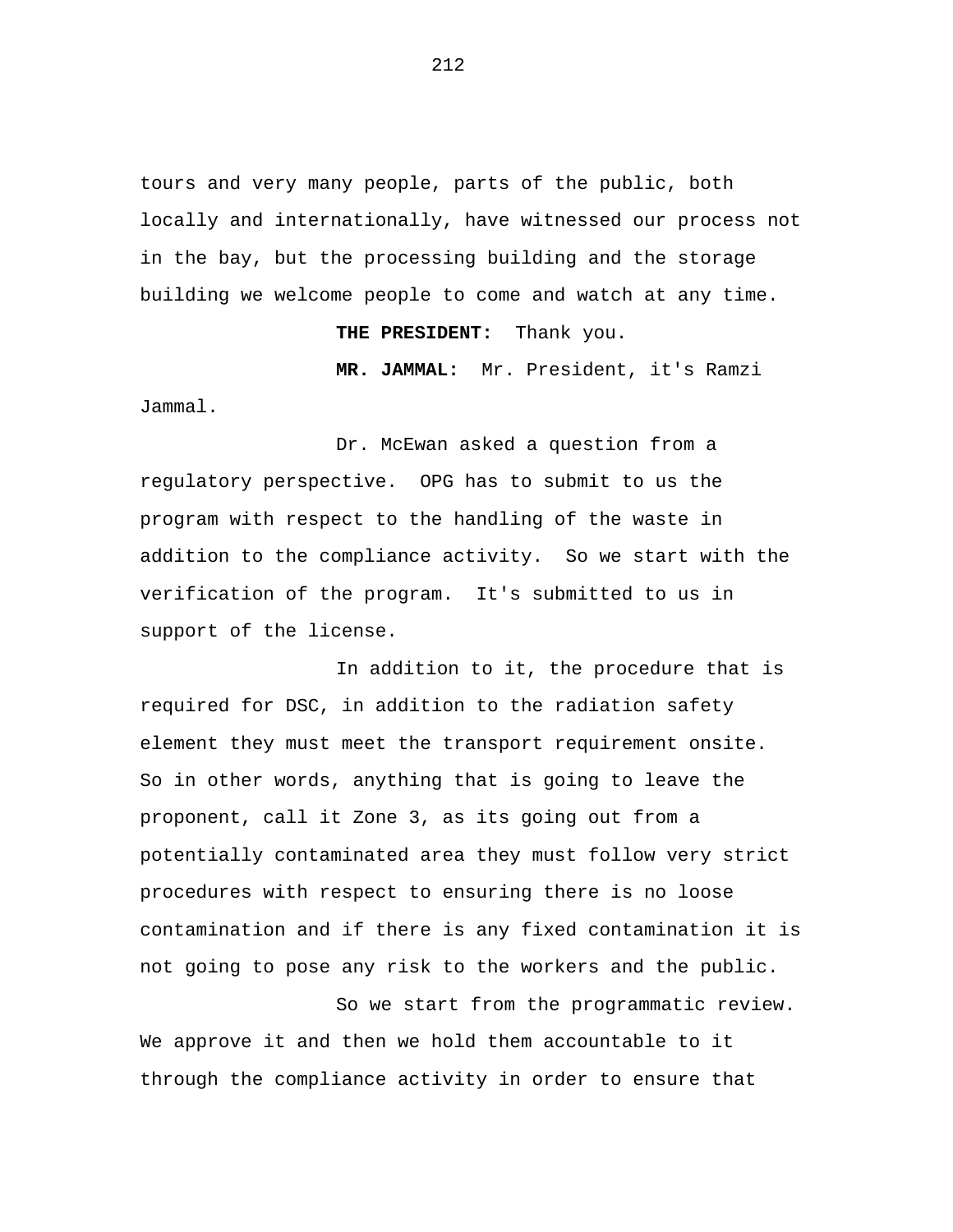they are meeting all the requirements, onsite transport and the radiation safety element.

**THE PRESIDENT:** Thank you.

Ms Velshi...?

**MEMBER VELSHI:** Something I have omitted saying in my last round was I did want to compliment you on your excellent performance and in particular your really truly enviable conventional safety record.

Something I didn't see in either the staff or OPG's report and I may have missed is active liquid waste. From a process perspective there is talk of incineration and compaction, but does liquid get solidified as well? Is that the preferred way of handling the waste, or not necessarily?

> **MS MORTON:** Lise Morton, for the record. Yes. So some active liquid wastes

generated in the stations do get solidified. And again, the waste acceptance criteria is very specific in terms of the solidification agents that are approved. There is one liquid form that is incinerated and that is waste oils.

So we do inject waste oils into the secondary chamber of our incinerator, but the majority of active liquid wastes that you would see generated in the stations are solidified.

**THE PRESIDENT:** Monsieur Harvey...?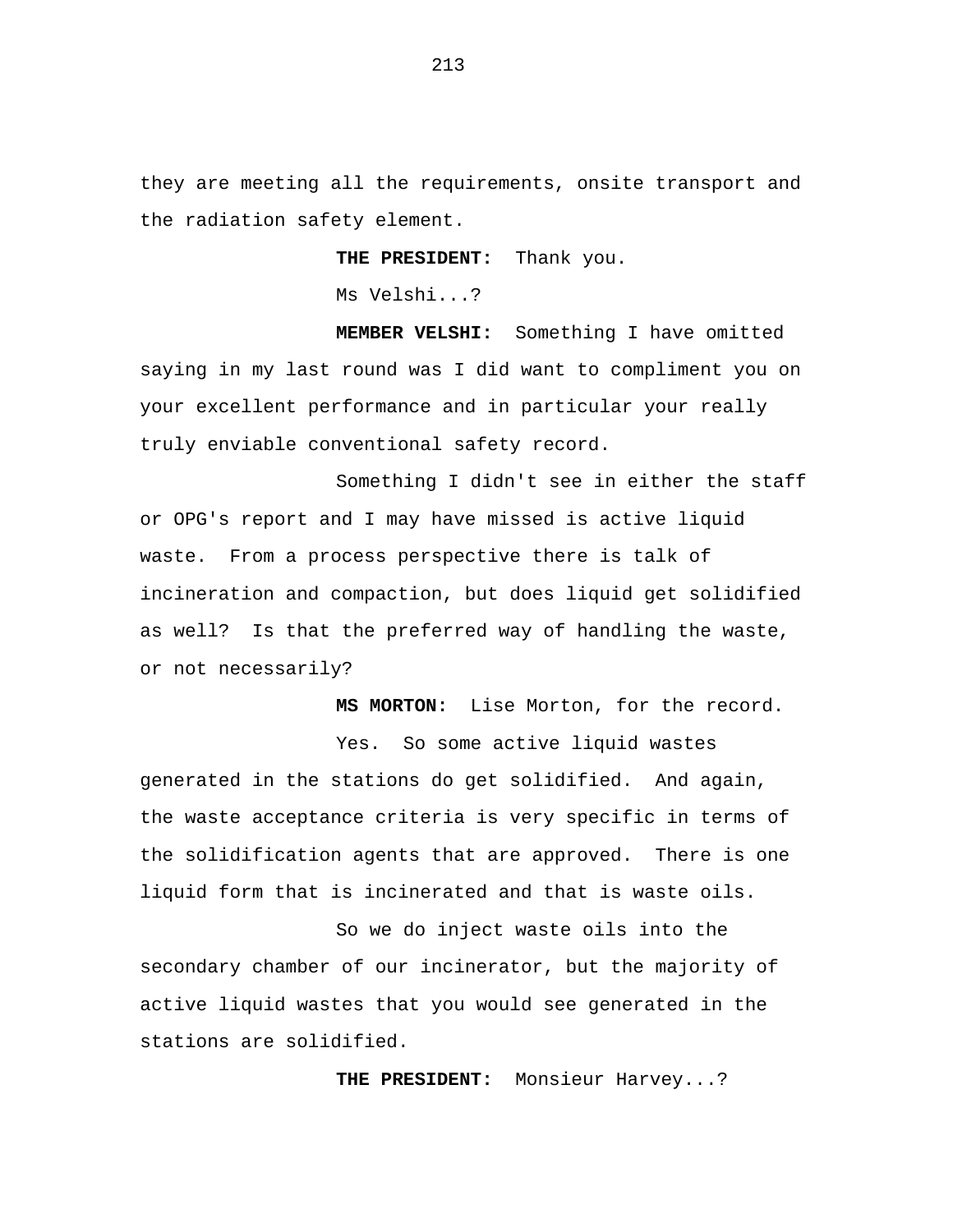**MEMBER HARVEY:** Refer to 7 of 9 of the OPG's written document, this is about the flange, the DSC base flange eliminations. OPG first identified a used fuel DSC base flange apparent elimination issue in 2010, but after that you made another study and during subsequent investigation the base material was analysed. It was found that both results had been overly conservative. So each time I see "overly conservative", it catches my attention.

So what is the difference and what has been different to say that overly conservative for the first observation?

**MR. BEVACQUA:** It's Val Bevacqua, for the record.

When the issue was first discovered it was discovered using our phased array ultrasonic testing. While we were examining the weld, these apparent laminations appeared on the analysis. So what we did at the time, we treated them as inclusions and we repaired them by grinding out the inclusion and re-welding it and then we would read use of phased array ultrasonic testing, verify that it met all criteria prior to processing.

However, what was noted in those investigations by the maintainers that were doing the work is that when they got to the locations they didn't find large inclusions that the phased ultrasonic array testing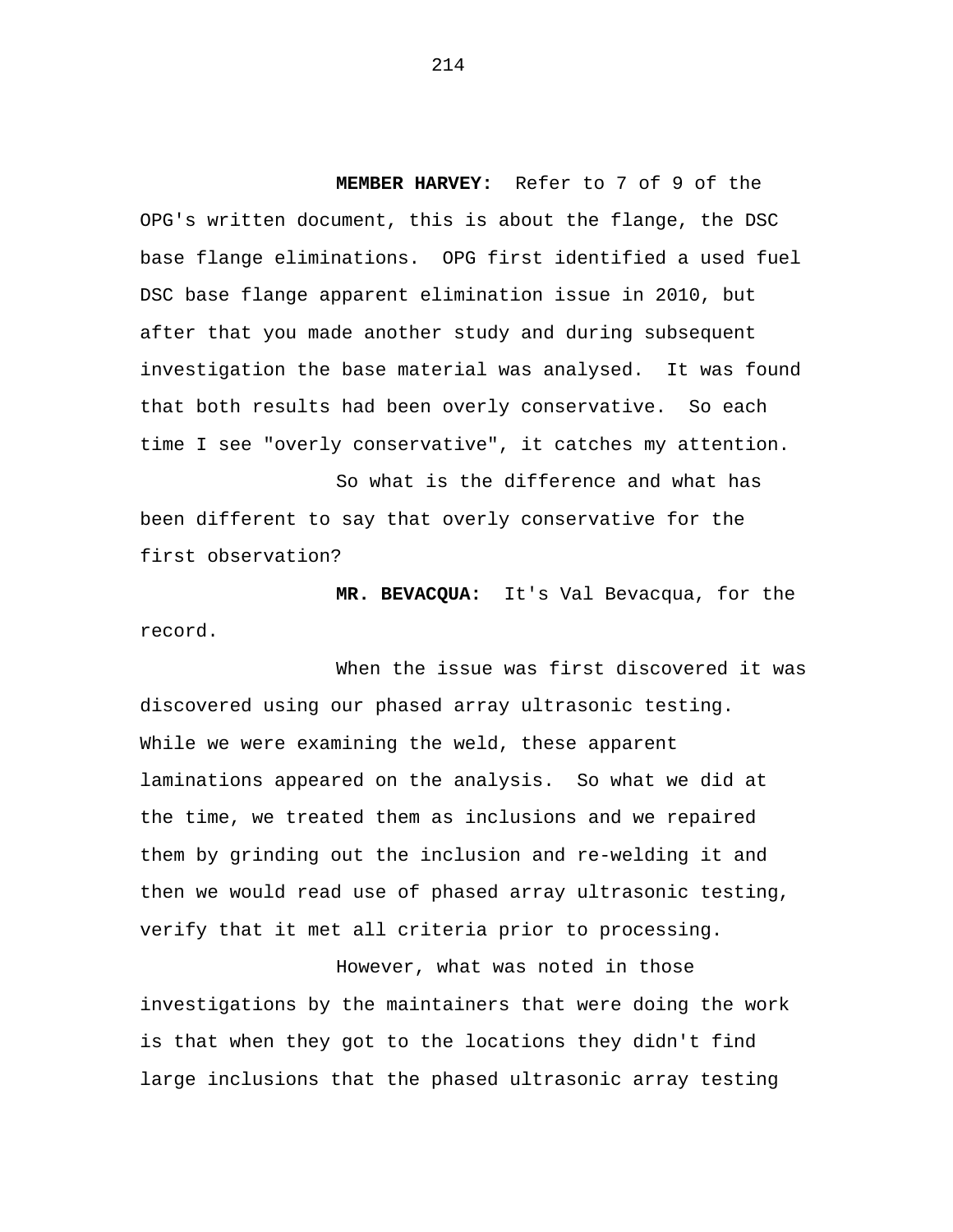was showing. So we entered into a program where we looked at the base material being supplied by the mills to our suppliers. We actually went through a process where we sliced them into very, very small sections to look and verify how large these inclusions could be. From that we used it to develop a new procedure that would identify these apparent laminations and of course that bound them in size and in that new procedure above a certain size we would perform a repair and below a certain size it would be acceptable to continue to process.

So it was through that four-year process of learning and understanding what we were seeing that we developed the new procedures and of course actual -- you know, looking at the repairs by going in and looking at the laminations and analysing the base material in a lab, slicing it in very small thin strips where what appeared on phased ultrasonic testing we could actually visually view with our eye to help develop this criteria for the new procedure.

I hope that answers the question.

**MEMBER HARVEY:** No, that's fine, thank you. How many containers had such a problem?

**MR. BEVACQUA:** I'm sorry, but I don't have the actual number of the ones with the apparent elimination and how many repairs at my fingertips, but we would be able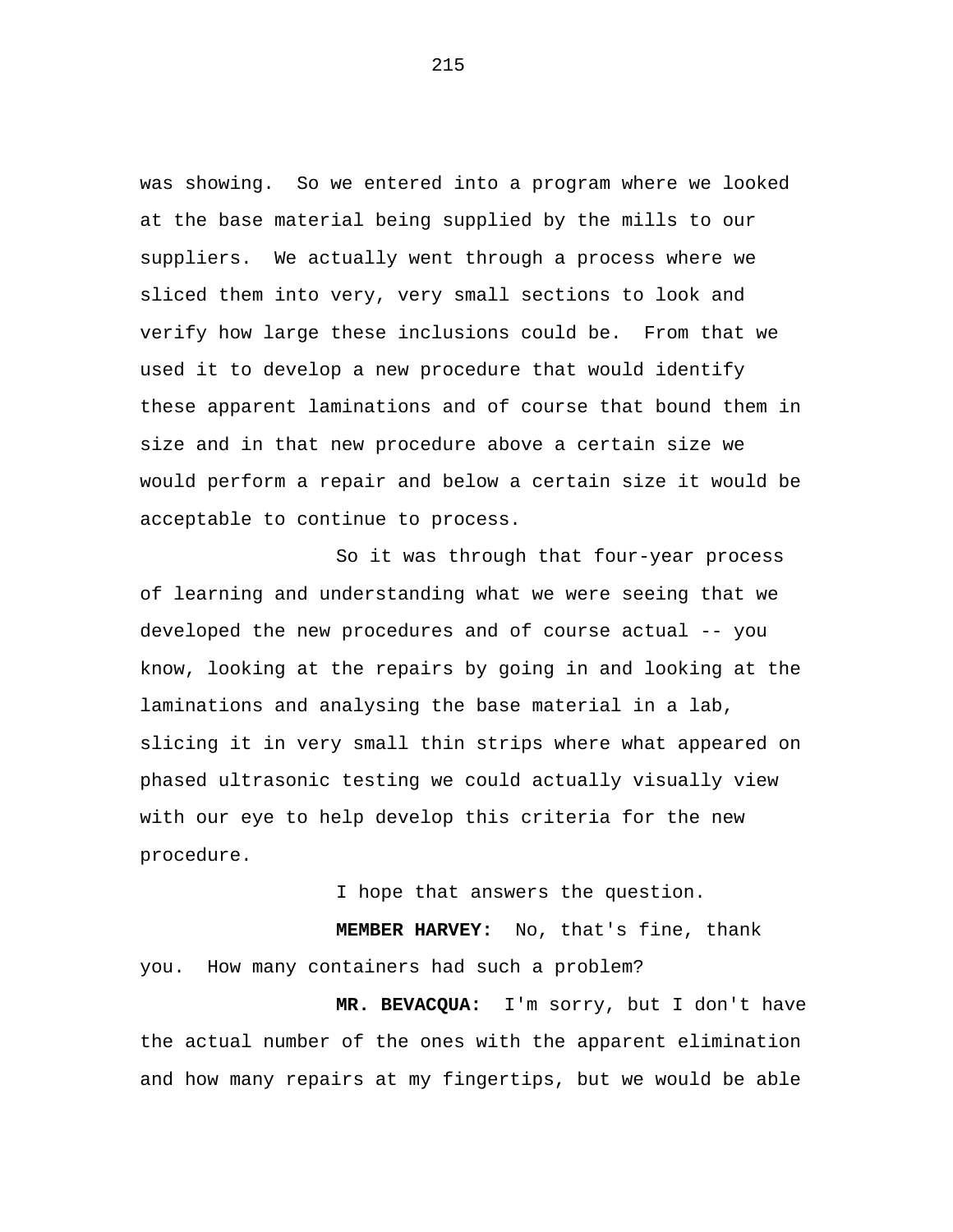to provide that in short order.

**MEMBER HARVEY:** I don't want the exact number, but was it a small percentage?

**MR. BEVACQUA:** I would say that it was less than 10 percent easily, but I am guessing so I want to qualify that. But it was not a large number that was a concern for production at the time.

**MEMBER HARVEY:** Okay, thank you.

**DR. NEWLAND:** Dave Newland, for the record.

I think Dr. Jin has the answer to that.

**DR. JIN:** I am Dr. John Jin, for the

record.

I am the Director of the Operational Engineering Assessment Division. Based on information we reviewed, the OPG found lamination in the 18 containers, 10 from Pickering and eight from Darlington.

**MR. JAMMAL:** It's Ramzi Jammal, for the record.

Monsieur Harvey, just I would like to make one clarification. I do not want to leave this loop open.

They are not authorized to transport or use any container that has any damage to it, so we review the process with respect to what is required as a repair and then they are not authorized to use it, nor to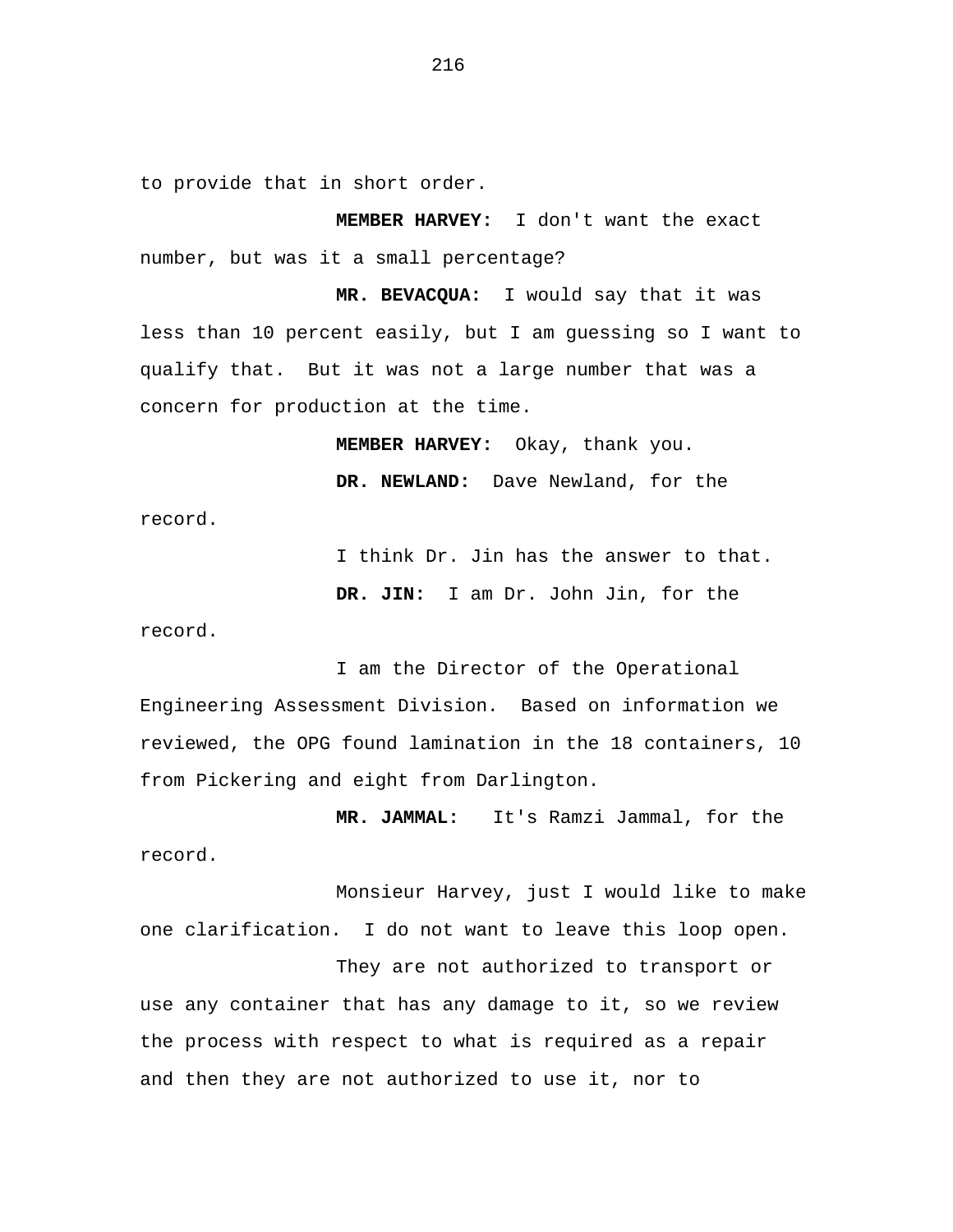transport it, nor to move it if it does not meet our criteria. So if there is any damage that container is put aside until it is repaired and then they use another container that meets our requirement. So to close the loop, the proponent described the process, but the process is approved by our transport specialist and our specialist in order to ensure that the damages very minimal or not in effect at all with respect to the container's integrity.

But if there is any damage that does not meet our requirement to the container, it's not going anywhere.

**MEMBER HARVEY:** I thought that some of those containers were already full of a bundle. It was not necessarily empty containers that were found with problems. Is that the case or --

**MR. GARG:** Sorry, this is Raj Gard, the transport specialist here at the CNSC.

To respond to you, there were some containers which could be used for storage purposes, but not for transport purposes. So yes, there are some containers they are still using for storage only and they were justified and the CNSC has reviewed the justification, that a fair process and other loadings and all, but not necessarily they have been approved for transport purposes.

**MEMBER HARVEY:** Okay.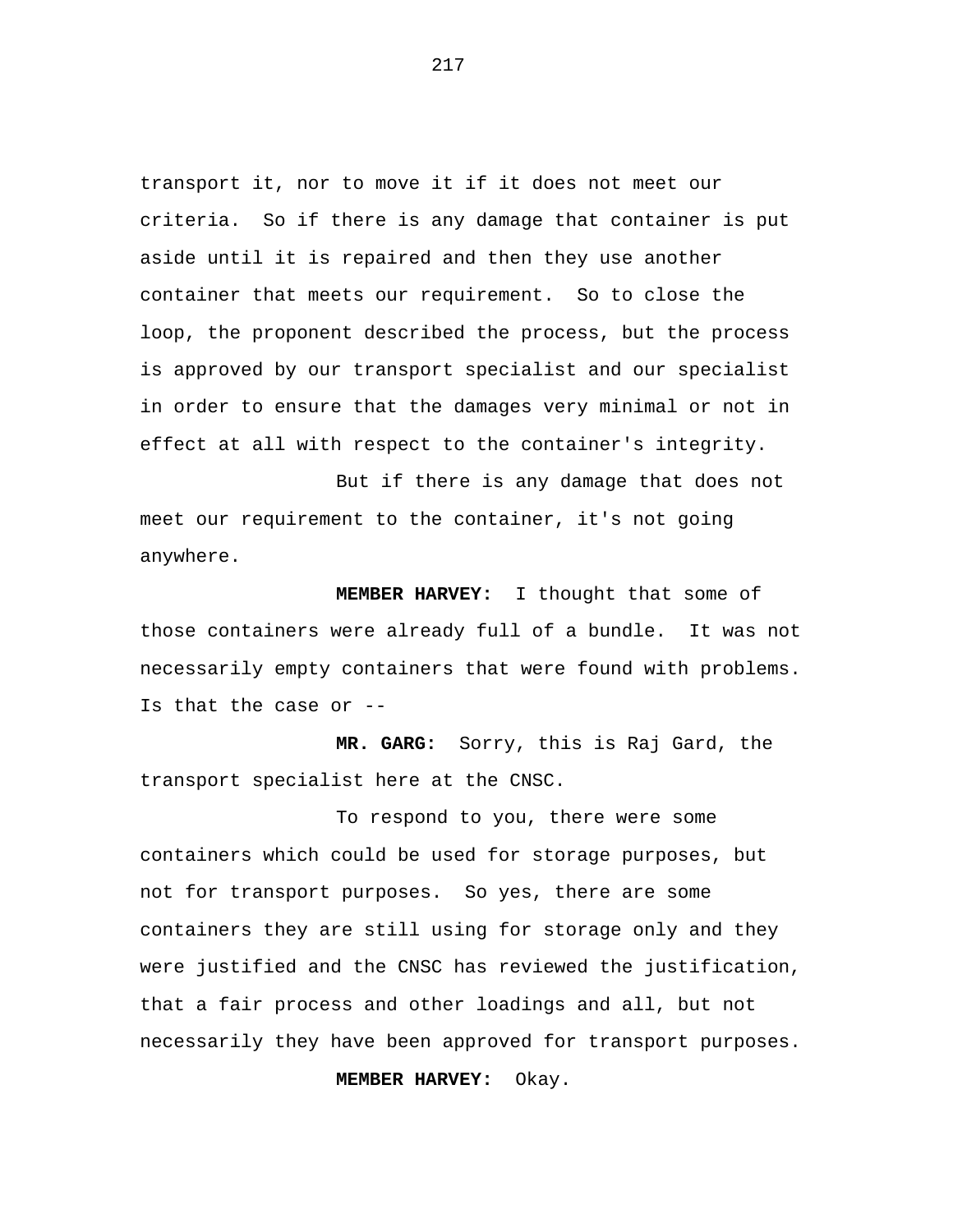**THE PRESIDENT:** Well, maybe now is the time to ask, so what is the life of the DCS -- or a DSC, sorry. I know that people talk about 50 years, more than 50 years, 100 years, what is the projected life of -- you have some of them now that's getting pretty old.

**MR. GARG:** Raj Garg from the CNSC, from the Transport.

The typical life is 50 years, but the OPG's plan requires them to operate and maintain on a regular basis so they will be inspecting on a regular basis before they can be transported. They cannot be transported until they are maintained. At the time of shipment they have to meet the transport regulations, requirements, all the requirements for quality assurance of the maintenance and everything.

So right now they are predicted for 50 years, but at the time of shipment it has to be maintained at the same level.

**THE PRESIDENT:** I'm not worried about the transport. I'm talking about inside the warehouses. How long can they stay?

Let me put it this way, how long -- Mr. Jamal, sit down, I don't need you to -- what I'm looking for is when do you need to actually replace a DSC?

**MS SWAMI:** Laurie Swami, for the record.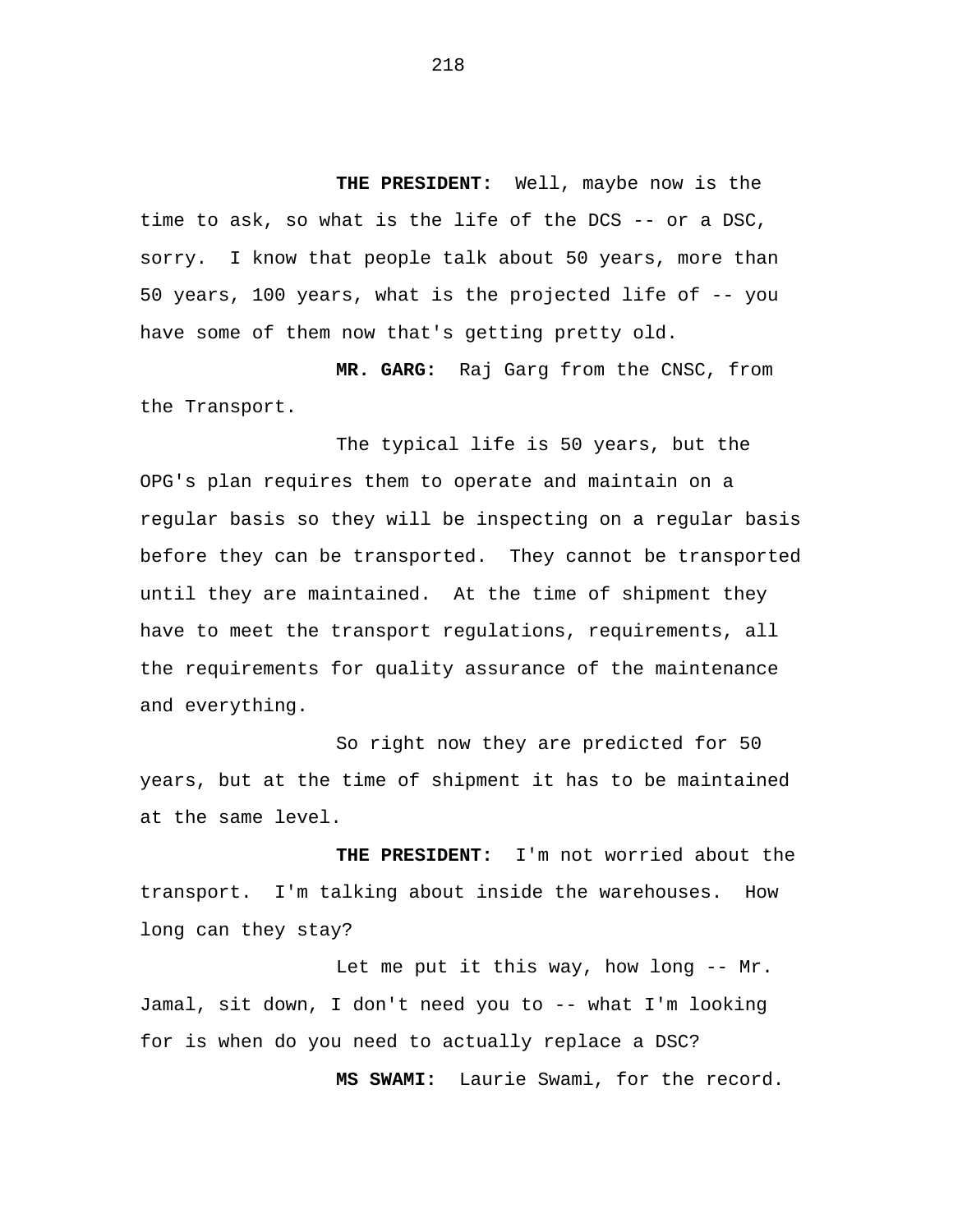And we have heard various people talk about a 50 year life and what we have in place is lifecycle management plan that looks at inspection programs over time and at this time we are not seeing degradation of the dry storage containers and we would anticipate that these are going to last for a considerable length of time beyond 50 years. But we will confirm that through our ongoing program of inspection and maintenance and with the intent of making sure that we don't have any degradation of the dry storage containers.

**THE PRESIDENT:** So, so far you didn't have to actually replace a DSC?

**MS SWAMI:** Laurie Swami, for the record.

That's correct, our DSC's are in very good shape and we don't anticipate that we would need to replace any of them.

**THE PRESIDENT:** Thank you.

Mr. Tolgyesi...?

**MEMBER TOLGYESI:** I have two comments, Mr.

President.

One is, in the staff presentation, slide five, although it doesn't touch nuclear power plants, it should be a little clarification there, radioactive waste facilities areas. On the left-hand side you have uranium mines and tailings sites, active and inactive. And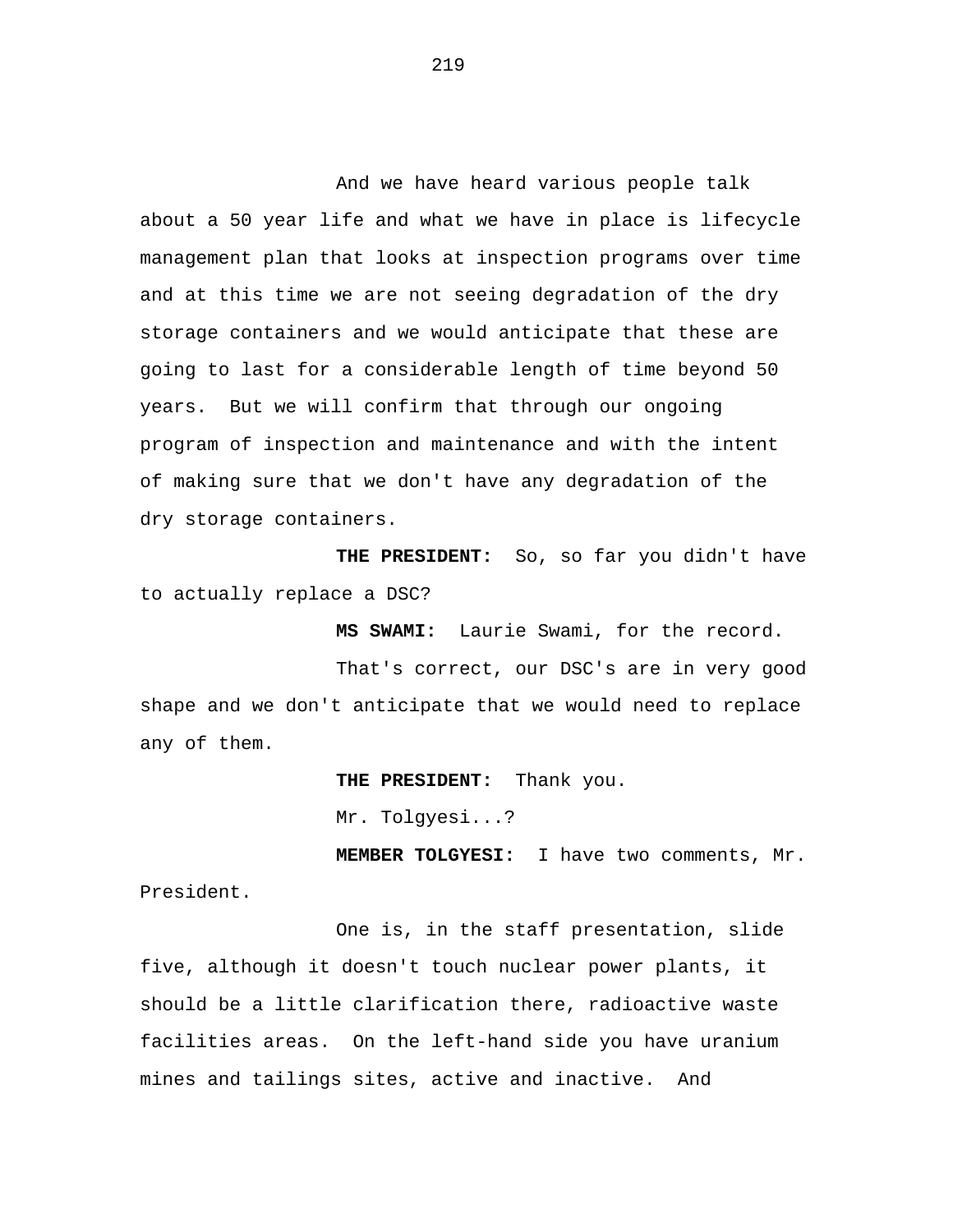inactive you mention Key Lake and Rabbit Lake and in active you mention key Lake and Rabbit Lake. Maybe there should be kind of specifications that it's a mine or a mill or which actually is that because it's confusing.

And my second comment is on OPG page 44 where we are talking about radiological waterborne emissions and the radiological airborne emissions. You are saying that in order to be more representative of loss of integrity events, action levels and derived release limits were revised and increased threefold in the case of radiological waterborne emissions.

In the case of airborne emissions there was some increase and decrease. These increases give a perception that they increased because of your inability to control, in the public perception could be seen, and although you were well below regulatory limits. So probably it will be useful to include regulatory limits which are not changed, okay.

Although you changed your release limits, direct release limits and action levels regulatory limits did not change. So probably it would be useful to put them in these tables, just to clarify and make sure that the perception is not because you do something worse, but limits did not change and you are well below limits. So that's it.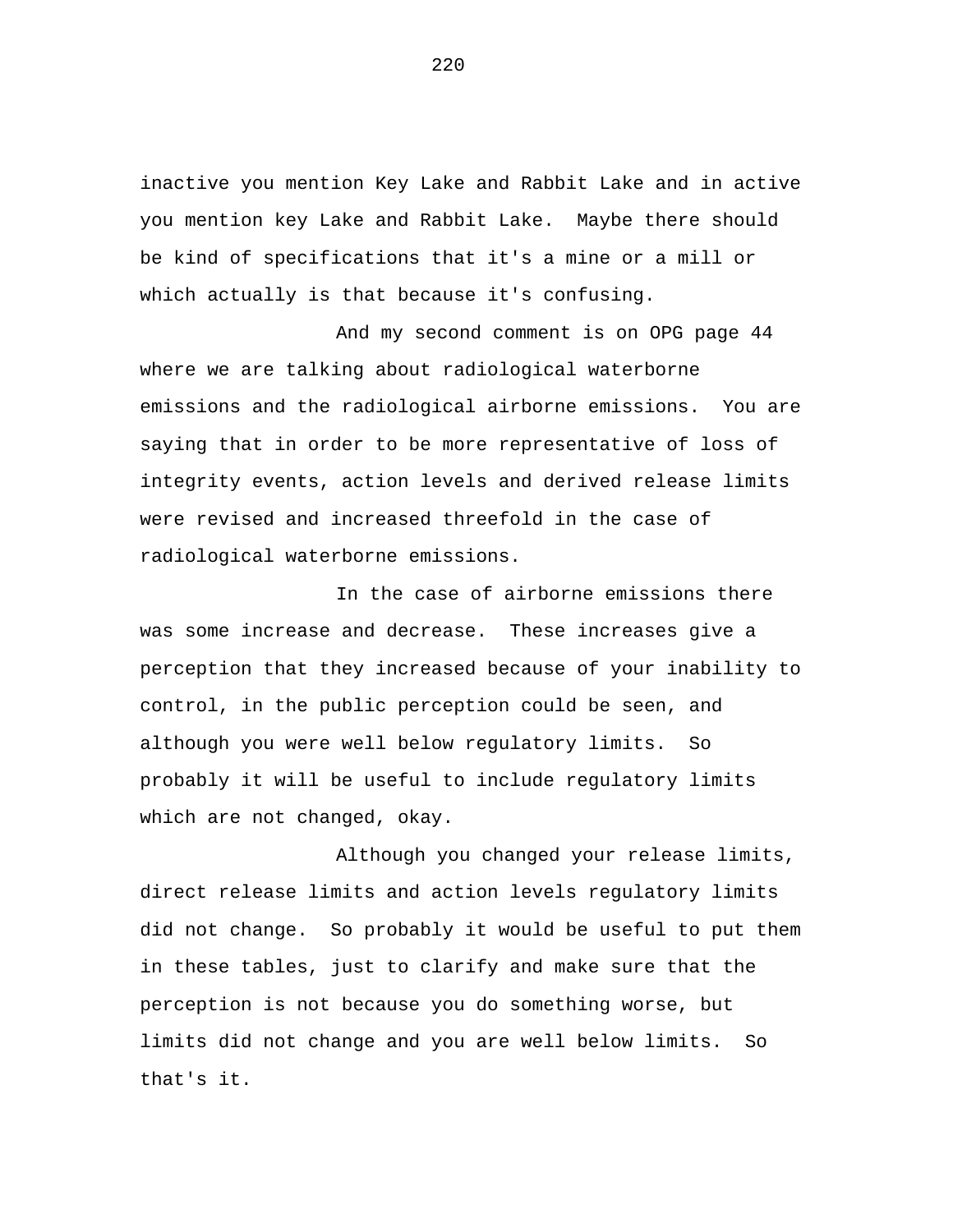**THE PRESIDENT:** Thank you.

Dr. McEwan...?

**MEMBER MCEWAN:** Thank you, Mr. President.

One of the things that has occurred to me as we have been talking about this and records in historical records is this facility I think has been going since 1974, or the voice management process. How do you ensure that your documentary records and your documentary evidence is sustained over that period of time? We are now, what, 40 years and we are going to be going for a long period of time forward.

If you need to go back and reference record from '79 or '82 can you do that? Could staff actually access it and audit it as well if they wanted to show some continuity of -- process continuity of care?

**DR. NEWLAND:** Dave Newland, for the record.

Under the *Regulations* licensees are expected to keep and maintain all relevant records irrespective of the period of time. We go in on a regular basis and ensure that such records are maintained. I will leave it there.

**MS MORTON:** Lise Morton, for the record. Thank you for the question.

So as I think you can surmise of course,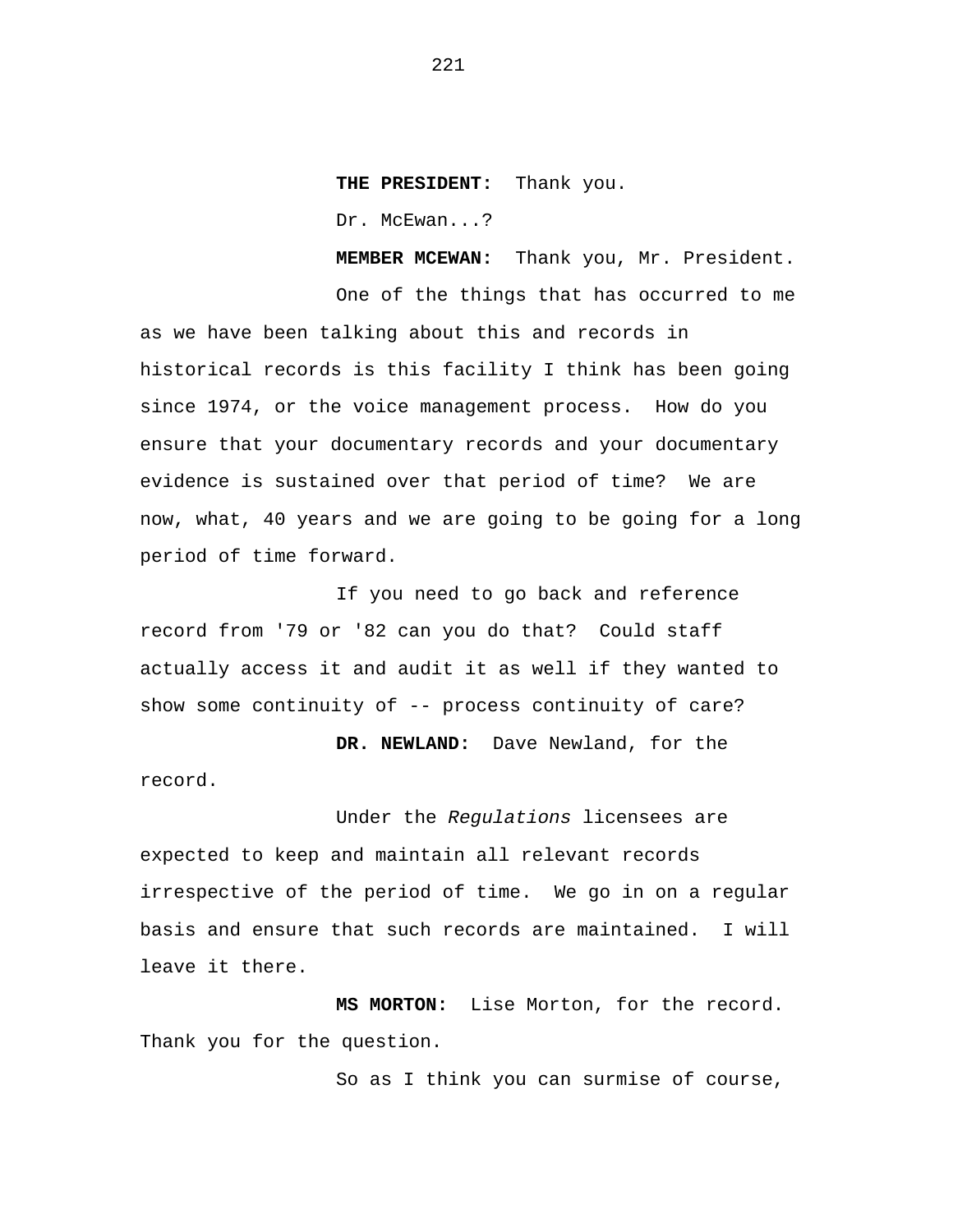when we started operation in 1974 and for the first many years record keeping would have been paper-based. There was an exercise that I'm pleased to say even predates me, but there was an exercise at some point in time to convert those paper records into electronic systems. I don't know the exact time frame. I would have to go back in history as to when that was done.

We also had several evolutions over the years where we then went in for example into all of our trenches in 2006 and documented again and confirmed what the original paper records said for all the trench contents and took the visual pictures of trench contents as well so we had another record of that. So as we move forward of course everything is electronic now and just to add to what the CNSC staff have indicated.

So what is very typical we find during a CNSC inspection is that CNSC staff will randomly select a bin in a building and they will ask us for the history docket on that particular bin. That has become almost a regular part of the inspection, and we then have to go into our electronic system and show the inspectors the whole history docket on that.

And I believe our engineering group is actually now looking at the next evolution of what that waste tracking system will be because, of course, software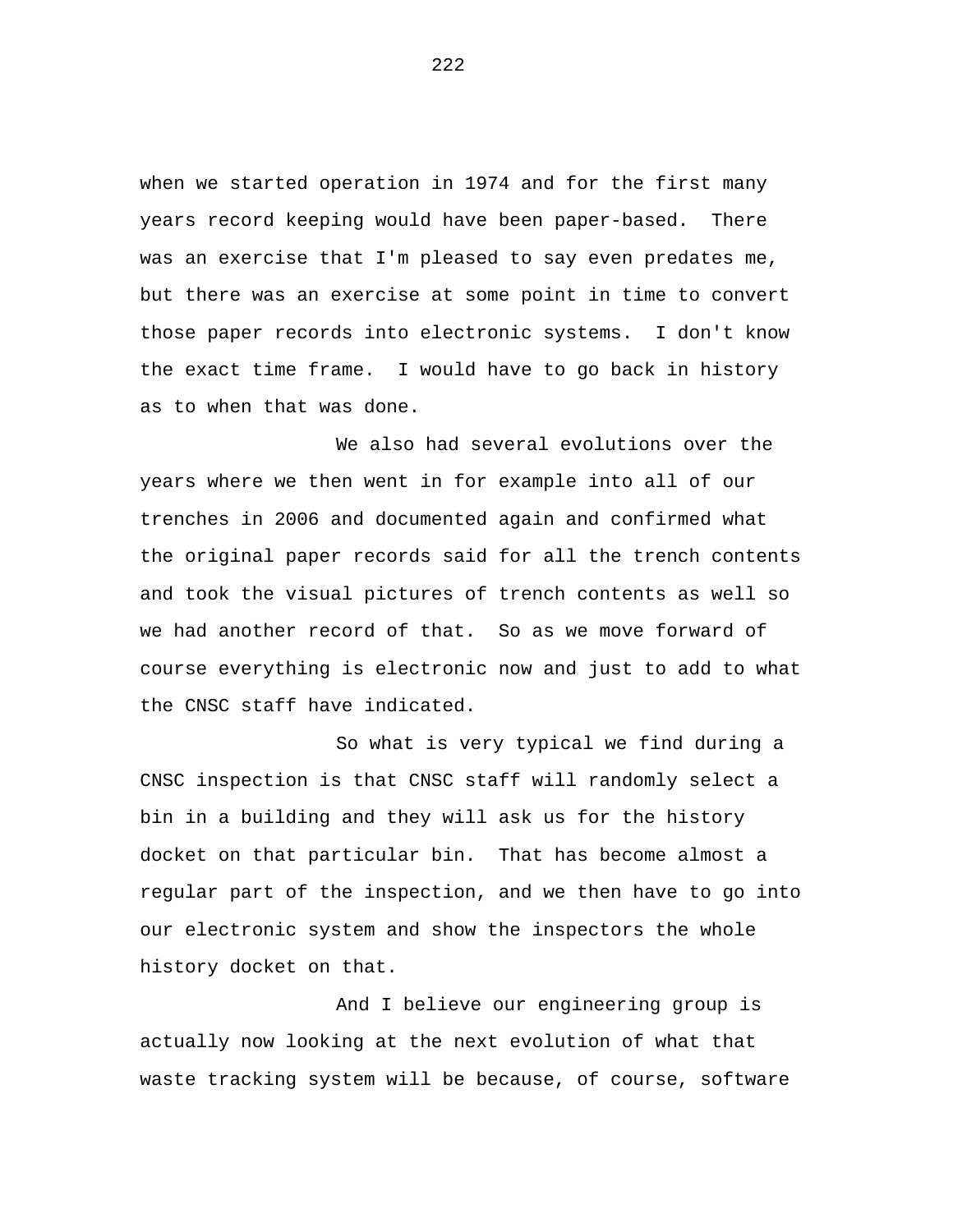changes.

**MEMBER MCEWAN:** So it's possible to very confidently link an electronic record to a specific bin or a specific storage unit?

**MS MORTON:** Lise Morton, for the record. Yes, that's correct. So for example all of the bins in the low-level storage buildings, they each have a barcode applied to them. that barcode then relates back to, again, our electronic system and, as any new waste is put into the building, a new barcode is applied, et cetera, that is a unique indicator of that particular bin. And you can also go back in the system and find out where that waste originated. For example, did it come from the Pickering station, what year did we receive it, what grid is it placed in in the building, et cetera.

**THE PRESIDENT:** Thank you. Ms Velshi...? **MEMBER VELSHI:** Same question for both staff and OPG. What do you see as sort of the top three challenges or priorities for managing waste at these three facilities?

--- Pause

## **MEMBER VELSHI:** Staff first.

**DR. NEWLAND:** Thank you. So maybe I will answer the question in a slightly different way.

I think that the key challenge not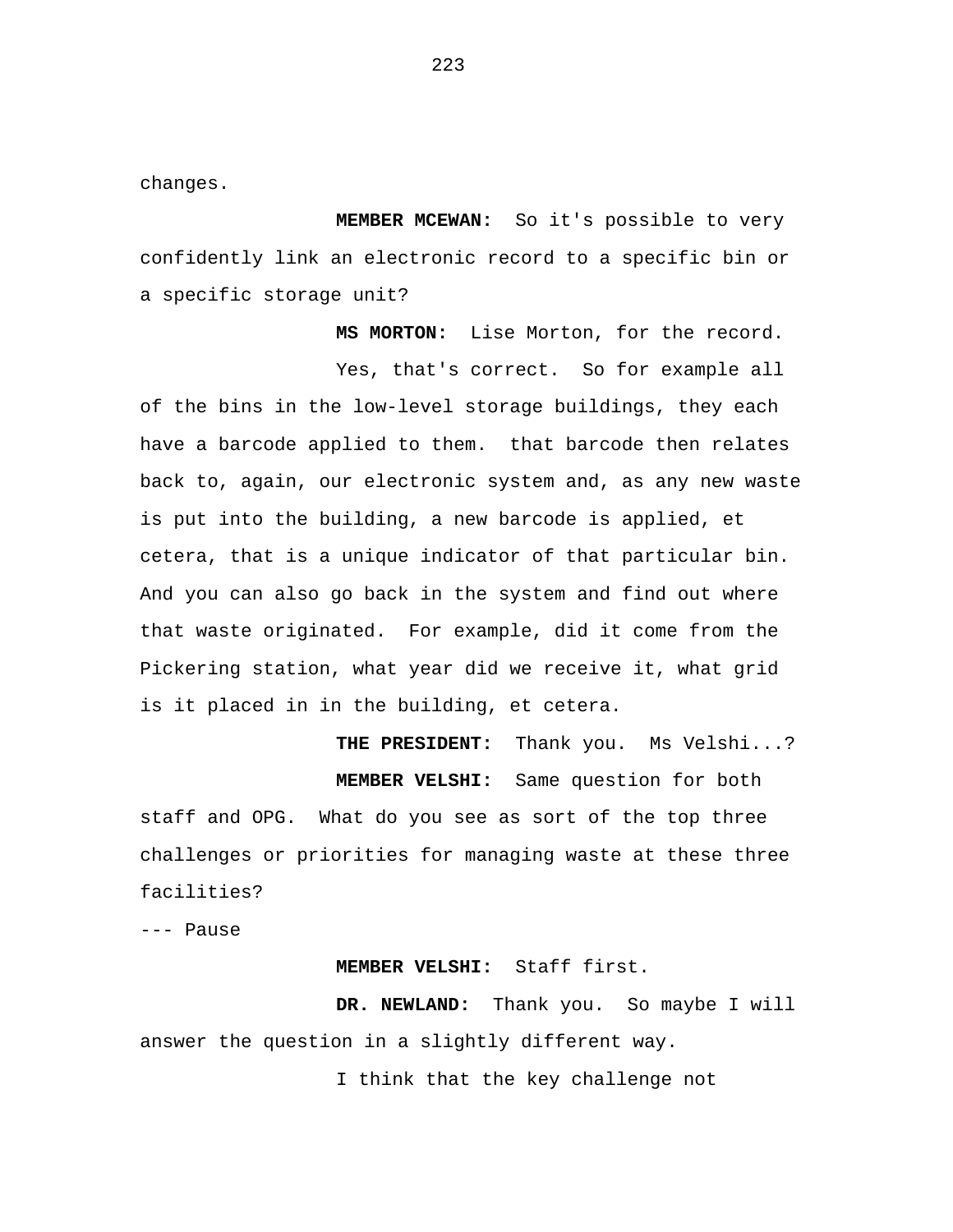specifically for the facilities but for the industry is to look for final solutions; that is, disposal. We do have some -- one solution in terms of DGR, but that is just one solution.

There is the APM solution for fuel, but that's only a part of the overall waste stream. So we see the challenge of getting to disposal as being the most important.

Perhaps the other one that I would highlight is appropriate use of the three "R"s and in particular the use of recycling.

The third one would be knowledge retention. It's important as we go forward, especially with the demographics of the nuclear industry as it is that knowledge be captured so that it can be passed to the next generation of engineers and so forth, and those kinds of matters become particularly important as you go to disposal facilities such as DGR and APM.

Thank you.

**THE PRESIDENT:** OPG didn't get a chance here.

**MEMBER VELSHI:** No, they will. They will. --- Laughter / Rires

**MEMBER VELSHI:** You know, I mean I accept your first round because that was a given, so you have kind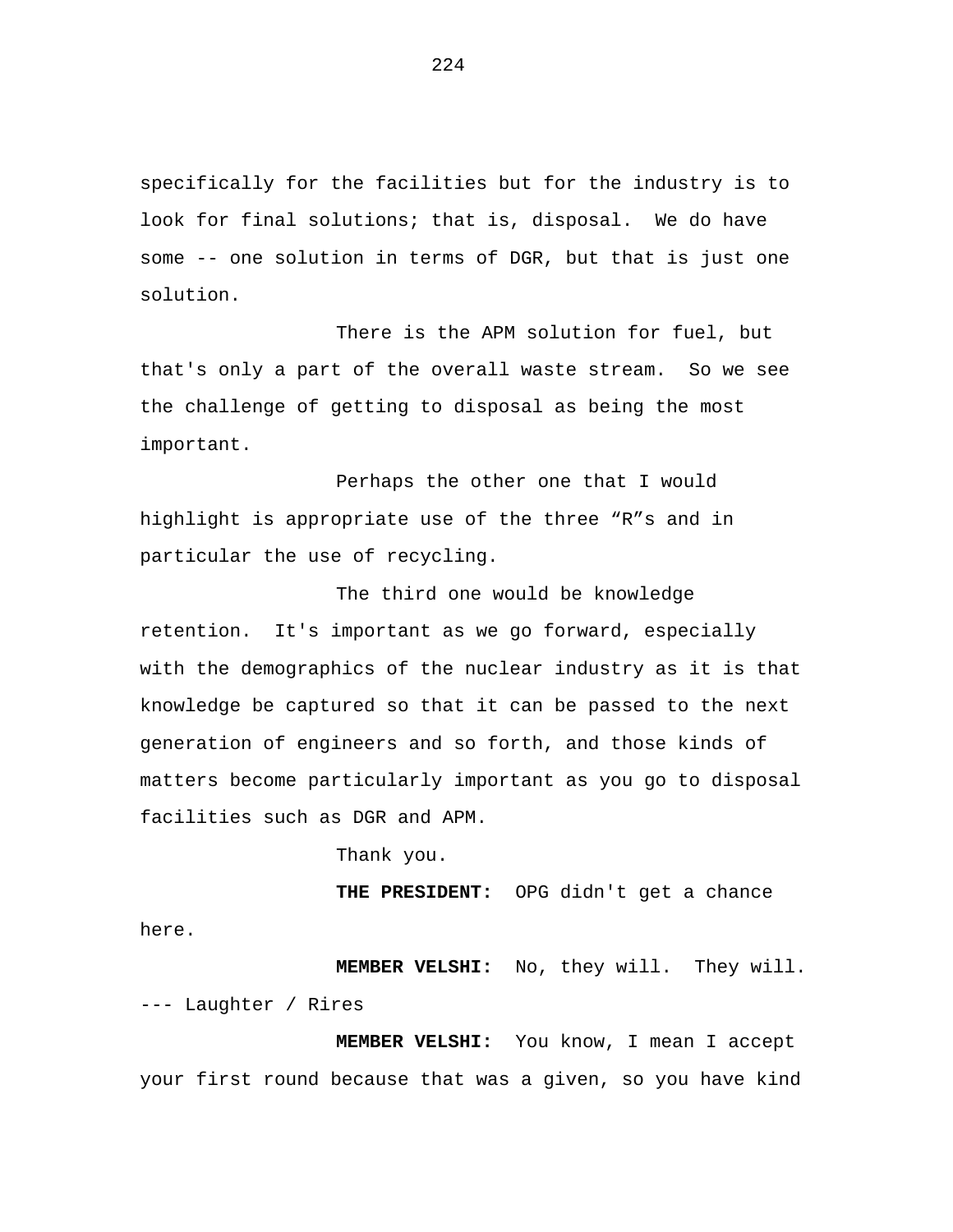of copped out in not giving me a third one.

But it was on the three Rs and the comment around recycling. And if it is a priority, how do we drive that? Is this something you measure to see how much stuff gets recycled or are you even thinking along those lines? It's a behaviour. How do you drive that if you're not measuring it?

**DR. NEWLAND:** Dave Newland, for the record.

So I think that staff is working on new waste regulations and guidance that will go along and support those regulations. That is something that we could build into that in a more constructive fashion than perhaps what we have considered to date. And I take your comment that I got two out of three.

**MEMBER VELSHI:** OPG.

**MS SWAMI:** I will take one of his.

--- Laughter / Rires

**MEMBER VELSHI:** You can take four of his but, yeah, okay.

**MS SWAMI:** So I think perhaps a little different then Dr. Newland, I think our highest priority when we look at the management of our facilities is ensuring that we are managing our fire solutions. We have obviously a fairly extensive process and program on fire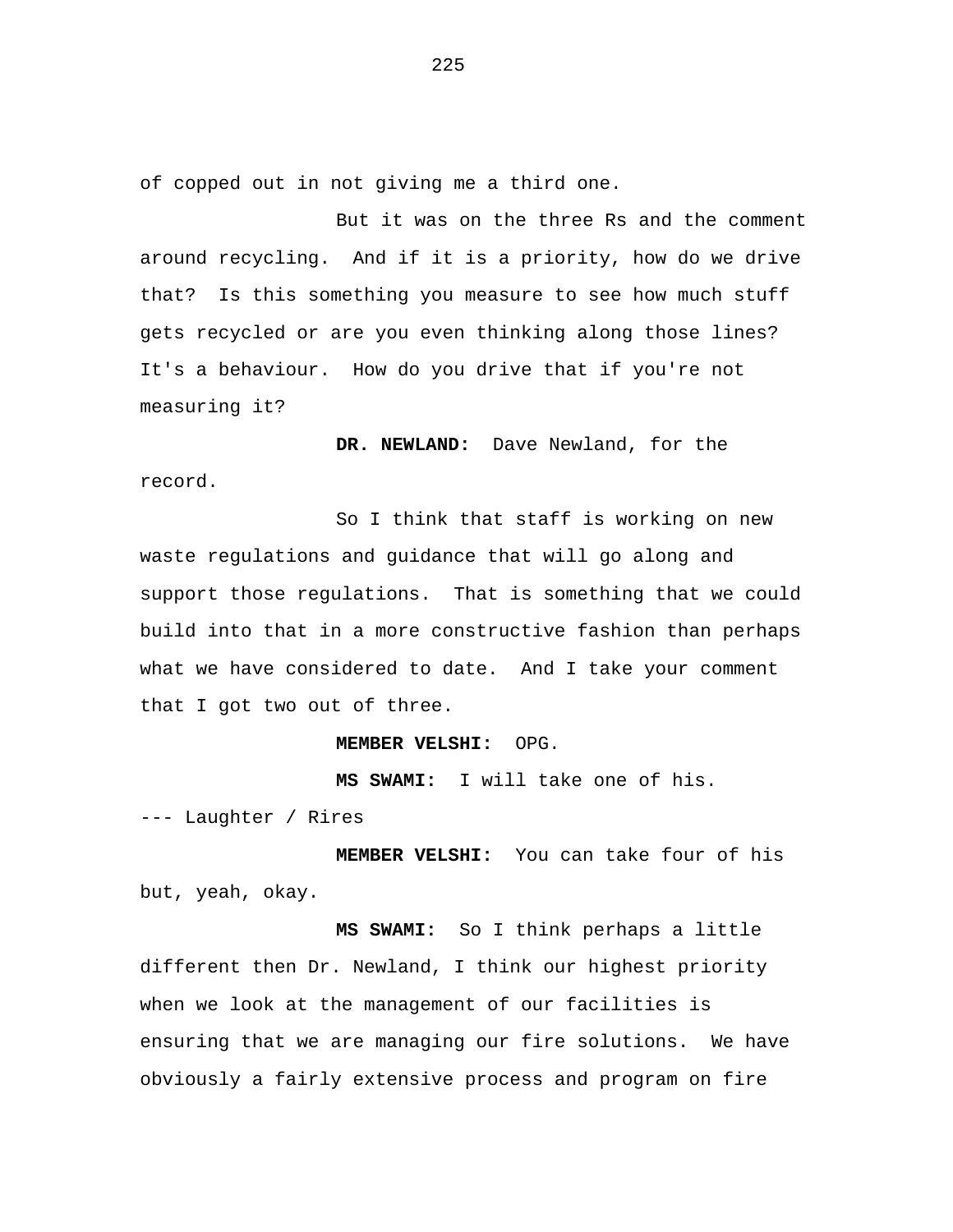protection in our facilities and that is one of the risks that we see as requiring our focus and attention on a day-to-day basis. So I guess I would look at that as, what do you do day-to-day?

A little bit longer term, I would go to our human performance program. The work that we do in nuclear waste is fairly routine and so we need to ensure we have as many defences as we possibly can put in place to ensure that our employees are engaged and able to perform the work that they are tasked to do. Very important for us and very important for them as well. So, you know, I would like to take four instead of the three.

The next one, a little different I would say is an important aspect of our work is public support. We recognize that there is an issue that we are faced with in terms of managing our waste materials over thousands of years as opposed to short periods of time. We have long programs, we have a lot of work that we do very effectively, but we need to be able to communicate that to people. They need to understand what we are doing. They need to feel confident and comfortable that the programs we have put in place are effective.

And so when we talked a little bit about our 167 tours, that's really important to us so they can actually see what we are doing, as opposed to just seeing a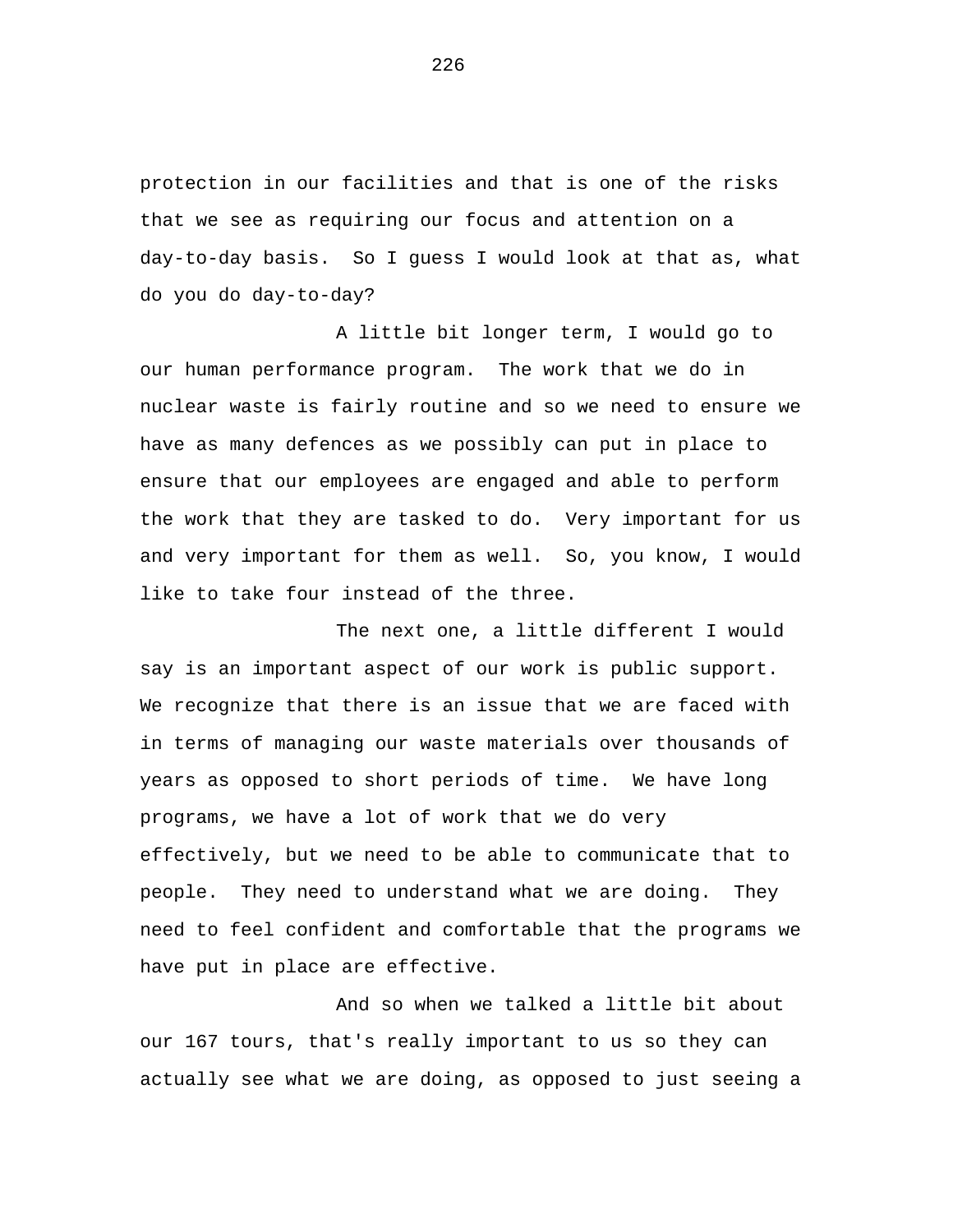piece of paper that's not animated in a document. So that outreach to the public I would say is critical. And included in that outreach to the public is obviously First Nation and Métis communities I would consider in that.

For my fourth -- I kind of added to my words so I could maybe say I had five -- I think that we touched on the three Rs as an important aspect. I think, you know, you mentioned that sort of normal practice, if you will, but I think it's really looking to are there other innovative solutions? So it's not just the normal three Rs that we are talking about, but are you looking out to see if there's new techniques, something new on the horizon that we could look to as a way of either minimizing or eliminating the waste itself? That, you know, is obviously not an immediate term work program, but it would be something that we would be looking to in the research and development side of our business as opposed to the day-to-day operations.

**THE PRESIDENT:** Well, maybe OPG can find a clever way to recycle steam generators.

You don't have to answer.

**MEMBER VELSHI:** So on that innovation, is there any collaboration at an international level for R&D in this area? Or even at ground level?

**MS SWAMI:** Laurie Swami, for the record.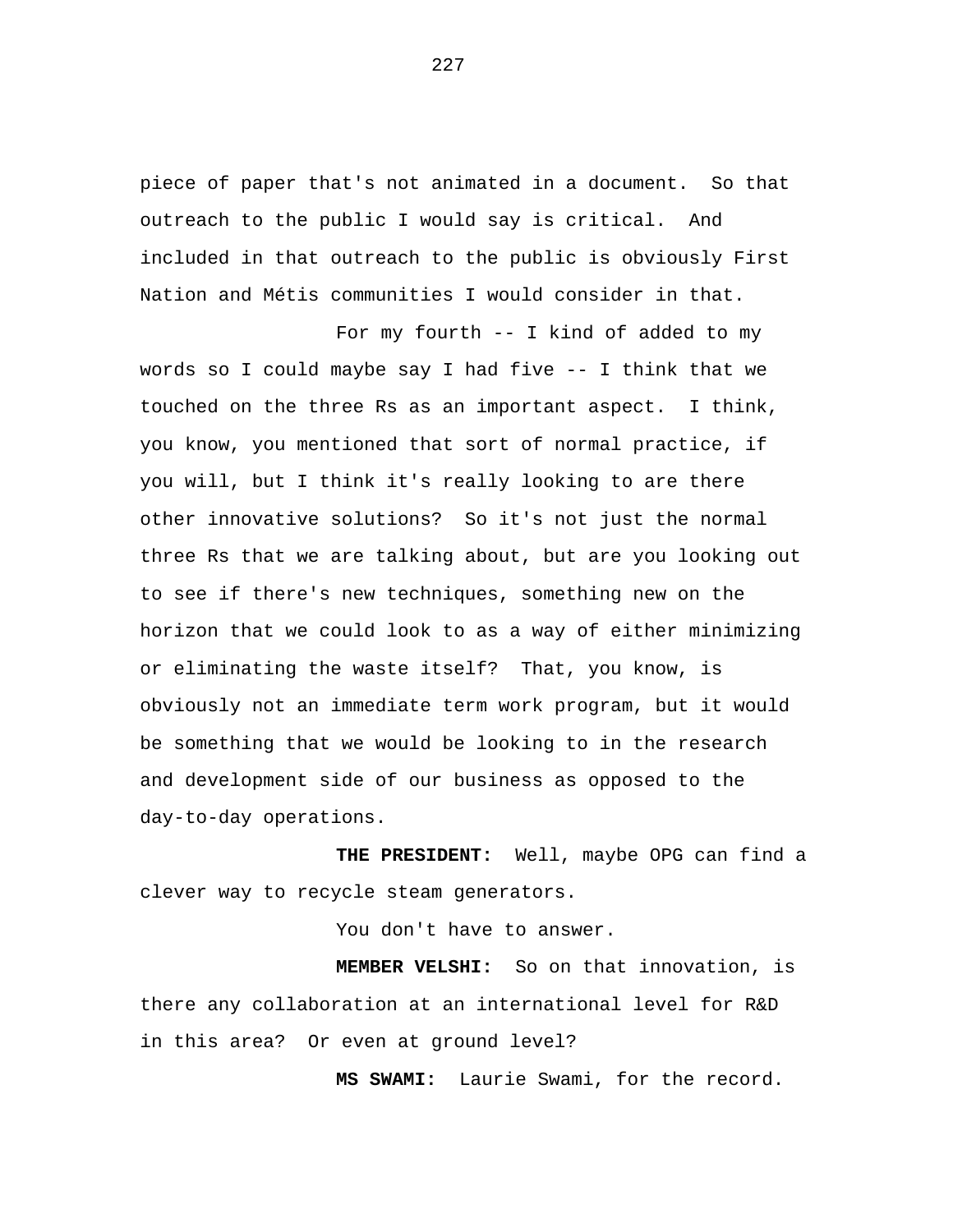So there is a certain amount of R&D done in this area. We are looking now through work, through COG, through the Candu Owners Group to develop a little bit more structure around an R&D program for waste and of course that would expand out into the full international level. Working with -- I'm going to say AECL, CNL -- they do some work in this area and we are working collaboratively with them to set up -- and Ms Morton is involved in the early work of setting up a COG workshop in this area so that we can look at the issue and determine what else we need to do to expand, if you will, or to focus our attention in the areas that are most important to us.

So it is something that sort of on the horizon and coming. We are not fully fleshed out on that program yet, but it is certainly something we are very interested in pursuing.

**MEMBER VELSHI:** Thank you.

**THE PRESIDENT:** Okay next round. Monsieur Harvey...? Mr. Tolgyesi...? Dr. McEwan...?

**MEMBER McEWAN:** No.

**THE PRESIDENT:** I have a couple of quickies here. First of all, all reportable incidents that were mentioned in both slides, they are all published on the web, understood? I'm just trying to verify. --- Pause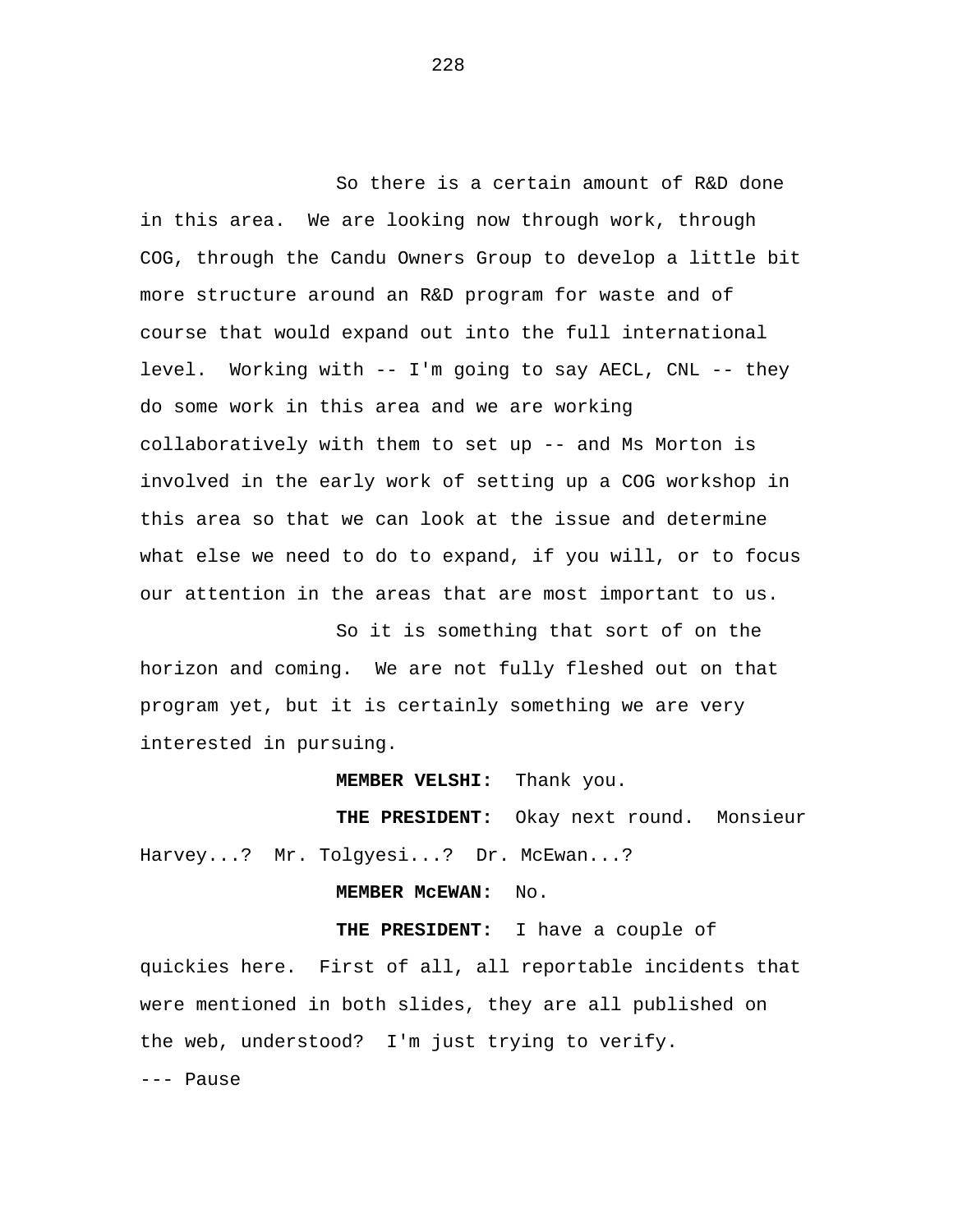**MS SWAMI:** Laurie Swami, for the record. So we have just started publishing our reportable events so why I'm not answering quickly is I'm not sure if we have just got the ones that are sort of for this year versus the ones that we talked about, the 21 that we were talking about overall.

**THE PRESIDENT:** I was thinking about the length of the license, the last five -- the last -- we are examining here an interim period.

**MS SWAMI:** Laurie Swami, for the record. We saw that as an improvement to our program, but it is certainly something that we would be very comfortable to do, so I take your suggestion here.

**THE PRESIDENT:** The other question is somewhere, is in the ground water. You know, I never did understand, what was the original cause for the elevated levels? I don't understand what was the cause, the root cause?

And where did this contamination come from and whether you have been monitoring its movement? Hopefully by the time it reaches the lake it will be of no environmental impact significance. So can you shed some light on that?

**DR. NEWLAND:** Dave Newland, for the record.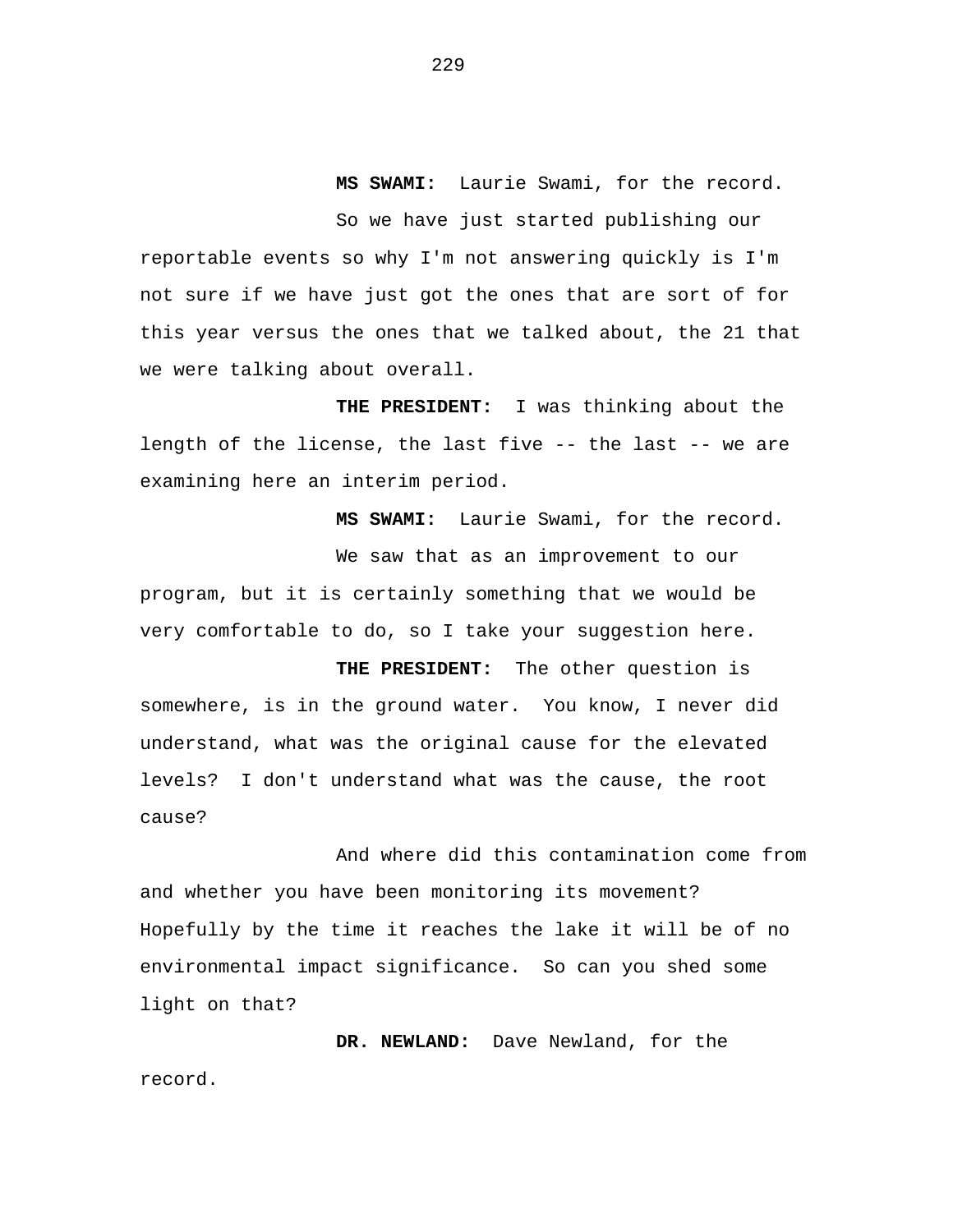Perhaps either Dr. Lei or Dr. Mihok could respond to that, please.

**MR. McALLISTER:** Good evening, it's Andrew McAllister, Director for the Environmental Risk Assessment Division. I will just hit some high level points and then Dr. Mihok or Dr. Shizhong Lei can fill in some of the details.

But with respect to environmental impacts, as you mentioned, first of all we need to be mindful that there is a very intense monitoring on this particular well relative to the other monitoring wells. As is mentioned, it's every two weeks. Further, there has been a number of studies that have been undertaken in the area so we have a very good understanding of the hydrogeology and the hydrology in the area. Thirdly, in light of that knowledge in light of how we know if tritium behaviour and movement.

It is CNSC's staff's opinion that there are no risks to the environment or to the human health. For example, there is no drinking water wells in that vicinity or in the groundwater flow path and, further, we would expect that the tritium levels in the receiving water body such as Lake Huron would be minimal at best. Though we are here talking about the Western Waste Management Facility, we have to keep in mind that this is a broader area. There was other nuclear facilities in the area.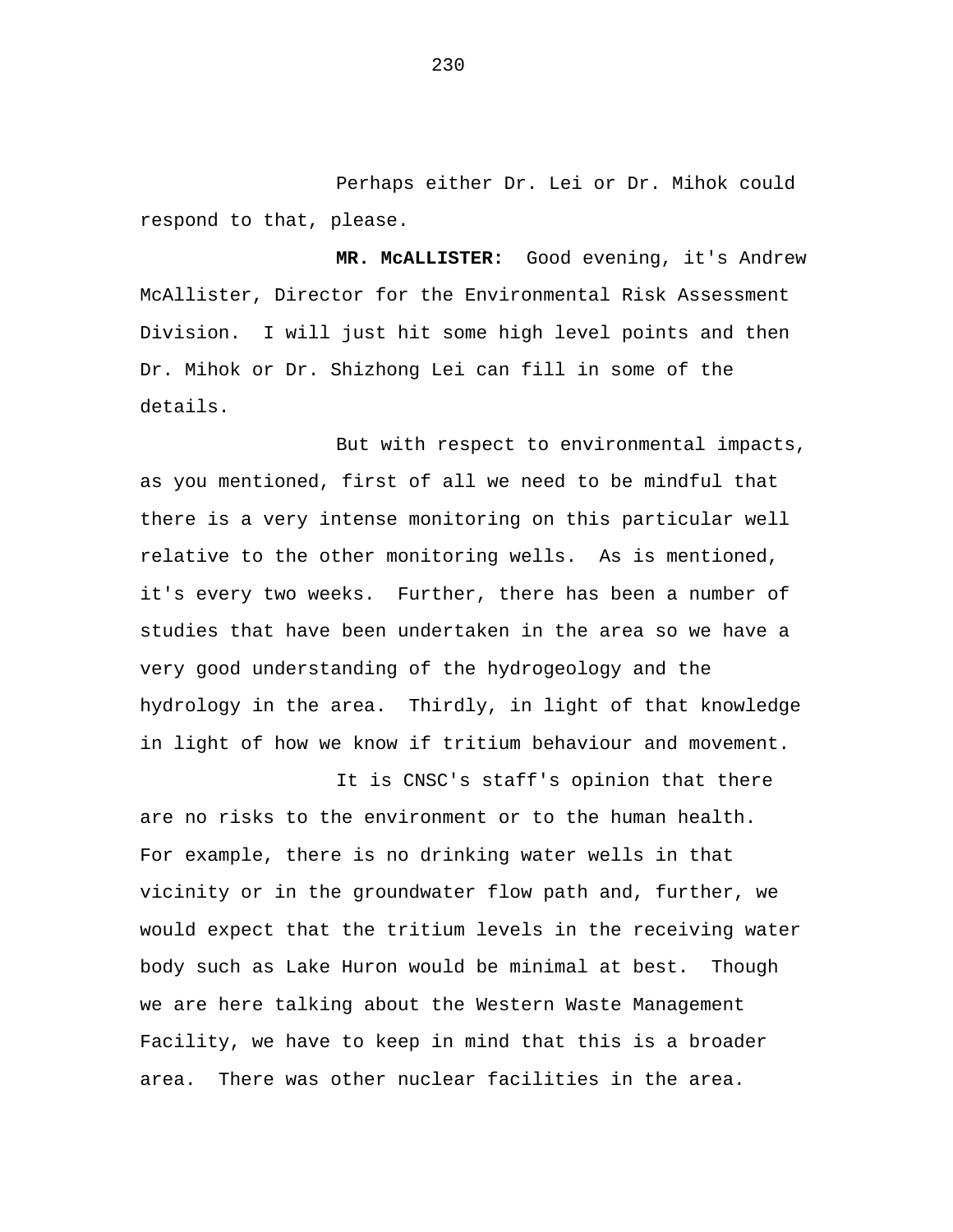There is a lot of monitoring that goes on. There have been various environmental assessments and nothing has indicated elevated levels of risk to biota, for example, in Lake Huron.

**THE PRESIDENT:** Right. I'm just looking for what was the original source of this contamination. Go ahead.

**MS MORTON:** Lise Morton, for the record.

So what we have concluded that the source

is is the waste in the low-level storage buildings, some of which will be wetted, slightly wetted waste or there may be vapour, so there is an exchange process that's happening in the low-level storage buildings, a condensation of the tritium vapour from those bins making it down through the electrical conduits into an electrical manhole that then has a connection to the mid sand aquifer. That's what the latest groundwater -- sorry, modelling has been able to confirm for us.

**THE PRESIDENT:** So is it cumulative? I mean why would it start being reduced? Did you plug it? What did you do?

**MS MORTON:** Lise Morton, for the record. So we did, yes. Once we started confirming that we believe that was the pathway -- what we always struggled with all the years was what the pathway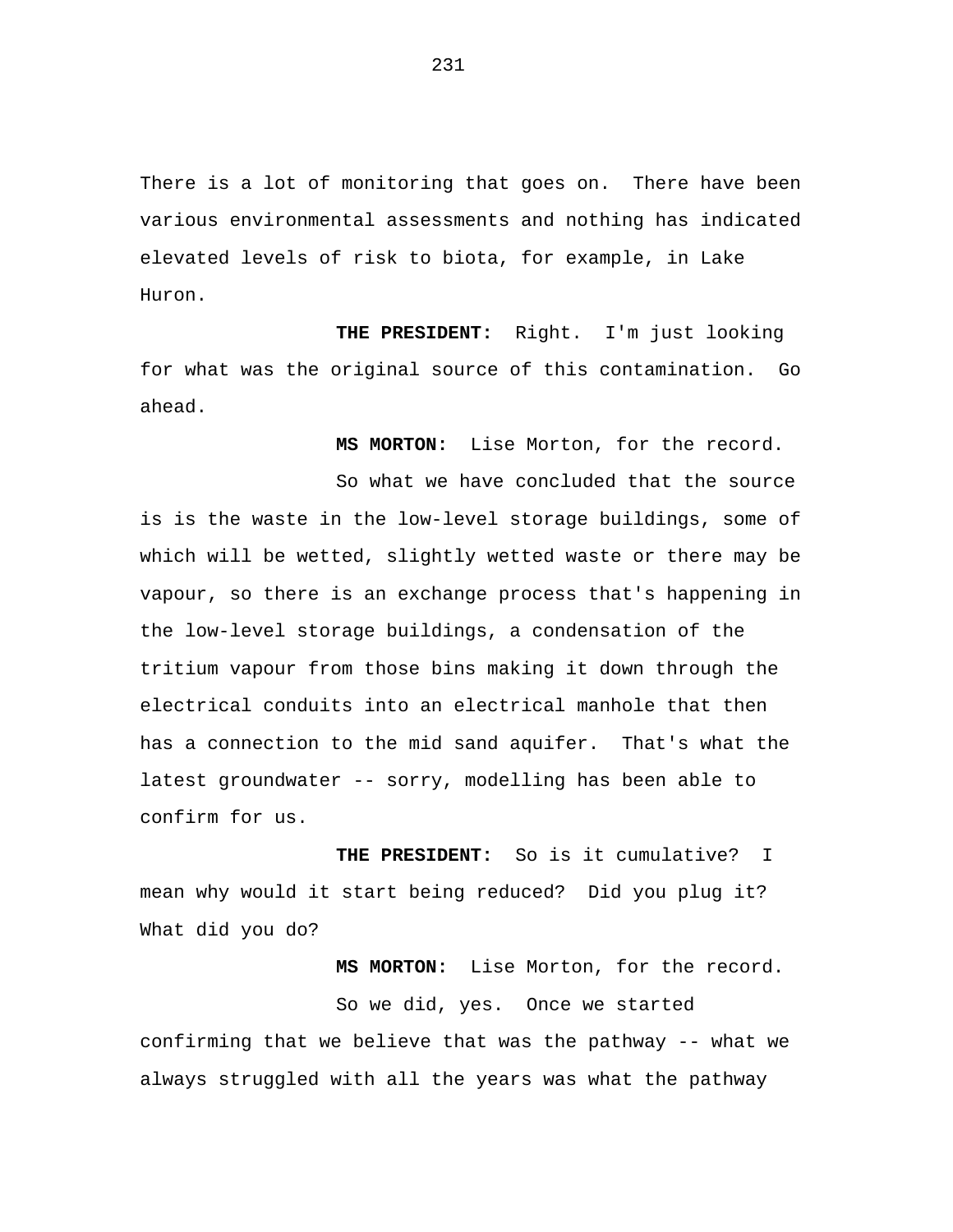was. Once we found that pathway, then we have sealed all building sumps, we have sealed all accessible conduits in the floor and so -- sorry, I have lost track of the beginning of the question. I apologize.

**THE PRESIDENT:** So you plugged everything and there is a reduction in the volume and the plume - you're not worried of the plume getting into the river - into the lake?

**MS MORTON:** So Lise Morton, for the record. I apologize, yes.

So we have sealed everything that we can access. As you can understand, the buildings are full so there are probably some other penetrations that we will seal as we go through some projects in the future.

But, yes, so we believe that we have addressed the source. We are seeing a reduction. We continue to monitor, though, very closely. As CNSC staff have indicated, we still do biweekly sampling of that well.

In terms of the lake, I believe again CNSC staff has identified that. We understand the discharge path of that mid sand aquifer and we monitor all along that discharge path into the drainage ditch and we are not seeing elevated tritium levels in that drainage ditch.

**THE PRESIDENT:** Two quickies again. You kept talking about -- I think this was a surprise -- in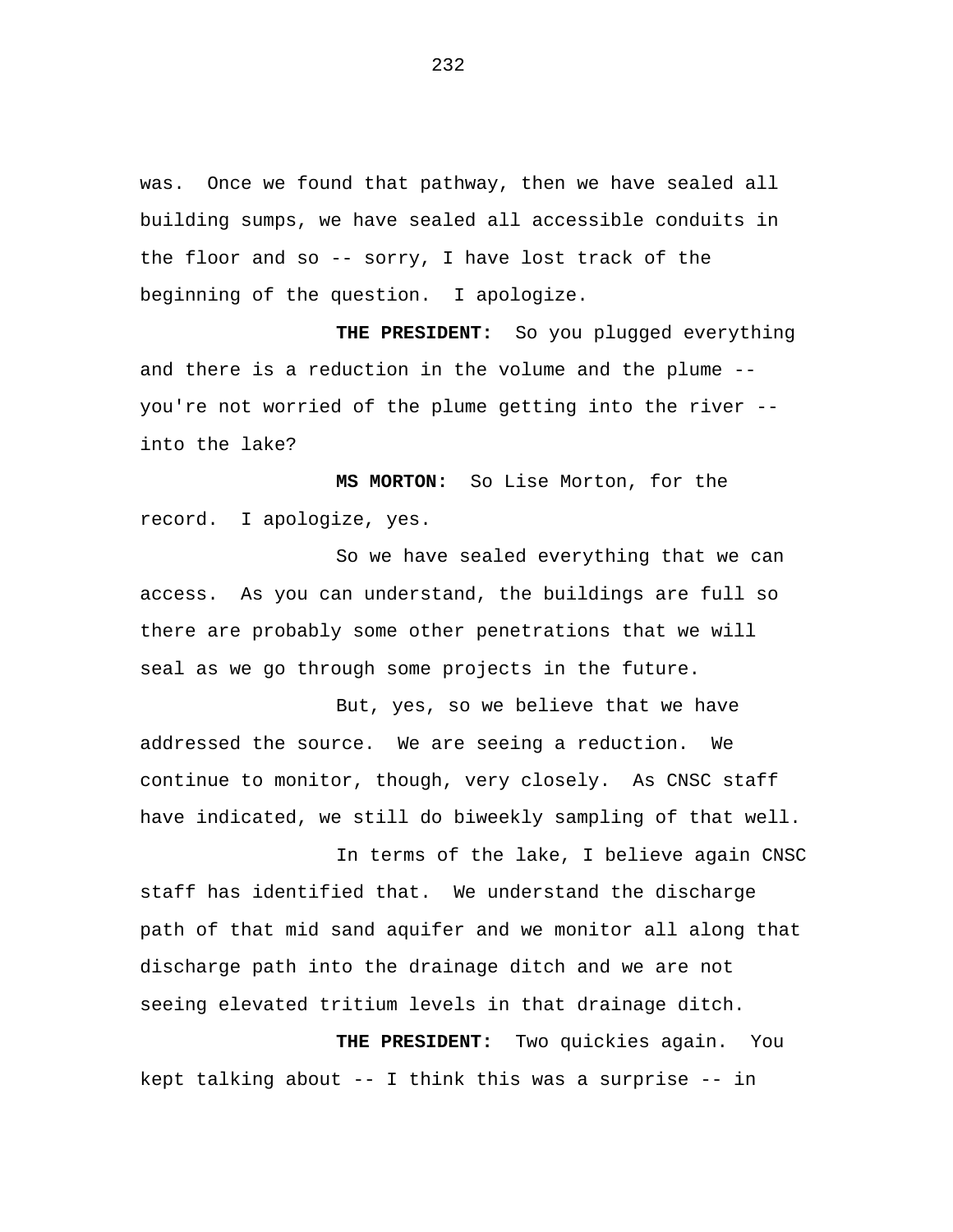both slide presentations you highlight the protected areas. I was under the impression the security, you know, the Bruce security cover the whole territory. Is that not true? You know those, what do you call it, nuclear units, NRF, nuclear response force, do they not cover the whole facility?

**MS GLENN:** Karine Glenn, for the record. Yves Poirier, Nuclear Safety Advisor at the CNSC will answer that question.

## **THE PRESIDENT:** Okay.

**MR. POIRIER:** The short answer is yes. There is a nuclear response force at all three of the facilities we talked about it because there are -- but to extend it a little bit, there is a protected area that's defined for the waste facility, so there is a specific protected area for the waste facility inside of the Bruce facility for example, so the control there is the property, all of the gruesome facility. And you have a protected area around Bruce A, around Bruce B and around Western Waste.

**THE PRESIDENT:** So what does it mean? What's the additional -- I'm trying to understand because they were talking about something about, you know, theft of material, et cetera. Is a protected area more secure than the whole facility?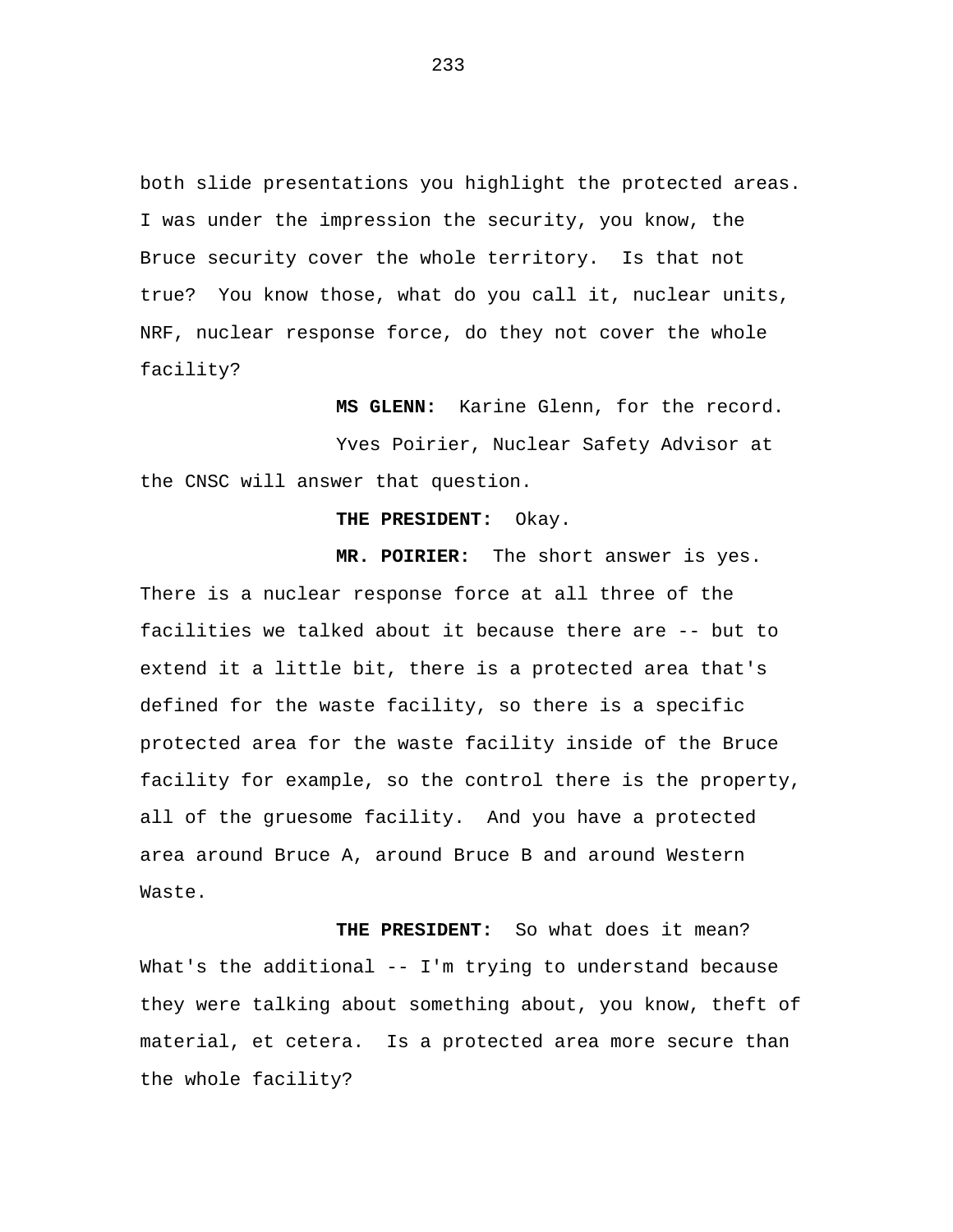**MR. POIRIER:** That's correct. They meet the *Nuclear Security Regulations*, the waste facilities are described as a high security site and they have to meet all of the requirements of the *Nuclear Security Regulations* for those sites.

**THE PRESIDENT:** So is there any waste material outside a secure area that one can use, you know, try to acquire?

**MR. POIRIER:** The material inside the protected area is the high -- is described as a high level. **THE PRESIDENT:** But intermediate, he can cause at least a lot of damage with intermediate. No? **MR. POIRIER:** I will let OPG answer that

question, but there is no securities significance to the material that's outside of the protected area. The licensee is required to conduct a threat risk assessment, so they have done that exercise on an annual basis and they continue to do so.

**THE PRESIDENT:** Okay, I'll take it like this. Anybody have any other question? Okay. Thank you. Thank you very much.

--- Pause

**THE PRESIDENT:** You can sit in front here, you don't have to wait.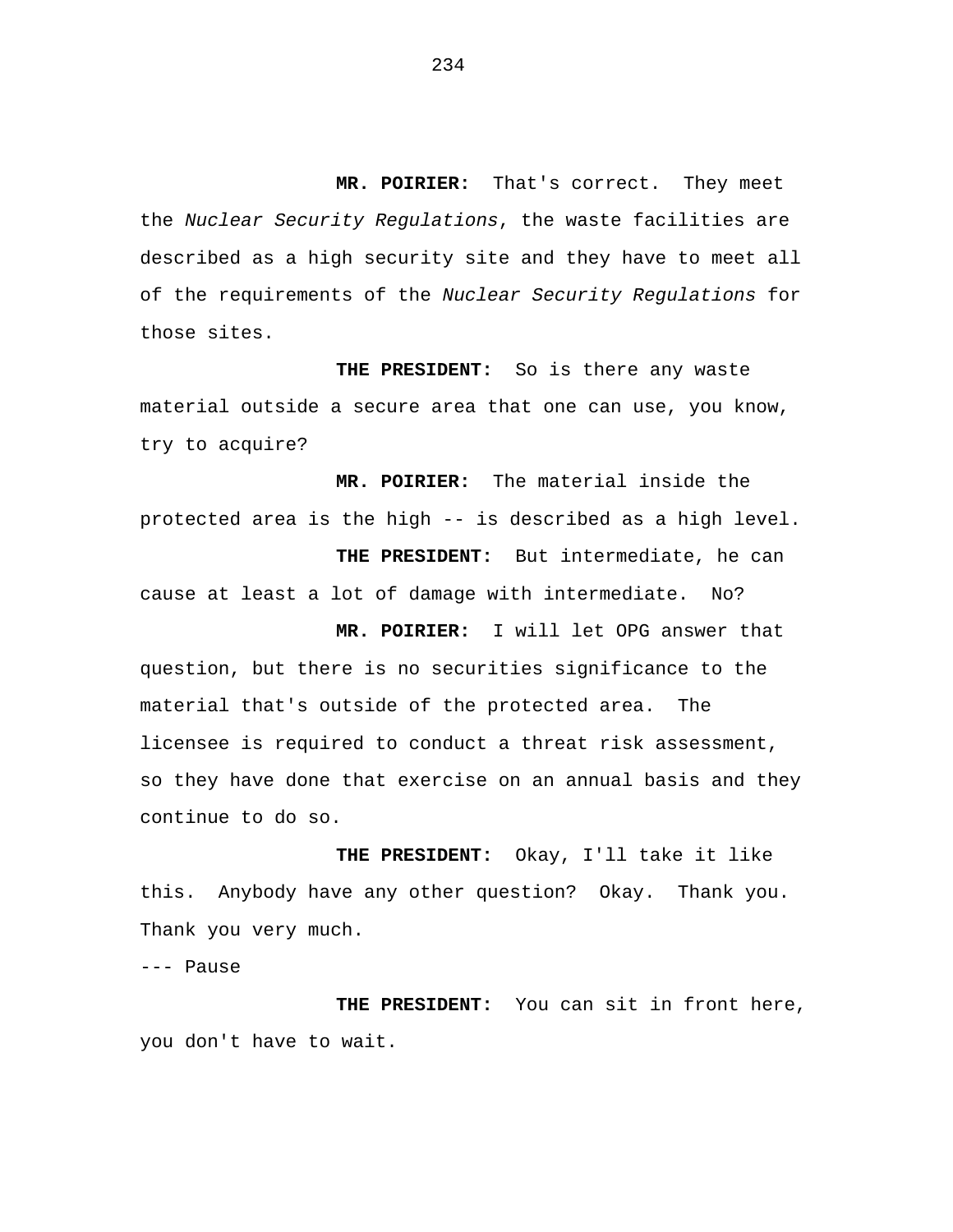## **CMD 15-M23/15-M23.1/15-M23.1A**

**Oral presentation by CNSC staff**

**THE PRESIDENT:** So the next item on the agenda is an update on the incident involving the loss of control of a CNSC sealed source as outlined in CMD 15-M23, 15-M23.1 and 15-M23.1A and I understand that Dr. Thompson will make a presentation. Over to you.

**M. RÉGIMBALD :** Bonsoir, Monsieur le Président et membres de la Commission. Je m'appelle André Régimbald. Je suis le directeur général de la Direction de la réglementation des substances nucléaires.

> Je voudrais vous présenter mes collègues : - tout d'abord, Mme Patsy Thompson,

directrice générale de la Direction de l'évaluation et de la protection environnementales et radiologiques;

- ainsi que le personnel de nos directions respectives, en commençant par la direction de Mme Thompson : Ms Kiza Francis, Acting Director of the Environmental Compliance and Laboratory Services;

- from the Directorate of Nuclear Substance Regulation: Mr. Peter Fundarek, Director of Nuclear Substance and Radiation Device Licensing Division; Mr. Henry Rabski, Director of the Operations Inspection Division.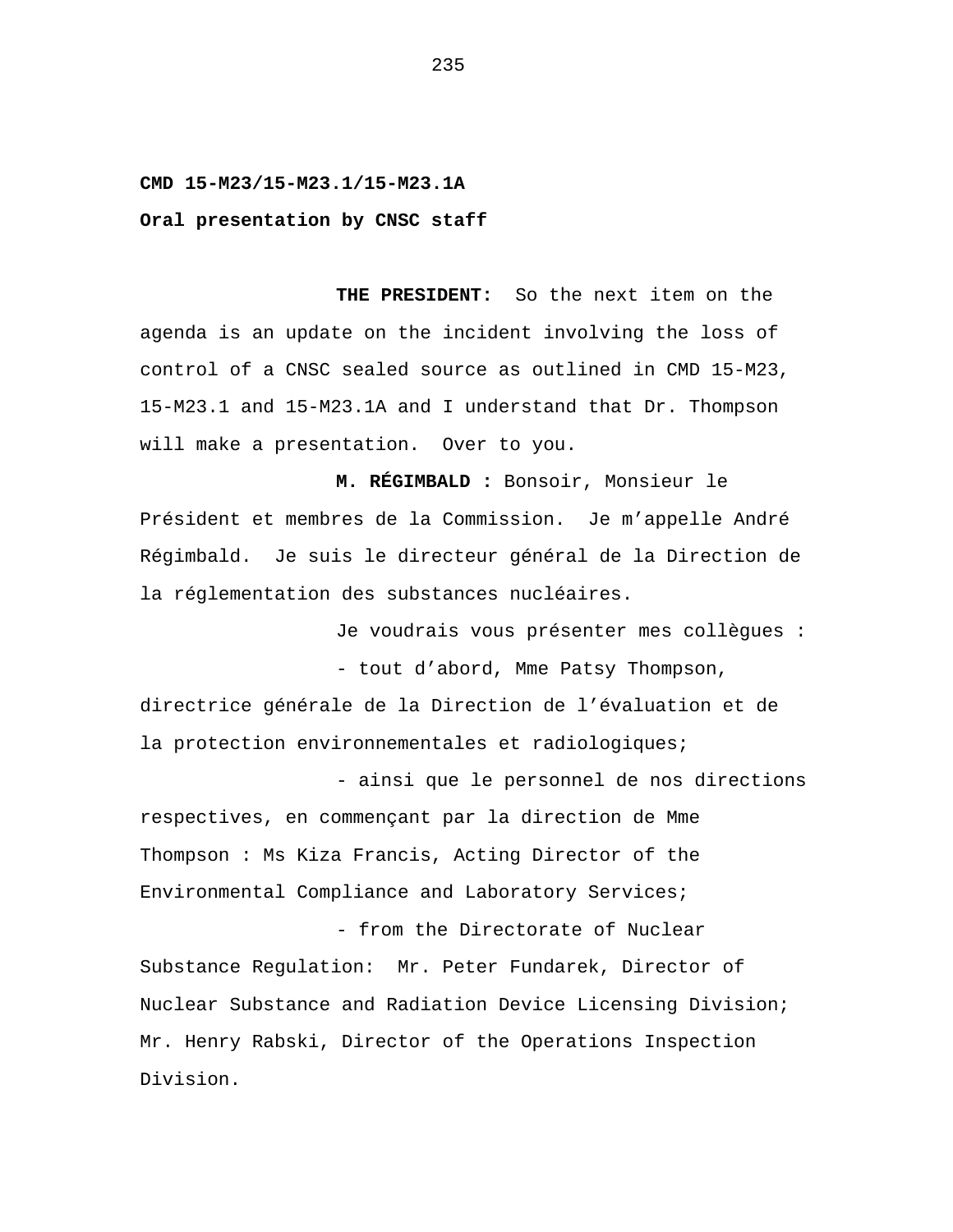There are other CNSC staff available to answer questions as appropriate.

I will turn it over now to Dr. Thompson to introduce the CMD and make the presentation.

**Dr THOMPSON :** Bonsoir, Monsieur le Président, Madame et Messieurs les Commissaires. Mon nom est Patsy Thompson. Je suis la directrice générale responsable du Laboratoire et du Permis consolidé de la CCSN pour l'utilisation de substances nucléaires.

We are presenting you with an update on the verbal report of November 5, 2014 regarding the loss of control of a sealed source. The sealed source had been recovered the previous day, which was November 4, 2014, and we reported that there was no impact on public health or the environment. Today we will provide you with a brief overview of the CNSC laboratory, a description of the lost source event, along with the corrective actions that have been put in place since this event.

To begin I would like to provide you with an overview of the CNSC laboratory. We are currently located on Limebank Road in Ottawa which is on the west side of the airport. We lease the space in the building from Natural Resources Canada who occupies the other half of the building. The CNSC laboratory was moved to this location in 2010 and after extensive renovations the staff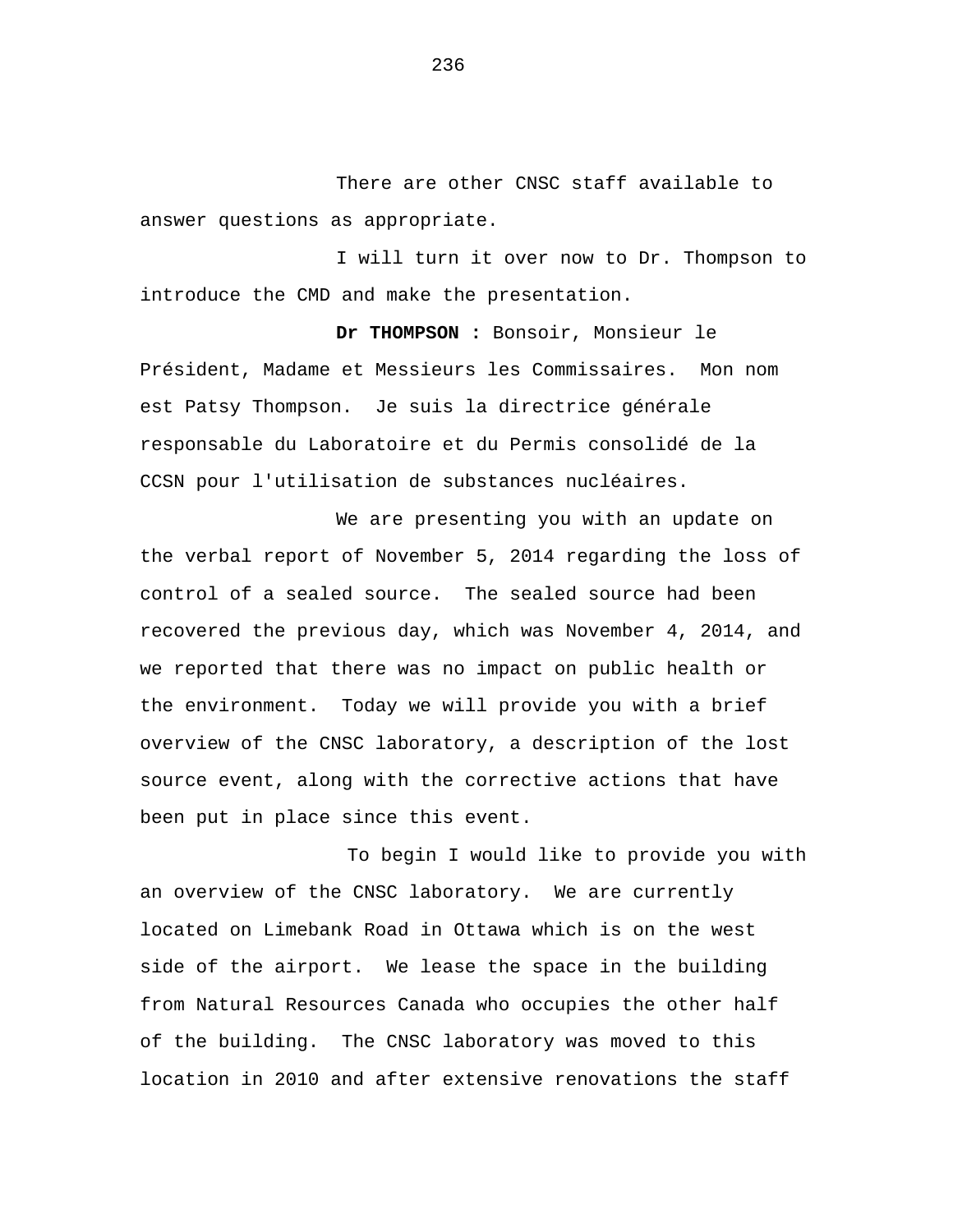moved to that location at the end of the year. There are currently 10 staff at the lab, including the Chief Analyst who was appointed in 2014 in April and the Chief Analyst is also the supervisor of the laboratory.

The modernized laboratory substantially enhances the CNSC's capability to verify licensing compliance programs such as radiation protection, environmental protection, safeguards and emergency preparedness. A more rigorous radiation detection calibration program means that CNSC inspectors are better equipped. Ultimately the new laboratory means enhanced protection for nuclear energy workers, the public and the environment.

The laboratory has two main service lines providing calibration services for CNSC inspectors and staff and analytical services for CNSC staff as well and inspectors. The laboratory is currently in the process of obtaining accreditation to the ISO 17025 for the gamma calibration services, with accreditation of the rest of the calibration services and then analytical services to follow.

The laboratory also participates in proficiency testing exercises provided by the International Atomic Energy Agency, the National Research Council of Canada and other service providers. The laboratory has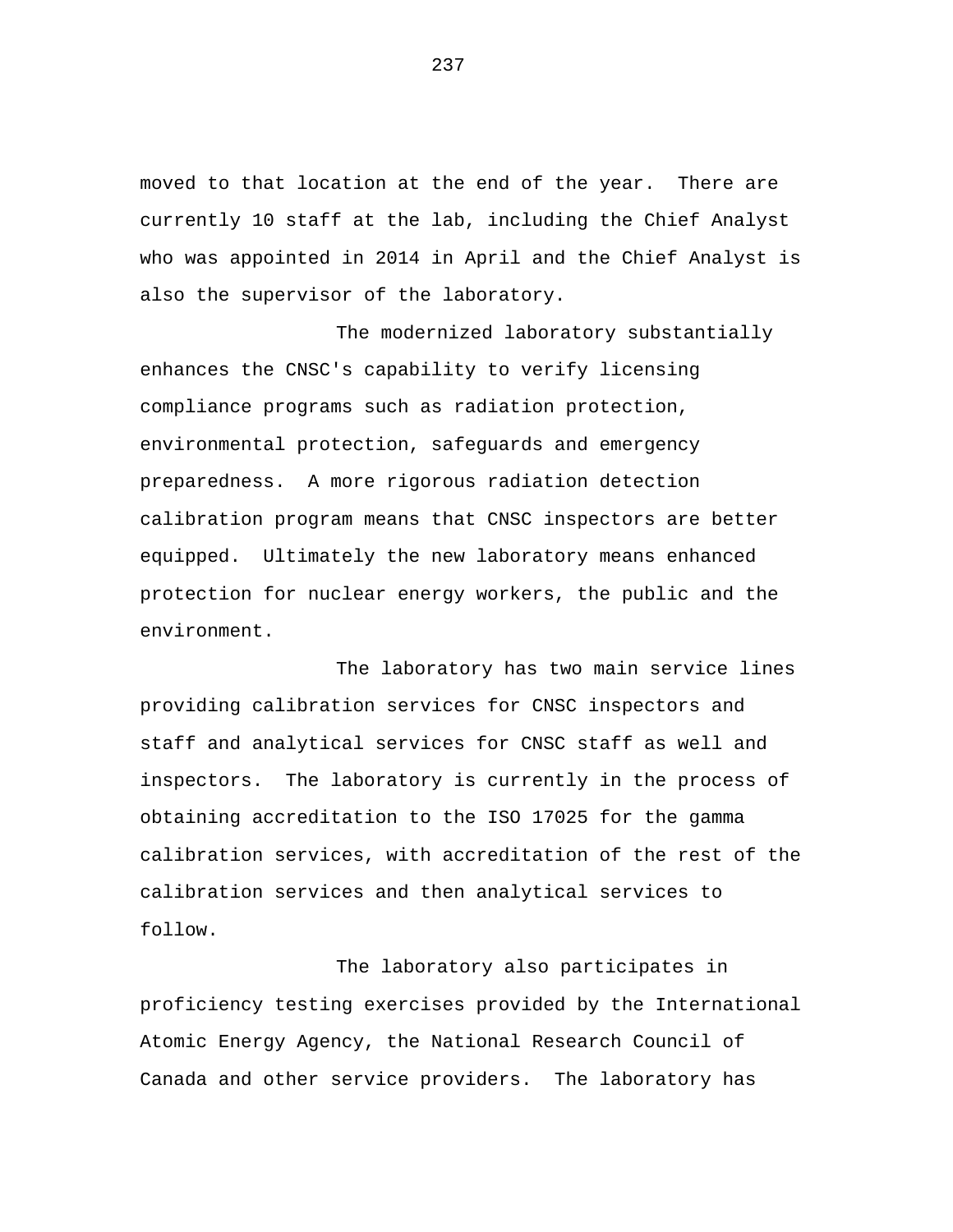achieved passing results for both radiological and non-radiological analysis and continuously scored as one of the top performing labs. This provides confidence in the laboratory results. To provide these services, the laboratory has two(2) CNSC licences, a consolidated uses of nuclear substances licence and a Class II facility licence for the gamma irradiator facility.

I would like to note at this time that we are here today discussing an event that occurred under the consolidated uses licence. Regulation of the licences is done by the Directorate of Nuclear Substances Regulation and that Directorate is in the Regulatory Operations Branch and the CNSC Laboratory resides in the Technical Support Branch. Featured in this slide is Laboratory Senior Analyst, Dr. Pujing Pan, and he is placing a calibration sample into a high resolution gamma spectroscopy detector.

This slide provides a visual representation of the services that the laboratory provides to the CNSC. As noted on a previous slide, the two main service lines are sample analysis and calibration services. Under sample analysis, the laboratory provides the results of the analysis of the samples that are taken from the independent environmental monitoring program, as well as those taken during inspections at licensee facilities by CNSC inspectors. The CNSC laboratory also participates in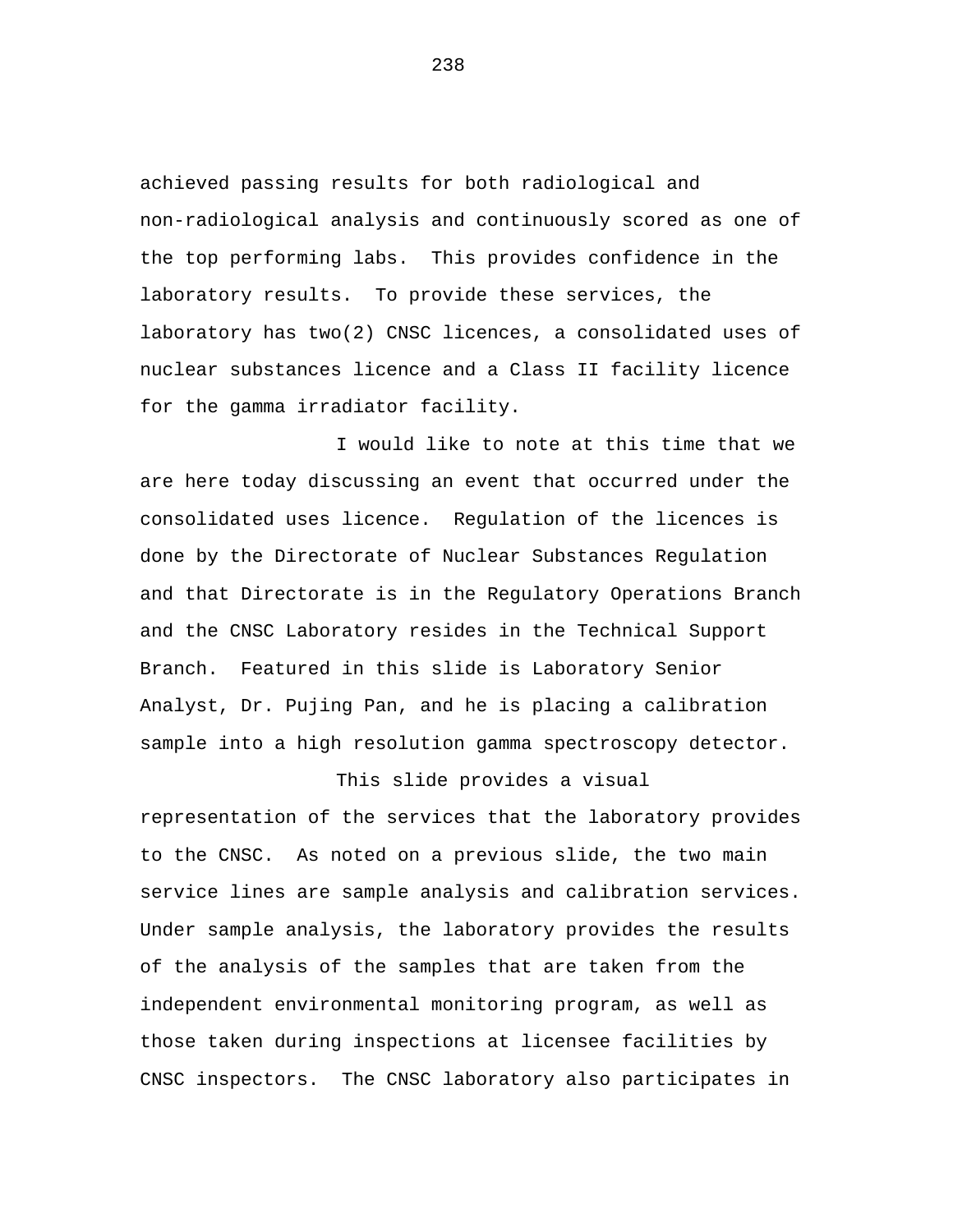the nuclear forensic capability development under the Canadian Safety and Security Program.

The CNSC laboratory provides the calibration services for all the radiation instrumentation used by CNSC staff, including inspectors at nuclear power plants and those in regional offices. Both the sample analysis and radiation instrumentation calibration services require the use of radioactive substances and devices. The laboratory also has an inventory of sealed sources that are used both at the lab and loaned out to internal permit holders for use outside of the laboratory. The inventory of sealed sources is quite large. There are currently over 500 sealed sources at the laboratory.

In order to use nuclear substances or radiation devices at the CNSC lab or elsewhere by CNSC staff, the CNSC has a consolidated uses licence issued by DNSR. Under this licence there is a robust radiation safety program. This program has its own internal permit system to ensure the use of radioactive substances is done in a safe and controlled manner.

There are currently two internal permit holders under the consolidated uses licence, the laboratory itself and the Emergency Management Programs Division, or EMPD, who borrow sources for training of first responders within Canada for radiological emergencies.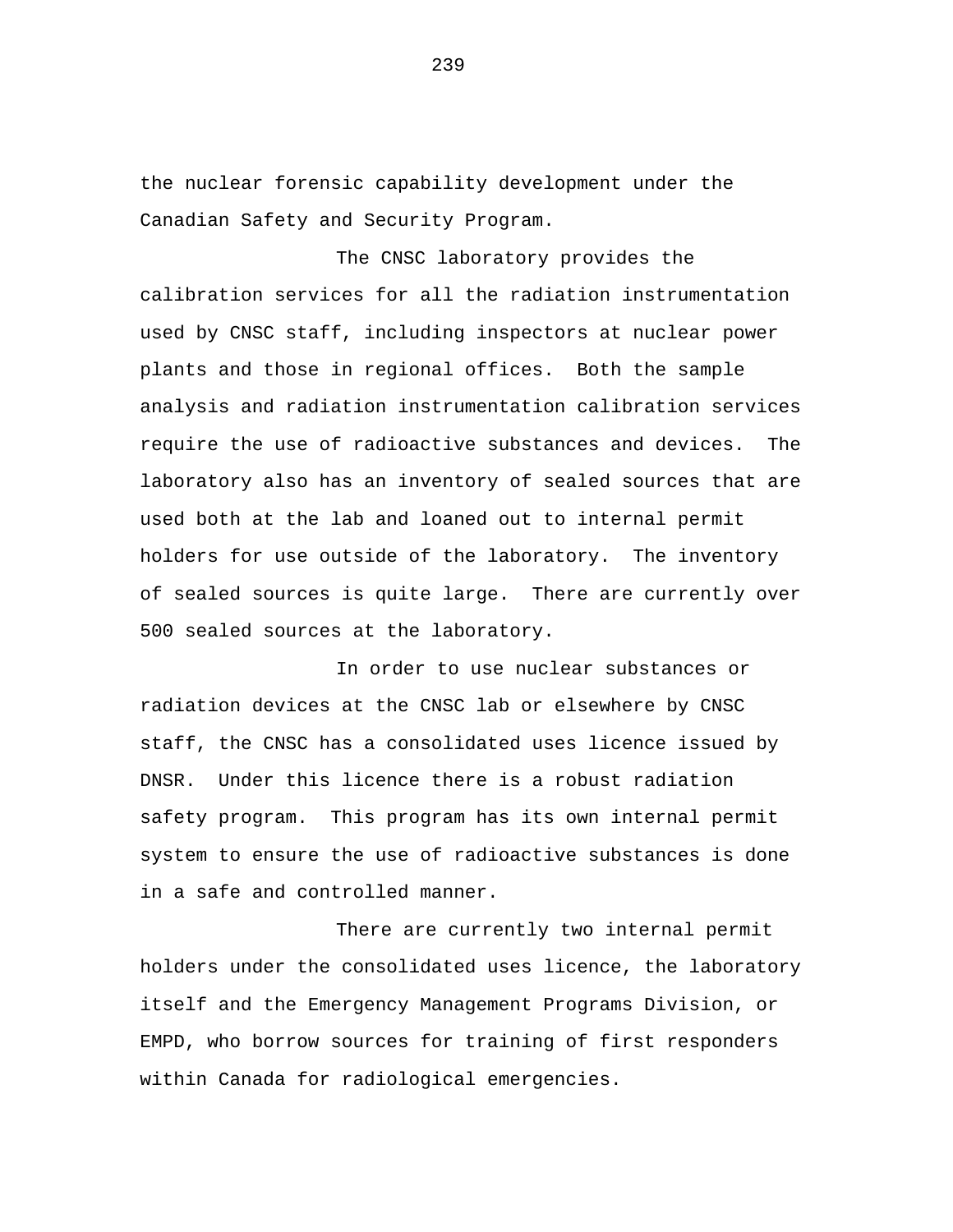The event being discussed today occurred as a result of one of these off-site training sessions delivered by EMPD staff. EMPD was issued their internal permit in August 2013 after the internal permit system was established. Since receiving their internal permit, EMPD has submitted nine requests for sources for training purposes. Each training activity usually involves the use of more than one source. Those nine requests resulted in 140 sources borrowed from the laboratory. Each radioactive source request required a review by the Radiation Safety Officer to ensure compliance with the licence and the authorized users permit and associated documentation and procedures, which includes shipping, receiving, verification and storage. The source inventory database also had to be updated at each step of this process.

The event related to the source missing was initially reported verbally to the Commission on November 5, 2014. The previous day, on November 4, 2014, an EMPD staff member opened the package in Vancouver as he was preparing to deliver a training exercise. Upon realizing that the package was empty, the individual immediately contacted the CNSC lab administrator to review the source database to determine where the source had last been used. The laboratory determined that the source was previously loaned to EMPD on August 19, 2014 and it was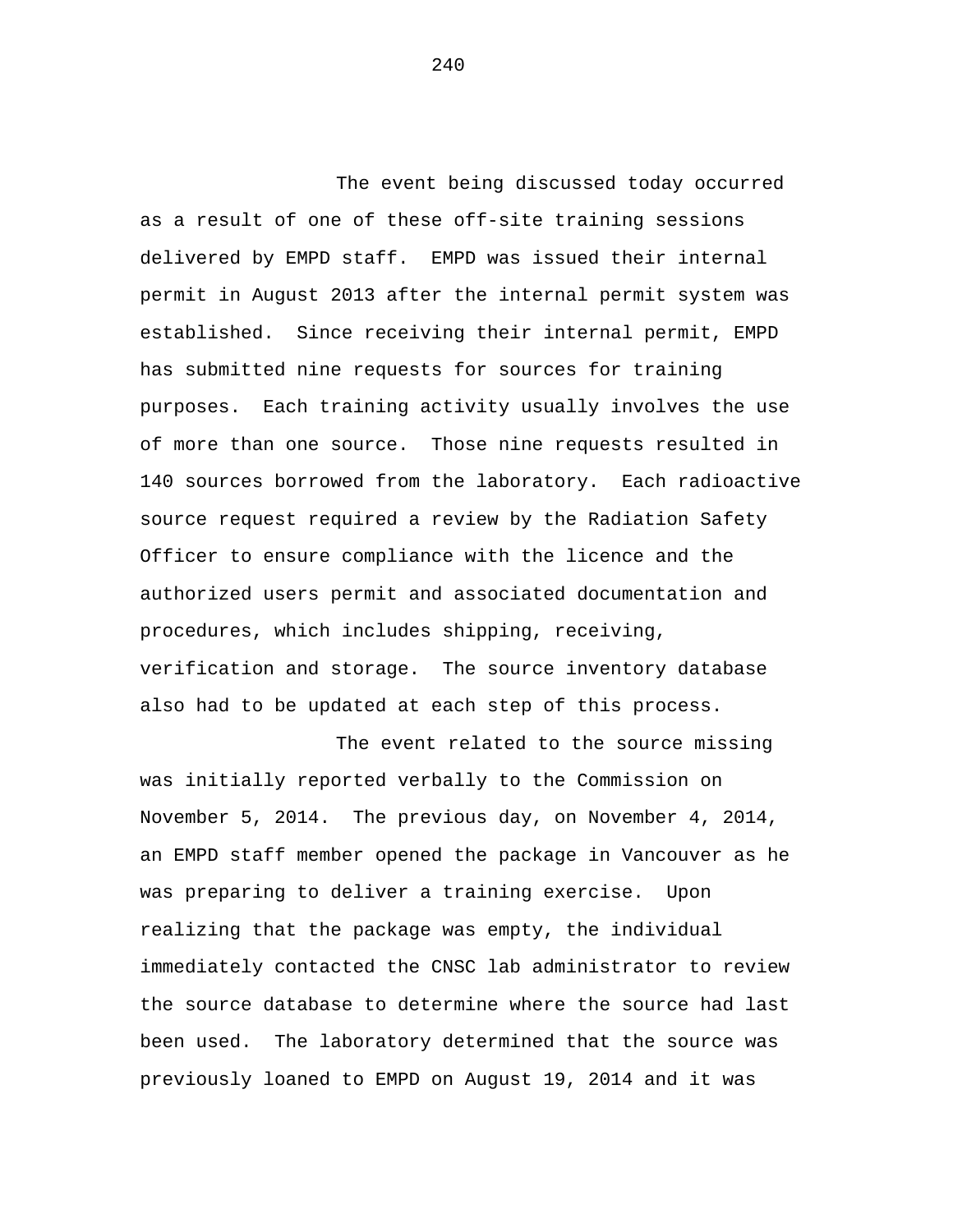listed as having been returned to the lab on August 26, 2014.

Nonetheless, the EMPD staff member contacted his division to determine where the source might have been used during the August time period and advised the EMPD Director of the missing source.

After having determined that the source had been used at the Canadian Police College, in Ottawa, the EMPD staff member immediately contacted one of the instructors at the College and requested that they verify using a survey meter if a source had been left behind.

The Canadian Police College instructor phoned back within five minutes and confirmed that the source was where it was left, and that was at the base of a lamp post and shielded with bricks.

A team of CNSC staff consisting of a radiation protection specialist, a laboratory staff member and two emergency program officers were sent immediately to the College to retrieve the source. This was approximately three hours after the discovery that the source was not in the package in Vancouver.

Once the situation was under control, DNSR was notified of the event. In communication with DNSR, we understand that a notification should have been made at the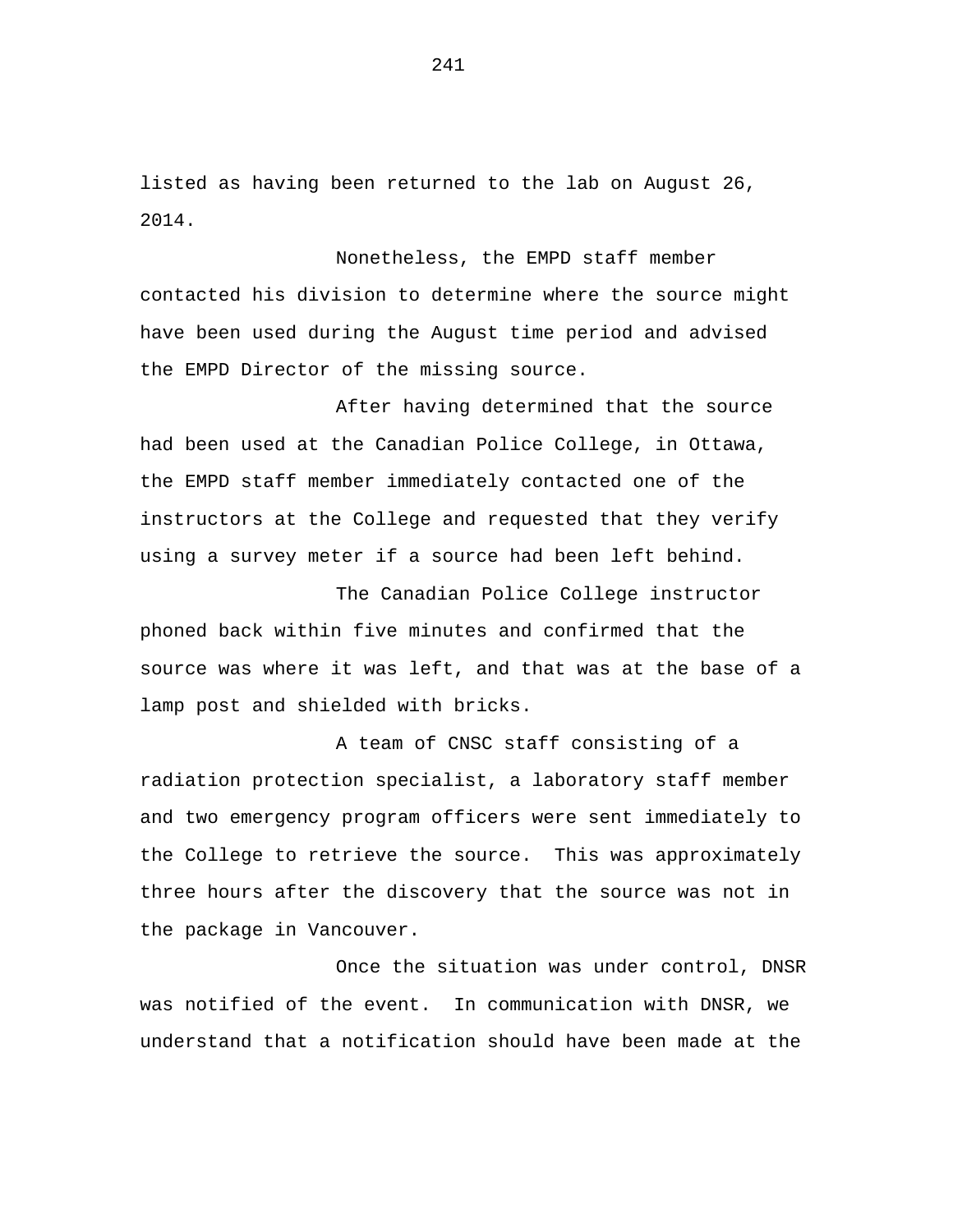time of the discovery that the source was missing, not once the source had been retrieved.

In reconstructing the event timelines, it is clear that by not following procedures and keeping proper records, both internal permit holders contributed to the length of time the source was missing. An empty package was returned to the lab by an EMPD staff and the source was documented by the radiation safety officer as having been returned.

A partial sealed source inventory was completed in September which did not identify that a source was missing. Furthermore, the packaging and transport requirements should have identified that the package was empty prior to it being shipped and received in Vancouver.

Section 2.2 of the CMD M23.1 provides the event chronology in detail.

The following two slides illustrate the location of the source between August 19 and November 4, 2014.

So this map was provided by the Canadian Police College. It is located in Ottawa on the Rockcliffe parkway, near the Aviation Museum. The star on the top right corner of the map indicates where the sealed source remained.

The next slide has pictures of this area.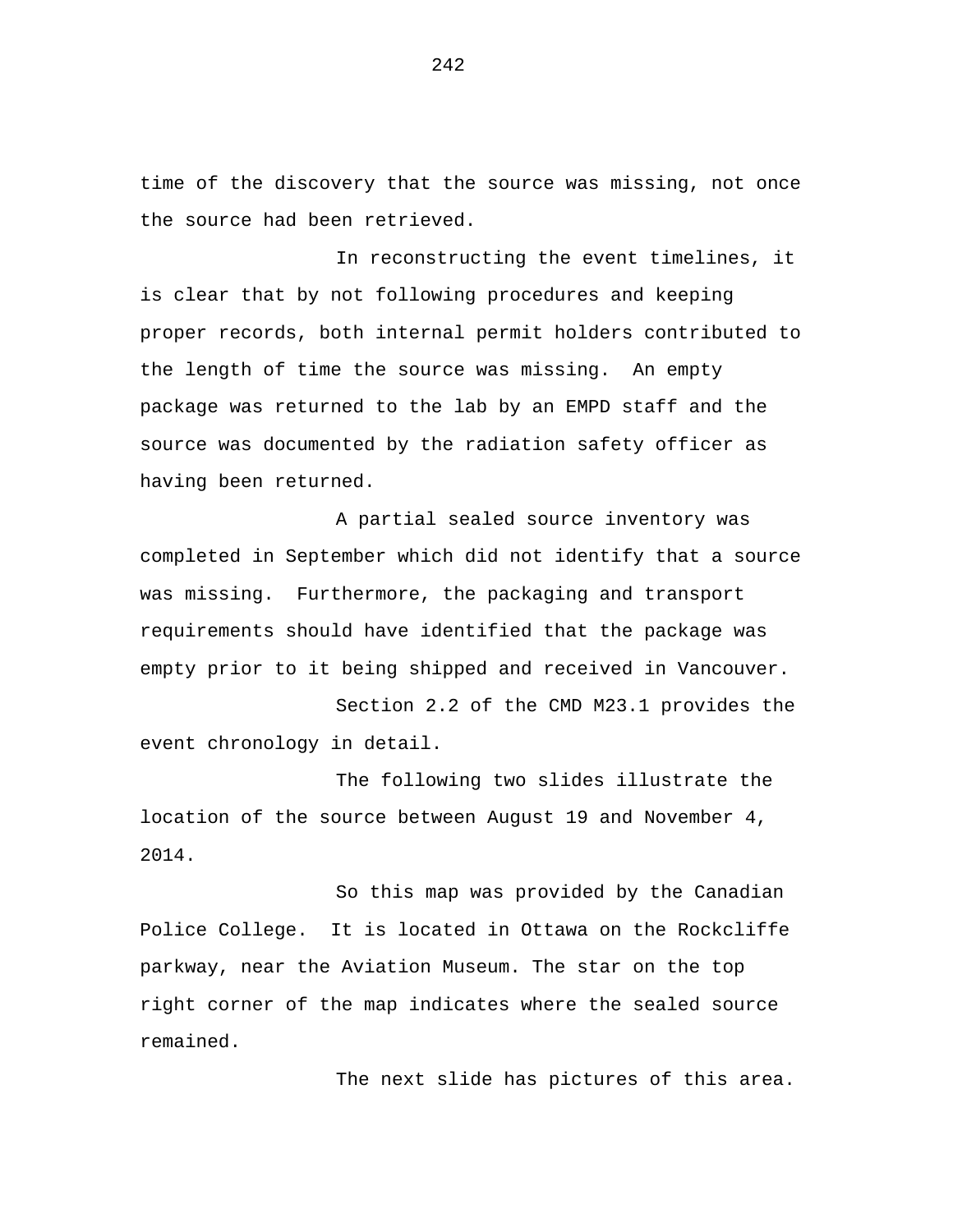The picture on the left of the slide shows the lamp post and the parking area where the sealed source was recovered.

On the right side of the slide is a close-up picture to show the shielding that had been placed around the source when it was used for training.

This area is not accessible to the public; rather, it is the Canadian Police College and RCMP parking facilities. It is adjacent to the RCMP musical ride facilities that is also not accessible to the public.

Through discussions with the Canadian Police College, it was determined that their staff may have accessed the trucks parked near the lamp post from time to time. It was also determined that the person involved in the lawn maintenance would have likely been the most exposed individual.

CNSC staff took a number of radiation dose rate measurements at various locations with the sealed source in the configuration in which it was found. With the assumptions of a once a week lawn maintenance for 10 weeks and an estimated time of two minutes at one metre from the source, the most exposed person potentially received an estimated dose of 100 µSv, or one-tenth of the public dose limit of 1 mSv.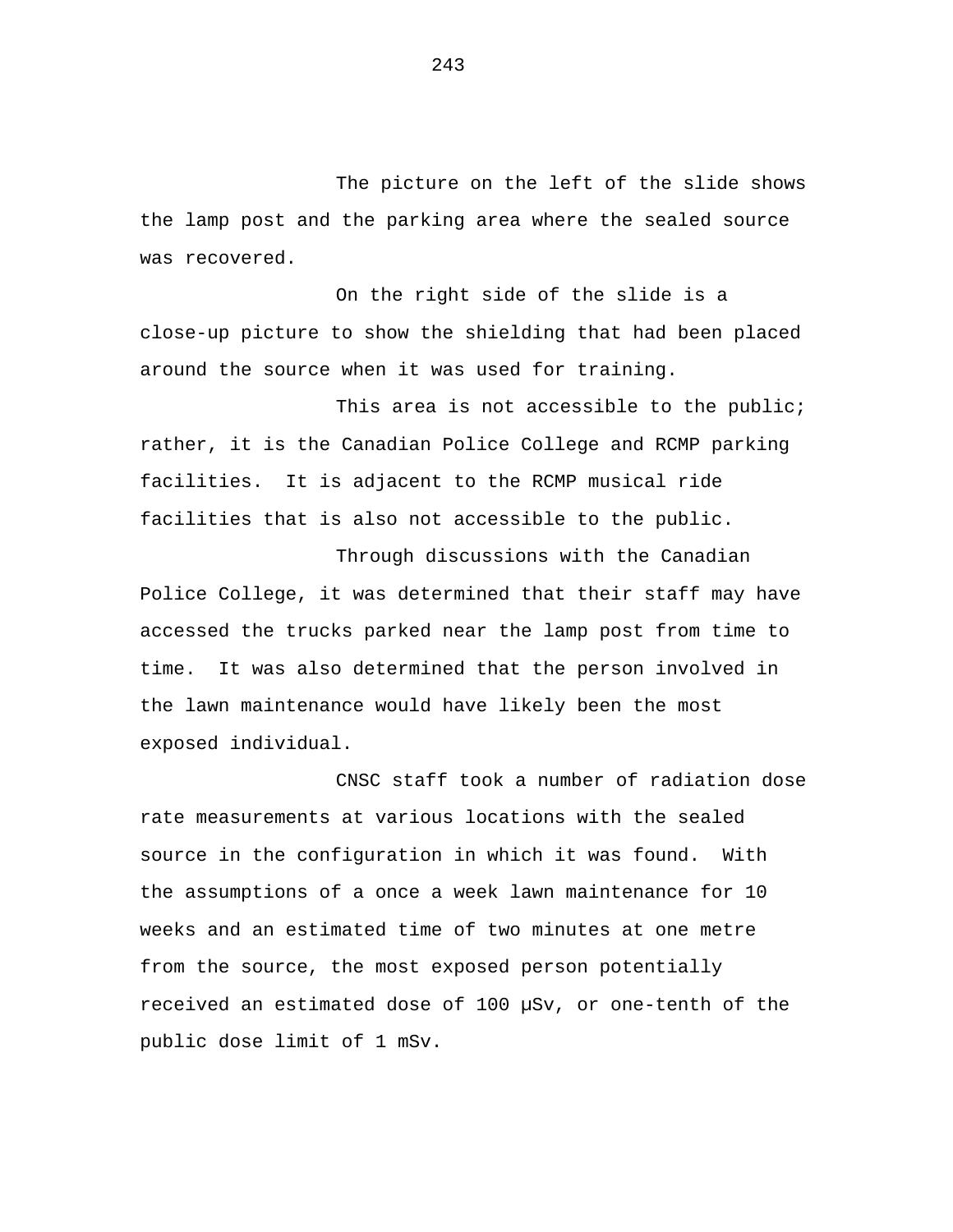It was determined, therefore, that there was no impact to public health or the environment due to the source remaining in this location for in excess of two months.

In response to this event, as the licensee, I took actions immediately and throughout the last few months. The day after the event, I suspended the internal permit for EMPD. This meant that all sources would remain at the laboratory and any sources that were on loan at the time were shipped back to the laboratory.

I put in place an event review team independent of the lab staff. The independent review team, or ERT, consisted of a senior regulatory program officer from the Directorate of Power Reactor Regulation and a radiation protection specialist. They were supported by a staff member from the Office of Audit and Ethics at the CNSC to ensure integrity of the review process.

The ERT was tasked with determining the causes of the event and proposing recommendations for corrective actions. The ERT also prepared the 21-day report that was submitted to DNSR in accordance with the regulations.

On December  $4<sup>th</sup>$ , after the 21-day report submission, I submitted a corrective action plan to DNSR.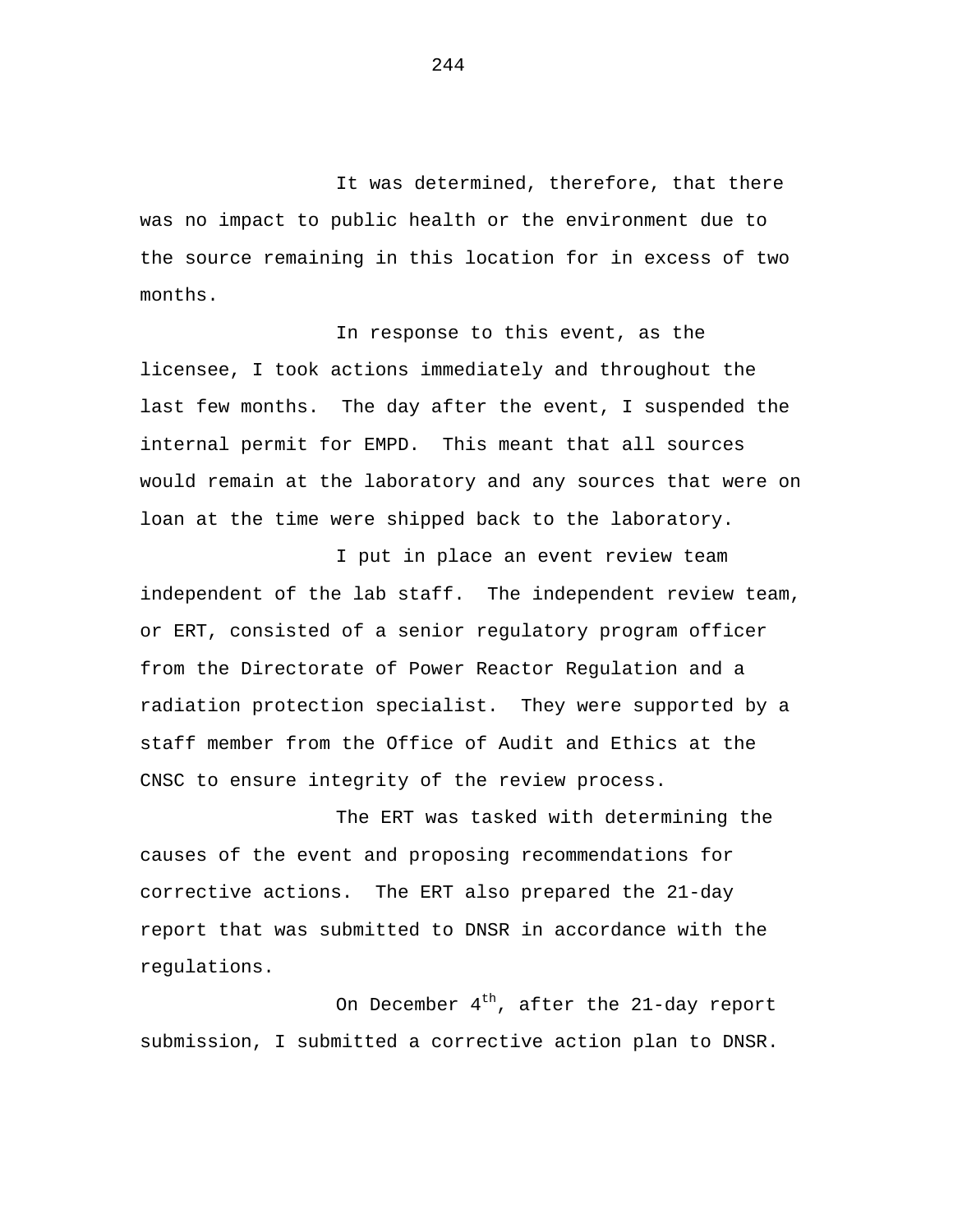Since this time, DNSR conducted an inspection, performed desktop reviews and met with those responsible for the licence, including myself.

A preliminary report was issued by DNSR and, after review of the preliminary report, all operations at the lab were suspended.

I determined that, before operations could continue, a thorough review of the procedures was required, along with addressing other items identified from both the corrective action plan and the inspection findings. The corrective actions will be outlined in the next few slides.

So the next four slides discuss the corrective actions which were required to address the causes of the event. All these corrective actions have been completed.

This slide identifies corrective actions related to the findings that the implementation of procedures and training needs improvement.

In order to address this, a thorough revision of the Radiation Safety Manual was completed. All of the procedures have been reviewed, updated where needed, and, a validation session has taken place for each procedure to ensure that the procedures as written will provide the necessary instructions to staff and will produce the necessary documentation and records.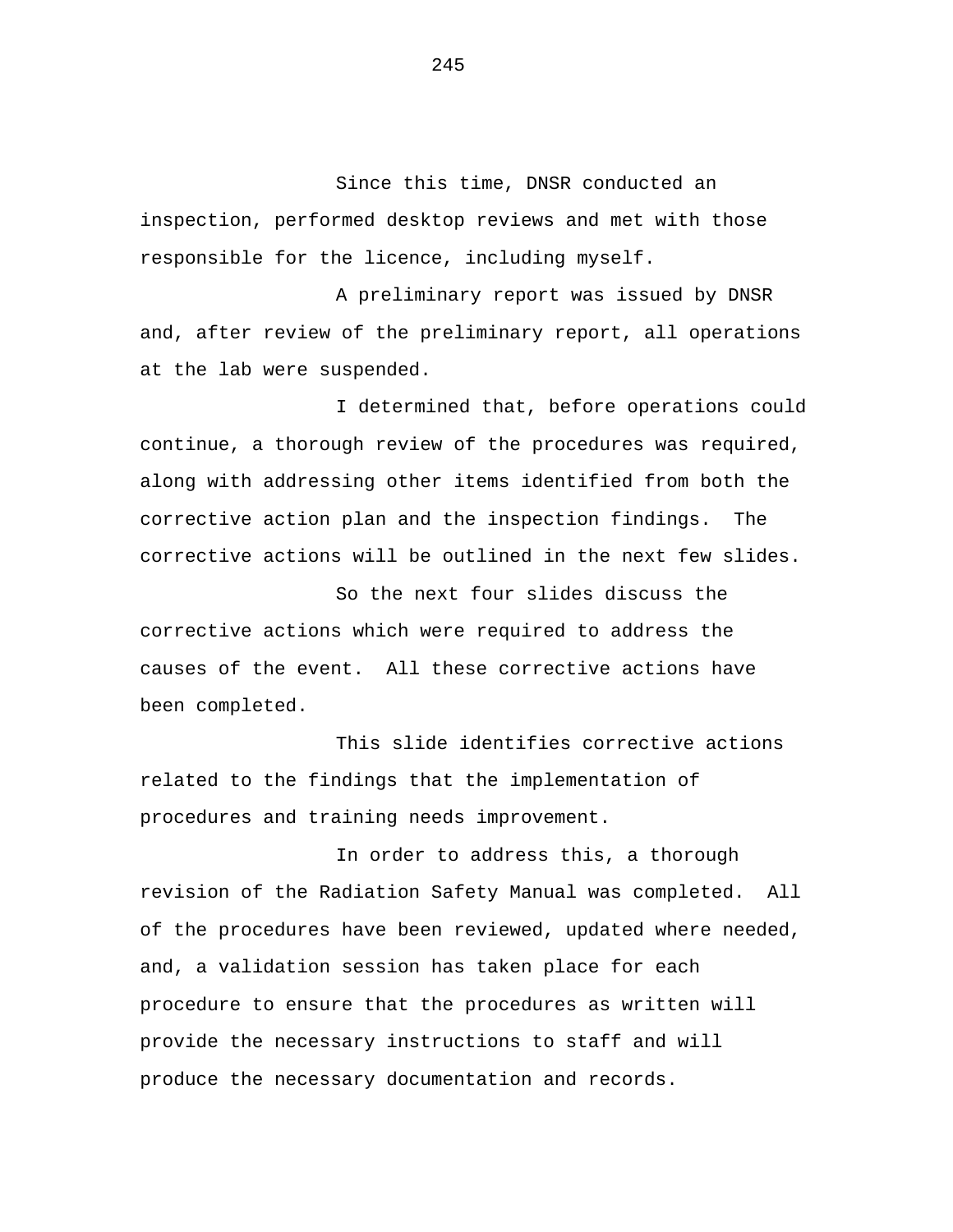This revision was done in consultation with the CNSC Management System Division as well as with the Human and Organizational Performance Division.

An example of a change is to enhance the sealed source control, the form used by laboratory staff when shipping and receiving sealed sources has been changed. The radioactive source loan form now requires two authorized users, usually an assistant Radiation Safety Officer and an authorized user, to sign off on the form.

This will help ensure that all steps are properly performed.

Another example is that all tasks related to radiation safety that are performed in the laboratory require review and sign-off by an assistant Radiation Safety Officer.

Once the new procedures were in place, all of the electronic and print versions of the old procedures were removed from filing systems and from workplaces to ensure that the older versions would no longer be used.

A full-day training session was held at the end of March with all CNSC staff who have roles and responsibilities under the Radiation Safety Manual, including myself, the Directors of the divisions involved, all users of radioactive materials and all administrators of databases. This training ensured that all staff are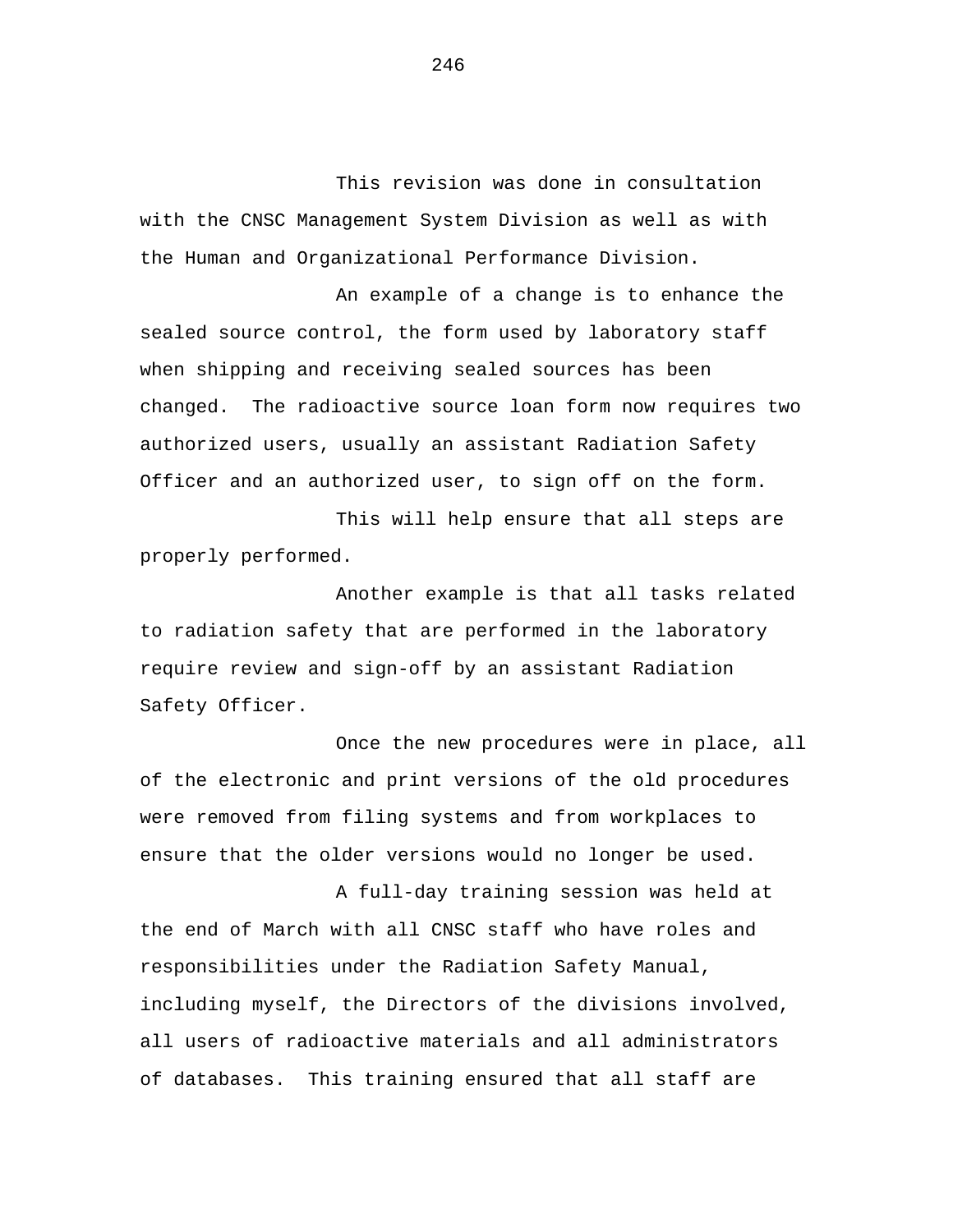aware of their roles and responsibilities under the Radiation Safety Program.

Training on all procedures was completed, usually one on one -- through one-on-one training sessions. A training needs assessment was completed to ensure that each staff member who requires training receives the appropriate training.

Finally, a training matrix to track all training records and refresher training dates was created to ensure that all staff and their managers can confirm that the appropriate training has taken place and can easily confirm when refresher training is required.

The second set of corrective actions is in response to both the internal review team and the DNSR inspection team findings that accountability and roles and responsibilities need to be clearer.

In the previous slide, I provided information on the one-day training session that was held to confirm roles and responsibilities. Other corrective actions that have been completed relate to the roles of the Radiation Safety Officer and the responsible managers for the internal permits.

Before the event, the Radiation Safety Officer position was performed by the supervisor of the lab, who is also the responsible manager for the internal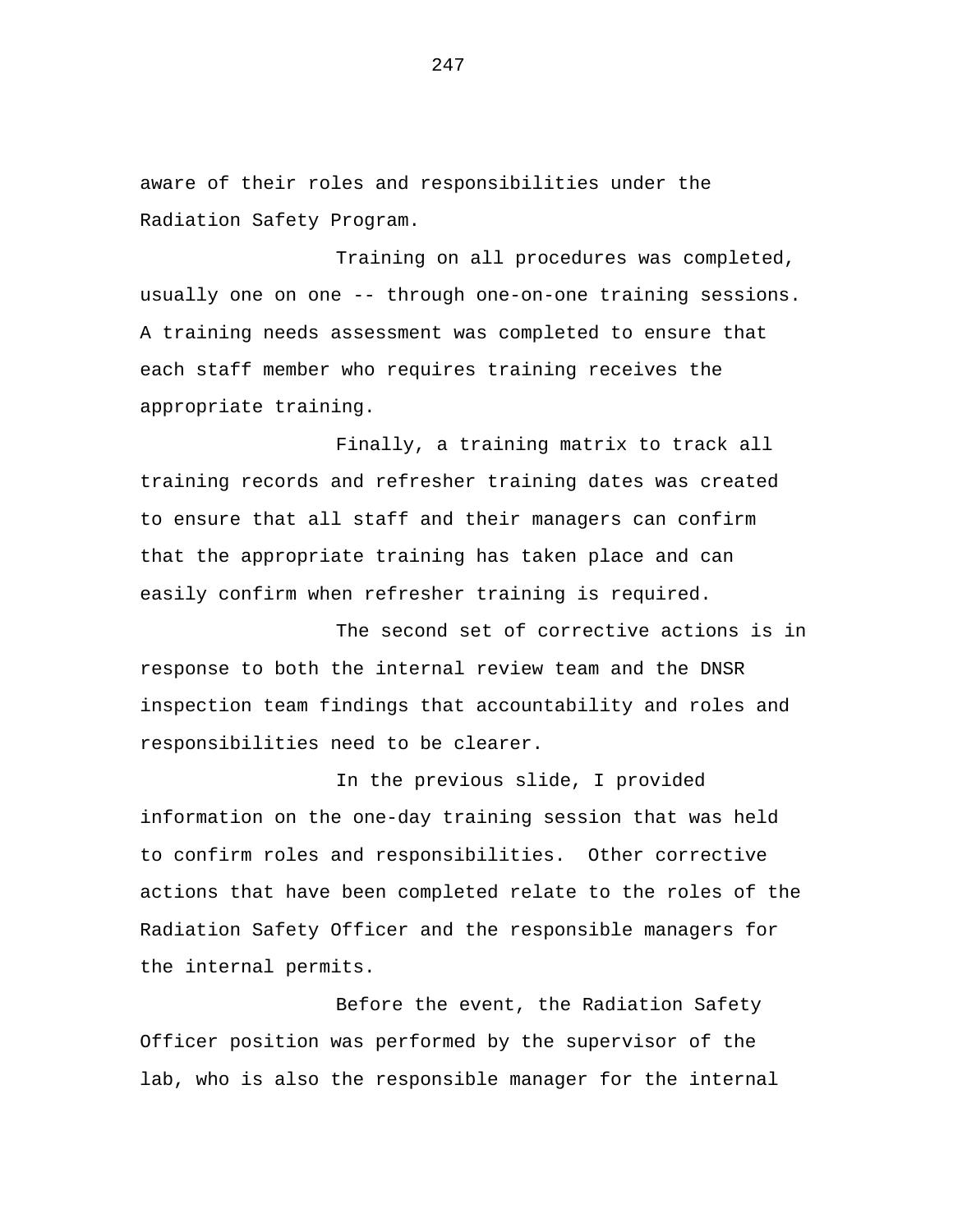permit and is responsible for the day-to-day operations at the lab.

The position of the Radiation Safety Officer has now been moved to Dr. Aslam Ibrahim, who is the Radiation Physics Specialist at the lab and also the certified Radiation Safety Officer for the Class II Facility licence.

For all matters related to radiation safety, Dr. Ibrahim reports directly to Ms Kiza Francis, the Acting Director of the division. And Ms Francis is also the signing authority for the licence.

The Radiation Safety Committee was created in 2013 to provide direction and support to the applicant authority in the development and implementation of an effective radiation safety program.

The terms of reference of the Radiation Safety Committee are being revised to exclude the responsible managers from the committee. The Radiation Safety Committee membership is myself as Chair, the Director of the Environmental Compliance and Laboratory Services Division, the Director of the Radiation Protection Division, the Director of the Management Systems Division and the Radiation Safety Officer.

The frequency of meetings has been increased to provide enhanced oversight and support.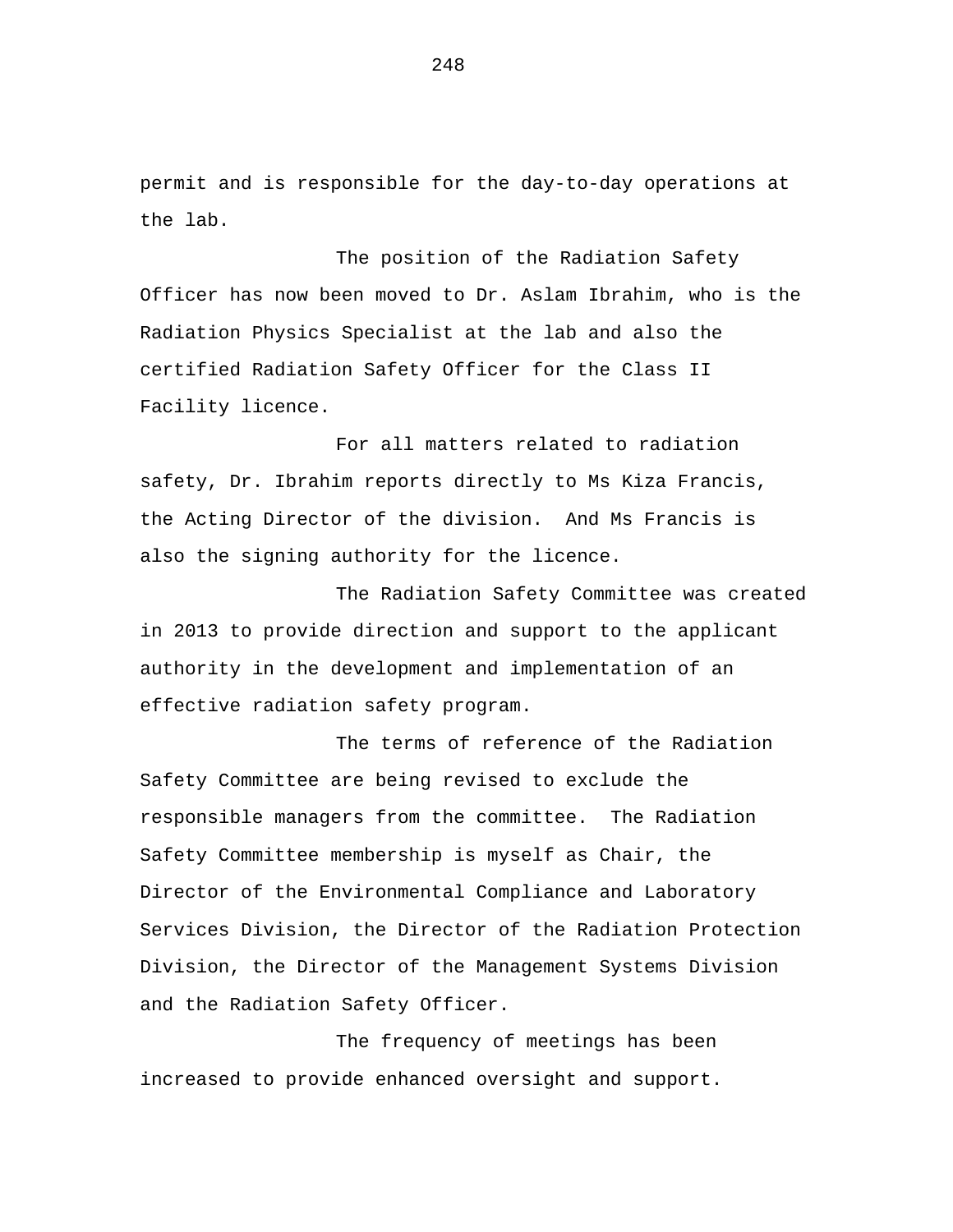The third set of corrective actions that have been completed relate to the enhancement of management oversight. The following changes have been made.

The oversight role of the Radiation Safety Committee has been strengthened by increasing the frequency of meetings from quarterly to eight meetings this year and focusing on internal reviews and corrective actions.

The responsible managers for each internal permit are now required to approve requests for sealed sources and are required to perform their own internal review of operations under their permit within the first six months of issuance of the new permit, and periodically thereafter.

Before this change was made, the EMPD staff member requested the sealed sources directly from the lab without an approval from their responsible manager. The internal review requirement will ensure that the responsible managers have a documented review of operations under their permit, including ensuring that all required records are generated.

The signing authority, which is Ms Francis, is now the final approval stage for internal permits and sealed source requests. Before this change was made, the Radiation Safety Officer was the final approval stage, which meant that the Director was not involved in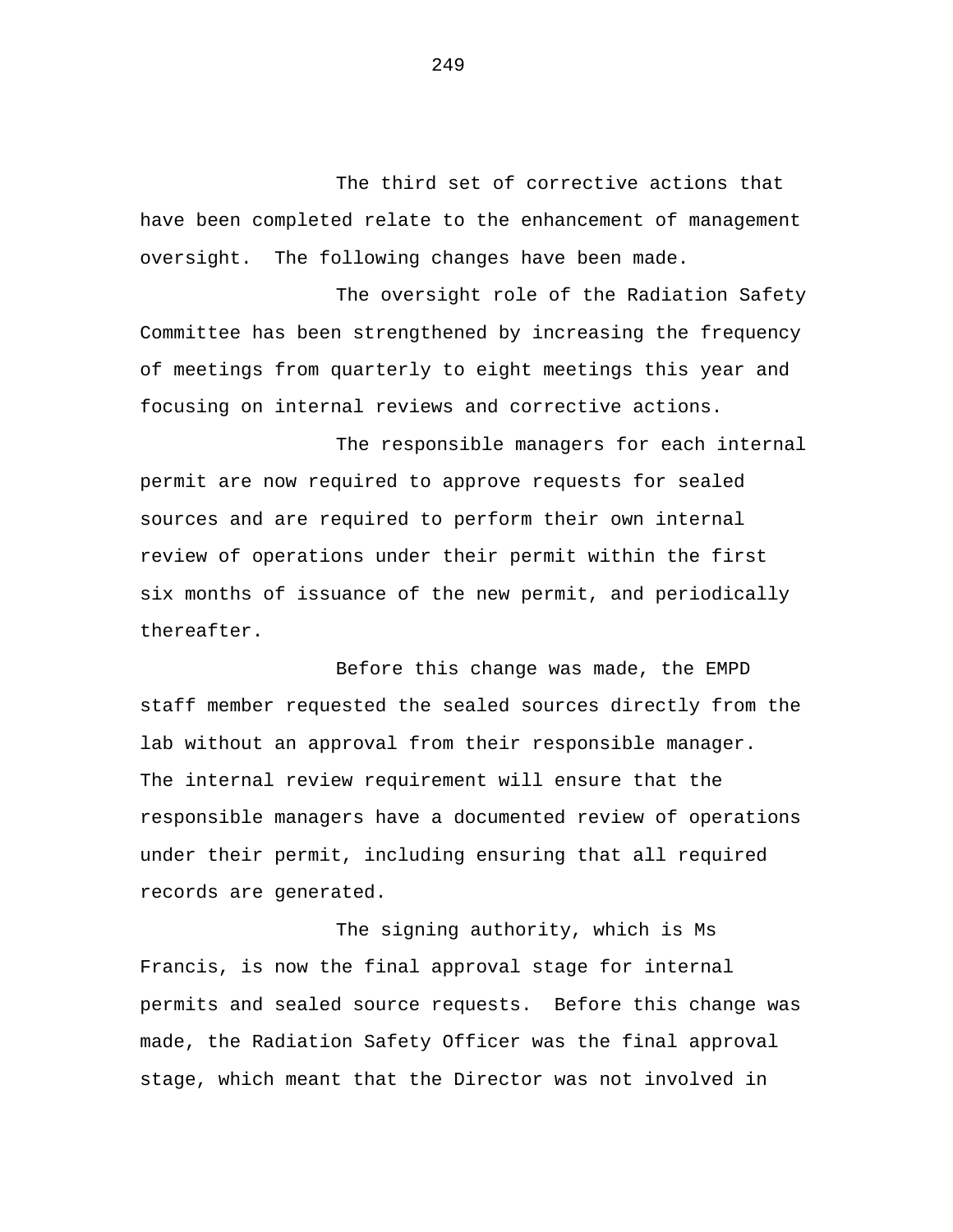approving these items and might not become aware of them until an update from the Radiation Safety Officer was provided.

I will also verify on a monthly basis that all persons utilizing nuclear substances under the CNSC licence adhere to policies and procedures established under the licence. There will be a record kept of every monthly verification.

This slide provides a graphical representation of some of the changes I have just described.

The responsible managers no longer sit on the Radiation Safety Committee, and the Radiation Safety Officer reports directly to the signing authority for radiation safety matters. This removes any potential conflicts between -- that may occur when the responsible manager for the laboratory sat on the Radiation Safety Committee and when the Radiation Safety Officer reported to the responsible manager for radiation safety issues.

Another important radiation safety improvement involves the addition of the assistant Radiation Safety Officer position. Two laboratory senior analysts, Dr. Nadareh St. Amand and Dr. Pujing Pan at the laboratory have been appointed to this position of assistant Radiation Safety Officer and have been tasked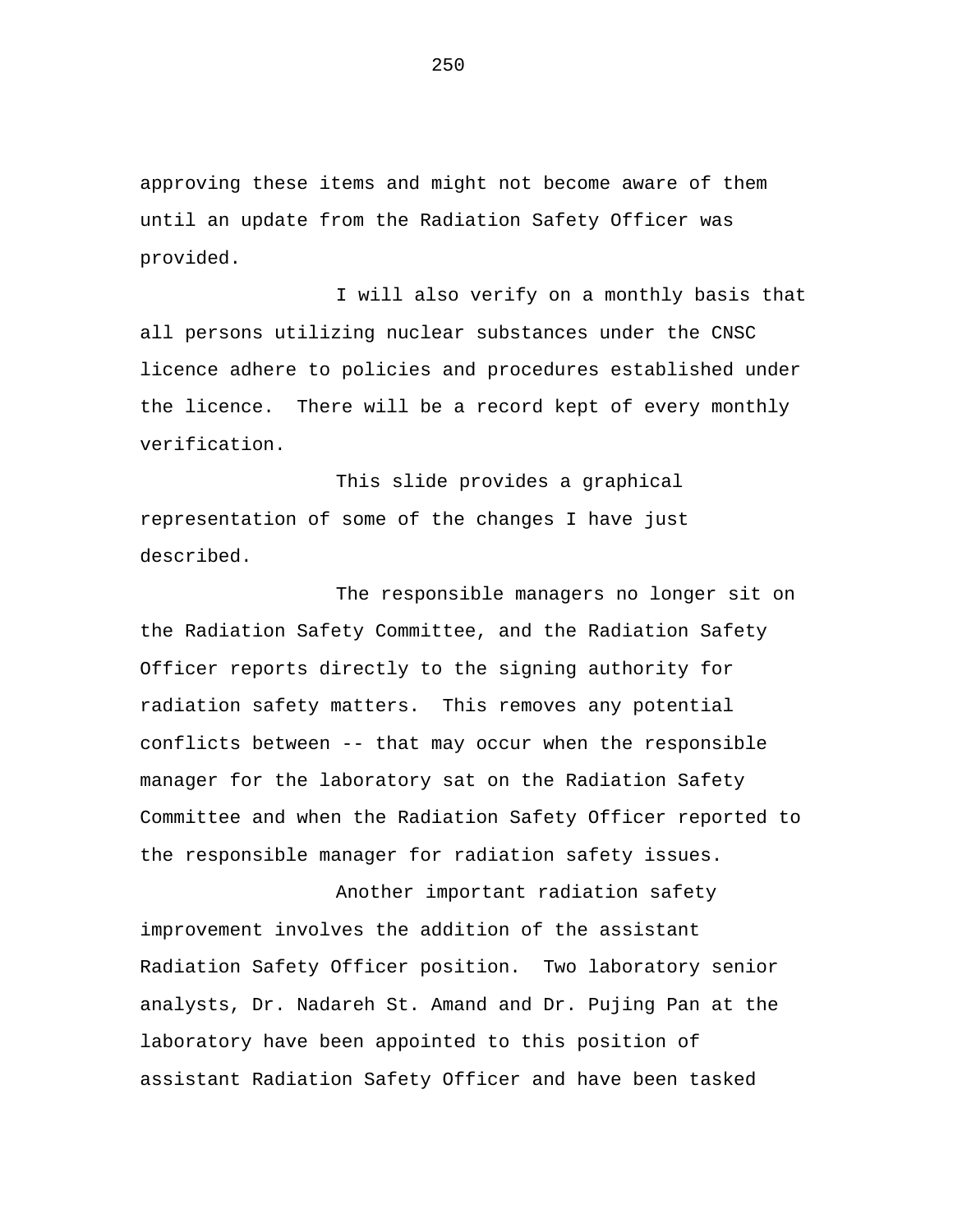with some of the day-to-day work that the Radiation Safety Officer was carrying out previously.

This slide speaks to the corrective actions that are being implemented to address a recommendation by DNSR staff during the last inspection.

Corrective actions relate to the inventory of sealed sources that are stored at the laboratory. Some of these corrective actions have not yet been completed and are in progress.

It should be noted that revision, validation and training on the procedures related to sealed source control and sealed source inventory have been completed. As previously noted, significant management oversight has been added to the sealed source control procedure.

The sealed source inventory procedure has been amended to allow the placement of a seal on packages containing more than one source. If the seal is in place during the next quarterly inventory, the authorized user is not required to open the package.

This revision will allow for the quarterly inventory to be completed in a more timely manner and will aid in keeping radiation doses As Low as Reasonably Achievable.

The two other corrective actions are in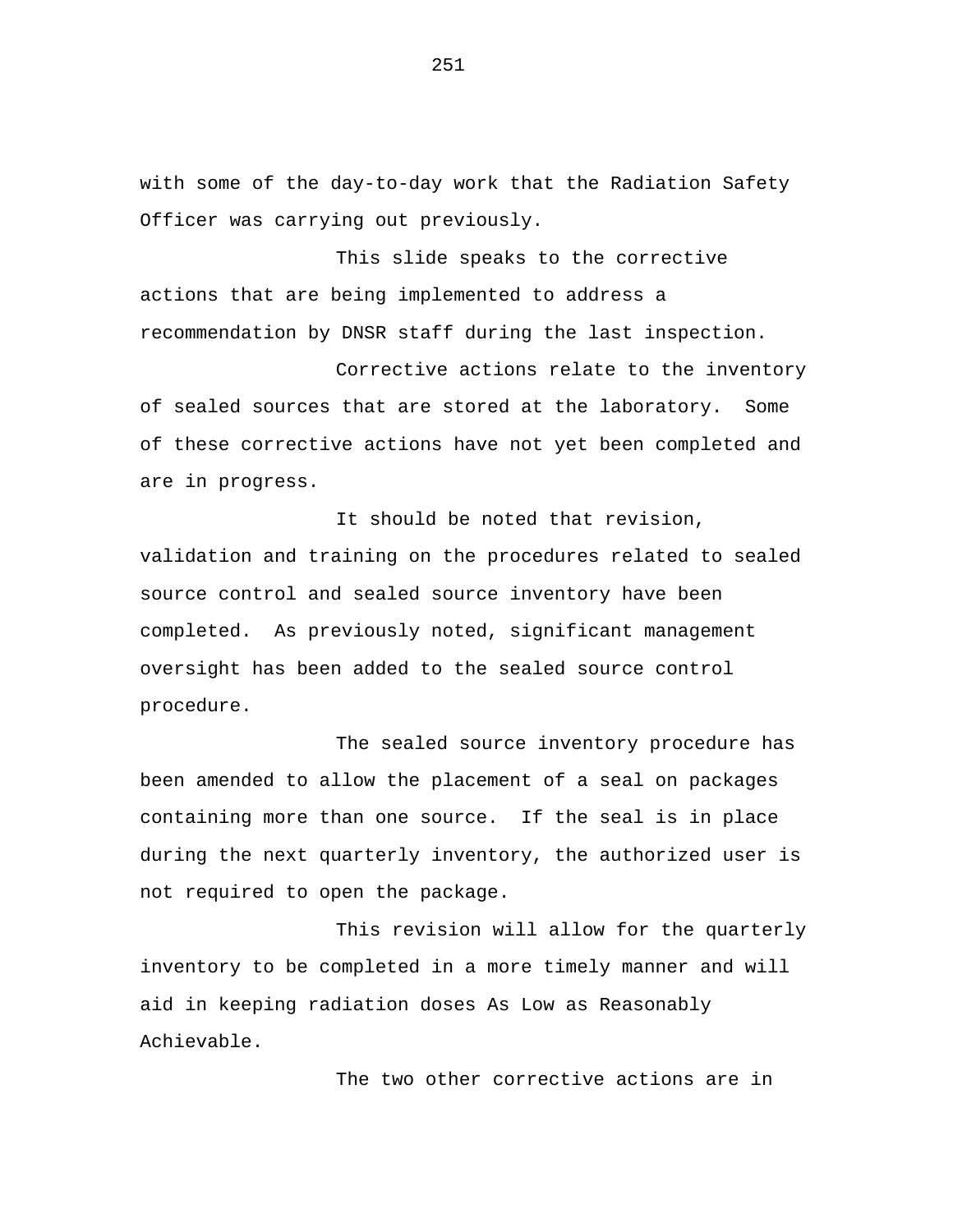progress will result in a reduction in the inventory of sources at the laboratory, including a reduction in exempt material and historic artefacts. These improvements will also help in reducing the time it takes to complete the quarterly inventory with better use of resources on safety significant sources -- those are the sources that are within the CNSC licence -- and ensure that the amount of radioactive material that is stored at the CNSC laboratory is appropriate for the requirements of the CNSC staff.

In other words, approximately 70 percent of the sources that are stored at the lab currently are no longer being used by CNSC staff, and so there's a plan to dispose of these sources at a CNSC-licensed waste facility.

In conclusion, the corrective actions that directly address the causes of the event have been completely implemented.

The corrective actions to reduce the source inventory of radioactive sources and historic artefacts are under way. The updated procedures and radiation safety manual will be submitted to DNSR with a request for a licence amendment.

In terms of next steps, I have requested an independent evaluation of activities carried out under licence to be completed by December 2015.

DNSR will conduct a compliance evaluation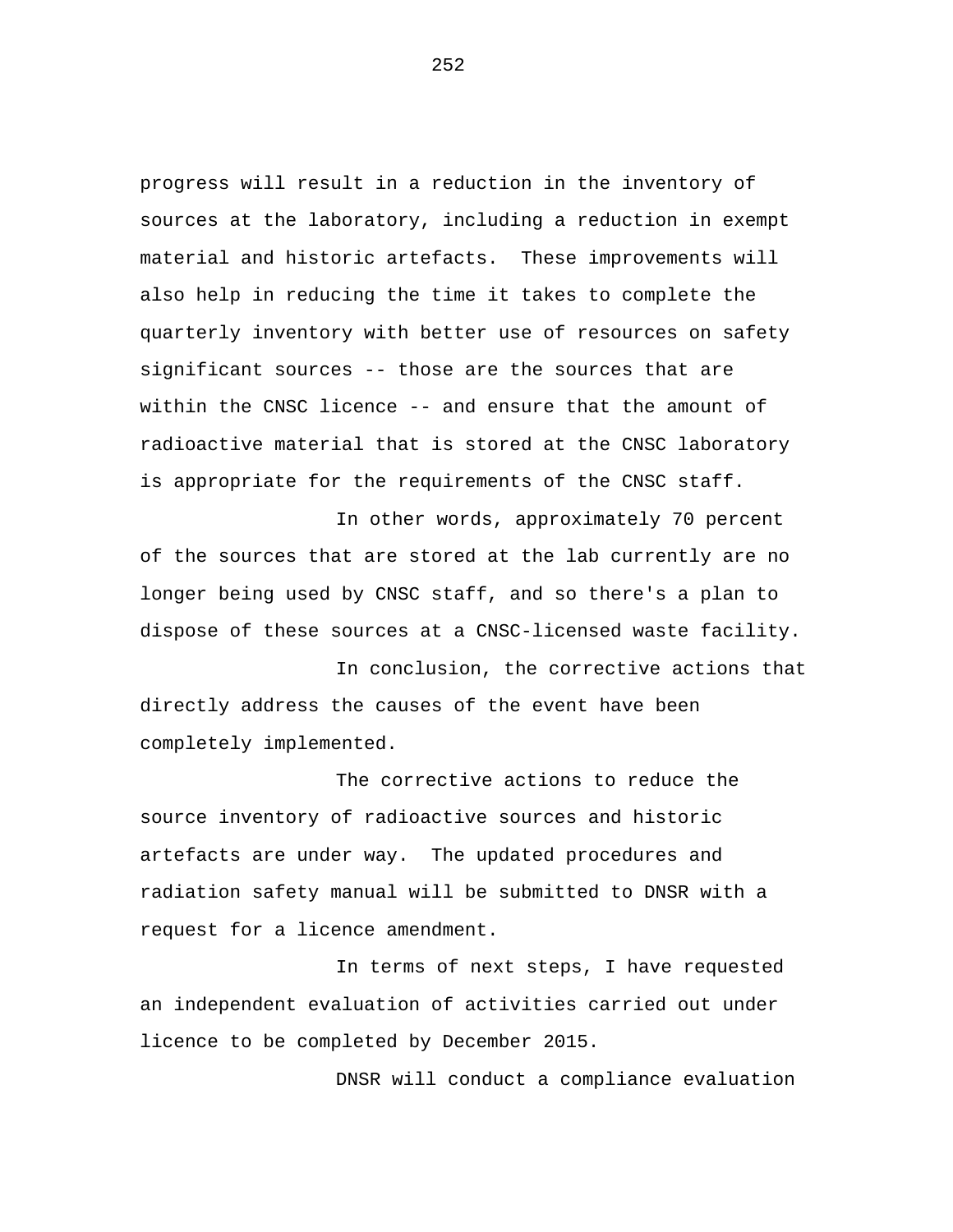within the next six months. DNSR will continue their annual updates to the Commission and we will be available during those updates to respond to questions from the Commission.

I will now pass the presentation back to Mr. Régimbald.

**MR. RÉGIMBALD:** Merci. André Régimbald here speaking.

So in conclusion, the Directorate of Nuclear Substance Regulation has completed its assessment of the Corrective Action Plan submitted by the CNSC laboratory and is satisfied that all of the important action items that are programmatic in nature have been closed. We will continue our focused regulatory oversight of the laboratory operations regarding the use of nuclear substances to ensure that all of the corrective actions are implemented effectively.

Therefore, the Directorate of Nuclear Substance Regulation is satisfied that the CNSC laboratory has taken and will take appropriate and sufficient measures to prevent the recurrence of this event and we are satisfied that the CNSC laboratory will ensure the safe use of nuclear substances by other CNSC staff.

CNSC staff does not plan to provide further updates to the Commission on this matter unless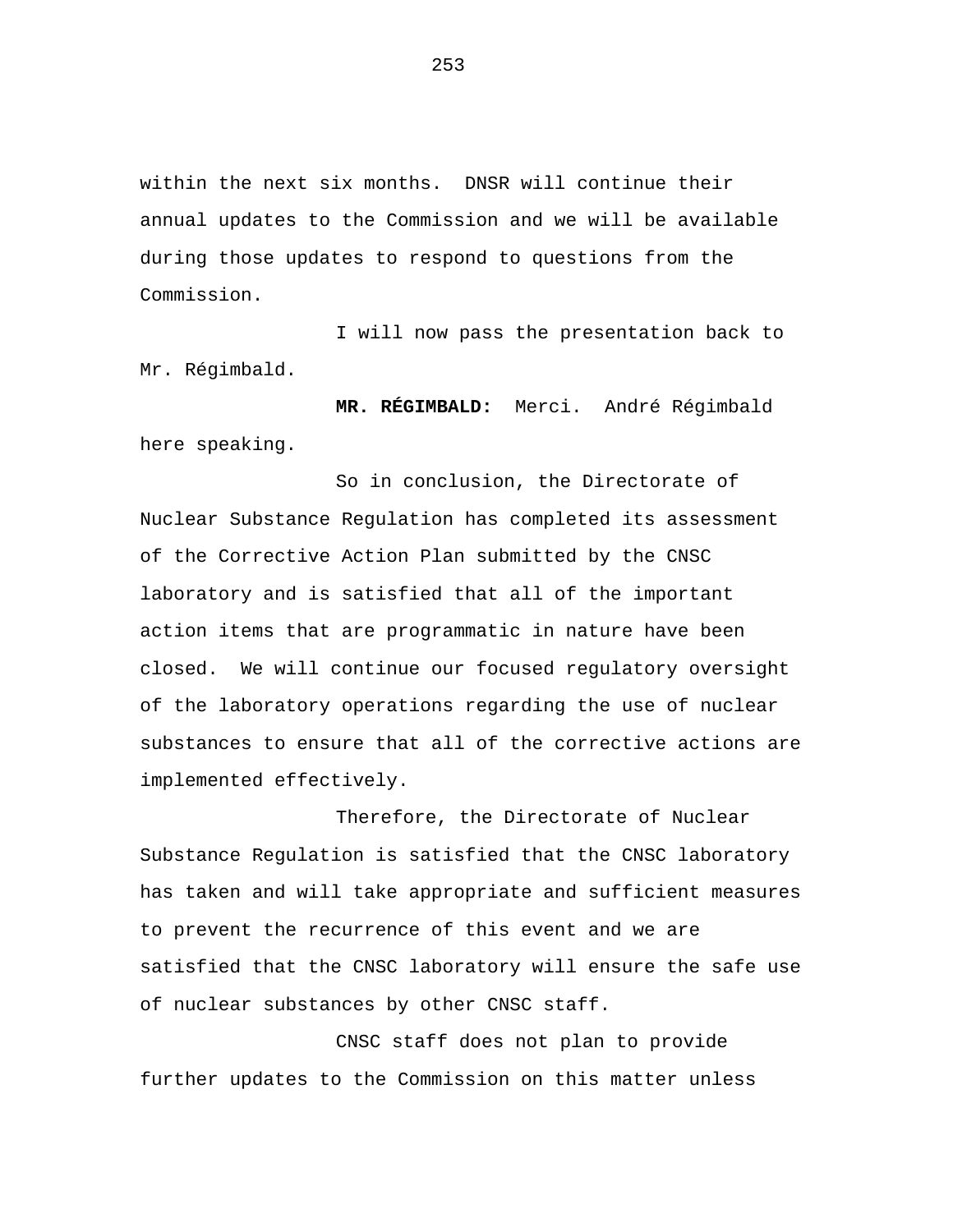circumstances demand it in the future. As Dr. Thompson pointed out, we will continue to report on the safety performance of the laboratory annually through our regulatory oversight reports.

This concludes the presentation, and we are available to answer questions.

Thank you. Merci.

**THE PRESIDENT:** Thank you.

Let's start -- open the question with Ms Velshi.

## **MEMBER VELSHI:** Thank you.

So this is particularly disturbing given the July 2012 incident. And as I read the two CMDs from DNSR and from the licensee, it seemed like the initial corrective action plan was deemed to be not robust enough and DNSR found some fairly -- what I thought were fairly significant findings with that.

And the question that it leaves with is, is this really a learning organization? How could this have happened again after so much effort had been put in place after the July 2012 incident?

So I don't have any specific comments on the revised corrective action plan. I think looks really good.

But as you took a step back to see, well,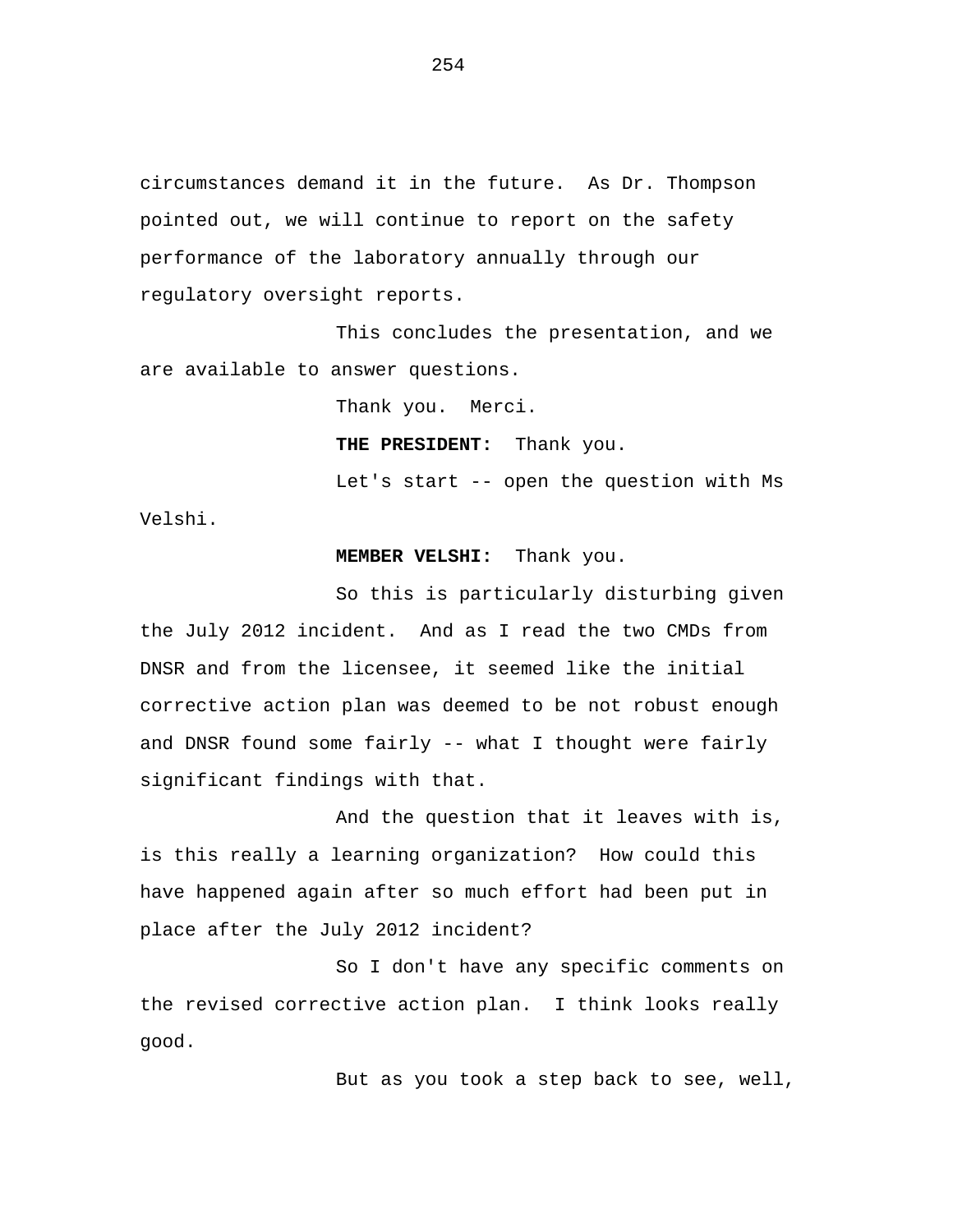why did we not learn after the first incident and why was our first corrective action plan not good enough, what are your thoughts on that?

**DR. THOMPSON:** Patsy Thompson, for the record.

One of the findings of the event review team speaks to the culture at the lab. There's a number of highly-experienced staff who have essentially been carrying out activities under the licence for a long time.

When the corrective actions were being developed following the July 2012 event, the staff at the lab were involved in developing new procedures, developing the radiation safety manual and essentially putting us in a position where, when we submitted our licence application in 2013, the application was deemed to meet the new regulatory requirements.

We carried out, at the time, several activities at the lab to make sure that we were doing things according to procedures. We also had made a commitment to have an external review from an independent expert, which we did.

The Radiation Safety Committee at the time focused on the positive findings from DNSR inspections and from the external review, and we did not essentially dig any further.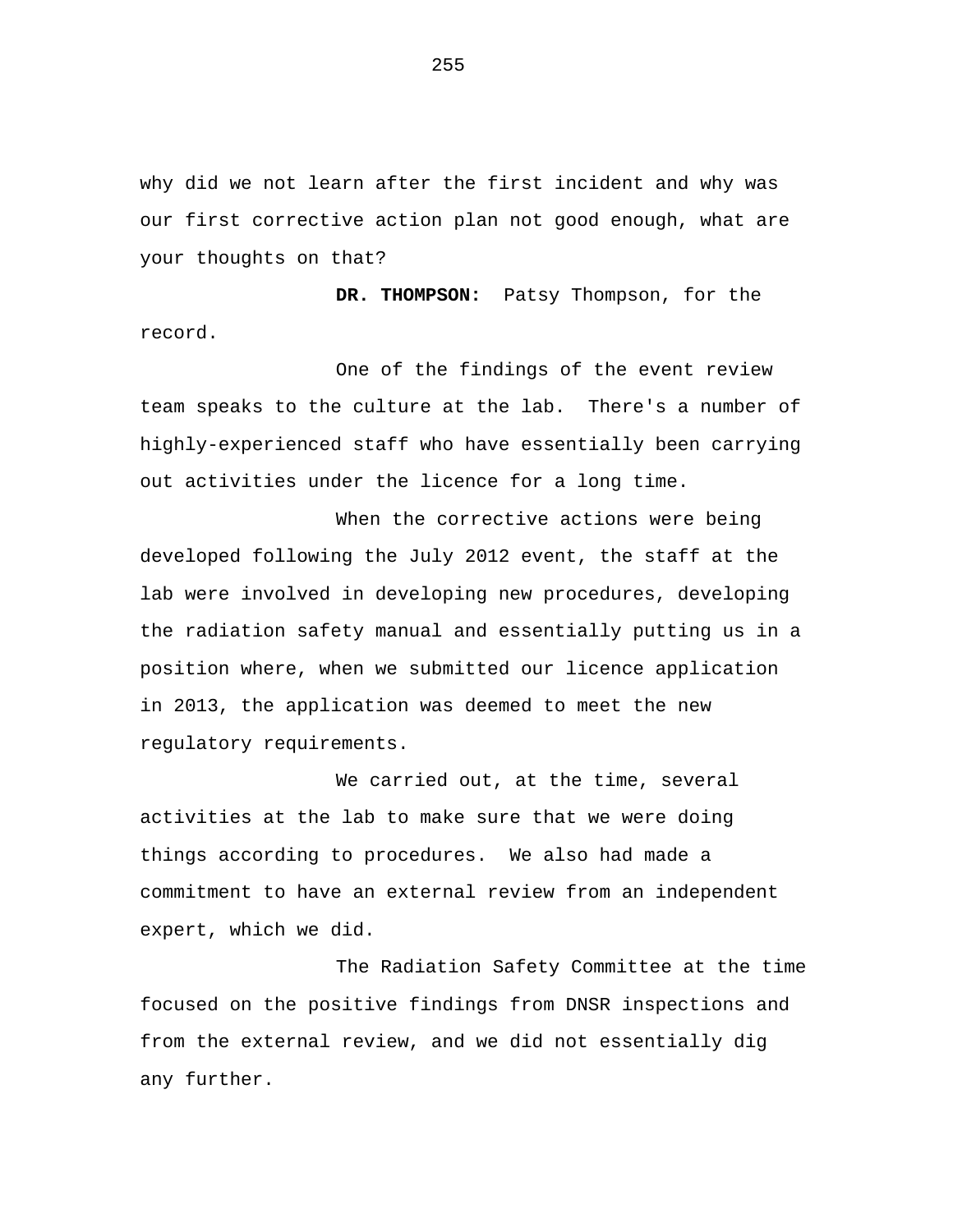The event review team revealed that all those staff had been involved in drafting procedures.

There was a number of procedures that, for staff, were unclear, and there wasn't the culture, essentially, of bringing those issues forward to be addressed by management.

I believe that the work we've done since the event in November has focused on making staff accountable for further actions, actually making the responsible managers to ensure that the staff under their responsibility are following procedures and records are being kept.

There was also, essentially, an assumption by managers that because staff had drafted the procedures that this was proof that they were competent to carry out those procedures, and so we weren't as diligent as we should have been on training and refresher training.

So there's a number of lessons that certainly I've learned and the radiation safety team has learned from the events in November, and we are much more systematic in essentially validating the procedures, having training.

We've had one-day training for everyone involved in the licence, not just the laboratory staff but EMPD staff as well. And I think everybody understands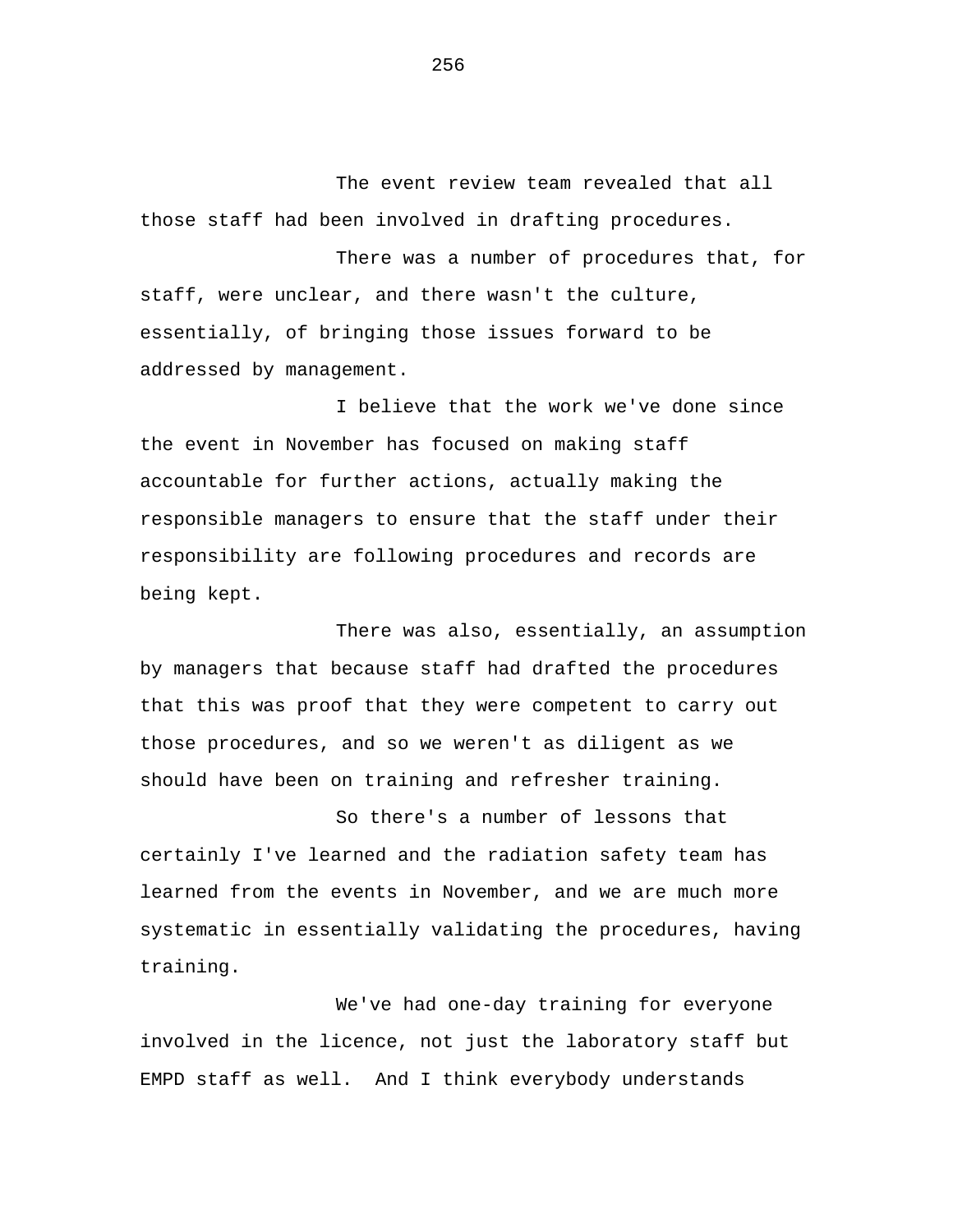that, you know, the roles and responsibilities and being accountable for what is being done under licence is serious business.

**MEMBER VELSHI:** Thank you.

And DNSR, as you reflected back on what could you have done to prevent this second incident from happening -- I don't know if you'd reviewed the initial corrective action plan after the first incident, but you've since done inspections on them, any learnings for you?

**MR. RÉGIMBALD:** André Régimbald here.

We did review the application in 2013 for the renewal of the licence. The review was done to verify that it met the regulatory requirements, both from the Act and Regulations and our regulatory documents itself. And the procedures and programs were deemed appropriate and sufficient for staff to work safely, and then the licence was issued.

There were inspections done to verify that any -- there were outstanding actions that needed to be closed and inspections were conducted, I believe, in July or August -- Mr. Rabski can provide details on that -- in August 2013.

And the inspectors found that the corrective actions were in place, what was in the documentation.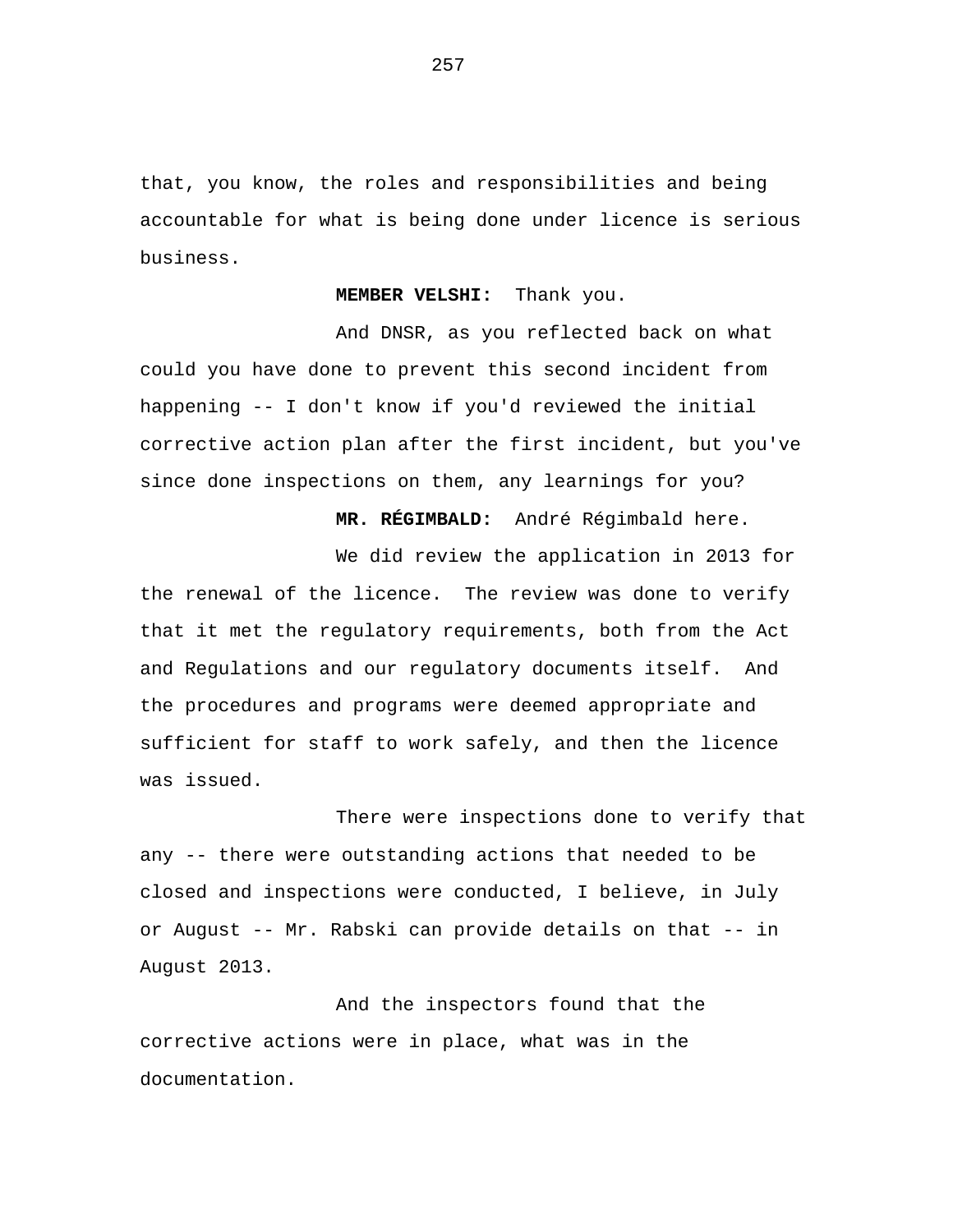And I will ask at this point if Mr. Rabski can provide further information on other verifications that were done.

**MR. RABSKI:** Henry Rabski, for the record. Yes, DNSR, following the July incident, looked at the corrective actions that were proposed by the laboratory and conducted inspections over the course of that period.

There was an inspection that was performed following up on the action items in 2012. Subsequently in 2013 the lab also participated in a desktop review and there were inspections performed. In fact, in one of the inspections that was performed, there was a sampling of the inventory and the inspectors were able to take a sampling of 42 of the 200 active sources that were being used at the time and were able to verify that they were all on location.

So from that snapshot of the inspectors review, when they were on site they did find some minor improvements, minor non-compliances, but nothing to say that there was a serious concern in the program and that it was being operated. Corrective actions were initiated by the laboratory's staff and work continued. So we did do verifications from time to time and we were satisfied through those inspections that the staff at the lab were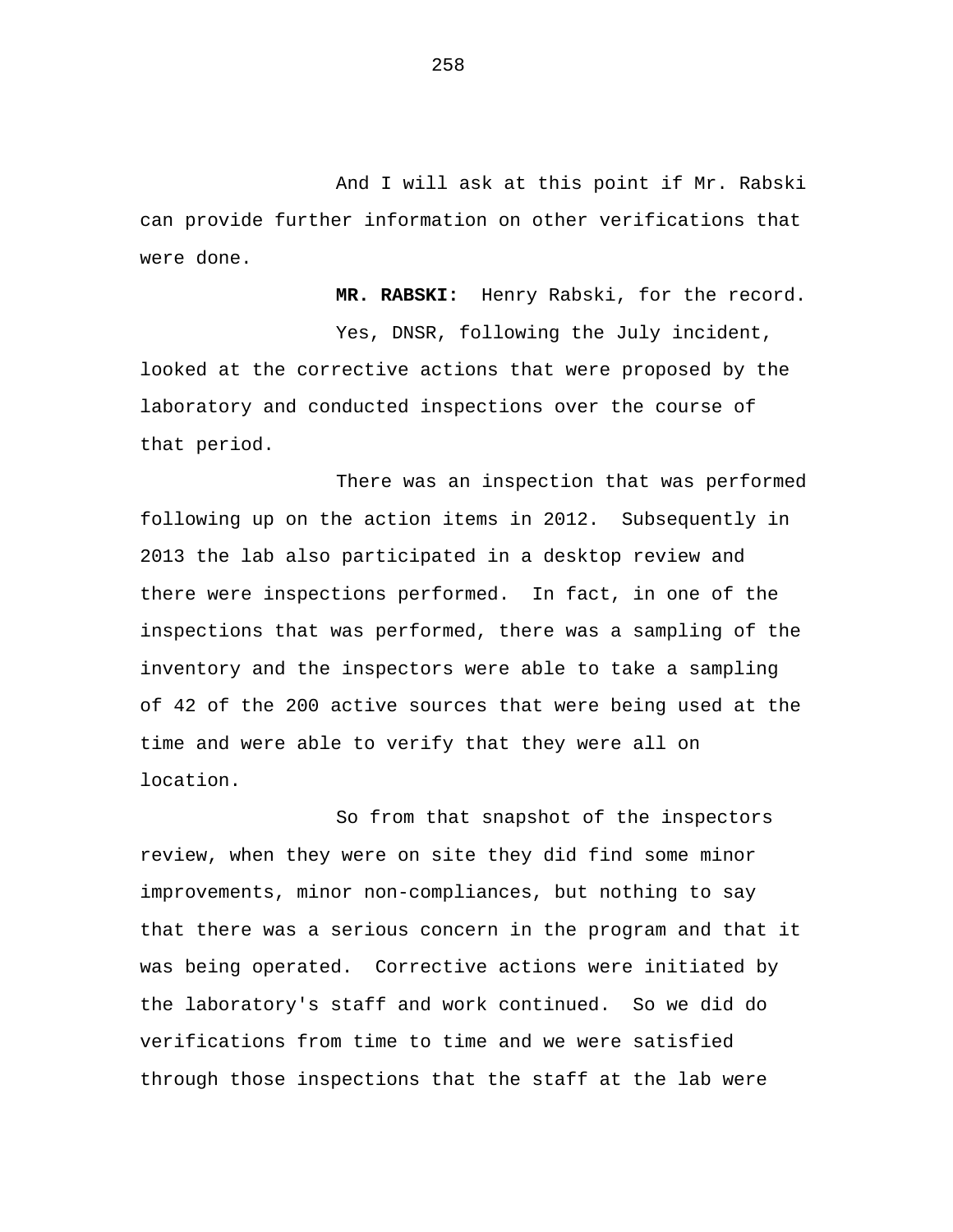working safely and in compliance.

**MEMBER VELSHI:** I guess the concern I have is what reassurance do we have that incidents like this don't happen? Were there no warning signals? I mean this wasn't one noncompliance. It was repeated noncompliance of procedures and so -- and it's not the second incident and the follow-up. I'm really thinking about learnings from the first incident and is there a greater scope of inspections? I mean I don't know.

Were there no warning signals that -because the issues you are addressing now are some fairly fundamental ones, whether it's on adequacy of procedures, whether it's management oversight; it's safety culture. Those are fundamental building blocks that you have now identified as stuff that needs to be worked on. So why would does not have been identified before the incident happened?

**MR. RABSKI:** Henry Rabski, for the record.

The procedure that was identified that was the breakdown in this case was the internal permit process that was set up by the licensee and the management of that permit process. The details in terms of the interaction between the permit holder and the users, that's something that normally we don't inspect down to that level of detail. That's an obligation that was an obligation of the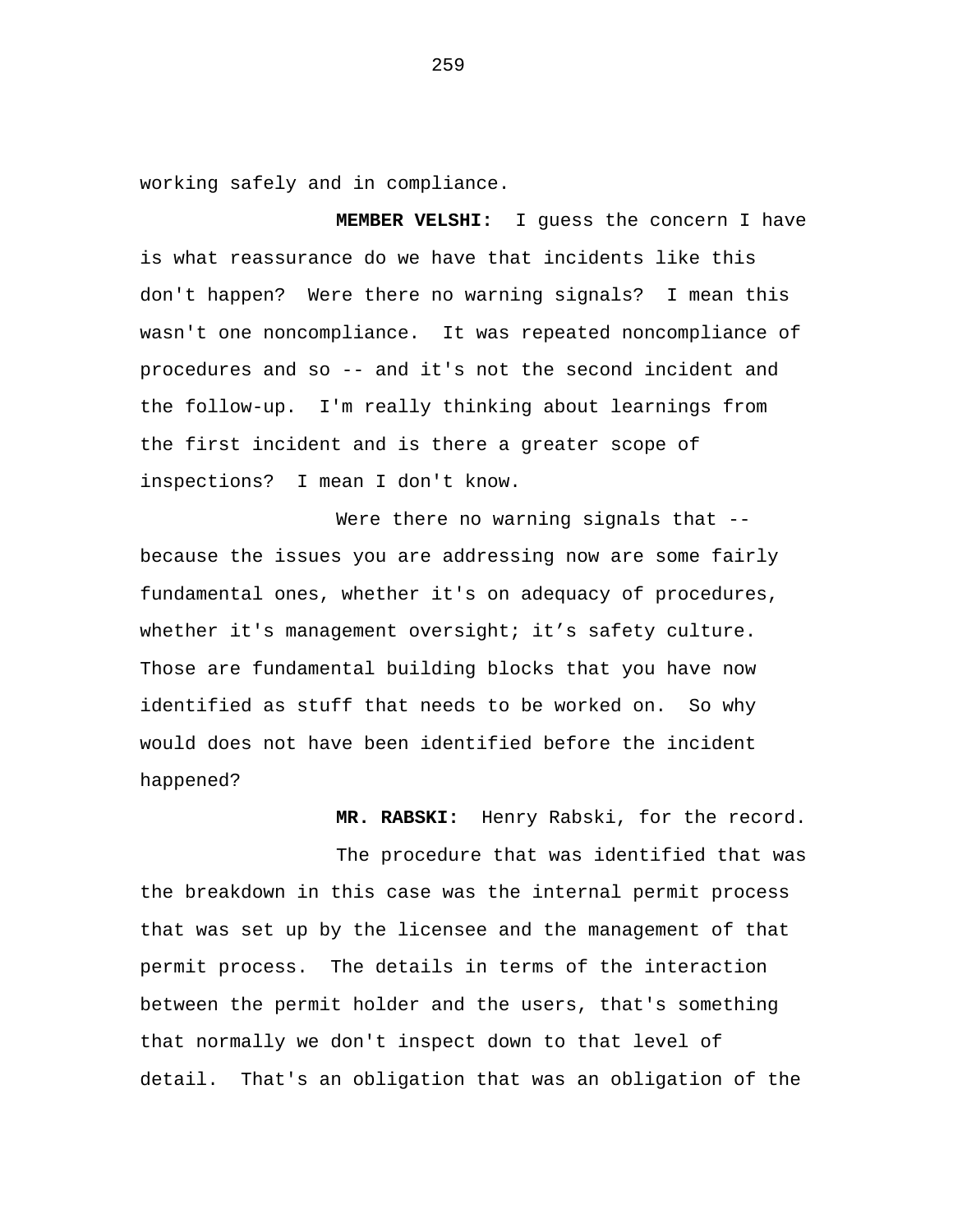management in setting up that use program.

They put in measures that were checks and balances to control the access and our licensing review at the time of that procedure deemed that it was adequate.

We looked at the activities on site that we normally would see when we go to visit the inspection and they didn't include the users out in the field in that particular detail procedure. That's usually left at the management level of the licensee; their responsibility.

**THE PRESIDENT:** Go ahead, please.

**DR. THOMPSON:** Ms Velshi, if I could, one of the things we have found that are common essentially between July and November and essentially the work that the Event Review Team did following the event, there's a general culture of staff relying on their expertise and expertise of others and in July 2012 for example when the sources were borrowed from the lab, the lab staff essentially trusted that the people who were borrowing the sources were experts and qualified and when sources were brought back to the lab it was assumed that people knew what they were doing and the sources were in the packages and the packages were put in storage.

The same thing happened last summer essentially. The Radiation Safety Officer was overworked. He was doing multiple functions and trusted that the EMPD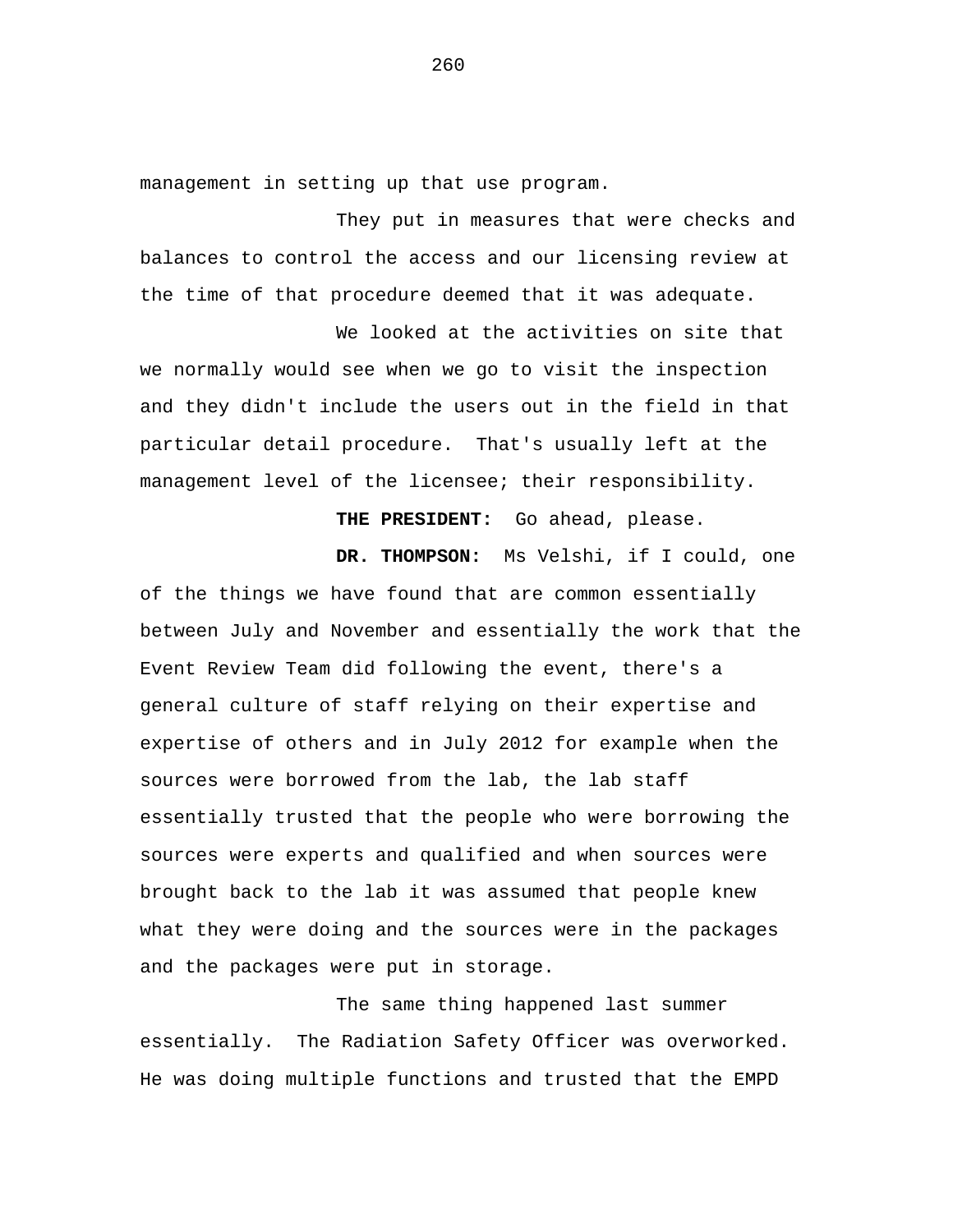staff was a senior staff with lots of expertise and trusted that what should have been done was done and, you know, we have seen this in other licensees as well and the expectation is that it's not that you don't trust people, but you trust and verify and it's the verification that has been lacking essentially quite systematically and it's this issue that we need to address.

**LE PRÉSIDENT :** Monsieur Harvey...?

**MR. RÉGIMBALD:** Also if I can add - excuse me, Mr. President. André Régimbald here.

There was an independent external review done, conducted at the laboratory. I believe it was in November or December 2013 or something like that, March of 2014 -- thank you -- which also concluded that the operations at the laboratory were conducted safely. So there was -- the indicators that you are pointing to, Ms Velshi, were not apparent and only through very deep search into the operations we could have picked up those signals.

> **LE PRÉSIDENT :** Monsieur Harvey? **MEMBRE HARVEY :** Merci, Monsieur le

Président.

Je n'ai pas de question spécifique à poser, mais je ferais un petit commentaire, et je vais le faire en français.

Je pense qu'une fois qu'un événement comme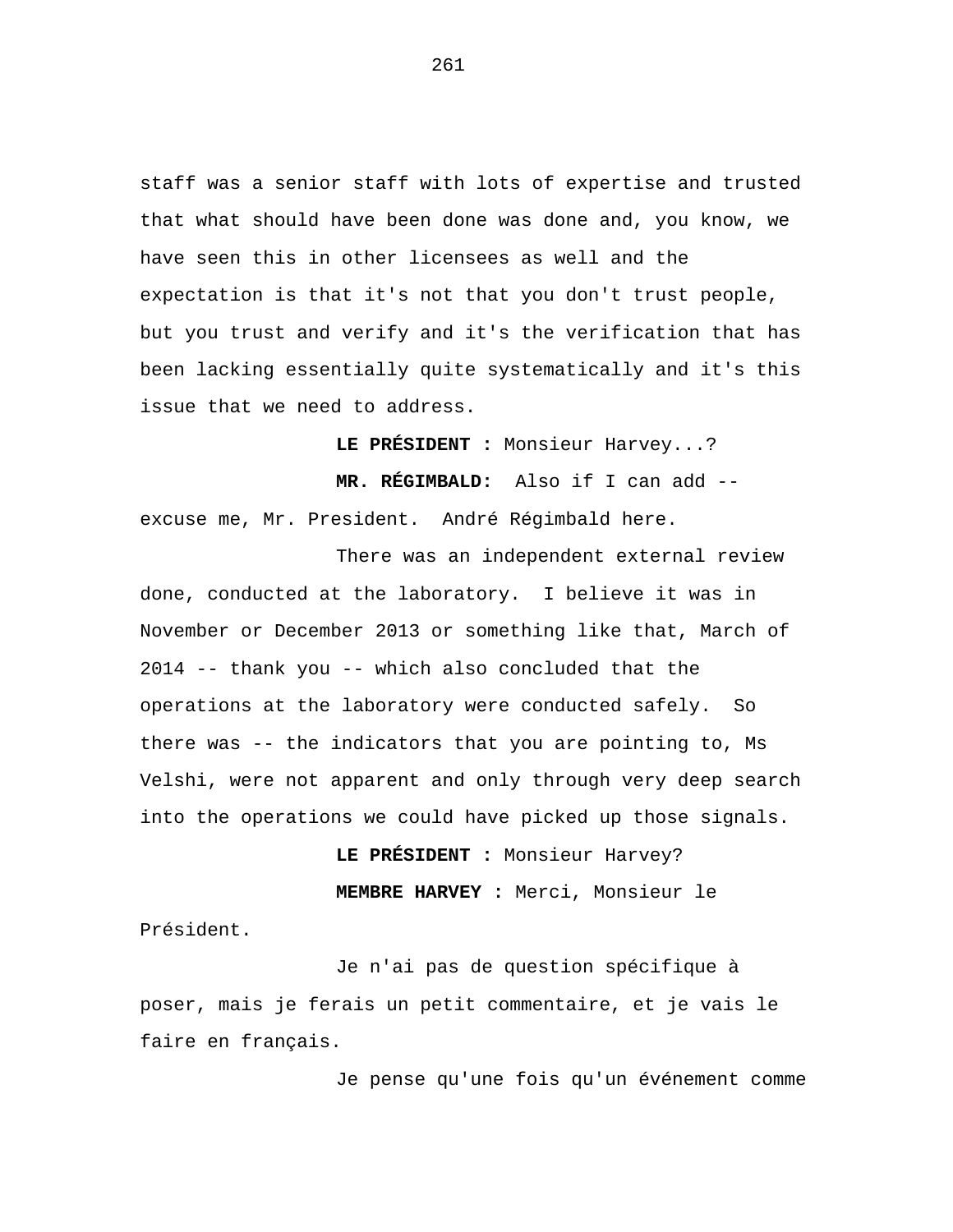ça est arrivé, ou quelques événements, c'est bien malheureux, mais on ne peut rien y faire. Il faut vivre avec et il faut essayer d'en tirer profit.

À titre de commissaire -- je parle en mon nom personnel -- je pense qu'on est beaucoup tributaire de votre connaissance, de votre expertise, de votre expérience, de votre professionnalisme, et particulièrement de votre diligence puis de votre implication personnelle. Ça fait neuf ans que je suis sur la Commission, et je peux dire que j'ai été en mesure de vérifier très souvent dans nos nombreuses rencontres que tout ça existe au sein de la Commission et j'ai souvent été impressionné par les prestations des gens devant nous.

Toutefois, lorsque des événements comme ça arrivent, c'est comme un coup d'épée dans la confiance. C'est d'autant plus dur lorsqu'on met beaucoup de confiance dans les gens qui sont devant nous et d'autant plus qu'on s'est affiché beaucoup comme chien de garde du nucléaire, et un chien de garde, ça surveille. Et là, je pense que le chien de garde, il a avalé quelques os. Il en a avalé un gros.

Mais au-delà de tout ça, moi, je pense que ça doit servir comme un coup de fouet non seulement pour les laboratoires, parce que oui, là, c'est arrivé pour les laboratoires, mais pour l'ensemble de la Commission. C'est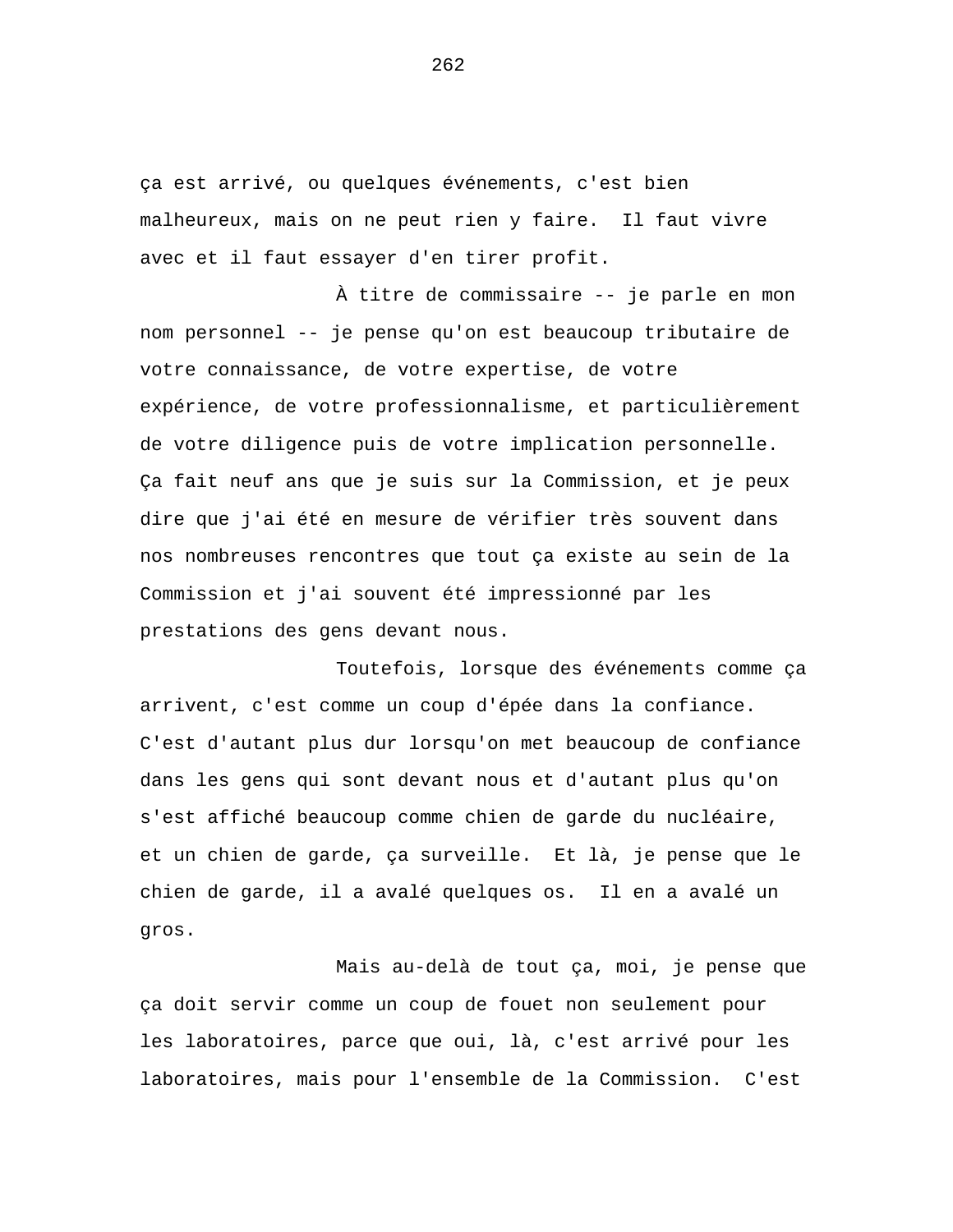gros, la Commission, il y a beaucoup de gens, et je pense que de la vice-présidence à aller jusqu'aux inspecteurs, je pense que tout le monde doit prendre un événement comme ça et aller un peu au-delà des critiques et en faire quelque chose de personnel, parce que ça peut arriver ailleurs si on relâche la vigilance. Bien, on est là pour ça.

Donc, ce que je souhaite, même pour moi, même pour les autres, c'est de toujours être là quand il faut être là et de faire les choses quand il faut les faire. Ce n'est pas seulement une question de procédure. C'est une question de participation personnelle. Chacun doit faire la tâche spécifique qui lui est attribuée.

Ça fait que c'est tout. Je voulais simplement... Vous n'avez pas perdu toute ma confiance, loin de là, mais je voulais envoyer le message que c'est important si on veut juste... On met des efforts immenses pour avoir la crédibilité du public, et il suffit de quelques événements pour tout perdre. C'est toujours plus rapide de perdre la confiance que de la gagner. Merci.

**LE PRÉSIDENT :** Merci.

Monsieur Tolgyesi...?

**MEMBER TOLGYESI:** Dr. Thompson, you said that, according to your presentation, the source was found where it was left when you called the police. That means that somebody knew where it was. Who placed that? I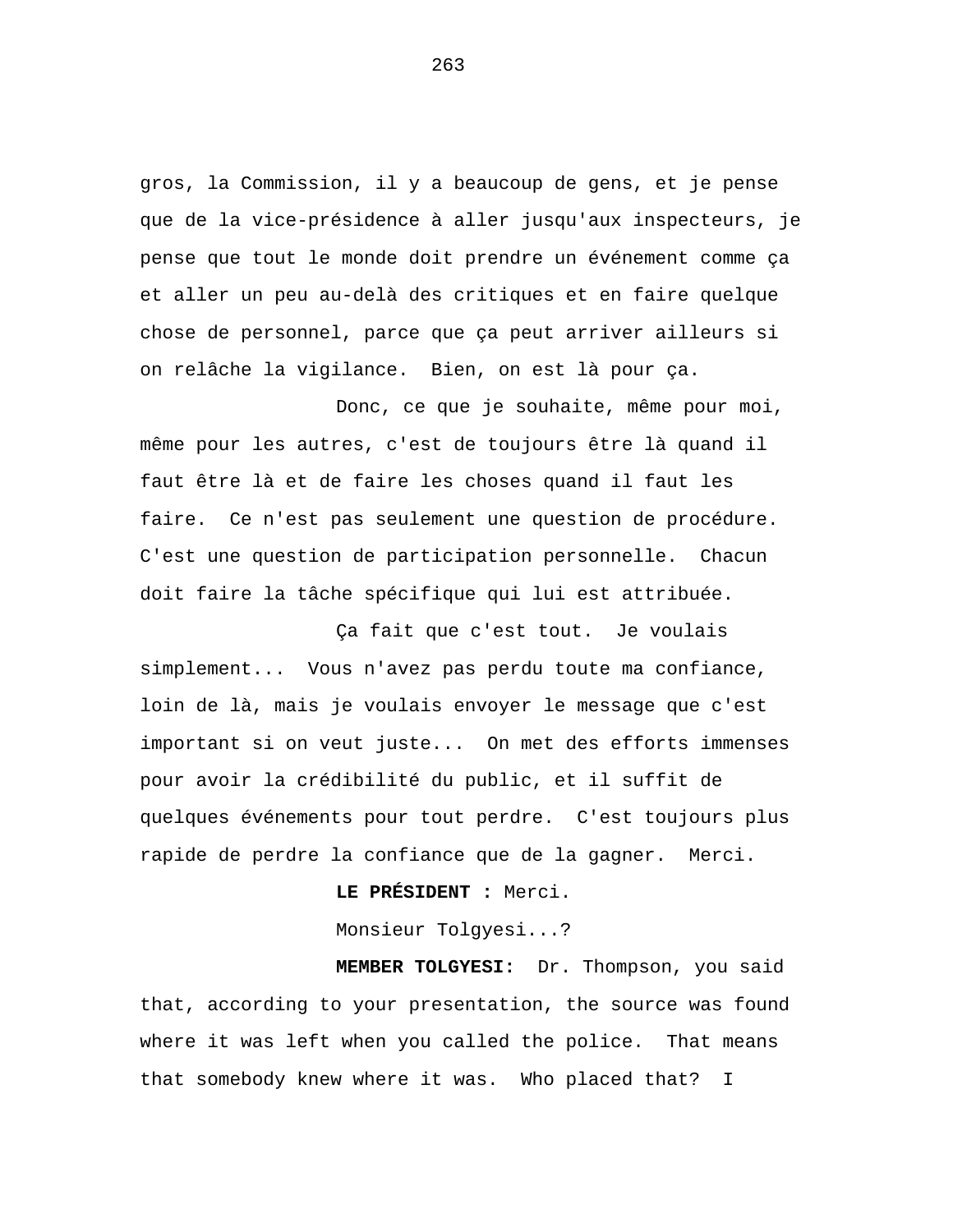suppose, because if he found that he knew and if he knew, how come when you brought back, you know, after exercise the one sample was only there, the other one was not?

**DR. THOMPSON:** So Patsy Thompson, for the record.

Mr. Tolgyesi, my understanding is that the instructor from the police college went with a survey meter and identified the source. But Mr. Luc Sigouin, the responsible Manager for the EMPD use of sources, I think, can provide more detailed information.

> **MR. SIGOUIN:** Thank you, Dr. Thompson. Luc Sigouin, for the record.

So Dr. Thompson is correct. So in the course of events when the authorized user recollected the details of the situation that the source had been left behind at the training session at the Canadian Police College, he contacted the instructor who was -- for whom he had delivered the training at the time.

The instructor went into the training area using a survey meter and in surveying the area was able to determine where the source was and then reported back. And then we had confirmation from the authorized user that that's where the source had been deployed during the training activity.

So we have confirmation from the user that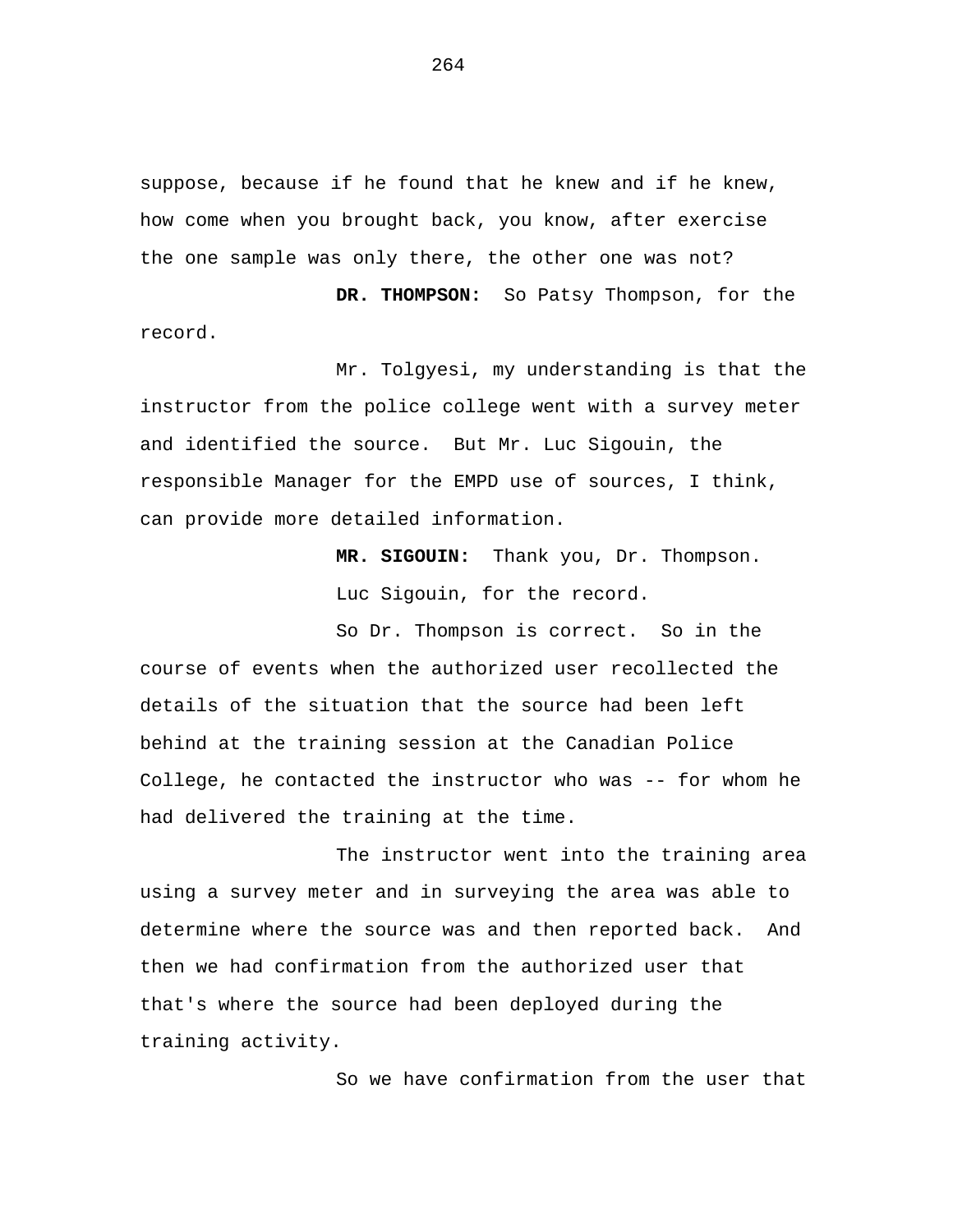that's where the source had been located for the training and confirmation from the Canadian Police College staff that it had been found in the same location and then subsequently CNSC staff, when they returned to collect the source and return it to safe storage, the source was in the same location. So we are quite confident that the source remained in its same location for the duration that it was out of control.

**MEMBER TOLGYESI:** Should we -- you know, when you give out a kind of radioactive sample for training purposes, should CNSC be involved also that where you place that? So, you know, because you didn't know I suppose. So should you participate and to localize, I mean to place it, and after you will have a kind of opportunity or so to find it?

**DR. THOMPSON:** Patsy Thompson, for the record.

And so there is a requirement with the internal permit that a training plan -- if you recall the 2012 event, we had as part of the corrective actions identified that a training plan was required and there needed to be records kept in terms of how many sources, where the sources were being placed, and also records as sources were being retrieved.

And so the person who takes sources from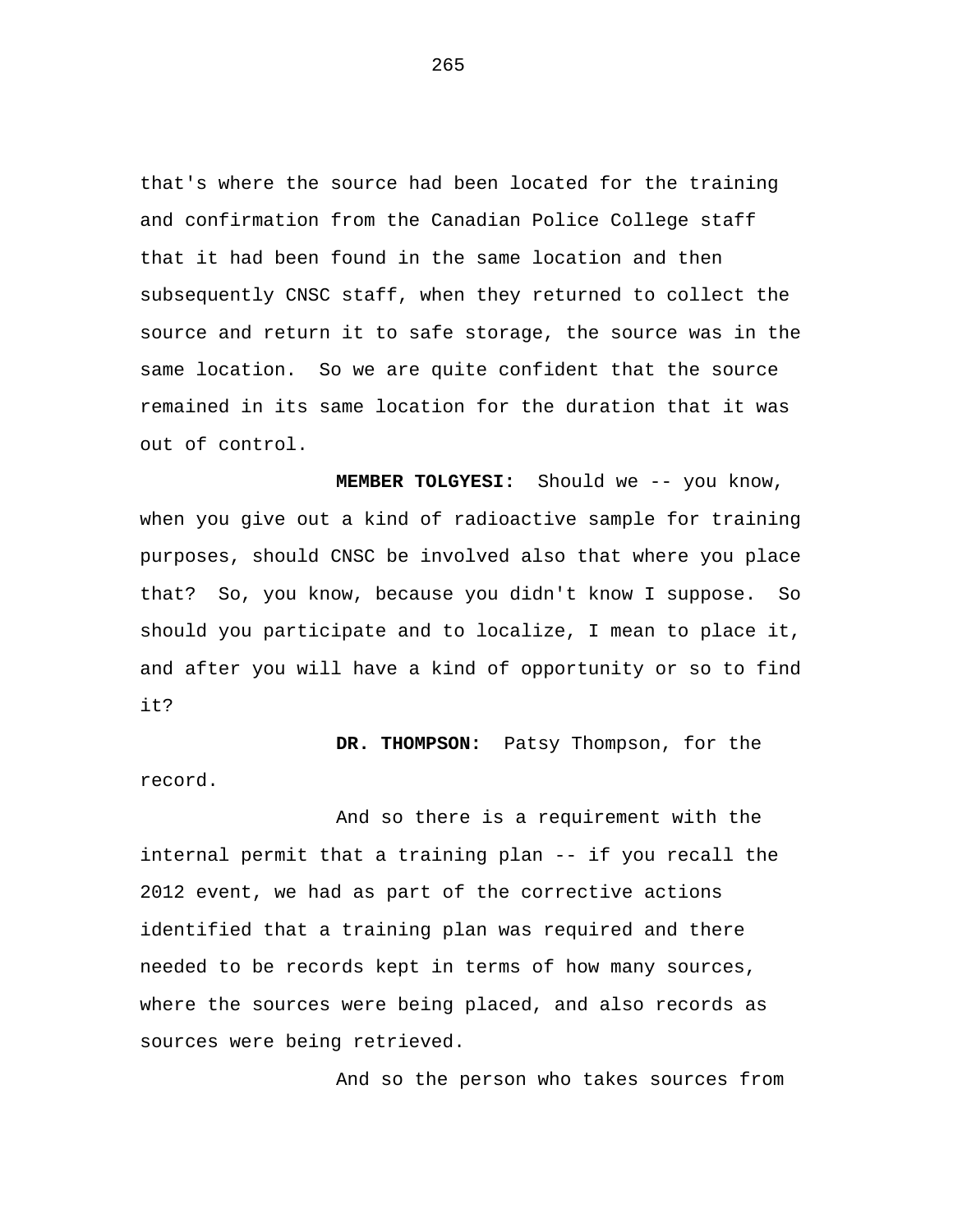the laboratory is a CNSC EMPD Staff, that person takes the sources to a training facility, conducts the training, is supposed to follow the procedures, keep the records, retrieve the sources and bring them back to the lab. And at the lab there are also verifications and then records that need to be kept.

What the event review team found is that the procedures and records that EMPD staff were supposed to follow and keep were not being kept and the procedures weren't followed. So that was one of the factors that lead to a source being left behind at the police college.

And the same when the source was brought back to the lab, there are verifications that are supposed to take place to confirm that the source is being brought back, and those verifications were not done.

## **THE PRESIDENT:** Dr. McEwan

**MEMBER McEWAN:** Just as I have been

listening to this what I have been trying to envisage is the day. Was there anything unusual about the day? Was the training exercise difficult, complex? Was there a thunderstorm that made everybody run inside, whatever...?

Was there anything particularly unusual that would have lead to this error that would again lead to may be modifications or changes to how these exercises will be done in the future?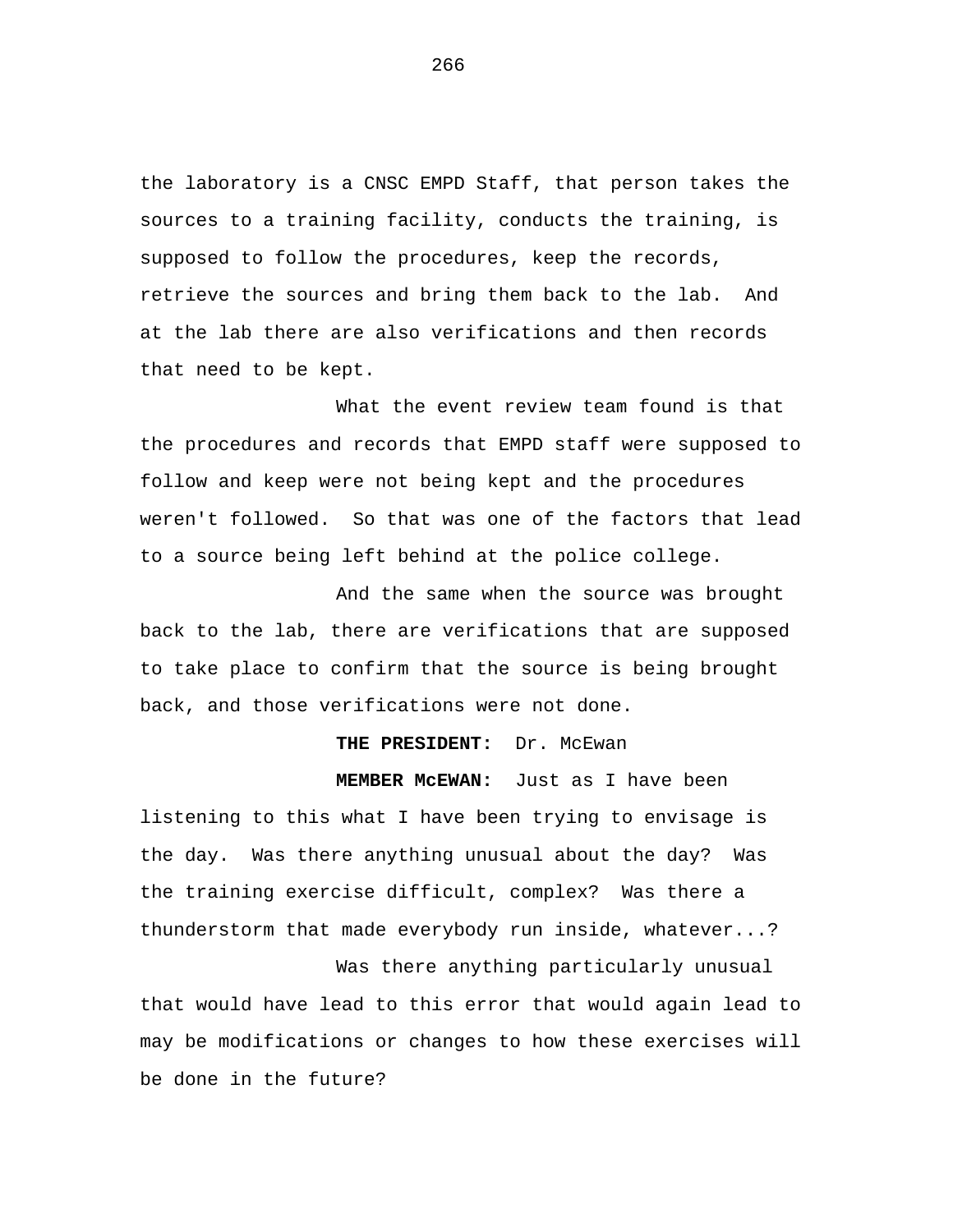**DR. THOMPSON:** Patsy Thompson, for the

Could I ask Luc Sigouin, since it is his who was conducting the training, to respond?

record.

**MR. SIGOUIN:** Thank you.

Luc Sigouin, for the record.

So in answer to your question, Dr. McEwan, there are a few items -- a few conditions that may have lead to this. The training session was -- you know, there were no weather-related issues or such. But the training session did end late on a Friday afternoon. And there was a single instructor, CNSC Staff, delivering the training at the time.

There were only two sources that were used at that time. But nonetheless, there was only one instructor who was there and it was at -- after a full day of training and exercise, and wrapping up activities for the end of the day.

In recognition of that, some changes that were made to the procedures for authorized users delivering training. In recognition of this, one of the fundamental changes that we have made to the procedures is that there would always be from now on two instructors who will attend and deliver training to ensure that, despite the workload or any other conditions, that there is a verification and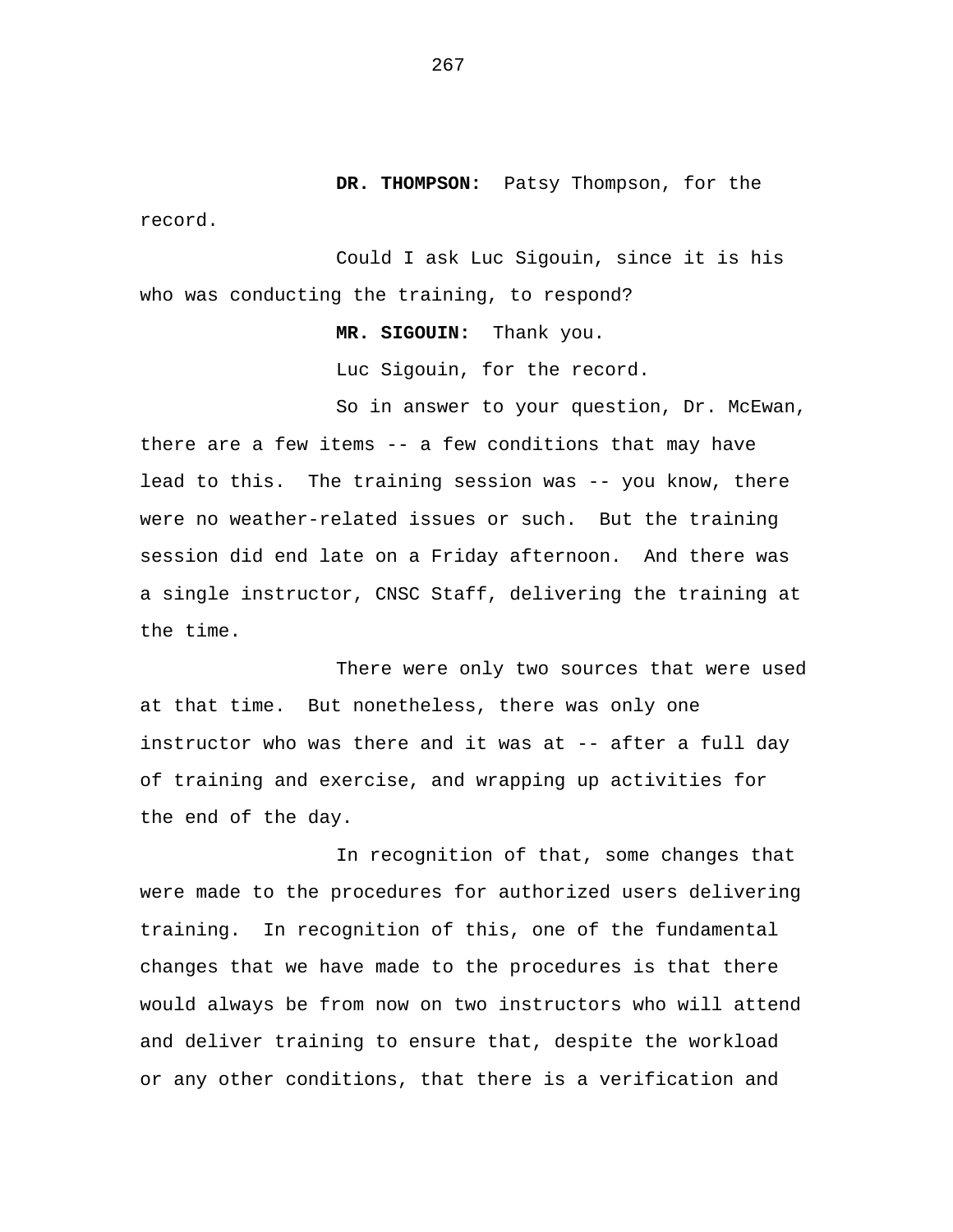check to ensure that the sources have been collected.

**THE PRESIDENT:** Ms Velshi? Monsieur Harvey? Monsieur Tolgyesi?

**MEMBER TOLGYESI:** On your radiation manual you are saying now that applicant authority shall verify on a monthly basis that all persons utilizing nuclear substances adhere to policies and procedures.

How do you do that? You know, up to now procedures were there, but were not followed. Okay? So how do you verify that? Because it is one thing to say what to do and it is another one to do what was said.

And how you verify that I adhere to that? Because you should check if I act according to procedures.

**DR. THOMPSON:** Patsy Thompson, for the record.

Prior to this event the expectation was that the responsible managers were responsible for their internal permits and made sure that the authorized users followed procedures and records were being kept.

I assumed that responsible managers were conducting those activities and were making sure that, you know, procedures were being followed and conditions of the licence and of the CNSC Regulations were being followed.

Moving forward, there will be a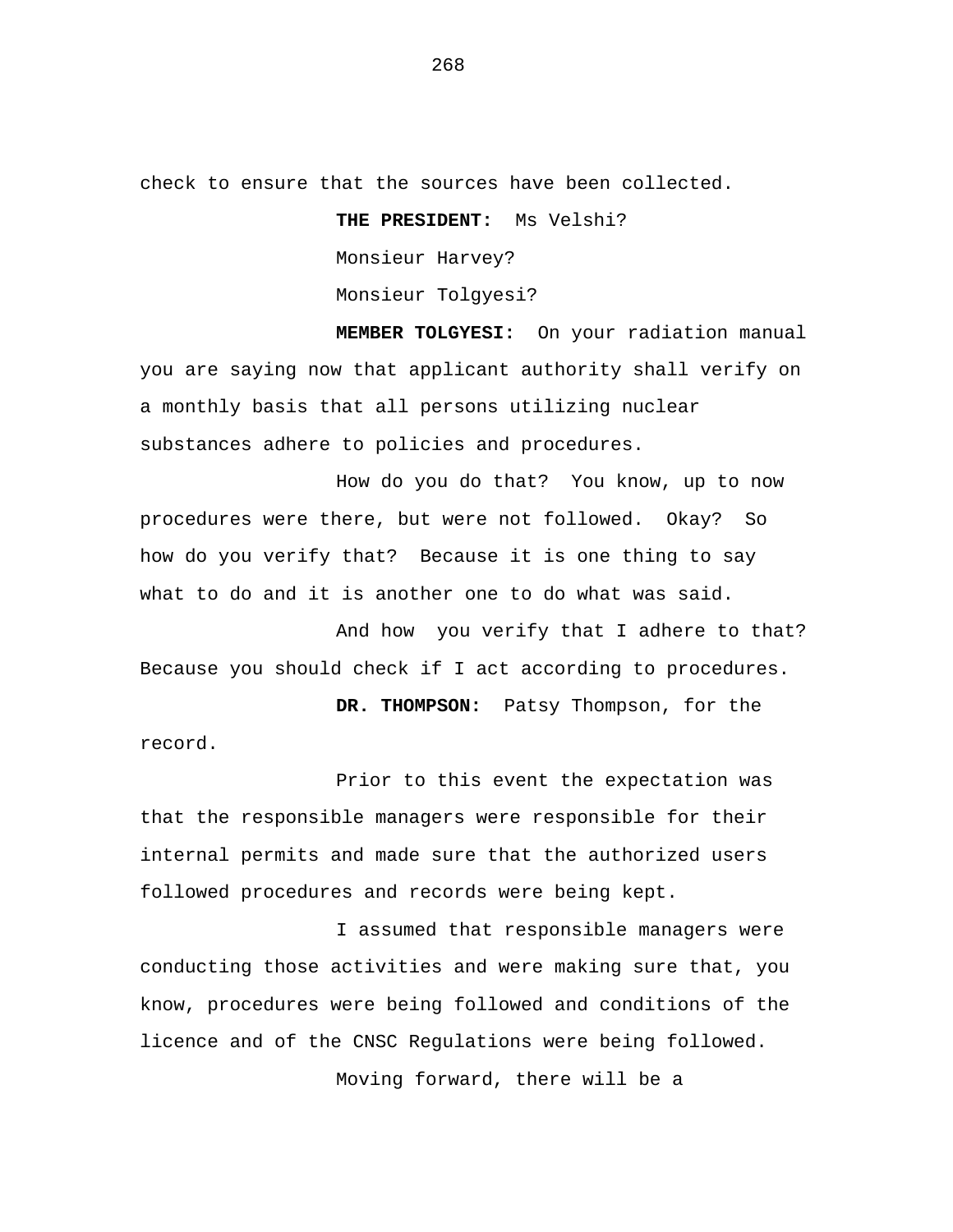requirement for a report to myself once a month with essentially documented evidence when sources are being used that procedures are being followed, the records are being kept.

And I will receive those reports and I will produce a record identifying essentially that I have confirmed that appropriate measures are being taken.

**THE PRESIDENT:** Anybody else? Any other...?

Okay. So a couple of points. First of all, you know, in my seven years with the organization I have learned to appreciate some of our Staff, as Mr. Harvey mentioned, and their competency.

And when you are that competent and that -- feel that you know what to do, you ignore procedures.

We see this practically everywhere. I don't need to sign this, I know what to do. So the trainer would go in there, into the lab, say give me the sealed source, put them in their pocket, because there is not - not this particular sealed source, the original, check sources, do this, and they forget.

So we should not complicate. What happened here was that as a result of 2012 the procedures you put in place were good improvements, but not good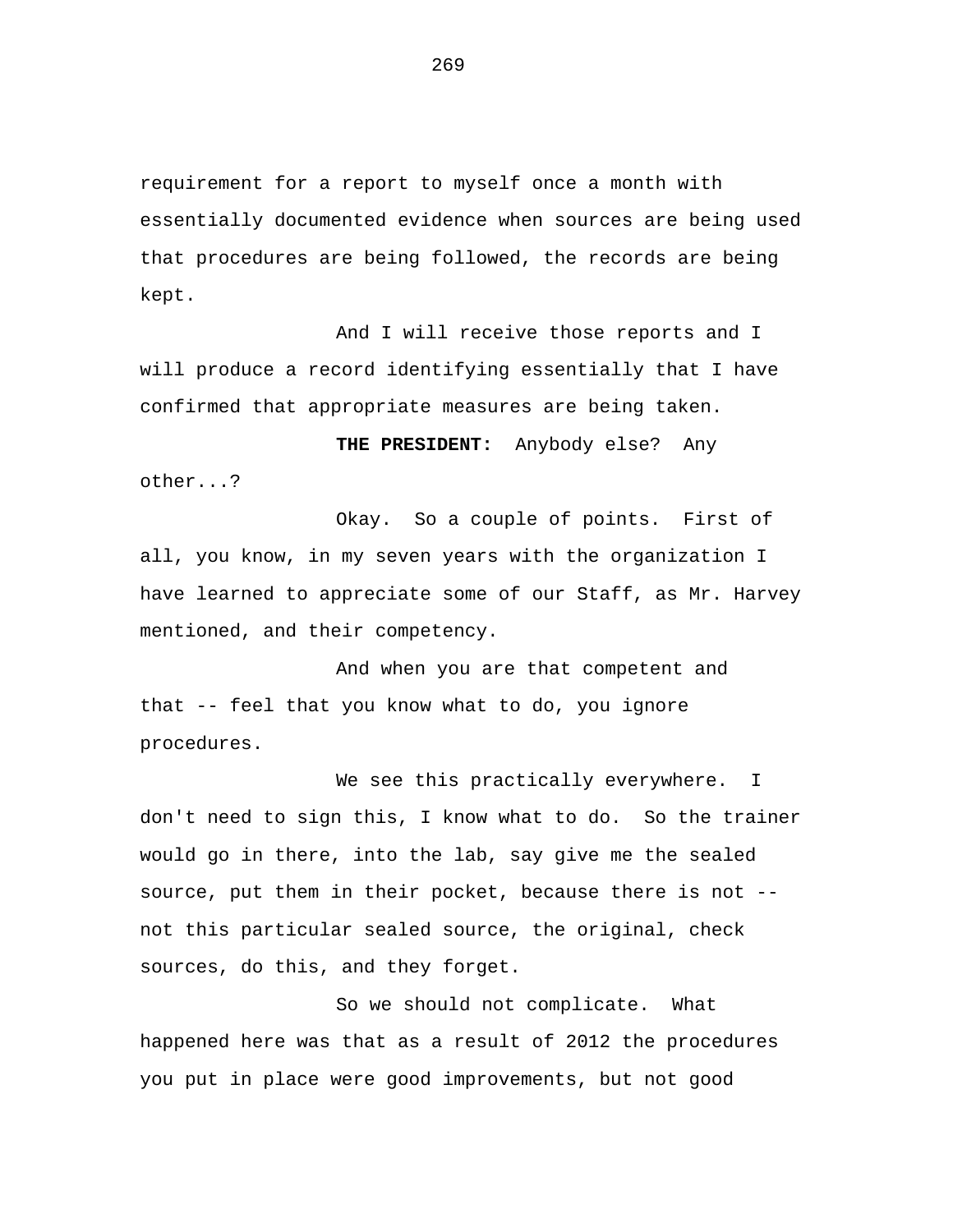enough. They had some deficiencies in it.

For example, there was nowhere when a source come back, open the lid, take a look inside, and make sure that the source is there.

And the two-key system was not exactly placed, because looking inside should have been done by the trainer, looking inside should have been by the receiver in the lab.

So I think those procedures you put in place now will deal with the gory little details. But most importantly, and I am a real fan of this, no more pointing the finger, the accountability is clear. And the consequences for screwing up on procedures should be very clear. And I hope that is now, as a result of all this accountability scheme, there will be consequences for not adhering to them.

That is the way I read from the new consequences. And we shall see how it works out. I sure as hell hope that we continue to do training. I think it is important to do training to first responders, to the police, et cetera, so they know how to use it. And we should not stifle our trainers because of such an incident like that.

So all of this to say that it is very unfortunate that this incident happened, because our